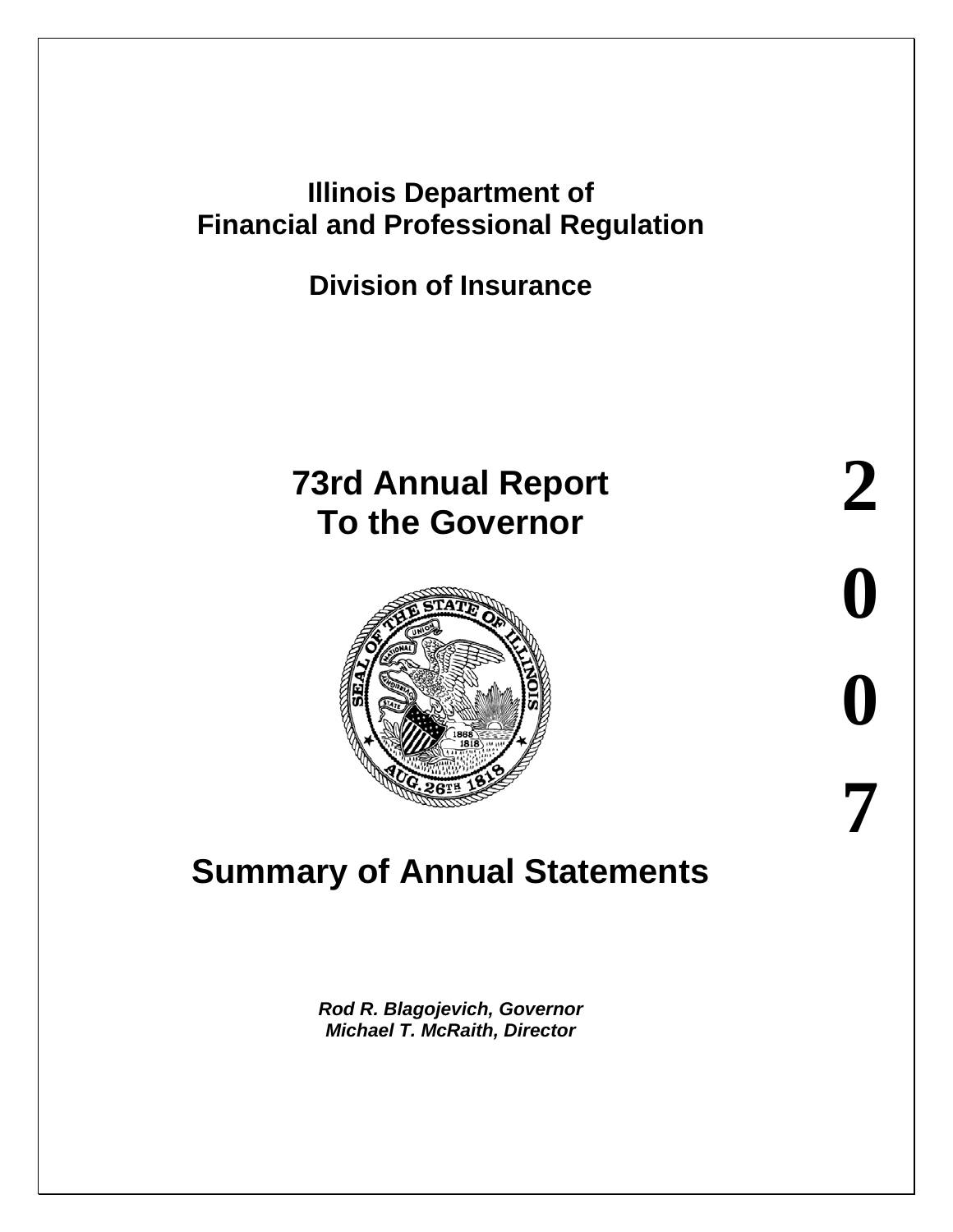

#### Illinois Department of Financial and Professional Regulation

Division of Insurance

ROD R. BLAGOJEVICH Governor

DEAN MARTINEZ Secretary

MICHAEL T. McRAITH Director<br>Division of Insurance

Honorable Rod R. Blagojevich Governor State of Illinois Springfield, Illinois

Re: 2008 Annual Report-Division of Insurance.

Dear Governor Blagojevich:

I hereby submit the Annual Report for the Division of Insurance for 2007. The Report summarizes the Division's activities and fiscal operation for 2007.

Respectfully submitted,

E loaz

Michael T. McRaith Director, Division of Insurance

100 West Randolph Suite 9-301, Chicago, Illinois 60601-3395 www.idfpr.com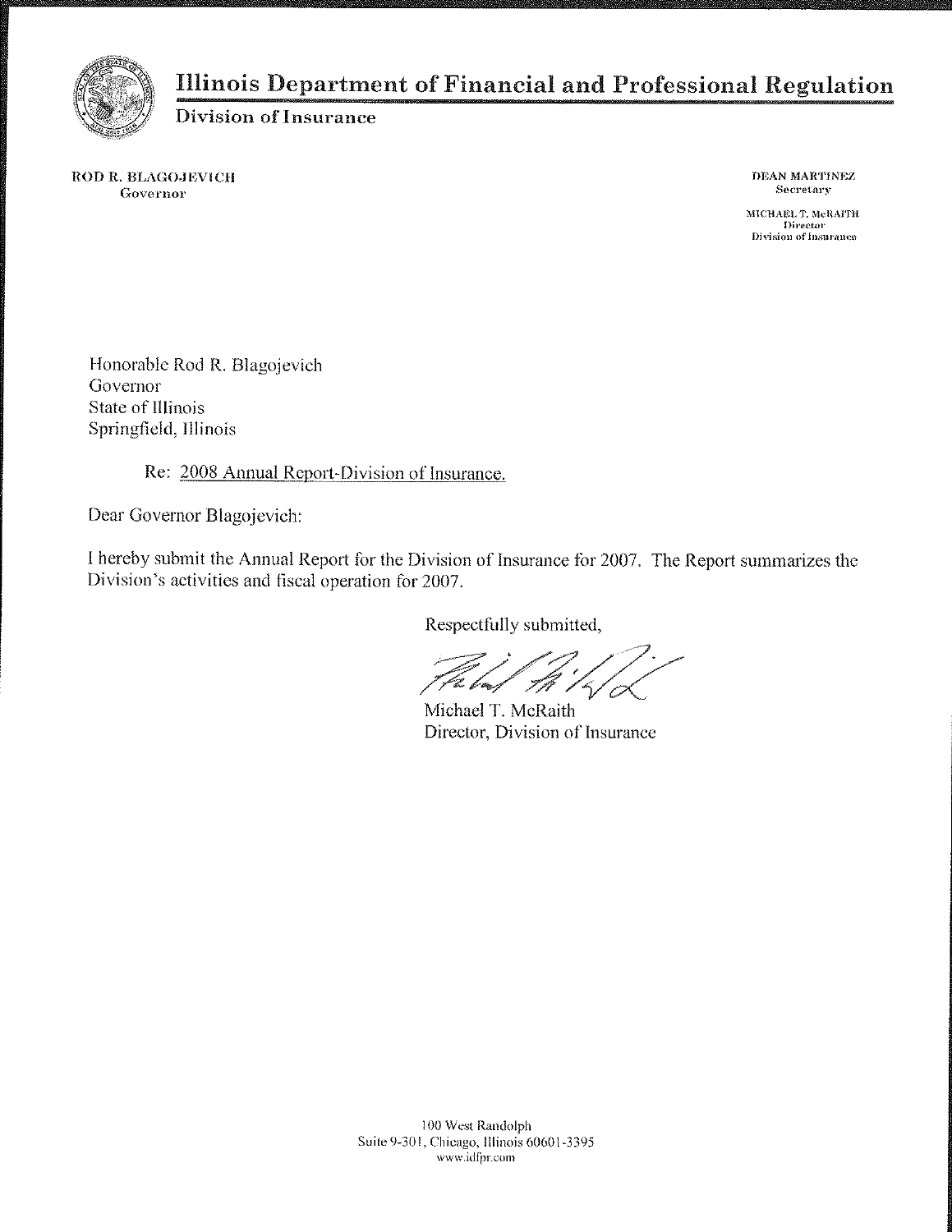# **Table of Contents**

| Office of the Special Deputy Receiver  41                                                    |
|----------------------------------------------------------------------------------------------|
|                                                                                              |
| Ineligible Companies Material Companies Access Communications of the International Companies |
|                                                                                              |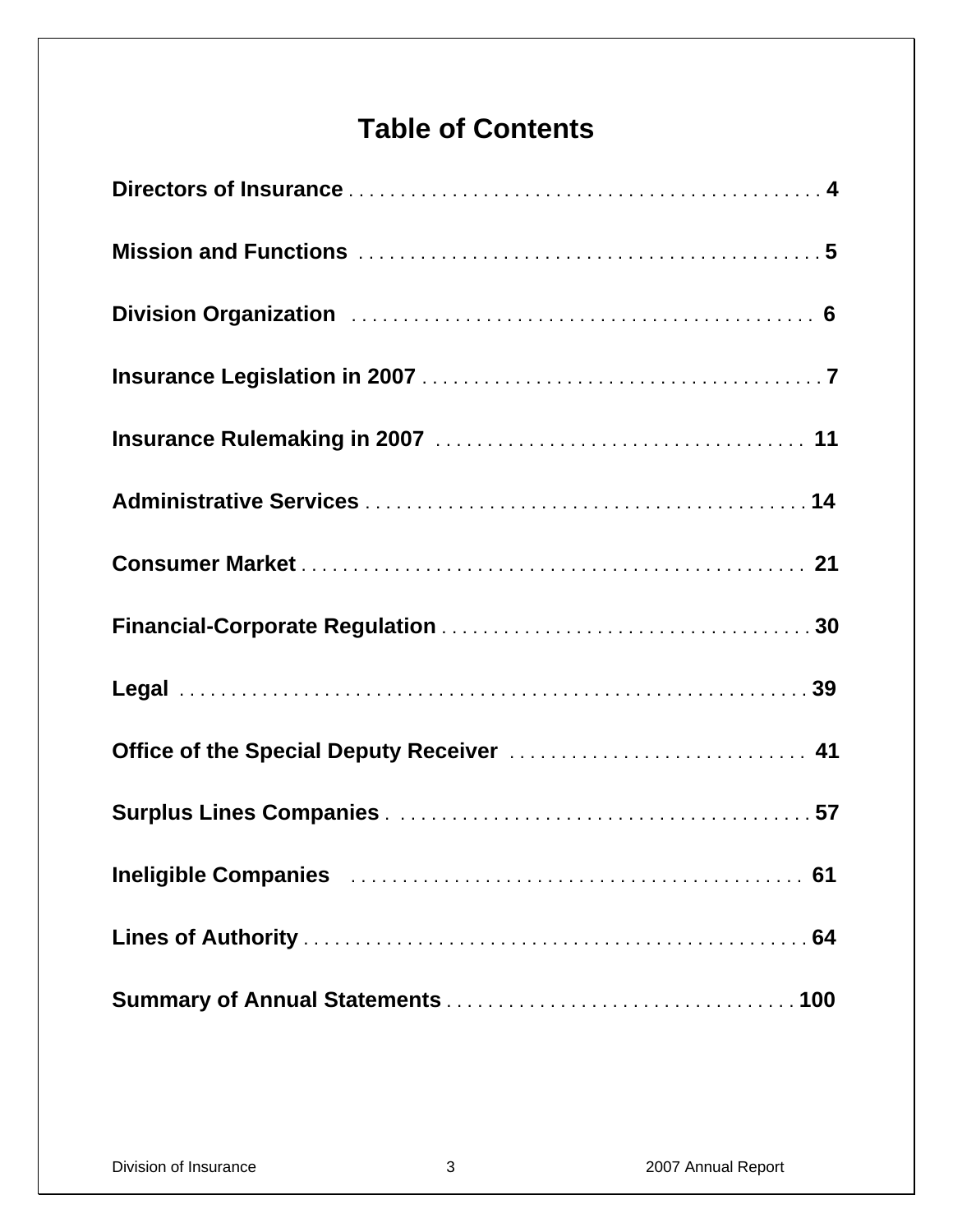## **Directors of Insurance**

Michael T. McRaith Deirdre K. Manna (Acting) J. Anthony Clark Nathaniel S. Shapo Arnold Dutcher (Acting) Mark Boozell James W. Schacht (Acting) Stephen F. Selcke James W. Schacht (Acting) Zack Stamp John E. Washburn James W. Schacht (Acting) Philip R. O'Connor Richard L. Mathias Michael P. Duncan Dennis W. Toivonen (Acting) Robert B. Wilcox Fred A. Mauck James Baylor John E. Bolton, Jr. Richard G. Hershey 1963–1965

| 2005--    |
|-----------|
| 2004-2005 |
| 2003-2004 |
| 1999-2003 |
| 1998-1999 |
| 1995–1998 |
| 1994-1995 |
| 1991–1994 |
| 1991      |
| 1989–1991 |
| 1983–1989 |
| 1982–1983 |
| 1979–1982 |
| 1977–1979 |
| 1976–1977 |
| 1976      |
| 1974–1976 |
| 1973–1974 |
| 1969–1973 |
| 1965–1969 |
| 1063_1065 |

| Joseph S. Gerber          | 1957-1963 |
|---------------------------|-----------|
| Justin T. McCarthy        | 1954-1957 |
| Laddie T. Pelnar (Acting) | 1954      |
| <b>Robert E. Barrett</b>  | 1953-1954 |
| J. Edward Day             | 1950–1953 |
| Harry B. Hershey          | 1949–1950 |
| N. P. Parkinson           | 1944-1949 |
| Paul F. Jones             | 1941-1944 |
| S. Hayden Davis           | 1940-1941 |
| <b>Ernest Palmer</b>      | 1933-1940 |
| Harry Hanson              | 1930-1933 |
| George Huskinson          | 1927-1930 |
| Alex Johnson              | 1923-1927 |
| Thomas J. Houston         | 1921-1923 |
| Fred W. Potter            | 1917-1921 |
| <b>Rufus Potts</b>        | 1913-1917 |
| Fred W. Potter            | 1907-1913 |
| William R. Vredenburgh    | 1903-1907 |
| <b>Henry Yates</b>        | 1901-1903 |
| James R. Van Cleave       | 1897-1901 |
| <b>Bradford Durfee</b>    | 1893-1897 |



*Michael T. McRaith Director*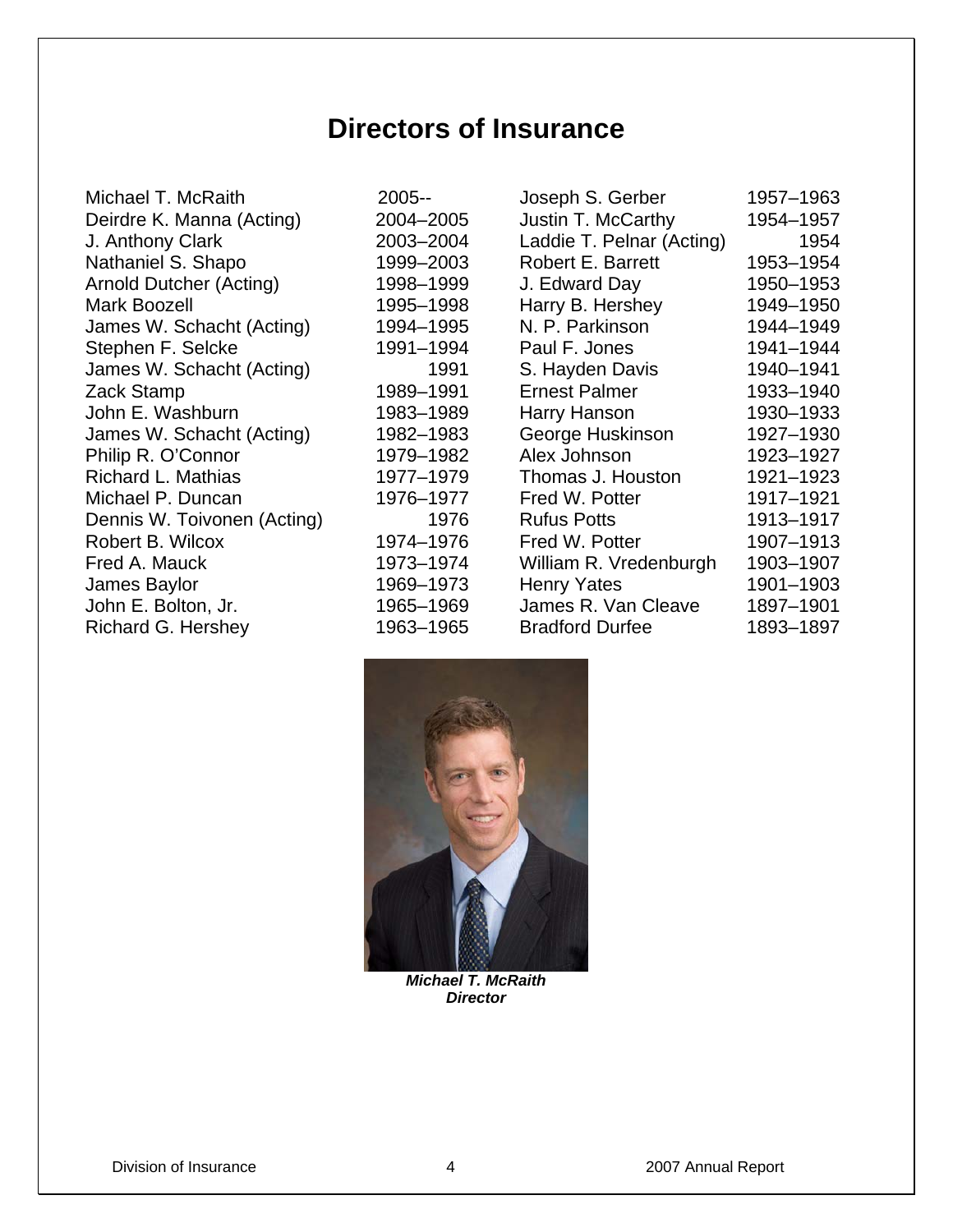## **Mission and Functions**

The mission of the Illinois Department of Financial and Professional Regulation, Division of Insurance is:

#### *To protect consumers by providing assistance and information, by efficiently regulating the insurance industry's market behavior and financial solvency, and by fostering a competitive insurance marketplace.*

The Division carries out its mission through effective administration and enforcement of the Illinois Insurance Code (215 ILCS 5/1 to 5/1312), the Illinois Pension Code (40 ILCS 5/1-101 to 5/24-109), related laws and regulations, including Title 50, Illinois Administrative Code. The Division has three major operating Sections: Consumer-Market, Financial-Corporate Regulatory, and Legal. The Division also sponsors the Senior Health Insurance Program, and the Director is responsible for the operations of the Office of the Special Deputy Receiver, which handles the affairs of insurance companies placed in rehabilitation, conservation or liquidation.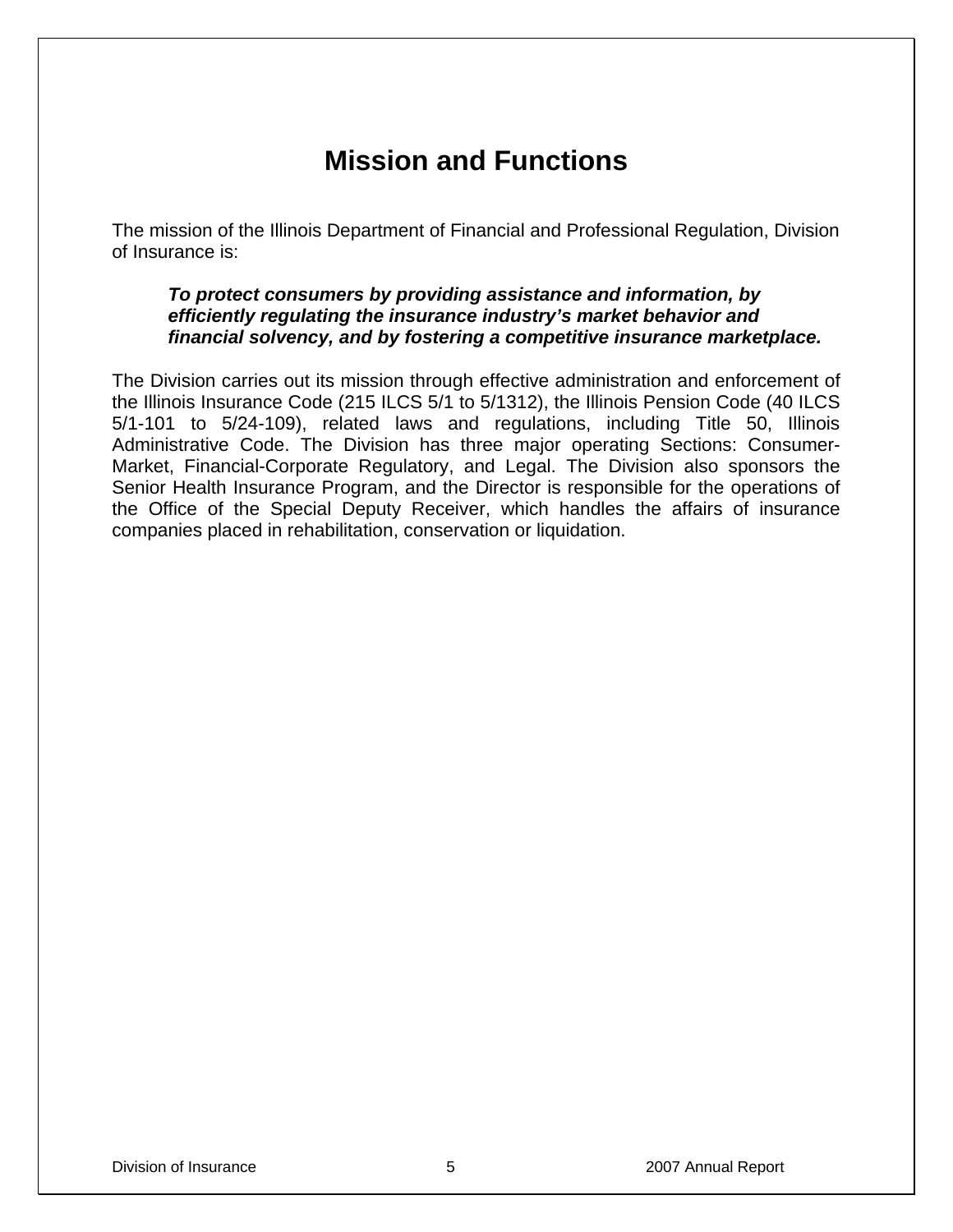

Division of Insurance 6 2007 Annual Report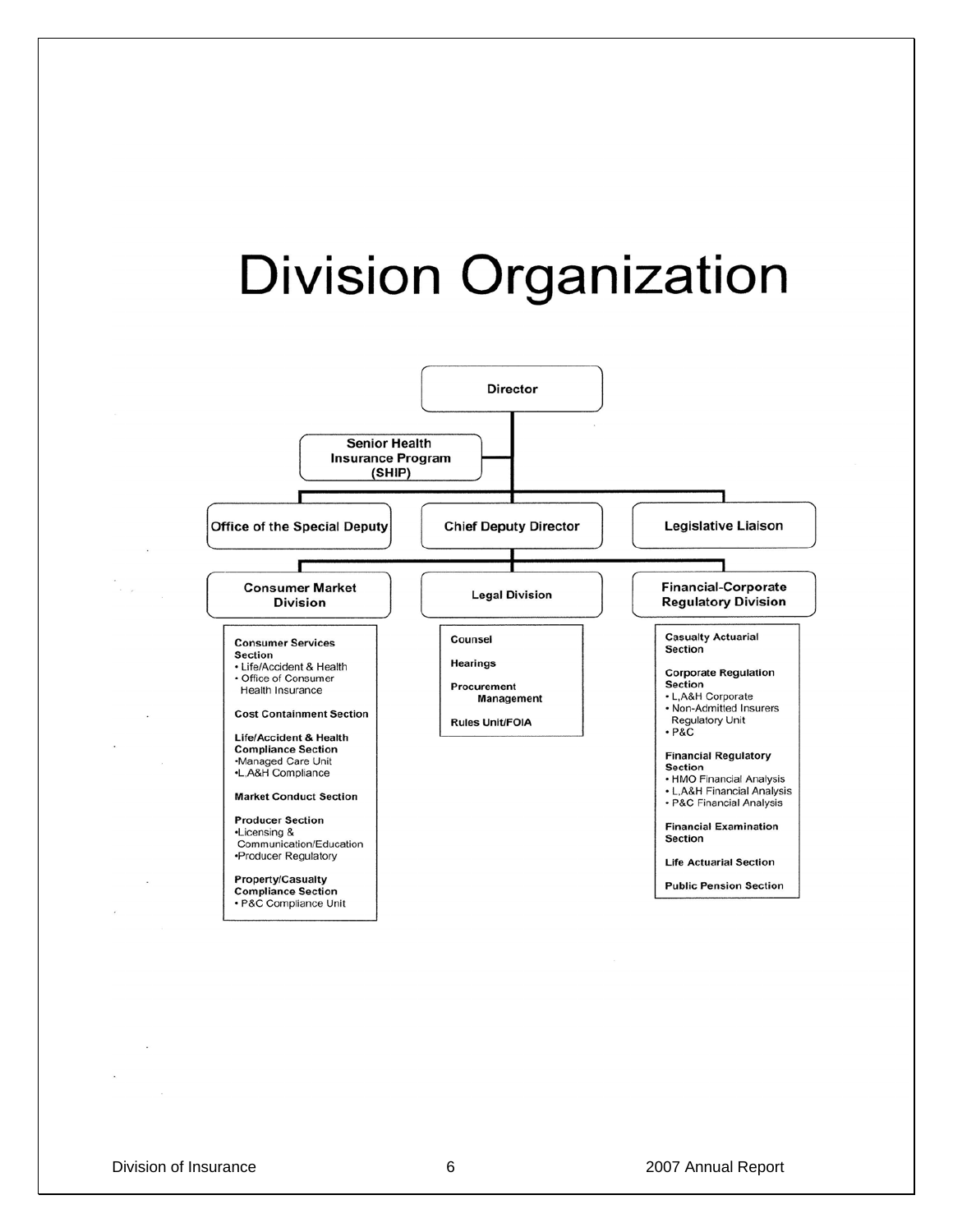# **Insurance Legislative in 2007**

#### **HOUSE BILLS**

#### **HB 0147 INSURANCE-CLINICAL BREAST EXAM Harris/Koehler P.A.95-0189**

Amends the Illinois Insurance Code, the Health Maintenance Organization Act, and the Voluntary Health Services Plans Act. Provides that every insurer shall provide, in each group or individual policy, contract, or certificate of accident or health insurance issued or renewed for persons who are residents of Illinois, coverage for a complete and thorough physical examination of the breast, including but not limited to a comprehensive clinical breast examination of 6-10 minutes in length (that is, an examination of 3-5 minutes in length for each breast), performed by a health care provider to check for lumps and other changes for the purpose of early detection and prevention of breast cancer as follows: (1) annually for women 18 years of age and older; and (2) at any time at the recommendation of the woman's health care provider. Provides that every insurer must establish a separate and distinct reimbursement code for comprehensive clinical breast examinations of 6-10 minutes in length. Makes these provisions applicable to health maintenance organizations and health services plan corporations.

Effective August 16, 2007

#### **HB 0517 LONG-TERM CARE PARTNERSHIP ACT Krause/Kotowski P.A.95-0200**

Creates the Illinois Long-Term Care Partnership Program Act. Establishes the Illinois Long-Term Care Partnership Program to: (i) provide incentives for individuals to insure against the costs of providing for their long-term care needs; (ii) provide a mechanism for individuals to qualify for coverage of the cost of their long-term care needs under Medicaid without first being required to substantially exhaust their resources; (iii) provide counseling services to individuals planning for their long-term care needs; and (iv) alleviate the financial burden on the State's medical assistance program by encouraging the pursuit of private initiatives. Sets out the duties of the Department of Healthcare and Family Services and the Department of Financial and Professional Regulation regarding long-term care partnership policies. Requires the issuers of qualified long-term care partnership policies in Illinois to provide regular reports to the Department of Healthcare and Family Services, the federal Department of Health and Human Services, and the Department of Financial and Professional Regulation. Authorizes the Department of Healthcare and Family Services and the Department of Financial and Professional Regulation to adopt rules and regulations. Repeals the Partnership for Long Term Care Act.

Effective August 16, 2007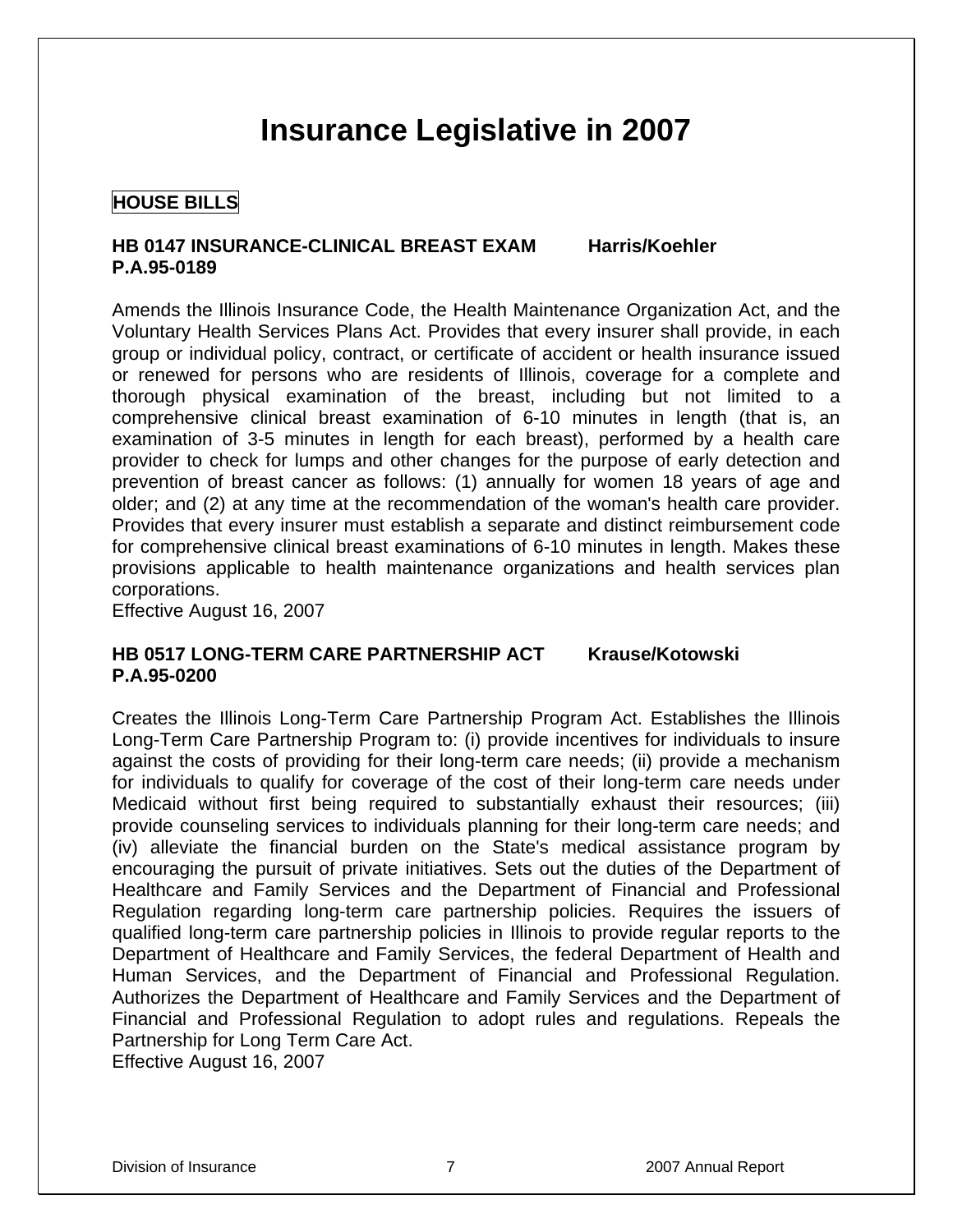#### **HB 0938 INS CD-LIFE & HEALTH GUARANTY Beaubien/Peterson P.A. 95-0086**

Amends the Illinois Insurance Code. In an Article involving the Illinois Life and Health Insurance Guaranty Association, provides that the amount of any Class A assessment for member insurers shall be determined at the discretion of the board of directors of the Association and such assessments shall be authorized and called on a non pro-rata basis (instead of the amount being determined by the board, which may be made on a non-pro rata basis). Deletes a provision stating that such assessments shall not exceed \$200 per company in any one calendar year. Effective January 1, 2008

**HB 1004 INS CD-MINE SUBSIDENCE Mautino/Dahl P.A. 95-0092** 

Amends the Illinois Insurance Code. Provides that the Illinois Mine Subsidence Insurance Fund shall establish the maximum amount of reinsurance available per residence, commercial building, and living unit for mine subsidence insurance. Provides that, for all policies issued or renewed on or after January 1, 2008, the reinsured loss per residence, per commercial building, and per living unit shall be the amounts established by the Fund and approved by the Director (now, the reinsured loss shall not exceed \$350,000 per residence, \$350,000 per commercial building, or \$15,000 per living unit).

Effective January 1, 2008

#### **HB 1439 CD CORR-PROOF OF INSURANCE Berrios/DeLeo P.A. 95-0211**

Amends the Illinois Vehicle Code. Provides that a person convicted a third or subsequent time of driving without insurance must maintain proof of the person's financial responsibility in a manner satisfactory to the Secretary for a minimum period of 3 years (rather than one year).

Effective January 1, 2008

#### **HB 1555 INS CD-PUBLIC INSURANCE ADJ Acevedo/Raoul P.A. 95-0213**

Amends the Illinois Insurance Code. In the Article concerning Public Insurance Adjusters, changes the definition of "Public Insurance Adjuster". Provides that no person may solicit or hold himself out to be in the business of adjusting insurance claims. Provides that each Public Insurance Adjuster license shall contain the business address of the Public Insurance Adjuster and that the holder of license shall notify the Director of Insurance, in writing, of a change of business address within 30 days of the change. Provides that no person shall engage in the business of adjusting insurance claims unless person is licensed pursuant to the Article and registered with the Director. Provides that registered firm may only be comprised of licensed Public Insurance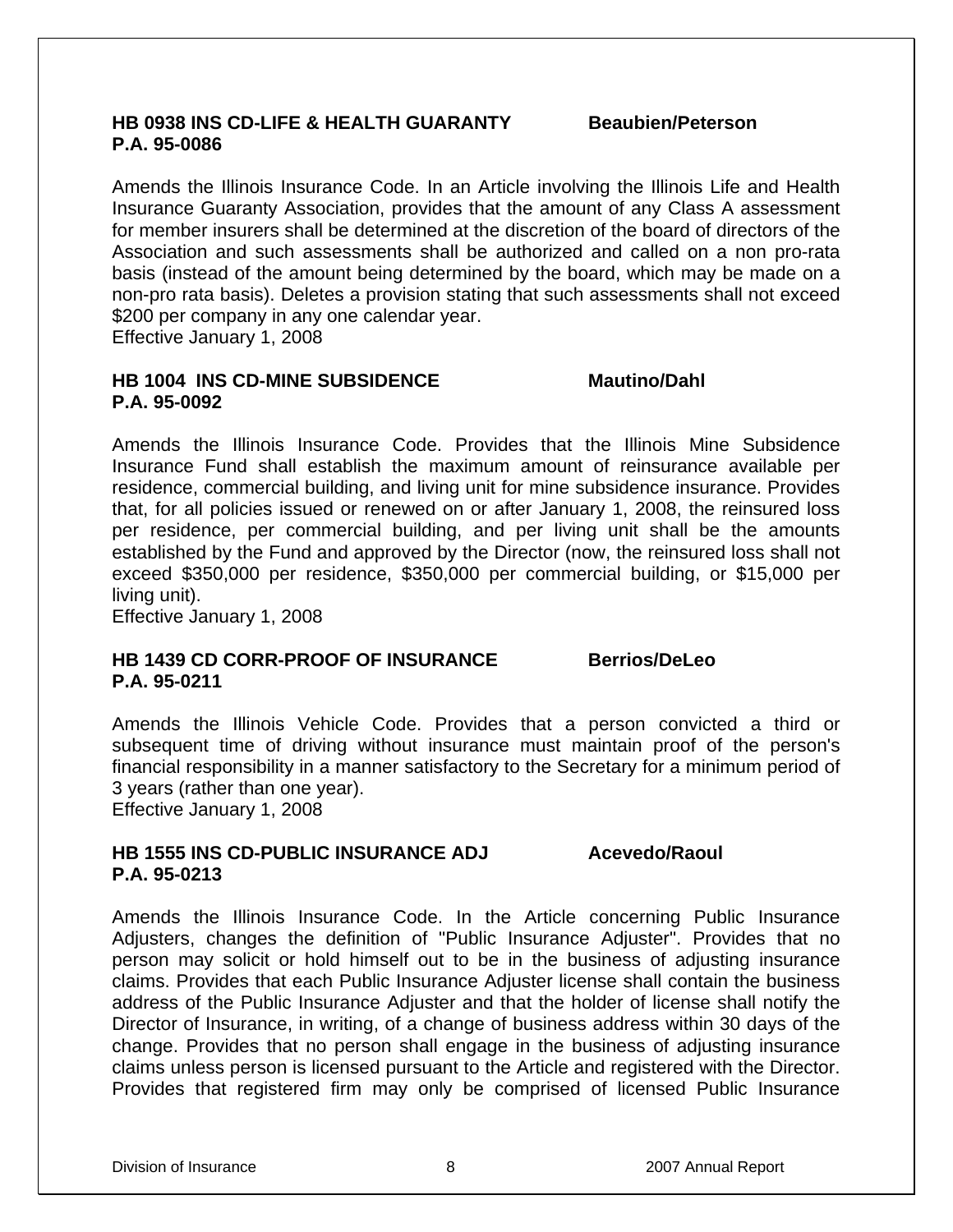Adjusters. Provides that a Public Insurance Adjuster shall not agree to any loss settlement without the insured's knowledge and consent and shall provide the insured with a document setting forth the scope, amount, and value of the damages prior to requesting the insured for authority to settling any loss. Provides that in all cases where the loss giving rise to the claim for which the Public Insurance Adjuster was retained arise from damage to a personal residence, the insurance proceeds shall be delivered in person to the named insured or his or her designee. Provides that a Public Insurance Adjuster shall not advance money or any valuable consideration to an insured pending adjustment of a claim or provide legal advice or representation to the insure, or engage in the unauthorized practice of law. Provides that a Public Insurance Adjuster shall disclose to the insured if he or she has any interest or will be compensated by certain business that perform any work in conjunction with the damages caused by the insured loss. Makes other changes.

Effective January 1, 2008

#### **HB 2786 INS CD-LAWFUL TRAVEL DISCRIMIN Mathias/Silverstein P.A. 95-0163**

Provides that an insurer or producer authorized to issue policies of insurance in this State may not make a distinction or otherwise discriminate between persons, reject an applicant, cancel a policy, or demand or require a higher rate of premium for reasons based solely upon an applicant's or insured's past lawful travel experiences or future lawful travel plans. Provides that this provision does not prohibit an insurer or producer from excluding or limiting coverage under a policy or refusing to offer the policy based upon past lawful travel or future lawful travel plans or from charging a different rate for that coverage when that action is based upon sound actuarial principles or is related to actual or reasonably expected experience and is not based solely on the destination's inclusion on the United States Department of State's travel warning list. Effective January 1, 2008

#### **SENATE BILLS**

#### **SB 0021 INS-POLICY-NARCOTIC EXCLUSION Cullerton/Mautino P.A. 95-0230**

Provides that a group or individual major medical policy of accident or health insurance or managed care plan amended, delivered, issued, or renewed after January 1, 2008 (instead of just a health benefit plan) shall not, solely on the basis of the insured being intoxicated or under the influence of a narcotic, exclude coverage for any emergency or other medical, hospital, or surgical expenses incurred by an insured as a result of and related to an injury acquired while the insured is intoxicated or under the influence of any narcotic.

Effective January 1, 2008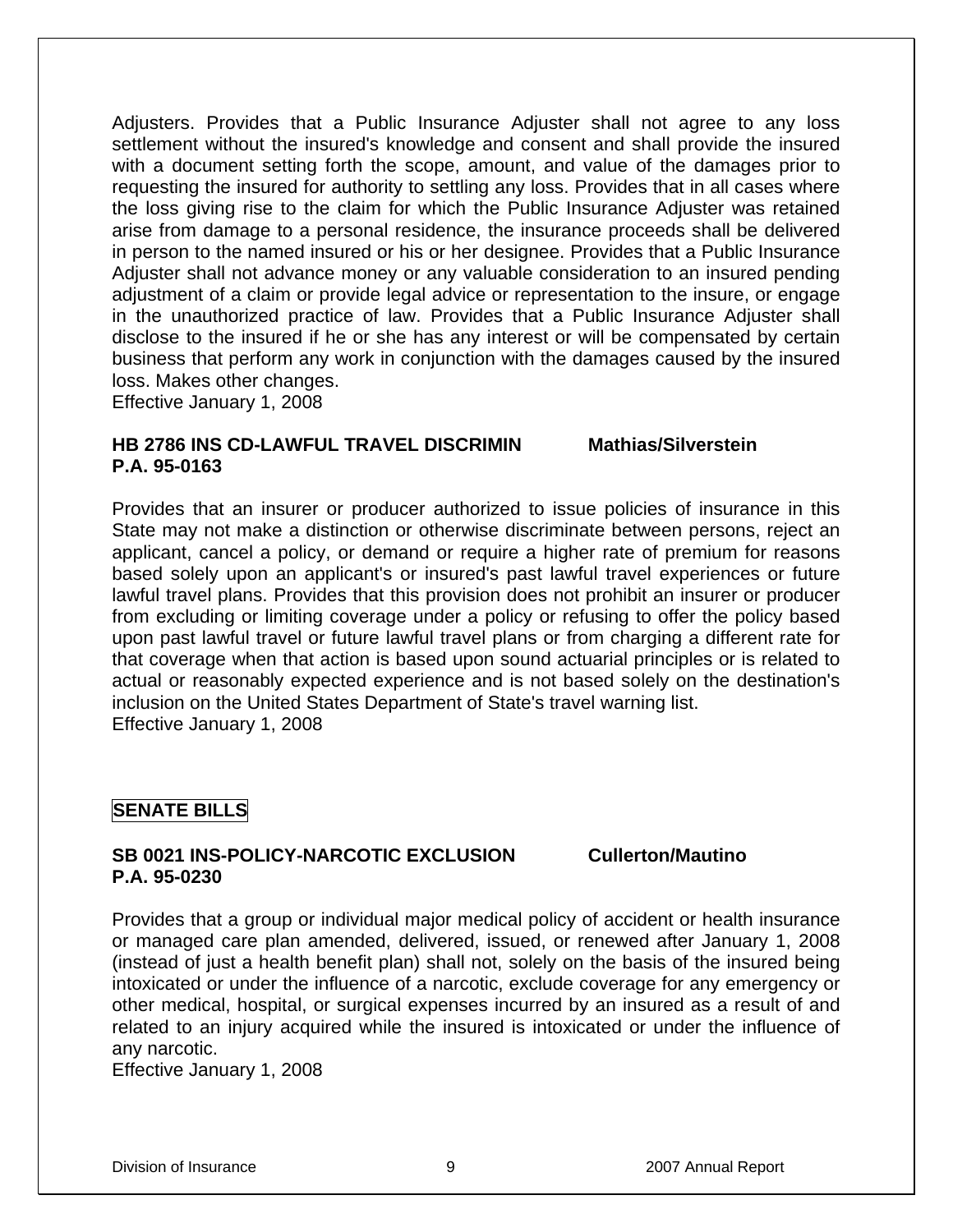#### **SB 0873 MEDICARE SUPPLEMENTAL INSURANCE Crotty/Nekritz P.A. 95-0436**

Provides that an issuer of a Medicare supplement policy shall not charge individuals who become eligible for Medicare by reason of disability and who are under the age of 65 premium rates for any medical supplemental insurance benefit plan offered by the issuer that exceed the issuer's highest rate on the current rate schedule filed with the Division of Insurance (instead of the issuer's premium rates) for that plan to individuals who are age 65 and older.

Effective June 1, 2008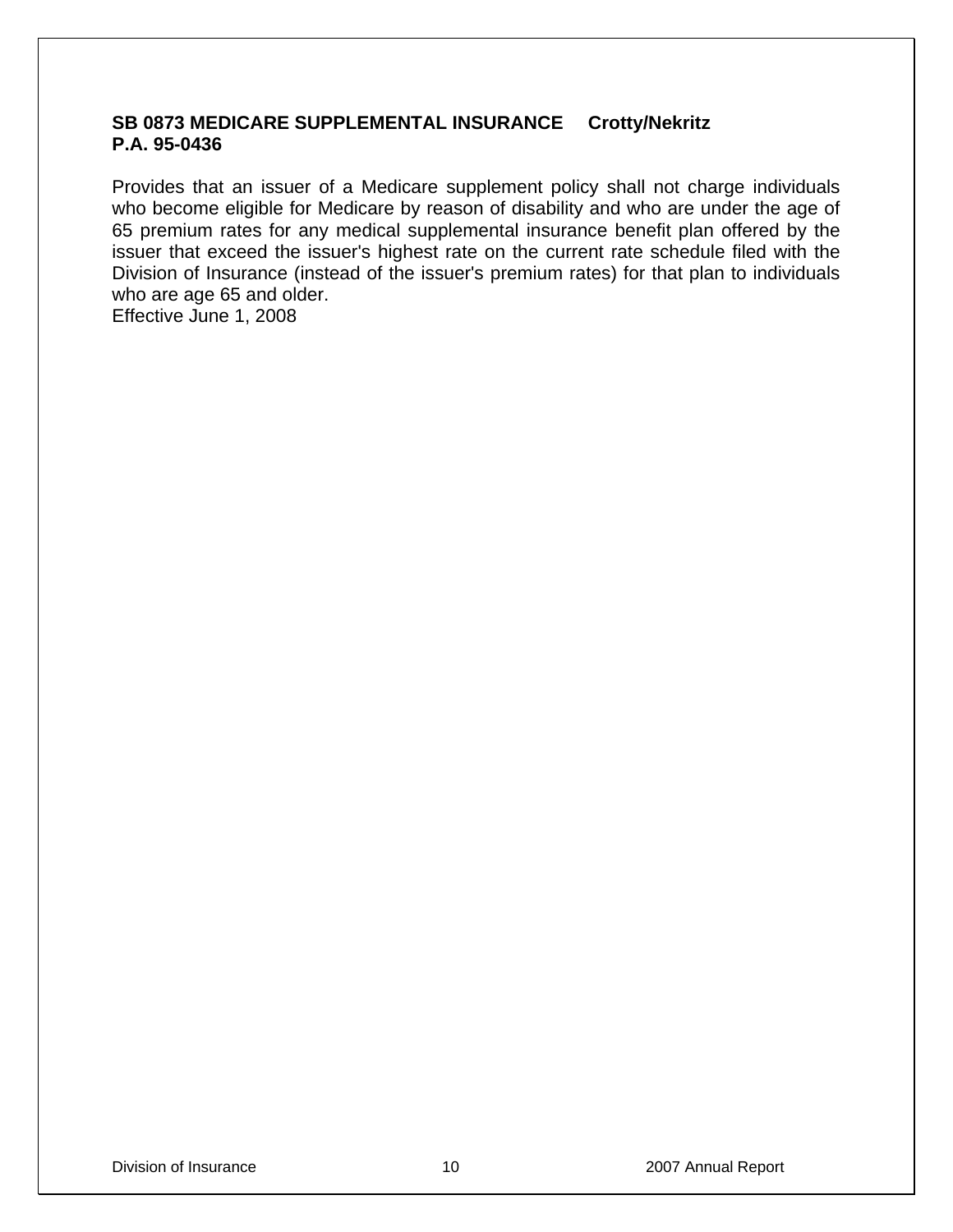## **Insurance Rulemaking in 2007**

**50 Ill. Adm. Code 4203 - Insurance Data Reporting Requirements –** These amendments implemented new reporting requirements contained in PA 94-677 for medical malpractice insurers. Subchapter B, as well as Appendix A and B of this Part established the content, form and data reporting requirements for information required to be reported to the Secretary or Director of the Illinois Department of Financial and Professional Regulation – Division of Insurance pursuant to Section 1204 (C-5) of the Illinois Insurance Code [215 ILCS 5/1204]. This amendment was adopted effective January 22, 2007 (February 2, 2007, Illinois Register, Vol. 31, Issue 5) Judy Pool-Boutchee, Chief Casualty Actuary.

**50 Ill. Adm. Code 852 - Registration of Insurers** - Section 852.30 (e) (1) (b), and the companion Illustration B of this Part, previously permitted an exemption that is no longer applicable. In 1986 when this exemption was originally adopted, not all states had holding company registration requirements, but now they do. Because all states have these registration requirements in place, Illinois no longer needs to maintain a separate exemption standard. In addition to eliminating the exemption mentioned above, the Division added definitions, clarified a few minor provisions and moved the existing Illustration A contents down to Illustration B. This amendment was adopted effective February 23, 2007 (March 2, 2007, Illinois Register, Vol. 31, Issue 10) Sara Ross, Supervisor, L/A&H Financial Analysis Unit.

**50 Ill. Adm. Code 2001 - Construction and Filing of Accident and Health Insurance Policy Forms -** The Division made a number of housekeeping changes that more accurately reflected the consolidation of our agency under IDFPR. The Division also added a definition Section to this Part that identifies terms that were not previously specifically defined. This amendment was adopted effective May 31, 2007 (June 15, 2007, Illinois Register, Vol. 31, Issue 24) William McAndrew, Assistant Deputy Director.

**50 Ill. Adm. Code 5425 - Managed Care Dental Plans -** The general purpose for the amendment of this Part was to establish a more efficient and cost-effective process regarding the Dental Care Protection Act's requirement to establish an advisory committee. The requirement of an advisory member to serve a three-year term was changed to a period of time necessary to address the issue for which the committee is convened. This amendment was adopted effective June 20, 2007 (July 6, 2007, Illinois Register, Vol. 31, Issue 27) William McAndrew, Assistant Deputy Director.

**50 Ill. Adm. Code 937 - Supplemental Reports for Accident and Health Insurers -**  This new Part established for all companies writing accident and health insurance a reporting requirement that would be supplemental to the Annual Report requirement established by Section 136 of the Illinois Insurance Code. The supplemental report required companies writing accident and health insurance to report more detailed information about premium earned, losses incurred, enrollment, premium discounts provided for participation in wellness programs, and average reimbursement rates paid to providers. The emergency rule was adopted effective July 12, 2007, for a maximum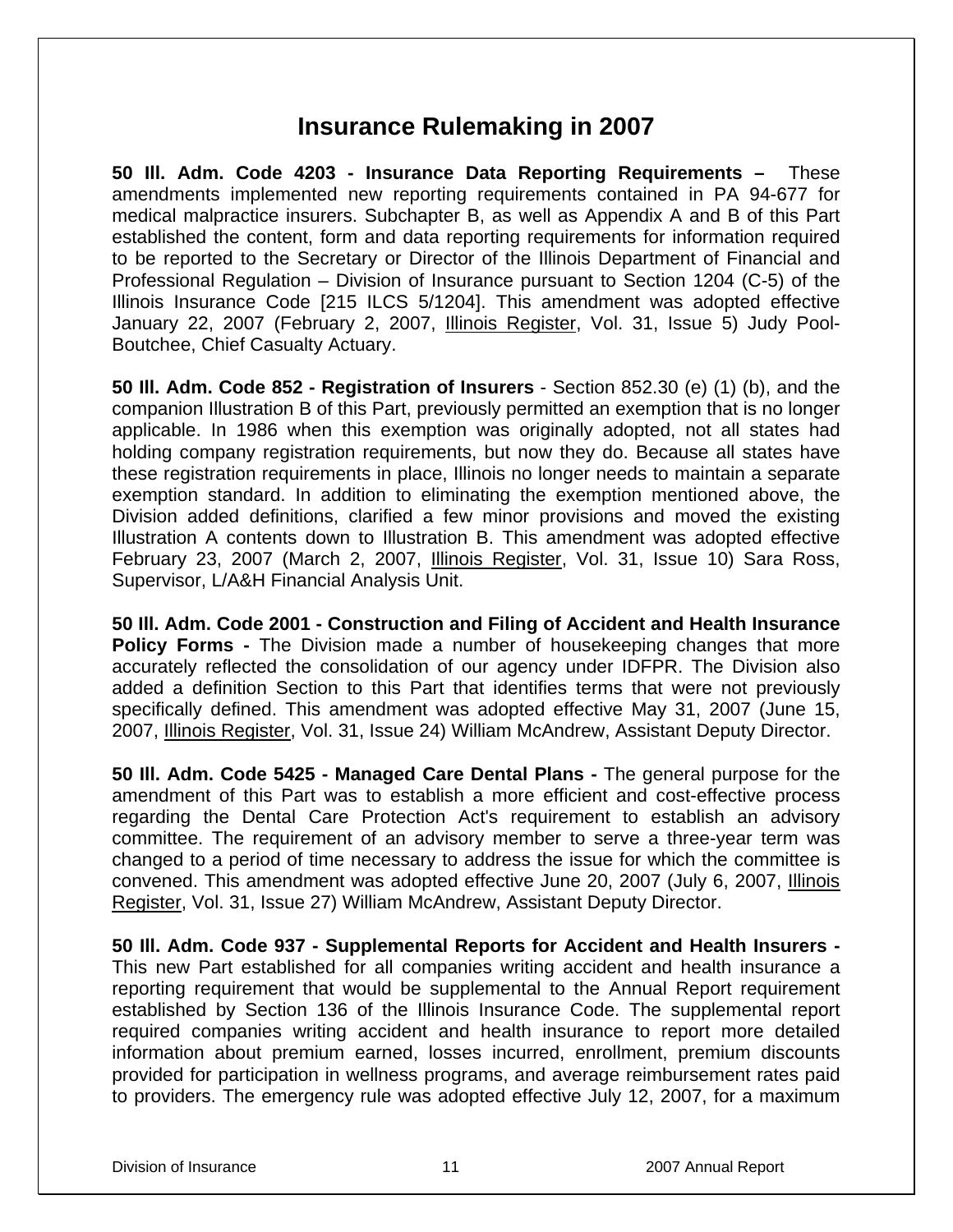of 150 days. (July 27, 2007, *Illinois Register*, Vol. 31, Issue 30) James G. Jordan, Staff Attorney. On September 18, 2007, JCAR objected to, and suspended the Division's emergency rule. (October 5, 2007, Vol. 31, Issue 40) The Division published our response to JCAR's Objection (October 19, 2007, Vol. 31, Issue 42) and then formally repealed our emergency rule (October 26, 2007, Vol. 31, Issue 43).

**50 Ill. Adm. Code 1409 –** Valuation of Life Insurance Policies Including the Use of Select Mortality Factors - In the Issue 44 Register, the Division adopted new Part 1413, that permits recognition of the 2001 CSO Preferred Class Structure Mortality Table. The amendment to Part 1409 included a cross-reference to the new preferred mortality tables contained in Part 1413. This amendment was adopted effective October 16, 2007 (November 2, 2007, Illinois Register, Vol. 31, Issue 44) Susan Christy, Life Actuarial Assistant.

**50 Ill. Adm. Code 1412 – Recognition of 2001 CSO Mortality Table for Use in Determining Minimum Reserve Liabilities and Nonforfeiture Benefits -** In the Issue 44 Register, the Division adopted a new regulation, 50 Ill. Adm. Code 1413, that permits recognition of the 2001 CSO Preferred Class Structure Mortality Table. The amendments to Part 1412 include a cross reference to the new preferred mortality tables that will be contained in Part 1413. The amendment was adopted effective October 16, 2007 (November 2, 2007, Illinois Register, Vol. 31, Issue 44) Susan Christy, Life Actuarial Assistant.

**50 Ill. Adm. Code 1413 – Recognition of 2001 CSO Preferred Class Structure Mortality Tables for Use in Determining Minimum Reserve Liabilities -** The Division promulgated a new regulation, that permits recognition of the 2001 CSO Preferred Class Structure Table. Additionally, the Division amended Part 1409 and 1412 to include cross-references to this new preferred mortality tables regulation. This new regulation was adopted effective October 16, 2007 (November 2, 2007, Illinois Register, Vol. 31, Issue 44) Susan Christy, Life Actuarial Assistant.

**50 Ill. Adm. Code 1702 - Security Valuation Reserve -** The requirements of this Part were repealed because the information insurance companies were required to file are included in the annual financial statement. When Part 1702 was originally adopted the "security valuation reserve" was a term of art used to identify gains made on investments, but today they are known as "asset valuation reserves". The Part 1702 rule provisions were truly obsolete and have been superseded by standards set out in Section 136 of the Illinois Insurance Code [215 ILCS 5/136]. This repealer was adopted effective October 16, 2007 (November 2, 2007, Illinois Register, Vol. 31, Issue 44) Sara Ross, Supervisor, L/A&H Financial Analysis Unit.

**50 Ill. Adm. Code 2020 – Reimbursement and Subrogation Provisions Contained In Individual and Group Accident and Health Policies -** The purpose of this Part is to clarify policy form language concerning the application of Sections 357.18 and 357.19 of the Illinois Insurance Code [215 ILCS 5/357.18 and 357.19] and the use of reimbursement and subrogation provisions in such policy forms. This Part is not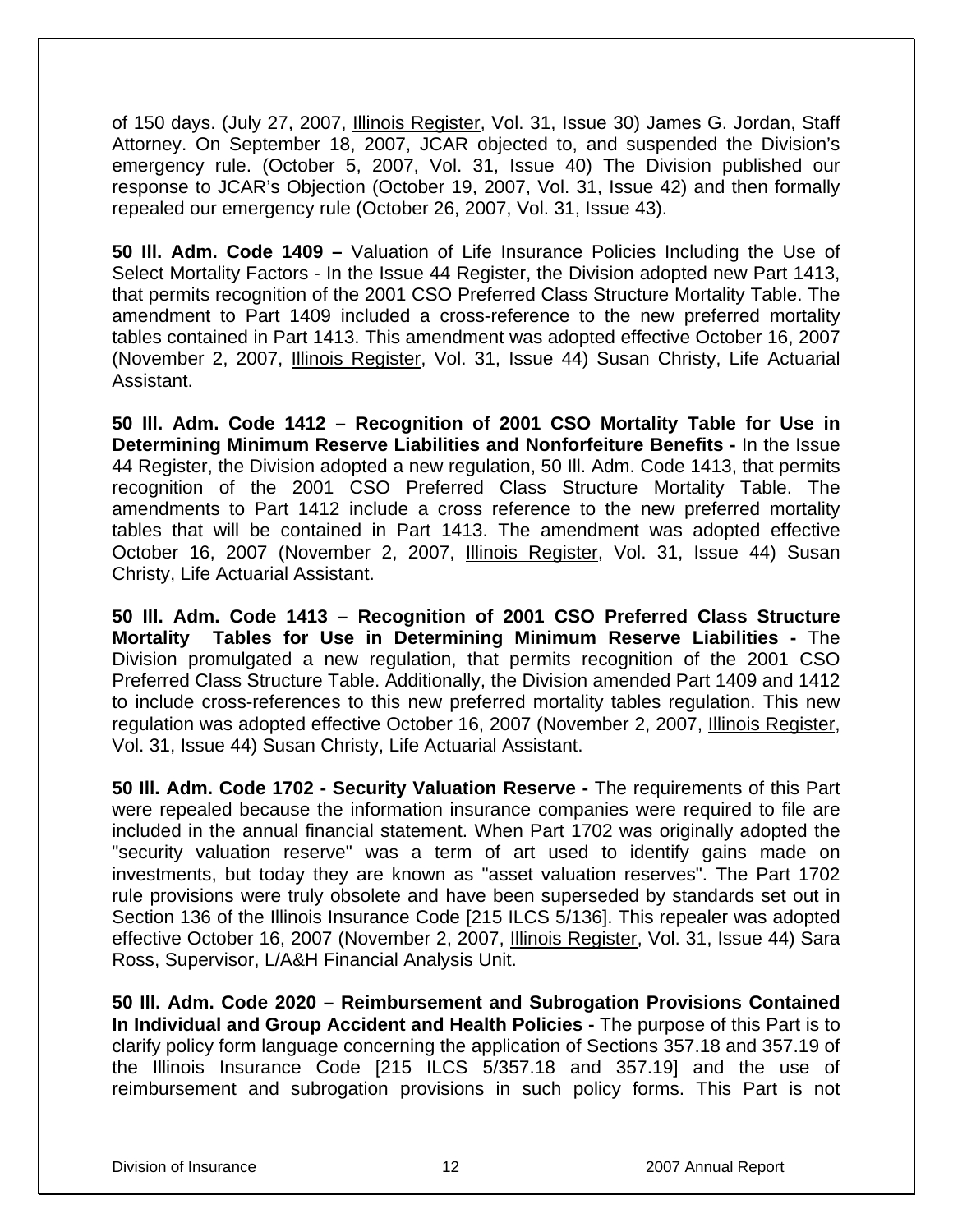intended to affect any equitable causes of action, if any, which may exist or develop in relation to the insurance contract. This repealer was adopted effective October 22, 2007 (November 2, 2007, Illinois Register, Vol. 31, Issue 44) William McAndrew, Assistant Deputy Director.

**50 Ill. Adm. Code 2500 – General Provisions -** Section 412 of the Illinois Insurance Code [215 ILCS 5/412] allows the Director to refund taxes, fees, and other charges, paid to him, provided that certain conditions are met. Pursuant to that authority, in 1998 the Division promulgated this Part, allowing those required to pay the assessments the opportunity to request a hearing to determine if the assessment is appropriate. The Part applies to any person, or company conducting or transacting any of the actions where fees and charges are assessed pursuant to 408 of Code, or who is assessed privilege, or retaliatory taxes pursuant to Sections 409, 444 and 444.1 of the Illinois Insurance Code [215 ILCS 5/408, 409, 444 and 444.1] and Sections 12 and 13 of the Fire Investigation Act [425 ILCS 25/12 and 13]. The Division amended this Part to clarify that the applicable tax, fee, or charge first be paid before the party contesting the assessment may receive a hearing as to its appropriateness.

This amendment conforms the rule to Section 412 of the Code where the Director is allowed to refund taxes, fees, or other charges where the taxpayer has overpaid due to some mistake of fact, error in calculation or erroneous interpretation of a statute [215 ILCS 5/412]. This amendment is consistent with public policy, established in the State Officers and Employees Money Disposition Act, that contested monies due the State first be paid under protest [30 ILCS 230]. This amendment was adopted effective October 16, 2007 (November 2, 2007, Illinois Register, Vol. 31, Issue 44) John O'Brien, Assistant Deputy Director.

**50 Ill. Adm. Code 2605 – Military Sales Practices -** The purpose of this new Part was to set forth standards that will protect active duty service members of the United States Armed Forces from dishonest and predatory insurance sales practices by declaring certain identified practices to be false, misleading, deceptive or unfair. Illinois' promulgation of this regulation is based on the NAIC Model # 568. This new rule was adopted effective January 1, 2008 (November 2, 2007, Illinois Register, Vol. 31, Issue 44) Tim Cena, Senior Counsel.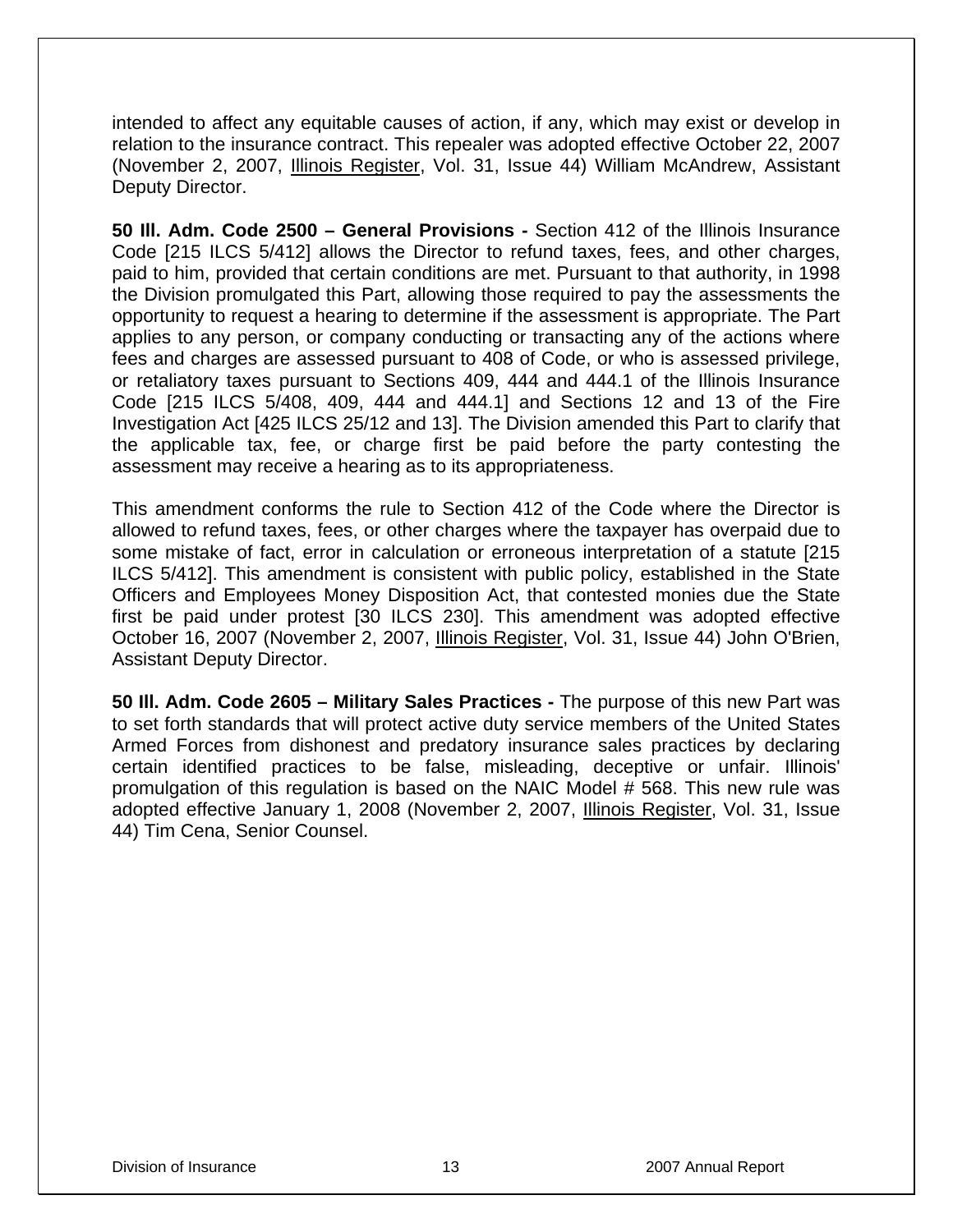## **Administrative Services**

The Illinois Department of Financial and Professional Regulation, Division of Insurance, Administrative section, is responsible for all tax and fee operations, including the audit functions of all privilege tax, fire marshal tax, Retaliatory Tax, and Surplus lines tax. Revenue collections for the year totaled \$412,464,566 of which \$320,871,557 was deposited into the General Revenue Fund. All Division of Insurance operations are funded by various fees it collects from insurance companies, insurance producers, and other related organizations and there is no appropriation received from the General Revenue Fund.

#### **Division Staff 2007**

|                     | 2007 | 2006 |
|---------------------|------|------|
| Consumer            | 85   | 93   |
| Financial/Corporate | 114  | 118  |
| Pension             |      | 9    |
| Total:              | 208  | 220  |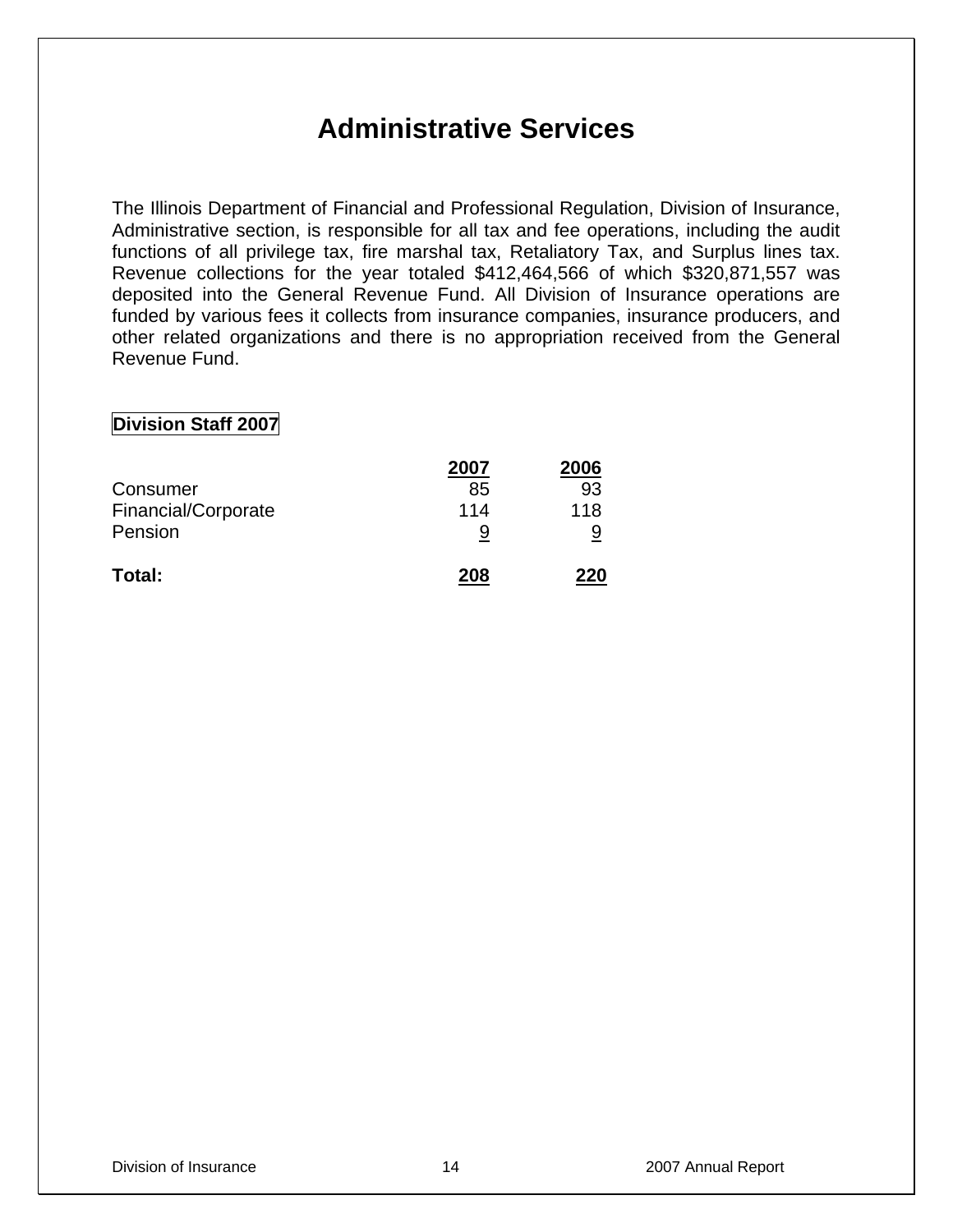## **Securities Deposited by Insurance Companies for FY 2007**

| Domestic Stock Life                         | 58             | \$148,619,000.00 |
|---------------------------------------------|----------------|------------------|
| (Special Policy Fund)                       | 2              | 630,000.00       |
| Domestic Mutual Life                        | 5              | 9,725,000.00     |
| Domestic Assessment Life                    | $\overline{2}$ | 435,000.00       |
| Domestic Stock Property & Casualty          | 170            | 371,463,271.00   |
| Domestic Mutual Property & Casualty         | 16             | 39,595,000.00    |
| Domestic Inter-Insurance Exchange           | $\overline{2}$ | 3,975,000.00     |
| Inex Insurance Exchange                     | 1              | 2,505,000.00     |
| <b>Burials</b>                              | 2              | 16,000.00        |
| <b>Bond Certificates</b>                    | 24             | 1,079,000.00     |
| <b>Health Maintenance Organizations</b>     | 24             | 18,113,000.00    |
| <b>Limited Health Service Organizations</b> | $\overline{1}$ | 860,000.00       |
| Total:                                      | 313            | \$597,015,271.00 |
| Foreign Workers Compensation                | 33             | \$164,565,000.00 |
| Foreign & Alien                             | 23             | 45,632,000.00    |
| <b>Service Contract Providers</b>           | 19             | 538,221.00       |
| <b>Mutual Trust Holding</b>                 | 4              | 6,500,000.00     |
|                                             |                |                  |
| <b>Grand Total on Deposit June 30, 2007</b> | <u>392</u>     | \$814,250,492.00 |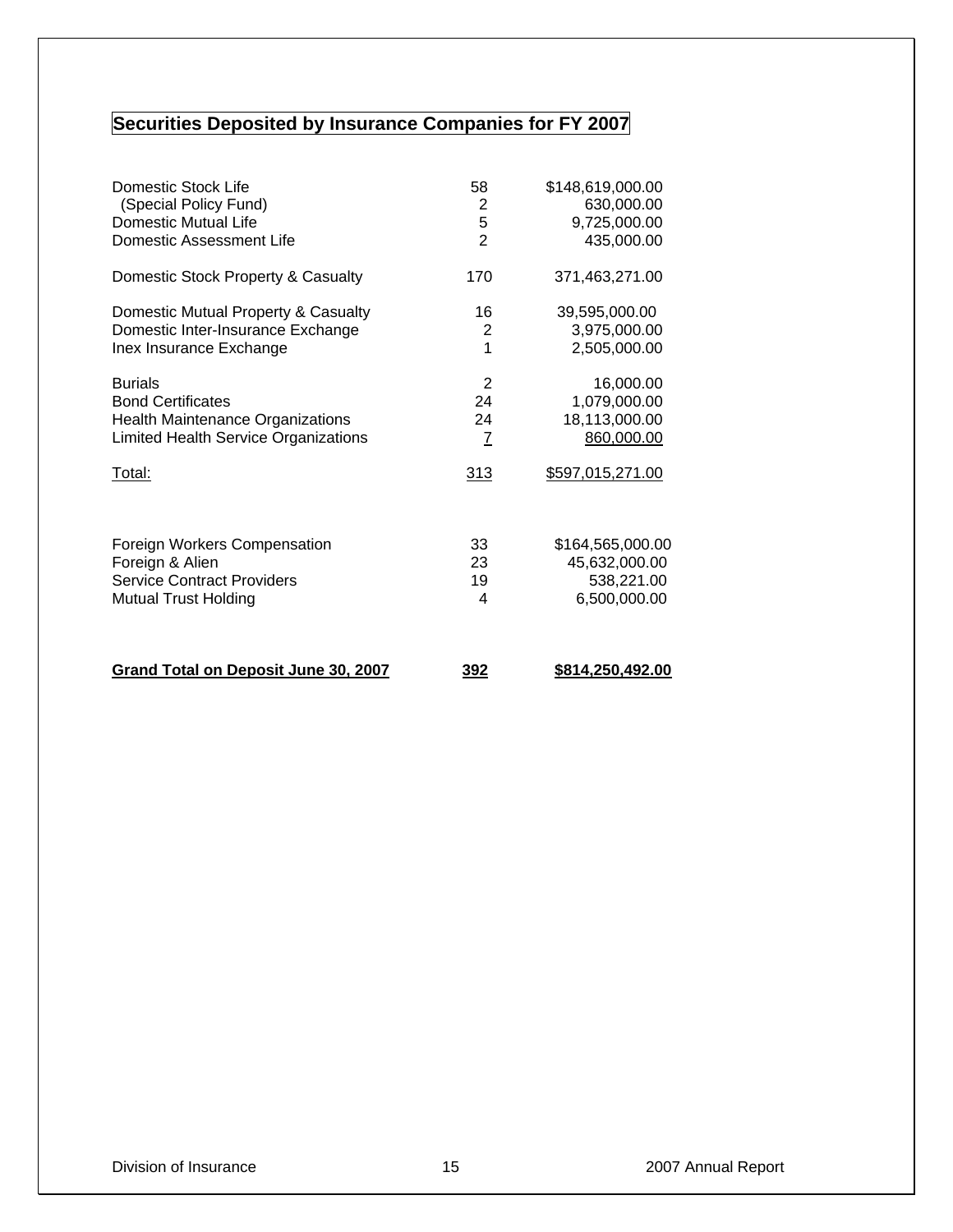## **Comparative Statement of Taxes & Fees Collected Period Ending June 30, 2007**

| <b>Taxes &amp; Fees</b>                             | <b>FY2007</b>    | <b>FY2006</b>    | % Changes      |
|-----------------------------------------------------|------------------|------------------|----------------|
| 1st Quarter Privilege Tax                           | 30,753,394.78    | 31,021,549.67    | $-0.86%$       |
| 2nd Quarter Privilege Tax                           | 35,586,910.16    | 36,667,605.40    | $-2.95%$       |
| 3rd Quarter Privilege Tax                           | 37,621,661.00    | 36,601,217.10    | 2.79%          |
| 4th Quarter Privilege Tax                           | 38,659,674.01    | 37,916,738.53    | 1.96%          |
| 1st Quarter Retaliatory Tax                         | 17,668,420.50    | 20,777,625.30    | $-14.96%$      |
| 2nd Quarter Retaliatory Tax                         | 23,255,173.46    | 24,170,372.53    | $-3.79%$       |
| 3rd Quarter Retaliatory Tax                         | 25,471,001.08    | 27,349,667.76    | $-6.87%$       |
| 4th Quarter Retaliatory Tax                         | 26,947,709.23    | 26,971,106.60    | $-0.09%$       |
| Final Privilege Tax                                 | 23,277,145.38    | 26,023,765.58    | $-10.55%$      |
| <b>Final Retaliatory Tax</b>                        | 18,307,589.95    | 12,696,888.31    | 44.19%         |
| Surplus Line Tax                                    | 37,219,759.53    | 36,411,047.47    | 2.22%          |
| <b>Group Privilege Tax</b>                          | 62,961.32        | 58,288.72        | 8.02%          |
| <b>Fines &amp; Penalties</b>                        | 1,942,891.41     | 1,650,646.42     | 17.70%         |
| Interest                                            | 4,097,259.67     | 353,960.25       | 1057.55%       |
| Miscellaneous                                       | 5.70             | <u>0</u>         |                |
| <b>Subtotal for General Revenue Fund</b>            | \$320,871,557.18 | \$318,670,479.64 | 0.69%          |
| <b>Producer Licenses</b>                            | 20,229,695.00    | 19,700,375.00    | 2.69%          |
| <b>Producer Reinstatement Fee</b>                   | 572,750.00       | 563,430.00       | 1.65%          |
| <b>Producer Appointment Fee</b>                     | 1,063,580.00     | 985,620.00       | 7.91%          |
| <b>Producer Provider Education</b>                  | 499,130.00       | 528,310.00       | $-5.52%$       |
| <b>Producer Market Conduct Exams</b>                | 618,294.00       | 715,035.00       | $-13.53%$      |
| <b>Producer Fines &amp; Penalty</b>                 | 0.00             | 0                |                |
| <b>Producer Market Conduct Travel</b>               | 0.00             | 0                |                |
| <b>Producer Miscellaneous</b>                       | 87,377.08        | 160,211.72       | <u>-45.46%</u> |
| <b>Subtotal for Insurance Producer Fund</b>         | \$23,070,826.08  | \$22,652,981.72  | 1.84%          |
| Fire Marshal Tax (Company)                          | 19,209,499.60    | 18,500,529.29    | 3.83%          |
| Fire Marshal Tax (Surplus Lines)                    | 1,103,783.96     | 1,002,403.27     | 10.11%         |
| <b>Subtotal for Fire Prevention Fund</b>            | \$20,313,283.56  | \$19,502,933.26  | 4.16%          |
|                                                     |                  |                  |                |
| $L/A&H$ :                                           |                  |                  |                |
| <b>Annual Statement Filing Fee</b>                  | 125,900.00       | 129,400.00       | $-2.70%$       |
| <b>Corporate Documents</b>                          | 168,190.00       | 131,615.00       | 27.79%         |
| <b>Certificate Fees</b>                             | 145,120.00       | 153,985.00       | $-5.76%$       |
| Policy Form Filings                                 | 510,300.00       | 510,450.00       | $-0.03%$       |
| Miscellaneous                                       | 21,896.00        | 199,825.52       | -89.04%        |
| <b>Domestic Financial Regulation Fee</b>            | 2,223,300.00     | 1,907,400.00     | 16.56%         |
| Foreign Financial Regulation Fee<br><b>P&amp;C:</b> | 4,212,900.00     | 3,401,850.00     | 23.84%         |
| <b>Cost Containment</b>                             | 1,250,000.00     | 1,250,000.00     | $0.00\%$       |
| <b>Annual Statement Filing Fee</b>                  | 216,850.00       | 213,850.00       | 1.40%          |
| <b>Surplus Lines Licenses</b>                       | 480,800.00       | 402,800.00       | 19.36%         |
| <b>Corporate Documents</b>                          | 355,175.00       | 398,225.00       | $-10.81%$      |
| <b>Certificate Fees</b>                             | 297,415.00       | 285,070.00       | 4.33%          |
|                                                     |                  |                  |                |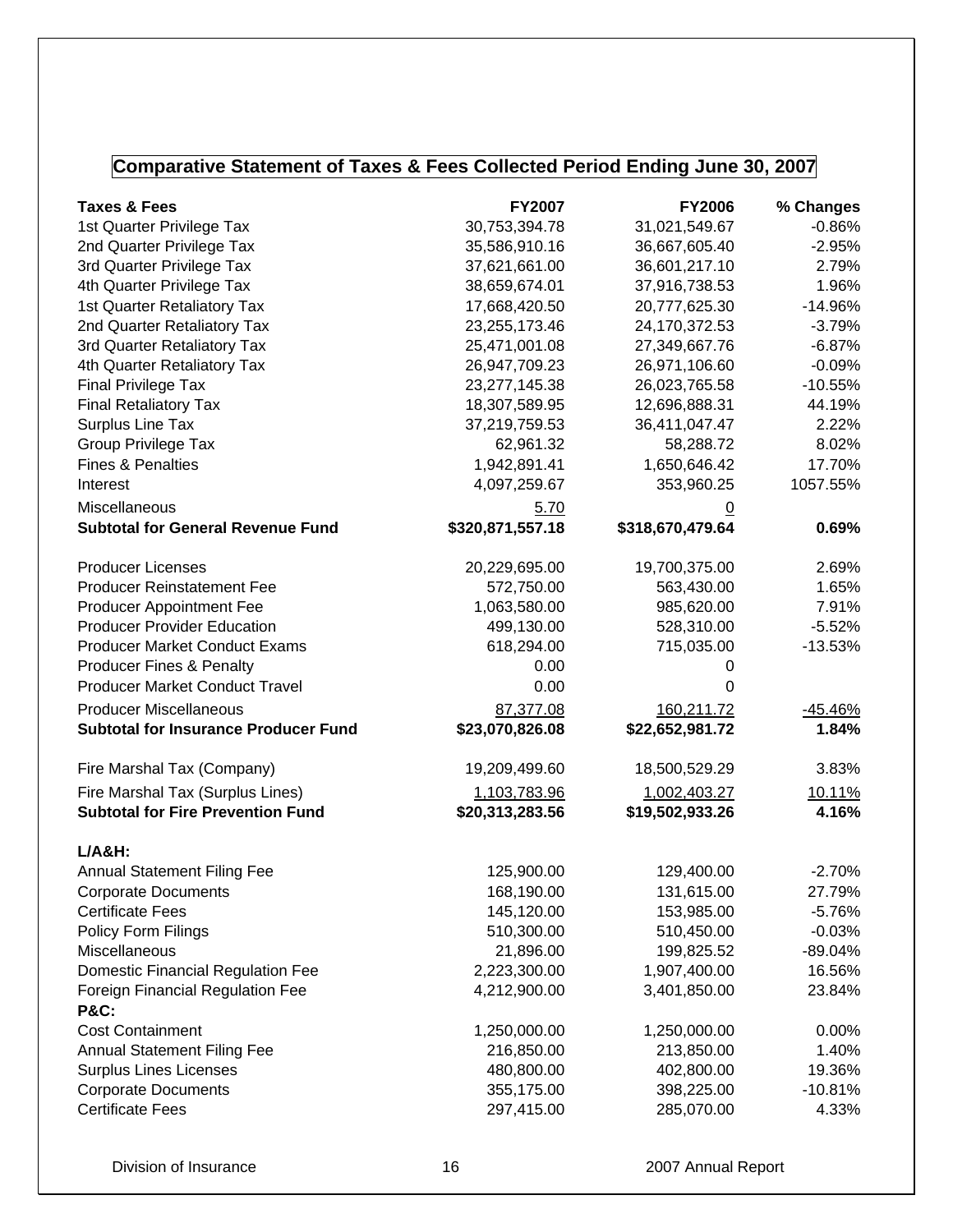| <b>Total for All Funds</b>                                        | \$412,464,565.69 | \$406,427,763.49 | 1.49%       |
|-------------------------------------------------------------------|------------------|------------------|-------------|
| <b>State Trust Fund</b>                                           | 0.00             | 16,868.03        | $-100.00\%$ |
| <b>Subtotal for W.C. Pool Fund</b>                                | \$26,940,205.23  | \$24,619,072.13  | 9.43%       |
| W.C. Industry Commission Surcharge                                | 25,300,894.88    | 24,619,072.13    | 2.77%       |
| W.C. Pool Insolvency                                              | 1,639,310.35     | 385,969.92       | 324.72%     |
| <b>Subtotal for Public Pension Fund</b>                           | \$1,424,653.81   | \$1,482,580.57   | $-3.91%$    |
| <b>Public Pension Fines</b>                                       | 0.00             | $\overline{0}$   |             |
| <b>Public Pension Fees</b>                                        | 1,424,653.81     | 1,482,580.57     | -3.91%      |
| <b>Subtotal for Insurance Financial</b><br><b>Regulation Fund</b> | \$19,844,039.83  | \$19,096,878.22  | 3.91%       |
| <b>Financial Exam Travel</b>                                      | 35,178.23        | 33,751.10        | 4.23%       |
| <b>Foreign Financial Regulation Fee</b>                           | 4,964,550.00     | 4,430,900.00     | 12.04%      |
| <b>Domestic Financial Regulation Fee</b>                          | 3,101,799.60     | 3,664,000.00     | $-15.34%$   |
| Miscellaneous                                                     | 16,066.00        | 21,161.60        | $-24.08%$   |
| RCPT, etc.                                                        | 600.00           | 8,095.00         | $-92.59%$   |
| <b>Policy Form Filings</b>                                        | 1,718,000.00     | 1,954,500.00     | $-12.10\%$  |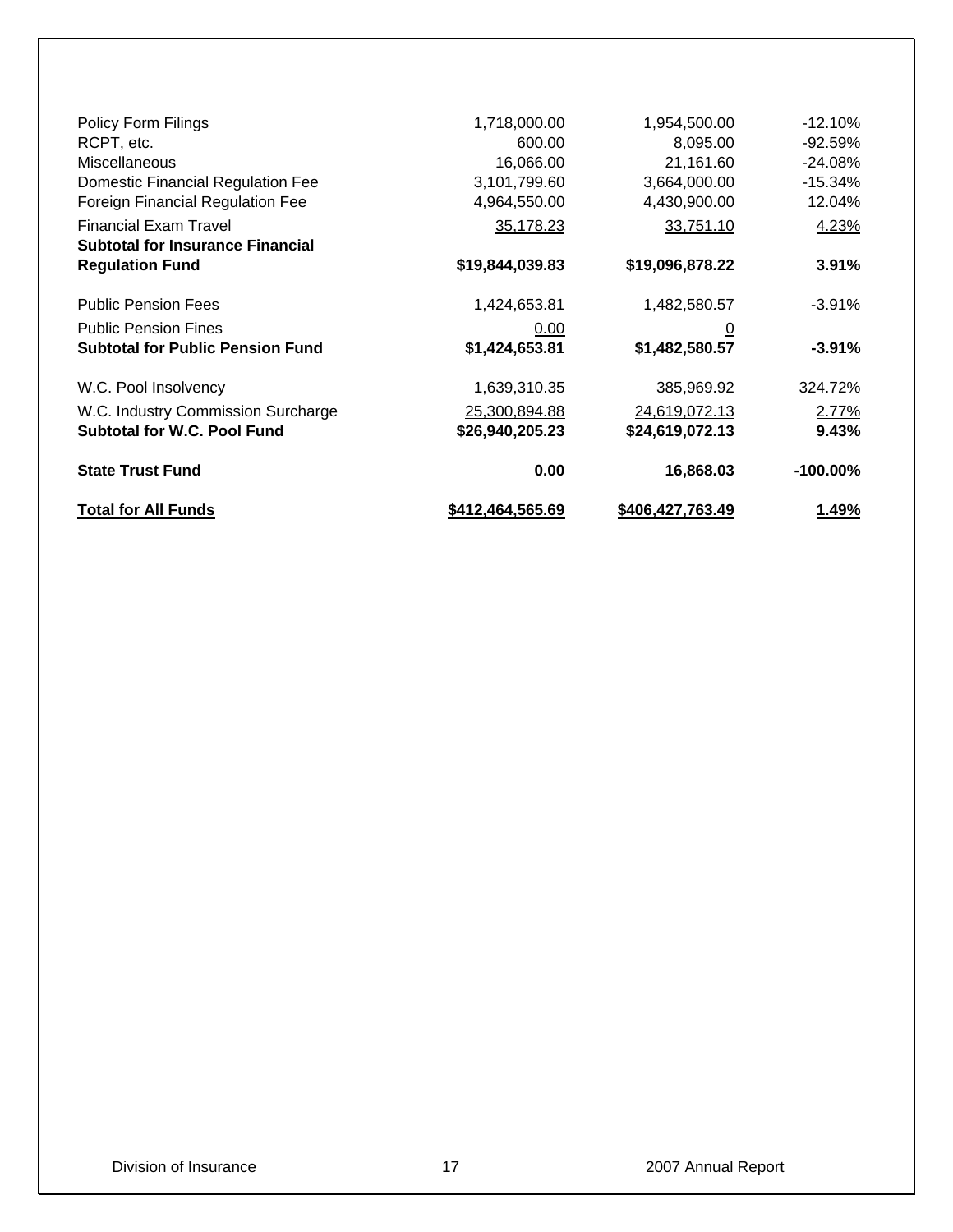### **FY 07 Appropriations and Disbursements—July 1, 2006, to June 30, 2007**

### **General Revenue Fund**

The Division no longer receives or disburses monies from the General Revenue Fund.

### **Public Pension Regulation Fund**

| <b>Standard Accounts:</b> | <b>Appropriations</b> | <b>Reserve</b> | <b>Disbursements</b> | <b>Unexpended</b><br>Appropriation |
|---------------------------|-----------------------|----------------|----------------------|------------------------------------|
| <b>Personal Services</b>  | \$503,100             | \$0            | \$496,082            | \$7,018                            |
| Retirement                | 58,000                | 0              | 57,192               | 808                                |
| <b>Social Security</b>    | 38,500                | 0              | 36,612               | 1,888                              |
| Group Insurance           | 130,500               | 0              | 119,914              | 10,586                             |
| Contractual               | 12,600                | 0              | 587                  | 12,013                             |
| Travel                    | 48,500                | $\overline{0}$ | 43,481               | 5,019                              |
| <b>Total</b>              | \$791,200             | <u>\$0</u>     | \$753,868            | \$37,332                           |

#### **Insurance Producers Administration Fund**

| <b>Standard Accounts:</b> | <b>Appropriations</b> | <b>Reserve</b> | <b>Disbursements</b> | <b>Unexpended</b><br>Appropriation |
|---------------------------|-----------------------|----------------|----------------------|------------------------------------|
| <b>Personal Services</b>  | \$5,083,400           | \$200,000      | \$4,484,623          | \$398,777                          |
| Retirement                | 585,900               | 0              | 516,287              | 69,613                             |
| <b>Social Security</b>    | 388,900               | 0              | 327,793              | 61,107                             |
| Group Insurance           | 1,450,000             | 100,000        | 1,177,073            | 172,927                            |
| Contractual               | 325,000               | 0              | 180,583              | 144,417                            |
| Travel                    | 125,900               | 0              | 59,669               | 66,231                             |
| Refunds                   | 200,000               | $\overline{0}$ | 114,394              | 85,606                             |
| <b>Total</b>              | \$8,159,100           | \$300,000      | \$6,860,422          | \$998,678                          |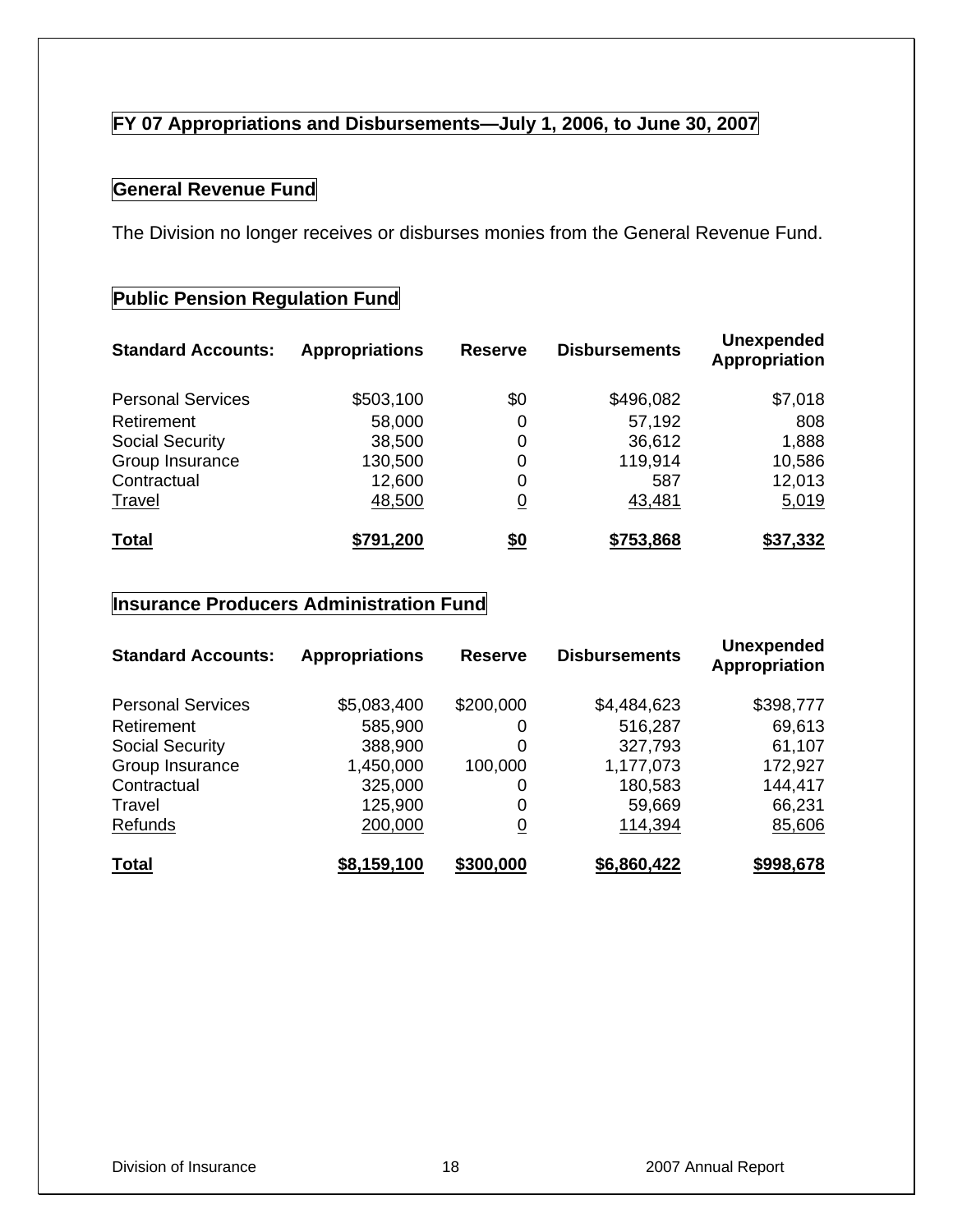## **Insurance Financial Regulation Fund**

| <b>Standard Accounts:</b> | <b>Appropriations</b> | <b>Reserve</b> | <b>Disbursements</b> | <b>Unexpended</b><br>Appropriation |
|---------------------------|-----------------------|----------------|----------------------|------------------------------------|
| <b>Personal Services</b>  | \$7,043,800           | \$100,000      | \$6,801,139          | \$142,661                          |
| Retirement                | 811,800               | 0              | 784,212              | 27,588                             |
| <b>Social Security</b>    | 538,900               | $\Omega$       | 495,536              | 43,364                             |
| Group Insurance           | 1,798,000             | 100,0000       | 1,537,598            | 160,402                            |
| Contractual               | 325,000               | 0              | 153,107              | 171,893                            |
| Travel                    | 373,600               | 0              | 107,723              | 265,877                            |
| Refunds                   | 50,000                | <u>0</u>       | 3,000                | 47,000                             |
| <b>Total</b>              | \$10,941,100          | \$200,000      | \$9,882,315          | \$858,785                          |

## **Combined Funds**

| <b>Standard Accounts:</b> | <b>Appropriations</b> | <b>Reserve</b> | <b>Disbursements</b> | <b>Unexpended</b><br>Appropriation |
|---------------------------|-----------------------|----------------|----------------------|------------------------------------|
| <b>Personal Services</b>  | \$12,630,300          | \$300,000      | \$11,781,844         | \$548,456                          |
| Retirement                | 1,455,700             | 0              | 1,357,691            | 98,009                             |
| <b>Social Security</b>    | 966,300               | 0              | 859,941              | 106,359                            |
| Group Insurance           | 3,378,500             | 200,000        | 2,834,585            | 343,915                            |
| Contractual               | 662,600               | 0              | 334,277              | 328,323                            |
| Travel                    | 548,000               | 0              | 210,873              | 337,127                            |
| Refunds                   | 250,000               | $\overline{0}$ | 117,394              | 132,606                            |
| <b>Total</b>              | \$19,891,400          | \$500,000      | \$17,496,605         | \$1,894,795                        |

## **Tax Refund Fund**

| <b>Standard Accounts:</b> | <b>Appropriations</b> | <b>Disbursements</b> |
|---------------------------|-----------------------|----------------------|
| Refund                    | \$2,250,000           | \$2,155,909          |
| <u>Total</u>              | \$2,250,000           | \$2,155,909          |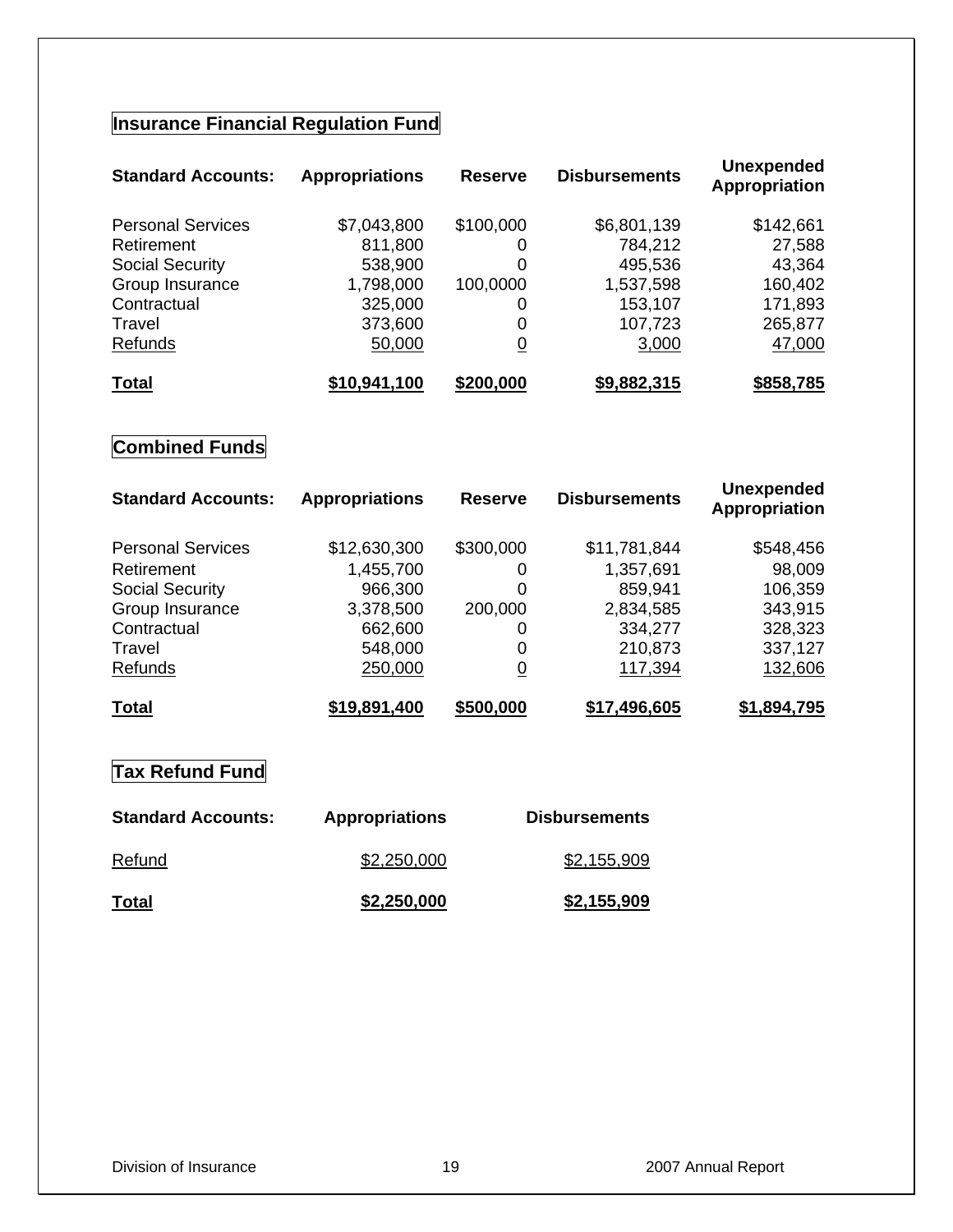#### **Senior Health Insurance Plan**

| <b>Standard Accounts:</b> | <b>Appropriations</b> | <b>Disbursements</b> |
|---------------------------|-----------------------|----------------------|
| Federal Grants in Aid     | \$800,000             | \$506,383            |
| <u>Total</u>              | \$800,000             | \$506,383            |

## **Workers' Compensation Commission-Insurance Fraud Operation Fund**

| <b>Standard Accounts:</b> | <b>Appropriations</b> | <b>Disbursements</b> |
|---------------------------|-----------------------|----------------------|
| Lump Sum                  | \$950,000             | \$179.821            |
| <b>Total</b>              | \$950,000             | \$179,821            |

## **Division of Insurance Federal Trust Fund**

| <b>Standard Accounts:</b> | <b>Appropriations</b>                     | <b>Disbursements</b> |
|---------------------------|-------------------------------------------|----------------------|
| <b>Lump Sum</b>           | \$427,679                                 | \$298,243            |
| <b>Total</b>              | \$427,679                                 | \$298,243            |
|                           | Group Solf-Incurary Warkare' Componentian |                      |

#### **Group Self-Insurers Workers' Compensation**

| <b>Standard Accounts:</b> | <b>Appropriations</b> | <b>Disbursements</b> |
|---------------------------|-----------------------|----------------------|
| Lump Sum                  | \$3,000,000           | \$684,118            |
| Total                     | \$3,000,000           | \$684,118            |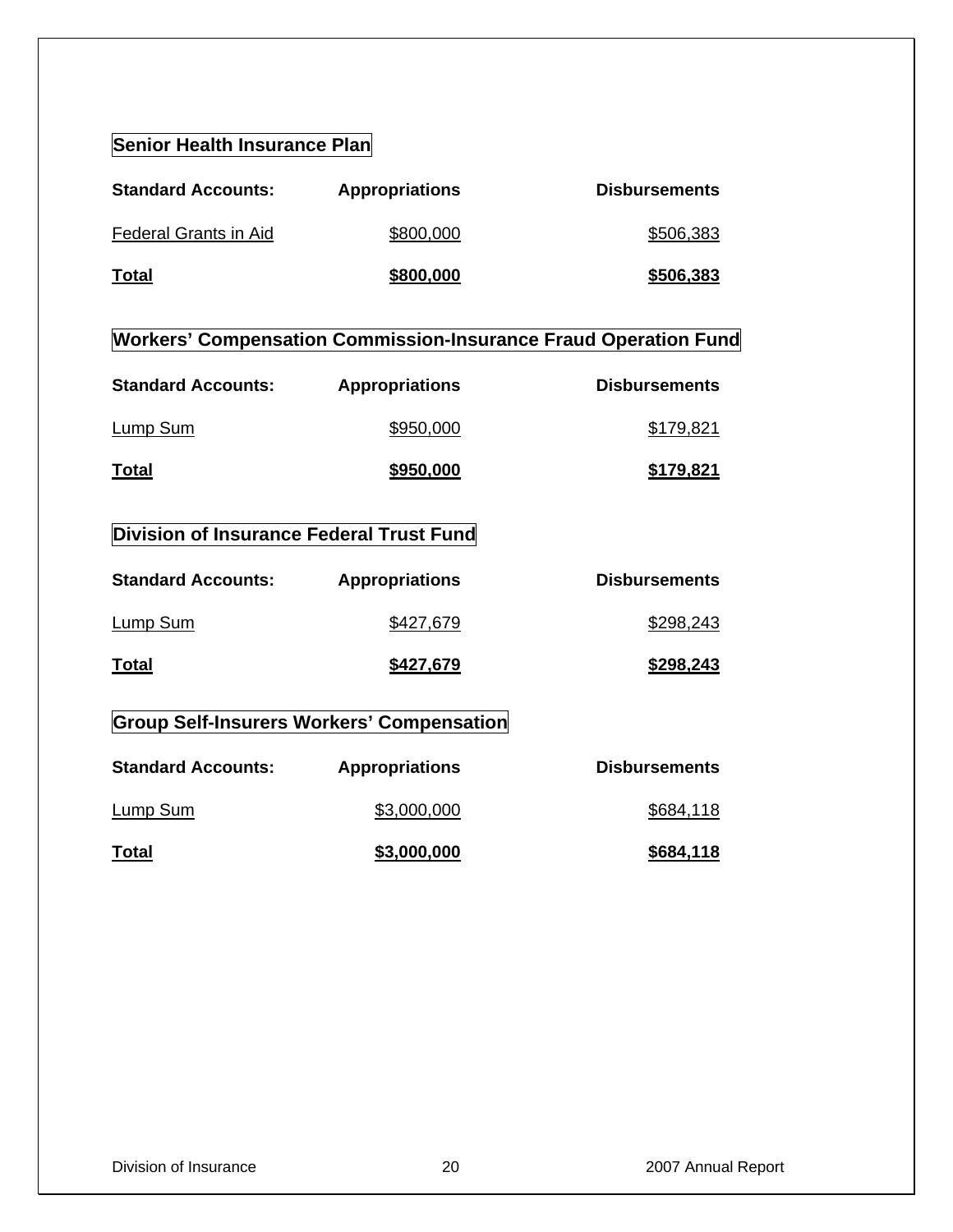## **Consumer Market**

The **Consumer Market Section** oversees the Division's consumer protection and education programs, licenses and regulates the activities of insurance producers, and monitors the marketplace operations of insurance companies through policy analysis, complaint investigation and periodic on--site examinations.

#### **Consumer Services and Education Programs**

During 2007, the **Consumer Services Unit** enjoyed its fifth year using the **electronic complaint database.** The system has proven itself to be reliable and has expedited the handling of consumer complaints. The Consumer Services Unit utilizes an electronic group mailbox, which encourages respondents to reply to complaints via email or a fax server that converts the transmission to an email. The Consumer Services Unit also uses a Complaint Depository, which allows respondents to securely "drop off" responses to complaints. Reconciliation of consumer complaints is also conducted on the electronic complaint database, which allows the electronic exchange of information and immediate revisions to complaints that are affected.

In 2007, the Consumer Services Unit monitored and revised Consumer Fact Sheets as necessary to ensure accuracy and to reflect any changes to Insurance laws or regulations. The Fact Sheets provide consumers with information regarding numerous insurance topics and are available on the Division of Insurance website at http://www.idfpr.com/DOI/Main/Consumer\_Facts.asp.

The Division of Insurance utilizes a toll-free consumer assistance hotline that enables consumers to easily reach Consumer Services Unit analysts with questions or complaints about their insurance companies. The Consumer Services Unit monitors the Director's email address that is available on the Division of Insurance website for visitors to ask various insurance related questions. The Consumer Services Unit utilizes an electronic system for assigning and responding to inquiries received by the Director's email. The Director's email address received approximately 4,700 inquiries in 2007. The Consumer Services Unit responded to approximately 2,163 of those inquiries. The remaining inquiries were routed to other areas of the Division of Insurance for response. The Consumer Services Unit responds to the majority of the Director's email inquiries within 24 hours of receipt.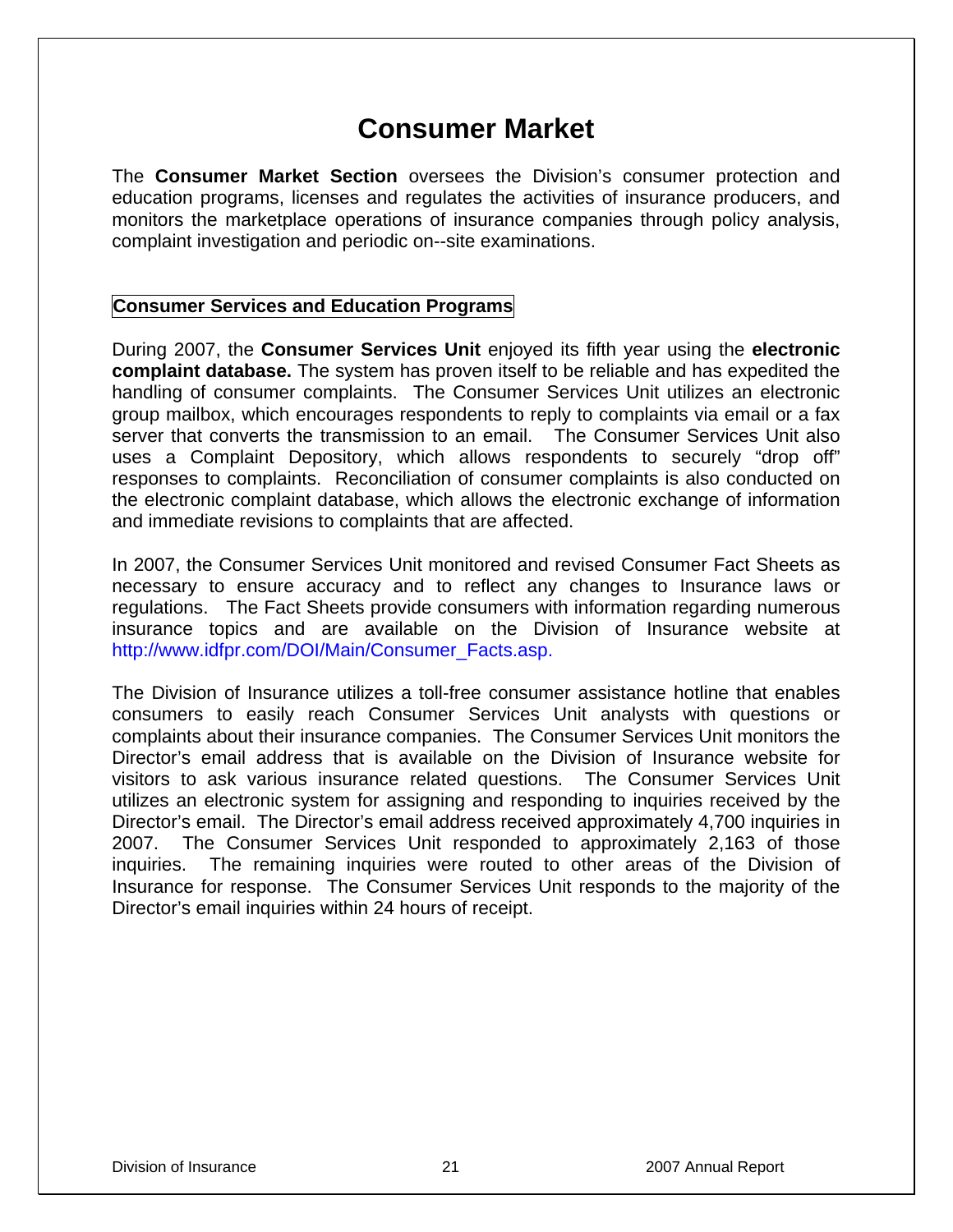#### **Consumer Complaints by Reason**

|                            | 2007                   |                | 2006                   |       |
|----------------------------|------------------------|----------------|------------------------|-------|
|                            | Insurance<br>Companies | HMO's          | Insurance<br>Companies | HMO's |
| Underwriting               | 791                    | 13             | 942                    | 15    |
| <b>Marketing and Sales</b> | 238                    | 2              | 271                    |       |
| Claim Handling             | 5,270                  | 421            | 6,585                  | 481   |
| Policyholder Service       | 812                    | $\frac{36}{5}$ | 1,620                  | 131   |
| Subtotal                   | 7,111                  | 472            | 9,358                  | 628   |
| All Other                  | 2,869                  |                | 1,487                  |       |
| <b>Total Complaints:</b>   | 10,452                 |                | 11,473                 |       |

#### **Consumer Complaints by Line of Coverage**

|                           | 2007   | 2006   |
|---------------------------|--------|--------|
| Auto                      | 2,709  | 2,976  |
| Group A&H                 | 1,795  | 2,901  |
| Individual A&H            | 777    | 875    |
| Homeowners                | 794    | 832    |
| Individual Life           | 605    | 559    |
| <b>Individual Annuity</b> | 125    | 165    |
| Group Credit A&H          | 10     | 11     |
| <b>HMOs</b>               | 472    | 628    |
| All Other Coverage        | 296    | 1,039  |
| All Other                 | 2,869  | 1,487  |
| Total                     | 10,452 | 11.473 |

The "All Other" complaints are not included in the official reconciliation figures. These complaints are excluded from reconciliation for various reasons such as the plans are self-insured or contracts are written in other states, etc. The Division attempts to assist consumers in these situations even though the complaints are not officially counted.

The Unit also handled 2,055 written inquiries. The Consumer Services Division responded to those inquiries by providing pertinent information to the consumer.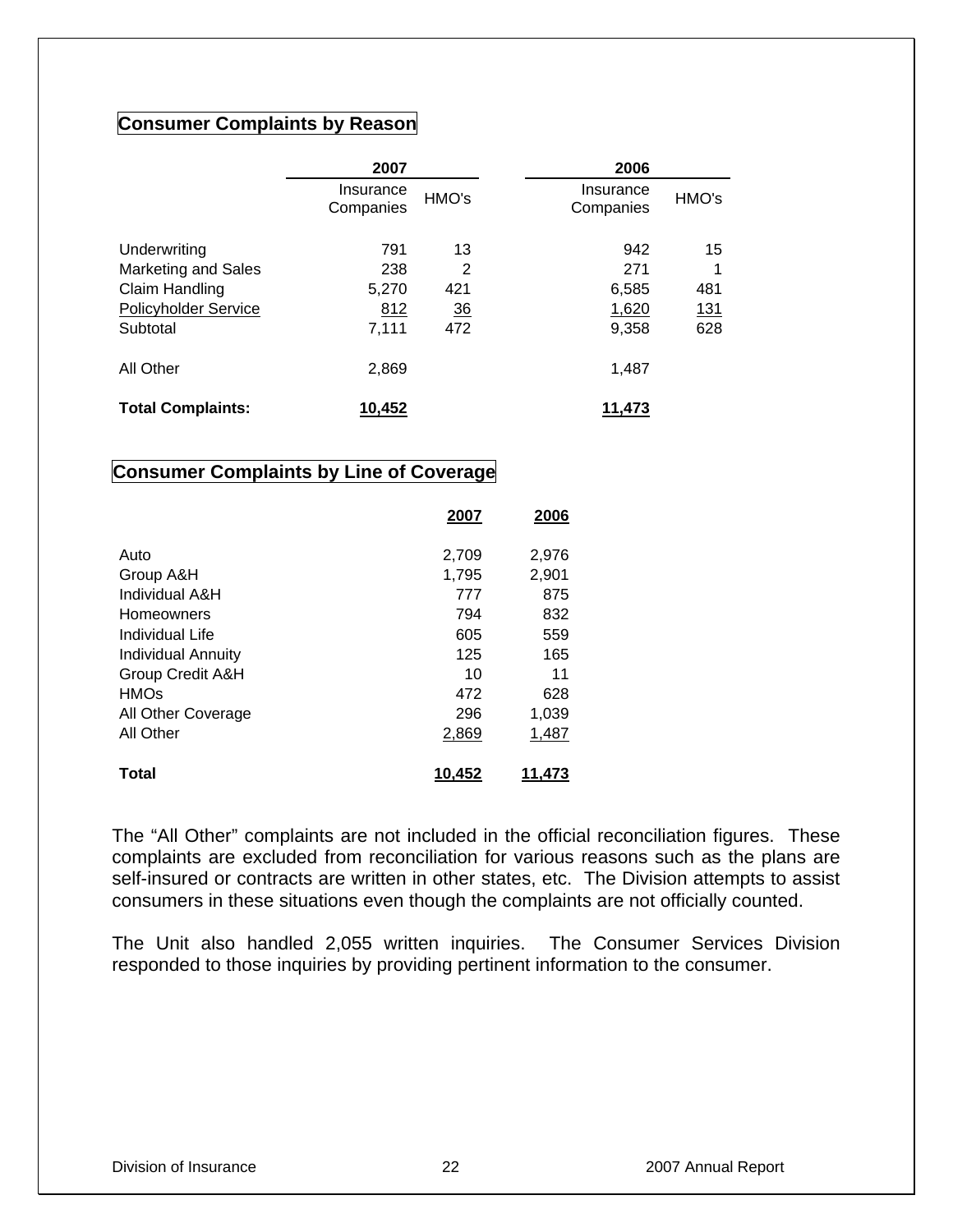#### **Consumer Outreach Activities**

Radio Shows: 38 (Estimated audience of 233,000) Rapid Response Meetings 17 (Estimated 3,258 employees impacted)

During the year 2007, the **Office of Consumer Health Insurance (OCHI)** received 14,204 calls from 1,030 different zip codes in Illinois. The three most frequently addressed topics were: claims (2,679); group insurance (2,266); and individual insurance (1,617). OCHI continued to distribute informational brochures to numerous entities throughout the state, who provide the brochures to their stakeholders.

Beginning January 1, 2002, OCHI's responsibilities were expanded to include incorporation of the new **Uninsured Ombudsman Program** created by P.A. 92--0331. The Program was enacted to provide assistance and education to uninsured individuals regarding health insurance benefits, options, and rights under state and federal law. This is done through direct contact with individuals over the OCHI/Ombudsman toll-free line, as well as making contact with entities throughout the state that may have contact with the uninsured population, including township officials and county and local health departments.

In order to best provide services to the uninsured population, the Uninsured Ombudsman Program utilizes a database of information that was created by collecting information about resources from around the state that, while not necessarily providing insurance, might be able to provide health care options for persons seeking treatment. The database enables OCHI staff to easily retrieve information so prompt assistance can be provided to uninsured consumers seeking assistance for medical, dental, mental health, vision, prescription and other health care needs.

In 2007, the Program handled 1,135 calls (increased from 925 calls in 2006). As in previous years, calls came from a variety of sources including other state agencies, legislators, agents, family and friends, radio stations and others who were assisting the uninsured. Continued efforts to increase the awareness of the Program included regularly participating as a guest on radio talk shows and participating at Pre-Layoff Workshops for dislocated workers. The Ombudsman also participated at the Green County Health Fair, the Lincoln Community Health Fair and the Eureka Grand Chapter Health Fair. In addition, the Ombudsman served as a guest speaker for Stephen Decatur Jr. High School, the Farm Resource Center Conference and Lincoln Land Community College.

As in previous years, the Ombudsman has participated as a member of the Rapid Response Team for Dislocated Workers. At these meetings, individuals from different agencies provided information about local resources and services to dislocated workers.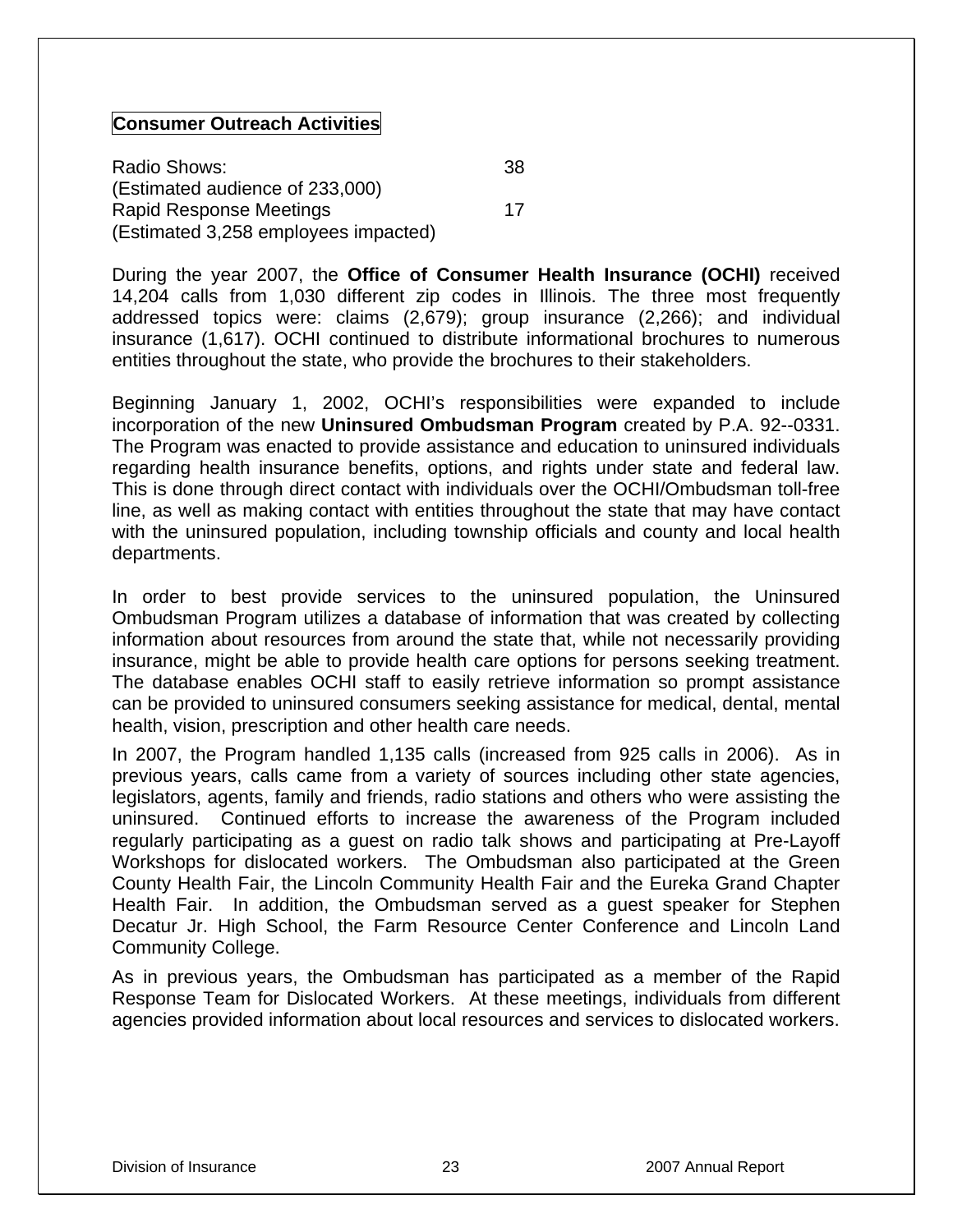#### **Market Conduct Programs**

In establishing a schedule of examinations, the **Market Conduct Unit** evaluates information gleaned from insurer market conduct annual statements, specifically data regarding paid and denied claims, payment medians, and zip code tracking of company producers by business address. A market analysis of this annual statement data enables us to prioritize companies for scheduling target examinations. Market analysis, in conjunction with our review of consumer complaints, gives us the opportunity to respond more quickly to the ever-changing marketplace.

Market conduct examinations directed at health maintenance organizations (HMOs) emphasized both their compliance with rules and regulations, and accurate and timely payments to their members. Market conduct staff continued to be active on various NAIC working groups designed to address uniformity in market conduct examinations with respect to data calls, examiner qualifications and examination procedures. The Federal Gramm-Leach-Bliley Act is driving this ongoing effort.

#### **Completed Market Conduct Examinations**

|                                                        | 2007      | 2006      |
|--------------------------------------------------------|-----------|-----------|
| <b>Examinations</b>                                    | 23        | 26        |
| Corrective orders issued                               | 22        | 17        |
| Premium overcharges returned to Illinois policyholders | \$1.452   | \$336     |
| Additional claim payments made                         | \$119.542 | \$179.824 |
| Civil forfeitures levied (9 insurers)                  | \$625,000 | \$135,000 |

#### **Life, Accident and Health Compliance**

The **Life, Accident and Health Unit** is responsible for reviewing and approving all filings for **life, disability, and health** policies and for **HMO**, **Limited Health Service Organization** and **Voluntary Health Service Plans**. In addition, the Unit handles HMO complaints, **viatical settlement provider** compliance, and registration for **preferred provider program administrators** and **utilization review organizations**.

#### **L&AH Product Filings**

|                                   | <b>Year 2007</b> | <b>Year 2006</b> |
|-----------------------------------|------------------|------------------|
| L/AH forms approved               | 8,884            | 11,014           |
| L/AH informational filings        | 1,332            | 1,047            |
| L/AH rate filings                 | 597              | 336              |
| HMO forms approved                | 439              | 735              |
| HMO informational filings         | 88               | 40               |
| PPA applications approved/renewed | 190              | 182              |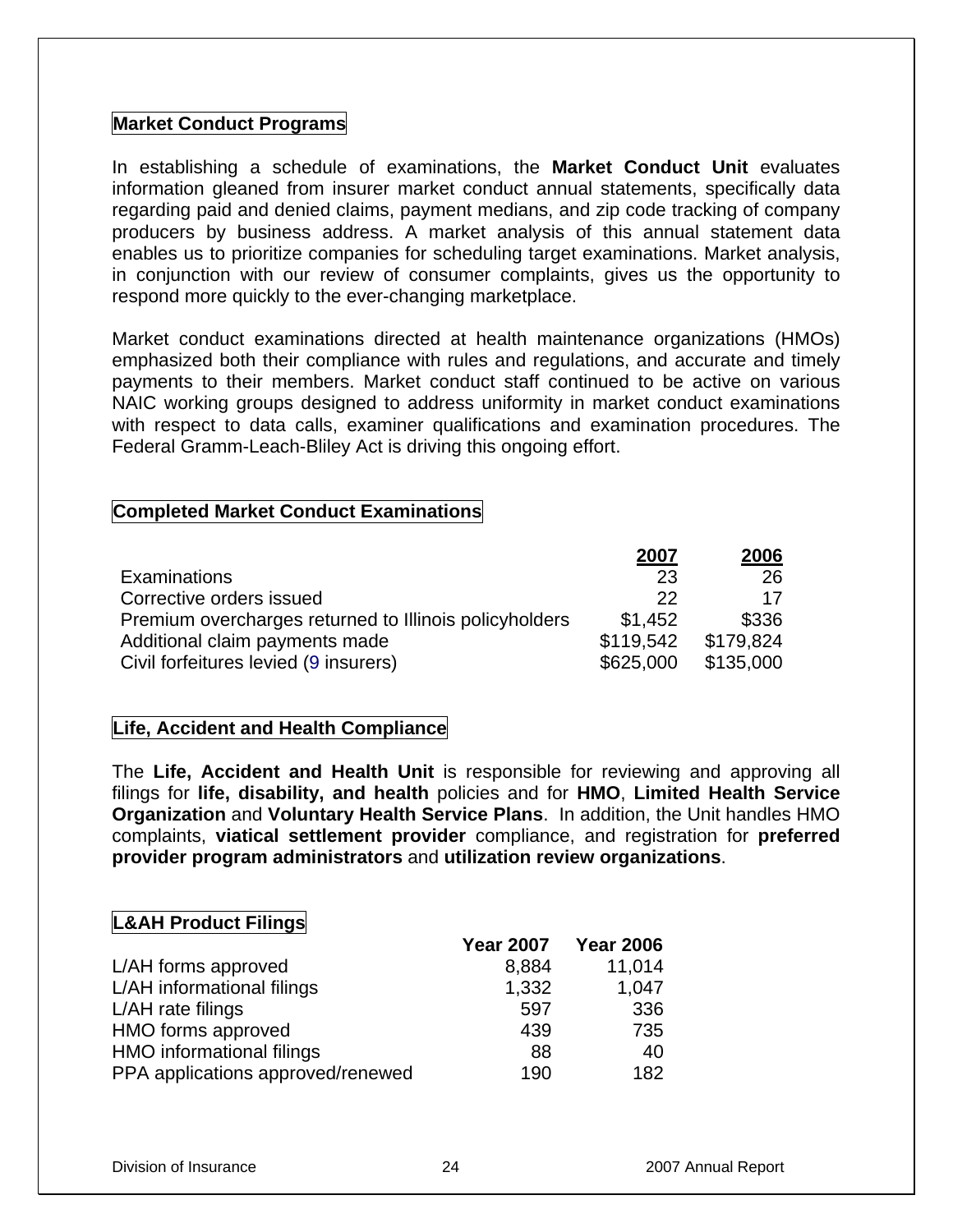#### **Discount Plans**

Illinois currently has approximately 153 active Preferred Provider Administrator (PPA) licenses, covering in excess of 27 million lives. Approximately half of these entities continue to report the offering of health care services on a discounted basis. Despite this statistic, the Division continues to witness an explosion of unlicensed discount plans. Illinois residents are being repeatedly exposed to fax blasting, multimedia and internet solicitations for enrollment into discount card plans offering a wide array of health care services and supplies. Routinely, these plans offer discounted rates for medical, surgical, hospital, dental, vision, prescription drug, emergency travel, mental health, and substance abuse care. In many instances, these solicitations offer Illinois consumers faux access to health care provider discounts, purporting contractual relationship with providers which do not exist.

Employers view discount health care programs as cost effective alternatives to offering supplemental insurance coverage to their employees. Individuals see them as an alternative to costly private coverage. Many of these plans are legitimate, but there are some that provide only minimal coverage through marginal or non-existent provider networks and at a great profit margin for the program sponsors.

Although there are exceptions, Illinois law generally requires discount plans to be registered as preferred provider administrators under the Health Care Reimbursement Act (Article XX ½ of the Insurance Code, 215 ILCS 5/370 f). The Division continues to actively work to get these plans registered as preferred provider administrators. Unfortunately, other states often lack oversight authority of discount plans, leading sponsors of these plans to believe they do not have to register under the Illinois law. This belief is reinforced by existing state mandates that require discount programs to disclose, on their membership cards, that discount programs are "not insurance". While it is true that preferred provider administrators are not insurance companies, they still are required to be registered with the Division.

The Division continues to address this issue, and encourages the consumer to verify that their discount program is authorized to conduct business in Illinois before purchasing the product. A listing of authorized preferred provider program networks has been placed on the Division's website.

#### **Insurance Issues**

In 2007, the LAH Compliance Unit continued to actively work with companies to address compliance and policy language issues as they arose. The range of issues included: network adequacy, assignment of benefits, rule interpretations, and innovative group health products. In November, the Division issued Company Bulletin 2007-04 to deal with the continuing problem of consumers being billed by ancillary providers. In these situations, consumers who tried to access network providers such as anesthesiologists and radiologists through their insurer, are often unable to through no fault of their own.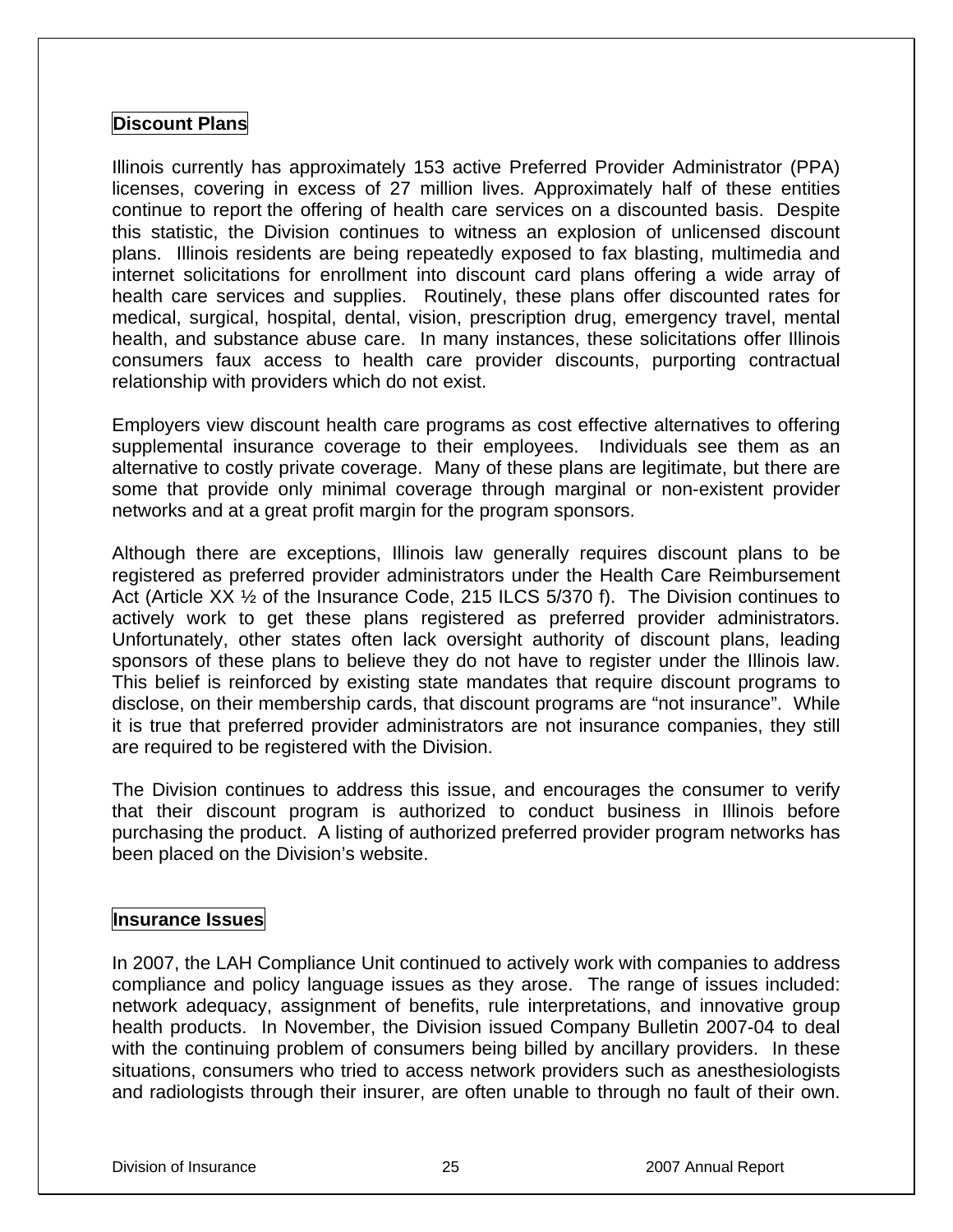When this happens, the consumer is often billed above and beyond what they owe under the insurance policy. This is unfair to consumers and violates insurance regulation. With the bulletin, the Division reemphasized that consumers were not to be placed in such situations of paying additional out of pocket expenses when they live up to the requirements of the policy.

Additionally, the LAH compliance unit continued to work with the NAIC on many of the life and health issues coming before that body including the interstate compact and long-term care insurance requirements.

Finally, the Unit continued to move toward a paperless environment through the continued evolution of the electronic policy filing process and through the continued and ongoing updates to the policy checklists, available on our Website, for all policy types.

In 2007, the Life Accident and Health Compliance Unit instituted Company Bulletin 2007-01 which allowed companies filing life and annuity filings to certify that specific filings meet all state requirements. Such certification allows companies to begin marketing these products prior to receiving specific Director approval of policy forms. Such a process allows companies to quickly get products into the marketplace while protecting consumers.

#### **Property and Casualty Compliance**

The Property and Casualty Compliance Area is responsible for the review of all commercial lines coverage forms and rates that are required to be filed for compliance with Illinois Statutes and Regulations. Additionally, the Property and Casualty Compliance Area is responsible for the review of all personal lines coverage forms and rates that are required to be filed for compliance with Illinois Statutes and Regulations.

The Division continues to work on initiatives aimed at moving accepted products to market as quickly as possible.

#### **P & C Product Filings**

|                          | <b>Year 2007</b> | <b>Year 2006</b> |
|--------------------------|------------------|------------------|
| PC forms reviewed        | 32,225           | 33,328           |
| PC rate filings reviewed | 4.363            | 4.912            |

#### **Producer Licensing and Regulation**

The Licensing Area is responsible for developing and administering licensing examinations required of prospective insurance producers and public adjusters. This responsibility is performed through a test administrator, which has established test sites throughout the state. The examinations are given by computer and electronically graded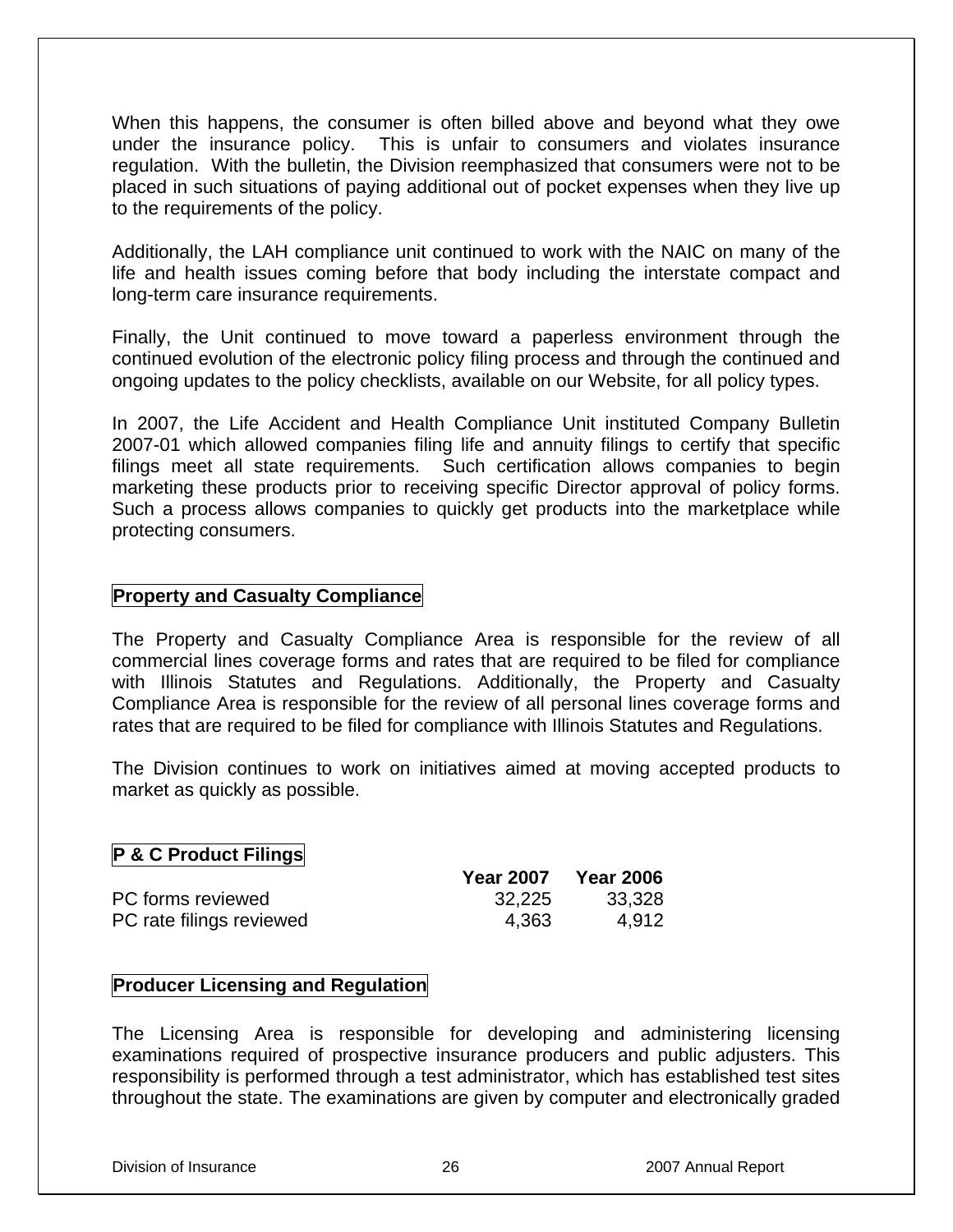immediately upon completion. For candidates who pass the examination, an instant application is provided at the test site. In addition, the licensing staff reviews and processes new and renewal applications and issues licenses on—line on a daily basis.

#### **Licenses Issued**

| 2007    | 2006    |
|---------|---------|
| 163,474 | 157,883 |
| 13,755  | 13,119  |
| 19,559  | 19,422  |
| 2,475   | 1,746   |
| 7,554   | 8,314   |
| 258     | 249     |
| 220     | 185     |
| 463     | 480     |
| 2,242   | 5,572   |
| 385     | 275     |
| 6,292   | 5,437   |
|         |         |

The **Producer Regulatory Area** conducts fiduciary financial examinations of licensed insurance producers and investigates their marketing activities and methods. Such examinations or investigations may result in the issuance of a Director's Order to the Producer or other regulatory action.

#### **Regulatory Actions**

|                                                                 | 2007              | 2006              |
|-----------------------------------------------------------------|-------------------|-------------------|
| <b>Financial Examinations</b><br>Investigations<br><b>Total</b> | 231<br>111<br>342 | 163<br>116<br>279 |
| <b>Results:</b>                                                 |                   |                   |
| Revocations/Surrenders                                          | 81                | 60                |
| <b>Stipulation &amp; Consent Orders</b>                         | 41                | 22                |
| <b>Civil Forfeitures</b>                                        | \$157,100         | \$166,000         |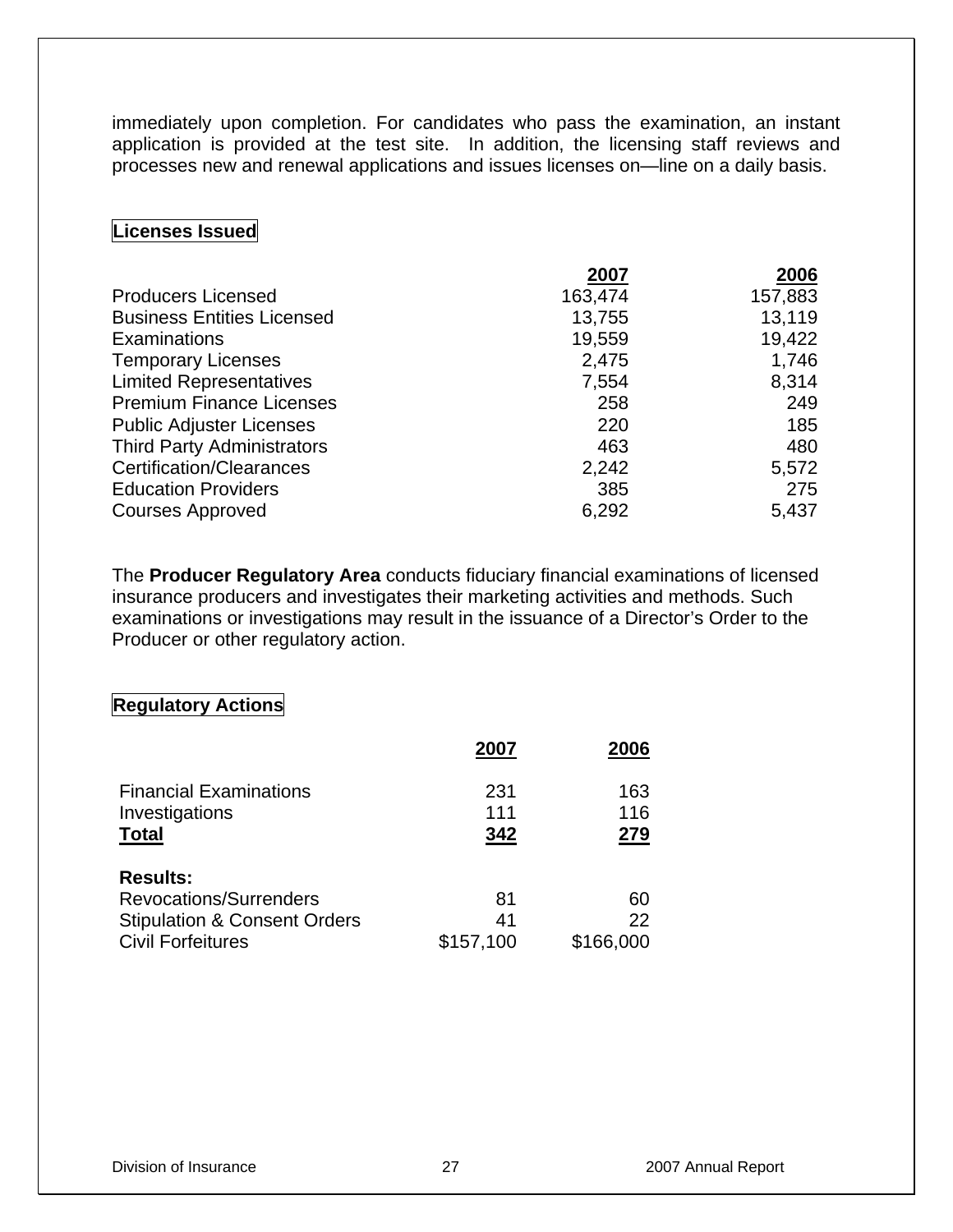#### **Senior Health Insurance Program**

The **Senior Health Insurance Program (SHIP**) is a free counseling program for Medicare beneficiaries of any age, their families, or caregivers who have questions or problems with health insurance issues. SHIP counselors are trained to answer questions on Medicare, Medicare supplement insurance, Medicare Advantage health plans, Long-Term Care insurance, and prescription drug coverage. To ensure that SHIP continued to have a capable and informed network of SHIP volunteer counselors assisting Illinois' Medicare population, SHIP trainers conducted numerous introductory training sessions for our new volunteer counselors, and multiple continuing education training sessions for our existing network of volunteer counselors across Illinois.

During 2007, SHIP staff and our network of trained volunteer counselors reached over three million Medicare beneficiaries, their caregivers, advocates and providers through approximately 396 public presentations, health fairs, cable television, radio, and/or website events focusing primarily on educating and assisting people on Medicare with their options for prescription drug coverage, as well as the spreading problem of Medicare Advantage plan marketing abuse.

SHIP continued its outreach activities in non-English speaking communities throughout the state in an effort to ensure that all members of Illinois' Medicare population continue to have access to our counseling services. Our bilingual education specialist provided front-line assistance and conducted several public presentations to Hispanic senior groups and other interested parties concentrating on issues related to Medicare Part D prescription drug coverage.

In 2007, SHIP again worked to strengthen its partnerships with the Illinois Department on Aging, Healthcare and Family Services, and the Social Security Administration and Centers for Medicare and Medicaid Services. Through these ongoing partnerships, SHIP was and continues to be extremely responsive and proactive to the increasing number of emerging issues affecting our senior and disabled Medicare populations in Illinois.

Information access and dissemination was integral to SHIP's outreach efforts in 2007. SHIP was and continues to be a depository of Medicare, Medicare Supplement, Prescription Drug Coverage, Extra Help, State Pharmacy Assistance Program (Illinois Cares Rx), and related insurance information, conveying that information to Illinois' Medicare beneficiaries through our publications, website, trainings, radio presentations, interactive educational sessions, health fairs, and through our extensive network of volunteer counselors across our State. SHIP not only disseminated information derived from our partnering organizations, but also produced its own publications from data we collected and populated. In addition to the numerous publications on the aforementioned health insurance topics, one key publication produced by SHIP continues to be made available through our website, 800 line, and volunteer counselor network; the *Medicare Supplement Premium Comparison Guide*.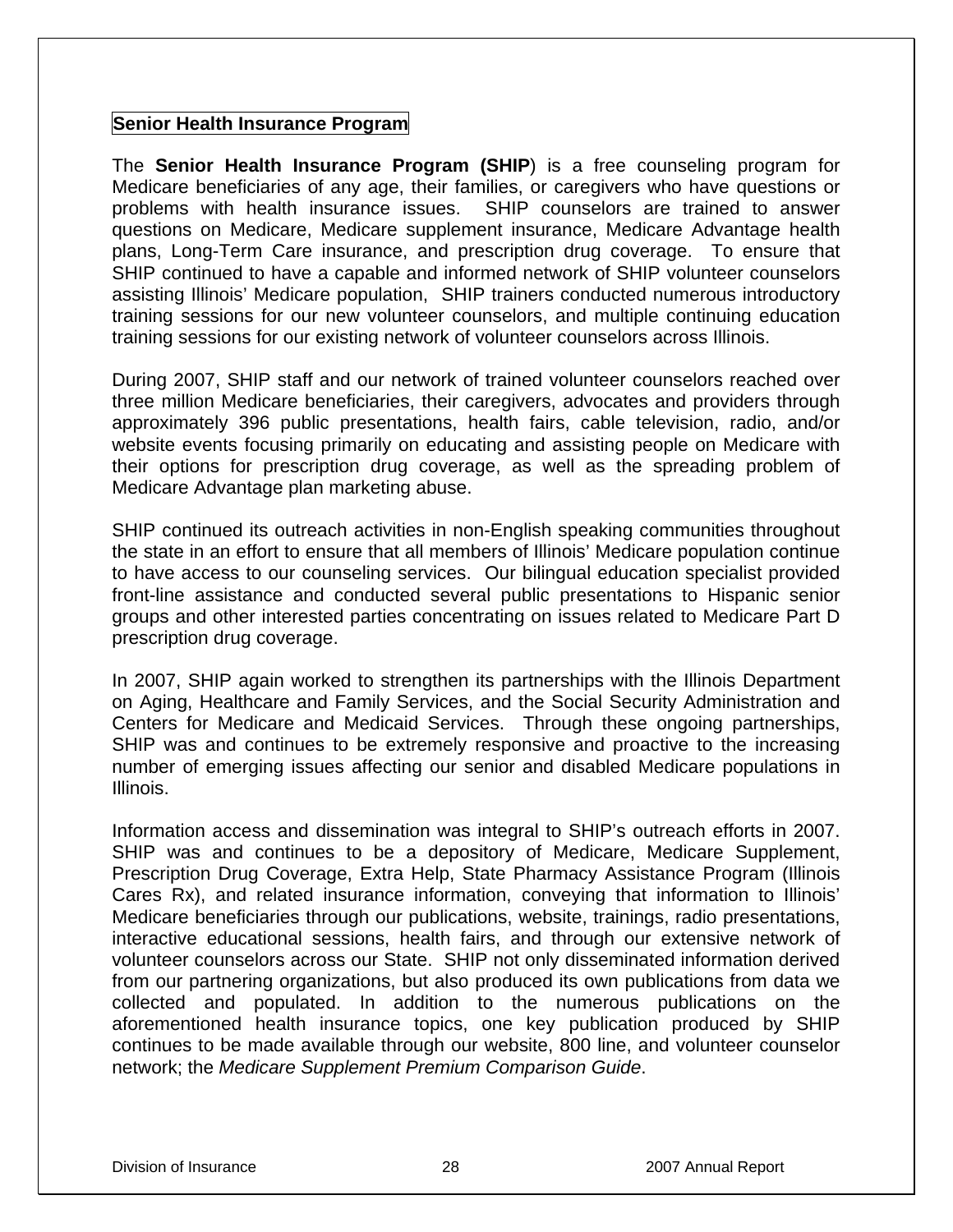SHIP is funded in part by a federal Medicare education grant and in part by the Producer Fund. SHIP exists within IDFPR, Division of Insurance pursuant to 20 ILCS 1405/1404-15 Senior Citizen Assistance and Information Program.

### **SHIP Activities**

|                                   | 2007        | 2006        |
|-----------------------------------|-------------|-------------|
|                                   |             |             |
| <b>Volunteer hours</b>            | 16,909      | 17,253      |
| One-on-one counseling sessions    | 28,164      | 25,049      |
| <b>Educational presentations</b>  | 193         | 513         |
| Toll-free hotline calls           | 28,192      | 43,202      |
| Savings to Medicare beneficiaries | \$6,965,633 | \$3,098,463 |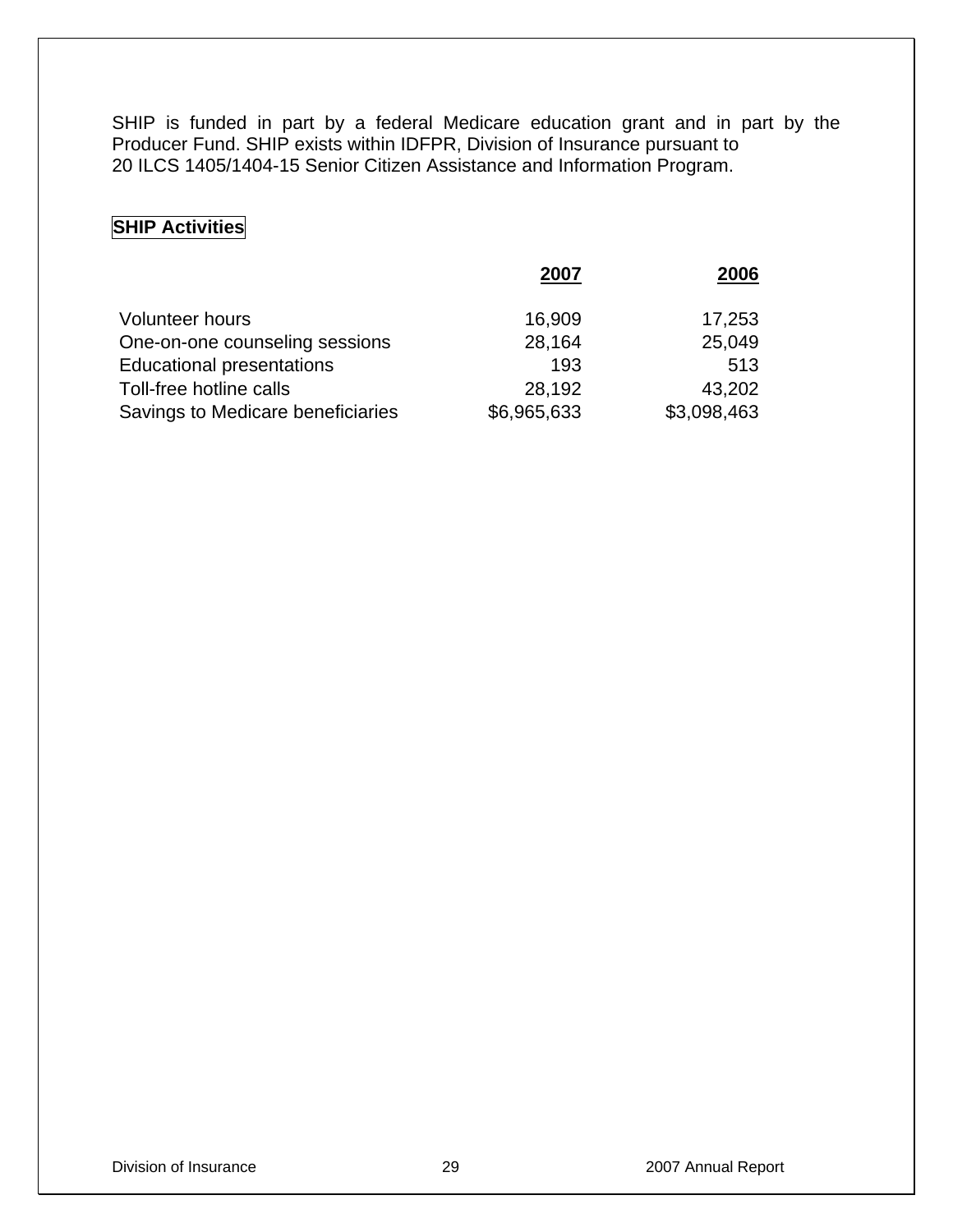## **Financial - Corporate Regulation**

The **Financial-Corporate Regulation Section** is responsible for analyzing and monitoring the financial condition of insurance companies, health maintenance organizations, and all other regulated insurance risk-bearing entities, conducting on-site financial examinations, and intervening when potential problems are identified. The Section also licenses authorized insurers in Illinois and investigates and takes action against unauthorized companies illegally conducting the business of insurance. Additionally the Section provides oversight and advisory services to public pension funds in Illinois, primarily for municipal police and fire department pension funds.

#### **Financial Regulation Unit**

The **Financial Regulation Unit ("Unit")** is responsible for analyzing and monitoring the financial condition of insurance companies, health maintenance organizations, and other regulated insurance risk-bearing entities and intervening when potential problems are identified.

The Unit is responsible for oversight of the management operations of Illinois insurers because, by law, many corporate transactions such as entering reinsurance agreements, paying dividends, and transacting business with affiliates require the prior approval of the Division.

There is no longer a requirement for foreign insurance companies to submit quarterly statements or foreign CPA audits. The Unit's emphasis on domestic insurance companies is consistent with NAIC guidelines.

The Unit works closely with several entities with distressed financial conditions. In these instances the Unit must devote greater staff resources because a more continuous regulatory role is required. For these companies, staff has more contact with company personnel and company advisors in the form of face to face or teleconference meetings. Detailed review of expanded analytical data is often required by these situations. In many cases staff must also participate in national telephone conference calls with other insurance regulators.

Unit representatives remain active on a limited basis at the national level in a number of NAIC initiatives including: Financial Regulation Standards, Financial Analysis, NAIC/AICPA, Emerging Accounting Issues, Statutory Accounting Principles, Insurance Holding Company, Financial Reporting (Blanks), Risk Assessments and Valuation of Securities. Participation has been limited, in large part to conference calls, since sufficient staff has not been able to travel to the national and other meetings where significant discussion of these matters takes place.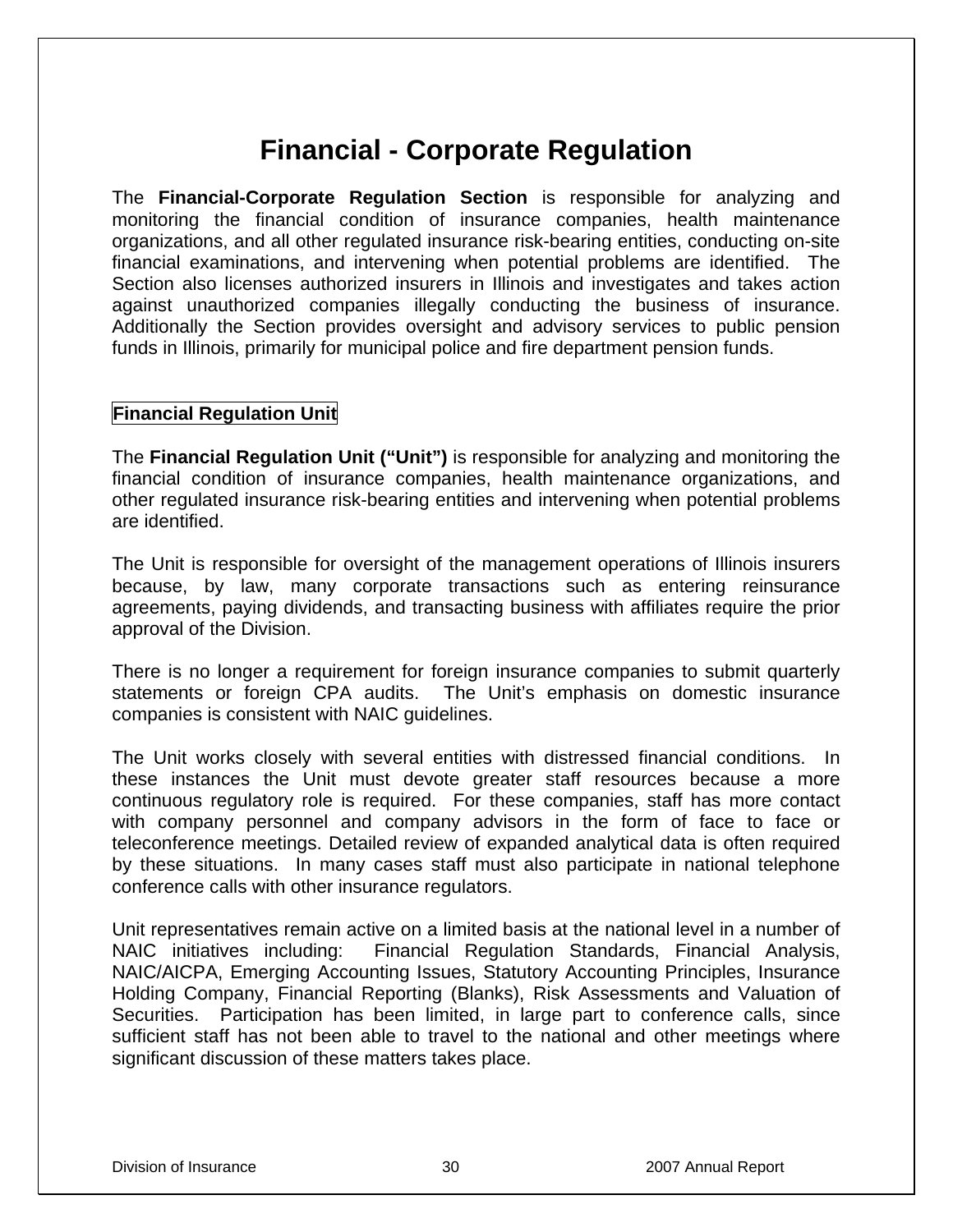#### **Casualty Actuarial Unit**

The Casualty Actuarial Unit's ongoing responsibilities include providing technical actuarial support to the financial and consumer market areas. The core actuarial analyses performed with respect to the financial solvency of insurance entities include reviewing Statements of Actuarial Opinion and analyzing workpapers supporting them, performing loss reserve analyses of Annual Statement loss data and participating in onsite financial examinations of insurance companies. Staff also evaluates the Actuarial Opinion Summary of all domestic property and casualty companies, performs technical analyses of reinsurance agreements for transfer of risk, evaluates all extraordinary dividend notifications and monitors carried asbestos and environmental reserve amounts.

In support of the consumer market area, actuarial staff reviews actuarial information supporting rate filings, such as that of the Illinois FAIR Plan, the Illinois Mine Subsidence Insurance Fund, the Illinois Automobile Insurance Plan, and the National Council on Compensation Insurance. Staff evaluates all medical malpractice rate filings and provides significant technical assistance in the rate hearings pursuant to statute.

Unit staff also review actuarial models used by companies whether for consumer market purposes, such as writing and pricing their business, or financial solvency reasons, such as effective risk management and reinsurance. The Unit continues to oversee production of the Illinois Property and Casualty Insurance Market Share Report.

Staff continues to represent Illinois on a national level as well. The unit participated in the NAIC Casualty Actuarial Task Force calls throughout the year, assisted in developing NAIC reinsurance training and risk-focused examination guidance.

#### **Casualty Actuarial Unit Reviews**

|                                                                 | 2007 | 2006 |
|-----------------------------------------------------------------|------|------|
| Domestic Statements of Actuarial Opinion                        | 159  | 158  |
| <b>Domestic Actuarial Opinion Summaries</b>                     | 132  | 132  |
| Foreign Statements of Actuarial Opinion                         | 615  | 840  |
| <b>Financial Examinations</b>                                   | 38   | 52   |
| First Level Loss Reserve Analyses - domestic companies          | 122  | 131  |
| Tabular Discounting – domestic companies                        | 3    | 3    |
| Salvage and Subrogation - domestic companies                    | 10   | 9    |
| Asbestos and Environmental Reserve Amounts - domestic companies | 22   | 17   |
| <b>Medical Malpractice Rate Filings</b>                         | 21   | 36   |
| <b>Medical Malpractice Hearings</b>                             | 2    | 4    |
| <b>Reinsurance Risk Transfer</b>                                | 2    |      |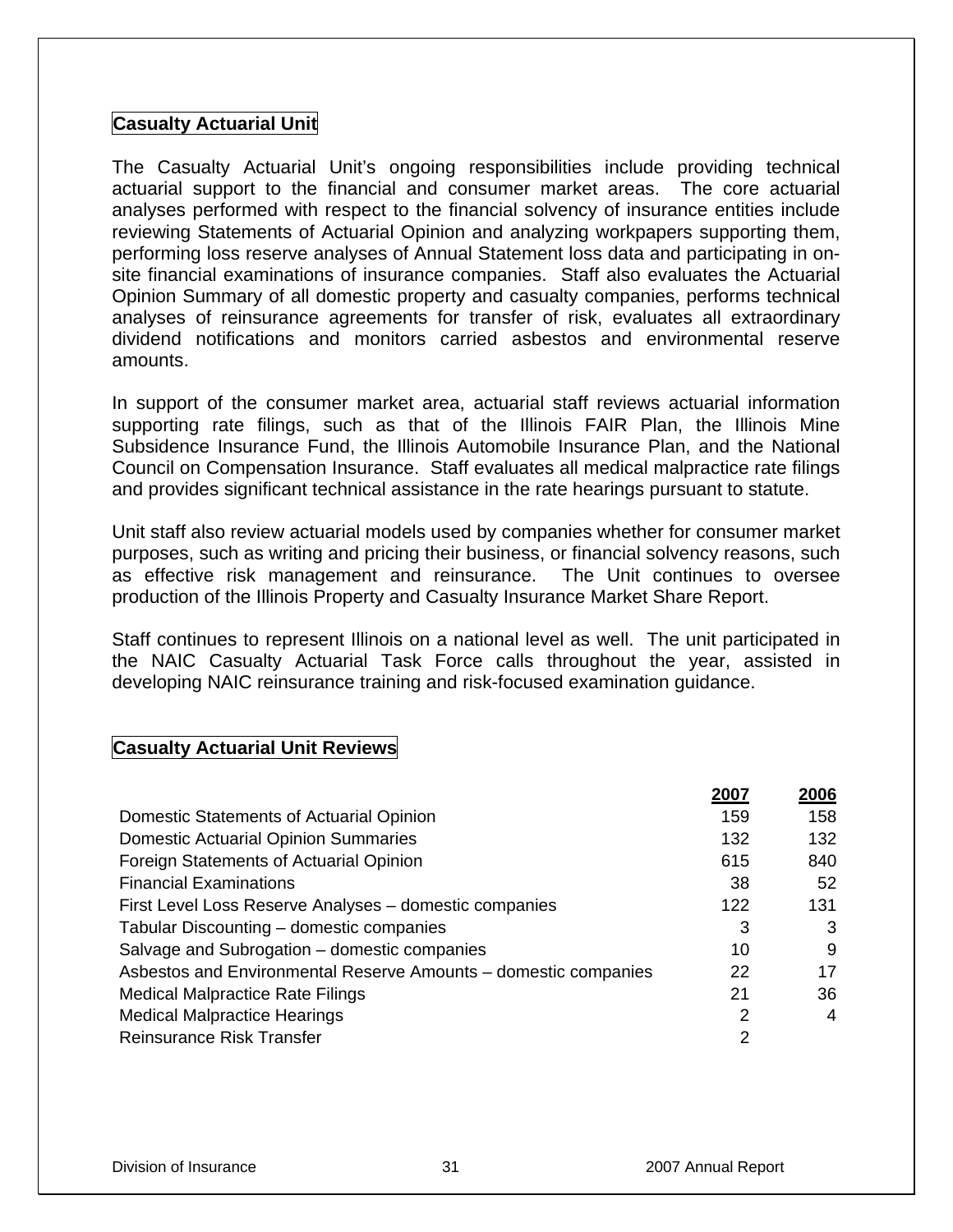#### **Life Actuarial Unit**

#### General

The Life Actuarial Unit (LAU) has responsibilities in the financial and consumer arenas via both ongoing responsibilities as well as providing support to the Financial Analysis Unit (FAU), the Financial Examination Unit (FEU), and the Consumer Unit. The LAU also participates on, though is not a member of, the NAIC's Life and Health Actuarial Task Force and the American Academy of Actuaries' Life Risk Based Capital Working Group.

Ongoing responsibilities for Financial monitoring include the review of domestic companies' reserve actuarial opinions and related material to help assess whether Illinois domestics are holding adequate reserves. In concert with the FAU the Unit reviews extraordinary dividend filings, and supports the FAU with analysis regarding Risk Based Capital calculations and reinsurance transactions when requested. The Unit also reviews and comments on financial examination actuarial planning memos produced by the FEU. In addition, a significant amount of time is spent responding to actuarial inquiries from companies.

Ongoing responsibilities for Consumer Services include reviews of Long Term Care and Medicare supplement filings for compliance with Illinois rating laws and regulations. The Unit also assists both the Complaint Unit in resolving complaints that touch on actuarial issues, and the Policy Form Unit in reviewing nontraditional filings.

#### 2007

In the area of health insurance, long term care insurance was one of the main issues faced by the LAU. In 2007 the number of companies filing for rate increases increased over the previous year as companies continued to adjust to higher than expected claim costs. The Unit reviewed these increases for actuarial soundness and compliance with regulatory provisions, approving or modifying the requested increases accordingly. The Unit also reviewed rate filings for Credit Life and Credit Disability insurance, and monitored compliance with the Small Employer Health Insurance Rating Act. The Unit assisted the Senior Health Insurance Program with conducting an annual survey of Medicare Supplement premium rates in Illinois. This information was incorporated into the 2007 Medicare Supplement Premium Comparison Guide. The Unit also worked with the Illinois Comprehensive Health Insurance Program on various actuarial-related issues.

A significant amount of work was done in 2007 with the NAIC's Life and Health Actuarial Task Force in the area of principles based approaches to determining reserves. A principles based approach is significantly different from the traditional formula-based methods, and will therefore require considerable changes to the regulatory monitoring process. Analogous work is being done for Risk Based Capital.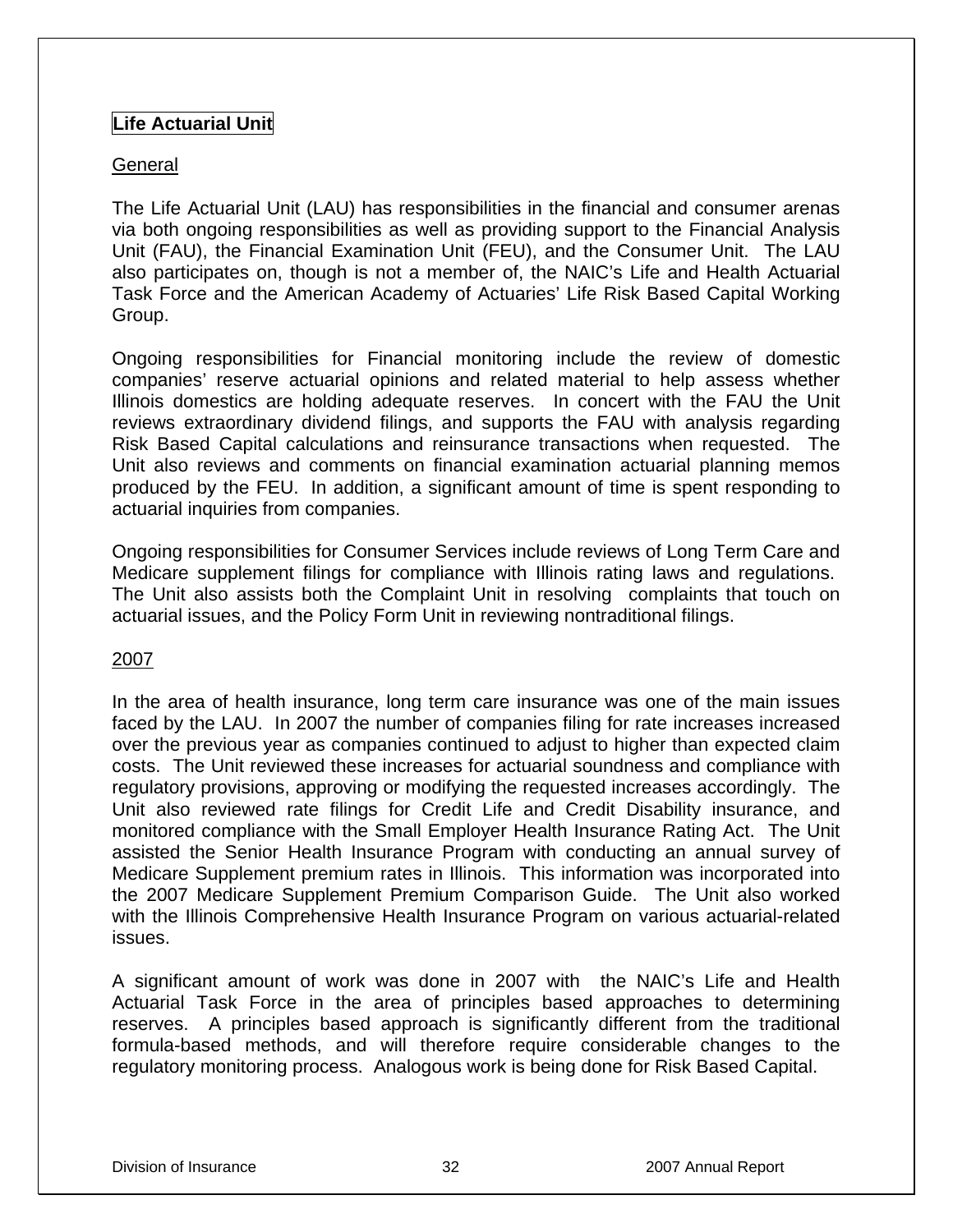#### **Life Actuarial Reviews (Approximate)**

|                                                              |     | 2006 |
|--------------------------------------------------------------|-----|------|
| <b>Actuarial Opinions:</b>                                   |     |      |
| <b>Valuation Law Compliance</b>                              | 76  | 84   |
| Mortality Assumption Specific (X factors)                    | 21  | 20   |
| Equity Indexed Annuity & Equity Indexed Universal Life       | 10  |      |
| <b>Small Employer Group Health Compliance Certifications</b> | 50  | 50   |
| Other:                                                       |     |      |
| Medicare Supplement, Long Term Care, and Credit Life         | 346 | 214  |
| A&H Claim Reserve Monitoring (Life, Fraternal, HMO)          | 14  | 16   |
| <b>Medicare Supplement Refund Calculations</b>               | 86  | 90   |
| X Factor Memorandums                                         | 3   | 3    |
| <b>Regulatory Asset Adequacy Issues Summaries</b>            | 61  | 66   |

#### **Financial Examination Section**

Illinois law requires the examination of the financial condition of insurance companies domiciled in Illinois not less than once every five years. On-site financial examinations of companies provide for a detailed review of the Company's financial condition, compliance with Illinois laws and regulations, and the reliability of financial statements. The information obtained during an examination may be the basis for timely and appropriate regulatory action.

Under a national regulatory accreditation program for all state insurance regulatory agencies administered by the National Association of Insurance Commissioners (NAIC), examinations of multi-state insurers must be adopted within eighteen months of the end of the year being examined.

The Financial Examination Section utilizes the electronic work paper software known as "Teammate". This is the software used throughout most of the country by state insurance regulators that increases the efficiency and effectiveness of examinations. The entire financial examination staff was able to transition to an upgrade of their laptop computers to enable increased efficiency and computing power to better handle the requirements of examining complex and diversified insurance industry systems. New wireless networks were introduced at the exam site which facilitated the use of new versions of the Teammate software and eliminated many computer connection problems. The Section also utilizes four consultants/vendors to provide various financial examination services to assist in the financial examination of Illinois domestic companies whose books, records and operations are located outside of Illinois.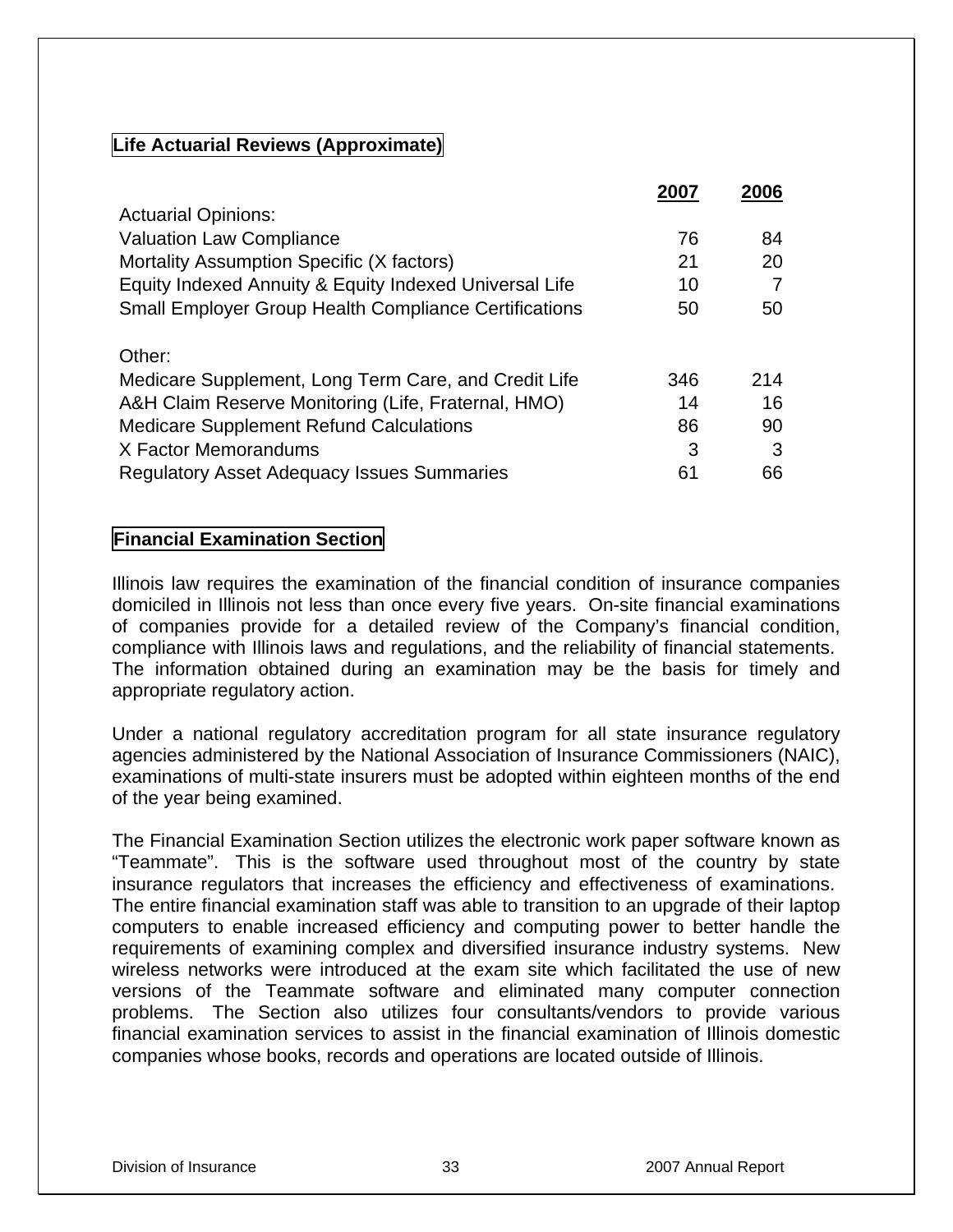During 2007, the Financial Examination Section organized and presented two educational seminars, which provided up to 37.5 hours of continuing education credits for the Division's financial examination staff and staff from other Midwest state insurance agencies. These seminars featured sessions on subjects such as reinsurance contracts and reinsurance collateral, interviewing and corporate governance, insurance company risk profiles, internal control reviews and process flows, custodial agreements, an update on credit scoring in the insurance industry, a Department regulatory update, and risk focused topics for small insurance companies. The paramount emphasis of these seminars was to emphasize a risk assessment approach to planning and conducting examinations.

The Financial Examination Section assisted and hosted a regional risk assessment training program in conjunction with the National Association of Insurance Commissioners initiative to provide training to the various states in preparation for the introduction of the risk focused examination approach to financial examinations which will become an Accreditation requirement effective January 1, 2010. Approximately 20 financial examiners and analysts from the Division attended out of a total of 40 participants.

In addition to performing financial examinations, the Unit annually values the life insurance in force of domestic companies. Reserve liabilities associated with these inforce amounts are certified as meeting applicable minimum standards. Nineteen of these valuations were completed during the year.

#### **Financial Examinations Adopted**

| <b>Property &amp; Casualty</b> |      |      | Life, Accident & Health |      |      |
|--------------------------------|------|------|-------------------------|------|------|
|                                | 2007 | 2006 |                         | 2007 | 2006 |
| Comprehensive                  | 33   | 30   | Comprehensive           | 14   | 22   |
| <b>Illinois Only</b>           | 15   | 37   | <b>Illinois Only</b>    |      | 6    |
| Compliance/Target              | 4    | 4    | Compliance/Target       |      |      |
| <b>Total</b>                   | 52   | 71   | <b>Total</b>            | 21   | 28   |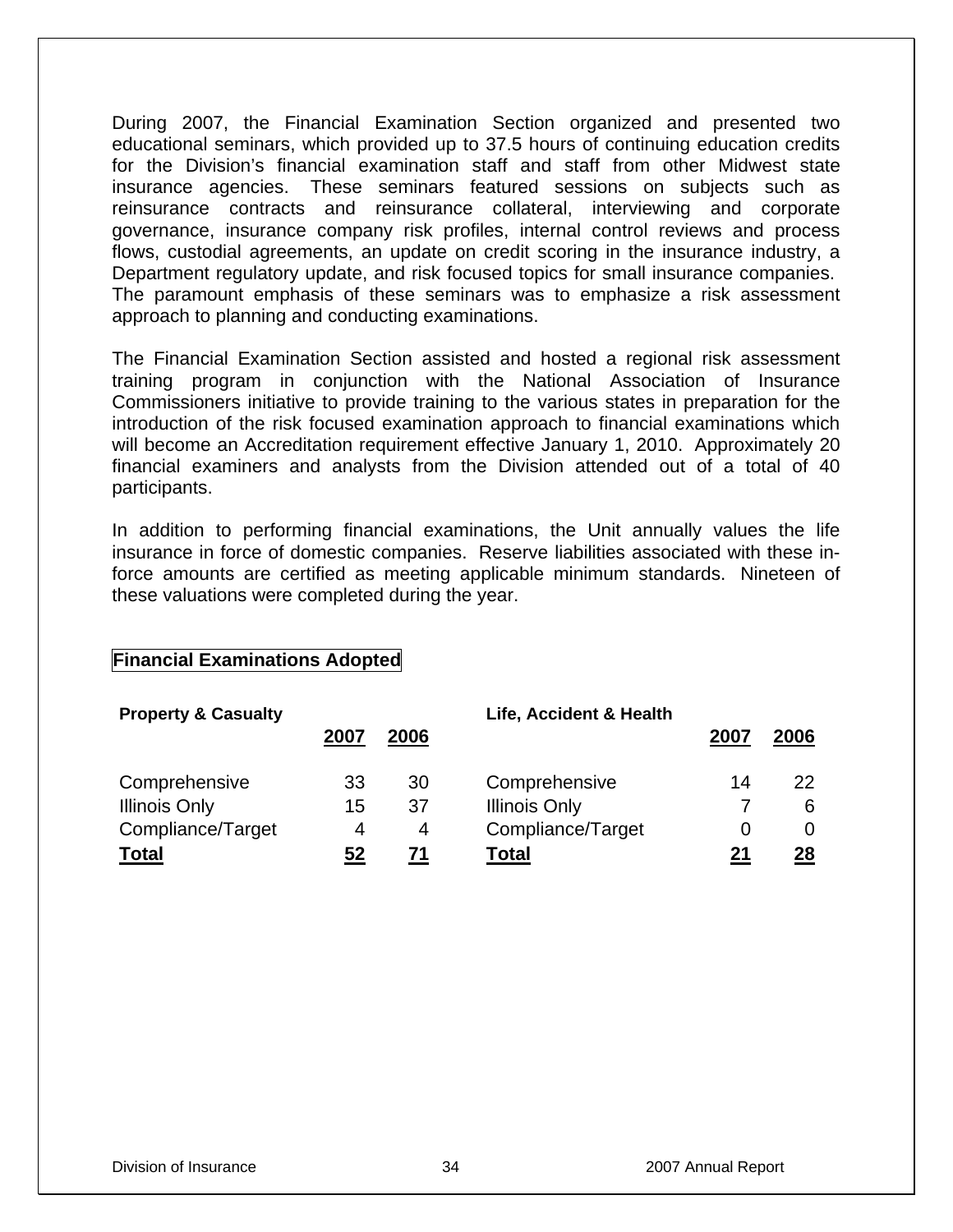#### **Corporate Regulation Unit**

The Corporate Regulation Unit is responsible for the incorporation, formation, licensing and registration of insurance entities and approval of various corporate transactions.

In 2007, 665 life, accident and health and 1,161 property and casualty insurance companies were licensed in Illinois. Other licensed entities include:

433 purchasing groups (organized to purchase commercial liability insurance for their members);

109 foreign registered risk retention groups (insurance companies organized to write only commercial liability insurance on behalf of their owner-members);

40 reinsurance intermediaries;

41 self-insured auto fleets; and

166 companies registered under the Service Contract Act.

As of December 31, 2007, 1,202 surplus lines producers were licensed. Those individuals may, under circumstances defined by law, negotiate insurance contracts with unauthorized insurers not protected by the Illinois Insurance Guaranty Fund. Pursuant to statutory authority, 114 unauthorized insurers have been declared ineligible for use by resident surplus lines producers for good cause.

Although Illinois law prohibits individuals or organizations from sharing risks without authorization to transact the business of insurance, two types of risk-bearing entities are permitted by statute. At the end of 2007, 10 religious and charitable risk pooling trusts, and 9 group workers compensation pools, were operating in Illinois. Twenty-one companies were licensed as service companies to provide services to the group workers compensation pools.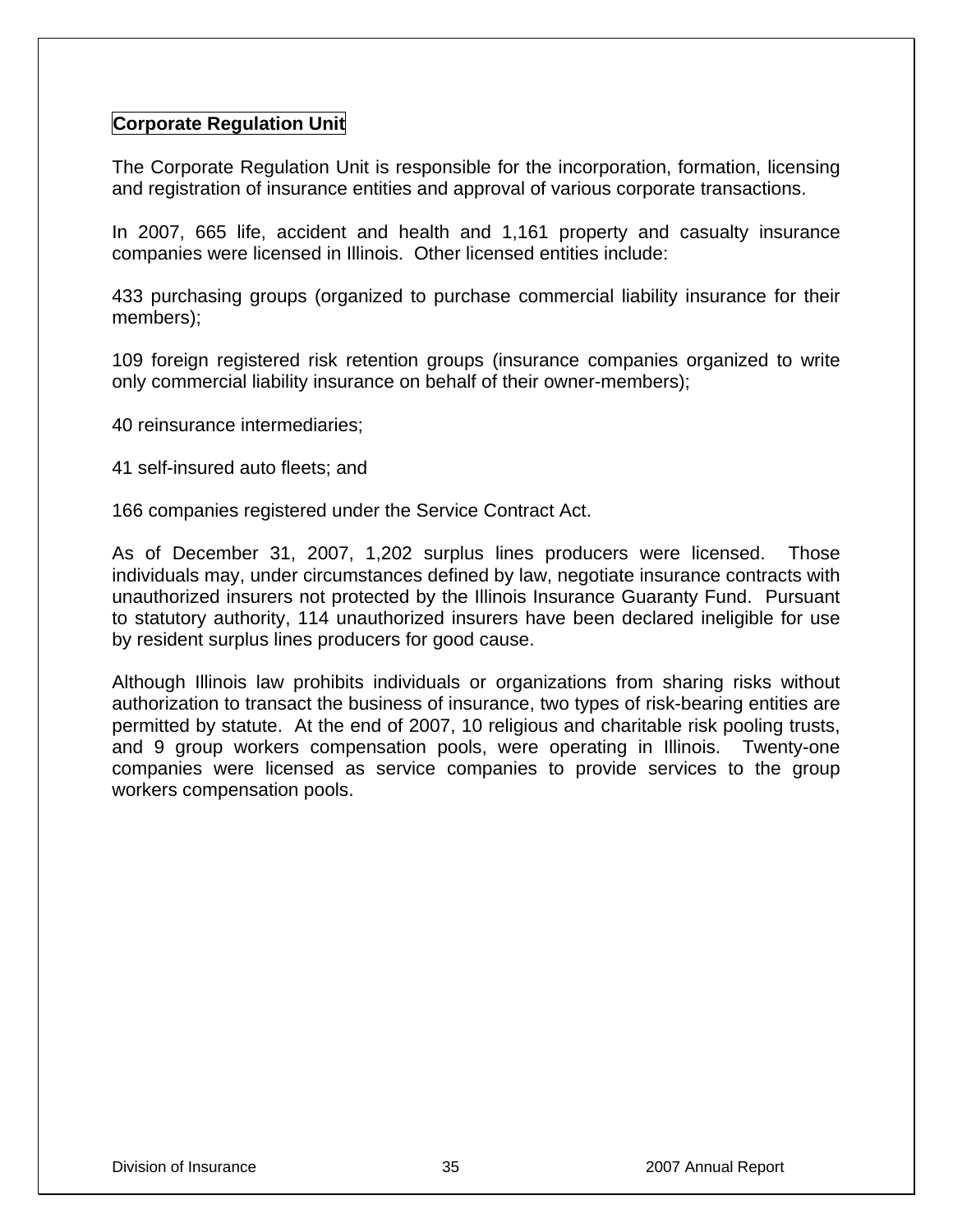## **Licensed Property and Casualty Insurance Companies**

|                                    | 2007            |                |              |                | 2006            |                |                |                |
|------------------------------------|-----------------|----------------|--------------|----------------|-----------------|----------------|----------------|----------------|
|                                    | <b>Domestic</b> | Foreign        | <b>Alien</b> | <b>Total</b>   | <b>Domestic</b> | Foreign        | Alien          | <b>Total</b>   |
| <b>Stock</b>                       | 160             | 767            | 6            | 933            | 159             | 751            | 6              | 916            |
| Stock Captive:                     |                 |                |              |                |                 |                |                |                |
| Pure                               |                 | $\Omega$       | $\Omega$     |                | 2               | $\Omega$       | 0              | 2              |
| Association                        | 0               | 0              | 0            | 0              | 0               | 0              | 0              | 0              |
| Industrial Insured                 |                 | 0              | 0            |                |                 | 0              | 0              |                |
| <b>Stock Risk Retention Group</b>  |                 | 0              | 0            |                |                 | 0              | 0              |                |
| <b>Stock Surplus Line</b>          | 10              | 0              | 0            | 10             | 9               | 0              | 0              | 9              |
| Mutual                             | 16              | 74             | 0            | 90             | 16              | 76             | 0              | 92             |
| <b>Mutual Risk Retention Group</b> | 0               | 0              | 0            | 0              | 0               | 0              | 0              | 0              |
| Reciprocal                         | 2               | 16             | 0            | 18             | 2               | 16             | $\Omega$       | 18             |
| <b>INEX Insurance Exchange:</b>    |                 | 0              | 0            |                |                 | 0              | 0              |                |
| Syndicates                         |                 | 0              | 0            |                |                 | 0              | 0              |                |
| <b>Limited Syndicates</b>          | 0               | 0              | 0            | 0              |                 | 0              | 0              |                |
| Lloyd's                            | 0               | 0              |              |                | 0               | 0              |                |                |
| <b>Farm Mutuals</b>                | 76              | 0              | 0            | 76             | 77              | 0              | 0              | 77             |
| <b>Accredited Reinsurers</b>       | 0               | 16             | 6            | 22             | 0               | 19             | 10             | 29             |
| Mutual Holding Company             | $\overline{0}$  | $\overline{2}$ | <u>0</u>     | $\overline{2}$ | <u>0</u>        | $\overline{2}$ | $\overline{0}$ | $\overline{2}$ |
| <b>Total</b>                       | <u>269</u>      | 875            | 13           | 1,157          | 270             | 864            | 17             | <u>1,151</u>   |

## **Licensed Life, Accident and Health Insurance Companies**

|                                                  | 2007            |          |              |              | 2006            |         |              |          |
|--------------------------------------------------|-----------------|----------|--------------|--------------|-----------------|---------|--------------|----------|
|                                                  | <b>Domestic</b> | Foreign  | <b>Alien</b> | <b>Total</b> | <b>Domestic</b> | Foreign | <b>Alien</b> | Total    |
| Stock Legal Reserve Life                         | 56              | 441      | 6            | 506          | 61              | 449     | 6            | 516      |
| Mutual Legal Reserve Life                        | 5               | 27       | 0            | 32           | 6               | 32      | 0            | 38       |
| Assessment Legal Reserve Life                    | 2               | 0        | 0            | 2            | 2               | 0       | 0            | 2        |
| <b>Mutual Benefit Association</b>                | 0               | 0        | 0            | 0            | 0               | 0       | 0            | 0        |
| <b>Burial Societies</b>                          | 2               | 0        | 0            | 2            | 2               | 0       | 0            | 2        |
| <b>Fraternal Benefit Societies</b>               | 16              | 47       |              | 63           | 16              | 48      |              | 65       |
| <b>Voluntary Health Service Plans</b>            | 3               | $\Omega$ | 0            | 3            | 6               | 0       | 0            | 6        |
| Vision Service Plan                              | 0               | 0        | 0            | 0            | 0               | 0       | 0            | $\Omega$ |
| Dental Service Plan<br><b>Health Maintenance</b> |                 | 0        | 0            | 1            | 1               | 0       | 0            |          |
| Organizations*<br><b>Limited Health Service</b>  | 10              | 12       | 0            | 22           | 10              | 13      | 0            | 23       |
| Organizations                                    | 6               | 0        | 0            | 6            |                 | 0       | 0            |          |
| <b>Accredited Reinsurer</b>                      | 0               | 3        | 0            | 3            | 0               | 3       | 0            | 3        |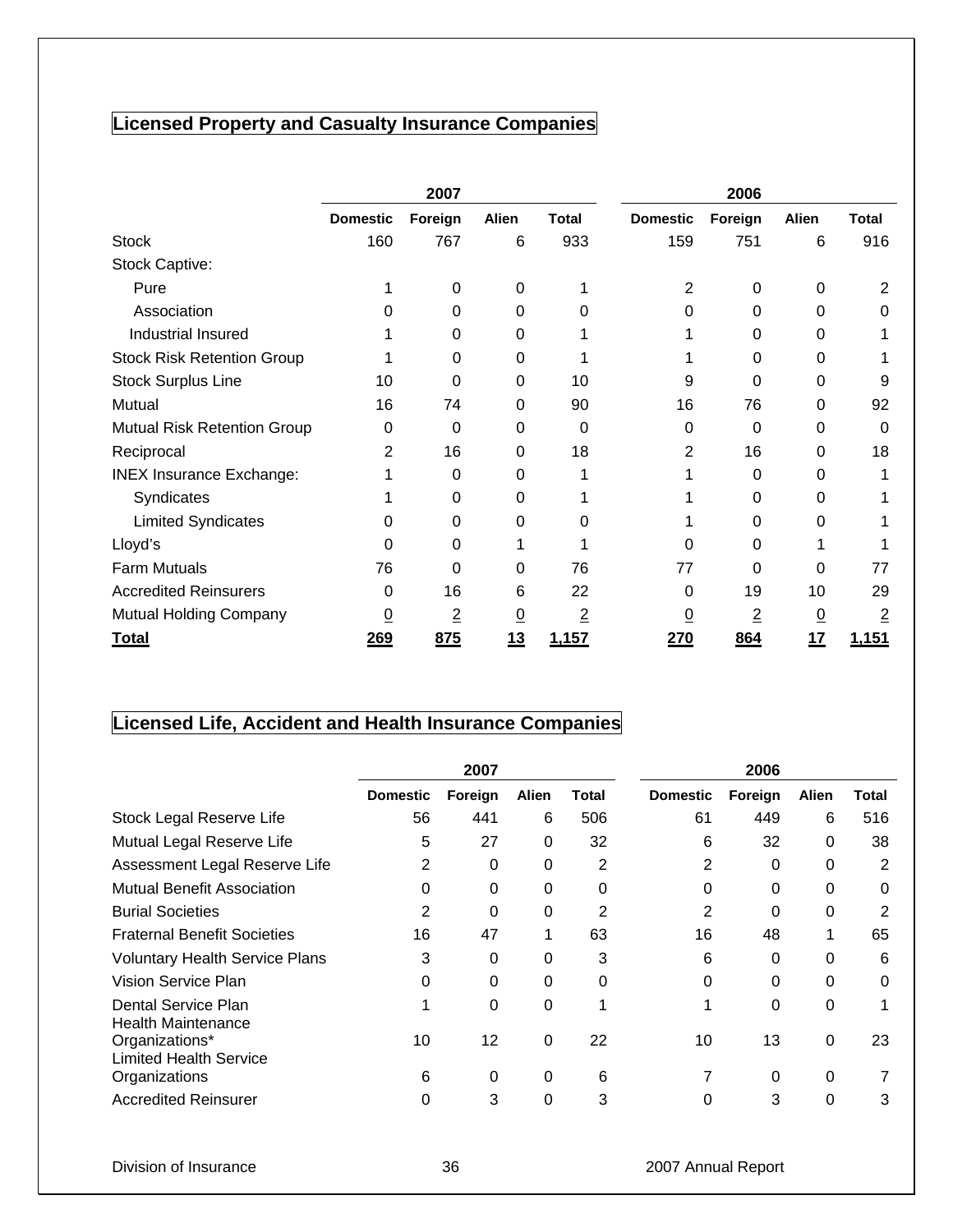| <b>Mutual Holding Company</b> |     |           | $\frac{0}{2}$ $\frac{0}{2}$ $\frac{2}{2}$ $\frac{0}{2}$ $\frac{0}{2}$ $\frac{2}{2}$ |                      |  |
|-------------------------------|-----|-----------|-------------------------------------------------------------------------------------|----------------------|--|
| <b>Total</b>                  | 103 | 530 7 642 |                                                                                     | <u>113</u> 545 7 665 |  |

\*Includes 22 for-profit corporations, and one (1) voluntary health service plan corporation. Five (5) legal reserve life companies also offer an HMO plan as a line of business; however, no company is counted more than once in the above classification. Three (3) legal reserve life companies also offer an LHSO line of business; however, no company is counted more than once.

### **Pension Unit**

In 2007, as in previous years, there was an increase in the number of public pension funds, members, assets, and beneficiaries. The Pension Unit experienced expansions of its compliance audits, electronic filings, advisory services, statistical services, and communications with the various pension funds during 2007.

The Unit maintains records involving the membership, trustees, officers, size and growth of public pension funds within the State of Illinois. The total number of funds now is 654 police, firefighter and large funds. These funds include over 3,100 trustees. The assets have increased to over \$ 135.8 billion. The total number of participants is now 613,805 and the total benefits paid were over \$9.05 billion to 366,836 beneficiaries.

A major responsibility of the Pension Unit is to conduct onsite and automated compliance audits. The individual police and firefighter pension funds range from just 1 or 2 participants to over 500 participants. The Pension Unit compliance staff was able to accomplish 54 exams. The examinations included several of the largest funds in the state, and yielded over 205 findings.

This is the eighth year the Unit received electronically filed pension fund annual statements from all 654 public pension funds which are required to file an annual statement. There were nine workshops and seminars attended by staff concerning the downstate police and firefighter pension funds, members, trustees and officers. In addition, there were thirteen meetings with the different pension fund organizations and large pension funds, with the expected benefit being the improvement of operations for all public pension funds in the state. Pension staff traveled over 5,000 miles to accomplish these goals.

The Unit also submitted eight articles to the nine public pension organization's newsletters. The Unit performs an actuarial study and calculates tax levies for the police and firefighter pension funds. This information is sent to all funds for use with their local municipalities. The Unit performed a number of complicated calculations for police portability along with answering questions on this benefit. Historical tax levy calculations are supplied to local municipalities upon request, as well as calculations for the legislature and Pension Laws Commission. The Unit also supplied nine calculations to potential new funds to assist municipalities with real cost data for their future employee pension fund.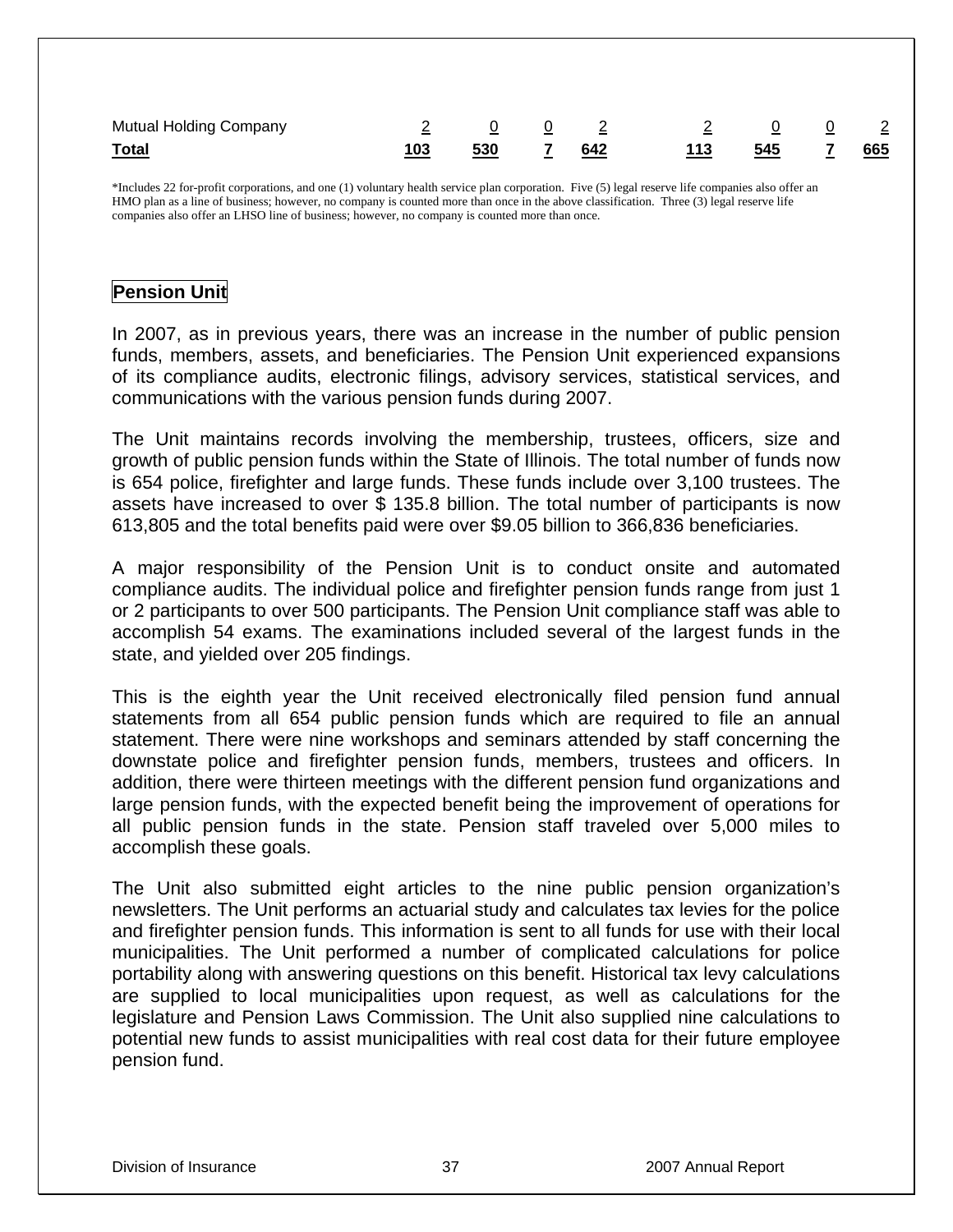The Unit handled over 7,000 phone calls, including inquiries from police and firefighter pension funds needing assistance with the operation of their respective funds; investment fund managers requesting information regarding investments; professional pension organizations; and members of the state legislature. The Unit answered 72 letters requesting an opinion to settle questions arising from the operation of various pension funds. There were over 650 written inquiries from different individuals and groups within the pension arena that were assigned to staff for responses. The Unit also made over 96 pension calculations for smaller funds that had retiring members.

The Pension Division held 5 hearings of non compliance. The Division levied over \$100,000 in fines from these hearings.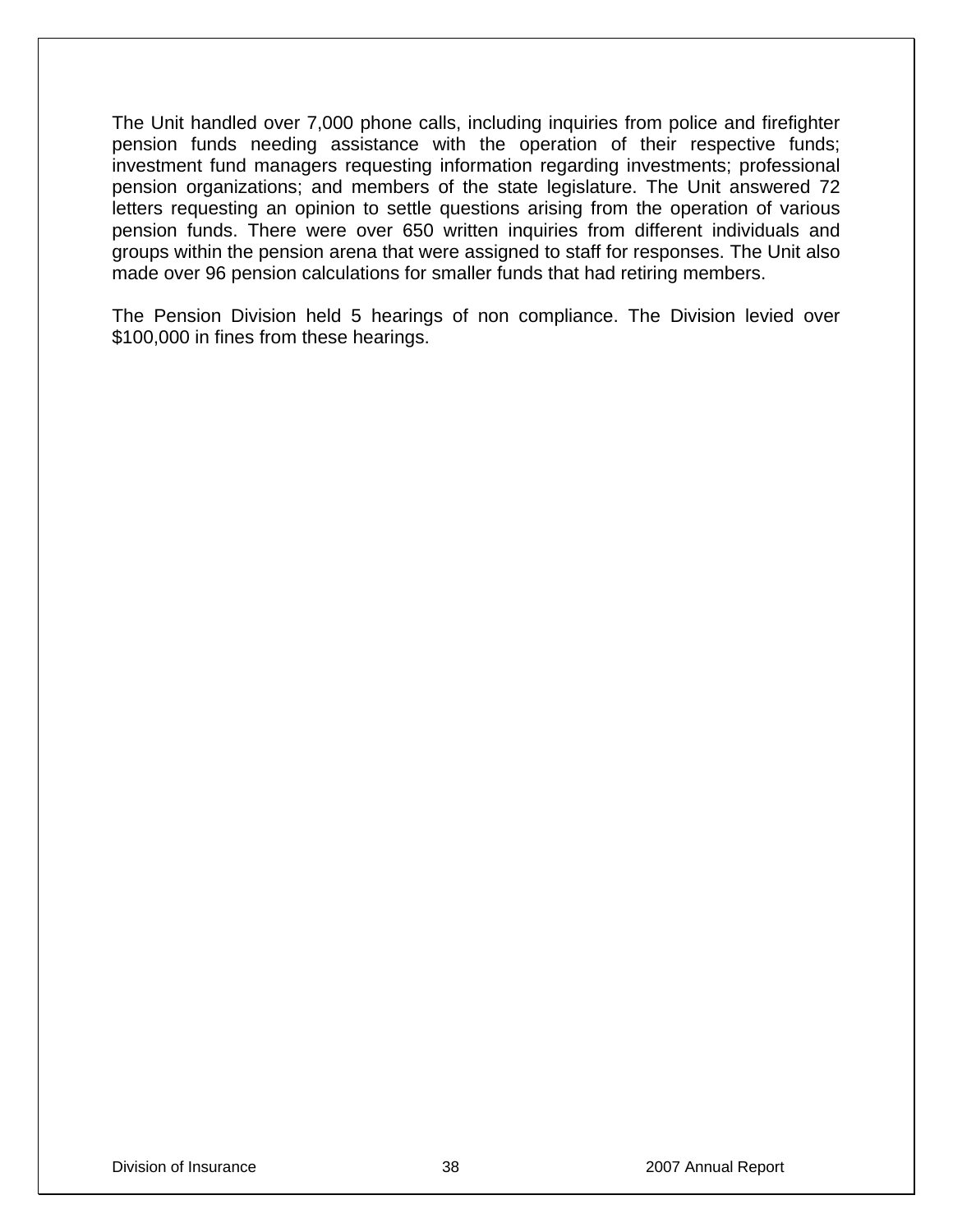## **Legal**

The year 2007 held many challenges in the insurance regulatory arena. Early in the year, the legal staff led an investigation into a national entity known as Christian Care Medi-Share. The investigation revealed a program run by a church-related entity where members pooled financial resources to assist other members with the cost of health care for catastrophic injuries or illnesses. A stop loss insurance policy was in place for medical expenses that exceeded \$50,000. Further probing revealed that the potential harm to the public was extremely high because of inadequate financial reserves, the lack of consumer safeguards and regulatory oversight. As a result, the Director issued a Cease and Desist Order. Following a lengthy hearing, the Director determined that the Cease and Desist Order should be made permanent. The Respondents in this matter took this matter up on appeal. We are currently awaiting a decision.

Throughout the year, the staff worked on several key projects that have far reaching impact. On a national basis, the legal staff worked with the National Association of Insurance Commissioners' Producer Licensing Coalition Group to prepare proposed changes to allow a more uniform producer licensing regulation across the states. In addition, staff worked with federal governmental agencies, such as the Department of Defense and the Office of the Inspector General, to protect our soldiers from inappropriate and misleading insurance sales practices. A little close to home, legal staff continued to work closely with the new Workers Compensation Fraud Unit to assist in investigations and the referral of cases for prosecution.

As the year drew to a close, the activity in the regulator arena did not wane. The business of prearranged funeral services that are funded by life insurance policies, once again took center stage. In summary, Illinois discovered an insurance company and insurance agency that had taken approximately 16,000 whole life polices, that were put in place to fund the prearranged services, and converted them, without the policyholders' knowledge or consent, to term life policies. In the meantime, the Illinois and out-of-state regulators continue to work together to provide a remedy and more safeguards to consumers.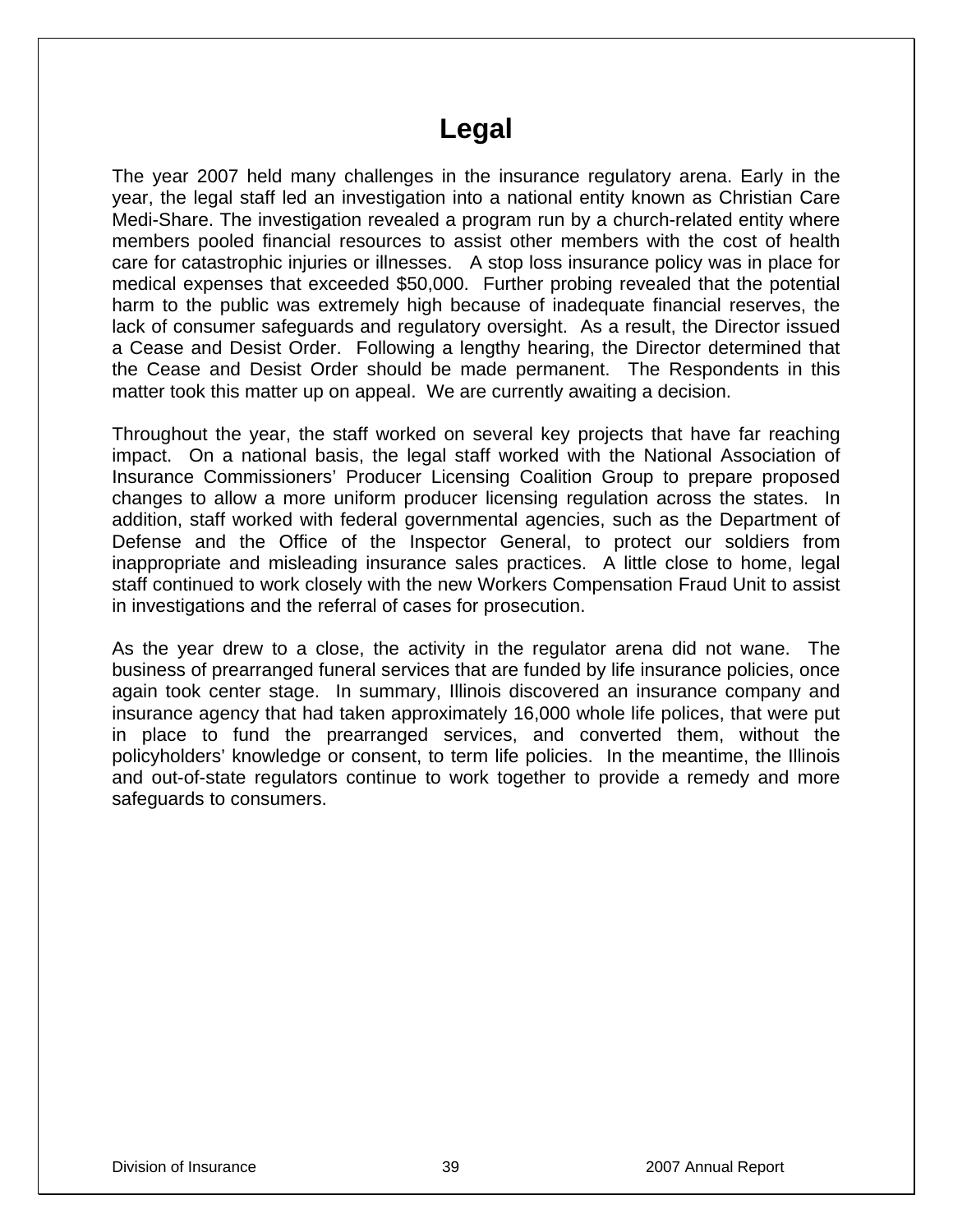## **Legal Activities**

|                                               | 2007 | 2006 |
|-----------------------------------------------|------|------|
| Administrative Hearings Scheduled             | 82   | 104  |
| Freedom of Information Act Requests Processed | 205  | 262  |
| <b>Opinions Issued</b>                        | 143  | 131  |
| <b>Legislation Reviewed</b>                   | 604  | 423  |
| <b>Regulatory Files Reviewed</b>              | 301  | 232  |
| <b>Rules Adopted</b>                          | 12   | 16   |
| <b>Subpoenas Processed</b>                    | 351  | 75   |
| New Litigation                                | 26   | 15   |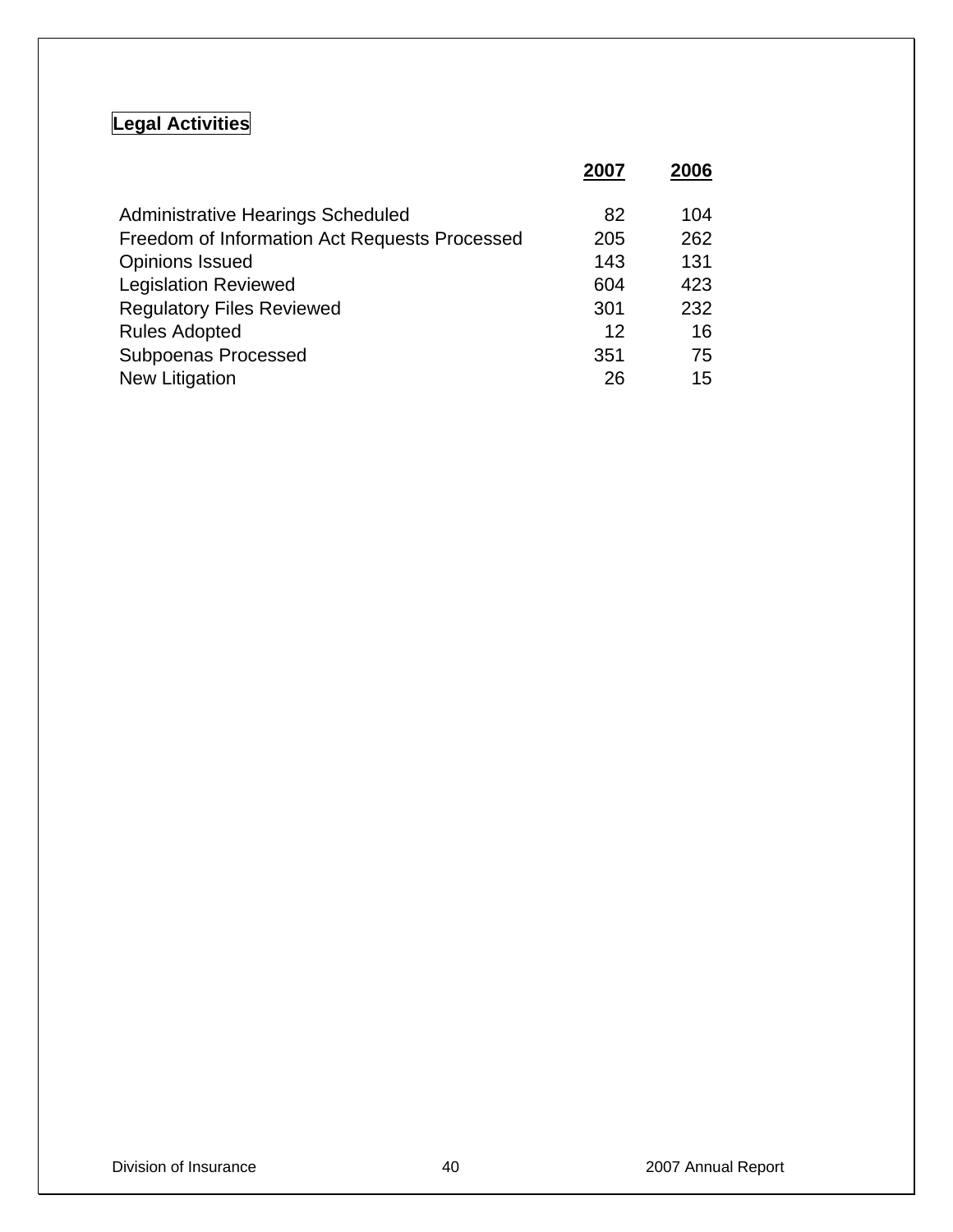## **Office of the Special Deputy Receiver**

Pursuant to provisions of Article XIII and XIII ½ of the Illinois Insurance Code, the Director of Insurance is appointed as statutory Conservator, Rehabilitator or Liquidator of a company in receivership.

The Director, through his Special Deputy, takes the following alternative courses of action, depending on the type of court order that is issued against a company:

- 1. Pursuant to an Order of Conservation, the Director takes possession of property, business and affairs of a company to protect the interests of policyholders and other creditors, and proceeds to ascertain the condition and situation of the company.
- 2. Pursuant to an Order of Rehabilitation, the Director is vested with title to all property, contracts and rights of action of the company. He proceeds to conduct the business of the company and to take appropriate steps, if possible, to remove the causes and conditions which made rehabilitation necessary.
- 3. Pursuant to an Order of Liquidation, the Director is also vested with title to all property, contracts and rights of action of the company. Upon entry of the court order, he proceeds immediately to liquidate the property, business and affairs of the company, to marshal assets, and to evaluate the claims asserted against the company in order to make a distribution of assets as soon as possible to policyholders and other creditors.

For Illinois domiciled or licensed insurers placed into liquidation, the Illinois Insurance Guaranty Fund, the Illinois Life and Health Insurance Guaranty Association, and the Illinois Health Maintenance Organization Guaranty Association are mandated by statute to respond to the covered claims up to certain statutory caps. Similar funds and associations exist in most other states for similar purposes. The claims of policyholders of unauthorized, illegal or unlicensed insurers are not generally afforded this protection.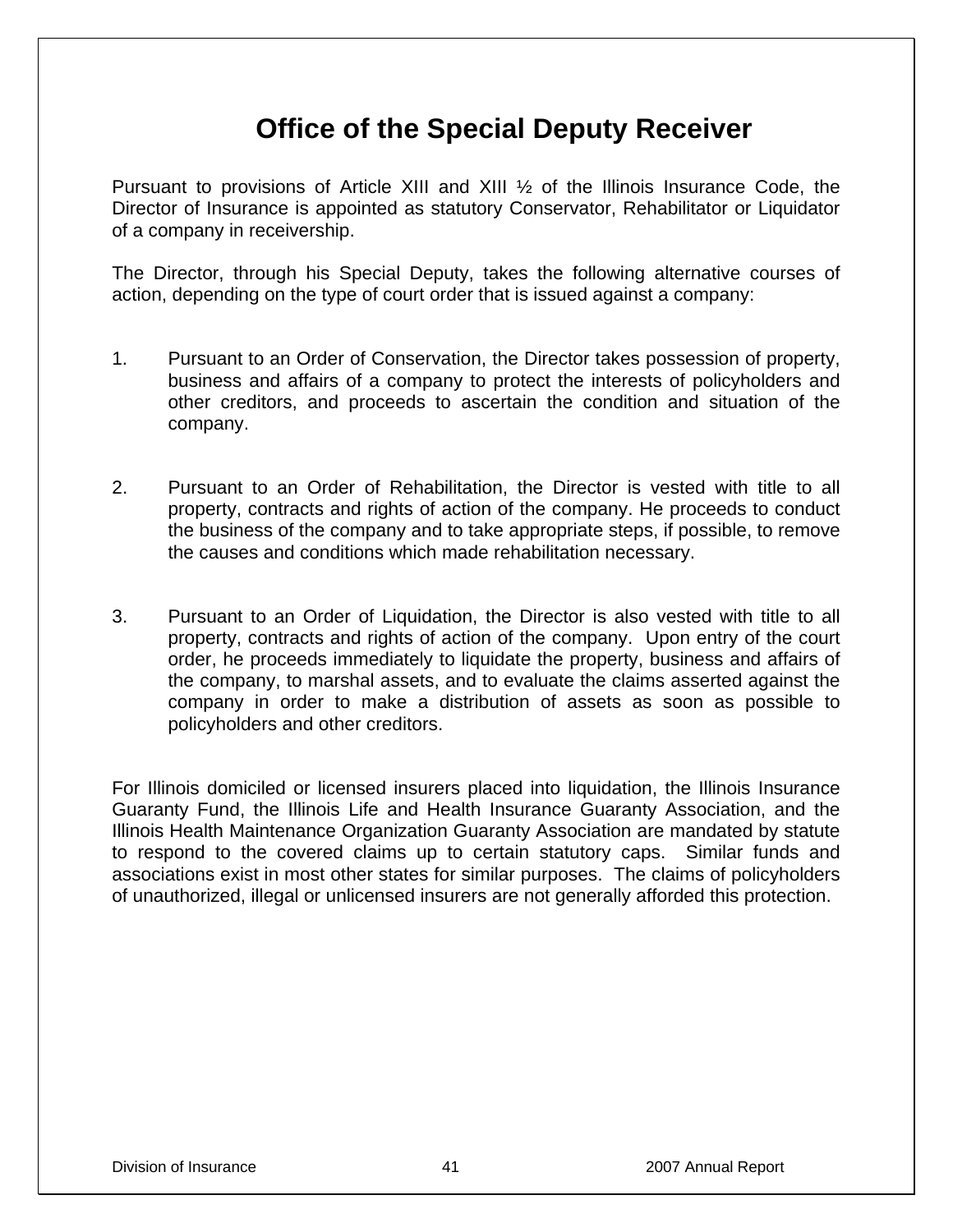Listed below is a brief report of each active company as of December 31, 2007. Following these reports is a combined statement of cash receipts and disbursements for each company.

#### **Administrative Employer Group, Inc.**

An Order of Conservation was obtained against Administrative Employer Group, Inc., on August 27, 2007. On this same date, affiliated entities Employer's Consortium V, Inc., JRSO, Inc. and Michael A. Ward were also placed in conservation. On 9/21/07 a Complaint for Liquidation was filed against the company. The matter is contested and is the subject of an ongoing trial in the Circuit Court of Cook County.

#### **Alliance General Insurance Company**

An Agreed Order of Liquidation with a Finding of Insolvency was entered against Alliance General Insurance Company on January 7, 2000. This `property and casualty company is a wholly owned subsidiary of Alliance Insurance Group, Inc.

The claims filing deadline was January 8, 2001, with a contingent claim date of January 9, 2002. Early access distributions totaling \$1,464,523 have been made to the Illinois Insurance Guaranty Fund for administrative expenses and claim benefits.

In July of 2001 the Liquidator filed a complaint in the Circuit Court of Cook County against certain former officers, directors and owners of Alliance, as well as the outside auditors, alleging fraud and negligence. A final settlement was reached with one of the defendants for \$2,750,000. Settlement was also reached with the officers, directors and owners for \$5,000,000. The suit against the outside auditors was settled for \$10,000,000. The Liquidator's suit against one remaining defendant was settled in 2006.

#### **Alpine Insurance Company**

On January 8, 1999 Alpine Insurance Company, a property and casualty company, was placed under an Agreed Order of Conservation. The company's direct parent is Transco Syndicate #1, Ltd., while the ultimate parent is Exstar Financial Corporation. Transco, a former member of the Illinois Insurance Exchange (a/k/a INEX), was placed in conservation on March 18, 1999. On June 28, 2000 an Order of Liquidation with a Finding of Insolvency was entered against Alpine.

The receivership proceedings were adversarial. In both the Circuit Court of Cook County and the Illinois Appellate Court, Alpine lost in its attempts to seek review of both the liquidation order and an earlier order granting summary judgement in favor of the Director with respect to the illegality of Alpine's Proposed Plan of Rehabilitation. These orders were appealed by Alpine's former management to the Illinois Supreme Court. On April 4, 2001, the court denied the petition for leave to appeal.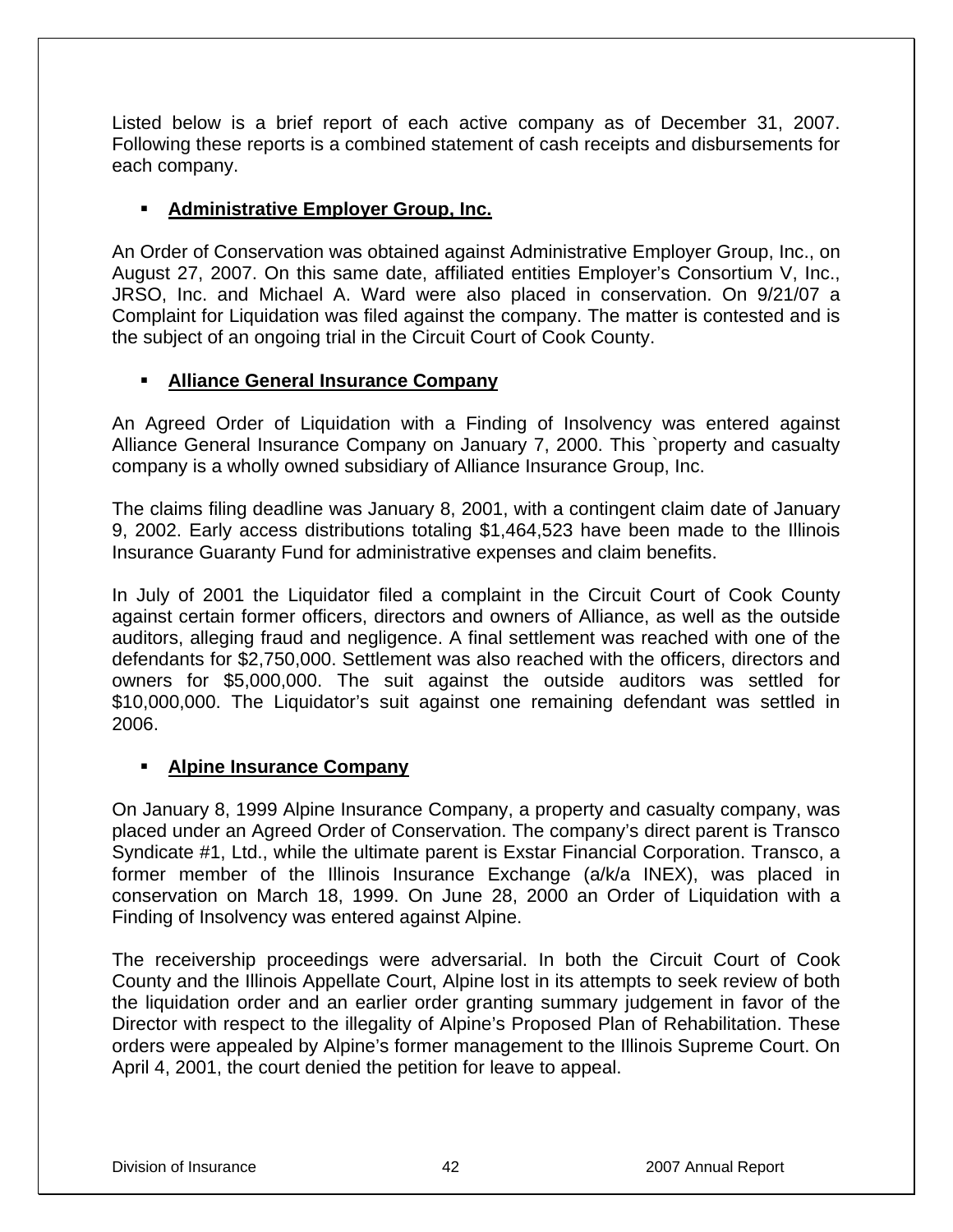The claim filing deadline was May 6, 2002, with a contingent claim date of May 6, 2003. Early access distributions totaling \$74,438 have been made to the Illinois Insurance Guaranty Fund for administrative expenses.

A 100% distribution was made to class B for all Transco Syndicate #1, Ltd. claims assumed by Alpine. A Transco trust account funded these payments. The total distributed was \$3,719,834.

#### **American Health Care Providers, Inc.**

An Order of Conservation was entered against American Health Care Providers, Inc. and its parent American Unified Life and Health Company on February 12, 2000. An Order of Liquidation with a Finding of Insolvency was issued on May 11, 2000. American Health Care Providers is a wholly owned subsidiary of American Unified Life and Health Company, which is in turn a wholly owned subsidiary of the First American Group of Companies.

The claim filing deadline was November 12, 2001. Early access distributions totaling \$2,720,753 have been made to the Illinois HMO Guaranty Association for administrative expenses and claim benefits.

#### **American Horizon Insurance Company**

American Horizon Insurance Company, a property and casualty insurer, was placed in liquidation on July 11, 2002. American Horizon is a wholly owned subsidiary of American Holdings Incorporated, a Delaware domiciled insurance company.

The claim filing deadline was July 11, 2003, and the contingent claim date was July 12, 2004. Early access distributions totaling \$2,104,252 have been made to various Guaranty Funds for administrative expenses.

### **American Mutual Reinsurance Company**

American Mutual Reinsurance Company, a mutual insurance company, consented to an Order of Rehabilitation on February 22, 1988. The company operated exclusively as a professional reinsurer of risks written primarily by other mutual insurance companies since its inception in 1941. The company is owned by its reinsured treatyholders, many of which are also retrocessionaires in the company's reinsurance pool. The company has no direct policyholders.

The Supervising Court entered an order on September 6, 1988 approving the Amended Plan of Rehabilitation for American Mutual Reinsurance Company. The Amended Plan contemplated the payment, in cash, of a fixed percentage of all outstanding claims presented in the ordinary course of business and payment of the remainder by interest bearing surplus drafts. The Amended Plan provided for progressive periodic increases to the cash portion of the payment formula and a corresponding redemption of the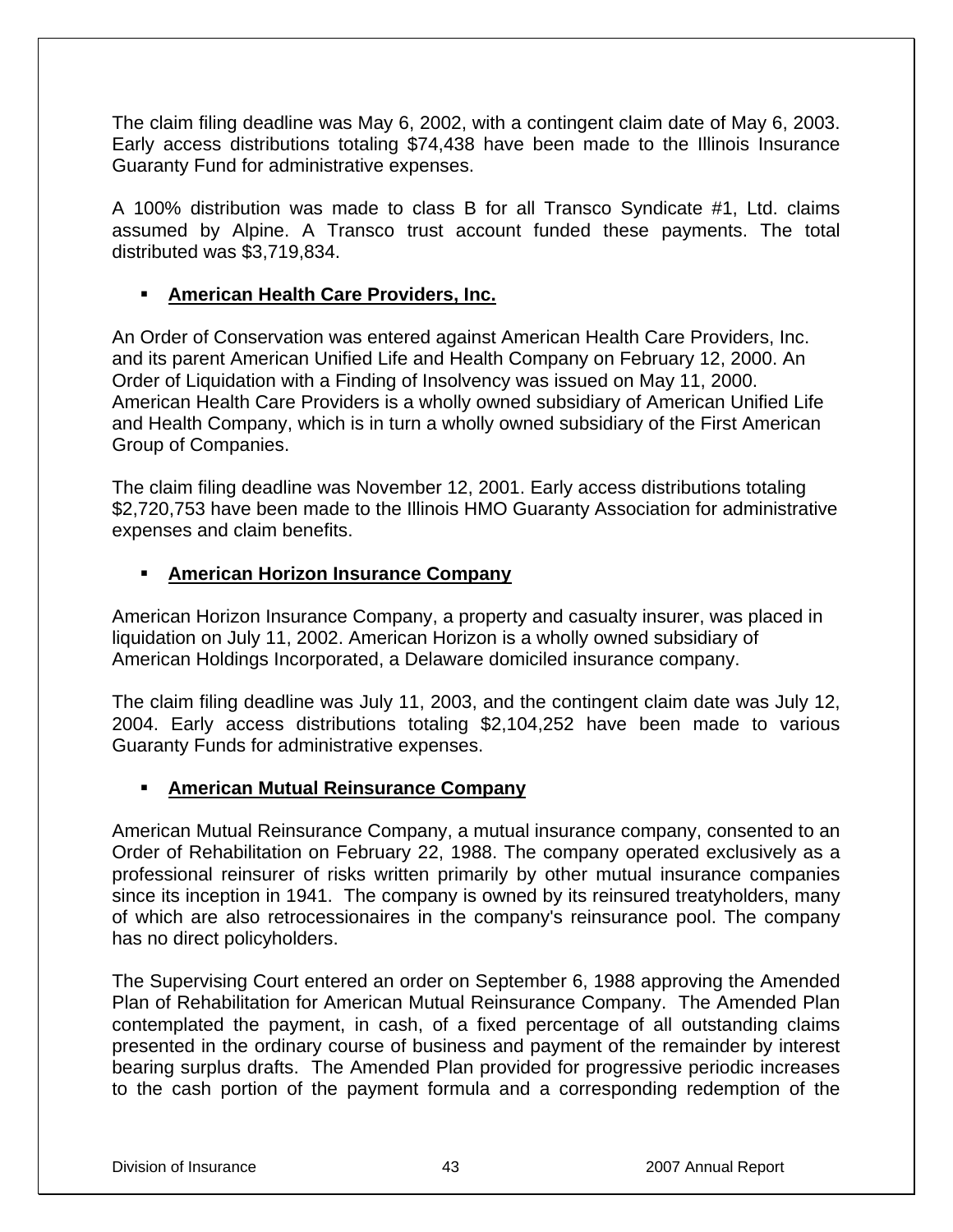surplus drafts. Amreco made its first payment to treatyholders under the Amended Plan on February 15, 1989 and has since made 68 consecutive quarterly payments. The most recent payment was made on November 15, 2005.

On December 21, 2001, the Supervisory Court entered an order approving the Second Amended Plan of Rehabilitation, which added a final claims filing deadline in order to accelerate the claims process and wind up the estate earlier than the plan's anticipated closing date of 2018-2041. As of December 31, 2007, total claims liabilities of \$513 million had been paid by Amreco, \$346.4 million in cash and offsets, and \$166.6 million with surplus drafts.

### **American Unified Life and Health Company**

This life, accident and health company, along with its subsidiary, American Health Care Providers, Inc., was placed under an Order of Conservation on February 2, 2000. An Agreed Order of Liquidation with a Finding of Insolvency was entered against the company on June 27, 2000. American Unified was owned by the First American Group of Companies.

The claims filing deadline was December 27, 2001. Early access distributions totaling \$643,863 have been made to the Illinois Life and Health Insurance Guaranty Association for administrative expenses.

### **Associated Physicians Insurance Company**

An Agreed Order of Liquidation with a Finding of Insolvency was entered against Associated Physicians Insurance Company on August 16, 2001. This property and casualty company is a wholly owned subsidiary of Associated Physicians Capital, Incorporated.

The claim filing deadline was January 6, 2003, with a contingent claim date of January 6, 2004. Early access distributions totaling \$738,391 have been made to the Illinois Insurance Guaranty Fund for administrative expenses and claim benefits.

A 100% class E distribution totaling \$10,000 was made in October 2006. A 100% class G distribution totaling \$304,582 was also made in October 2006.

The court approved a petition setting a new bar date, with a claim filing deadline of 4/24/07. A 100% class G distribution totaling \$106,994 was subsequently made in November 2007.

### **Association of Trial Lawyers Assurance**

On October 14, 2004, an Agreed Order of Liquidation with a Finding of Insolvency was entered against the Association of Trial Lawyers Assurance (ATLA Mutual). This mutual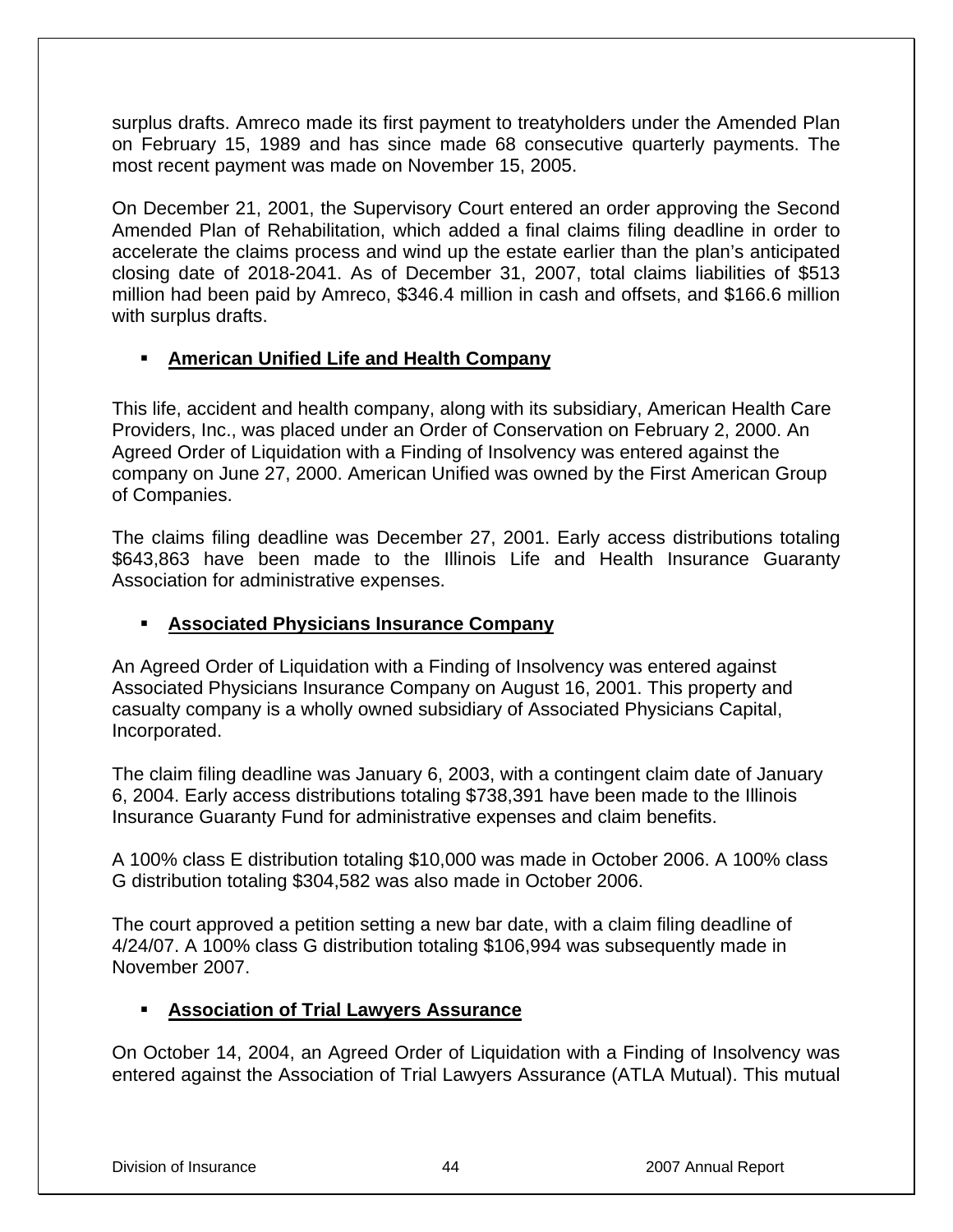insurance company is a Risk Retention Group qualified under the Federal Liability Risk Retention act of 1986.

The claim filing deadline was October 14, 2005, with a contingent claim date of October 16, 2006.

#### **Automotive Professionals, Inc.**

On March 2, 2007 Automotive Professionals, Inc., and its successor in interest, API Creditors Trust were placed under an Order of Conservation by the Circuit Court of Cook County, Illinois. On March 6, 2007, an Agreed Order Vacating Sequestration of the Conservation was approved by the Supervising Court.

On April 4, 2007, the Director filed a Verified Complaint for Rehabilitation against the Defendants.

On April 13, 2007, API filed a Voluntary Petition for Bankruptcy in the United States Bankruptcy Court for the Northern District of Illinois, Eastern Division ("Bankruptcy Court"), which was opposed by the Director.

On June 12, 2007, the Bankruptcy Court denied the Director's motion to dismiss. The Director's motion for leave to appeal was denied by the District Court.

#### **Back of the Yards Risk Management Association, Inc.**

The Association was organized in 1993, pursuant to the State of Illinois' Workers Compensation Act and Section 305/4a of the Illinois Insurance Code, for the purpose of administering a program of group self-insurance for workers' compensation loss exposures for selected members of the Back of the Yards Neighborhood Council, Inc. The Association was placed in conservation by a court order entered April 21, 1999. An Agreed Order of Rehabilitation was entered on December 20, 1999. On January 22, 2001, the Association was placed in liquidation.

The claim filing deadline was January 22, 2002, with a contingent claim date of January 22, 2003. A partial class D policyholder level distribution of 51.1507%, totaling \$1,145,730, was made in December 2005. Another \$1,439,183 was paid to class D claimants in 2006. Distributions totaling \$53,216 and \$739,637 were made to class E and class G claimants respectively in December 2006. All class D, E, and G timely filed claims have been paid in full.

The court approved a Petition Setting a New Bar Date, with a claim filing deadline of 6/29/07.

Contractual assessments were issued by the Liquidator to all members of the Association in order to fund the Association's outstanding claim and policy obligations. Litigation was required to collect the assessments from many of the Association's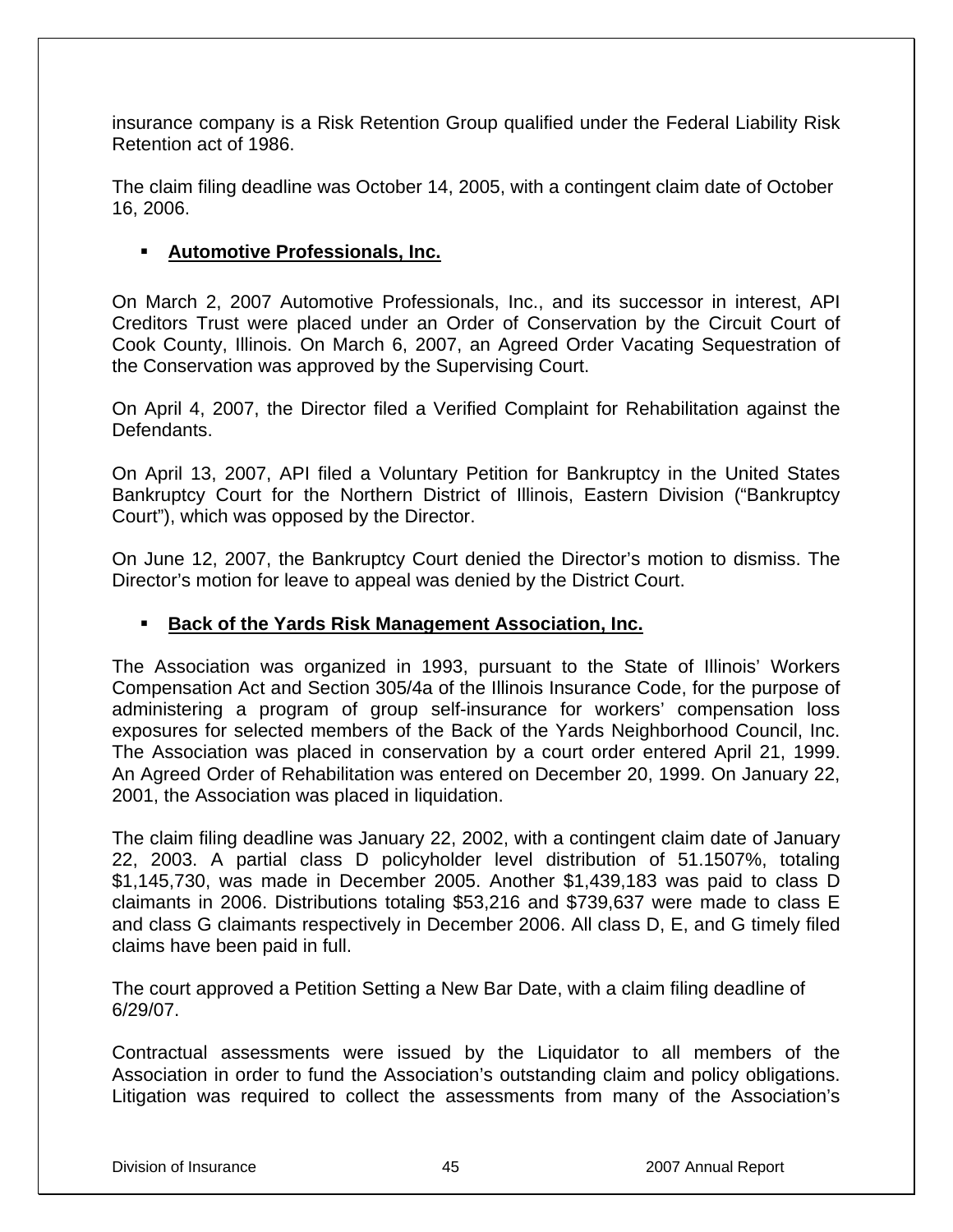members. The State of Illinois has also issued a statutory assessment against members of the Association.

#### **Centaur Insurance Company**

Centaur Insurance Company, a property and casualty insurance company, consented to an Agreed Order of Rehabilitation on September 4, 1987. The Rehabilitator's Revised Plan of Rehabilitation was entered by the Supervising Court on May 13, 1988. At the time of its Rehabilitation, the company was a wholly-owned subsidiary of Borg-Warner Securities Corporation.

The Rehabilitator has paid \$87,544,637 in direct claims and related loss adjustment expenses.

On 8/16/99, the Supervisory Court approved a plan for the Rehabilitator to pursue policy buy-backs with insureds. The Plan is completed; agreement was reached with 20 insureds, for total settlements of \$12,076,099. This resulted in a net savings to Centaur of \$20,102,432.

As part of the plan to wind down the rehabilitation proceedings, a Second Revised Plan of Rehabilitation was approved by the court on December 8, 2000. The court also entered an order setting claim filing procedures and setting a claim filing deadline of 3/30/01, with a deadline of 10/1/01 for proving up contingent claims.

#### **Coronet Insurance Company**

On December 10, 1996, an Order of Conservation was obtained against Coronet Insurance Company, as well as two of its subsidiaries, Crown Casualty Company and National Assurance Indemnity Company. On December 24, 1996, Coronet was declared insolvent and an Agreed Order of Liquidation was entered. Coronet, a property and casualty company, is a wholly owned subsidiary of Normandy Insurance Agency, Inc. of Chicago.

The claim filing deadline was December 24, 1997, with a contingent claim date of December 24, 1998. Early access distributions totaling \$5,945,005 have been made to various Guaranty Funds for reimbursement of administrative expenses.

On December 8, 1998, the Liquidator filed a federal RICO complaint in the U.S.D.C. Northern District of Illinois, against certain former officers and directors of Coronet. Settlement agreements totaling \$7.7 million (and certain other non-cash consideration) were reached with all defendants.

### **Crown Casualty Company**

Crown Casualty, a property and casualty company, and a member of the Coronet Insurance Group, was ordered into conservation on December 10, 1996. On January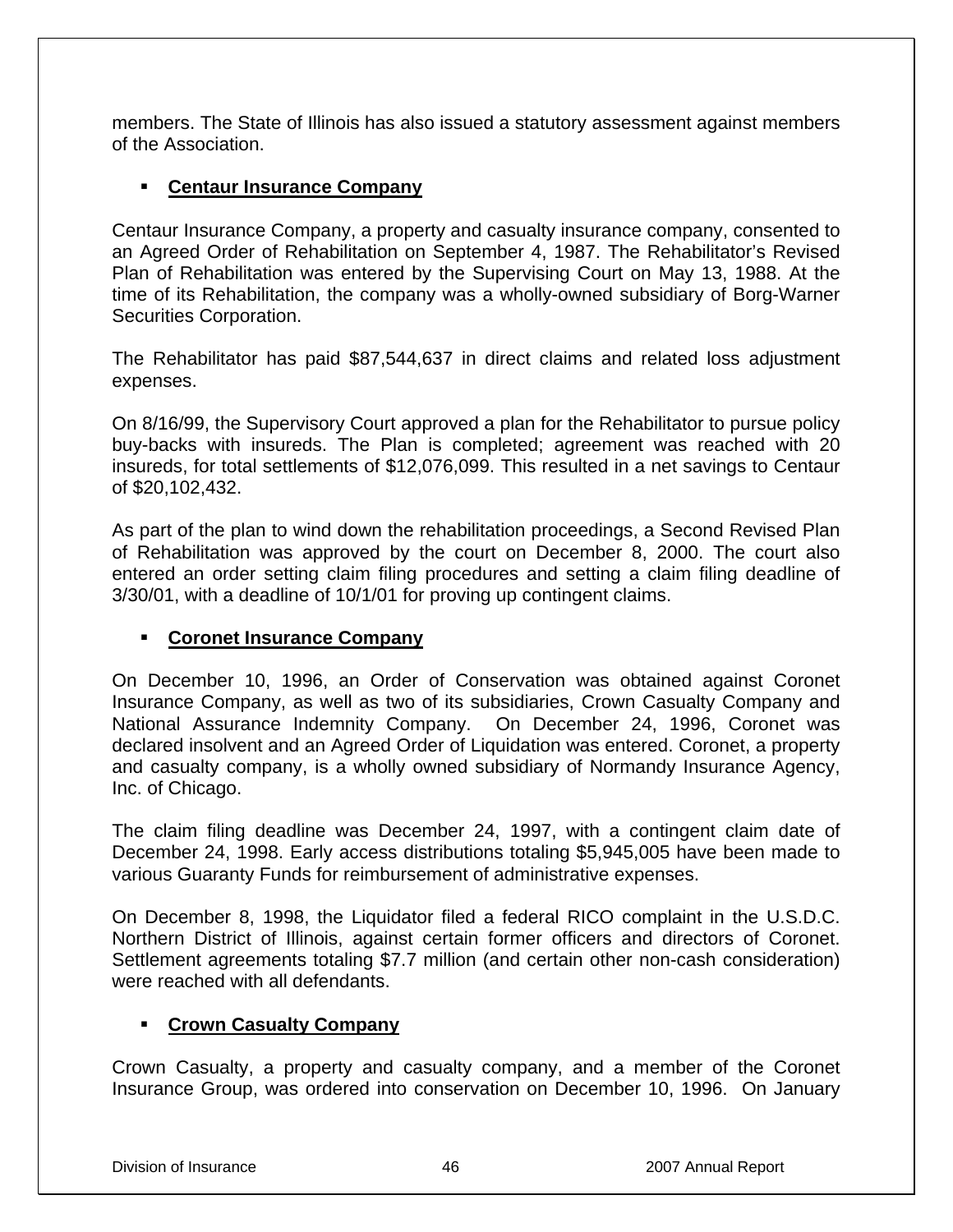31, 1997, an Order of Liquidation was entered. Crown is a wholly owned subsidiary of National Assurance Indemnity Company, which in turn is owned by Coronet Insurance Company.

National Assurance and Coronet are also in receivership.

The claim filing deadline was February 2, 1998, with a contingent claim filing date of January 31, 1999. Early access distributions of \$381,242 have been made to the Illinois Insurance Guaranty Fund for administrative expenses.

#### **Delta Casualty Company**

This property and casualty company was placed under an Order of Liquidation with a Finding of Insolvency on December 4, 2001.

The claim filing deadline was December 4, 2002, with a contingent claim date of December 4, 2003. Early access distributions totaling \$2,917,113 have been made to the Illinois Insurance Guaranty Fund for administrative expenses and claim benefits.

#### **Employer's Consortium V, Inc.**

An Order of Conservation was obtained against Employer's Consortium V, Inc. on August 27, 2007. On the same date, affiliated entities Administrative Employer Group, Inc., JRSO, Inc. and Michael A. Ward were also placed in Conservation. On 9/21/07 a Complaint for Liquidation was filed against the company. The matter is contested and is the subject of an ongoing trial in the Circuit Court of Cook County.

#### **Gallant Insurance Company**

On February 25, 2002, an Order of Conservation was entered against Gallant Insurance Company and its subsidiary, Valor Insurance Company, both being domestic property and casualty companies. Gallant is a wholly owned subsidiary of J and P Holdings Incorporated and a member of the Warrior Insurance Group.

The Director's Motion for Judgment on the Pleadings was granted by the Circuit Court on August 7, 2002, based upon a duly authorized consent to liquidation executed by Gallant's Board of Directors, which the owner subsequently refused to honor. However, the court declined to enter a finding of insolvency on the motion because of the disputed fact issues. An Order of Liquidation against Valor and Gallant was entered on August 9, 2002, subject to a fourteen day stay until August 23, 2002. The Order of Liquidation was appealed. Pursuant to a settlement agreement the Court entered a finding of insolvency on March 14, 2003 and the appeal of the Order of Liquidation was dismissed.

The claim filing deadline was February 23, 2004, with the contingent claim date being August 23, 2004. Early access distributions totaling \$11,006,564 have been made to various Guaranty Funds for administrative expenses and claim benefits.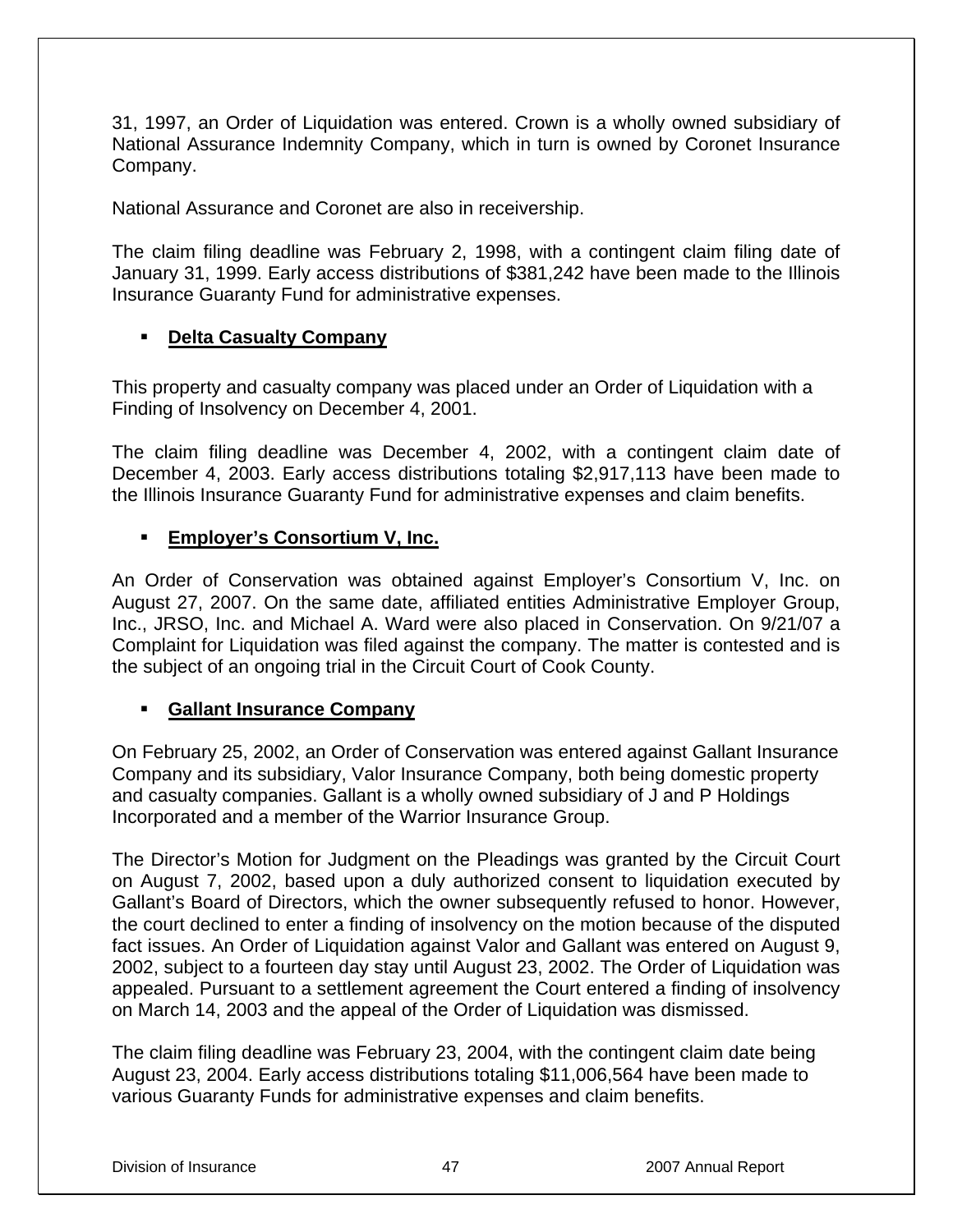### **Illinois Electrical Employers Workers Compensation Association, Inc.**

The Association was organized in 1995, pursuant to the State of Illinois' Workers Compensation Act and Section 305/4a of the Illinois Insurance Code for the purpose of administering a program of group self-insurance for workers' compensation loss exposures for selected members of the Professional Electrical Contractors Association of Chicago. The Association was placed in rehabilitation by an agreed court order entered on December 20, 1999. On November 3, 2000, an Agreed Order of Liquidation with a Finding of Insolvency was entered against the company.

The claim filing deadline was November 5, 2001, with the contingent claim date being November 4, 2002. A partial class D policyholder level distribution of 43.5678% was made in 2005, totaling \$205,000. A second partial distribution was made in February 2007. This was a 12.7515% distribution in the amount of \$59,999.74.

A lawsuit was filed against the former administrator, alleging negligence and mismanagement. A settlement in this matter was reached, contingent on a finding that claims cited in the suit against the administrator were covered claims under an errors and omissions insurance policy. The E&O carrier filed an appeal and the Appellate Court reversed, ruling against the Liquidator. The Illinois Supreme Court subsequently denied the Liquidator's Petition for Leave to Appeal the Appellate Court's decision.

Contractual assessments were issued by the Liquidator to all members of the Association in order to fund the Association's outstanding claim and policy obligations. Litigation was required to collect the assessments from many of the Association's members.

### **Illinois Environmental Service Workers Compensation Trust**

The Trust was organized in 1991, pursuant to the State of Illinois' Workers Compensation Act and Section 305/4a of the Illinois Insurance Code, for the purpose of administering a program of group self-insurance for workers' compensation loss exposures for selected members of the Illinois Association of Environmental Service Companies. The Trust was placed in conservation by a court order entered on July 31, 2000. On March 22, 2001, an Order of Liquidation was entered.

The claim deadline was March 22, 2002, with the contingent claim date being March 24, 2003. A 100% class D, E and G distribution has been made in the amount of \$1,683,951.71.

The court approved a Petition Setting a New Bar Date, with a claim filing deadline of 5/14/07. In December 2007, 100% Class D, E and G distributions were made in the amount of \$256,366.39.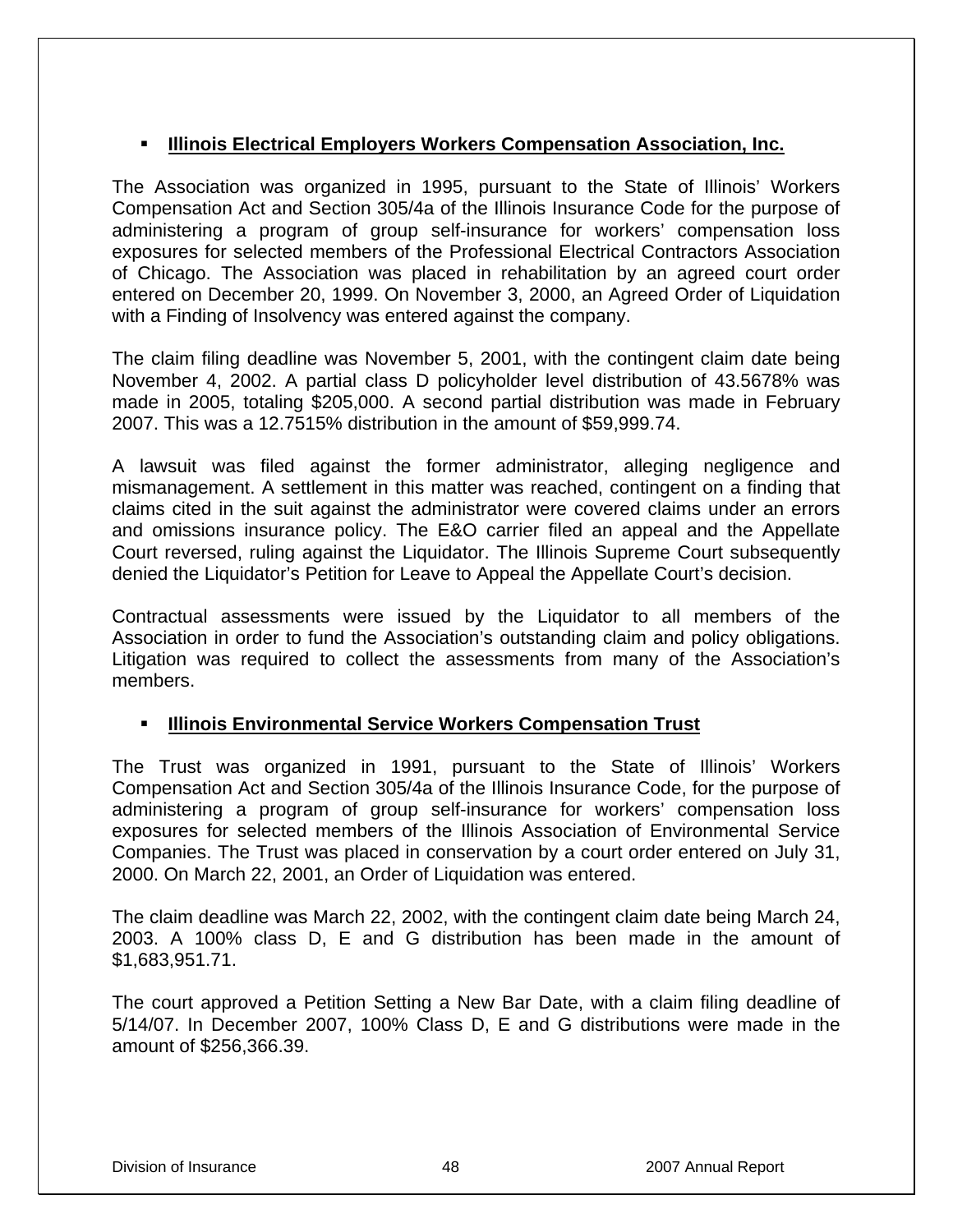A lawsuit was filed against the former administrator, alleging negligence and mismanagement. A settlement in this matter was reached, contingent on a finding that claims cited in the suit against the administrator were covered claims under an errors and omissions insurance policy. The E&O carrier filed an appeal and the Appellate Court reversed, ruling against the Liquidator. The Illinois Supreme Court subsequently denied the Liquidator's Petition for Leave to Appeal the Appellate Court's decision.

Contractual assessments were issued by the Liquidator in order to fund the Trust's outstanding claim and policy obligations. Litigation was required to collect the assessments from many of the Trust's members.

#### **Illinois Healthcare Insurance Company**

This life, accident and health company was placed under an Agreed Order of Liquidation with a Finding of Insolvency on June 30, 2000.

The claim filing deadline was December 28, 2001. Early access distributions totaling \$6,190,182 have been made to various Life and Health Guaranty Associations for both administrative expenses and claim benefits.

A 100% distribution totaling \$3,197 was made to class C in March 2007.

### **JRSO, Inc.**

An Order of Conservation was obtained against JRSO, Inc. on August 27, 2007. On this same date, affiliated entities Administrative Employer Group, Inc., Employer's Consortium V, Inc. and Michael A. Ward were also placed in conservation. A motion is currently pending to dismiss JRSO from the conservation proceedings, with an opinion to issue on February 15, 2008.

#### **Legion Indemnity Company**

Legion Indemnity Company, a property and casualty insurer, was placed in conservation on April 3, 2002. Legion Indemnity is a wholly owned subsidiary of Legion Financial Corporation, which in turn is owned by Mutual Group Ltd. of Delaware. The ultimate holding company for all of the insurance operations is Mutual Risk Management, Ltd., a Bermuda corporation.

This was a contested receivership proceeding. After one year of court proceedings the company was placed in Liquidation on April 9, 2003.

The claim filing deadline was October 11, 2004, with a contingent date of April 10, 2006. Early access distributions totaling \$6,552,378 have been made to various Guaranty Funds for administrative expenses and claim benefits.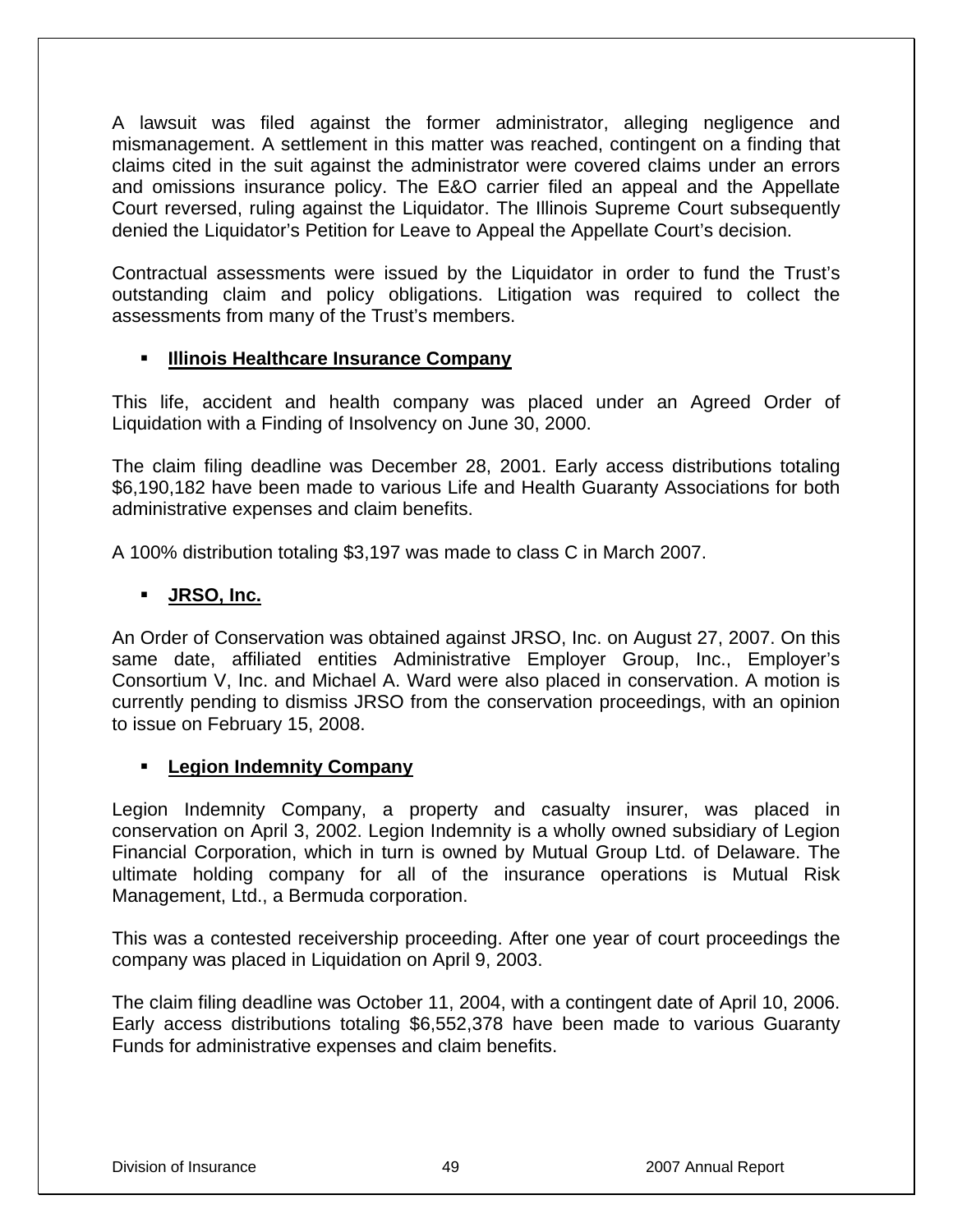#### **Medcare HMO, Inc.**

An Order of Conservation was entered against Medcare HMO, Inc. on December 22, 1992. Medcare was incorporated on November 16, 1984, and certified as an Health Maintenance Organization (HMO) on October 1, 1985.

On June 3, 1992 Medcare filed a Voluntary Petition for Bankruptcy in the Federal Courts. The Director of Insurance for the State of Illinois moved to dismiss the bankruptcy action and his appeal was upheld. An Order of Liquidation was issued on January 4, 1993.

A 100% distribution to class A was made for \$2,184,584. There was a 100% distribution to class C in the amount of \$1,028. A 25.2645% class D1 distribution totaling \$9,913,868 was made in August 2007. The estate closed on 8/23/07.

#### **Michael A. Ward**

An Order of Conservation was obtained against Michael A. Ward on August 27, 2007. On this same date, affiliated entities Administrative Employer Group, Inc., Employer's Consortium V, Inc. and JRSO, Inc. were also placed in conservation. A motion is currently pending to dismiss Michael A. Ward from the conservation proceedings, with an opinion to issue on February 15, 2008.

#### **Midland Insurance Group**

On July 1, 2005, Midland Insurance Group, Inc. ("Midland") was placed under an Order of Conservation. On July 26, 2005, an Agreed Order vacating sequestration of the Conservation Order was approved by the Supervisory Court.

On August 9, 2005, Midland was placed into rehabilitation under an Agreed Order of Rehabilitation entered by the Circuit Court of Cook County, Illinois.

There was a 100% distribution to class D of \$1,356.39. A 100% distribution of \$16,339.97 was made to class G. The remaining estate assets of \$30,781 were distributed to class I. The estate closed on 7/25/07.

### **Municipal Insurance Company of America**

Municipal Insurance Company of America, a life and accident and health insurance company, was placed in liquidation on October 24, 2007. The company is an affiliate of Benicorp Insurance Company, which is in Liquidation in the state of Indiana.

The claim filing deadline is October 24, 2008.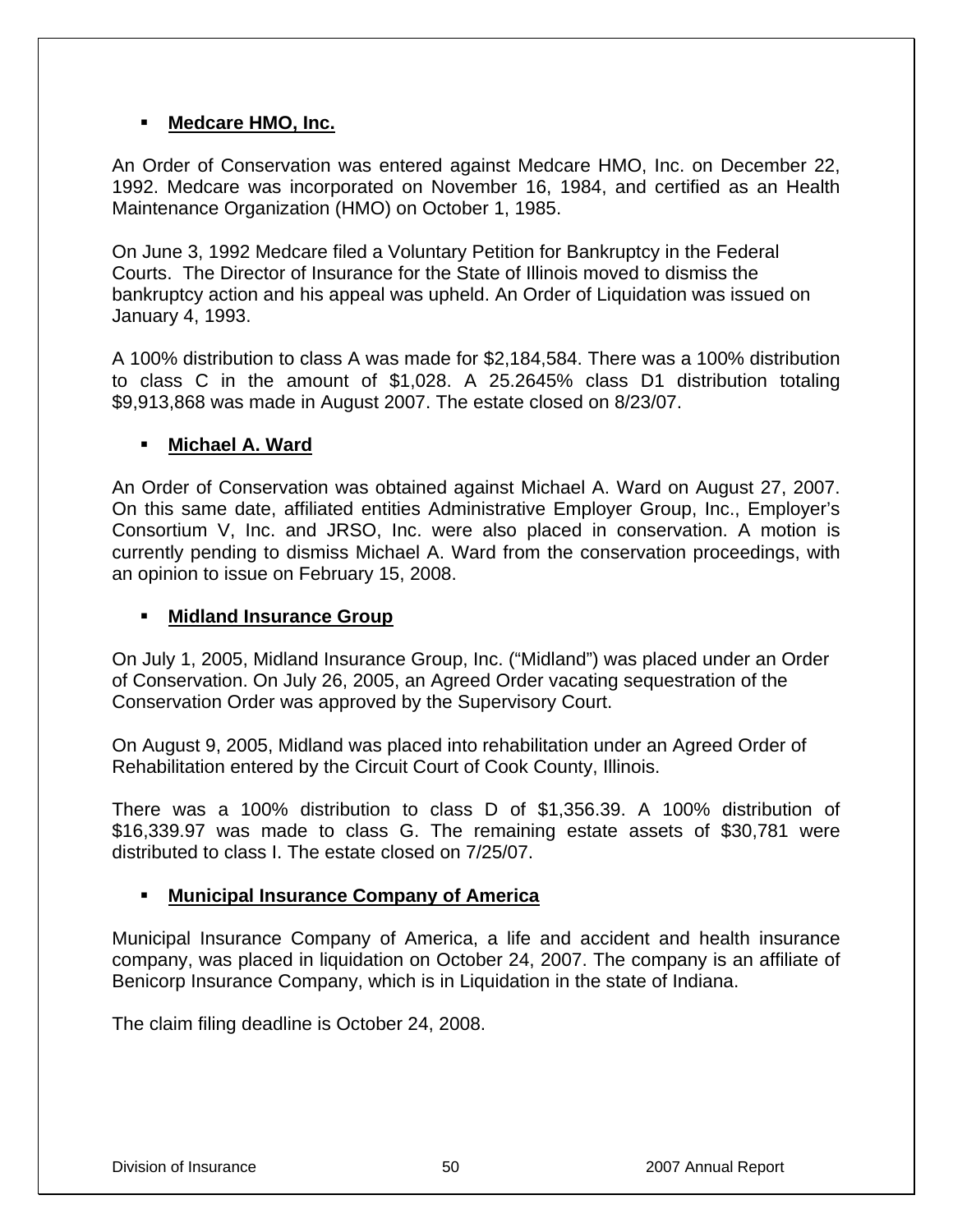#### **National Assurance Indemnity Company**

National Assurance Indemnity Company, a property and casualty company and a member of the Coronet Insurance Group, was ordered into conservation on December 10, 1996. National Assurance is a wholly owned subsidiary of Coronet Insurance Company, which was placed in liquidation on December 24, 1996. National Assurance's subsidiary, Crown Casualty, was also placed in conservation on December 10. On January 3 and January 31, 1997, respectively, National Assurance and Crown were placed in liquidation.

The claim filing deadline was January 5, 1998, with a contingent claim date of January 5, 1999. Early access distributions of \$680,715 have been made to the Illinois Guaranty Fund for administrative expenses and claim benefits. A 100% class D distribution totaling \$152,245 was made in September 2007. A 100% class G distribution totaling \$1,313,467 was also made. A second bar date of 2/1/08 was set.

#### **Oak Casualty Insurance Company**

Oak Casualty Insurance Company, a property and casualty insurance company, was placed into liquidation on November 19, 2002. Oak Casualty is a wholly owned subsidiary of Preferred Casualty Holdings, Inc., a privately held Illinois holding company.

The claim filing deadline was November 19, 2003, with a contingent claim date of November 19, 2004. Early access distributions totaling \$5,765,837 have been made to various Guaranty Funds for administrative expenses and claim benefits.

#### **Pine Top Insurance Company**

Pine Top Insurance Company, a property and casualty insurance company, its sole stockholder being Greyhound Corporation (Dial Corp), was placed in conservation by a court order entered on June 18, 1986. On June 23, 1986, Pine Top Insurance Company was placed in rehabilitation. A final Agreed Order of Liquidation with a Finding of Insolvency was entered on January 16, 1987.

The final date for filing proof of claims with the Liquidator was January 17, 1989. The contingent claims date was extended to January 17, 1992. Early access distributions of \$3,245,958 have been made to various Guaranty Funds for administrative expenses and claim benefits.

In 1996 a 50% partial policyholder distribution of approximately \$13 million was made. A second 50% distribution was made on December 30, 1999, in the amount of \$13,415,677.55. On June 30, 2003 a 100% class E distribution was made in the amount of \$18,910,705.33, and another \$4,900,000 was paid in 2005.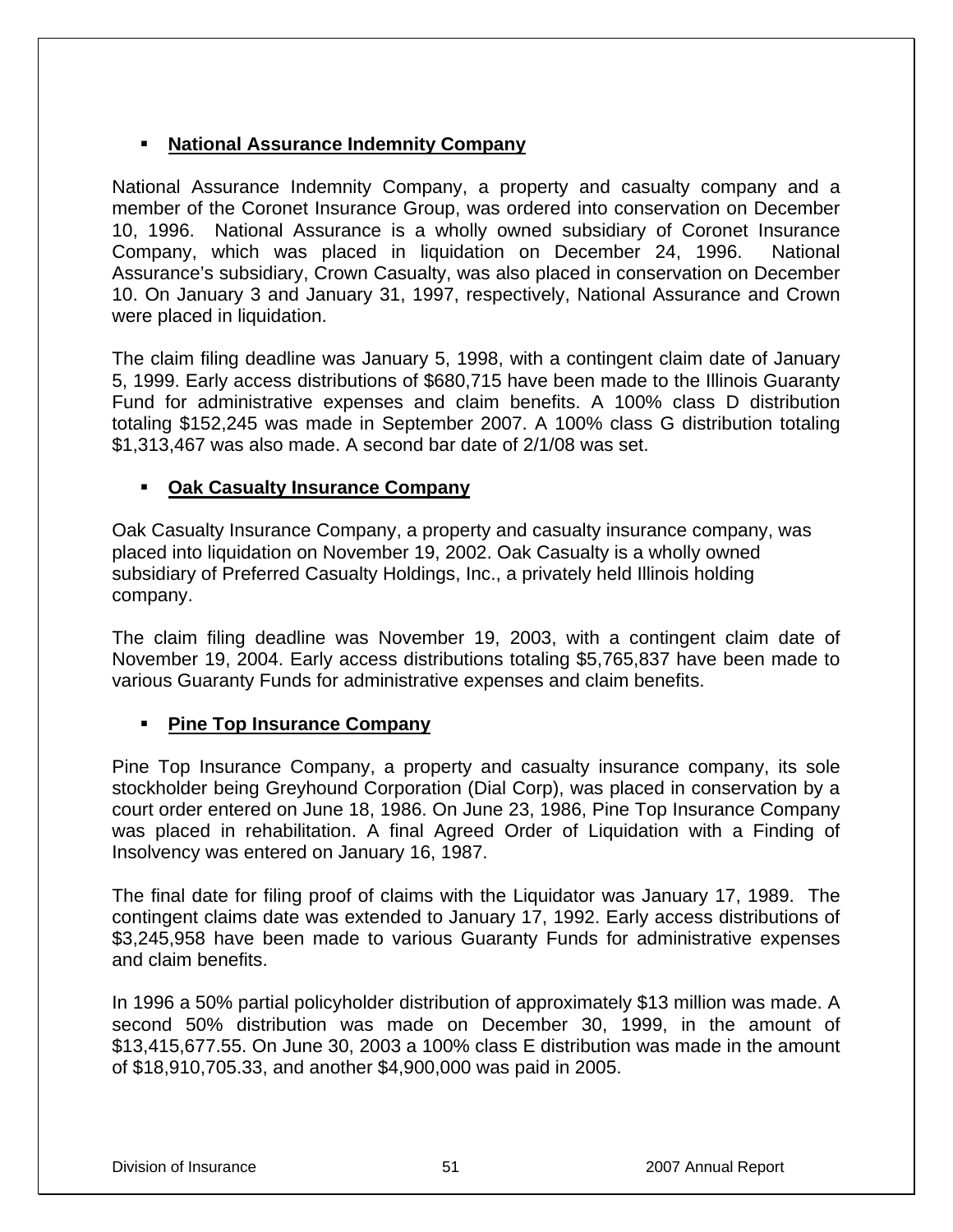### **Security Insurance Company, Ltd.**

On July 22, 2005, Security Insurance Company, Ltd. ("Security Ltd.") was placed under an Order of Conservation. On July 26, 2005, an Agreed Order vacating sequestration of the Conservation Order was approved by the Supervisory Court.

On August 9, 2005, Security Ltd. was placed into rehabilitation under an Agreed Order of Rehabilitation entered by the Circuit Court of Cook County, Illinois.

The claim filing deadline was 1/13/06.

### **Statewide Insurance Company**

On January 6, 2004, an Agreed Order of Liquidation with a Finding of Insolvency was entered against Statewide Insurance Company. Statewide, a property and casualty company, is a wholly-owned subsidiary of Statewide Holding Corporation.

The claims filing deadline was January 6, 2005, and the contingent claim deadline was January 6, 2006. Early access distributions totaling \$10,266,586 have been made to various Guaranty Funds for administrative expenses and claim benefits.

#### **Student Plans, Inc.**

On July 1, 2005, Student Plans, Inc. ("Student Plans") was placed under an Order of Conservation. On July 26, 2005, an Agreed Order vacating sequestration of the Conservation Order was approved by the Supervisory Court.

On August 9, 2005, Student Plans was placed into rehabilitation under an Agreed Order of Rehabilitation entered by the Circuit Court of Cook County, Illinois.

There was a 100% distribution to class C in the amount of \$1,000. The class D distribution was also 100%, in the amount of \$268.34. A 49.1544% distribution was made to class G in the amount of \$278,373.65. The estate closed on 5/15/07.

### **United Capitol Insurance Company**

United Capitol Insurance Company, a property and casualty insurer, was placed in liquidation on November 14, 2001. United Capitol is a wholly owned subsidiary of United Capitol Holding Company, Incorporated, a Delaware insurance holding corporation, which in turn is wholly owned by Frontier Insurance Company of Rock Hill, New York. Frontier was placed into rehabilitation by the New York Department of Insurance on August 27, 2001. Both companies are members of Frontier Insurance Group.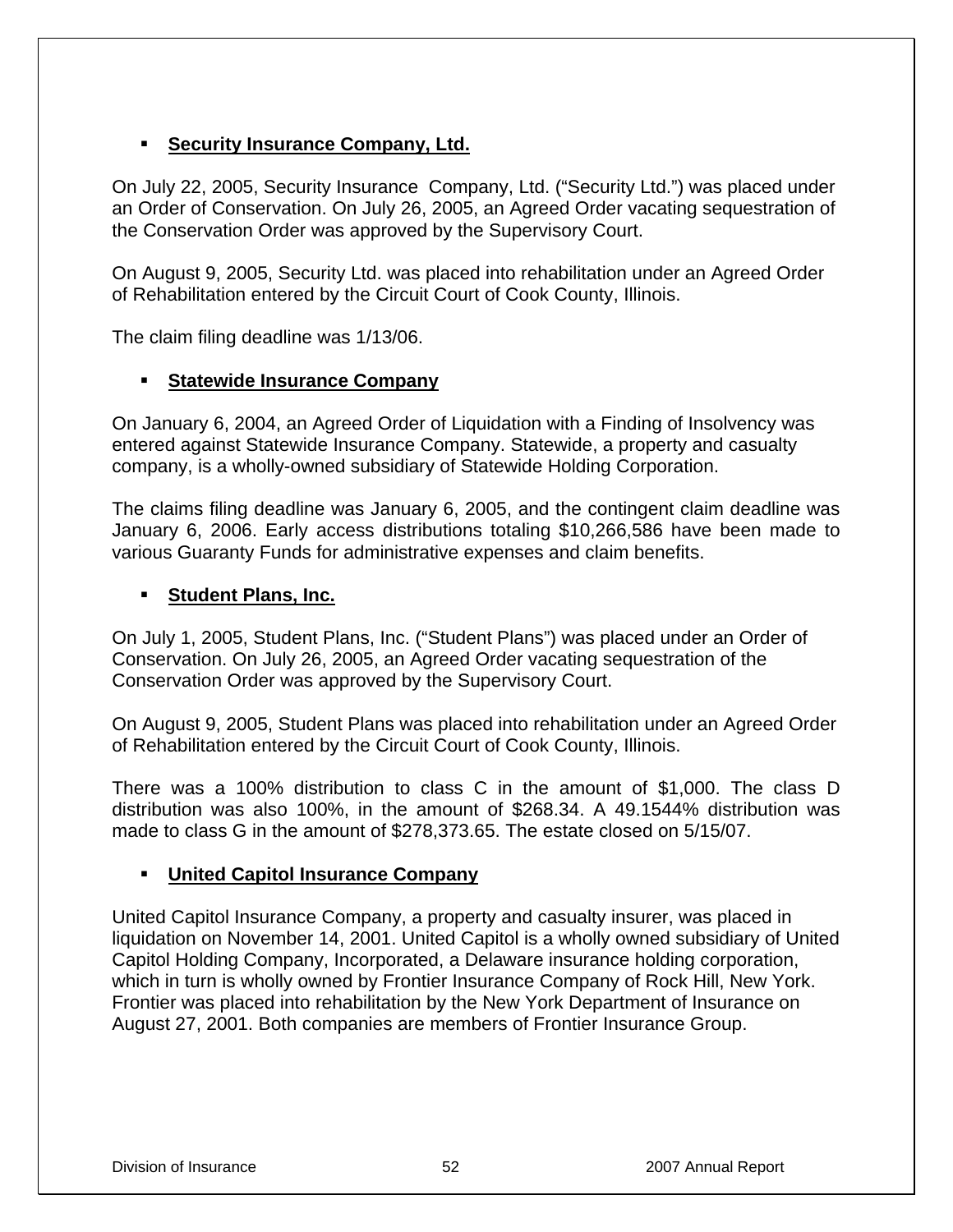The claim filing deadline was November 14, 2002, and the contingent claim date was November 14, 2003. Early access distributions have been made to various Guaranty Funds totaling \$3,240,894 for administrative expenses and claim benefits.

A complaint against the former directors and officers of the company was filed, alleging breach of fiduciary duty and reckless mismanagement. After mediation, the suit was settled for \$6,250,000.

#### **Valor Insurance Company**

On February 25, 2002, an Order of Conservation was entered against Valor Insurance Company and its parent, Gallant Insurance Company, both being property and casualty companies. Valor is a wholly owned subsidiary of Gallant, which in turn is owned by J and P Holdings. Valor is a member of the Warrior Insurance Group.

The Director's Motion for Judgment on the Pleadings was granted by the Circuit Court on August 7, 2002, based upon a duly authorized consent to liquidation executed by Gallant's Board of Directors, which the owner subsequently refused to honor. However, the court declined to enter a finding of insolvency on the Motion because of the disputed fact issues. An Order of Liquidation against Valor and Gallant was entered on August 9, 2002, subject to a fourteen day stay until August 23, 2002. The Order of Liquidation was appealed. Pursuant to a settlement agreement the Court entered a finding of insolvency on March 14, 2003 and the appeal of the Order of Liquidation was dismissed.

The claim filing deadline was February 23, 2004 with the contingent claim date being August 23, 2004. Early access distributions totaling \$17,875,189 have been made to various Guaranty Funds for administrative expenses and benefits paid.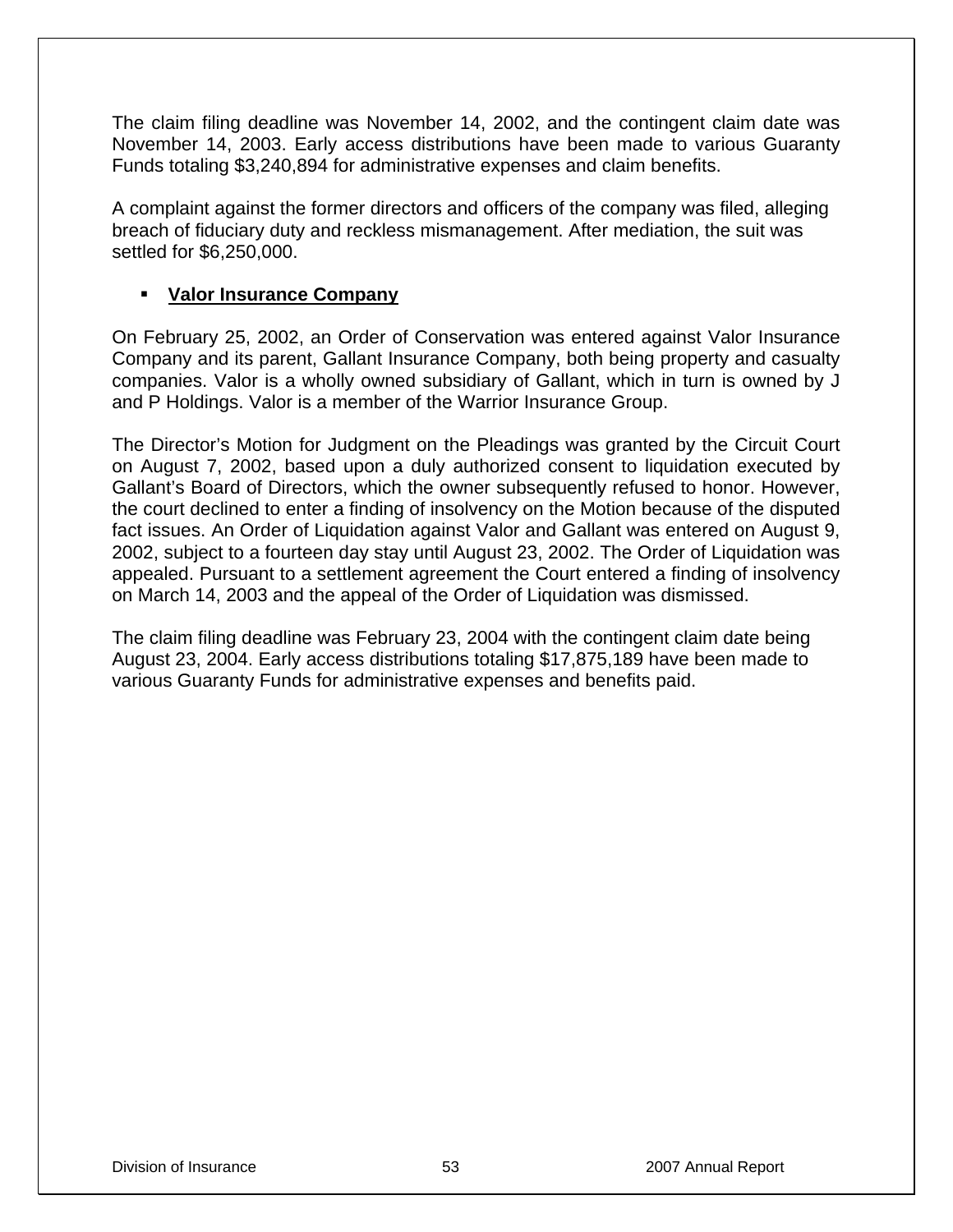## **Closed Companies:**

|                                                | Conservation (C)<br>Liquidation (L)<br>Ancillary<br>Receivership (A) | Dismissal<br>Date | Destruction of<br><b>Records Date</b> |
|------------------------------------------------|----------------------------------------------------------------------|-------------------|---------------------------------------|
| AAI Syndicate #1, Ltd.                         | 02/09/99 (L)                                                         | 12/16/2005        | Dec., 2008                            |
| Agora Syndicate, Inc.                          | 11/15/00 (L)                                                         | 12/20/2006        | Dec., 2008                            |
| Amalgamated Labor Life Insurance Company       | 07/05/89 (L)                                                         | 12/29/1999        | Dec., 2002                            |
| American Association of Trauma Specialists     | 12/01/80 (L)                                                         | 10/27/1986        | Feb., 1995                            |
| American Mutual Liability Insurance Company    | 03/09/89 (A)                                                         | 5/18/1993         | No Company Records                    |
| American United Casualty Co., Inc.             | 12/09/94 (L)                                                         | 12/9/1993         | (N/A)                                 |
| Associated Life Insurance Company              | 03/03/89 (L)                                                         | 12/7/2000         | Dec., 2001                            |
| Cadillac Insurance Company                     | 01/02/90 (A)                                                         | 10/29/1996        | No Company Records                    |
| Chicago Care, Inc.                             | 04/08/87 (L)                                                         | 12/27/1989        | Nov., 1995                            |
| Complete Health Care Corp.                     | 11/05/90 (L)                                                         | 11/15/1997        | June, 1999                            |
| Continental Fire / First Chicago Group         | 10/26/94 (L)                                                         | 3/14/1995         | Oct., 1999                            |
| Cooperative Health Plan                        | 03/29/89 (L)                                                         | 8/24/1994         | June, 1999                            |
| <b>Edison Insurance Company</b>                | 02/20/91 (L)                                                         | 2/23/2002         | Feb., 2004                            |
| Equity Funding Life Ins. Co.                   | 10/10/74 (L)                                                         | 10/12/1987        | No Co. records                        |
| <b>Equity General Insurance Company</b>        | 11/20/89 (L)                                                         | 12/12/2002        | Feb., 2004                            |
| <b>Fidelity General Insurance Company</b>      | 12/04/70 (L)                                                         | 12/14/1989        | Feb., 1995                            |
| First Oak Brook Corp. Syndicate                | 11/12/96 (L)                                                         | 10/26/2005        | October, 2008                         |
| Geneva Assurance Syndicate, Inc.               | 07/11/06 (L)                                                         | 12/2/2005         | Dec., 2008                            |
| Georgetown Life Insurance Company              | 11/05/90 (L)                                                         | 11/15/1997        | June, 1999                            |
| Globe Indemnity                                | 01/27/95 (L)                                                         | 12/9/1997         | Dec., 2000                            |
| <b>Health Plan of Central Illinois</b>         | 03/22/91 (L)                                                         | 8/6/1998          | Aug., 2001                            |
| <b>Heartland Casualty Company</b>              | 01/24/91 (L)                                                         | 3/30/1995         | May, 1999                             |
| Heritage Insurance Company                     | 02/25/86 (L)                                                         | 3/14/2000         | Mar., 2003                            |
| Homeowners Insurance Company                   | 04/07/71 (L)                                                         | 4/24/1989         | Feb., 1995                            |
| Ideal Mutual Insurance Company                 | 02/07/85 (A)                                                         | 11/24/1993        | No Company Records                    |
| Illinois Earth Care Workers Compensation Trust | 10/26/00 (L)                                                         | 8/30/2006         | August, 2009                          |
| Illinois Insurance Company                     | 07/09/99 (L)                                                         | 6/30/2006         | June, 2007                            |
| Industrial Fire and Casualty Company           | 03/06/91 (L)                                                         | 12/3/1997         | Dec., 2000                            |
| Inland American Insurance Company              | 09/19/97 (L)                                                         | 11/4/2004         | Nov., 2005                            |
| Inter-American Insurance Company of Illinois   | 12/31/91 (L)                                                         | 9/16/2003         | Sept., 2006                           |
| Intercontinental Insurance Company             | 01/12/90 (L)                                                         | 5/27/2004         | May, 2005                             |
| Iowa State Travelers Mut. Assurance Co.        | 02/23/83 (A)                                                         | 5/21/1991         | No Company Records                    |
| Kenilworth Insurance Company                   | 04/20/82 (L)                                                         | 2/7/2001          | March, 2002                           |
| LaSalle Nat'l Insurance Company                | 04/08/71 (L)                                                         | 10/12/1990        | Feb., 1995                            |
| Life Assurance Company of Pennsylvania         | 05/09/91 (A)                                                         | 7/6/1995          | No Company Records                    |
| Main Insurance Company                         | 06/22/82 (L)                                                         | 12/30/1986        | Dec., 1994                            |
| Market Insurance Company                       | 12/16/80 (L)                                                         | 6/6/1995          | Oct., 1999                            |
| Medcare HMO                                    | 01/04/93 (L)                                                         | 8/23/2007         | Aug., 2008                            |
| Merit Casualty Company                         | 04/01/97 (L)                                                         | 7/12/2004         | <b>July, 2005</b>                     |
| Mid-American Insurance Company                 | 02/29/96 (L)                                                         | 6/1/1997          | Dec., 2000                            |
| Midland Insurance Group                        | 08/09/05 (R)                                                         | 7/25/2007         | <b>July, 2008</b>                     |
| Mile Square Health Plan of IL                  | 01/25/89 (L)                                                         | 9/1/1993          | Nov., 1996                            |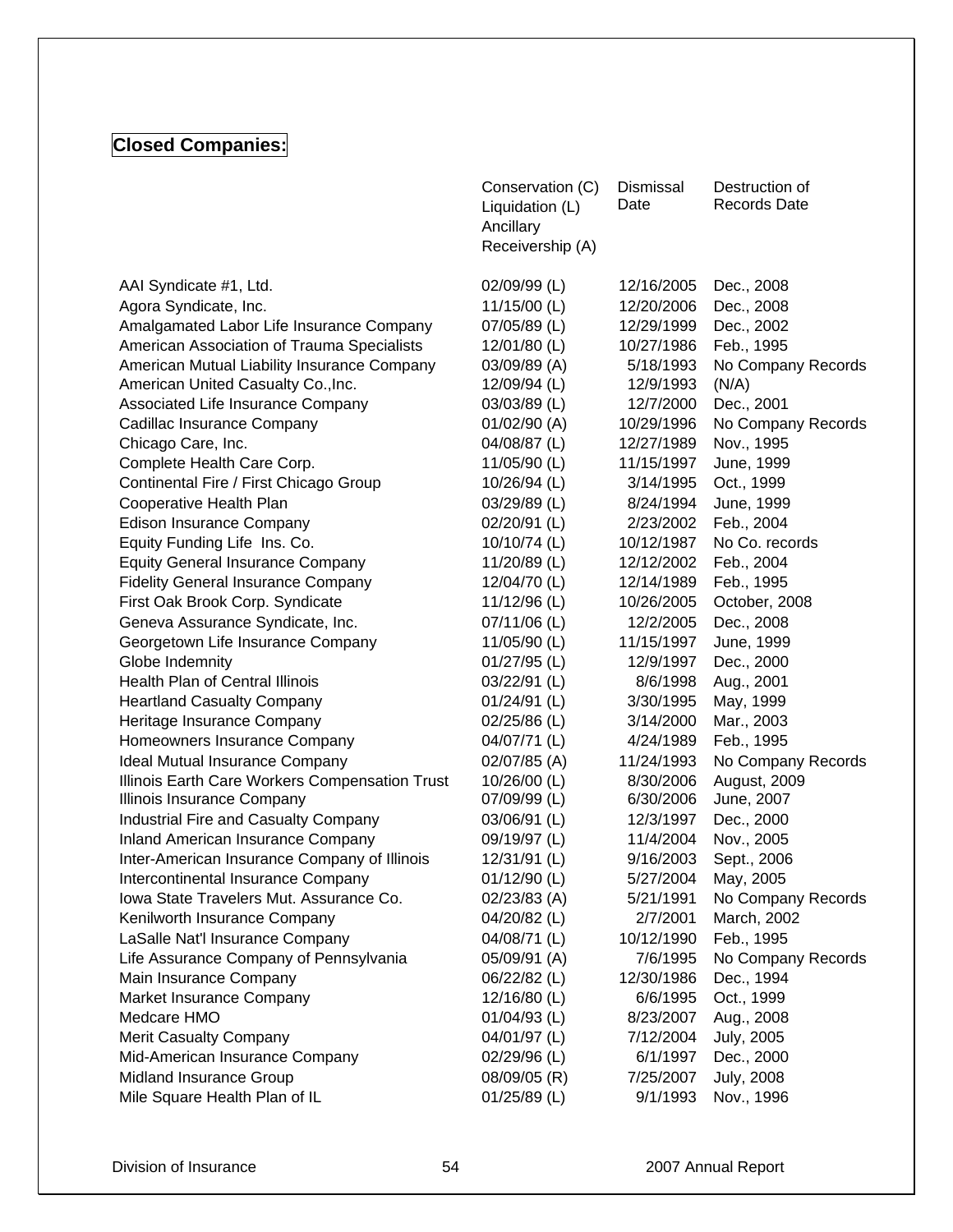| 05/11/93 (L) | 11/12/2003 | Nov., 2004         |
|--------------|------------|--------------------|
| 09/12/75 (L) | 2/25/1982  | March, 1995        |
| 08/03/83 (L) | 12/31/1986 | Nov., 1995         |
| 06/19/91 (L) | 6/10/1996  | Jan., 2000         |
| 09/11/64 (L) | 12/17/1981 | March, 1995        |
| 02/09/82 (L) | 9/2/1993   | Nov., 1996         |
| 09/28/83 (A) | 2/27/1990  | No Company Records |
| 09/23/93 (L) | 5/19/1997  | May, 2000          |
| 05/05/86 (L) | 11/19/2003 | Nov., 2004         |
| 08/23/89 (L) | 6/19/1995  | June, 1999         |
| 02/03/88 (L) | 2/11/1992  | June, 1999         |
| 07/26/94 (L) | 11/18/2005 | Nov., 2006         |
| 03/20/68 (L) | 3/26/1981  | March, 1995        |
| 01/09/91 (L) | 12/28/1994 | June, 1999         |
| 02/07/70 (L) | 5/21/1991  | Feb., 1995         |
| 06/05/00 (L) | 8/19/2004  | Aug., 2007         |
| 05/29/79 (L) | 10/20/1998 | Mar., 2000         |
| 02/27/97 (L) | 12/19/2002 | Dec., 2005         |
| 03/18/94 (L) | 12/21/2001 | Nov., 2002         |
| 12/04/81 (L) | 12/20/2000 | Dec., 2001         |
| 06/10/87 (L) | 11/11/1991 | (N/A)              |
| 06/16/93 (L) | 9/21/2004  | Sept., 2005        |
| 08/09/05 (R) | 5/15/2007  | May, 2008          |
| 07/12/95 (L) | 5/12/2000  | May, 2001          |
| 06/06/88 (L) | 9/14/1993  | Nov., 1996         |
| 10/13/94 (A) | 2/27/1997  | No Company Records |
| 06/08/92 (L) | 8/10/1998  | Aug., 2001         |
| 03/03/89 (L) | 6/22/2001  | June, 2002         |
| 12/20/91 (L) | 12/14/2000 | Dec., 2001         |
| 08/27/86 (L) | 12/28/1988 | Nov., 1995         |
| 10/04/91 (L) | 12/20/1994 | Feb., 1999         |
| 09/23/83 (L) | 8/23/1989  | No Company Records |
| 05/06/02 (L) | 10/11/2005 | October, 2006      |
| 02/07/89 (L) | 9/29/1995  | June, 1999         |
|              |            |                    |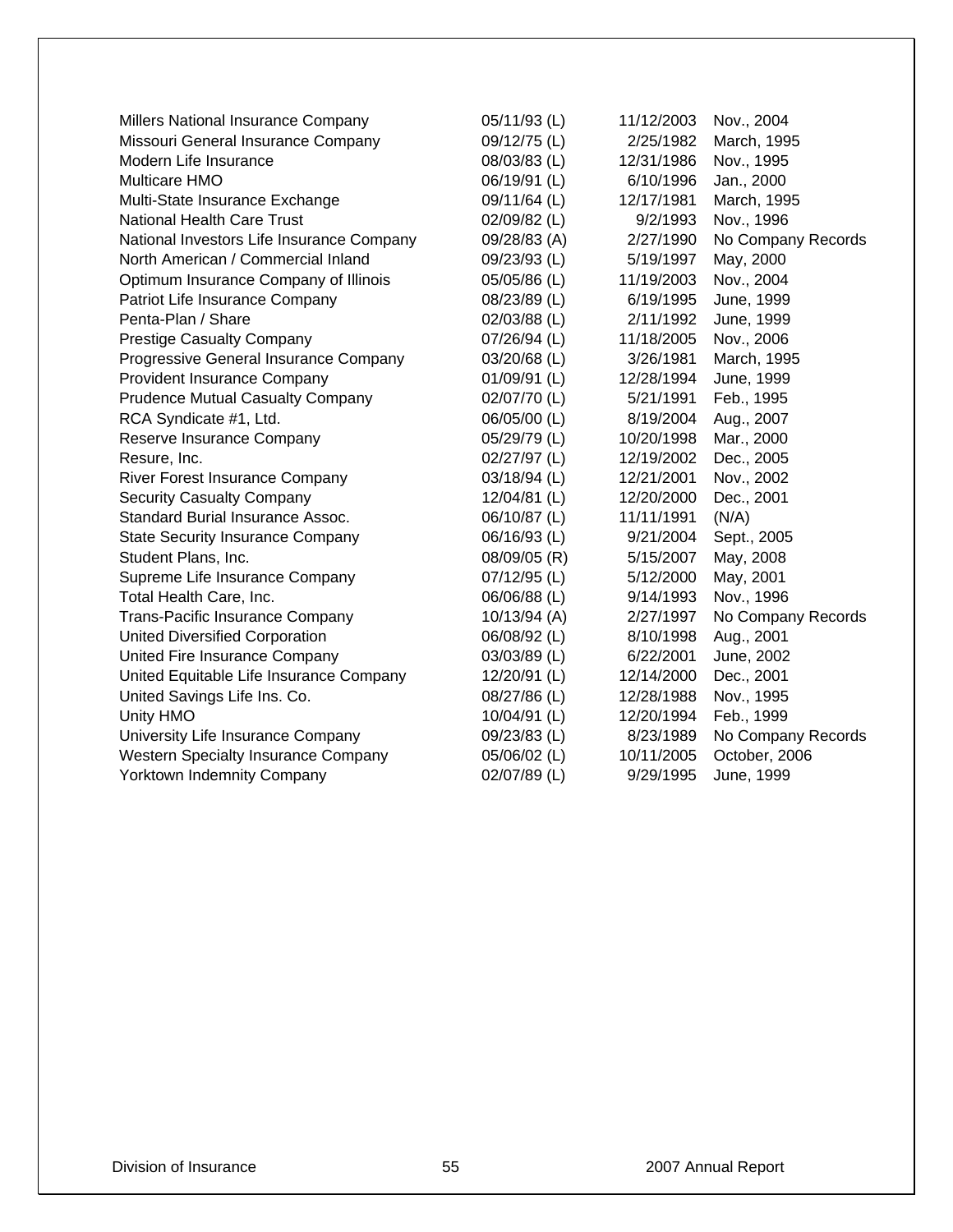The Summary of Cash and Invested Assets represent cash and invested assets of companies in receivership during the calendar year ending December 31, 2007. These tabular listings are presented in accordance with the methods of accounting employed by the Office of the Special Deputy Receiver and are not in accordance with Generally Accepted Accounting Principals (GAAP). Special reports, audited in accordance with Generally Accepted Audited Standards (GAAS), are issued separately annually, as provided by Article XIII of the Illinois Insurance Code.

#### **Office of the Special Deputy Receiver Statement of Changes in Cash and Invested Assets – Summary January 1, 2007, through December 31, 2007**

| <b>Total</b>                                                 | \$420,279,973        | \$48,885,670    | \$65,769,794  | \$403,395,849              |
|--------------------------------------------------------------|----------------------|-----------------|---------------|----------------------------|
| Valor Insurance Company                                      | 7,994,748            | 444,482         | 3,372,566     | 5,066,664                  |
| United Capitol Insurance Company                             | 30,467,437           | 2,539,914       | 1,609,719     | 31,397,632                 |
| Statewide Insurance Company                                  | 16,633,901           | 2,820,959       | 1,966,094     | 17,488,766                 |
| Security Insurance Company, Ltd.                             | 1,199,997            | 81,758          | 303,275       | 978,480                    |
| Pine Top Insurance Company                                   | 43,941,540           | 2,926,752       | 1,047,988     | 45,820,304                 |
| Oak Casualty Insurance Company                               | 6,031,554            | 395,083         | 721,168       | 5,705,469                  |
| National Assurance Indemnity Company                         | 5,183,008            | 224,526         | 1,768,791     | 3,638,743                  |
| Municipal Insurance Company of America *                     | 7,490,954            | 2,957,567       | 343,002       | 10,105,519                 |
| Legion Indemnity Company                                     | 51,831,321           | 8,864,367       | 2,076,251     | 58,619,437                 |
| Illinois Healthcare Insurance Company                        | 4,440,788            | 215,112         | 3,004,685     | 1,651,215                  |
| Illinois Environmental Service W/C Trust                     | 629,008              | 50,556          | 476,902       | 202,662                    |
| Illinois Electrical Employers Workers<br>Compensation Assoc. | 85,730               | 142,490         | 143,977       | 84,243                     |
| <b>Gallant Insurance Company</b>                             | 8,189,014            | 313,053         | 2,157,556     | 6,344,511                  |
| Delta Casualty Company                                       | 4,335,214            | 156,547         | 1,164,858     | 3,326,903                  |
| Crown Casualty Company                                       | 819,143              | 34,743          | 80,098        | 773,788                    |
| Coronet Insurance Company                                    | 3,127,596            | 1,356,079       | 1,514,479     | 2,969,196                  |
| Centaur Insurance Company                                    | 108,858,226          | 9,752,973       | 35,450,995    | 83,160,204                 |
| Management Assoc.                                            | 420,378              | 23,645          | 257,364       | 186,659                    |
| Back of the Yards Neighborhood Counsel Risk                  |                      |                 |               |                            |
| Association of Trial Lawyers Assurance                       | 55,656               | 431,112         | 128,571       | 358,197                    |
| Associated Physicians Insurance Company                      | 385,940              | 24,044          | 342,573       | 67,411                     |
| American Unified Life & Health Company                       | 1,174,524            | 43,343          | 141,355       | 1,076,512                  |
| American Mutual Reinsurance Company                          | 81,702,364           | 4,742,905       | 1,544,264     | 84,901,005                 |
| American Horizon Insurance Company                           | 1,976,298            | 242,496         | 376,763       | 1,842,031                  |
| American Health Care Provider, Inc.                          | 8,532,111            | 370,856         | 872,817       | 8,030,150                  |
| Alpine Insurance Company                                     | 3,094,431            | 8,614,628       | 4,468,049     | 7,241,010                  |
| Alliance General Insurance Company                           | \$21,679,092         | \$1,115,680     | \$435,634     | 22,359,138                 |
| Company Name                                                 | Assets @<br>01/01/07 | <b>Receipts</b> | Disbursements | Assets @<br>12/31/07<br>\$ |
|                                                              | Cash &<br>Invested   |                 |               | Cash &<br>Invested         |
|                                                              |                      |                 |               |                            |

\*for liquidation period of 10/24/07 through 12/31/07.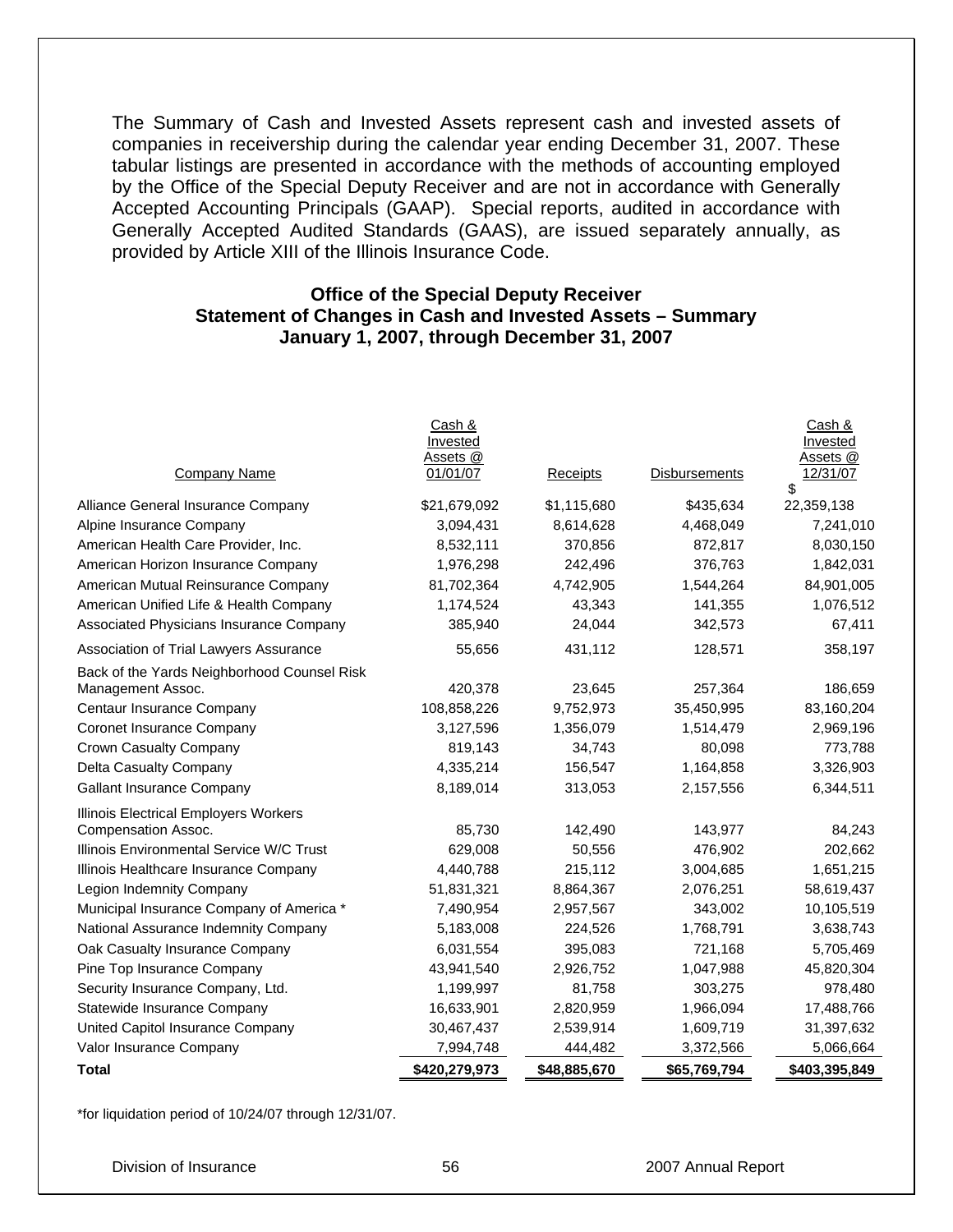# **Surplus Lines Companies**

The Surplus Line Association of Illinois receives, countersigns and records all surplus line insurance contracts which are procured by its member surplus line producers. The following is a list of the unauthorized insurers and domestic surplus lines insurers from who licensed surplus line producers procure insurance. The total amount of premium for each company for calendar year 2007 is listed below.

| <u>Insurer</u>                                           | <b>Premium</b>        |
|----------------------------------------------------------|-----------------------|
| <b>ABA Seguros</b>                                       | \$30,059              |
| Acceptance Indemnity Insurance Co                        | 778,852               |
| ACE European Group Ltd                                   | 1,087,776             |
| <b>ACE Insurance Co Ltd</b>                              | 207,497               |
| <b>ACE Seguros SA</b>                                    | 36,013                |
| Admiral Insurance Co                                     | 15,485,889            |
| Adriatic Insurance Co                                    | 14,329                |
| AIG Excess Liability Insurance Co Ltd                    | 14,906,388            |
| AIG Mexico Seguros Interamericana SA de CV               | 43,560                |
| Alea London Ltd                                          | 10,027                |
| Allianz Global Corporate & Specialty AG                  | 122,946               |
| Allied World Assurance Co (US) Inc                       | 4,261,264             |
| Allied World Assurance Co Ltd                            | 722,119               |
| American Empire Surplus Lines Insurance Co               | 6,085,544             |
| American International Specialty Lines Insurance Co      | 68,071,512            |
| American Safety Indemnity Co                             | 5,623,232             |
| American Safety Insurance Co                             | 89,752                |
| American Safety Risk Retention Group Inc                 | 67,514                |
| American Western Home Insurance Co                       | 600,378               |
| Arch Excess & Surplus Insurance Co                       | 77,283                |
| Arch Specialty Insurance Co                              | 24,608,214            |
| Ariel Reinsurance Company LTD                            | 2,958                 |
| Aspen Insurance UK Ltd                                   | 1,164,845             |
| Aspen Specialty Insurance Co                             | 2,128,510             |
| Associated Electric & Gas Insurance Services Ltd (AEGIS) | 6,300,576             |
| <b>Atlantic Casualty Insurance Co</b>                    | 1,583,570             |
| Audubon Indemnity Co                                     | 2,275                 |
| <b>AXA Corporate Solutions Assurance</b>                 | 100,993               |
| Axis Specialty Europe LTD                                | 2,696,357             |
| <b>AXIS Specialty Insurance Co</b><br>Axis Specialty Ltd | 19,944,486<br>471,358 |
| Berkley Regional Specialty Insurance Co                  | 420,700               |
| Berkshire Hathaway International Insurance Limited       | 46,287                |
| <b>Burlington Insurance Company</b>                      | 9,003,797             |
| California Insurance Co                                  | 7,824                 |
| Canal Indemnity Co                                       | 11,103                |
| <b>Capitol Specialty Insurance Corp</b>                  | 1,899,156             |
| Catlin Insurance Co Ltd                                  | 393,995               |
|                                                          |                       |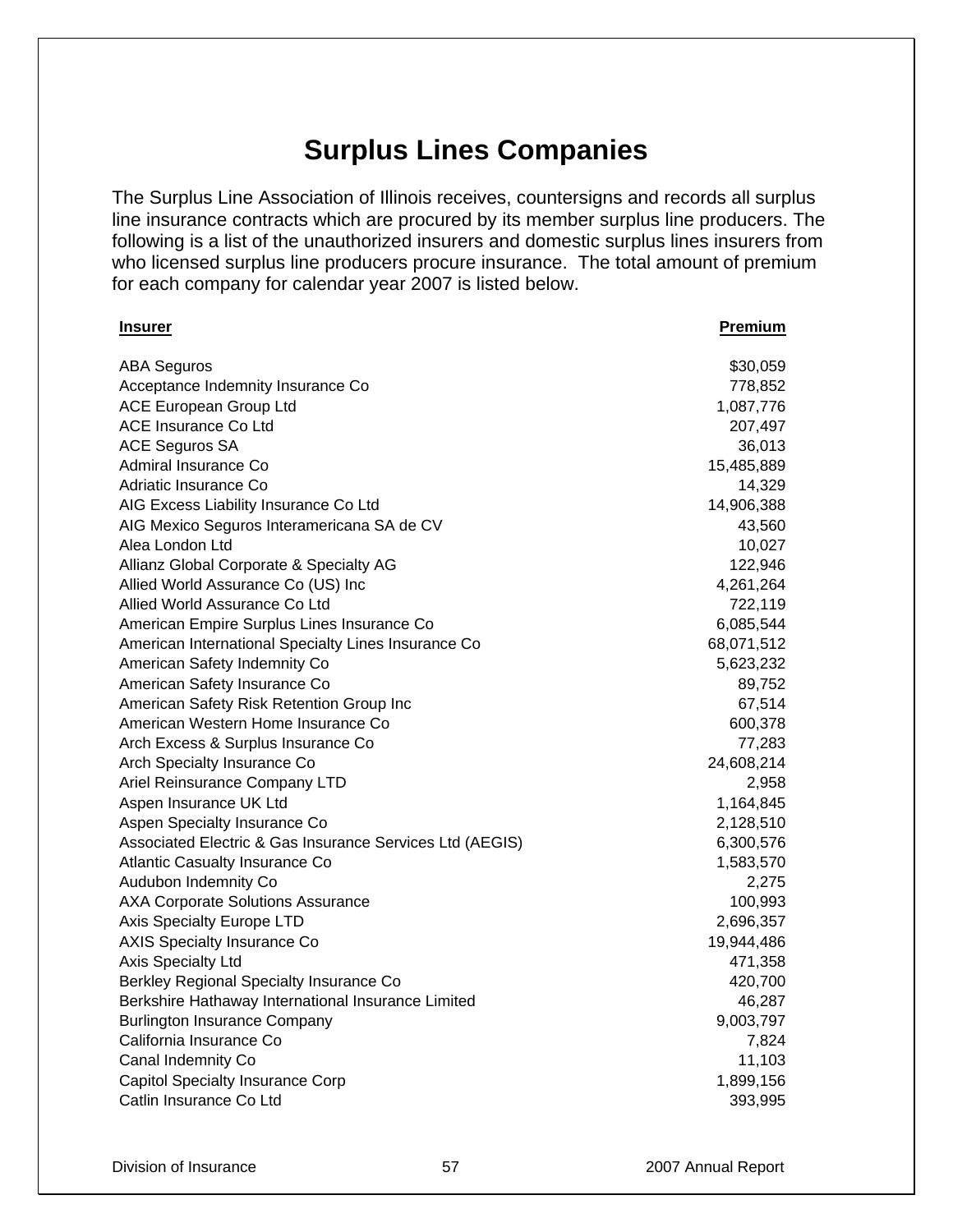Catlin Insurance Company (UK) Ltd 1,055,321 Catlin Specialty Insurance Co **1,859,741** Century Surety Co 2,907,562 Chubb Atlantic Indemnity Ltd 192,893 Chubb Custom Insurance Co 16,882,767 Clarendon America Insurance Co 2,731,354 CNA Casualty of California 7,470 Colony Insurance Co 28, 2008 18,360,328 Columbia Casualty Company 20,378,141 Commonwealth Insurance Co 2,404,325 Continental American Insurance Co 83,078 Crum & Forster Specialty Insurance Co 5,086,594 Dakota Fire Insurance Co 326,340 Darwin Select Insurance Co **12,214,541** and 12,214,541 Empire Indemnity Insurance Co **181,510** and 181,510 Endurance American Specialty Insurance Co 10,174,142 Endurance Specialty Insurance Ltd 562,754 Energy Insurance Mutual Ltd 2,551,000 Essex Insurance Co 35,498,140 Everest Indemnity Insurance Co 3,698,849 Everest Reinsurance (Bermuda) Ltd 213,032 Executive Risk Specialty Insurance Co 2,268,044 Fireman's Fund Insurance Co Of Ohio 15,366,828 First Mercury Insurance Company 3,116,258 First Specialty Insurance Corporation **4,362,117** First State Insurance Co 183,965 GE Seguros SA de CV 15,173 GE Specialty Insurance (UK) Ltd 115,941 Gemini Insurance Co **1,641,656** General Security Indemnity Co of Arizona 1,267,020 and 1,267,020 General Star Indemnity Co 6,917,952 Generali Assurances-IARD 170,999 Generali Holding Vienna-Konzern 2,014 Gerling-Konzern Allgemeine Versicherungs-Aktiengesellschaft 2,535,493 Glacier Reinsurance AG 765 Glencoe Insurance Ltd 23,552 Global Indemnity Assurance Co 1,625,873 Gotham Insurance Co 2008 1,661,038 Great American E&S Insurance Co 3,351,494 Great American Fidelity Insurance Co 7,905 Great Lakes Reinsurance UK plc 3,598,045 Great Lakes UK Insurance Co **150,678** and 150,678 Grupo Nacional Provincial SA 221,085 Guardian Insurance Co 3,750 Gulf Underwriters Insurance Co 383,836 Hannover Ruckversicherungs-Aktiengesellschaft 43,638 and 43,638 Hermitage Insurance Co 20,531 Homeland Insurance Co of NY 8,819,413 Homestead Insurance Co 909 Houston Casualty Co 9,133,844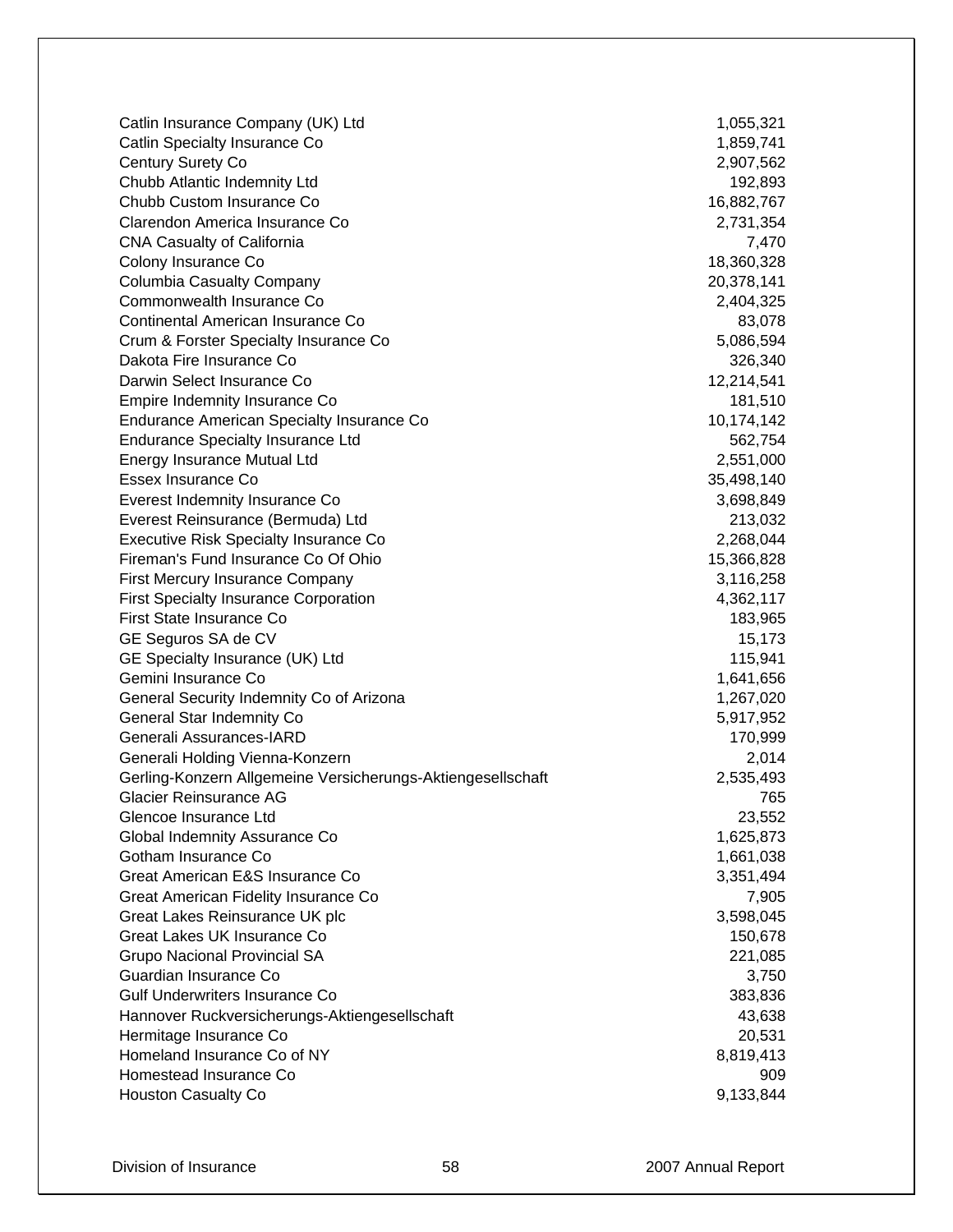Hudson Specialty Insurance Co 15,642,114 Illinois Union Insurance Co 19,399,461 INA Surplus Insurance Co 25,000 Indian Harbor Insurance Co 24,394,563 Ingalls Casualty Insurance Ltd 1,230,760 Integon Specialty Insurance Co 5,301,697 International Insurance Co of Hannover Ltd 2,294,545 James River Insurance Co 7,042,579 Lancashire Insurance Co (UK) Ltd 1,563,876 Landmark American Insurance Co 14,942,970 Landmark Insurance Co 307,943 Lantana Insurance LTD 225,848 Lexington Insurance Co 237,425,423 Lexon Insurance Company 467,988 Liberty International Insurance Co Ltd 373,124 Liberty Mutual Insurance Europe Ltd 1,414,028 Liberty Surplus Insurance Corp 6,019,152 London & Edinburgh Insurance Co Ltd 21,000 Mapfre Tepeyac SA 674,443 Marine Insurance Co Ltd. The 5,873 Markel International Insurance Co Ltd 1,526,802 Max Re Europe Ltd 1,121,318 Max Specialty Insurance Co 680,588 Maxum Indemnity Co 2,925,609 Mitsui Sumitomo Ins Co (Europe) Ltd 5,314 Montpelier Reinsurance Ltd 25,000 Mount Vernon Fire Insurance Co 4,315,674 Mt Hawley Insurance Company 10,591,363 Mutual Fire Marine & Inland Insurance Co 4,200 NAMIC Insurance Co Inc 2008 1,016,077 National Fire & Marine Insurance Co 11,043,908 National Guaranty Insurance Company of Vermont 347,975 National Specialty Insurance Co 18,047 Nautilus Insurance Co 2008 19,429,045 Navigators Specialty Insurance Company 4,140,473 Navillus Insurance Co LTD 187,499 NCH Casualty Insurance SPC Ltd 1,043,716 Noetic Specialty Insurance Co 448,579 North American Capacity Insurance Co 2,837,973 Northfield Insurance Co 3,772,523 Nutmeg Insurance Co 7,039,887 Pacific Insurance Co Ltd 3,003,347 Penn-Star Insurance Co 6,438,618 Philadelphia Insurance Co **107,186** and 107,186 Praetorian Specialty Insurance Co 6,473,877 Princeton Excess and Surplus Lines Insurance Co 10,570,537 Professional Underwriters Liability Insurance Co 456,324 QBE Insurance (Europe) Ltd 1,693,852 QBE Specialty Insurance Co 3,617,704 Qualitas Compania de Seguros SA de CV 19,329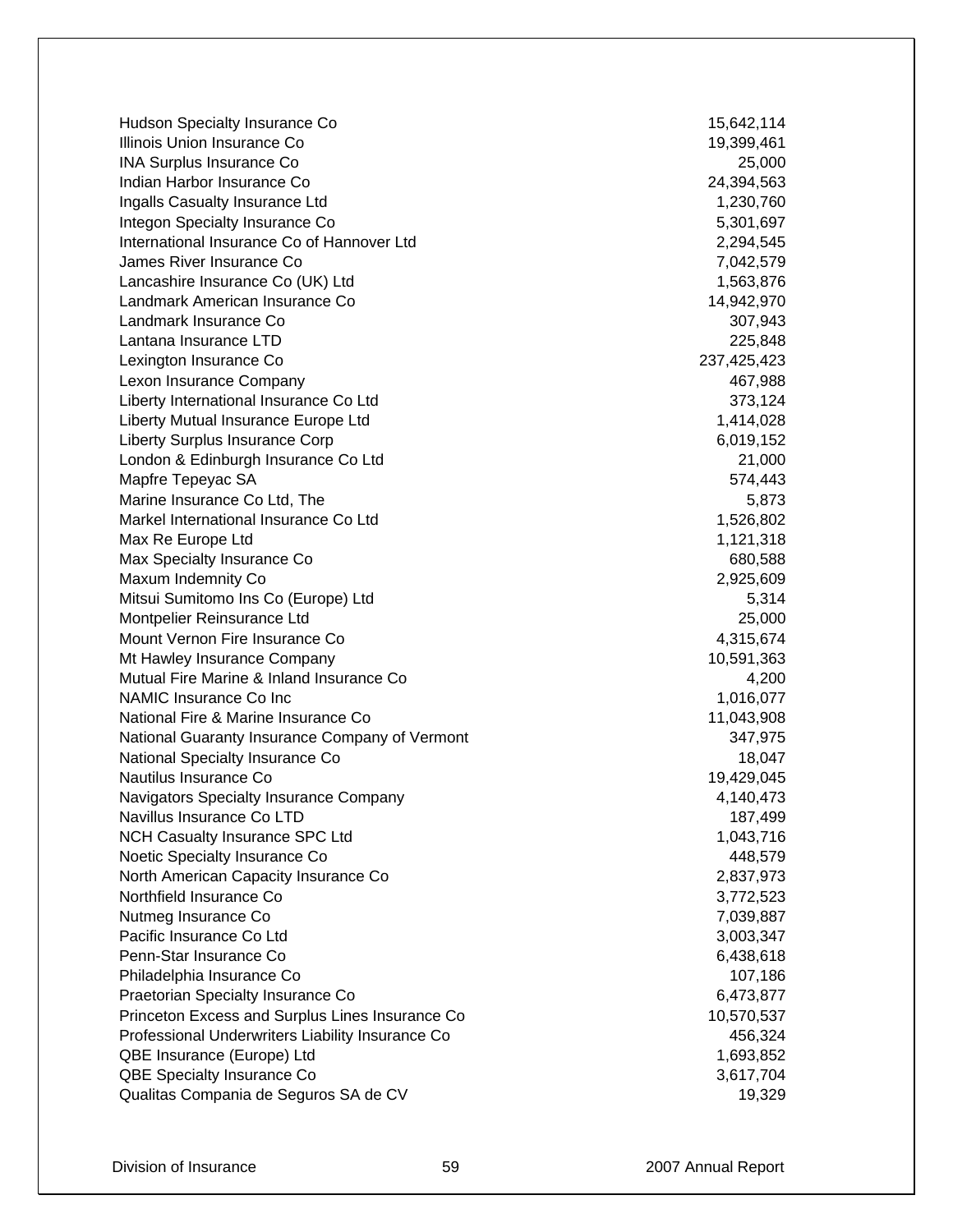| Quanta Specialty Lines Insurance Co                             | 144,644    |
|-----------------------------------------------------------------|------------|
| Red Mountain Casualty Insurance Co                              | 978,324    |
| Republic - Vanguard Insurance Co                                | 2,170      |
| Rockhill Insurance Co                                           | 1,025,147  |
| Royal Surplus Lines Insurance Co                                | 15,769     |
| Saint Paul Surplus Lines Insurance Co                           | 7,299,851  |
| Scottsdale Insurance Co                                         | 22,856,013 |
| Seguros Comercial America SA de CV                              | 224,916    |
| Seneca Specialty Insurance Co                                   | 602,605    |
| Sirius International Insurance Corp                             | 97,780     |
| St Paul Travelers Casualty and Surety Company of Europe Limited | 221,881    |
| Steadfast Insurance Co                                          | 64,300,766 |
| Swiss Re International SE                                       | 29,773,846 |
| <b>Swiss Reinsurance Company</b>                                | 1,011,926  |
| Through Transport Mutual Insurance Assn Ltd                     | 189,317    |
| Tokio Marine & Nichido Fire Ins Co Ltd                          | 5,409      |
| Tokio Marine Europe Insurance Limited                           | 5,314      |
| Topa Insurance Co                                               | 36,554     |
| Travelers Excess & Surplus Lines Co                             | 1,957,016  |
| Tudor Insurance Co                                              | 2,538,152  |
| Underwriters at Lloyd's London                                  | 84,533,468 |
| United National Casualty Insurance Co                           | 138,184    |
| United National Insurance Co                                    | 5,530,107  |
| United Specialty Insurance Co                                   | 143,959    |
| US Underwriters Insurance Co                                    | 1,606      |
| <b>USF Insurance Co</b>                                         | 736,623    |
| USF&G Specialty Insurance Co                                    | 105,956    |
| Voyager Indemnity Insurance Co                                  | 36,895     |
| Westchester Surplus Lines Ins Co                                | 21,444,561 |
| Western Heritage Insurance Co                                   | 1,971,370  |
| Western World Insurance Co Inc                                  | 2,027,358  |
| Winterthur Swiss Insurance Co                                   | 23,625     |
| Wuerttembergische Versicherung AG                               | 270,072    |
| XL Europe Ltd                                                   | 1,079,784  |
| XL Insurance Co Ltd                                             | 749,788    |
| XL Select Insurance Co                                          | 1,450,055  |
| Zurich Compania De Seguros SA                                   | 378        |
| Zurich Specialties (London) Ltd                                 | 289,327    |
|                                                                 |            |

#### Total 2007 Illinois Surplus Lines Premium **1998** 1999 12:089,883,883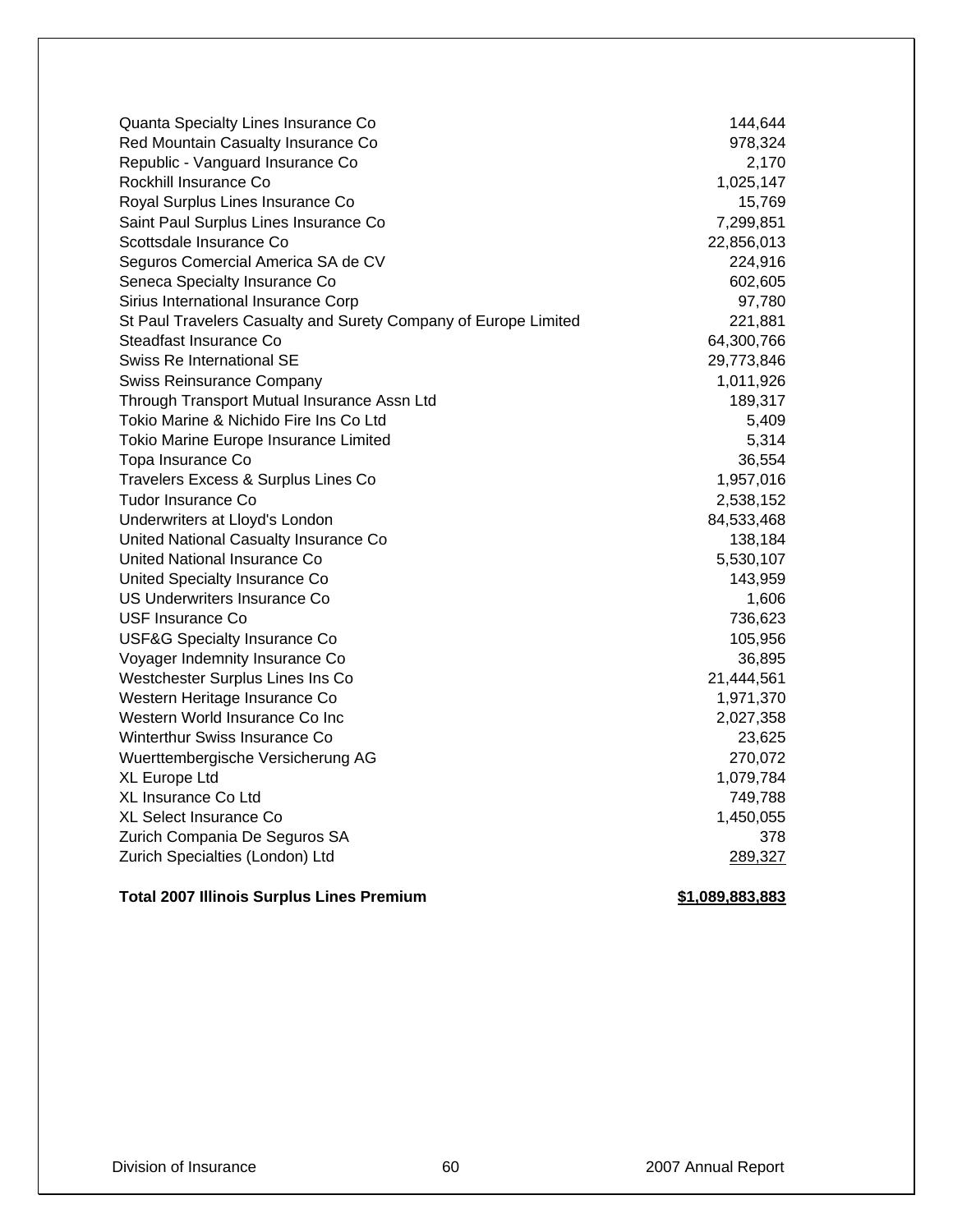# **Ineligible Companies**

Pursuant to Section 445 (9) of the Illinois Insurance Code, (Chapter 73, Paragraph 1024) the following companies are not to be used:

|                                                      |                     | <b>INELIGIBLE</b> |
|------------------------------------------------------|---------------------|-------------------|
| NAME OF COMPANY                                      | <b>BULLETIN NO.</b> | <b>DATE</b>       |
|                                                      |                     |                   |
| Alpine Assurance Limited                             | 9                   | 03/16/92          |
| American Marine and General Ins. Co., Ltd.           | 26                  | 08/02/88          |
| American National Surety Insurance Company           | 109                 | 09/09/93          |
| American Trust Insurance Company, Ltd.               | 22                  | 03/01/88          |
| Removed from list:                                   | 22                  | 10/31/88          |
| Became Ineligible again:                             | 45                  | 01/08/90          |
| Anatole Insurance Company, Ltd.                      | 33                  | 06/02/89          |
| Anglo-American Insurance Company (Louisiana)         | 15                  | 02/18/87          |
| APEX Placement Insurance Company, Ltd.               | 62                  | 04/29/91          |
| Atlantic & Pacific International Assurance Co., Inc. | 96                  | 05/27/92          |
| Atlas Indemnity and Insurance Company, Ltd.          | 82                  | 12/03/91          |
| Avalon Insurance Company, Ltd.                       | 99                  | 09/09/92          |
| Beacon Insurance Company (Rehabilitation)            | $\blacksquare$      | 07/18/86          |
| Bel-Aire Insurance Company                           | 52                  | 03/19/90          |
| Brighton Insurance, Ltd.                             | 27                  | 08/31/88          |
| British American Professional Liab. Ins. Co.         | 20                  | 08/05/87          |
| Casualty Assurance Risk Ins. Brokerage Co.           | 18                  | 07/30/87          |
| Central Insurance Company, Ltd.                      | 53                  | 03/22/90          |
| <b>Chancellor Insurance Company Limited</b>          | 100                 | 11/23/92          |
| Colorado Western Insurance Company                   | 116                 | 04/07/04          |
| Commercial General Insurance Company (Wyoming)       | 35                  | 09/05/89          |
| Commercial Indemnity and Assurance Company           | 104                 | 07/08/93          |
| Commercial Inland & Marine Indemnity Co., Ltd.       | 23                  | 03/21/88          |
| Commonwealth United Insurance Company                | 76                  | 10/01/91          |
| Continental Fire and Casualty Ind. Co., Ltd.         | 37                  | 10/03/89          |
| Desert Insurance Company, Ltd.                       | See Walbrook -- #55 |                   |
| Dual Plus Insurance Company, Ltd.                    | 70                  | 08/12/91          |
| Dyna Span Corporation                                | 5                   | 04/07/86          |
| El Paso Insurance Company, Ltd.                      | See Walbrook -- #55 |                   |
| Euro-American Insurance Company, Ltd.                | 43                  | 11/16/89          |
| Euro-Ichiban Reinsurance Corporation, Ltd.           | 83                  | 12/06/91          |
| Euro Reinsurance Company, Limited                    | 54                  | 03/22/90          |
| Excess Re-Insurance Underwriters, Ltd.               | 49                  | 02/22/90          |
| Families United For Life Insurance Company Limited   | 111                 | 02/23/96          |
| Fidelity & Casualty Co., Ltd. (Turks & Caicos)       | 8                   | 05/01/86          |
| Fiduciary Indemnity Assurance Group, Ltd.            | 39                  | 10/03/89          |
| Fielding Reinsurance, Ltd.                           | 6                   | 05/01/86          |
| Financial Services Insurance Ltd.                    | 103                 | 04/02/93          |
| Firestone Insurance Company, Ltd.                    | 51                  | 02/22/90          |
| First Assurance & Casualty Company, Ltd.             | 77                  | 10/07/91          |
| First Indemnity, Ltd.                                | 67                  | 07/25/91          |
| First Interstate Fire and Casualty Company, Inc.     | 80                  | 11/06/91          |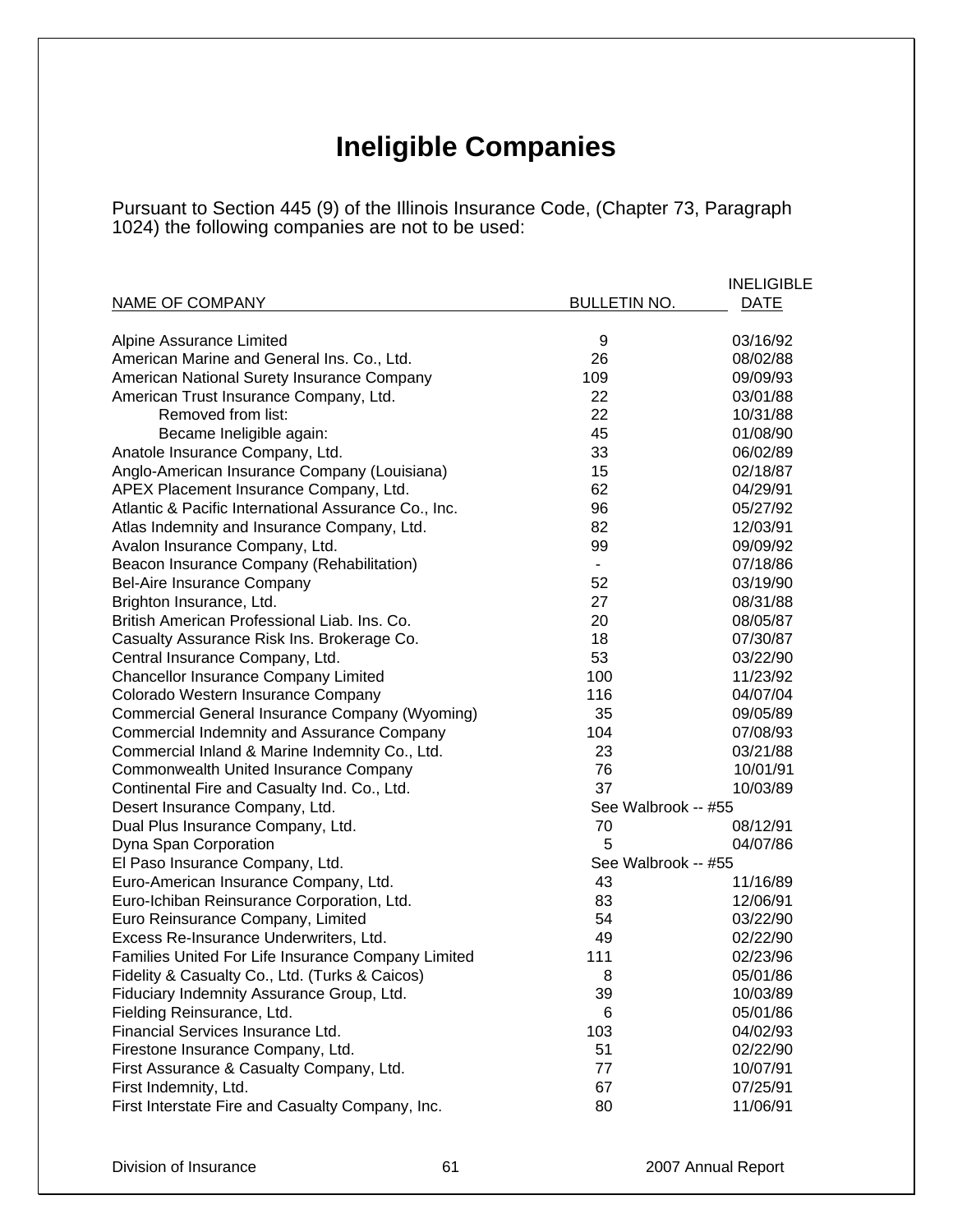| First Reinsurance, Ltd.                                                        | 68                  | 07/25/91 |
|--------------------------------------------------------------------------------|---------------------|----------|
| Freedom Insurance Company, Ltd.                                                | 85                  | 12/09/91 |
| Frontline Insurance Company                                                    | 73                  | 08/28/91 |
| General Insurance Corporation of India                                         | 114                 | 04/29/98 |
| General Star Indemnity Company (RESCINDED 1/22/99)                             | 115                 | 01/13/99 |
| Global Insurance Company S.A.                                                  | 79                  | 10/28/91 |
| Greater Indemnity Insurance Company dba Great American Casualty Insurance Co., |                     |          |
| Ltd.; and/or Greater Indemnity & Casualty Co., Ltd.                            | 105                 | 08/06/93 |
| <b>Heartland Casualty Company</b>                                              | 32                  | 06/02/89 |
| Individual Surety, Inc.                                                        | 98                  | 08/18/92 |
| Innkeepers Indemnity Underwriters, Inc.                                        | 40                  | 10/03/89 |
| Insurance Corporation of America                                               | 28                  | 09/14/88 |
| Insurance Exchange of the Americas                                             |                     | 01/17/87 |
| (The Florida Insurance Exchange)                                               | 14                  |          |
| Integral Insurance Company                                                     | 60                  | 04/24/91 |
| International Bahamian Insurance Company, Ltd.                                 | 1                   | 10/24/85 |
| International E & S Carrier, Ltd.                                              | 69                  | 08/12/91 |
| Intrepid Insurance Company                                                     | 61                  | 04/29/91 |
| Intrepid Reinsurance Group, Ltd.                                               | 94                  | 04/23/92 |
| Island Group, Ltd.                                                             | 9                   | 08/15/86 |
| Jayhawk Insurance Company, Ltd. (Turks & Caicos)                               | $\overline{7}$      | 05/01/86 |
| Keyes International Insurance Co., Ltd.                                        | 112                 | 06/27/96 |
| Kingscroft Insurance Co., Ltd.                                                 | See Walbrook -- #55 |          |
| Knightsbridge Insurance Company, Ltd.                                          | 66                  | 07/25/91 |
| La Fenix Boliviana S.A. De Seguros Y Reaseguros or                             |                     |          |
| La Fenix Boliviana Insurance & Reinsurance                                     | 110                 | 01/14/94 |
| Lime Street Insurance Co., Ltd.                                                | See Walbrook -- #55 |          |
| Lloyds U.S., (Dallas, Texas)                                                   | 10                  | 08/27/86 |
| London Guarantee & Accident Company, Ltd.                                      | 16                  | 03/09/87 |
| London United Reinsurance Co. (Bermuda), Ltd.                                  | See Walbrook -- #55 |          |
| Macal International, Limited Ins. Co.                                          | 12                  | 02/05/87 |
| Meadowlark Insurance Company                                                   | 46                  | 02/14/90 |
| Metropolitana Compania de Seguros, S.A. (RESCINDED)                            | 113                 | 05/01/97 |
| Mutual Insurance Company, Ltd.                                                 | See Walbrook -- #55 |          |
| National Warranty Insurance Company                                            | 3                   | 02/07/86 |
| New England International Surety Co., Inc.                                     | 4                   | 03/19/86 |
| New England International Surety of America, Inc.                              | 30                  | 12/30/88 |
| New World Financial Trading & Re-Ins. Corp.                                    | 19                  | 07/30/87 |
| North American Fire & Casualty Co., Ltd.                                       | 17                  | 07/01/87 |
| North American Indemnity Company                                               | 21                  | 08/05/87 |
| North American Insurance Company                                               | 11                  | 09/23/86 |
| Northern Commercial Fire & General Insurance Co.                               | 75                  | 08/30/91 |
| Northwestern Insurance Company, Ltd.                                           | 89                  | 03/03/92 |
| Old American Insurance Company, Limited                                        | 25                  | 08/02/88 |
| Old Hickory Casualty Insurance Company                                         | 72                  | 08/27/91 |
| The Olympian Insurance Company                                                 | 106                 | 08/26/93 |
| Oxford Indemnity Insurance Company                                             | 44                  | 12/20/89 |
| Pacific Fire & Marine Insurance Company, Ltd.                                  | 48                  | 02/22/90 |
| Pacific International Indemnity Company, Ltd.                                  | 95                  | 05/27/92 |
| Palisades National Insurance Company, Ltd.                                     | 50                  | 02/22/90 |
| Paradigm Insurance Company (RESCINDED)                                         | 24                  | 07/07/88 |
| Payless Insurance Company, Ltd.                                                | 47                  | 02/22/90 |
| Pendleton Insurance Company Limited                                            | 63                  | 07/17/91 |
| Philadelphia Reinsurance Limited                                               | 71                  | 08/15/91 |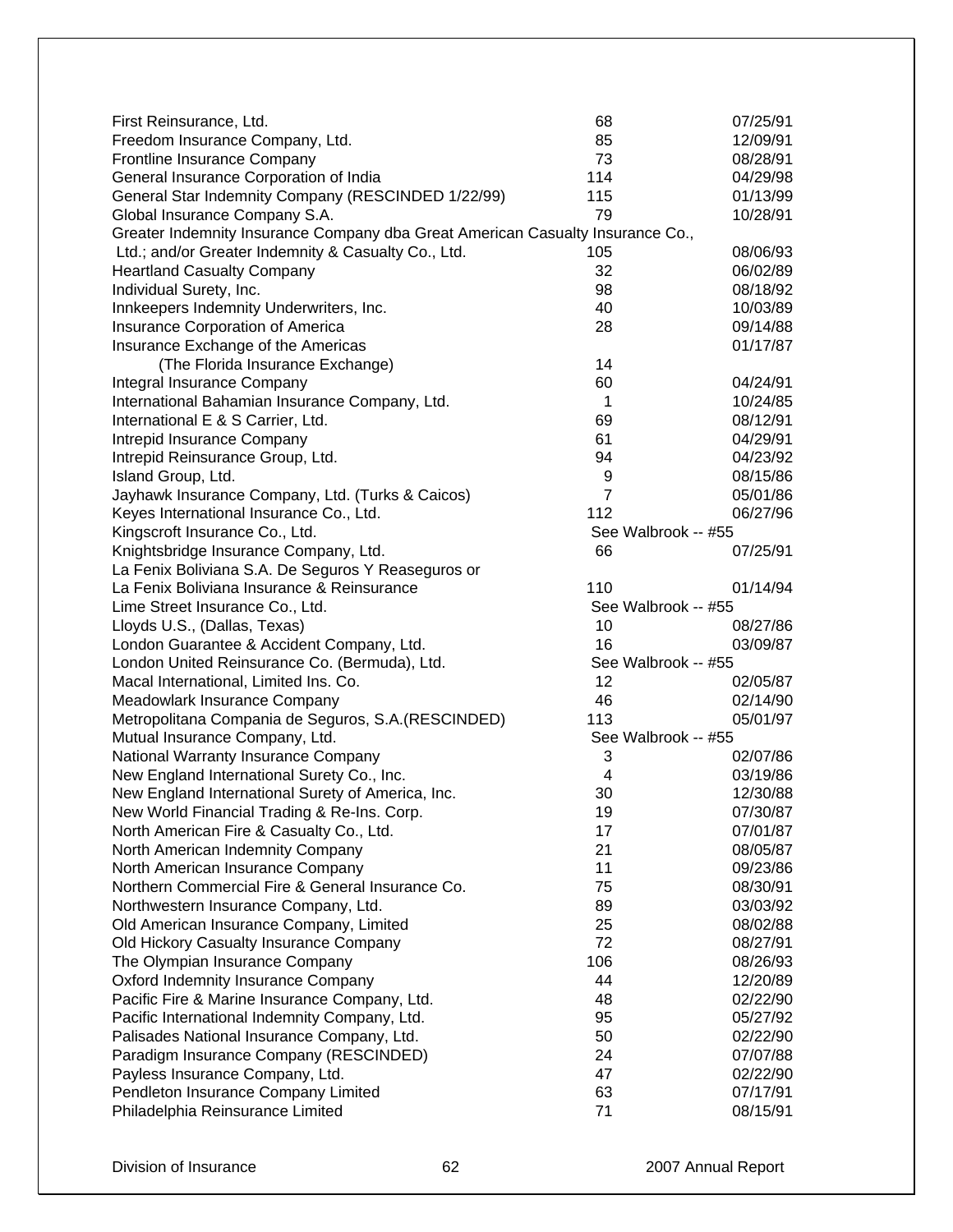| Polaris Insurance Company, Ltd.                                | 59  | 04/11/91 |
|----------------------------------------------------------------|-----|----------|
| Premier Assurance & Cas., Ltd. (Turks & Caicos)                | 42  | 10/27/89 |
| Premier Assurance Casualty Company, Inc.                       | 56  | 04/06/90 |
| Presidential Fire & Casualty Company                           | 65  | 07/23/91 |
| P.R.I.M.E. Company, Ltd.                                       | 2   | 10/24/85 |
| PRIME-PI Omega Delta, Ltd.                                     | 38  | 10/03/89 |
| Professional Prototype I Insurance Company Limited             | 90  | 03/03/92 |
| Removed from list                                              | 90  | 09/04/92 |
| Promed International, Ltd.                                     | 92  | 03/26/92 |
| Qatar General Insurance & Reinsurance Co.                      |     |          |
| (S.A.Q.) Doha - Qatar (RESCINDED 3/22/94)                      | 107 | 09/01/93 |
| Red Sea Group LTD                                              | 97  | 08/18/92 |
| Redwood Insurance Company, Ltd.                                | 86  | 12/26/91 |
| Regency Insurance Company Limited (RESCINDED)                  |     | 03/05/93 |
| per Stipulation & Consent order 4/21/93                        |     |          |
| Regency will do no business in IL                              | 101 |          |
| Savoy Reinsurance Company, Ltd.                                | 31  | 03/14/89 |
| Scottish Guarantee Insurance Company, Ltd.                     | 87  | 12/26/91 |
| Southeastern Reinsurance Company (Florida)                     | 34  | 09/05/89 |
| Southern American Insurance Company                            | 93  | 03/30/92 |
| Southwestern Indemnity & Casualty Ins. Co.                     | 57  | 11/30/90 |
| Southwest Fire & Casualty Insurance Company                    | 81  | 11/18/91 |
| St. Louis Fire & Marine Co., Ltd.                              | 102 | 03/05/93 |
| Standard Indemnity Company, Ltd.                               | 64  | 05/07/91 |
| Sterling Marine Casualty and Indemnity Insurance Company, Ltd. |     |          |
| a/k/a Sterling Insurance Corporation, Ltd.                     | 84  | 12/06/91 |
| <b>Sterling Reinsurance Corporation Limited</b>                | 88  | 01/28/92 |
| Tri-Hedron International Assurance, Ltd.                       | 13  | 02/06/87 |
| Unified Assurance & Casualty, Ltd.                             | 41  | 10/27/89 |
| Union Pacific Fire and Marine Ins. Co., Ltd.                   | 36  | 10/03/89 |
| Usher Insurance Company, Ltd.                                  | 78  | 10/23/91 |
| Victoria Insurance Co., Ltd.                                   | 29  | 10/05/88 |
| Walbrook Insurance Company, Limited                            | 55  | 04/03/90 |
| And its subsidiaries:                                          |     |          |
| Desert Insurance Company, Ltd.                                 |     |          |
| El Paso Insurance Company, Ltd.                                |     |          |
| London United Reinsurance Co. (Bermuda), Ltd.                  |     |          |
|                                                                |     |          |
| Kingscroft Insurance Co., Ltd.                                 |     |          |
| Lime Street Insurance Co., Ltd.                                |     |          |
| Mutual Insurance Co., Ltd.                                     |     |          |
| West Point Insurance Company, Ltd.                             | 74  | 08/28/91 |
| Western Star Insurance Company, Ltd.                           | 108 | 09/08/93 |
| Winston Hill Assurance Company, Ltd.                           | 58  | 01/01/91 |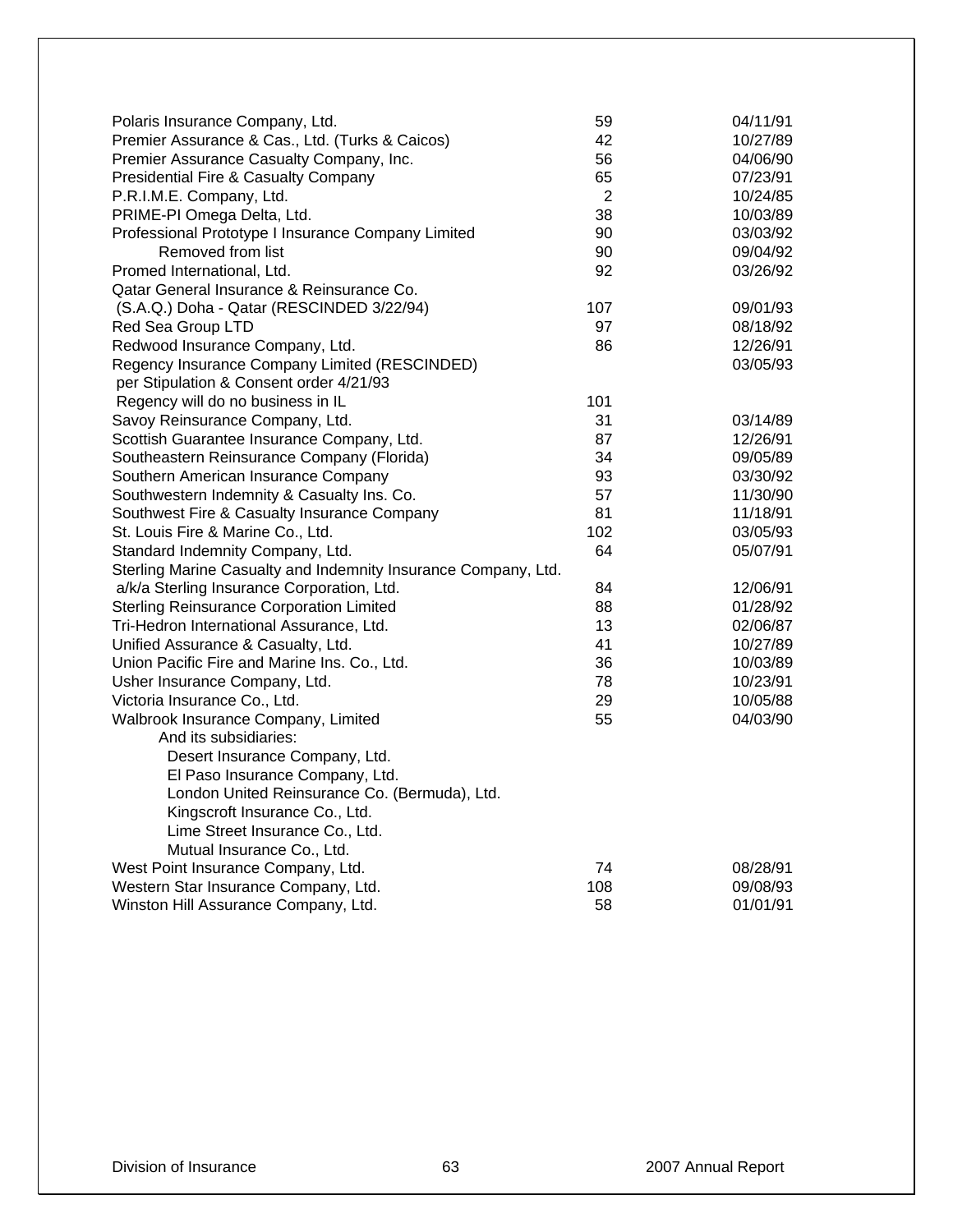# **Lines of Authority**

The pages that follow reflect the lines of authority for the listed companies as of December 31, 2006. Classes and clauses in Section 4 of the Illinois Insurance Code (215 ILCS 5/4) are defined as:

#### **Class 1. Life, Accident and Health**

Clauses: (a) Life

(b) Accident and Health

(c) Legal Expense Insurance

#### **Class 2. Casualty, Fidelity and Surety**

Clauses: (a) Accident and Health

(b) Vehicle

(c) Liability

(d) Workers Compensation

(e) Burglary and Forgery

(f) Glass

(g) Fidelity and Surety

(h) Miscellaneous

(i) Other Casualty Risks

(j) Contingent Losses

(k) Livestock and Domestic Animals

(l) Legal Expense Insurance

#### **Class 3. Fire and Marine, etc.**

- Clauses: (a) Fire
	- (b) Elements

(c) War, Riot and Explosion

(d) Marine and Transportation

(e) Vehicle

(f) Property Damage, Sprinkler Leakage and Crop

(g) Other Fire and Marine Risks

(h) Contingent Losses

(i) Legal Expense Insurance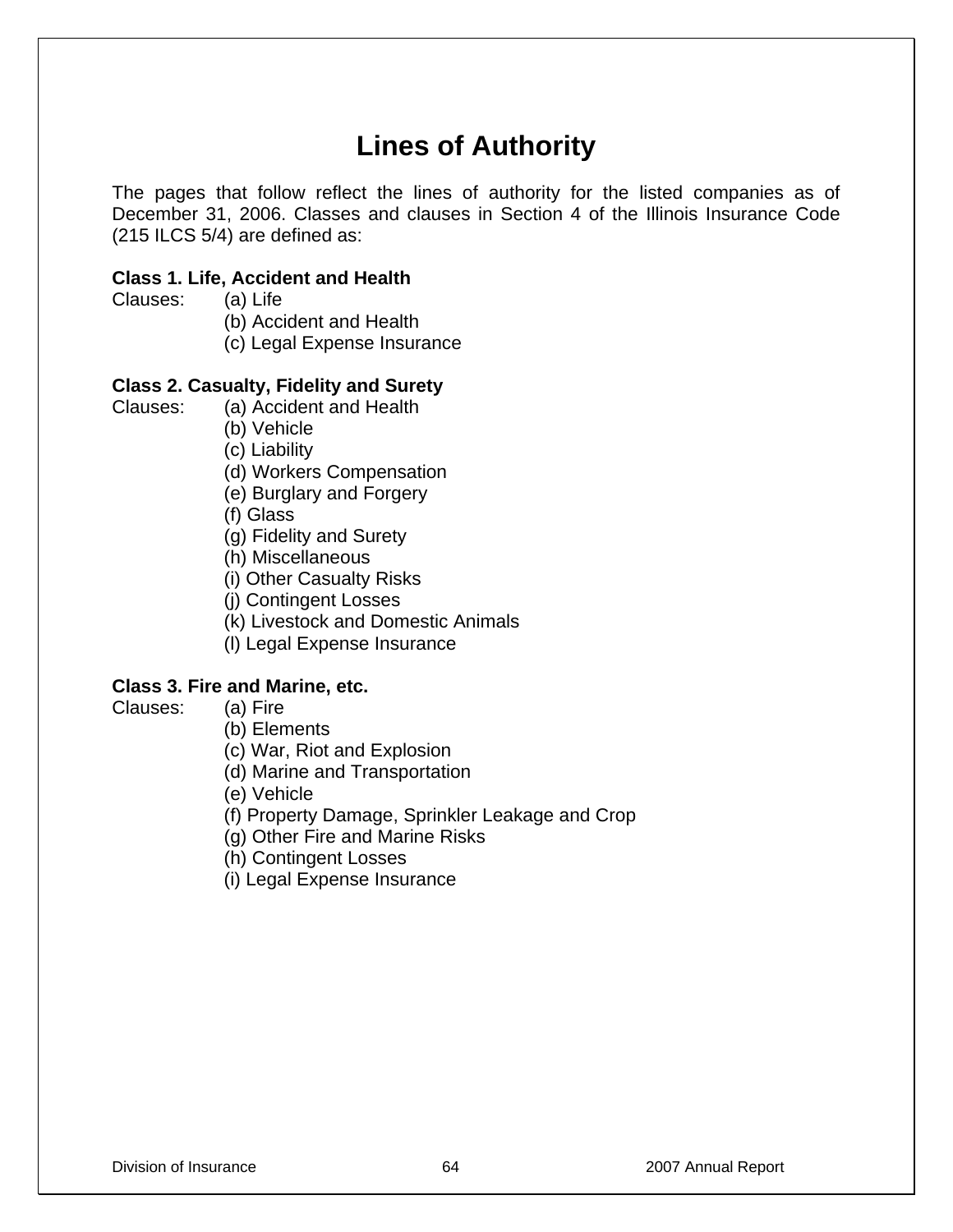## **Property and Casualty Insurance Companies**

**Domestic Stock** 

|                                         |              | <b>CLASS 2</b>      | <b>CLASS 3</b>   |
|-----------------------------------------|--------------|---------------------|------------------|
| <b>COMPANY NAME</b>                     | <b>STATE</b> | <b>AUTHORITY</b>    | <b>AUTHORITY</b> |
| <b>ACIG INSURANCE COMPANY</b>           | IL           | <b>BCDEFGHIJ</b>    | <b>ABCDEFGH</b>  |
| <b>ACSTAR INSURANCE COMPANY</b>         | IL           | ABCDEFGHIJKL        | <b>ABCDEFGHI</b> |
| ADDISON INSURANCE COMPANY               | IL           | <b>ABCDEFGHIJK</b>  | ABCDEFGH         |
| AFFIRMATIVE INSURANCE COMPANY           | IL           | ABCDEFGHIJKL        | <b>ABCDEFGHI</b> |
| ALAMANCE INSURANCE COMPANY              | IL           | <b>ABCDEFGHIJK</b>  | <b>ABCDEFGH</b>  |
| ALLSTATE FIRE AND CASUALTY INS CO       | IL           | ABCEFGHIJKL         | <b>ABCDEFGHI</b> |
| ALLSTATE FLORIDIAN INDEMNITY COMPANY    | IL           | <b>ABCDEFGHIJKL</b> | <b>ABCDEFGHI</b> |
| ALLSTATE FLORIDIAN INSURANCE COMPANY    | IL           | ABCDEFGHIJKL        | <b>ABCDEFGHI</b> |
| ALLSTATE INDEMNITY COMPANY              | IL           | ABCDEFGHIJKL        | <b>ABCDEFGHI</b> |
| ALLSTATE INSURANCE COMPANY              | IL           | ABCDEFGHIJKL        | <b>ABCDEFGHI</b> |
| ALLSTATE NEW JERSEY INSURANCE COMPANY   | IL           | ABCDEFGHIJKL        | <b>ABCDEFGHI</b> |
| ALLSTATE NEW JERSEY PROPERTY & CASUALTY | IL           | ABCEFGHIJKL         | <b>ABCDEFGHI</b> |
| ALLSTATE NORTH AMERICAN INSURANCE CO    | IL           | ABCEFGHIJKL         | <b>ABCDEFGHI</b> |
| ALLSTATE PROPERTY & CASUALTY INS CO     | IL           | <b>ABCDEFGHIJKL</b> | <b>ABCDEFGHI</b> |
| AMERICAN ACCESS CASUALTY COMPANY        | IL           | <b>BCG</b>          | E                |
| AMERICAN AMBASSADOR CASUALTY COMPANY    | IL           | <b>ABCDEFGHIJK</b>  | <b>ABCDEFGH</b>  |
| AMERICAN COUNTRY INSURANCE COMPANY      | IL           | <b>ABCDEFGHIJK</b>  | <b>ABCDEFGH</b>  |
| AMERICAN FREEDOM INSURANCE COMPANY      | IL           | <b>BCEFGHIJK</b>    | DE               |
| AMERICAN FUJI FIRE AND MARINE INS CO    | IL           | ABCDEFGHIJKL        | <b>ABCDEFGHI</b> |
| AMERICAN GENERAL INDEMNITY COMPANY      | IL           | <b>ABCEFGHIJK</b>   | ABCDEFGH         |
| AMERICAN HEARTLAND INSURANCE COMPANY    | IL           | <b>ABCDEFGHIJKL</b> | <b>ABCDEFGHI</b> |
| AMERICAN MEDICAL ASSURANCE COMPANY      | IL           | <b>ABCDEFGHIJK</b>  | <b>ABCDEFGH</b>  |
| AMERICAN MOTORISTS INSURANCE COMPANY    | IL           | <b>ABCDEFGHIL</b>   | <b>ABCDEFGHI</b> |
| AMERICAN SERVICE INSURANCE COMPANY INC  | IL           | <b>BCEFGHIJK</b>    | <b>ABCDEFGH</b>  |
| AMERICAN UNION INSURANCE COMPANY        | IL           | ABCDEFGHIJKL        | <b>ABCDEFGHI</b> |
| AMERICAN ZURICH INSURANCE COMPANY       | IL           | ABCDEFGHIJKL        | <b>ABCDEFGHI</b> |
| AMERIN GUARANTY CORPORATION             | IL           | Н                   |                  |
| AMERIN RE CORPORATION                   | IL           | H                   |                  |
| AMEX ASSURANCE COMPANY                  | IL           | <b>ABCDEFGHIJK</b>  | <b>ABCDEFGH</b>  |
| APOLLO CASUALTY COMPANY                 | IL           | <b>ABCDEFGHIJK</b>  | ABCDEFGH         |
| ARGONAUT GREAT CENTRAL INS CO           | IL           | <b>ABCDEFGHIJK</b>  | ABCDEFGH         |
| ARGONAUT INSURANCE COMPANY              | IL           | <b>ABCDEFGHIJKL</b> | <b>ABCDEFGHI</b> |
| ARGONAUT MIDWEST INSURANCE COMPANY      | IL           | <b>ABCDEFGHIJK</b>  | <b>ABCDEFGH</b>  |
| ASSOCIATED INTERNATIONAL INSURANCE CO   | IL           | ABCDEFGHIJKL        | <b>ABCDEFGHI</b> |
| AXIS INSURANCE COMPANY                  | IL           | ABCDEFGHIJKL        | <b>ABCDEFGHI</b> |
| AXIS SURPLUS INSURANCE COMPANY          | IL           | ABCDEFGHIJKL        | <b>ABCDEFGHI</b> |
| BENEFIT SECURITY INSURANCE COMPANY      | IL           | ABCDEFGHIJKL        | <b>ABCDEFGHI</b> |
| BITUMINOUS CASUALTY CORPORATION         | IL.          | <b>ABCDEFGHIJK</b>  | ABCDEFGH         |
| BITUMINOUS FIRE & MARINE INSURANCE CO   | IL           | <b>ABCDEFGHIJK</b>  | <b>ABCDEFGH</b>  |
| BOND SAFEGUARD INSURANCE COMPANY        | IL           | G                   |                  |
| <b>CEM INSURANCE COMPANY</b>            | IL           | ABCDEFGHIJKL        | <b>ABCDEFGHI</b> |
| CHICAGO INSURANCE COMPANY               | IL           | <b>ABCDEFGHIJK</b>  | ABCDEFGH         |
| CITIZENS INSURANCE COMPANY OF ILLINOIS  | IL           | ABCDEFGHIJKL        | <b>ABCDEFGHI</b> |
| CONSTITUTIONAL CASUALTY COMPANY         | IL           | <b>ABCDEFGHIJ</b>   | ABCDEFGH         |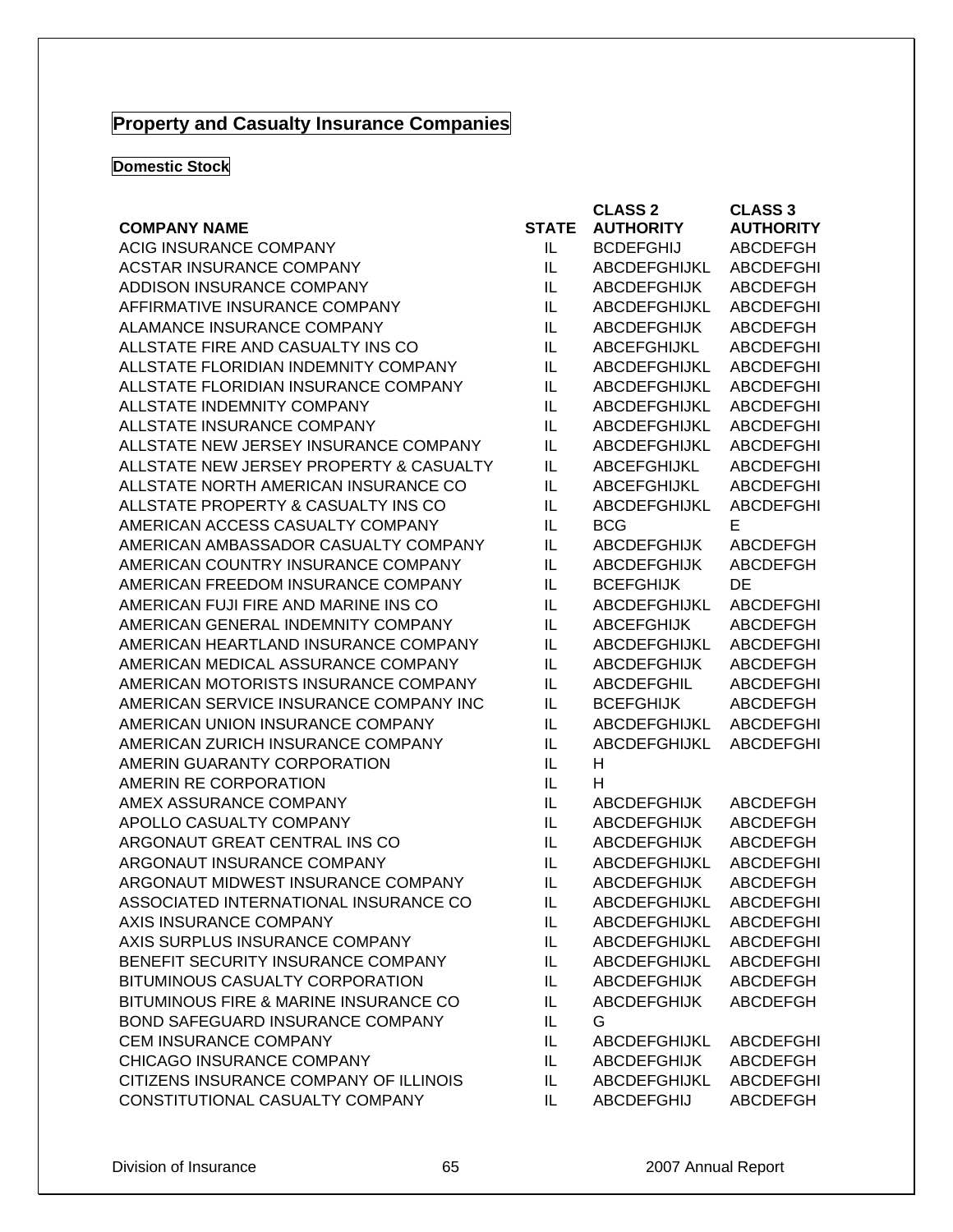CONTINENTAL CASUALTY COMPANY COUNTRY CASUALTY INSURANCE COMPANY COUNTRY PREFERRED INSURANCE COMPANY DEERBROOK INSURANCE COMPANY DEERFIELD INSURANCE COMPANY DELPHI CASUALTY COMPANY DIAMOND INSURANCE COMPANY DIRECT AUTO INSURANCE COMPANY DISCOVER PROPERTY & CASUALTY INS CO DOCTORS DIRECT INSURANCE INC ECHELON PROPERTY & CASUALTY INS CO ECONOMY FIRE & CASUALTY COMPANY ECONOMY PREFERRED INSURANCE COMPANY ECONOMY PREMIER ASSURANCE COMPANY ENCOMPASS FLORIDIAN INDEMNITY COMPANY ENCOMPASS FLORIDIAN INSURANCE COMPANY ENCOMPASS HOME & AUTO INSURANCE CO ENCOMPASS INDEMNITY COMPANY ENCOMPASS INDEPENDENT INSURANCE CO ENCOMPASS INSURANCE COMPANY ENCOMPASS INSURANCE COMPANY OF AMERICA ENCOMPASS INSURANCE COMPANY OF N J ENCOMPASS PROPERTY & CAS INS CO OF NJ ENCOMPASS PROPERTY AND CASUALTY CO EVANSTON INSURANCE COMPANY FARMERS NEW CENTURY INSURANCE COMPANY FINANCIAL BENEFITS INSURANCE COMPANY FIRST CHICAGO INSURANCE COMPANY FIRST FINANCIAL INSURANCE COMPANY FIRST NONPROFIT INSURANCE COMPANY FLORISTS INSURANCE COMPANY FORTRESS INSURANCE COMPANY FOUNDERS INSURANCE COMPANY GUILFORD INSURANCE COMPANY HARCO NATIONAL INSURANCE COMPANY HARTFORD INSURANCE COMPANY OF ILLINOIS HDI GERLING AMERICA INSURANCE COMPANY HERITAGE CASUALTY INSURANCE COMPANY HISCOX INSURANCE COMPANY INC HOMESITE INSURANCE COMPANY OF ILLINOIS HORACE MANN INSURANCE COMPANY ILLINOIS FARMERS INSURANCE COMPANY **ILLINOIS NATIONAL INSURANCE CO** INSURA PROPERTY AND CASUALTY INS CO INSURANCE COMPANY OF ILLINOIS INTERSTATE BANKERS CASUALTY COMPANY INTERSTATE FIRE & CASUALTY COMPANY INTERSTATE INDEMNITY COMPANY KEMPER CASUALTY INSURANCE COMPANY KEMPER INDEPENDENCE INSURANCE COMPANY

| IL           | <b>ABCDEFGHIJK</b>  | <b>ABCDEFGH</b>  |
|--------------|---------------------|------------------|
| IL           | <b>ABCDEFGHIJK</b>  | <b>ABCDEFGH</b>  |
| IL           | <b>ABCDEFGHIJK</b>  | <b>ABCDEFGH</b>  |
| IL           | <b>ABCDEFGHIJK</b>  | <b>ABCDEFGH</b>  |
| IL           | <b>ABCDEFGHIJKL</b> | <b>ABCDEFGHI</b> |
| IL           | <b>ABCDEFGHIJK</b>  | <b>ABCDEFGH</b>  |
| IL           | ABCDEFGHIJKL        | <b>ABCDEFGHI</b> |
| IL           | <b>ABCDEFGHIJKL</b> | <b>ABCDEFGHI</b> |
| IL           | ABCDEFGHIJKL        | <b>ABCDEFGHI</b> |
| IL           | С                   |                  |
| IL           | ABCDEFGHIJKL        | <b>ABCDEFGHI</b> |
| IL           | <b>ABCDEFGHIJK</b>  | <b>ABCDEFGH</b>  |
| IL           | <b>ABCDEFGHIJK</b>  | <b>ABCDEFGH</b>  |
| IL           | <b>ABCDEFGHIJK</b>  | <b>ABCDEFGH</b>  |
| IL           | <b>ABCEFGHIJKL</b>  | <b>ABCDEFGHI</b> |
| IL           | ABCEFGHIJKL         | ABCDEFGHI        |
| IL           | ABCDEFGHIJKL        | <b>ABCDEFGH</b>  |
| IL           | <b>BCEFGHIJ</b>     | <b>ABCDEFGH</b>  |
| IL           | ABCDEFGHIJKL        | <b>ABCDEFGHI</b> |
| IL           | <b>ABCDEFGHIJKL</b> | <b>ABCDEFGHI</b> |
| IL           | ABCDEFGHIJKL        |                  |
|              |                     | <b>ABCDEFGHI</b> |
| IL           | ABCEFGHIJKL         | <b>ABCDEFGHI</b> |
| IL           | <b>ABCEFGHIJKL</b>  | <b>ABCDEFGHI</b> |
| IL           | <b>ABCDEFGHIJKL</b> | <b>ABCDEFGHI</b> |
| IL           | ABCDEFGHIJKL        | <b>ABCDEFGHI</b> |
| IL           | <b>ABCDEFGHIJKL</b> | <b>ABCDEFGHI</b> |
| IL           | ABCDEFGHIJKL        | <b>ABCDEFGHI</b> |
| IL           | <b>ABCDEFGHIJKL</b> | <b>ABCDEFGHI</b> |
| IL           | <b>ABCDEFGHIJK</b>  | <b>ABCDEFGH</b>  |
| IL           | ABCDEFGHIJKL        | <b>ABCDEFGHI</b> |
| IL           | <b>ABCDEFGHIJK</b>  | <b>ABCDEFGH</b>  |
| IL           | CI                  |                  |
| IL           | ABCDEFGHIJKL        | <b>ABCDEFGHI</b> |
| IL           | <b>ABCDEFGHIJK</b>  | <b>ABCDEFGH</b>  |
| IL           | <b>BCDEFGHIJ</b>    | <b>ABCDEFGH</b>  |
| IL           | <b>ABCDEFGHIJK</b>  | <b>ABCDEFGH</b>  |
| IL           | <b>ABCDEFGHIJK</b>  | <b>ABCDEFGH</b>  |
| IL           | ABCDEFGHIJKL        | <b>ABCDEFGHI</b> |
| IL           | <b>BCEFHIJK</b>     | <b>ABCDEFGH</b>  |
| IL           | ABCDEFGHIJKL        | <b>ABCDEFGHI</b> |
| IL           | ABCDEFGHIJ          | <b>ABCDEFGH</b>  |
| IL           | <b>ABCDEFGHIJK</b>  | <b>ABCDEFGH</b>  |
| IL           | ABCDEFGHIJKL        | <b>ABCDEFGHI</b> |
| IL           | ABCDEFGHIJKL        | <b>ABCDEFGHI</b> |
| IL           | <b>ABCDEFGHIJK</b>  | <b>ABCDEFGH</b>  |
| IL           | В                   |                  |
| IL           | <b>ABCDEFGHIJK</b>  | <b>ABCDEFGH</b>  |
| IL           | <b>ABCDEFGHIJK</b>  | <b>ABCDEFGH</b>  |
| IL           | ABCDEFGHIJKL        | <b>ABCDEFGHI</b> |
| $\mathbf{H}$ | ARCDEEGHLIKI        | <b>ARCDEFGHI</b> |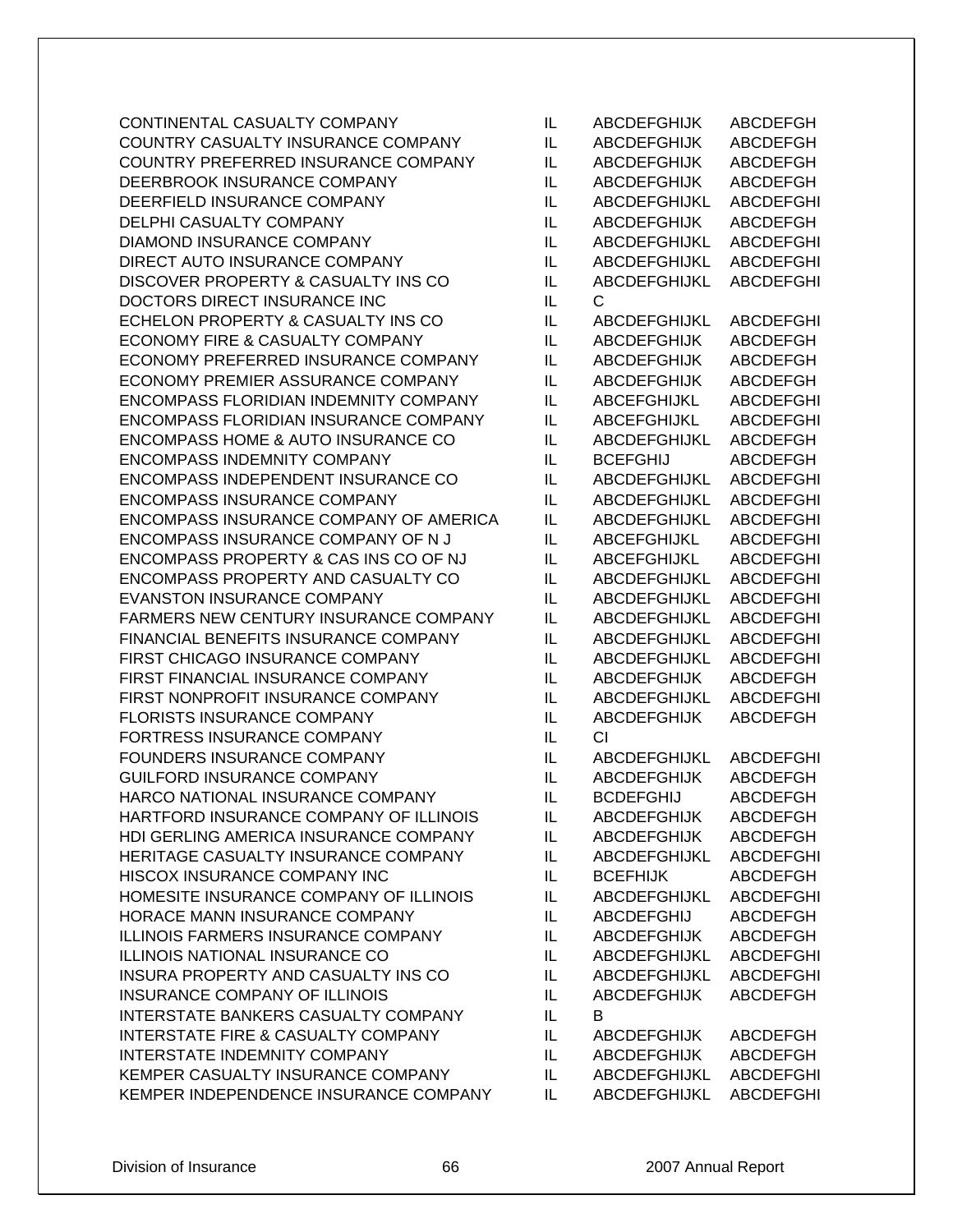LANCER INSURANCE COMPANY ILL ABCDEFGHIJ ABCDEFGH LEGION INDEMNITY COMPANY **ILLY ABCDEFGHIJK ABCDEFGH** LIBERTY INSURANCE COMPANY OF AMERICA IL ABCDEFGHIJKL ABCDEFGHI LIBERTY INSURANCE CORPORATION IL ABCDEFGHIJKL ABCDEFGHI MARKEL INSURANCE COMPANY ILLETTING IN ABCDEFGHIJKLETTE ARE ABCDEFGHI MARTINGALE NATIONAL INSURANCE COMPANY IL ABCDEFGHIJKL ABCDEFGHI MBIA INSURANCE CORP OF ILLINOIS IL GH GH MEDICAL ALLIANCE INSURANCE COMPANY IL ABCDEFGHIJKL ABCDEFGHI MERCURY INSURANCE COMPANY OF IL IL ABCDEFGHIJKL ABCDEFGHI MERCURY NATIONAL INSURANCE COMPANY IL ABCDEFGHIJKL ABCDEFGHI MERIT HEALTH INSURANCE COMPANY IL A MIDSTATES REINSURANCE CORPORATION IL ABCDEFGHIJK ABCDEFGH MIDWAY INSURANCE COMPANY OF ILLINOIS IL ABCDEFGHIJK ABCDEFGH MIDWEST INSURANCE COMPANY ILL ABCDEFGHIJKL ABCDEFGHI MILLERS FIRST INSURANCE COMPANY IL ABCDEFGHIJKL ABCDEFGHI MODERN SERVICE INSURANCE COMPANY IL BCEFGHIJK ABCDEFGH MSI PREFERRED INSURANCE COMPANY IL BCEFGHIJL ABCDEFGHI NATIONAL FIRE & CASUALTY COMPANY IL ABCDEFGHIJK ABCDEFGH NATIONAL FIRE INSURANCE COMPANY OF HARTF IL ABCDEFGHIJKL ABCDEFGHI NATIONAL HERITAGE INSURANCE COMPANY IL EFKL ABCDEFGHI NATIONAL SURETY CORPORATION IL ABCDEFGHIJK ABCDEFGH NORTHBROOK INDEMNITY COMPANY IL ABCDEFGHIJKL ABCDEFGHI OLD REPUBLIC GENERAL INSURANCE CORP IL ABCDEFGHIJK ABCDEFGH OLD REPUBLIC MERCANTILE INSURANCE CO IL ABCDEFGHIJK ABCDEFGHI OLD REPUBLIC UNION INSURANCE COMPANY IL ABCDEFGHIJKL ABCDEFGHI OMNI INDEMNITY COMPANY **ILLY ABCDEFGHIJKL ABCDEFGHI** OMNI INSURANCE COMPANY IL ABCDEFGHIJKL ABCDEFGHI ONECIS INSURANCE COMPANY IL BCDGHIJ BCDEGH PACO ASSURANCE COMPANY INC IL BCHIJL ABHI PEERLESS INDEMNITY INSURANCE COMPANY IL ABCDEFGHIJKL ABCDEFGHI PEKIN INSURANCE COMPANY **ILLY ABCDEFGHIJK ABCDEFGHI** PRAETORIAN INSURANCE COMPANY IL ABCDEFGHIJKL ABCDEFGHI REINSURANCE COMPANY OF AMERICA INC IL ABCDEFGHIJK ABCDEFGH RLI INDEMNITY COMPANY **ILLY ABCDEFGHIJK ABCDEFGHI** RLI INSURANCE COMPANY **ILLE ABCDEFGHIJK ABCDEFGHI** SAFECO INSURANCE COMPANY OF ILLINOIS IL ABCDEFGHIJK ABCDEFGH SAFETY FIRST INSURANCE COMPANY IL CDG SAFEWAY INSURANCE COMPANY **ILLY ABCEFHIJK** SAFEWAY INSURANCE CO OF ALABAMA INC IL ABCEFHIJK SEABRIGHT INSURANCE COMPANY IL ABCDEFGHIJKL ABCDEFGHI SELECT MARKETS INSURANCE COMPANY IL ABCDEFGHIJKL ABCDEFGHI SPECIALTY SURPLUS INSURANCE COMPANY IL ABCDEFGHIJKL ABCDEFGHI SPRINGFIELD FIRE & CASUALTY COMPANY IL ABCDEFGHIJK ABCDEFGH ST PAUL PROTECTIVE INSURANCE COMPANY IL ABCDEFGHIJKL ABCDEFGHI STATE FARM FIRE & CASUALTY COMPANY IL ABCDEFGHIJ ABCDEFGH STATE FARM GENERAL INSURANCE COMPANY IL ABCDEFGHIJ ABCDEFGH STATE FARM GUARANTY INSURANCE CO IL BCGIJ ABDEFGH STATE FARM INDEMNITY COMPANY IL ABCDEFGHIJKL ABCDEFGHI STATEWIDE INSURANCE COMPANY IL ABCDEFGHIJK ABCDEFGH SUA INSURANCE COMPANY **ILLY ABCDEFGHIJKL ABCDEFGHI**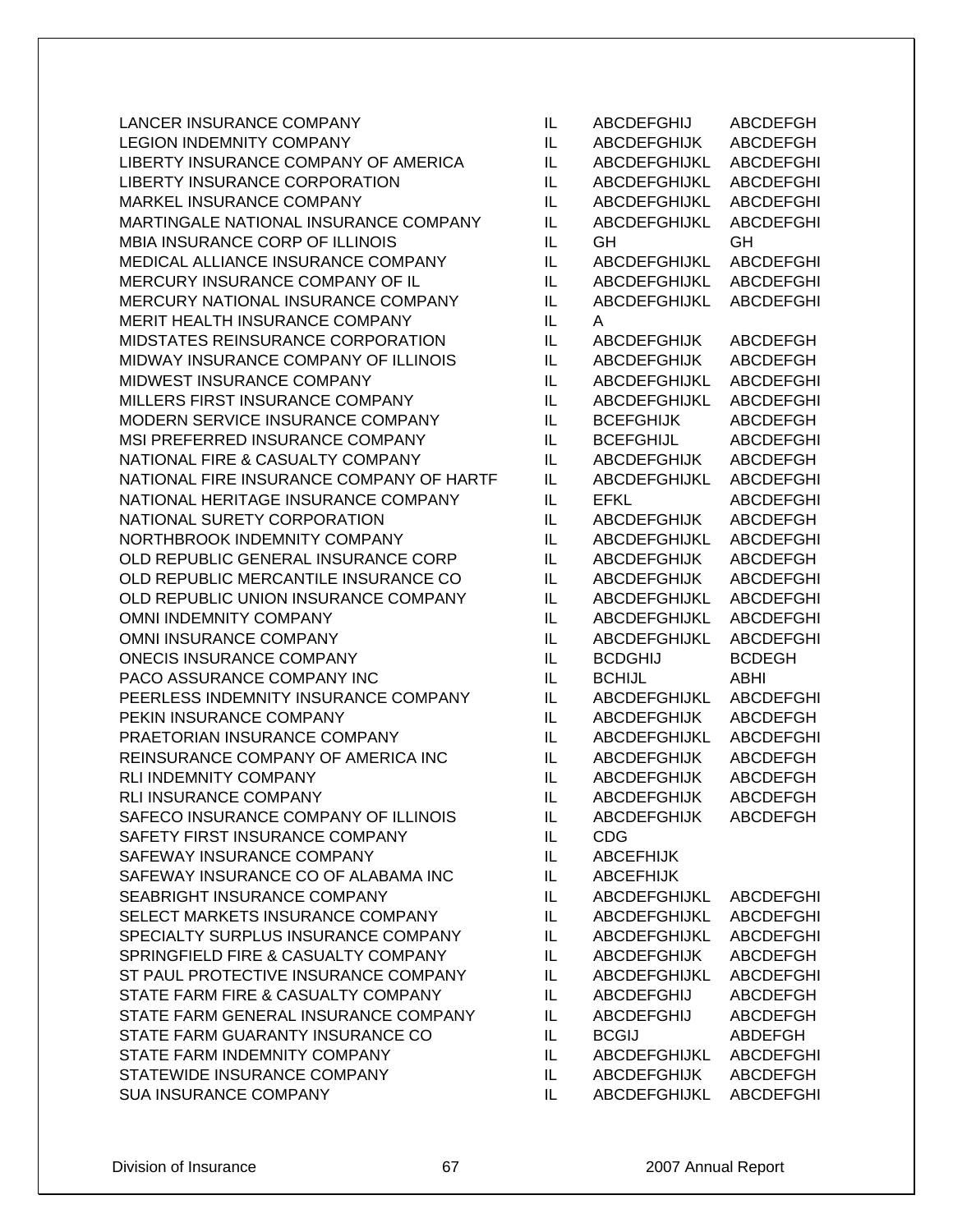| <b>TEACHERS INSURANCE COMPANY</b>       | IL | <b>ABCDEFGHIJ</b>   | <b>ABCDEFGH</b>  |
|-----------------------------------------|----|---------------------|------------------|
| THIRD COAST INSURANCE COMPANY           | IL | <b>CD</b>           |                  |
| TRANSGUARD INS CO OF AMERICA INC        | IL | ABCDEFGHIJKL        | <b>ABCDEFGHI</b> |
| <b>TRANSPORTATION INSURANCE COMPANY</b> | IL | <b>ABCDEFGHIJK</b>  | ABCDEFGH         |
| TRIAD GUARANTY ASSURANCE CORPORATION    | IL | н                   |                  |
| TRIAD GUARANTY INSURANCE CORPORATION    | IL | н                   |                  |
| U S INSURANCE COMPANY OF AMERICA        | IL | <b>ABCDEFGHIJKL</b> | <b>ABCDEFGHI</b> |
| UNIQUE INSURANCE COMPANY                | IL | BGL                 | DEI              |
| UNITED CASUALTY INSURANCE COMPANY OF AM | IL | ABCDEFHIJ           | ABCDEFGH         |
| UNITED EQUITABLE INSURANCE COMPANY      | IL | <b>ABCDEFGHIJKL</b> | <b>ABCDEFGHI</b> |
| UNITRIN DIRECT INSURANCE COMPANY        | IL | ABCDEFGHIJKL        | ABCDEFGHI        |
| UNITRIN DIRECT PROPERTY & CASUALTY CO.  | IL | ABCDEFGHIJKL        | ABCDEFGHI        |
| UNIVERSAL CASUALTY COMPANY              | IL | <b>ABCDEFGHIJKL</b> | <b>ABCDEFGHI</b> |
| USPLATE GLASS INSURANCE COMPANY         | IL | F                   |                  |
| VIRGINIA SURETY COMPANY INC             | IL | <b>ABCDEFGHIJKL</b> | ABCDEFGHI        |
| ZURICH AMERICAN INSURANCE COMPANY OF IL | IL | <b>ABCDEFGHIJK</b>  | ABCDEFGH         |
|                                         |    |                     |                  |

#### **Domestic Mutual**

#### **COMPANY NAME** STATE STATE STATE STATE STATE STATE STATE STATE STATE STATE STATE STATE STATE STATE STATE STATE STATE STATE STATE STATE STATE STATE STATE STATE STATE STATE STATE STATE STATE STATE STATE STATE STATE STATE STA

AMERICAN MANUFACTURERS MUTUAL INS CO COUNTRY MUTUAL INSURANCE COMPANY FLORISTS MUTUAL INSURANCE COMPANY ILLINOIS CASUALTY COMPANY (A MUT INS CO) **ILLINOIS STATE BAR ASSN MUT IN CO** INDEPENDENT MUTUAL FIRE INSURANCE CO ISMIE MUTUAL INSURANCE COMPANY LUMBERMENS MUTUAL CASUALTY COMPANY LUTHERAN MUTUAL FIRE INSURANCE COMPANY MADISON MUTUAL INSURANCE COMPANY MT CARROLL MUTUAL INSURANCE COMPANY NHRMA MUTUAL INSURANCE COMPANY PODIATRY INSURANCE CO OF AM A MUT CO ROCKFORD MUTUAL INSURANCE COMPANY STANDARD MUTUAL INSURANCE COMPANY STATE FARM MUTUAL AUTOMOBILE INS CO

#### **Domestic Inter-Insurance Exchange**

#### **COMPANY NAME**

FARMERS AUTOMOBILE INSURANCE ASSN THE GOVERNMENTAL INTERINSURANCE EXCHANGE

| Ш. | ABCDEFGHIJ          | ABCDEFGH         |
|----|---------------------|------------------|
| IL | CD                  |                  |
| IL | <b>ABCDEFGHIJKL</b> | <b>ABCDEFGHI</b> |
| IL | <b>ABCDEFGHIJK</b>  | ABCDEFGH         |
| IL | н                   |                  |
| IL | н                   |                  |
| IL | <b>ABCDEFGHIJKL</b> | <b>ABCDEFGHI</b> |
| IL | BGL                 | DEI              |
| IL | <b>ABCDEFHIJ</b>    | <b>ABCDEFGH</b>  |
| IL | <b>ABCDEFGHIJKL</b> | <b>ABCDEFGHI</b> |
| IL | <b>ABCDEFGHIJKL</b> | ABCDEFGHI        |
| IL | <b>ABCDEFGHIJKL</b> | <b>ABCDEFGHI</b> |
| IL | <b>ABCDEFGHIJKL</b> | <b>ABCDEFGHI</b> |
| IL | F                   |                  |
| IL | <b>ABCDEFGHIJKL</b> | <b>ABCDEFGHI</b> |
|    |                     |                  |

| STATE | <b>CLASS 2</b><br><b>AUTHORITY</b> | <b>CLASS 3</b><br><b>AUTHORITY</b> |
|-------|------------------------------------|------------------------------------|
| IL    | <b>ABCDEFGHIJKL</b>                | <b>ABCDEFGHI</b>                   |
| IL    | <b>ABCDEFGHIJK</b>                 | ABCDEFGH                           |
| IL    | <b>ABCDEFGHIJK</b>                 | ABCDEFGH                           |
| IL    | BCDEFGHIJKL                        | ABCDEFGHI                          |
| IL    | СI                                 |                                    |
| IL    | <b>ACDEFGHIJK</b>                  | ABCEGH                             |
| IL    | <b>ABCDEFGHIJKL</b>                | ABCDEFGHI                          |
| IL    | ABCDEFGHIJKL                       | ABCDEFGHI                          |
| IL    | ABCDEFGHIJ                         | ABCDEFGH                           |
| IL    | <b>ABCDEFGHIJK</b>                 | ABCDEFGH                           |
| IL    | CEFHIJK                            | ABCDEFGHI                          |
| Ш.    | <b>ABCDEFGHIJKL</b>                | ABCDEFGHI                          |
| IL    | <b>CL</b>                          |                                    |
| IL    | BCDEFGHIJK                         | ABCDEFGH                           |
| IL    | ABCDEFGHIJ                         | ABCDEFGH                           |
| IL    | ABCDEFGHIJ                         | ABCDEFGH                           |

|              | <b>CLASS 2</b><br>STATE AUTHORITY | <b>CLASS 3</b><br><b>AUTHORITY</b> |
|--------------|-----------------------------------|------------------------------------|
| $\mathbf{H}$ | ABCDEFGHIJK                       | ABCDEFGH                           |
| н.           | ABCDEFGHIJKL ABCDEFGH             |                                    |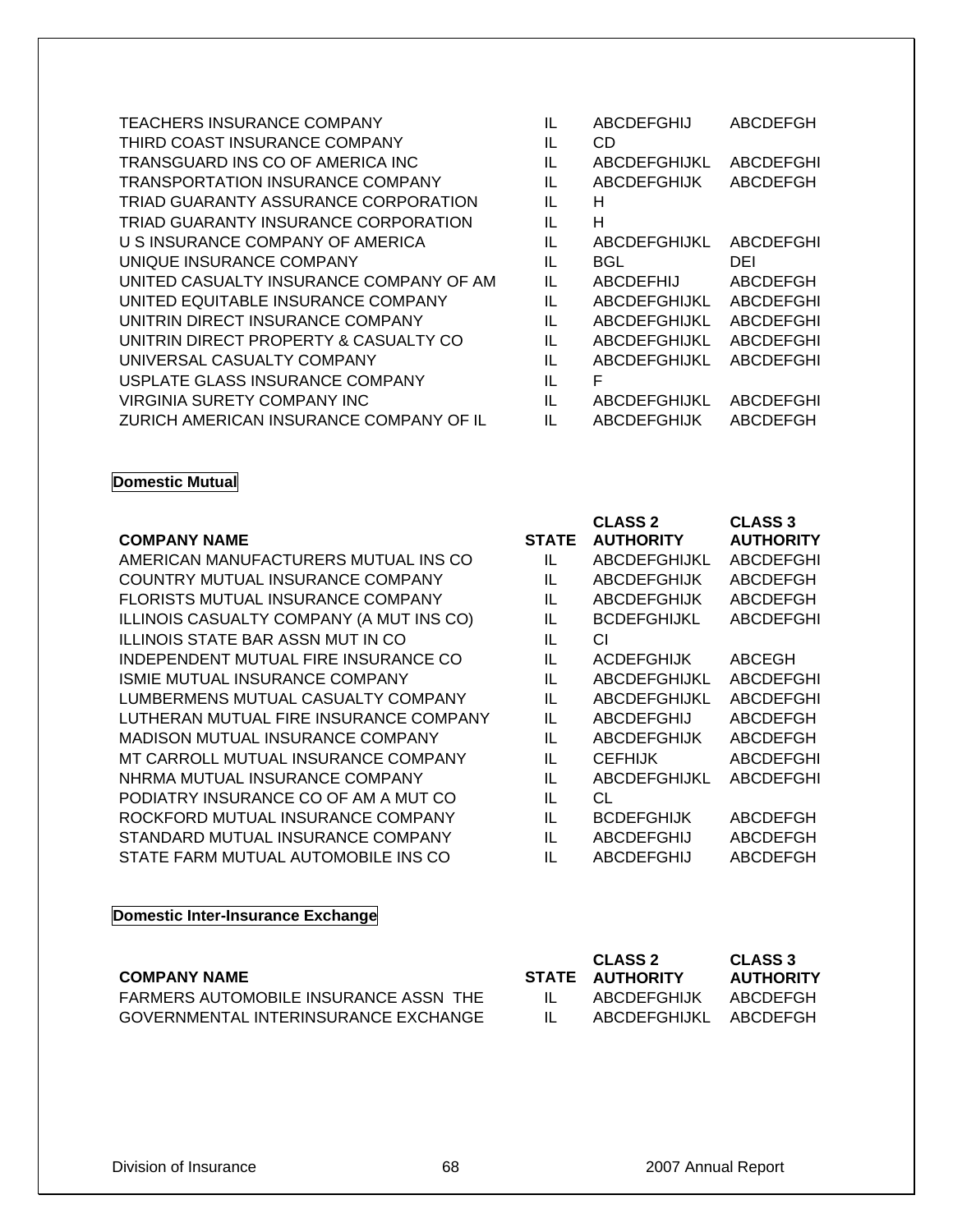### **Foreign Stock**

| <b>CLASS 2</b><br><b>CLASS 3</b><br><b>AUTHORITY</b><br><b>COMPANY NAME</b><br><b>AUTHORITY</b><br>MD<br>ACA FINANCIAL GUARANTY CORPORATION<br><b>GHI</b><br><b>NE</b><br>ACCEPTANCE INSURANCE COMPANY<br><b>BCDEFGHIJKL</b><br><b>ABCDEFGHI</b> |  |
|--------------------------------------------------------------------------------------------------------------------------------------------------------------------------------------------------------------------------------------------------|--|
|                                                                                                                                                                                                                                                  |  |
|                                                                                                                                                                                                                                                  |  |
|                                                                                                                                                                                                                                                  |  |
| MI<br>ACCIDENT FUND GENERAL INSURANCE CO<br><b>CD</b>                                                                                                                                                                                            |  |
| MI<br><b>CD</b><br>ACCIDENT FUND INSURANCE CO OF AMERICA                                                                                                                                                                                         |  |
| MI<br>CD<br>ACCIDENT FUND NATIONAL INSURANCE CO                                                                                                                                                                                                  |  |
| FL.<br>CG<br>ACCREDITED SURETY & CASUALTY CO, INC                                                                                                                                                                                                |  |
| PA<br>ACE AMERICAN INSURANCE COMPANY<br><b>ABCDEFGHIJKL</b><br><b>ABCDEFGHI</b>                                                                                                                                                                  |  |
| PA<br>ACE FIRE UNDERWRITERS INSURANCE COMPANY<br><b>ABCDEFGHIJK</b><br><b>ABCDEFGH</b>                                                                                                                                                           |  |
| PA<br>ACE INDEMNITY INSURANCE COMPANY<br><b>ABCDEFGHIJK</b><br>ABCDEFGH                                                                                                                                                                          |  |
| PA<br>ACE PROPERTY AND CASUALTY INS CO<br><b>ABCDEFGHIJ</b><br><b>ABCDEFGH</b>                                                                                                                                                                   |  |
| DE<br>ADMIRAL INDEMNITY COMPANY<br><b>BCEFGHIJ</b><br><b>ABCDEFGHI</b>                                                                                                                                                                           |  |
| <b>AZ</b><br>ADVANTA INSURANCE COMPANY<br><b>ABCEFGHIJ</b><br><b>ABDEFGH</b>                                                                                                                                                                     |  |
| ${\sf IN}$<br>ADVANTAGE WORKERS COMPENSATION INS CO<br><b>DGHI</b>                                                                                                                                                                               |  |
| PA<br>AEGIS SECURITY INSURANCE COMPANY<br><b>ABCEFGHIJ</b><br>ABCDEFGH                                                                                                                                                                           |  |
| <b>CT</b><br>AETNA INSURANCE COMPANY OF CONNECTICUT<br><b>ABC</b><br>Е                                                                                                                                                                           |  |
| R <sub>l</sub><br>AFFILIATED F M INSURANCE COMPANY<br><b>BCDEFGHIJ</b><br>ABCDEFGH                                                                                                                                                               |  |
| ΙA<br>AGRI GENERAL INSURANCE COMPANY<br><b>BCEFHIJK</b><br>ABCDEFGH                                                                                                                                                                              |  |
| PA<br>AIG CASUALTY COMPANY<br><b>ABCDEFGHIJ</b><br><b>ABCDEFGH</b>                                                                                                                                                                               |  |
| PA<br>AIG CENTENNIAL INSURANCE COMPANY<br><b>ABCEFGHIJ</b><br><b>ABCDEFGH</b>                                                                                                                                                                    |  |
| <b>NY</b><br>AIG NATIONAL INSURANCE COMPANY<br><b>ABCDEFG</b><br><b>ABCDEFGH</b>                                                                                                                                                                 |  |
| PA<br>AIG PREFERRED INSURANCE COMPANY<br><b>ABCEFGHIJ</b><br>ABCDEFGH                                                                                                                                                                            |  |
| <b>PA</b><br>AIG PREMIER INSURANCE COMPANY<br>ABCEFGHIJKL<br><b>ABCDEFGHI</b>                                                                                                                                                                    |  |
| <b>NY</b><br>AIOI INSURANCE COMPANY OF AMERICA<br>ABCDEFGHIJKL<br><b>ABCDEFGHI</b>                                                                                                                                                               |  |
| <b>NY</b><br>AIU INSURANCE COMPANY<br><b>ABCDEFG</b><br><b>ABCDEFGH</b>                                                                                                                                                                          |  |
| AK<br>ALASKA NATIONAL INSURANCE COMPANY<br><b>BCDEFG</b><br><b>DEF</b>                                                                                                                                                                           |  |
| <b>NY</b><br>ALEA NORTH AMERICA INSURANCE COMPANY<br><b>BCDEFGHIJ</b><br><b>ABCDEFGH</b>                                                                                                                                                         |  |
| OH<br>ALL AMERICA INSURANCE COMPANY<br><b>BCDEFGHIJ</b><br><b>ABCDEFGH</b>                                                                                                                                                                       |  |
| <b>MN</b><br>ALL NATION INSURANCE COMPANY<br><b>BCDEFHIJKL</b><br><b>ABCDEFGHI</b>                                                                                                                                                               |  |
| PA<br>G<br>ALLEGHENY CASUALTY COMPANY                                                                                                                                                                                                            |  |
| <b>NY</b><br>ALLIANCE ASSURANCE COMPANY OF AMERICA<br><b>BCD</b><br><b>ABCDEFGH</b>                                                                                                                                                              |  |
| CA<br>ALLIANZ GLOBAL RISKS US INS CO<br><b>BCDEFGHIJK</b><br><b>ABCDEFGH</b>                                                                                                                                                                     |  |
| ΙA<br>ALLIED PROPERTY & CASUALTY INS CO<br><b>ABCDEFGHIJK</b><br><b>ABCDEFGH</b>                                                                                                                                                                 |  |
| <b>NH</b><br>ALLIED WORLD NATIONAL ASSURANCE COMPANY<br>C                                                                                                                                                                                        |  |
| <b>NH</b><br>ALLMERICA FINANCIAL ALLIANCE INS CO<br><b>BCDEFHIJ</b><br>ABCDEFGH                                                                                                                                                                  |  |
| MI<br>ALLMERICA FINANCIAL BENEFIT INS CO<br><b>ABCDEFGHI</b><br><b>ABCDEFGHIJKL</b>                                                                                                                                                              |  |
| WI<br>ALPHA PROPERTY & CASUALTY INSURANCE CO<br><b>BCEFIJ</b><br><b>ABCDEFGH</b>                                                                                                                                                                 |  |
| WI<br>AMBAC ASSURANCE CORPORATION<br><b>GHI</b>                                                                                                                                                                                                  |  |
| IA<br>AMCO INSURANCE COMPANY<br><b>ABCDEFGHIJK</b><br>ABCDEFGH                                                                                                                                                                                   |  |
| <b>FL</b><br>AMCOMP ASSURANCE CORPORATION<br>CD                                                                                                                                                                                                  |  |
| <b>FL</b><br>AMCOMP PREFERRED INSURANCE COMPANY<br><b>CD</b>                                                                                                                                                                                     |  |
| <b>TX</b><br>AMERICAN AGRI BUSINESS INSURANCE COMPANY<br><b>BCDEFGHIJKL</b><br><b>ABCDEFGHI</b>                                                                                                                                                  |  |
| IN<br>AMERICAN AGRICULTURAL INSURANCE COMPANY<br><b>ABCDEFGHIJ</b><br>ABCDEFGH                                                                                                                                                                   |  |
| DE<br>AMERICAN ALTERNATIVE INS CORP<br><b>ABCDEFGHIJK</b><br><b>ABCDEFGH</b>                                                                                                                                                                     |  |
| <b>MO</b><br>AMERICAN AUTOMOBILE INSURANCE COMPANY<br><b>ABCDEFGHIJK</b><br><b>ABCDEFGH</b>                                                                                                                                                      |  |
| FL.<br>AMERICAN BANKERS INSURANCE COMPANY OF FL<br><b>ABCEFGHIJK</b><br>ABCDEFGH                                                                                                                                                                 |  |
| PA<br>AMERICAN CASUALTY COMPANY OF READING PA<br><b>ABCDEFGHIJ</b><br><b>ABCDEFGH</b>                                                                                                                                                            |  |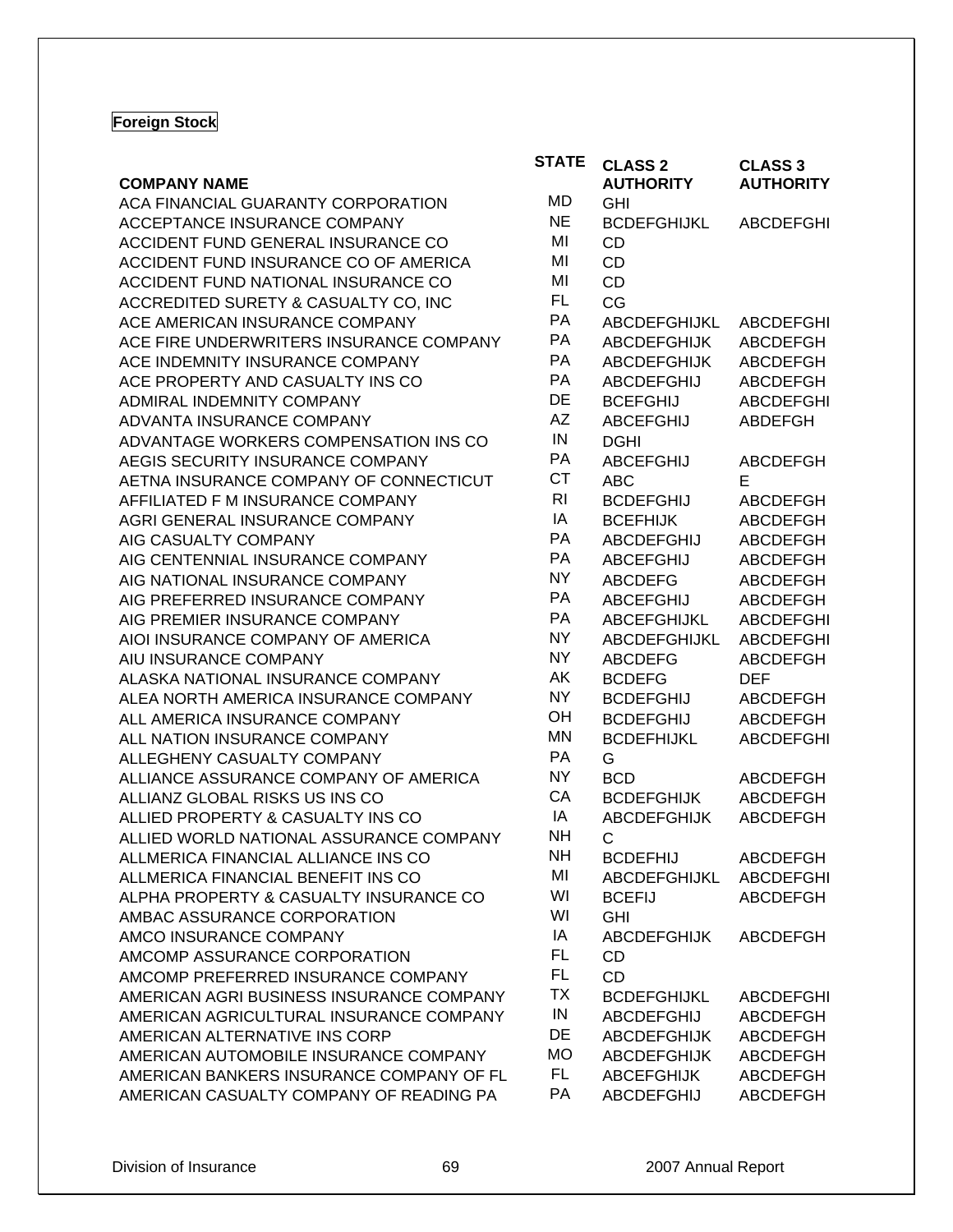AMERICAN CENTRAL INSURANCE COMPANY AMERICAN CENTURY CASUALTY COMPANY AMERICAN COMMERCE INSURANCE COMPANY AMERICAN COMPENSATION INSURANCE COMPANY AMERICAN CONTRACTORS INDEMNITY COMPANY AMERICAN ECONOMY INSURANCE COMPANY AMERICAN EMPIRE INSURANCE COMPANY AMERICAN EQUITY SPECIALTY INS CO AMERICAN FAMILY HOME INSURANCE COMPANY AMERICAN FEDERATION INSURANCE COMPANY AMERICAN FIRE AND CASUALTY COMPANY AMERICAN GENERAL PROPERTY INS CO AMERICAN GUARANTEE & LIABILITY INS CO AMERICAN HEALTHCARE INDEMNITY COMPANY AMERICAN HOME ASSURANCE COMPANY AMERICAN INDEPENDENT INSURANCE COMPANY AMERICAN INSURANCE COMPANY THE AMERICAN INTERNATIONAL INSURANCE CO THE AMERICAN INTERNATIONAL SOUTH INS CO AMERICAN INTERSTATE INSURANCE COMPANY AMERICAN MERCHANTS CASUALTY COMPANY AMERICAN MERCURY INSURANCE COMPANY AMERICAN MODERN HOME INSURANCE COMPANY AMERICAN MODERN SELECT INSURANCE COMP AMERICAN NATIONAL GENERAL INSURANCE CO AMERICAN NATIONAL PROPERTY & CASUALTY CO AMERICAN PET INSURANCE COMPANY INC AMERICAN PHYSICIANS ASSURANCE CORP AMERICAN RELIABLE INSURANCE COMPANY AMERICAN ROAD INSURANCE COMPANY THE AMERICAN SAFETY CASUALTY INS CO AMERICAN SECURITY INSURANCE COMPANY AMERICAN SELECT INSURANCE COMPANY AMERICAN SENTINEL INSURANCE COMPANY AMERICAN SOUTHERN HOME INSURANCE CO AMERICAN SOUTHERN INSURANCE COMPANY AMERICAN STANDARD INSURANCE CO OF WI AMERICAN STATES INSURANCE COMPANY AMERICAN STATES PREFERRED INS CO AMERICAN SURETY COMPANY AMERICAS INSURANCE COMPANY AMERIPRISE INSURANCE COMPANY AMERISURE INSURANCE COMPANY AMGUARD INSURANCE COMPANY ANESTHESIOLOGISTS PROFESSIONAL ASSR CO ANSUR AMERICA INSURANCE COMPANY ANTHEM INSURANCE COMPANIES INC ARAG INSURANCE COMPANY ARCH INSURANCE COMPANY ARCH REINSURANCE COMPANY

| МO             | BI                     | DEG              |
|----------------|------------------------|------------------|
| <b>TX</b>      | <b>ABCEFGHIJ</b>       | <b>ABCDEFGH</b>  |
| OH             | BC                     | AD               |
| MN             | D                      |                  |
| CA             | G                      |                  |
| IN             | ABCDEFGHIJ             | <b>ABCDEFGH</b>  |
| OH             | <b>BCDI</b>            | <b>ABEFGH</b>    |
| <b>CT</b>      | <b>BCEFGHIJ</b>        | <b>ABCDEFGH</b>  |
| <b>FL</b>      | <b>ABCEFGHIJK</b>      | <b>ABCDEFGH</b>  |
| <b>FL</b>      | <b>BCEFHIJ</b>         | <b>ABCDEFGH</b>  |
| OH             | <b>BCDEFGHIJ</b>       | <b>ABCDEFGH</b>  |
| <b>TN</b>      | <b>BCDEFGHIJK</b>      | <b>ABCDEFGH</b>  |
| <b>NY</b>      | <b>ABCDEFGHIJ</b>      | <b>ABCDEFGH</b>  |
| DE             | CGHI                   | <b>ABCDEFG</b>   |
| <b>NY</b>      | <b>ABCDEFGHIJK</b>     | ABCDEFGH         |
| <b>PA</b>      | в                      | E                |
| <b>NE</b>      | <b>ABCDEFGHIJK</b>     | <b>ABCDEFGH</b>  |
| <b>NY</b>      | <b>ABCDEFGHIJK</b>     | <b>ABCDEFGH</b>  |
| PA             | <b>BCDEFHIJ</b>        | <b>ABCDEFGH</b>  |
| LA             | <b>ABCDEFG</b>         | AD               |
| OH             | <b>BCDEFGHIJ</b>       | <b>ABCDEFGH</b>  |
| OK             | <b>ABCEFGHIJKL</b>     | <b>ABCDEFGHI</b> |
| OH             | ABCEFGHIJKL            | <b>ABCDEFGH</b>  |
| OH             | BCEFHIJ                | <b>ABCDEFGH</b>  |
| МO             | BCEFGHIJ               | <b>ABCDEFGH</b>  |
| МO             | <b>BCDEFHIJK</b>       | <b>ABCDEFGH</b>  |
| <b>NY</b>      | <b>ABCDEFGHIJ</b>      | <b>ABDEFGH</b>   |
| MI             | ABCDEFGHIJKL           | <b>ABCDEFGHI</b> |
| <b>AZ</b>      | <b>ABCEFGHIJK</b>      | <b>ABCDEFGH</b>  |
| MI             | <b>ABCDEFGHIJK</b>     | <b>ABCDEFGH</b>  |
| OK             | ABCDEFGHIJKL           | <b>ABCDEFGHI</b> |
| DE             | <b>ABCEFHIJ</b>        | <b>ABCDEFGH</b>  |
| OH             | <b>BCEFGHIJK</b>       | <b>ABCDEFGH</b>  |
| <b>PA</b>      | <b>ABCEFGHI</b>        | <b>ABCDEFGH</b>  |
| FL             | <b>ABCEFGHIJ</b>       | ABCDEFGH         |
| KS             | <b>ABCEFGHIJKL</b>     | <b>ABCDEFGHI</b> |
| WI             | <b>BCEFHIJ</b>         |                  |
| $\sf IN$       | <b>ABCDEFGHIJ</b>      | ABCDEFGH         |
| IN             | <b>ABCEFHIJ</b>        | <b>ABCDEFGH</b>  |
| $\sf IN$       | G                      |                  |
| LA             | <b>BCDEFHI</b>         | <b>ABCDEFG</b>   |
| WI             | <b>ABCDEFHI</b>        | <b>ABDEFGH</b>   |
| MI             | <b>ABCDEFGHIJ</b>      | <b>ABCDEFGH</b>  |
| PA             | <b>CD</b>              |                  |
| FL.            | $\mathsf{C}$           |                  |
| M <sub>l</sub> | <b>BCDEFGHIJK</b>      | <b>ABCDEFGH</b>  |
| IN             | <b>ABC</b>             | <b>ABCEFG</b>    |
| IA             | L                      |                  |
| MО             | ABCDEFGHIJKL ABCDEFGHI |                  |
| <b>NE</b>      | ABCDEFGHIJKL           | <b>ABCDEFGHI</b> |
|                |                        |                  |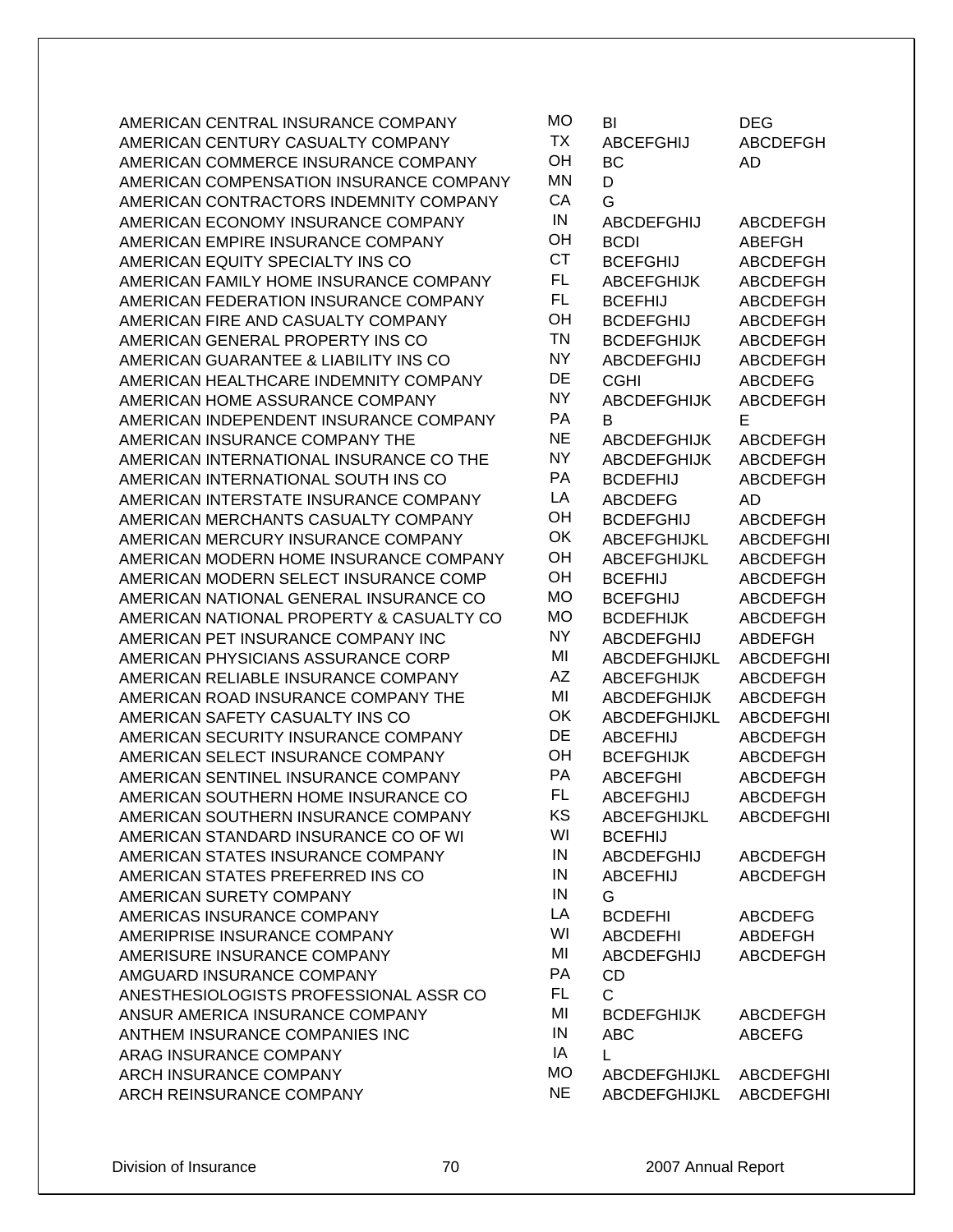| ARGUS FIRE AND CASUALTY INS CO           | FL.       | <b>CEFHIJK</b>     | <b>ABFH</b>      |
|------------------------------------------|-----------|--------------------|------------------|
| <b>ARMOR ASSURANCE COMPANY</b>           | VT        | G                  |                  |
| ARROWOOD INDEMNITY COMPANY               | DE        | ABCDEFGHIJ         | <b>ABCDEFGH</b>  |
| ARTISAN AND TRUCKERS CASUALTY COMPANY    | WI        | <b>BCHI</b>        | <b>ABDEFG</b>    |
| ASSOCIATED INDEMNITY CORPORATION         | CA        | <b>ABCDEFGHIJK</b> | <b>ABCDEFGH</b>  |
| ASSURANCE COMPANY OF AMERICA             | <b>NY</b> | <b>ABCDEFGHIJK</b> | <b>ABCDEFGH</b>  |
| ASSURANCEAMERICA INSURANCE COMPANY       | GA        | AB                 |                  |
| <b>ASSURED GUARANTY CORP</b>             | <b>NY</b> | GH                 |                  |
| ATHENA ASSURANCE COMPANY                 | MN        | <b>BCDEFGHIJKL</b> | <b>ABCDEFGHI</b> |
| ATLANTIC INSURANCE COMPANY               | <b>TX</b> | <b>ABCDEFGHIJK</b> | <b>ABCDEFGH</b>  |
| ATLANTIC SPECIALTY INSURANCE COMPANY     | <b>NY</b> | <b>BCDEFGHIJK</b>  | ABCDEFGH         |
| ATRADIUS TRADE CREDIT INSURANCE INC      | MD        | HI                 |                  |
| AUTO CLUB FAMILY INSURANCE COMPANY       | <b>MO</b> | <b>BCEFHIJL</b>    | <b>ABCDEFGHI</b> |
| AUTO CLUB PROPERTY CASUALTY INS CO       | IA        | A                  |                  |
| AUTOMOBILE INSURANCE CO OF HARTFORD THE  | <b>CT</b> | <b>ABCDEFGHIJ</b>  | <b>ABCDEFGH</b>  |
| <b>AVEMCO INSURANCE COMPANY</b>          | MD        | <b>ABCGH</b>       | <b>BDG</b>       |
| <b>AVOMARK INSURANCE COMPANY</b>         | IN        | <b>BCDEFGHIJ</b>   | ABCDEFGH         |
| AXA ART INSURANCE CORPORATION            | <b>NY</b> |                    | D                |
| AXA CORPORATE SOLUTIONS REINSURANCE CO   | DE        | <b>ABCDEFGHIJK</b> | <b>ABCDEFGH</b>  |
| AXA INSURANCE COMPANY                    | <b>NY</b> | <b>ABCDEFGHIJK</b> | <b>ABCDEFGH</b>  |
| AXA RE PROPERTY AND CASUALTY INS CO      | DE        | <b>ABCEFGHIJK</b>  | <b>ABCDEFGH</b>  |
| AXIS REINSURANCE COMPANY                 | <b>NY</b> | <b>ABCDEFGHIJ</b>  | ABCDEFGH         |
| <b>BALBOA INSURANCE COMPANY</b>          | CA        | <b>ABCEFGHIJ</b>   | <b>ABCDEFGH</b>  |
| <b>BANCINSURE INC</b>                    | OK        | <b>ABCDEFGHIJ</b>  | <b>ABCDEFGH</b>  |
| <b>BANKERS INSURANCE COMPANY</b>         | FL.       | <b>ABCEFGHI</b>    | <b>ABCDEFG</b>   |
| BANKERS STANDARD INSURANCE COMPANY       | PA        | <b>ABCDEFGHIJK</b> | <b>ABCDEFGH</b>  |
| BAR PLAN SURETY AND FIDELITY COMPANY THE | <b>MO</b> | G                  |                  |
| BAY STATE INSURANCE COMPANY              | MA        | <b>CEFGHI</b>      | <b>ABCDEFGH</b>  |
| <b>BCS INSURANCE COMPANY</b>             | OH        | ABCDEFGHIJKL       | <b>ABCDEFGHI</b> |
| BEAZLEY INSURANCE COMPANY, INC           | <b>CT</b> | <b>ABCDEFGHIJK</b> | ABCDEFGH         |
| BENCHMARK INSURANCE COMPANY              | KS        | <b>ABCDEFH</b>     | ABCDEFGH         |
| BERKLEY INSURANCE COMPANY                | DE        | <b>ABCDEFGHIJK</b> | ABCDEFGH         |
| BERKLEY REGIONAL INSURANCE COMPANY       | DE        | <b>BCDEFGHIJKL</b> | <b>ABCDEFGHI</b> |
| BLUE RIDGE INSURANCE COMPANY             | WI        | ABCDEFHIJK         | ABCDEFGH         |
| <b>BRISTOL WEST INSURANCE COMPANY</b>    | OH        | В                  | DE               |
| CALIFORNIA CASUALTY & FIRE INSURANCE CO  | СA        | <b>ABCEFHIJ</b>    | <b>ABCDEFGH</b>  |
| CALIFORNIA CASUALTY GENERAL INS CO OF OR | <b>OR</b> | <b>ABCEFHIJ</b>    | ABCDEFGH         |
| CALIFORNIA CASUALTY INSURANCE COMPANY    | CA        | <b>ABCEFHIJ</b>    | <b>ABCDEFGH</b>  |
| CAMDEN FIRE INSURANCE ASSOCIATION, THE   | <b>NJ</b> | <b>BCDEFGHIJ</b>   | ABCDEFGH         |
| CAMERON NATIONAL INSURANCE COMPANY       | <b>MO</b> | <b>BCEFGHIJK</b>   | ABCDEFGH         |
| CAMPMED CASUALTY & IND CO INC OF MD      | MD        | <b>CGIJ</b>        | <b>DGH</b>       |
| <b>CANAL INSURANCE COMPANY</b>           | SC        | <b>BCEFGHIJ</b>    | <b>ABCDEFGH</b>  |
| CAPITAL CITY INSURANCE COMPANY INC       | SC        | <b>BCDEFGHIJKL</b> | <b>ABCDEFGHI</b> |
| CAPITAL MARKETS ASSURANCE CORPORATION    | <b>NY</b> | GH                 |                  |
| CAPITOL INDEMNITY CORPORATION            | WI        | <b>ABCDEFGHIJK</b> | <b>ABCDEFGH</b>  |
| CARDIF PROPERTY AND CASUALTY INS CO      | <b>TX</b> | <b>ABCHIJ</b>      | ABCDEFGH         |
| CAROLINA CASUALTY INSURANCE COMPANY      | IA        | <b>ABCDEFG</b>     | ABCDEFGH         |
| CATERPILLAR INSURANCE COMPANY            | <b>MO</b> | <b>BCDEFGHIJKL</b> | <b>ABCDEFGHI</b> |
| CATLIN INSURANCE COMPANY INC             | <b>TX</b> | <b>BCDEFGH</b>     | <b>ABCDFGH</b>   |
| CENTENNIAL INSURANCE COMPANY             | <b>NY</b> | ABCDEFGHIJL        | <b>ABCDEFGHI</b> |

| FL              | <b>CEFHIJK</b>                      | ABFH                               |
|-----------------|-------------------------------------|------------------------------------|
| VT<br>DE        | G<br><b>ABCDEFGHIJ</b>              | <b>ABCDEFGH</b>                    |
| WI              | <b>BCHI</b>                         | <b>ABDEFG</b>                      |
| CA              | <b>ABCDEFGHIJK</b>                  | <b>ABCDEFGH</b>                    |
| <b>NY</b>       | <b>ABCDEFGHIJK</b>                  | <b>ABCDEFGH</b>                    |
| GA              | AB                                  |                                    |
| <b>NY</b>       | GH                                  |                                    |
| <b>MN</b>       | <b>BCDEFGHIJKL</b>                  | <b>ABCDEFGHI</b>                   |
| <b>TX</b>       | ABCDEFGHIJK                         | <b>ABCDEFGH</b>                    |
| <b>NY</b>       | <b>BCDEFGHIJK</b>                   | <b>ABCDEFGH</b>                    |
| MD<br><b>MO</b> | HI                                  |                                    |
| IA              | <b>BCEFHIJL</b><br>A                | <b>ABCDEFGHI</b>                   |
| <b>CT</b>       | ABCDEFGHIJ                          | <b>ABCDEFGH</b>                    |
| MD              | ABCGH                               | BDG                                |
| IN              | <b>BCDEFGHIJ</b>                    | <b>ABCDEFGH</b>                    |
| <b>NY</b>       |                                     | D                                  |
| DE              | <b>ABCDEFGHIJK</b>                  | <b>ABCDEFGH</b>                    |
| <b>NY</b>       | <b>ABCDEFGHIJK</b>                  | <b>ABCDEFGH</b>                    |
| DE              | <b>ABCEFGHIJK</b>                   | <b>ABCDEFGH</b>                    |
| <b>NY</b>       | ABCDEFGHIJ                          | <b>ABCDEFGH</b>                    |
| CA              | <b>ABCEFGHIJ</b>                    | <b>ABCDEFGH</b>                    |
| OK              | ABCDEFGHIJ                          | <b>ABCDEFGH</b>                    |
| <b>FL</b><br>PA | ABCEFGHI                            | <b>ABCDEFG</b>                     |
| <b>MO</b>       | <b>ABCDEFGHIJK</b><br>G             | <b>ABCDEFGH</b>                    |
| МA              | <b>CEFGHI</b>                       | <b>ABCDEFGH</b>                    |
| OH              | <b>ABCDEFGHIJKL</b>                 | <b>ABCDEFGHI</b>                   |
| <b>CT</b>       | <b>ABCDEFGHIJK</b>                  | <b>ABCDEFGH</b>                    |
| KS              | <b>ABCDEFH</b>                      | <b>ABCDEFGH</b>                    |
| DE              | <b>ABCDEFGHIJK</b>                  | <b>ABCDEFGH</b>                    |
| DE              | <b>BCDEFGHIJKL</b>                  | <b>ABCDEFGHI</b>                   |
| WI              | <b>ABCDEFHIJK</b>                   | <b>ABCDEFGH</b>                    |
| OH              | в                                   | DE                                 |
| CA              | <b>ABCEFHIJ</b>                     | <b>ABCDEFGH</b>                    |
| <b>OR</b><br>CA | <b>ABCEFHIJ</b>                     | <b>ABCDEFGH</b>                    |
| <b>NJ</b>       | <b>ABCEFHIJ</b><br><b>BCDEFGHIJ</b> | <b>ABCDEFGH</b>                    |
| <b>MO</b>       | <b>BCEFGHIJK</b>                    | <b>ABCDEFGH</b><br><b>ABCDEFGH</b> |
| MD              | CGIJ                                | <b>DGH</b>                         |
| SC              | <b>BCEFGHIJ</b>                     | <b>ABCDEFGH</b>                    |
| SC              | <b>BCDEFGHIJKL</b>                  | <b>ABCDEFGHI</b>                   |
| NY              | GH                                  |                                    |
| WI              | <b>ABCDEFGHIJK</b>                  | <b>ABCDEFGH</b>                    |
| <b>TX</b>       | <b>ABCHIJ</b>                       | ABCDEFGH                           |
| IA              | <b>ABCDEFG</b>                      | <b>ABCDEFGH</b>                    |
| MO              | <b>BCDEFGHIJKL</b>                  | <b>ABCDEFGHI</b>                   |
| <b>TX</b>       | <b>BCDEFGH</b>                      | <b>ABCDFGH</b>                     |
| <b>NY</b>       | <b>ABCDEFGHIJL</b>                  | <b>ABCDEFGHI</b>                   |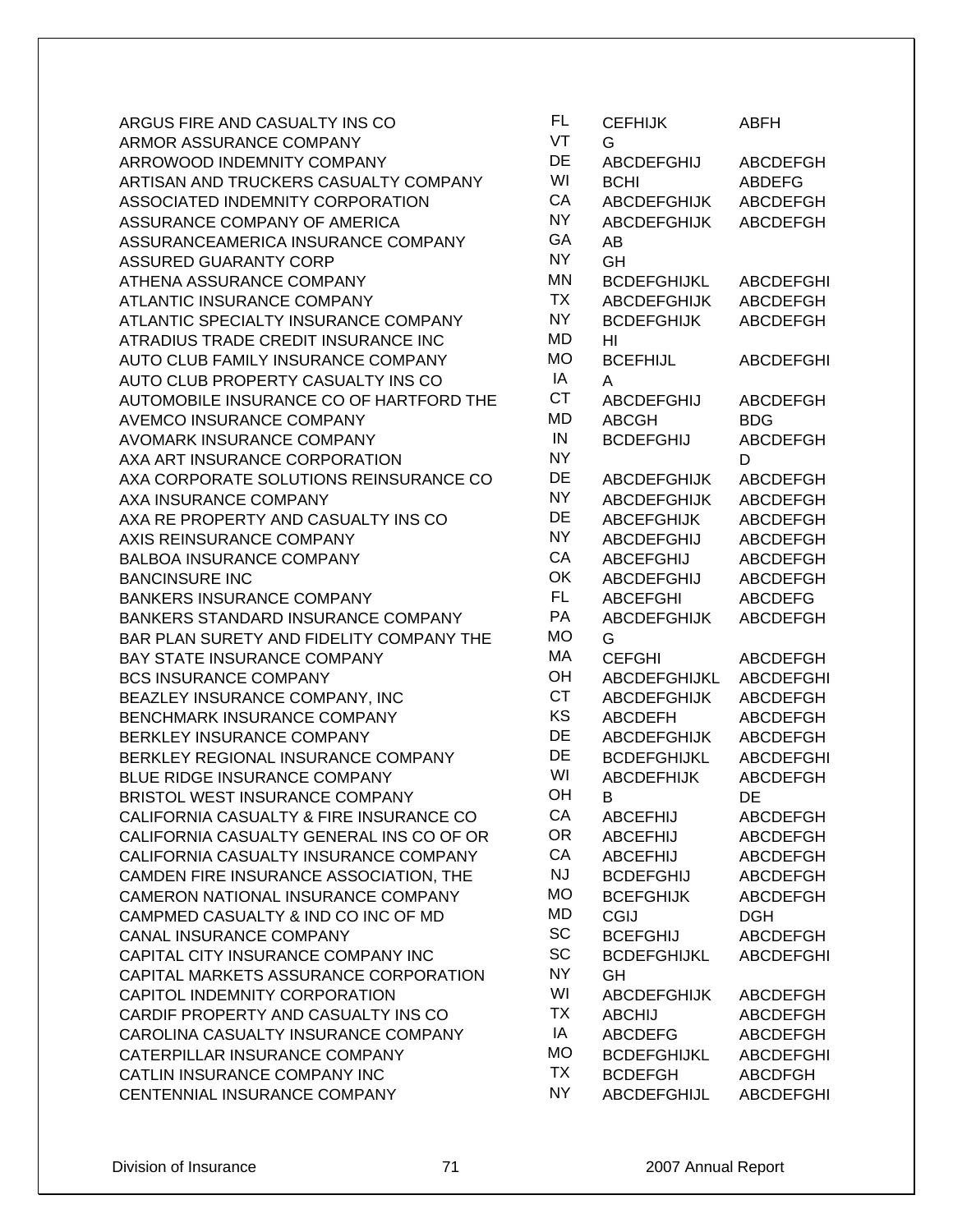| CENTRAL STATES INDEMNITY CO OF OMAHA        | <b>NE</b>      | <b>ABCEHIJK</b>     | <b>ABCDEFGH</b>  |
|---------------------------------------------|----------------|---------------------|------------------|
| <b>CENTRE INSURANCE COMPANY</b>             | DE             | ABCDEFGHIJ          | ABCDEFGH         |
| <b>CENTURION CASUALTY COMPANY</b>           | IA             | <b>ACHI</b>         |                  |
| CENTURY INDEMNITY COMPANY                   | PA             | <b>ABCDEFGHIJK</b>  | <b>ABCDEFGH</b>  |
| CENTURY NATIONAL INSURANCE COMPANY          | CA             | <b>BCEFHIJL</b>     | <b>ABCDEFGH</b>  |
| CHARTER INDEMNITY COMPANY                   | <b>TX</b>      | B                   | E                |
| CHARTER OAK FIRE INSURANCE COMPANY THE      | <b>CT</b>      | <b>ABCDEFGHIJK</b>  | <b>ABCDEFGH</b>  |
| CHEROKEE INSURANCE COMPANY                  | MI             | <b>ABCDEFGHIJ</b>   | <b>ABDEFG</b>    |
| CHUBB INDEMNITY INSURANCE COMPANY           | <b>NY</b>      | <b>BCDEFGHIJK</b>   | ABCDEFGH         |
| CHUBB NATIONAL INSURANCE COMPANY            | IN             | <b>ABCDEFGHIJK</b>  | <b>ABCDEFGH</b>  |
| CHURCH INSURANCE COMPANY THE                | <b>NY</b>      | <b>CEFHIJ</b>       | <b>ABCDEFGH</b>  |
| CIFG ASSURANCE NORTH AMERICA, INC           | <b>NY</b>      | GH                  |                  |
| CIM INSURANCE CORPORATION                   | MI             | <b>BCDEFGHIJK</b>   | <b>ABCDEFGH</b>  |
| CINCINNATI CASUALTY COMPANY THE             | OH             | <b>ABCDEFGHIJK</b>  | <b>ABCDEFGH</b>  |
| CINCINNATI EQUITABLE INSURANCE COMPANY      | OH             | <b>ABCEFHIJ</b>     | <b>ABCDEFGH</b>  |
| <b>CINCINNATI INDEMNITY COMPANY</b>         | OH             | <b>ABCDEFGHIJK</b>  | ABCDEFGH         |
| CINCINNATI INSURANCE COMPANY THE            | OH             | <b>ABCDEFGHIJK</b>  | ABCDEFGH         |
| CITIZENS INSURANCE COMPANY OF AMERICA       | MI             | <b>BCDEFGHIJ</b>    | <b>ABCDEFGH</b>  |
| <b>CLARENDON NATIONAL INSURANCE COMPANY</b> | <b>NJ</b>      | <b>ABCDEFGHIJK</b>  | <b>ABCDEFGH</b>  |
| CLEARWATER INSURANCE COMPANY                | DE             | <b>ABCDEFGHIJ</b>   | ABCDEFGH         |
| CLEARWATER SELECT INSURANCE COMPANY         | DE             | <b>ABCDEFGHIJK</b>  | <b>ABCDEFGH</b>  |
| <b>CLERMONT INSURANCE COMPANY</b>           | IA             | <b>ABCDEFGHIJKL</b> | <b>ABCDEFGHI</b> |
| CMG MORTGAGE ASSURANCE COMPANY              | WI             | H                   |                  |
| CMG MORTGAGE INSURANCE COMPANY              | WI             | H                   |                  |
| CNL/INSURANCE AMERICA INC                   | GA             | H                   | <b>ABCDE</b>     |
| COFACE NORTH AMERICA INSURANCE COMPANY      | MA             | <b>CEFGHIJ</b>      | <b>ABCDFGH</b>   |
| COLOGNE REINSURANCE COMPANY OF AMERICA      | <b>CT</b>      | <b>ABCDEFGHIJK</b>  | <b>ABCDEFGH</b>  |
| COLONIAL AMERICAN CASUALTY AND SURETY CO    | MD             | <b>BCDEFGHIJ</b>    | <b>ABCDEFGHI</b> |
| COLONIAL SURETY COMPANY                     | <b>NJ</b>      | CG                  |                  |
| COLONY NATIONAL INSURANCE COMPANY           | VA             | <b>CEFGHIJ</b>      | <b>ABCDFH</b>    |
| COLORADO CASUALTY INSURANCE COMPANY         | CO             | <b>BCEFGHIJ</b>     | <b>ABDEFGH</b>   |
| COLUMBIA INSURANCE COMPANY                  | <b>NE</b>      | <b>BCEFGHIJ</b>     | DE               |
| <b>COLUMBIA NATIONAL INSURANCE COMPANY</b>  | <b>NE</b>      | <b>ABCDEFGHIJK</b>  | <b>ABCDEFGH</b>  |
| COMMERCE & INDUSTRY INSURANCE COMPANY       | NY             | <b>BCDEFGHIJK</b>   | ABCDEFGH         |
| COMMERCIAL CASUALTY INSURANCE COMPANY       | CA             | D                   |                  |
| COMMERCIAL GUARANTY CASUALTY INS CO         | IN             | <b>ABCDEFGHIJK</b>  | <b>ABCDEFGH</b>  |
| COMMERCIAL LOAN INSURANCE CORPORATION       | WI             | H.                  |                  |
| COMMONWEALTH INSURANCE CO OF AMERICA        | <b>WA</b>      | <b>BCEFGHIJ</b>     | <b>ABCDEFGHI</b> |
| COMPANION COMMERCIAL INSURANCE COMPANY      | SC             | <b>BCDEFG</b>       | <b>ABCDEFG</b>   |
| COMPANION PROPERTY & CASUALTY INS CO        | <b>SC</b>      | <b>BCDEFGH</b>      | <b>ABCDEFG</b>   |
| <b>COMPUTER INSURANCE COMPANY</b>           | R <sub>l</sub> |                     | D                |
| CONNIE LEE INSURANCE COMPANY                | WI             | GH                  |                  |
| CONSOLIDATED INSURANCE COMPANY              | IN             | <b>ABCDEFGHIJ</b>   | <b>ABCDEFGH</b>  |
| <b>CONSTITUTION INSURANCE COMPANY</b>       | <b>NY</b>      | <b>BCDEFGHIJK</b>   | ABCDEFGH         |
| CONSUMERS INSURANCE USA INC                 | <b>TN</b>      | <b>BCEFGH</b>       | <b>ABCDEFGI</b>  |
| CONTINENTAL HERITAGE INSURANCE COMPANY      | OH             | CG                  |                  |
| CONTINENTAL INDEMNITY COMPANY               | IA             | <b>ABCDEFGHIJK</b>  | <b>ABCDEFGH</b>  |
| CONTINENTAL INSURANCE COMPANY THE           | PA             | <b>ABCDEFGHIJK</b>  | ABCDEFGH         |
| CONTINENTAL WESTERN INSURANCE COMPANY       | IA             | <b>ABCDEFGHIJK</b>  | <b>ABCDEFGH</b>  |
| CONTRACTORS BONDING & INSURANCE COMPANY     | WA             | <b>BCEFGHIJ</b>     | <b>ABCDEFGH</b>  |

| NΕ             | <b>ABCEHIJK</b>     | <b>ABCDEFGH</b>  |
|----------------|---------------------|------------------|
| DE             | ABCDEFGHIJ          | <b>ABCDEFGH</b>  |
| IA             | <b>ACHI</b>         |                  |
| PA             | <b>ABCDEFGHIJK</b>  | <b>ABCDEFGH</b>  |
| СA             | <b>BCEFHIJL</b>     | <b>ABCDEFGH</b>  |
| TХ             | B                   | E                |
| СT             | <b>ABCDEFGHIJK</b>  | <b>ABCDEFGH</b>  |
| MI             | <b>ABCDEFGHIJ</b>   | <b>ABDEFG</b>    |
| NΥ             | <b>BCDEFGHIJK</b>   | <b>ABCDEFGH</b>  |
| IN             | <b>ABCDEFGHIJK</b>  | <b>ABCDEFGH</b>  |
| NΥ             | <b>CEFHIJ</b>       | <b>ABCDEFGH</b>  |
| NY             | GH                  |                  |
| MI             | <b>BCDEFGHIJK</b>   | <b>ABCDEFGH</b>  |
| ЭH             | <b>ABCDEFGHIJK</b>  | <b>ABCDEFGH</b>  |
| ЭH             | <b>ABCEFHIJ</b>     | <b>ABCDEFGH</b>  |
| ЭH             | <b>ABCDEFGHIJK</b>  | <b>ABCDEFGH</b>  |
| ЭH             | <b>ABCDEFGHIJK</b>  | <b>ABCDEFGH</b>  |
| MI             | <b>BCDEFGHIJ</b>    | <b>ABCDEFGH</b>  |
| NJ             | <b>ABCDEFGHIJK</b>  | <b>ABCDEFGH</b>  |
| DE             | <b>ABCDEFGHIJ</b>   | <b>ABCDEFGH</b>  |
| DE             | <b>ABCDEFGHIJK</b>  | <b>ABCDEFGH</b>  |
| IA             | <b>ABCDEFGHIJKL</b> | <b>ABCDEFGHI</b> |
| WI             | н                   |                  |
| WI             | н                   |                  |
| GА             | н                   | <b>ABCDE</b>     |
| МA             | <b>CEFGHIJ</b>      | <b>ABCDFGH</b>   |
| СT             | <b>ABCDEFGHIJK</b>  | <b>ABCDEFGH</b>  |
| ИD             | <b>BCDEFGHIJ</b>    | <b>ABCDEFGHI</b> |
| NJ             | CG                  |                  |
| VA             | <b>CEFGHIJ</b>      | <b>ABCDFH</b>    |
| CO             | <b>BCEFGHIJ</b>     | <b>ABDEFGH</b>   |
| NΕ             | <b>BCEFGHIJ</b>     | DE               |
| NΕ             | ABCDEFGHIJK         | <b>ABCDEFGH</b>  |
| NΥ             | <b>BCDEFGHIJK</b>   | <b>ABCDEFGH</b>  |
| СA             | D                   |                  |
| IN             | <b>ABCDEFGHIJK</b>  | <b>ABCDEFGH</b>  |
| WI             | H                   |                  |
| ΝA             | <b>BCEFGHIJ</b>     | <b>ABCDEFGHI</b> |
| SC             | <b>BCDEFG</b>       | <b>ABCDEFG</b>   |
| SC             | <b>BCDEFGH</b>      | <b>ABCDEFG</b>   |
| R <sub>l</sub> |                     | D                |
| WI             | GН                  |                  |
| IN             | ABCDEFGHIJ          | <b>ABCDEFGH</b>  |
| NΥ             | <b>BCDEFGHIJK</b>   | <b>ABCDEFGH</b>  |
| TΝ             | <b>BCEFGH</b>       | <b>ABCDEFGI</b>  |
| ЭH             | CG                  |                  |
| ΙA             | <b>ABCDEFGHIJK</b>  | <b>ABCDEFGH</b>  |
| РA             | ABCDEFGHIJK         | <b>ABCDEFGH</b>  |
| ΙA             | <b>ABCDEFGHIJK</b>  | <b>ABCDEFGH</b>  |
| NΑ             | <b>BCEFGHIJ</b>     | <b>ABCDEFGH</b>  |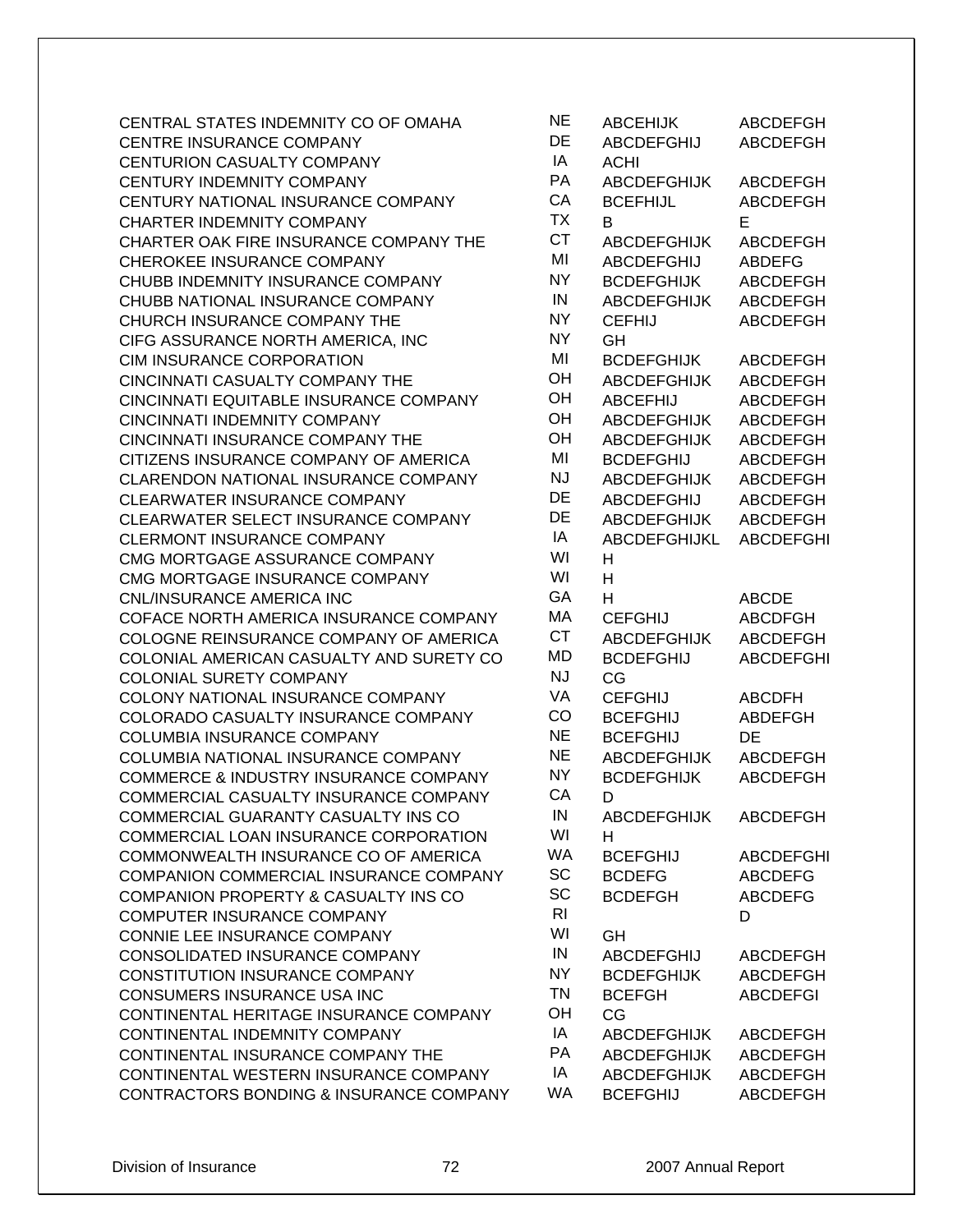CONVERIUM INSURANCE (NORTH AMERICA) INC CONVERIUM REINSURANCE (NA) INC CORNERSTONE NATIONAL INSURANCE COMPANY COURTESY INSURANCE COMPANY CRUM & FORSTER INDEMNITY COMPANY DE BCDEFGHIJK ABC CUMIS INSURANCE SOCIETY INC DAIMLERCHRYSLER INSURANCE COMPANY DAIRYLAND INSURANCE COMPANY DALLAS NATIONAL INSURANCE COMPANY DARWIN NATIONAL ASSURANCE COMPANY DEALERS ASSURANCE COMPANY DELOS INSURANCE COMPANY DENTISTS INSURANCE COMPANY THE DEPOSITORS INSURANCE COMPANY DEVELOPERS SURETY AND INDEMNITY COMPANY DIAMOND STATE INSURANCE COMPANY DIRECT GENERAL INSURANCE COMPANY DIRECT NATIONAL INSURANCE COMPANY DORINCO REINSURANCE COMPANY EASTGUARD INSURANCE COMPANY ELECTRIC INSURANCE COMPANY EMC PROPERTY & CASUALTY COMPANY EMCASCO INSURANCE COMPANY EMPIRE FIRE & MARINE INSURANCE COMPANY NET EMPLOYERS COMPENSATION INSURANCE CO EMPLOYERS FIRE INSURANCE COMPANY THE EMPLOYERS INSURANCE COMPANY OF WAUSAU EMPLOYERS REINSURANCE CORPORATION EMPLOYERS SECURITY INSURANCE COMPANY ENDURANCE AMERICAN INSURANCE COMPANY ENDURANCE REINSURANCE COMPANY OF AMER ENDURANCE REINSURANCE CORP OF AMERICA EQUITY INSURANCE COMPANY ERIE INSURANCE COMPANY ERIE INSURANCE COMPANY OF NEW YORK ERIE INSURANCE PROPERTY & CASUALTY CO ESURANCE INSURANCE COMPANY ESURANCE INSURANCE COMPANY OF NEW JERSEY ESURANCE PROPERTY & CASUALTY INS CO EULER HERMES AMERICAN CREDIT IND CO EVEREST NATIONAL INSURANCE COMPANY EVEREST REINSURANCE COMPANY EVERGREEN NATIONAL INDEMNITY COMPANY EXCESS REINSURANCE COMPANY EXCESS SHARE INSURANCE CORPORATION EXECUTIVE RISK INDEMNITY INC EXPLORER INSURANCE COMPANY FAIRFIELD INSURANCE COMPANY FAIRMONT INSURANCE COMPANY FAIRMONT PREMIER INSURANCE COMPANY

| J.J      | <b>ABCDEFGHIJKL</b>      | <b>ABCDEFGHI</b>                   |
|----------|--------------------------|------------------------------------|
| ÇТ       | <b>ABCDEFGHIJK</b>       | <b>ABCDEFGH</b>                    |
| ٨O<br>ΞL | <b>BC</b><br><b>BGI</b>  | ВE                                 |
| DЕ       | <b>BCDEFGHIJK</b>        | D<br><b>ABCDEFGH</b>               |
| ΙA       | ABCDEFGHIJ               | <b>ABCDEFGH</b>                    |
| M١       | <b>BCDEFGHI</b>          | <b>ABCDEF</b>                      |
| ٨I       | <b>ABCDEFGHIJK</b>       | <b>ABCDEFGH</b>                    |
| ГX       | CD                       |                                    |
| DЕ       | <b>CEFGHIJ</b>           | <b>ABDFGH</b>                      |
| ЭH       | BC                       | E.                                 |
| DЕ       | <b>ABCDEFGHIJK</b>       | <b>ABCDEFGH</b>                    |
| ĴА       | <b>CEFGHIJ</b>           | <b>ABCDEFGH</b>                    |
| lΑ       | <b>BCDEFHIJ</b>          | <b>ABCDEFGH</b>                    |
| ΙA       | <b>CEGI</b>              |                                    |
| IN       | <b>ABCDEFGHIJK</b>       | <b>ABCDEFGH</b>                    |
| sС       | <b>BCEFHIJ</b>           | <b>ABCDEFGH</b>                    |
| ١R       | <b>BCD</b>               |                                    |
| ΜI<br>٥A | <b>ABCDEFGHIJK</b>       | <b>ABCDEFGH</b>                    |
| ЛA       | CD                       |                                    |
| ΙA       | ABCDEFGHIJ<br>ABCDEFGHIJ | <b>ABCDEFGH</b><br><b>ABCDEFGH</b> |
| lΑ       | <b>BCDEFGHIJ</b>         | <b>ABCDEFGH</b>                    |
| ۹Ε       | <b>ABCDEFGHIJK</b>       | <b>ABCDEFGH</b>                    |
| СA       | CD                       |                                    |
| ΛA       | ABCDEFGHIJ               | <b>ABCDEFGH</b>                    |
| ٨I       | ABCDEFGHIJ               | <b>ABCDEFGH</b>                    |
| ٨O       | ABCDEFGHIJ               | <b>ABCDEFGH</b>                    |
| IN       | D                        |                                    |
| DЕ       | <b>BCDEFGHIJKL</b>       | <b>ABCDEFGHI</b>                   |
| DЕ       | ABCDEFGHIJK              | <b>ABCDEFGH</b>                    |
| ١Y       | <b>ABCDEFGHIJK</b>       | <b>ABCDEFGH</b>                    |
| ГX       | В                        | E                                  |
| PА       | <b>ABCDEFGHIJKL</b>      | <b>ABCDEFGHI</b>                   |
| JΥ<br>ÞА | <b>CD</b>                |                                    |
| ٨I       | <b>CD</b>                |                                    |
| ٨I       | <b>BCDEFGH</b>           | <b>ABCDEFGH</b><br><b>ABCDEFGH</b> |
| СA       | ABCDEFGHIJ<br>ВC         | EF                                 |
| ٨D       | н                        | C                                  |
| ЭE       | <b>ABCDEFGHIJK</b>       | <b>ABCDEFGH</b>                    |
| ЭE       | <b>ABCDEFGHIJK</b>       | <b>ABCDEFGH</b>                    |
| ЭH       | <b>ABCDEFGHIJK</b>       | <b>ABCDEFGH</b>                    |
| ЭE       | <b>ABCDEFHIJK</b>        | <b>ABCDEFGH</b>                    |
| ЭH       | GН                       |                                    |
| DЕ       | <b>ABCDEFGHI</b>         | <b>ABCDEFGHI</b>                   |
| СA       | <b>ABCDEFGHIJ</b>        | ABCDEFGH                           |
| СT       | ABCDEFGHIJK              | <b>ABCDEFGH</b>                    |
| СA       | <b>BCDEFGHIJK</b>        | <b>ABCDEFGH</b>                    |
| СA       | <b>ABCDEFGHIJK</b>       | <b>ABCDEFGH</b>                    |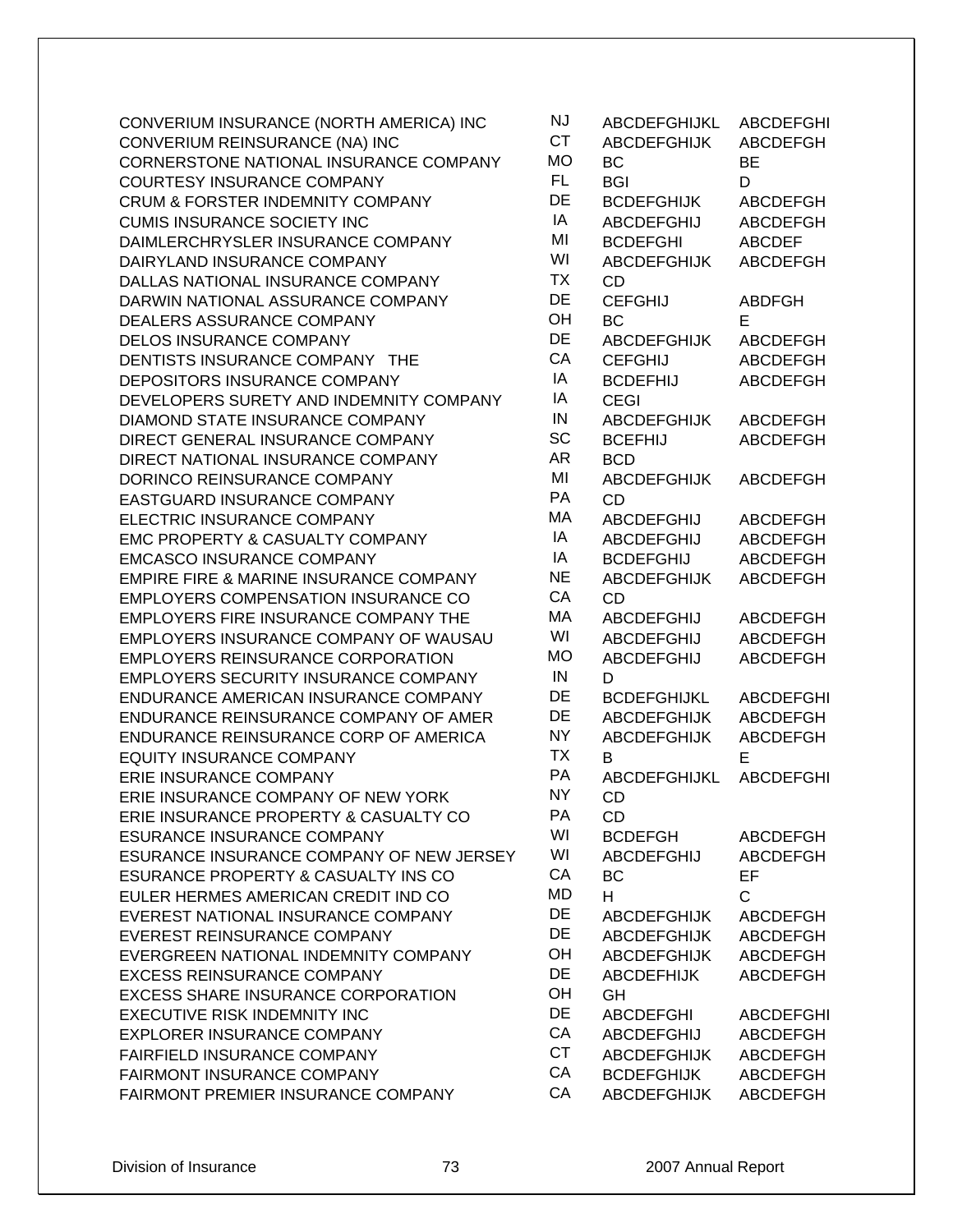FAIRMONT SPECIALTY INSURANCE COMPANY FARMERS UNION CO OPERATIVE INS CO INC FARMINGTON CASUALTY COMPANY FCCI INSURANCE COMPANY FEDERAL INSURANCE COMPANY FEDERATED SERVICE INSURANCE COMPANY **FFG INSURANCE COMPANY** FIDELITY & DEPOSIT COMPANY OF MARYLAND FIDELITY & GUARANTY INS UNDERWRITERS INC FIDELITY & GUARANTY INSURANCE COMPANY FIDELITY NATIONAL INSURANCE COMPANY FIDELITY NATIONAL PROP & CAS INS CO FINANCIAL GUARANTY INSURANCE COMPANY FINANCIAL INDEMNITY COMPANY FINANCIAL SECURITY ASSURANCE INC FIREMANS FUND INSURANCE COMPANY FIREMENS INSURANCE CO OF WASHINGTON DC FIRST ACCEPTANCE INS CO INC FIRST AMERICAN PROPERTY & CASUALTY IC FIRST COLONIAL INSURANCE COMPANY FIRST GUARD INSURANCE COMPANY FIRST LIBERTY INSURANCE CORPORATION THE FIRST MARINE INSURANCE COMPANY FIRST NATIONAL INSURANCE COMPANY OF AM FIRST PROFESSIONALS INS CO INC FIRST SEALORD SURETY INC FLAGSHIP CITY INSURANCE COMPANY FOLKSAMERICA REINSURANCE COMPANY FOREMOST INSURANCE COMPANY FOREMOST PROPERTY & CASUALTY INS CO FOREMOST SIGNATURE INSURANCE COMPANY FORTUITY INSURANCE COMPANY FRONTIER INSURANCE COMPANY GARRISON PROPERTY AND CASUALTY INS CO GATEWAY INSURANCE COMPANY **GEICO CASUALTY COMPANY** GEICO GENERAL INSURANCE COMPANY GEICO INDEMNITY COMPANY GENERAL CASUALTY COMPANY OF WISCONSIN GENERAL CASUALTY INSURANCE COMPANY GENERAL FIDELITY INSURANCE COMPANY GENERAL FIRE & CASUALTY COMPANY GENERAL INSURANCE COMPANY OF AMERICA GENERAL REINSURANCE CORPORATION GENERAL SECURITY NATIONAL INS CO GENERAL STAR NATIONAL INSURANCE COMPANY GENESIS INSURANCE COMPANY **GENWORTH FINANCIAL ASSURANCE CORP** GENWORTH HOME EQUITY INSURANCE CORP GENWORTH MORTGAGE INSURANCE CORP OF NC

| DE        | ABCDEFGHIJ         | <b>ABCDEFGH</b>  |
|-----------|--------------------|------------------|
| IA        | ABCDEFGHIJKL       | <b>ABCDEFGHI</b> |
| <b>CT</b> | <b>ABCDEFGHIJK</b> | <b>ABCDEFGH</b>  |
| <b>FL</b> | <b>BCDEFGHIJ</b>   | <b>ABCDEFGH</b>  |
| IN        | <b>ABCDEFGHIJK</b> | <b>ABCDEFGH</b>  |
| MΝ        | <b>ABCDEFGHIJ</b>  | <b>ABCDEFGH</b>  |
| IL        | С                  |                  |
| МD        | <b>BCDEFGHIJ</b>   | <b>ABCDEFGH</b>  |
| WI        | <b>ABCDEFGHIJK</b> | <b>ABCDEFGH</b>  |
| IA        | <b>BCDEFGHIJK</b>  | <b>ABCDEFGH</b>  |
| CA        | <b>ABCEFGHIJ</b>   | <b>ABCDEFGH</b>  |
| <b>NY</b> | <b>ABCEFGHIJ</b>   | <b>ABCDEFGH</b>  |
| <b>NY</b> | GH                 |                  |
| CA        | ABCDEFGHIJKL       | <b>ABCDEFGHI</b> |
| <b>NY</b> | <b>GHI</b>         |                  |
| CA        | <b>ABCDEFGHIJK</b> | <b>ABCDEFGH</b>  |
| DE        | <b>ABCDEFGHIJ</b>  | <b>ABCDEFGH</b>  |
| <b>TX</b> | B                  | <b>ABCEFGH</b>   |
| CA        | <b>BCEFHIJ</b>     | <b>ABCDEFGH</b>  |
| FL.       | <b>BCEFHI</b>      | <b>ABCDEFGH</b>  |
| <b>AZ</b> |                    | E                |
| IA        | <b>ABCDEFGHIJ</b>  | <b>ABCDEFGH</b>  |
| МO        | С                  | <b>ABCDG</b>     |
| WA        | <b>BCDEFGHIJK</b>  | <b>ABCDEFGH</b>  |
| <b>FL</b> | <b>ACDEFH</b>      | <b>ABCDEFGH</b>  |
| PA        | G                  |                  |
| PA        | <b>CD</b>          |                  |
| <b>NY</b> | <b>ABCDEFGHIJK</b> | <b>ABCDEFGH</b>  |
| MI        | <b>ABCEFGHIJK</b>  | <b>ABCDEFGH</b>  |
| MI        | <b>ABCEFGHIJK</b>  | <b>ABCDEFGH</b>  |
| MI        | <b>ABCDEFGHIJK</b> | <b>ABCDEFGH</b>  |
| MI        | <b>BCDEFGHIJK</b>  | <b>ABCDEFGH</b>  |
| <b>NY</b> | <b>ABCDEFGHIJK</b> | <b>ADEFG</b>     |
| <b>TX</b> | <b>BCEFHIJ</b>     | <b>ABCDEFGH</b>  |
| МO        | <b>BCDEFGHIJ</b>   | <b>ABCDEFGH</b>  |
| МD        | В                  |                  |
| МD        | <b>BCEFGIJ</b>     | <b>ABCDEFGH</b>  |
| MD        | <b>BCEFHIJ</b>     | ABEFH            |
| WI        | ABCDEFGHIJ         | <b>ABCDEFGH</b>  |
| WI        | <b>ABCDEFGHIJK</b> | <b>ABCDEFGH</b>  |
| SC        | <b>ACHIJ</b>       |                  |
| ID        | <b>BCEFGHIJK</b>   | <b>ABCDEFGH</b>  |
| WA        | <b>BCDEFGHIJK</b>  | <b>ABCDEFGH</b>  |
| DE        | <b>ABCDEFGHIJK</b> | <b>ABCDEFGH</b>  |
| NY        | <b>ABCDEFGHIJK</b> | <b>ABCDEFGH</b>  |
| OН        | <b>BCDEFGHIJK</b>  | <b>ABCDEFGH</b>  |
| <b>CT</b> | ABCDEFGHIJKL       | <b>ABCDEFGHI</b> |
| <b>NC</b> | Н                  |                  |
| <b>NC</b> | H                  |                  |
| ΝC        | H                  |                  |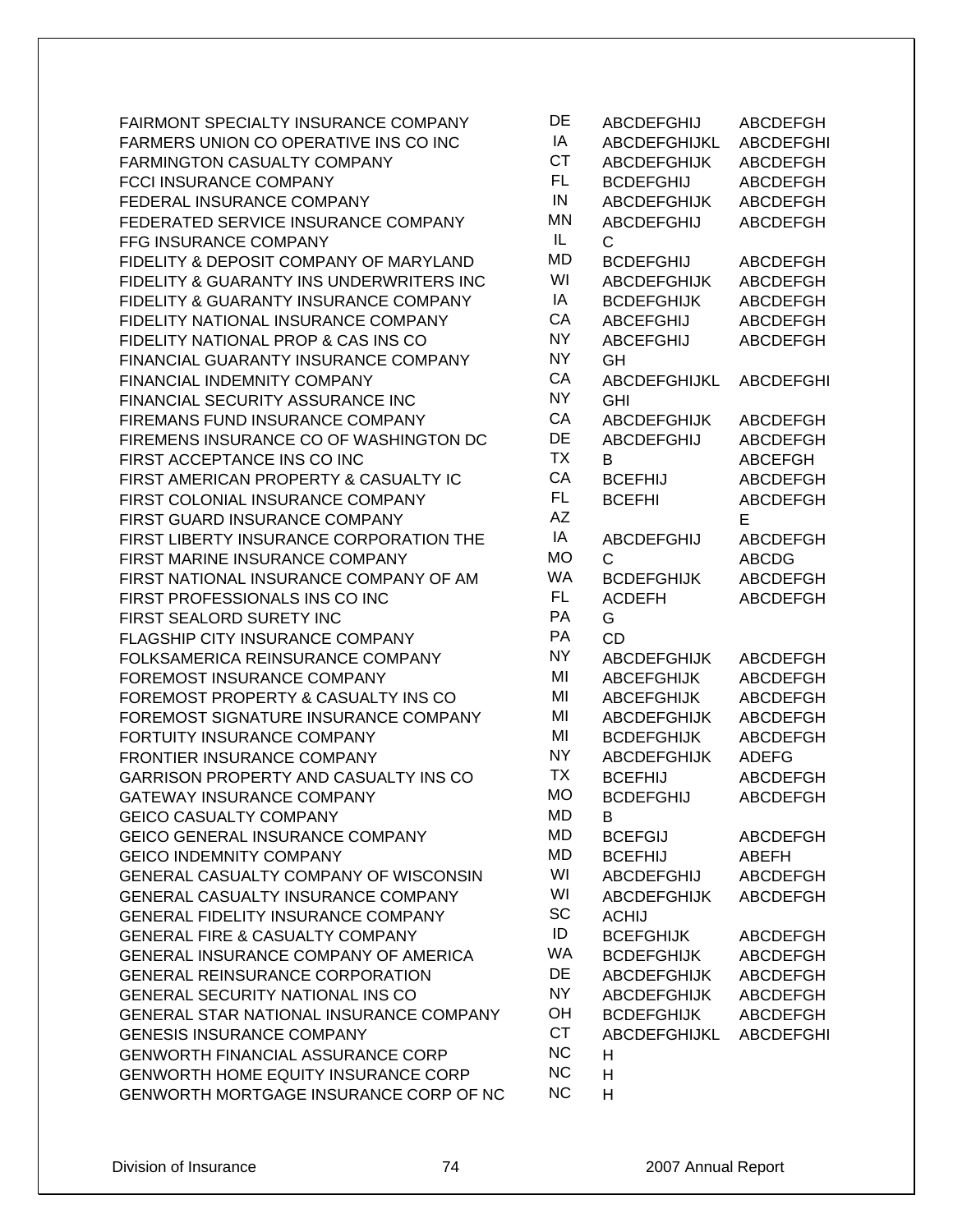| <b>GENWORTH MORTGAGE INSURANCE CORP</b>        | <b>NC</b> | н                   |                  |
|------------------------------------------------|-----------|---------------------|------------------|
| GENWORTH RESIDENTIAL MORT INS CORP OF NC       | <b>NC</b> | H                   |                  |
| <b>GEOVERA INSURANCE COMPANY</b>               | CA        | <b>CEFGHIJKL</b>    | <b>ABCDFGHI</b>  |
| <b>GERLING AMERICA INSURANCE COMPANY</b>       | <b>NY</b> | <b>ABCDEFGHIJK</b>  | <b>ABCDEFGH</b>  |
| <b>GERMANTOWN INSURANCE COMPANY</b>            | PA        | A                   |                  |
| GHS PROPERTY & CASUALTY INSURANCE CO           | OK        | <b>ABCEFHIJ</b>     | <b>ABCDEFGH</b>  |
| <b>GLOBAL REINSURANCE CORP OF AMERICA</b>      | <b>NY</b> | <b>ABCDEFGHIJK</b>  | ABCDEFGH         |
| <b>GLOBE AMERICAN CASUALTY COMPANY</b>         | OH        | <b>BCDEFGHIJKL</b>  | <b>ABCDEFGHI</b> |
| <b>GMAC DIRECT INSURANCE COMPANY</b>           | <b>MO</b> | <b>ABCEFGHIJK</b>   | <b>ABCDEFGH</b>  |
| GMAC INSURANCE COMPANY ONLINE INC              | <b>MO</b> | <b>ABCDEFGHIJKL</b> | <b>ABCDEFGHI</b> |
| GOVERNMENT EMPLOYEES INSURANCE COMPANY         | <b>MD</b> | <b>ABCEFGH</b>      | <b>ABCDFG</b>    |
| <b>GRAMERCY INSURANCE COMPANY</b>              | <b>TX</b> | <b>BCGI</b>         | DE               |
| <b>GRANGE INDEMNITY INSURANCE COMPANY</b>      | OH        | <b>BCEFGHIJK</b>    | <b>ABCDEFGH</b>  |
| <b>GRANGE PROPERTY &amp; CASUALTY INS CO</b>   | OH        | <b>BCDEFHIJK</b>    | <b>ABCDEFGH</b>  |
| <b>GRANITE RE INC</b>                          | OK        | G                   |                  |
| <b>GRANITE STATE INSURANCE COMPANY</b>         | PA        | <b>ABCDEFGHIJ</b>   | <b>ABCDEFGH</b>  |
| GRAY INSURANCE COMPANY THE                     | LA        | ABCDEFGHIJKL        | <b>ABCDEFGHI</b> |
| <b>GREAT AMERICAN ALLIANCE INS CO</b>          | OH        | <b>ABCDEFGHIJK</b>  | <b>ABCDEFGH</b>  |
| <b>GREAT AMERICAN ASSURANCE COMPANY</b>        | OH        | <b>ABCDEFGHIJK</b>  | <b>ABCDEFGH</b>  |
| <b>GREAT AMERICAN CONTEMPORARY INS CO</b>      | OH        | <b>BCDEFGHIJKL</b>  | <b>ABDEFGHI</b>  |
| <b>GREAT AMERICAN INSURANCE COMPANY</b>        | OH        | <b>ABCDEFGHIJK</b>  | <b>ABCDEFGH</b>  |
| GREAT AMERICAN INSURANCE COMPANY OF NY         | <b>NY</b> | <b>ABCDEFGHIJK</b>  | <b>ABCDEFGH</b>  |
| <b>GREAT AMERICAN SECURITY INS CO</b>          | OH        | <b>ABCDEFGHIJK</b>  | <b>ABCDEFGH</b>  |
| <b>GREAT AMERICAN SPIRIT INSURANCE COMPANY</b> | OH        | <b>ABCDEFGHIJK</b>  | <b>ABCDEFGH</b>  |
| <b>GREAT DIVIDE INSURANCE COMPANY</b>          | <b>ND</b> | ABCDEFGHIJKL        | <b>ABCDEFGHI</b> |
| <b>GREAT MIDWEST INSURANCE COMPANY</b>         | MI        | ABCDEFGHIJKL        | <b>ABCDEFGHI</b> |
| <b>GREAT NORTHERN INSURANCE COMPANY</b>        | IN        | ABCDEFGHIJ          | <b>ABCDEFGH</b>  |
| GREAT WEST CASUALTY COMPANY                    | <b>NE</b> | <b>ABCDEFGHIJK</b>  | <b>ABCDEFGH</b>  |
| <b>GREENWICH INSURANCE COMPANY</b>             | DE        | <b>ABCDEFGHIJK</b>  | <b>ABCDEFGH</b>  |
| <b>GRINNELL SELECT INSURANCE COMPANY</b>       | IA        | <b>ABCDEFGIJ</b>    | <b>ABDEFGH</b>   |
| GUARANTEE COMPANY OF NORTH AMERICA USA         | MI        | G                   |                  |
| GUIDEONE AMERICA INSURANCE COMPANY             | IA        | <b>ABCDEFGHIJKL</b> | <b>ABCDEFGHI</b> |
| <b>GUIDEONE ELITE INSURANCE COMPANY</b>        | IA        | <b>ABCDEFGHIJ</b>   | <b>ABCDEFGH</b>  |
| HANOVER AMERICAN INSURANCE COMPANY THE         | NΗ        | <b>BCDEGHIJ</b>     | <b>ABCDEFGH</b>  |
| HANOVER FIRE AND CASUALTY INS CO               | <b>PA</b> | Е                   | AB               |
| HANOVER INSURANCE COMPANY                      | <b>NH</b> | <b>ABCDEFGHIJ</b>   | <b>ABCDEFGH</b>  |
| HARBOR POINT REINSURANCE U S INC               | <b>CT</b> | <b>ABCDEFGHI</b>    | <b>ABCDEFGHI</b> |
| HARLEYSVILLE INSURANCE COMPANY                 | MN        | <b>BCDEFGHIJ</b>    | <b>ABCDEFGH</b>  |
| HARLEYSVILLE LAKE STATES INS CO                | MI        | <b>BCDEFGHIJ</b>    | ABCDEFGH         |
| HARLEYSVILLE PREFERRED INSURANCE COMPANY       | PA        | <b>BCDEFGHIJK</b>   | <b>ABCDEFGH</b>  |
| HARLEYSVILLE WORCESTER INSURANCE CO            | PA        | <b>BCDEFGHIJK</b>   | <b>ABCDEFGH</b>  |
| HARTFORD ACCIDENT & INDEMNITY COMPANY          | <b>CT</b> | <b>ABCDEFGHIJK</b>  | <b>ABCDEFGH</b>  |
| HARTFORD CASUALTY INSURANCE COMPANY            | IN        | <b>ABCDEFGHIJK</b>  | <b>ABCDEFGH</b>  |
| HARTFORD FIRE INSURANCE COMPANY                | <b>CT</b> | ABCDEFGHIJKL        | <b>ABCDEFGHI</b> |
| HARTFORD INSURANCE CO OF THE MIDWEST           | IN        | <b>ABCDEFGHIJ</b>   | <b>ABCDEFGH</b>  |
| HARTFORD STEAM BOILER INSP & IN CO OF CT       | <b>CT</b> | <b>CEFHI</b>        | <b>ABDFG</b>     |
| HARTFORD STEAM BOILER INSPECT & INS CO         | <b>CT</b> | <b>CEFHIJ</b>       | ABCDEFGH         |
| HARTFORD UNDERWRITERS INSURANCE COMPANY        | <b>CT</b> | <b>ABCDEFGHIJK</b>  | <b>ABCDEFGH</b>  |
| HAULERS INSURANCE COMPANY, INC                 | <b>TN</b> | <b>BCEFHIJK</b>     | <b>ABCDEFGH</b>  |
| HAWKEYE SECURITY INSURANCE COMPANY             | WI        | <b>BCDEFGHIJK</b>   | <b>ABCDEFGH</b>  |

|                          | н                              |                                    |
|--------------------------|--------------------------------|------------------------------------|
| C<br>A                   | н                              |                                    |
|                          | <b>CEFGHIJKL</b>               | <b>ABCDFGHI</b>                    |
| ſ                        | <b>ABCDEFGHIJK</b>             | <b>ABCDEFGH</b>                    |
| Í                        | A                              |                                    |
| ⟨                        | <b>ABCEFHIJ</b>                | <b>ABCDEFGH</b>                    |
| ſ                        | <b>ABCDEFGHIJK</b>             | <b>ABCDEFGH</b>                    |
| $\overline{\phantom{a}}$ | <b>BCDEFGHIJKL</b>             | <b>ABCDEFGHI</b>                   |
|                          | <b>ABCEFGHIJK</b>              | <b>ABCDEFGH</b>                    |
|                          | <b>ABCDEFGHIJKL</b>            | <b>ABCDEFGHI</b>                   |
| つつく                      | <b>ABCEFGH</b>                 | <b>ABCDFG</b>                      |
| $\overline{\phantom{a}}$ | <b>BCGI</b>                    | DE                                 |
| $\overline{\phantom{a}}$ | <b>BCEFGHIJK</b>               | <b>ABCDEFGH</b>                    |
| ⟨                        | <b>BCDEFHIJK</b><br>G          | <b>ABCDEFGH</b>                    |
| Í                        | <b>ABCDEFGHIJ</b>              | <b>ABCDEFGH</b>                    |
| Í                        | ABCDEFGHIJKL                   | <b>ABCDEFGHI</b>                   |
| $\overline{\phantom{a}}$ | <b>ABCDEFGHIJK</b>             | <b>ABCDEFGH</b>                    |
| $\overline{\phantom{a}}$ | <b>ABCDEFGHIJK</b>             | <b>ABCDEFGH</b>                    |
| $\overline{\phantom{a}}$ | <b>BCDEFGHIJKL</b>             | <b>ABDEFGHI</b>                    |
| $\overline{\phantom{a}}$ | <b>ABCDEFGHIJK</b>             | <b>ABCDEFGH</b>                    |
| ſ                        | <b>ABCDEFGHIJK</b>             | <b>ABCDEFGH</b>                    |
| $\overline{\phantom{a}}$ | <b>ABCDEFGHIJK</b>             | ABCDEFGH                           |
| ┪                        | <b>ABCDEFGHIJK</b>             | <b>ABCDEFGH</b>                    |
| $\mathcal{L}$            | <b>ABCDEFGHIJKL</b>            | <b>ABCDEFGHI</b>                   |
| I                        | <b>ABCDEFGHIJKL</b>            | <b>ABCDEFGHI</b>                   |
| I                        | <b>ABCDEFGHIJ</b>              | <b>ABCDEFGH</b>                    |
|                          | <b>ABCDEFGHIJK</b>             | <b>ABCDEFGH</b>                    |
| $\equiv$                 | <b>ABCDEFGHIJK</b>             | <b>ABCDEFGH</b>                    |
| l                        | <b>ABCDEFGIJ</b>               | ABDEFGH                            |
| I                        | G                              |                                    |
| l                        | ABCDEFGHIJKL                   | <b>ABCDEFGHI</b>                   |
| l                        | <b>ABCDEFGHIJ</b>              | <b>ABCDEFGH</b>                    |
| ┪                        | <b>BCDEGHIJ</b>                | <b>ABCDEFGH</b>                    |
| ١                        | F.                             | AB                                 |
| ┫                        | ABCDEFGHIJ                     | <b>ABCDEFGH</b>                    |
| Г                        | <b>ABCDEFGHI</b>               | ABCDEFGHI                          |
| ⇃                        | <b>BCDEFGHIJ</b>               | <b>ABCDEFGH</b>                    |
| I                        | <b>BCDEFGHIJ</b>               | <b>ABCDEFGH</b>                    |
| Í                        | <b>BCDEFGHIJK</b>              | <b>ABCDEFGH</b>                    |
| ١                        | <b>BCDEFGHIJK</b>              | <b>ABCDEFGH</b>                    |
| Г                        | <b>ABCDEFGHIJK</b>             | <b>ABCDEFGH</b>                    |
| I                        | <b>ABCDEFGHIJK</b>             | <b>ABCDEFGH</b>                    |
| Γ                        | ABCDEFGHIJKL                   | <b>ABCDEFGHI</b>                   |
| I                        | <b>ABCDEFGHIJ</b>              | <b>ABCDEFGH</b>                    |
| Γ<br>Γ                   | CEFHI                          | ABDFG                              |
| г                        | <b>CEFHIJ</b>                  | <b>ABCDEFGH</b>                    |
| ⇃                        | ABCDEFGHIJK<br><b>BCEFHIJK</b> | <b>ABCDEFGH</b><br><b>ABCDEFGH</b> |
| I                        | <b>BCDEFGHIJK</b>              | <b>ABCDEFGH</b>                    |
|                          |                                |                                    |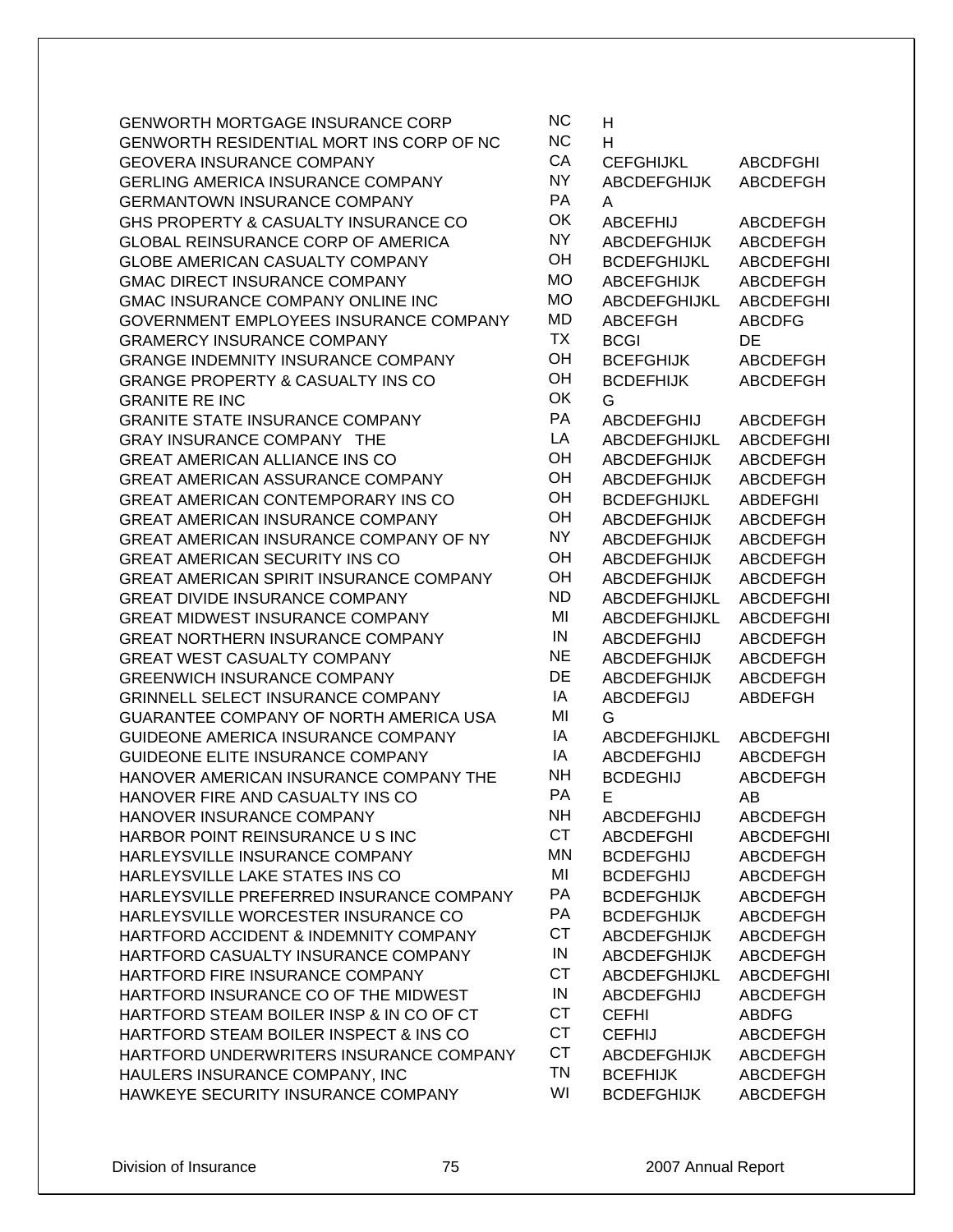| <b>HCC INSURANCE COMPANY</b>                 | IN        | <b>ABCEFHIJ</b>    | <b>ABCDEFGH</b>  |
|----------------------------------------------|-----------|--------------------|------------------|
| HEALTH CARE INDEMNITY INC                    | <b>TN</b> | <b>ABCDEFGHIJK</b> | ABCDEFGH         |
| HERITAGE INDEMNITY COMPANY                   | CA        | BC                 | <b>ADE</b>       |
| HIGHMARK CASUALTY INSURANCE COMPANY          | PA        | <b>ACDL</b>        |                  |
| HOME INSURANCE COMPANY THE                   | <b>NH</b> | <b>ABCDEFGHIJK</b> | <b>ABCDEFGH</b>  |
| HOME OWNERS INSURANCE COMPANY                | MI        | <b>BCDEFGHIJK</b>  | ABCDEFGH         |
| HORACE MANN PROPERTY & CASUALTY INS CO       | СA        | <b>BCEFHIJ</b>     | ABCDEFGH         |
| HOUSTON GENERAL INSURANCE COMPANY            | <b>TX</b> | <b>BCDEFGHIJ</b>   | ABCDEFGH         |
| HSBC INSURANCE COMPANY OF DELAWARE           | DE        | <b>ABCDEFGHIJK</b> | <b>ABCDEFGH</b>  |
| HUDSON INSURANCE COMPANY                     | DE        | ABCDEFGHIJKL       | <b>ABCDEFGHI</b> |
| IDS PROPERTY CASUALTY INSURANCE COMPANY      | WI        | <b>ABCEFGHIJK</b>  | <b>ABCDEFGHI</b> |
| ILLINOIS EMCASCO INSURANCE COMPANY           | IA        | <b>ABCDEFGHIJK</b> | <b>ABCDEFGH</b>  |
| IMPERIAL CASUALTY & INDEMNITY COMPANY        | OK        | <b>ACDEFGHIJ</b>   | ABCDEFGH         |
| IMT INSURANCE COMPANY                        | IA        | <b>BCDEFGHIJ</b>   | <b>ABCDEFGH</b>  |
| INDEMNITY INSURANCE COMPANY OF NORTH AM      | PA        | <b>BCDEFGHIJK</b>  | <b>ABCDEFGH</b>  |
| INDEPENDENCE AMERICAN INSURANCE COMPANY      | DE        | <b>ACEFGHIJKL</b>  |                  |
| INDIANA INSURANCE COMPANY                    | IN        | <b>ABCDEFGHIJK</b> | <b>ABCDEFGH</b>  |
| INFINITY ASSURANCE INSURANCE COMPANY         | OH        | <b>BCDEFGHIJ</b>   | <b>BCDEFGH</b>   |
| INFINITY AUTO INSURANCE COMPANY              | OH        | B                  | Е                |
| INFINITY CASAULTY INSURANCE COMPANY          | OH        | ABCDEFGHIJKL       | <b>ABCDEFGHI</b> |
| INFINITY INSURANCE COMPANY                   | IN        | BC                 | DE               |
| INFINITY PREMIER INSURANCE COMPANY           | IN        | B                  | E                |
| INFINITY SECURITY INSURANCE COMPANY          | IN        | B                  |                  |
| INFINITY SPECIALTY INSURANCE COMPANY         | OH        | <b>ABCDEFGHIJK</b> | ABCDEFGH         |
| INFINITY STANDARD INSURANCE COMPANY          | IN        | В                  | E                |
| INSURANCE COMPANY OF GREATER NEW YORK        | <b>NY</b> | <b>BCDEFGHIJ</b>   | <b>ABCEFGH</b>   |
| INSURANCE COMPANY OF NORTH AMERICA           | PA        | <b>ABCDEFGHIJK</b> | <b>ABCDEFGH</b>  |
| INSURANCE COMPANY OF THE STATE OF PA THE     | PA        | <b>ABCDEFGHIJK</b> | <b>ABCDEFGH</b>  |
| INSURANCE COMPANY OF THE WEST                | CA        | <b>ABCDEFGHIJ</b>  | <b>ABCDEFGH</b>  |
| INSURANCE CORPORATION OF AMERICA             | MI        | <b>CD</b>          |                  |
| INSURANCE CORPORATION OF NEW YORK THE        | <b>NY</b> | <b>ABCDEFGHIJ</b>  | <b>ABCDEFGH</b>  |
| INTEGON CASUALTY INSURANCE COMPANY           | <b>NC</b> | B                  | E                |
| <b>INTEGON GENERAL INSURANCE CORPORATION</b> | <b>NC</b> | <b>ABC</b>         | E                |
| INTEGON INDEMNITY CORPORATION                | <b>NC</b> | <b>ABC</b>         | E                |
| INTEGON NATIONAL INSURANCE COMPANY           | <b>NC</b> | <b>ABCDEFG</b>     | ABCDEFGH         |
| INTERNATIONAL FIDELITY INSURANCE COMPANY     | NJ        | G                  |                  |
| INTREPID INSURANCE COMPANY                   | MI        |                    | E                |
| <b>IOWA AMERICAN INSURANCE COMPANY</b>       | IA        | <b>BCDEFGH</b>     | <b>ABCDEFGH</b>  |
| <b>IRONSHORE INDEMNITY INC</b>               | <b>MN</b> | <b>BCDEFGHIJK</b>  | <b>ABCDEFGH</b>  |
| JEFFERSON INSURANCE COMPANY                  | NY.       | <b>ABCEFHIJK</b>   | <b>ABCDEFGH</b>  |
| KANSAS BANKERS SURETY COMPANY                | KS        | CG                 |                  |
| L M INSURANCE CORPORATION                    | IA        | <b>ABCDEFGHIJ</b>  | <b>ABCDEFGH</b>  |
| <b>LAURIER INDEMNITY COMPANY</b>             | WI        | <b>BCDEFGHIJ</b>   | ABCDEFGH         |
| LE MARS INSURANCE COMPANY                    | IA        | <b>BCDEFGI</b>     | <b>ABDEG</b>     |
| <b>LEXON INSURANCE COMPANY</b>               | <b>TX</b> | <b>ABCDEFGHIJK</b> | <b>ABCDEFGH</b>  |
| LIBERTY INSURANCE UNDERWRITERS INC           | <b>NY</b> | <b>BCDEFGHIJ</b>   | ABCDEFGH         |
| LIBERTY MUTUAL INSURANCE COMPANY             | МA        | ABCDEFGHIJKL       | <b>ABCDEFGHI</b> |
| LIBERTY PERSONAL INSURANCE COMPANY           | MI        | <b>BCEFHIL</b>     | ABCDEFGHI        |
| LINCOLN GENERAL INSURANCE COMPANY            | PA        | <b>ABCDEFGHIJK</b> | ABCDEFGH         |
| LM GENERAL INSURANCE COMPANY                 | DE        | <b>ABCDEFGHIJK</b> | <b>ABCDEFGH</b>  |

| IN        | <b>ABCEFHIJ</b>     | <b>ABCDEFGH</b>  |
|-----------|---------------------|------------------|
| <b>TN</b> | <b>ABCDEFGHIJK</b>  | <b>ABCDEFGH</b>  |
| CA        | ВC                  | ADE              |
| PA        | <b>ACDL</b>         |                  |
| <b>NH</b> | <b>ABCDEFGHIJK</b>  | <b>ABCDEFGH</b>  |
| MI        | <b>BCDEFGHIJK</b>   | <b>ABCDEFGH</b>  |
| CA        | <b>BCEFHIJ</b>      | <b>ABCDEFGH</b>  |
| <b>TX</b> | <b>BCDEFGHIJ</b>    | <b>ABCDEFGH</b>  |
| DE        | <b>ABCDEFGHIJK</b>  | <b>ABCDEFGH</b>  |
| DE        | ABCDEFGHIJKL        | <b>ABCDEFGHI</b> |
| WI        | <b>ABCEFGHIJK</b>   | <b>ABCDEFGHI</b> |
| IA        | <b>ABCDEFGHIJK</b>  | <b>ABCDEFGH</b>  |
| OK        | <b>ACDEFGHIJ</b>    | <b>ABCDEFGH</b>  |
| IA        |                     |                  |
| PA        | <b>BCDEFGHIJ</b>    | <b>ABCDEFGH</b>  |
| DE        | <b>BCDEFGHIJK</b>   | <b>ABCDEFGH</b>  |
|           | <b>ACEFGHIJKL</b>   |                  |
| IN        | <b>ABCDEFGHIJK</b>  | ABCDEFGH         |
| OH        | <b>BCDEFGHIJ</b>    | <b>BCDEFGH</b>   |
| OH        | в                   | E                |
| OH        | <b>ABCDEFGHIJKL</b> | <b>ABCDEFGHI</b> |
| IN        | <b>BC</b>           | DE               |
| IN        | B                   | E                |
| IN        | в                   |                  |
| OH        | <b>ABCDEFGHIJK</b>  | <b>ABCDEFGH</b>  |
| IN        | в                   | E                |
| <b>NY</b> | <b>BCDEFGHIJ</b>    | <b>ABCEFGH</b>   |
| PA        | ABCDEFGHIJK         | <b>ABCDEFGH</b>  |
| PA        | <b>ABCDEFGHIJK</b>  | <b>ABCDEFGH</b>  |
| CA        | <b>ABCDEFGHIJ</b>   | <b>ABCDEFGH</b>  |
| MI        | <b>CD</b>           |                  |
| <b>NY</b> | ABCDEFGHIJ          | <b>ABCDEFGH</b>  |
| <b>NC</b> | B                   | E                |
| <b>NC</b> | <b>ABC</b>          | E                |
| <b>NC</b> | <b>ABC</b>          | E                |
| <b>NC</b> | <b>ABCDEFG</b>      | ABCDEFGH         |
| NJ        | G                   |                  |
| MI        |                     | E                |
| IA        | <b>BCDEFGH</b>      | <b>ABCDEFGH</b>  |
| <b>MN</b> | <b>BCDEFGHIJK</b>   | <b>ABCDEFGH</b>  |
| NY        | <b>ABCEFHIJK</b>    | <b>ABCDEFGH</b>  |
| KS        | CG                  |                  |
| IA        | ABCDEFGHIJ          | <b>ABCDEFGH</b>  |
| WI        | <b>BCDEFGHIJ</b>    | <b>ABCDEFGH</b>  |
| IA        | <b>BCDEFGI</b>      | <b>ABDEG</b>     |
| <b>TX</b> | <b>ABCDEFGHIJK</b>  | <b>ABCDEFGH</b>  |
| <b>NY</b> | <b>BCDEFGHIJ</b>    | <b>ABCDEFGH</b>  |
| MA        | ABCDEFGHIJKL        | <b>ABCDEFGHI</b> |
| MI        | <b>BCEFHIL</b>      | <b>ABCDEFGHI</b> |
| PA        | <b>ABCDEFGHIJK</b>  | <b>ABCDEFGH</b>  |
| DE        | <b>ABCDEFGHIJK</b>  | <b>ABCDEFGH</b>  |
|           |                     |                  |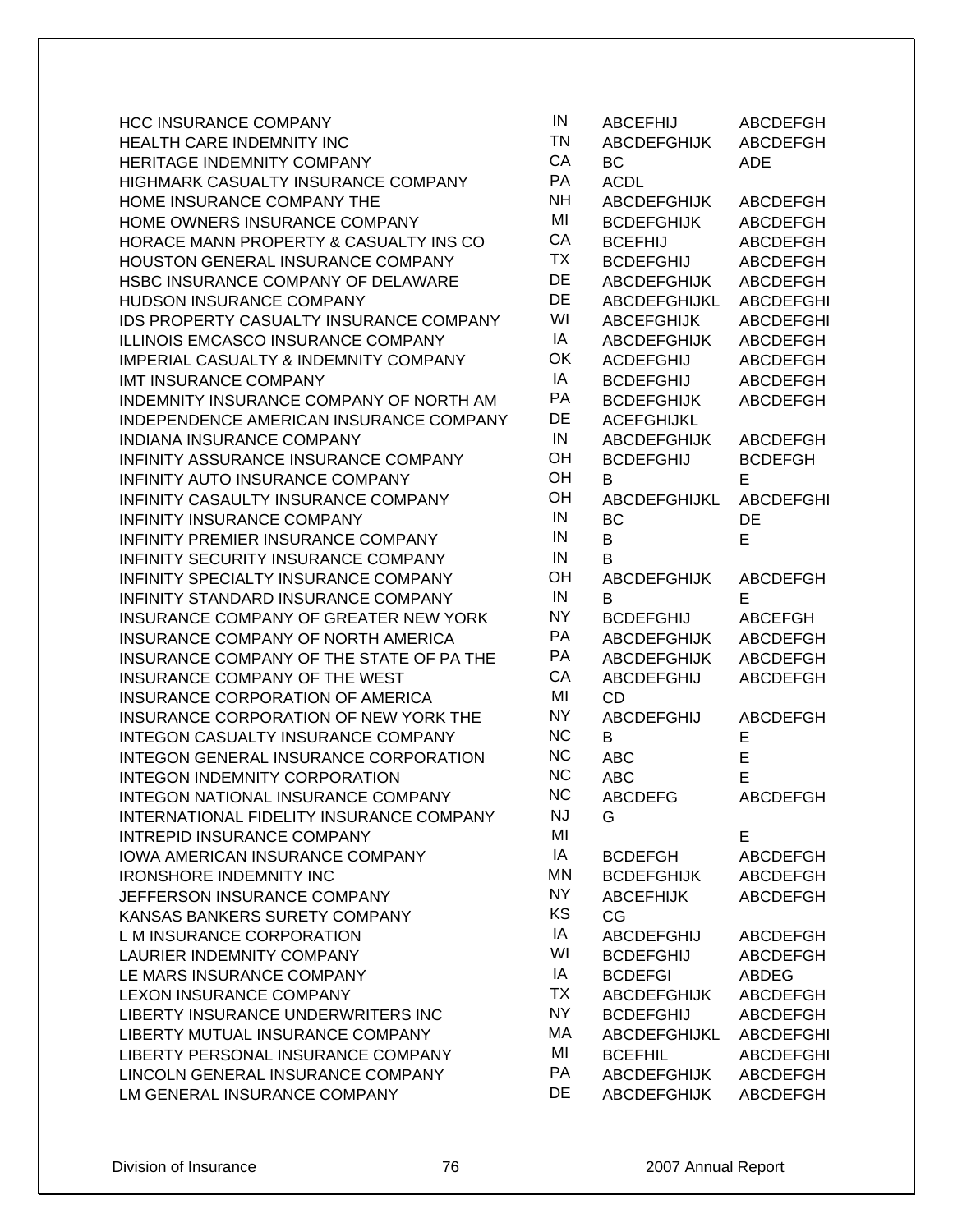| LM PERSONAL INSURANCE COMPANY            | DE             | <b>ABCDEFGHIJK</b>  | ABCDEFGH         |
|------------------------------------------|----------------|---------------------|------------------|
| LM PROPERTY & CASUALTY INS CO            | IN             | <b>ABCDEFGHIJK</b>  | ABCDEFGH         |
| LONE STAR NATIONAL INSURANCE COMPANY     | IN             | <b>BCDEFGHIJKL</b>  | <b>ABCDEFGHI</b> |
| LOYA INSURANCE COMPANY                   | <b>TX</b>      | <b>BCEFGHK</b>      | <b>ABCDEF</b>    |
| LYNDON PROPERTY INSURANCE COMPANY        | <b>MO</b>      | <b>ABCDEFGHIJ</b>   | <b>ABCDEFGH</b>  |
| LYNDON SOUTHERN INSURANCE COMPANY        | LA             | <b>ABCFGHIJ</b>     | ABDEFGH          |
| MAJESTIC INSURANCE COMPANY               | CA             | CD                  |                  |
| MANUFACTURERS ALLIANCE INSURANCE CO      | PA             | <b>BCDE</b>         | <b>ADE</b>       |
| MAPFRE INSURANCE COMPANY                 | <b>NJ</b>      | <b>BCDEFGHIJK</b>   | ABCDEFGH         |
| MARKEL AMERICAN INSURANCE COMPANY        | VA             | ABCEFGHIJKL         | <b>ABCDEFGHI</b> |
| MARYLAND CASUALTY COMPANY                | MD             | <b>ABCDEFGHIJK</b>  | ABCDEFGH         |
| MARYLAND INSURANCE COMPANY               | <b>TX</b>      | <b>BCDEFGHIJ</b>    | ABCDEFGH         |
| MASSACHUSETTS BAY INSURANCE COMPANY      | <b>NH</b>      | <b>BCDEFGHIJ</b>    | ABCDEFGH         |
| MAXUM CASUALTY INSURANCE COMPANY         | DE             | <b>BCGHI</b>        | DE               |
| MBIA INSURANCE CORPORATION               | <b>NY</b>      | GH                  |                  |
| <b>MEDICAL LIABILITY ALLIANCE</b>        | <b>MO</b>      | <b>ABCDEFGHIJKL</b> | <b>ABCDEFGHI</b> |
| MEDICAL PROTECTIVE COMPANY THE           | IN             | <b>ABCDEFGHIJ</b>   | ABCDEFGH         |
| MEDICUS INSURANCE COMPANY                | <b>TX</b>      | $\mathsf{C}$        |                  |
| MEDMARC CASUALTY INSURANCE COMPANY       | VT             | <b>ABCDEFGHIJK</b>  | <b>ABCDEFGH</b>  |
| MEMBERSELECT INSURANCE COMPANY           | MI             | <b>BCEFGHIJL</b>    | <b>ABCDEFGHI</b> |
| MEMIC INDEMNITY COMPANY                  | <b>NH</b>      | <b>CD</b>           |                  |
| MENDAKOTA INSURANCE COMPANY              | <b>MN</b>      | ABCDEFGHIJKL        | <b>ABCDEFGHI</b> |
| MERASTAR INSURANCE COMPANY               | <b>TN</b>      | <b>ABCEFHIJ</b>     | ABCDEFGH         |
| MERIDIAN SECURITY INSURANCE COMPANY      | IN             | <b>ABCDEFGHIJKL</b> | <b>ABCDEFGHI</b> |
| METROPOLITAN CASUALTY INSURANCE COMPANY  | R <sub>l</sub> | <b>ABCDEFGHIJK</b>  | <b>ABCDEFGH</b>  |
| METROPOLITAN DIRECT PROP & CAS INS CO    | R <sub>l</sub> | <b>ABCDEFGK</b>     | ABCDEFGH         |
| METROPOLITAN GENERAL INSURANCE COMPANY   | <b>RI</b>      | <b>ABCDEFGHIJK</b>  | <b>ABCDEFGH</b>  |
| METROPOLITAN GROUP PROP & CAS INS CO     | R <sub>l</sub> | <b>ABCDEFGHIJK</b>  | ABCDEFGH         |
| METROPOLITAN PROPERTY & CASUALTY INS CO  | R <sub>l</sub> | ABCDEFGHIJKL        | <b>ABCDEFGHI</b> |
| MGA INSURANCE COMPANY INC                | <b>TX</b>      | <b>BCEFGIJ</b>      | <b>ABDEG</b>     |
| MGIC ASSURANCE CORPORATION               | WI             | <b>GHI</b>          |                  |
| MGIC CREDIT ASSURANCE CORPORATION        | WI             | H                   |                  |
| MGIC INDEMNITY CORPORATION               | WI             | H                   |                  |
| MGIC MORTGAGE REINSURANCE CORPORATION    | WI             | H                   |                  |
| <b>MGIC REINSURANCE CORPORATION</b>      | WI             | Н                   |                  |
| MGIC RESIDENTIAL REINSURANCE CORPORATION | WI             | н                   |                  |
| MHA INSURANCE COMPANY                    | MI             | <b>CEGI</b>         |                  |
| MIC GENERAL INSURANCE CORPORATION        | MI             | <b>ABCDEFGHIJ</b>   | <b>ABCDEFGH</b>  |
| MIC PROPERTY AND CASUALTY INS CORP       | MI             | <b>ABCDEFGHIJK</b>  | <b>ABCDEFGH</b>  |
| MID CENTURY INSURANCE COMPANY            | CA             | <b>ABCDEFGHIJ</b>   | <b>ABCDEFGH</b>  |
| MID CONTINENT CASUALTY COMPANY           | OK             | <b>BCDEFGHIJK</b>   | <b>ABCDEFGH</b>  |
| MIDDLESEX INSURANCE COMPANY              | WI             | <b>ABCDEFGHIJK</b>  | ABCDEFGH         |
| MIDWEST EMPLOYERS CASUALTY COMPANY       | DE             | <b>CDG</b>          |                  |
| MIDWEST MEDICAL INSURANCE COMPANY        | <b>MN</b>      | <b>CI</b>           |                  |
| MIDWESTERN INDEMNITY COMPANY THE         | OH             | <b>BCDEFGHIJK</b>   | ABCDEFGH         |
| MILBANK INSURANCE COMPANY                | SD             | <b>ABCDEFGHI</b>    | ABCDEFGH         |
| MILLERS CLASSIFIED INSURANCE COMPANY     | WI             | ABCDEFGHIJKL        | <b>ABCDEFGHI</b> |
| MILWAUKEE CASUALTY INSURANCE CO          | WI             | <b>ABCDEFGHIJK</b>  | ABCDEFGH         |
| MILWAUKEE INSURANCE COMPANY              | WI             | <b>ABCDEFGHIJ</b>   | ABCDEFGH         |
| MILWAUKEE SAFEGUARD INSURANCE COMPANY    | WI             | <b>ABCDEFGHIJK</b>  | <b>ABCDEFGH</b>  |
|                                          |                |                     |                  |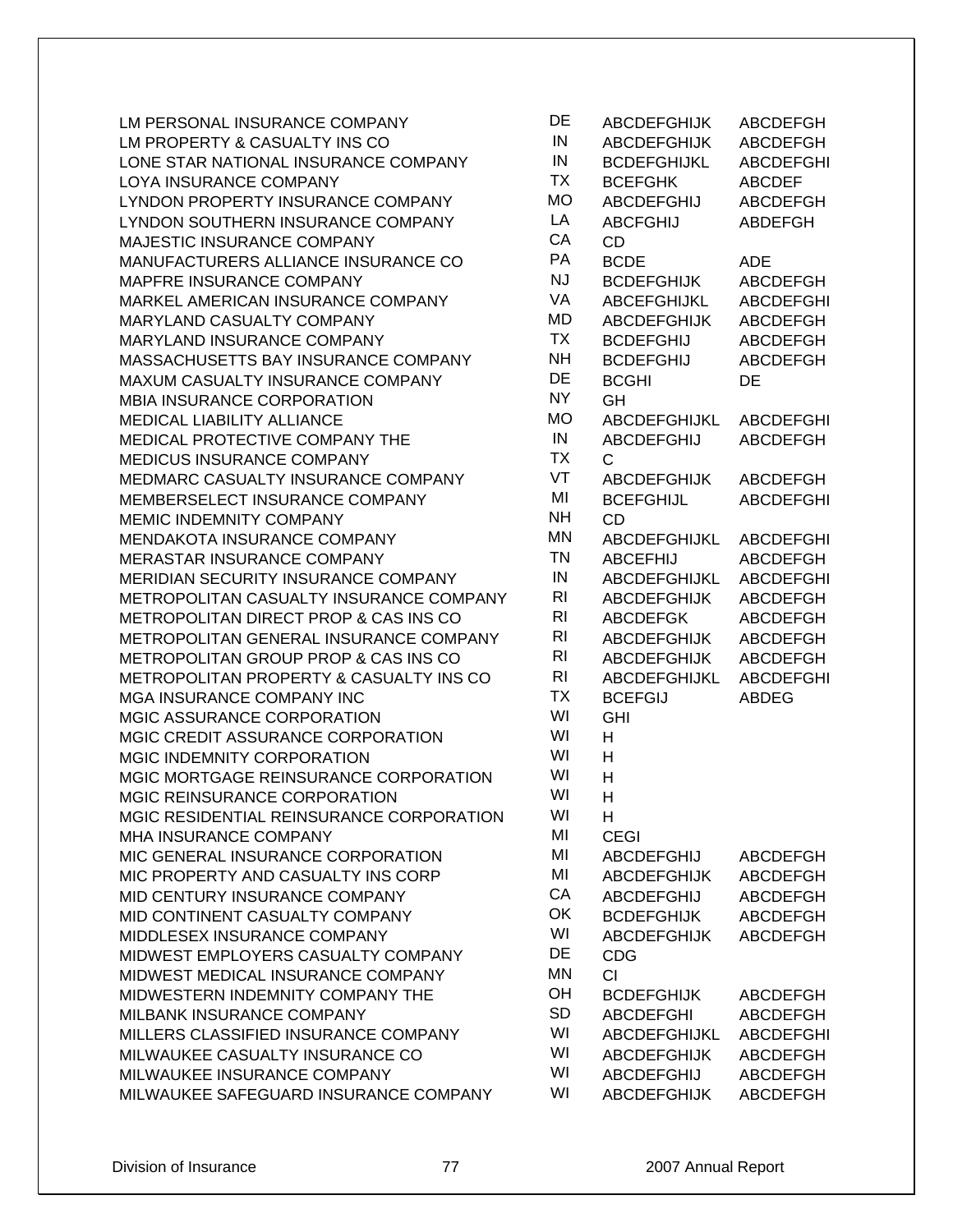| MITSUI SUMITOMO INSURANCE CO OF AMERICA  | <b>NY</b> | <b>ABCDEFGHIJ</b>   | <b>ABCDEFGH</b>  |
|------------------------------------------|-----------|---------------------|------------------|
| MITSUI SUMITOMO INSURANCE USA INC        | <b>NY</b> | <b>BCDEFGHIJ</b>    | <b>ABCDEFGH</b>  |
| MONROE GUARANTY INSURANCE COMPANY        | IN        | <b>BCDEFGHIJ</b>    | <b>ABCDEFGH</b>  |
| MORTGAGE GUARANTY INSURANCE CORPORATION  | WI        | н                   |                  |
| MOTORS INSURANCE CORPORATION             | MI        | <b>BCDEFGHIJK</b>   | <b>ABCDEFGH</b>  |
| MUNICH REINSURANCE AMERICA INC           | DE        | <b>ABCDEFGHIJ</b>   | <b>ABCDEFGH</b>  |
| NATIONAL AMERICAN INSURANCE COMPANY      | OK        | <b>ABCDEFGHIJ</b>   | <b>ABCDEFGH</b>  |
| NATIONAL BUILDING MATERIAL ASSURANCE CO  | IN        | <b>BCDEFGHIJKL</b>  | <b>ABCDEFGHI</b> |
| NATIONAL CASUALTY COMPANY                | WI        | <b>ABCEFGHIJK</b>   | ABCDEFGH         |
| NATIONAL CONTINENTAL INSURANCE COMPANY   | <b>NY</b> | <b>BCEFH</b>        | ABCDEFGH         |
| NATIONAL FARMERS UNION PROPERTY & CAS CO | CO        | <b>ABCDEFGHIJK</b>  | <b>ABCDEFGH</b>  |
| NATIONAL GENERAL ASSURANCE COMPANY       | <b>MO</b> | <b>BCFIJ</b>        |                  |
| NATIONAL GENERAL INSURANCE COMPANY       | <b>MO</b> | <b>BCDEFGHIJ</b>    | <b>ABCDEFGH</b>  |
| NATIONAL INDEMNITY COMPANY               | <b>NE</b> | <b>ABCDEFGHIJ</b>   | <b>ABCDEFGH</b>  |
| NATIONAL INSURANCE COMPANY OF WI INC     | WI        | AHI                 |                  |
| NATIONAL INTERSTATE INSURANCE COMPANY    | OH        | <b>ABCDGHI</b>      | <b>ABCDEFG</b>   |
| NATIONAL LIABILITY & FIRE INS CO         | <b>CT</b> | <b>ABCDEFGHIJK</b>  | <b>ABCDEFGH</b>  |
| NATIONAL REINSURANCE CORPORATION         | DE        | <b>ABCDEFGHIJK</b>  | ABCDEFGH         |
| NATIONAL SPECIALTY INSURANCE COMPANY     | <b>TX</b> | <b>BCEFGHIJ</b>     | <b>ABCDEFGH</b>  |
| NATIONAL TRUST INSURANCE COMPANY         | <b>TN</b> | <b>BCDEFGHIJ</b>    | <b>ABCDEFGH</b>  |
| NATIONAL UNION FIRE INSURANCE CO OF PITT | PA        | <b>ABCDEFGHIJK</b>  | ABCDEFGH         |
| NATIONWIDE AFFINITY INSURANCE CO OF AM   | OH        | <b>ABCDEFGHIJ</b>   | ABCDEFGH         |
| NATIONWIDE AGRIBUSINESS INSURANCE CO     | IA        | <b>ABCDEFGHIJ</b>   | <b>ABCDEFGH</b>  |
| NATIONWIDE ASSURANCE COMPANY             | WI        | B                   |                  |
| NATIONWIDE GENERAL INSURANCE COMPANY     | OH        | <b>BCEFHIJ</b>      | <b>ABCDEFGH</b>  |
| NATIONWIDE INSURANCE COMPANY OF AMERICA  | WI        | <b>BCEFHIJ</b>      | ABCDEFGH         |
| NATIONWIDE PROPERTY & CASUALTY INS CO    | OH        | <b>ABCDEFGHIJK</b>  | ABCDEFGH         |
| NAU COUNTRY INSURANCE COMPANY            | <b>MN</b> | ABCDEFGHIJKL        | <b>ABCDEFGHI</b> |
| NAVIGATORS INSURANCE COMPANY             | <b>NY</b> | <b>ABCDEFGHIJK</b>  | ABCDEFGH         |
| NCMIC INSURANCE COMPANY                  | IA        | <b>BCEFHIJ</b>      | ABCDEFGH         |
| NETHERLANDS INSURANCE COMPANY THE        | <b>NH</b> | ABCDEFGHIJKL        | <b>ABCDEFGHI</b> |
| NEW ENGLAND INSURANCE COMPANY            | <b>CT</b> | <b>ABCDEFGHIJK</b>  | ABCDEFGH         |
| NEW ENGLAND REINSURANCE CORPORATION      | <b>CT</b> | <b>ABCDEFGHIJK</b>  | ABCDEFGH         |
| NEW HAMPSHIRE INSURANCE COMPANY          | PA        | <b>ABCDEFGHIJ</b>   | <b>ABCDEFGH</b>  |
| NEW SOUTH INSURANCE COMPANY              | <b>NC</b> | <b>BCEFGHIJ</b>     | <b>ABDEFGH</b>   |
| NEW YORK MARINE AND GENERAL INS CO       | <b>NY</b> | <b>CFHI</b>         | BD               |
| NEWARK INSURANCE COMPANY                 | <b>NJ</b> | <b>BCDEIJ</b>       | ABCDEFGH         |
| <b>NGM INSURANCE COMPANY</b>             | <b>FL</b> | EG                  | В                |
| NORGUARD INSURANCE COMPANY               | PA        | <b>CD</b>           |                  |
| NORTH AMERICAN ELITE INSURANCE COMPANY   | <b>NH</b> | <b>ABCDEFGHIJK</b>  | <b>ABCDEFGH</b>  |
| NORTH AMERICAN SPECIALTY INSURANCE CO    | <b>NH</b> | <b>ABCDEFGHIJK</b>  | ABCDEFGH         |
| NORTH POINTE INSURANCE COMPANY           | MI        | <b>ABCDEFGHIJKL</b> | ABCDEFGHI        |
| NORTH RIVER INSURANCE COMPANY THE        | <b>NJ</b> | <b>ABCDEFGHIJK</b>  | <b>ABCDEFGH</b>  |
| NORTH STAR REINSURANCE CORPORATION       | DE        | <b>ABCDEFGHIJK</b>  | ABCDEFGH         |
| NORTHERN ASSURANCE COMPANY OF AMERICA    | МA        | <b>ABCDEFGHIJ</b>   | <b>ABCDEFGH</b>  |
| NORTHERN INSURANCE COMPANY OF NEW YORK   | <b>NY</b> | <b>ABCDEFGHIJK</b>  | <b>ABCDEFGH</b>  |
| NORTHLAND CASUALTY COMPANY               | <b>MN</b> | <b>BCEFGHIJK</b>    | <b>ABCDEFGH</b>  |
| NORTHLAND INSURANCE COMPANY              | MN        | <b>BCEFGHIJKL</b>   | <b>ABCDEFGH</b>  |
| NOVA CASUALTY COMPANY                    | <b>NY</b> | <b>BCDEFGHIJ</b>    | <b>ABDEFGH</b>   |
| OCCIDENTAL FIRE & CASUALTY COMPANY OF NC | <b>NC</b> | <b>ABCDEFGHIJK</b>  | <b>ABCDEFGH</b>  |

| ٧Y | <b>ABCDEFGHIJ</b>   | <b>ABCDEFGH</b>  |
|----|---------------------|------------------|
| ١Y | <b>BCDEFGHIJ</b>    | <b>ABCDEFGH</b>  |
| ΙN | <b>BCDEFGHIJ</b>    | <b>ABCDEFGH</b>  |
| W١ | H.                  |                  |
| MI | <b>BCDEFGHIJK</b>   | <b>ABCDEFGH</b>  |
| ЭË | <b>ABCDEFGHIJ</b>   | <b>ABCDEFGH</b>  |
| ЭK | <b>ABCDEFGHIJ</b>   | <b>ABCDEFGH</b>  |
| IN | <b>BCDEFGHIJKL</b>  | <b>ABCDEFGHI</b> |
| W١ | <b>ABCEFGHIJK</b>   | <b>ABCDEFGH</b>  |
| ١Y | <b>BCEFH</b>        | <b>ABCDEFGH</b>  |
| CС | <b>ABCDEFGHIJK</b>  | <b>ABCDEFGH</b>  |
| ЛO | <b>BCFIJ</b>        |                  |
| ЛO | <b>BCDEFGHIJ</b>    | ABCDEFGH         |
| ۹Ė | ABCDEFGHIJ          | <b>ABCDEFGH</b>  |
| W١ | AHI                 |                  |
| ЭH | <b>ABCDGHI</b>      | <b>ABCDEFG</b>   |
| СT | <b>ABCDEFGHIJK</b>  | <b>ABCDEFGH</b>  |
| ЭË | <b>ABCDEFGHIJK</b>  | <b>ABCDEFGH</b>  |
| ГX | <b>BCEFGHIJ</b>     | <b>ABCDEFGH</b>  |
| ΓN | <b>BCDEFGHIJ</b>    | <b>ABCDEFGH</b>  |
| ÞА | <b>ABCDEFGHIJK</b>  | <b>ABCDEFGH</b>  |
| ЭH | ABCDEFGHIJ          | <b>ABCDEFGH</b>  |
| ΙA | <b>ABCDEFGHIJ</b>   | <b>ABCDEFGH</b>  |
| W١ | в                   |                  |
| ЭH | <b>BCEFHIJ</b>      | <b>ABCDEFGH</b>  |
| W١ | <b>BCEFHIJ</b>      | <b>ABCDEFGH</b>  |
| ЭH | <b>ABCDEFGHIJK</b>  | <b>ABCDEFGH</b>  |
| ИN | ABCDEFGHIJKL        | <b>ABCDEFGHI</b> |
| ١Y | <b>ABCDEFGHIJK</b>  | <b>ABCDEFGH</b>  |
| ΙA | <b>BCEFHIJ</b>      | <b>ABCDEFGH</b>  |
| ۹H | <b>ABCDEFGHIJKL</b> | <b>ABCDEFGHI</b> |
| СT | <b>ABCDEFGHIJK</b>  | <b>ABCDEFGH</b>  |
| СT | <b>ABCDEFGHIJK</b>  | <b>ABCDEFGH</b>  |
| ÞА | <b>ABCDEFGHIJ</b>   | <b>ABCDEFGH</b>  |
| ١Ċ | <b>BCEFGHIJ</b>     | <b>ABDEFGH</b>   |
| ١Y | <b>CFHI</b>         | BD               |
| NJ | <b>BCDEIJ</b>       | <b>ABCDEFGH</b>  |
| FL | EG                  | В                |
| ÞА | CD                  |                  |
| NH | <b>ABCDEFGHIJK</b>  | <b>ABCDEFGH</b>  |
| ٧H | <b>ABCDEFGHIJK</b>  | <b>ABCDEFGH</b>  |
| ΜI | ABCDEFGHIJKL        | <b>ABCDEFGHI</b> |
| ŃĴ | <b>ABCDEFGHIJK</b>  | <b>ABCDEFGH</b>  |
| ЭE | <b>ABCDEFGHIJK</b>  | <b>ABCDEFGH</b>  |
| ИА | <b>ABCDEFGHIJ</b>   | <b>ABCDEFGH</b>  |
| ١Y | <b>ABCDEFGHIJK</b>  | <b>ABCDEFGH</b>  |
| ЛN | <b>BCEFGHIJK</b>    | <b>ABCDEFGH</b>  |
| ИN | <b>BCEFGHIJKL</b>   | <b>ABCDEFGH</b>  |
| ١Y | <b>BCDEFGHIJ</b>    | <b>ABDEFGH</b>   |
| ٧Ć | <b>ABCDEFGHIJK</b>  | <b>ABCDEFGH</b>  |
|    |                     |                  |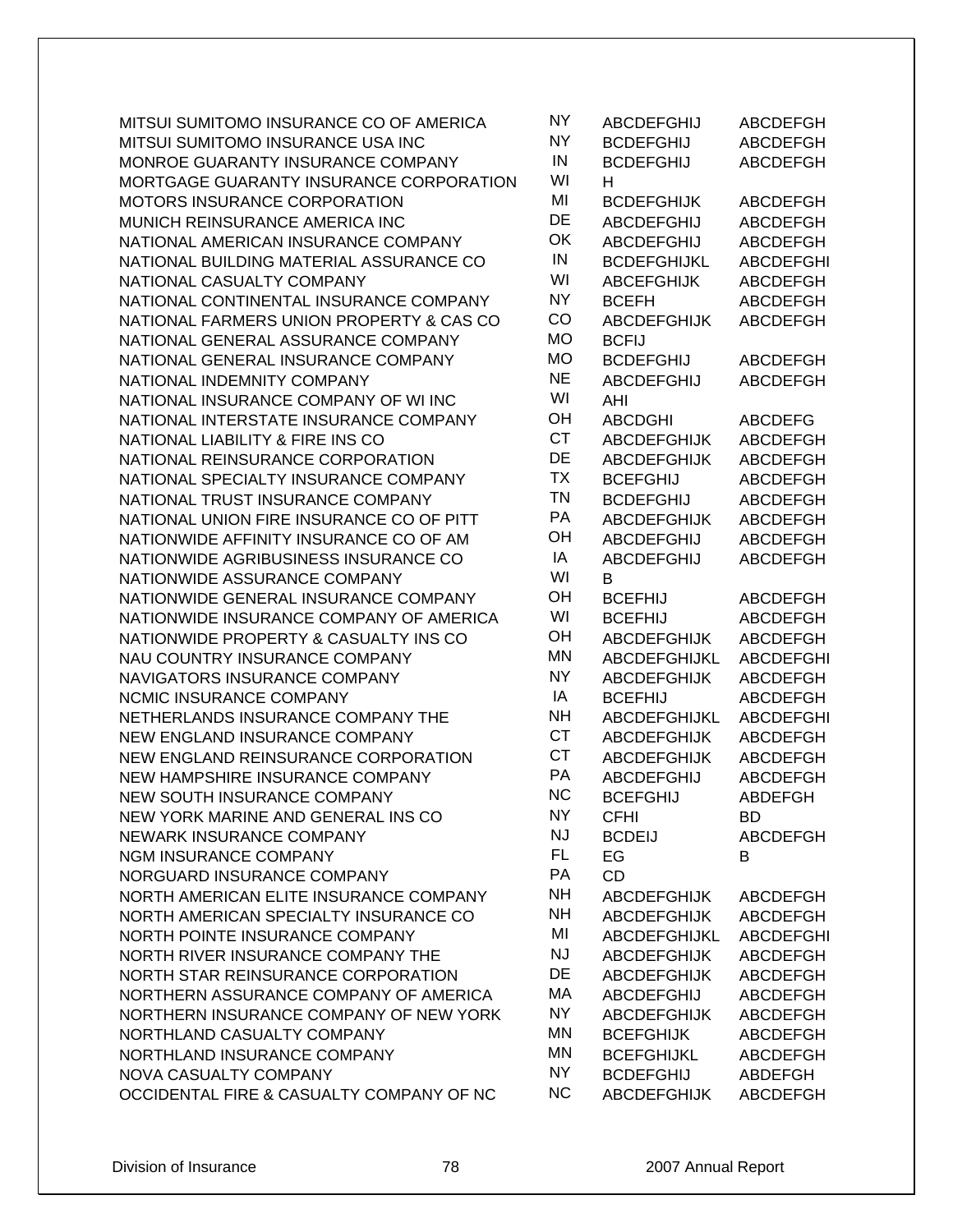| ODYSSEY AMERICA REINSURANCE CORPORATION  | <b>CT</b> | <b>ABCDEFGH</b>     | <b>ABDEFG</b>    |
|------------------------------------------|-----------|---------------------|------------------|
| OHIC INSURANCE COMPANY                   | OH        | <b>ABCDEFGHIJ</b>   | ABCDEFGH         |
| OHIO CASUALTY INSURANCE COMPANY THE      | OH        | <b>ABCDEFGHIJ</b>   | ABCDEFGH         |
| OHIO INDEMNITY COMPANY                   | OH        | <b>BG</b>           | <b>DE</b>        |
| OHIO SECURITY INSURANCE COMPANY          | OH        | <b>BCDEFGHIJ</b>    | <b>ABCDEFGH</b>  |
| OLD RELIABLE CASUALTY COMPANY            | <b>MO</b> | <b>ABCEFHIJK</b>    | <b>ABCDEFGH</b>  |
| OLD REPUBLIC INSURANCE COMPANY           | PA        | <b>ABCDEFGHIJ</b>   | <b>ABCDEFGH</b>  |
| OLD REPUBLIC SECURITY ASSURANCE COMPANY  | AZ        | <b>ABCEFHIJ</b>     | <b>ABCDEGH</b>   |
| OLD REPUBLIC SURETY COMPANY              | WI        | G                   |                  |
| OLD UNITED CASUALTY COMPANY              | KS        | <b>BCG</b>          | DE               |
| ONEBEACON AMERICA INSURANCE COMPANY      | МA        | <b>ABCDEFGHIJK</b>  | ABCDEFGH         |
| ONEBEACON INSURANCE COMPANY              | PA        | <b>ABCDEFGHIJK</b>  | ABCDEFGH         |
| ONEBEACON MIDWEST INSURANCE COMPANY      | WI        | <b>ABCDEFGH</b>     | <b>ADEFG</b>     |
| OWNERS INSURANCE COMPANY                 | OH        | <b>BCDEFGHIJK</b>   | ABCDEFGH         |
| PACIFIC EMPLOYERS INSURANCE COMPANY      | PA        | <b>ABCDEFGHIJK</b>  | <b>ABCDEFGH</b>  |
| PACIFIC INDEMNITY COMPANY                | WI        | <b>ABCDEFGHIJ</b>   | <b>ABCDEFGH</b>  |
| PACIFIC SPECIALTY INSURANCE COMPANY      | CA        | <b>BCEFHIJKL</b>    | <b>ABCDEFGHI</b> |
| PACIFIC STAR INSURANCE COMPANY           | WI        | <b>ABCEFGHIJK</b>   | <b>ABCDEFGH</b>  |
| PARIS RE AMERICA INSURANCE COMPANY       | DE        | <b>ABCDEFGHIJ</b>   | <b>ABCDEFGH</b>  |
| PARTNER REINSURANCE COMPANY OF THE US    | NY        | <b>ABCDEFGHIJK</b>  | <b>ABCDEFGH</b>  |
| PARTNERRE INSURANCE COMPANY OF NEW YORK  | NY        | <b>ABCDEFGHIJ</b>   | <b>ABCDEFGH</b>  |
| PATHFINDER INSURANCE COMPANY             | CO        | <b>BC</b>           | E                |
| PATRIOT GENERAL INSURANCE COMPANY        | WI        | <b>ABCDEFGHIJ</b>   | <b>ABCDEFGH</b>  |
| PEACHTREE CASUALTY INSURANCE COMPANY     | FL        | В                   | E                |
| PEERLESS INSURANCE COMPANY               | <b>NH</b> | <b>ABCDEFGHIJ</b>   | ABCDEFGH         |
| PENN AMERICA INSURANCE COMPANY           | PA        | <b>ABCEFHIJ</b>     | ABCDEFGH         |
| PENN MILLERS INSURANCE COMPANY           | PA        | <b>BCDEFGHJ</b>     | ABCDEFGH         |
| PENNSYLVANIA GENERAL INSURANCE COMPANY   | <b>PA</b> | <b>ABCDEFGHIJ</b>   | <b>ABCDEFGH</b>  |
| PENNSYLVANIA MANUFACTURERS ASSN INS CO   | PA        | <b>ABCDEFGHIJ</b>   | ABCDEFGH         |
| PENNSYLVANIA MANUFACTURERS INDEMNITYCO   | PA        | <b>BCDE</b>         | ADE              |
| PERMANENT GENERAL ASSURANCE CORP OF OH   | OH        | <b>BC</b>           | E                |
| PERMANENT GENERAL ASSURANCE CORPORATION  | <b>TN</b> | <b>BCDEFGHIJK</b>   | <b>ABCDEFGH</b>  |
| PETROLEUM CASUALTY COMPANY               | <b>TX</b> | <b>BCDEFGHIJK</b>   |                  |
| PHILADELPHIA INDEMNITY INSURANCE COMPANY | PA        | <b>ABCEFGHIJ</b>    | <b>ABCDEFGH</b>  |
| PHOENIX INDEMNITY INSURANCE COMPANY      | AZ        | <b>BCEFGH</b>       | <b>ABDEFGH</b>   |
| PHOENIX INSURANCE COMPANY THE            | CТ        | <b>ABCDEFGHIJK</b>  | ABCDEFGH         |
| PHYSICIANS INSURANCE COMPANY OF WI INC   | WI        | <b>CEFHIJ</b>       | <b>ABCDEFGH</b>  |
| PLAN'S LIABILITY INSURANCE COMPANY       | OH        | CG                  |                  |
| PLATINUM UNDERWRITERS REINSURANCE INC    | <b>MD</b> | <b>ABCDEFGHIJK</b>  | ABCDEFGH         |
| PLATTE RIVER INSURANCE COMPANY           | <b>NE</b> | <b>ABCDEFGHIJKL</b> | <b>ABCDEFGHI</b> |
| PLAZA INSURANCE COMPANY                  | <b>MO</b> | <b>BCG</b>          |                  |
| PMA CAPITAL INSURANCE COMPANY            | PA        | <b>ABCDEFGHIJK</b>  | <b>ABCDEFGHI</b> |
| PMI INSURANCE CO                         | AZ        | н                   |                  |
| PMI MORTGAGE INSURANCE CO                | <b>AZ</b> | H.                  |                  |
| PRE PAID LEGAL CASUALTY INC              | OK        |                     |                  |
| PREFERRED PROFESSIONAL INSURANCE CO      | <b>NE</b> | <b>BCDEFH</b>       | <b>ABCEFGH</b>   |
| PRINCETON INSURANCE COMPANY              | <b>NJ</b> | <b>ACDEFGHIJKL</b>  | <b>ABCDEFGHI</b> |
| PRODUCERS AGRICULTURE INSURANCE COMPANY  | <b>TX</b> |                     | <b>ABFGH</b>     |
| PROFESSIONAL LIABILITY INS CO OF AMERICA | NY        | <b>BCEFGH</b>       | <b>ABCDEFGH</b>  |
| PROFESSIONAL SOLUTIONS INSURANCE COMPANY | ΙA        | <b>CEFL</b>         | ABF              |
|                                          |           |                     |                  |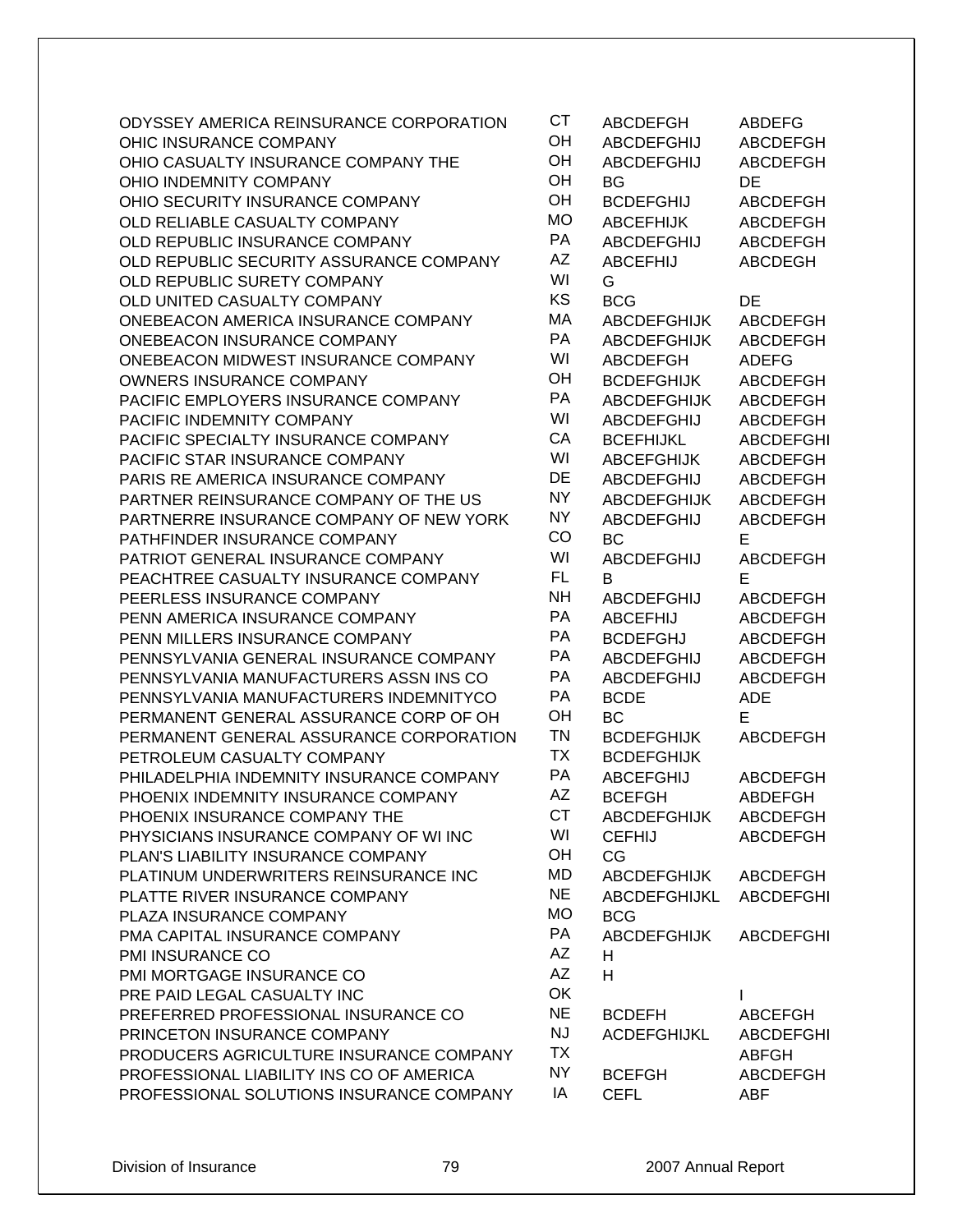| PROFESSIONALS ADVOCATE INSURANCE CO<br>PROFESSIONALS DIRECT INSURANCE COMPANY  | MD<br>MI        | <b>ABCDEFGHIJ</b>                      | <b>ABCDEFGH</b>                   |
|--------------------------------------------------------------------------------|-----------------|----------------------------------------|-----------------------------------|
|                                                                                | OН              | C                                      |                                   |
| PROGRESSIVE ADVANCED INSURANCE COMPANY                                         | FL.             | <b>BCEFHIJ</b>                         | ABCDEFGH                          |
| PROGRESSIVE AMERICAN INSURANCE COMPANY                                         | OH              | <b>BCEFGHI</b>                         | <b>ABCDEFG</b><br><b>ABCDEFGH</b> |
| PROGRESSIVE CASUALTY INSURANCE COMPANY<br>PROGRESSIVE DIRECT INSURANCE COMPANY | OH              | <b>ABCEFGHIJL</b>                      |                                   |
|                                                                                | OH              | <b>BCEFGHIK</b>                        | <b>ABCDEFG</b>                    |
| PROGRESSIVE MAX INSURANCE COMPANY                                              | WI              | <b>BCEFGI</b>                          | <b>ABCDEFG</b>                    |
| PROGRESSIVE NORTHERN INSURANCE COMPANY                                         | OH              | <b>BCEFGHIJK</b>                       | <b>ADE</b>                        |
| PROGRESSIVE PREMIER INS CO OF ILLINOIS                                         | OH              | <b>ABCEFGHIJKL</b>                     | <b>ABCDEFGHI</b>                  |
| PROGRESSIVE SPECIALTY INSURANCE COMPANY                                        | WI              | <b>BCEFGHI</b>                         | <b>ABCDEFG</b>                    |
| PROGRESSIVE UNIVERSAL INS CO                                                   | MI              | ABCEFGHIJKL                            | <b>ABCDEFGHI</b>                  |
| PRONATIONAL INSURANCE COMPANY                                                  | IN              | <b>ABCDEFGHIJL</b>                     | <b>ABCDEFGHI</b>                  |
| PROPERTY & CASUALTY INS CO OF HARTFORD                                         | IN              | <b>ABCDEFGHIJK</b>                     | <b>ABCDEFGH</b>                   |
| PROPERTY-OWNERS INSURANCE COMPANY                                              | $\sf IN$        | <b>BCDEFGHIJK</b>                      | <b>ABCDEFGH</b>                   |
| PROTECTIVE INSURANCE COMPANY                                                   | R <sub>1</sub>  | <b>ABCDEFGHIJK</b><br><b>BCDEFGHIJ</b> | <b>ABCDEFGH</b>                   |
| PROVIDENCE WASHINGTON INSURANCE COMPANY                                        | <b>NY</b>       |                                        | <b>ABCDEFGH</b>                   |
| PUTNAM REINSURANCE COMPANY                                                     | <b>CT</b>       | <b>ABCDEFGHIJK</b>                     | <b>ABCDEFGH</b>                   |
| PXRE REINSURANCE COMPANY                                                       | PA              | ABCDEFGHIJKL                           | <b>ABCDEFGHI</b>                  |
| QBE INSURANCE CORPORATION                                                      | PA              | ABCDEFGHIJKL                           | <b>ABCDEFGH</b>                   |
| QBE REINSURANCE CORPORATION                                                    | CO              | <b>ABCDEFGHIJK</b>                     | <b>ABCDEFGH</b>                   |
| <b>QUANTA INDEMNITY COMPANY</b>                                                | PA              | <b>ABCDEFGHIJK</b>                     | <b>ABCDEFGH</b>                   |
| R & Q REINSURANCE COMPANY                                                      | <b>CT</b>       | <b>ABCDEFGHIJK</b>                     | <b>ABCDEFGH</b>                   |
| R V I AMERICA INSURANCE COMPANY                                                | <b>CT</b>       |                                        | G                                 |
| R V I NATIONAL INSURANCE COMPANY                                               | <b>NY</b>       | AG                                     | G                                 |
| RADIAN ASSET ASSURANCE INC                                                     | PA              | GH                                     |                                   |
| <b>RADIAN GUARANTY INC</b>                                                     | <b>NY</b>       | H                                      |                                   |
| RAMPART INSURANCE COMPANY                                                      | <b>NJ</b>       | <b>ABCDEFGHK</b>                       | <b>ABDEFG</b>                     |
| REDLAND INSURANCE COMPANY                                                      | WI              | ABCDEFGHIJKL                           | <b>ABCDEFGHI</b>                  |
| REGENT INSURANCE COMPANY                                                       | OH              | <b>ABCDEFGHIJK</b>                     | <b>ABCDEFGH</b>                   |
| REPUBLIC FRANKLIN INSURANCE COMPANY                                            | CA              | <b>BCDEFGHIJKL</b>                     | <b>ABCDEFGHI</b>                  |
| REPUBLIC INDEMNITY COMPANY OF AMERICA                                          | CA              | <b>BCDEFGHIJ</b>                       | <b>ABCDEF</b>                     |
| REPUBLIC INDEMNITY COMPANY OF CALIFORNIA                                       | ТX              | <b>BCDEFGHIJ</b>                       | <b>ABCDEF</b>                     |
| REPUBLIC INSURANCE COMPANY                                                     | <b>FL</b>       | <b>ABCDEFG</b>                         | <b>ABCDEFGH</b>                   |
| REPUBLIC MORTGAGE INSURANCE CO OF FL                                           | <b>NC</b>       | H                                      |                                   |
| REPUBLIC MORTGAGE INSURANCE COMPANY                                            | ΑZ              | H                                      |                                   |
| REPUBLIC WESTERN INSURANCE COMPANY                                             | <b>CT</b>       | <b>ABCDEFGHIJK</b>                     | <b>ABCDEFGH</b>                   |
| RESPONSE INSURANCE COMPANY                                                     |                 | <b>ABCDEFGHIJK</b>                     | ABCDEFGH                          |
| RESPONSE WORLDWIDE DIRECT AUTO INS CO                                          | <b>CT</b>       | <b>ABCEFHIJL</b>                       | <b>ABCDEFGHI</b>                  |
| RIVERPORT INSURANCE COMPANY                                                    | ΜN              | <b>ABCDEFGHIJ</b>                      | <b>ABCDEFGH</b>                   |
| ROCKWOOD CASUALTY INSURANCE COMPANY                                            | PA              | <b>BCDEFGHI</b>                        | ABDEFGH                           |
| RSUI INDEMNITY COMPANY                                                         | <b>NH</b>       | <b>CFHI</b>                            | <b>ABDF</b>                       |
| RURAL COMMUNITY INSURANCE COMPANY                                              | MN              | <b>BCDEFHIJK</b>                       | <b>ABCDEFGH</b>                   |
| SAFE AUTO INSURANCE COMPANY                                                    | <b>OH</b>       | B                                      | Е                                 |
| SAFECO INSURANCE COMPANY OF AMERICA                                            | <b>WA</b><br>IN | <b>BCDEFGHIJK</b>                      | ABCDEFGH                          |
| SAFECO INSURANCE COMPANY OF IN                                                 |                 | <b>BCEFHIJK</b>                        | ABCDEFGH                          |
| SAFECO NATIONAL INSURANCE COMPANY                                              | <b>MO</b>       | <b>BCDEFGHIJK</b>                      | ABCDEFGH                          |
| SAFETY NATIONAL CASUALTY CORPORATION                                           | <b>MO</b>       | <b>BCDEFGHIJ</b>                       | <b>ABCDEFGH</b>                   |
| SAFEWAY DIRECT INSURANCE COMPANY                                               | CA              | В                                      |                                   |
| SAFEWAY INSURANCE COMPANY OF GEORGIA                                           | GA              | В                                      |                                   |
| SAFEWAY INSURANCE COMPANY OF LOUISIANA                                         | LA              | B                                      |                                   |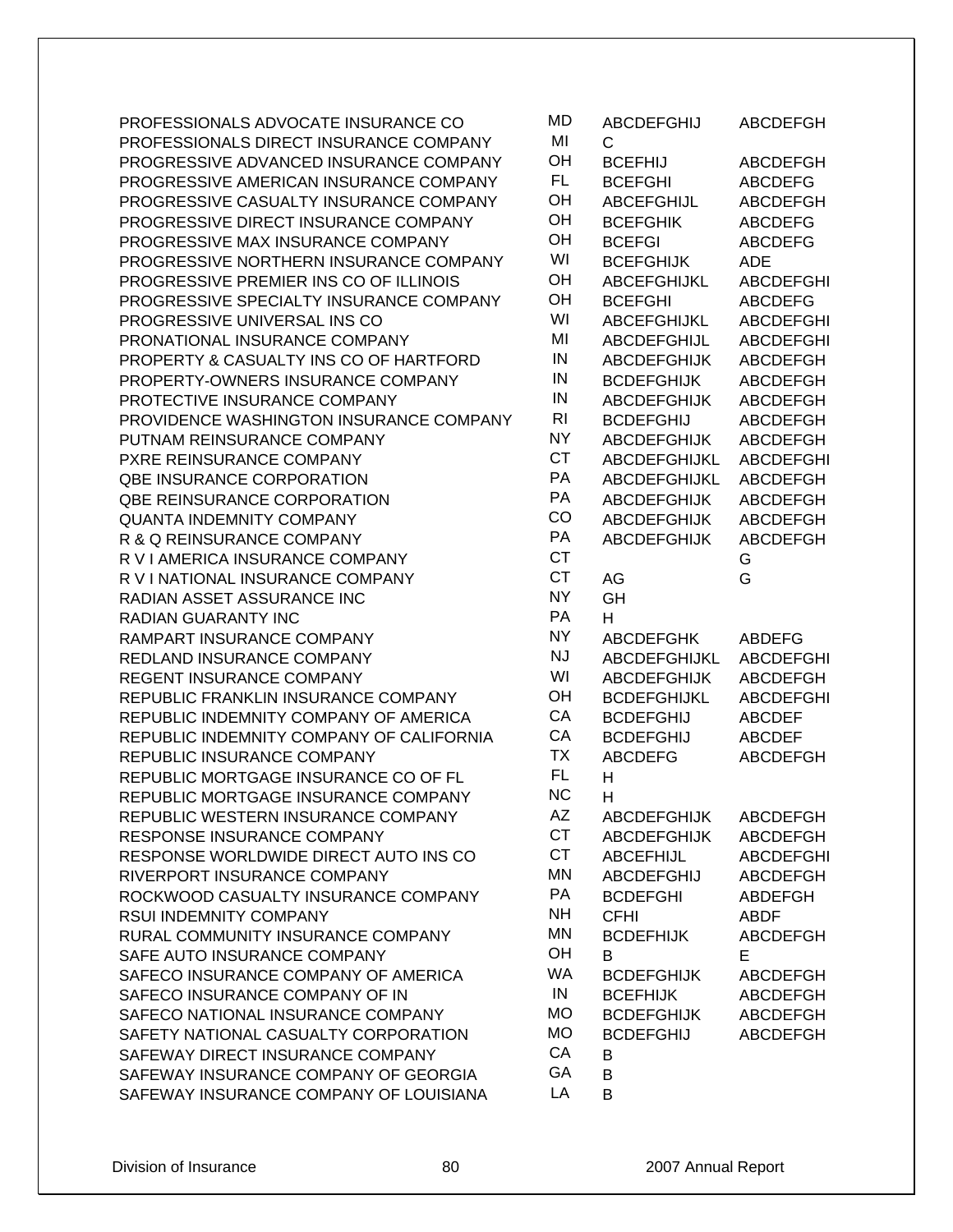SAGAMORE INSURANCE COMPANY SAN FRANCISCO REINSURANCE COMPANY SAVERS PROPERTY & CASUALTY INS CO SCOR REINSURANCE COMPANY SCOTTSDALE INDEMNITY COMPANY SEABOARD SURETY COMPANY SEATON INSURANCE COMPANY SEAWORTHY INSURANCE COMPANY SECURA SUPREME INSURANCE COMPANY SECURIAN CASUALTY COMPANY SECURITY NATIONAL INSURANCE COMPANY SELECT INSURANCE COMPANY SELECTIVE INSURANCE COMPANY OF AMERICA SELECTIVE INSURANCE COMPANY OF SC SELECTIVE INSURANCE COMPANY OF THE SE SENECA INSURANCE COMPANY INC SENTINEL INSURANCE COMPANY LTD SENTRY CASUALTY COMPANY SENTRY SELECT INSURANCE COMPANY SEQUOIA INDEMNITY COMPANY SEQUOIA INSURANCE COMPANY SERVICE INSURANCE COMPANY SHELBY CASUALTY INSURANCE COMPANY SHELBY INSURANCE COMPANY THE SHELTER GENERAL INSURANCE COMPANY MODEL SOMPO JAPAN FIRE & MARINE INS CO OF AM SOMPO JAPAN INSURANCE COMPANY OF AMERICA SOUTHERN GENERAL INSURANCE COMPANY SOUTHERN INSURANCE COMPANY SOUTHERN-OWNERS INSURANCE COMPANY SPARTA INSURANCE COMPANY ST PAUL FIRE & MARINE INSURANCE COMPANY ST PAUL GUARDIAN INSURANCE COMPANY ST PAUL MEDICAL LIABILITY INS CO ST PAUL MERCURY INSURANCE COMPANY STANDARD FIRE INSURANCE COMPANY THE STANDARD GUARANTY INSURANCE COMPANY STAR INSURANCE COMPANY STARNET INSURANCE COMPANY STATE AUTO INS CO OF WI STATE AUTO NATIONAL INSURANCE COMPANY STATE AUTO PROP AND CAS INS CO STATE FARM FLORIDA INSURANCE COMPANY STATE NATIONAL INSURANCE COMPANY INC STONEBRIDGE CASUALTY INSURANCE COMPANY STONEWALL INSURANCE COMPANY STONINGTON INSURANCE COMPANY STRATFORD INSURANCE COMPANY STRATHMORE INSURANCE COMPANY SUECIA INSURANCE COMPANY

| IN             | <b>ABCDEFGHIJK</b>  | <b>ABCDEFGH</b>  |
|----------------|---------------------|------------------|
| СA             | <b>ABCDEFGHIJK</b>  | <b>ABCDEFGH</b>  |
| MО             | <b>ABCEFGHI</b>     | <b>ABCDEFG</b>   |
| NΥ             | <b>ABCDEFGHIJK</b>  | <b>ABCDFGH</b>   |
| OН             | <b>BCEFGHIJ</b>     | <b>ABCDEFGH</b>  |
| NΥ             | <b>ABCDEFGHIJ</b>   | <b>ABCDEFGH</b>  |
| R <sub>l</sub> | <b>ABCDEFGHIJ</b>   | <b>ABCDEFGH</b>  |
| МD             |                     | D                |
| WI             | <b>BCDEFGHIJK</b>   | <b>ABCDEFGH</b>  |
| МN             | <b>BCEFGHIJ</b>     | ABCDEFGH         |
| ТX             | <b>ABCDEFGHIJK</b>  | <b>ABCDEFGH</b>  |
| ТX             | <b>ABCDEFGHIJK</b>  | <b>ABCDEFGH</b>  |
| NJ             | ABCDEFGHIJKL        | <b>ABCDEFGHI</b> |
| SC             |                     |                  |
| NC             | <b>ABCDEFGHIJKL</b> | ABCDEFGHI        |
| NΥ             | ABCDEFGHIJKL        | <b>ABCDEFGHI</b> |
| СT             | <b>BCDEFGHIJ</b>    | <b>ABCDEFGH</b>  |
|                | <b>BCDEFGHIJL</b>   | <b>ABCDEFGHI</b> |
| WI             | <b>ABCDEFGHIJK</b>  | <b>ABCDEFGH</b>  |
| WI             | <b>ABCDEFGHIJK</b>  | <b>ABCDEFGH</b>  |
| NV             | <b>ABCDEFGHIJK</b>  | <b>ABCDEFGH</b>  |
| СA             | <b>BCDEFGHIJK</b>   | <b>ABCDEFGH</b>  |
| FL             | в                   |                  |
| ТX             | <b>ABCDEFGHIJKL</b> | <b>ABCDEFGHI</b> |
| ТX             | ABCDEFGHIJKL        | <b>ABCDEFGHI</b> |
| MО             | <b>ABCEFGHIJ</b>    | <b>ABCDEFGH</b>  |
| NΥ             | <b>ABCDEFGHIJKL</b> | <b>ABCDEFGHI</b> |
| NΥ             | <b>BCDEFGHIJK</b>   | <b>ABCDEFGH</b>  |
| GА             | B                   |                  |
| ТX             | <b>BCEFHIJ</b>      | ABCDEFGH         |
| FL             | <b>BCDEFGHIJK</b>   | <b>ABCDEFGH</b>  |
| МA             | <b>ABCDEFGHIJ</b>   | <b>ABCDEFGH</b>  |
| МN             | <b>ABCDEFGHIJ</b>   | <b>ABCDEFGH</b>  |
| МN             | <b>ABCDEFGHIJK</b>  | <b>ABCDEFGH</b>  |
| МN             | <b>BCDEFGHIJKL</b>  | <b>ABCDEFGHI</b> |
| МN             | <b>ABCDEFGHIJ</b>   | <b>ABCDEFGH</b>  |
| СT             | <b>ABCDEFGHIJ</b>   | <b>ABCDEFGH</b>  |
| DE             | <b>ABCEFHIJ</b>     | <b>ABCDEFGH</b>  |
| MI             | ABCDEFGHIJKL        | <b>ABCDEFGHI</b> |
| DE             | <b>ABCDEFGHIJKL</b> | <b>ABCDEFGH</b>  |
| WI             | <b>ABCEFHIJ</b>     | <b>ABEFGH</b>    |
| ОН             | <b>ABCEFGHI</b>     | <b>ABDEFGH</b>   |
| IA             | <b>BCDEFGHIJK</b>   | <b>ABCDEFGH</b>  |
| FL             | C                   | <b>ABCD</b>      |
| ТX             | ABCDEFGHIJKL        | <b>ABCDEFGHI</b> |
| OН             | <b>ABCDEFGHIJK</b>  | <b>ABCDEFGH</b>  |
| R <sub>l</sub> | <b>BCEFHIJ</b>      | <b>ABCDEFGH</b>  |
| ТX             | ABCDEFGHIJKL        | <b>ABCDEFGH</b>  |
| NΗ             | <b>BCEI</b>         | <b>ADE</b>       |
| NΥ             | <b>BCDEFGHIJ</b>    | <b>ABCEFGH</b>   |
| NΥ             | <b>ABCDEFGHIJK</b>  | <b>ABCDEFGH</b>  |
|                |                     |                  |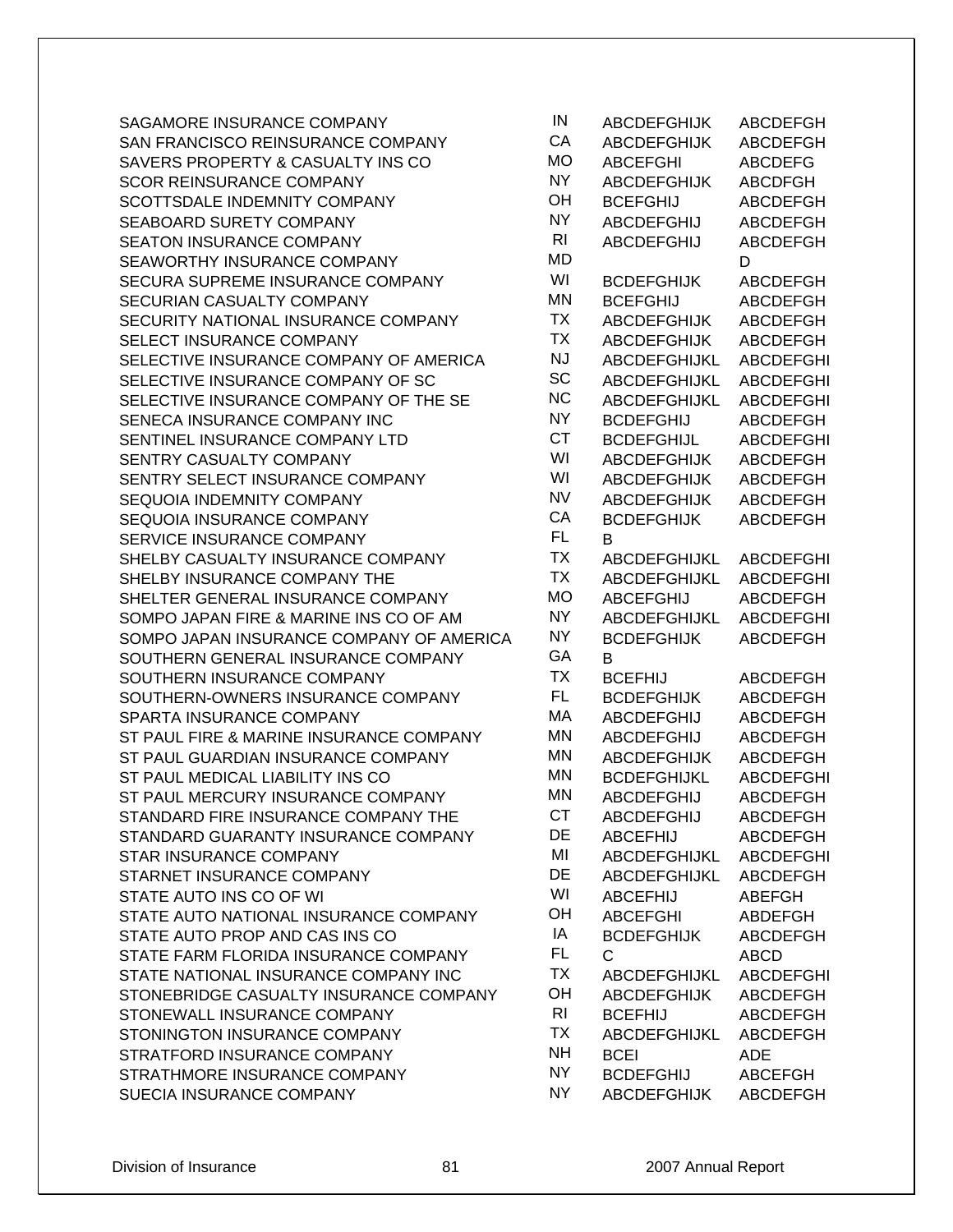| SUPERIOR INSURANCE COMPANY               | <b>FL</b> | BС                 | AEF              |
|------------------------------------------|-----------|--------------------|------------------|
| SURETY BONDING COMPANY OF AMERICA        | <b>SD</b> | CG                 |                  |
| SWISS REINSURANCE AMERICA CORPORATION    | <b>NY</b> | <b>ABCDEFGHIJ</b>  | <b>ABCDEFGH</b>  |
| THE INSURANCE COMPANY                    | LA        | <b>BCDEFGHIJ</b>   | <b>ABCDEFGH</b>  |
| TECHNOLOGY INSURANCE COMPANY             | <b>NH</b> | <b>CD</b>          | <b>DE</b>        |
| TIG INDEMNITY COMPANY                    | CA        | <b>ABCDEFGHIJK</b> | <b>ABCDEFGH</b>  |
| TIG INSURANCE COMPANY                    | CA        | <b>ABCDEFGHIJK</b> | <b>ABCDEFGH</b>  |
| TITAN INDEMNITY COMPANY                  | <b>TX</b> | <b>BCDEFGHIJ</b>   | <b>ABCDEFGH</b>  |
| TNUS INSURANCE COMPANY                   | <b>NY</b> | <b>ABCDEFGHIJ</b>  | <b>ABCDEFGH</b>  |
| TOA REINSURANCE COMPANY OF AMERICA THE   | DE        | <b>ABCDEFGHIJK</b> | <b>ABCDEFGH</b>  |
| TOWER INSURANCE COMPANY OF NEW YORK      | <b>NY</b> | <b>BCDEFGHIJ</b>   | <b>ABCDEFGH</b>  |
| TOWER NATIONAL INSURANCE COMPANY         | МA        | <b>ABCDEFGHIJ</b>  | <b>ABCDEFGH</b>  |
| TOYOTA MOTOR INSURANCE COMPANY           | IA        | <b>BCDEFGHIJK</b>  | <b>ABCDEFGHI</b> |
| TRADERS & GENERAL INSURANCE COMPANY      | <b>TX</b> | <b>BCDEFGHIJ</b>   | <b>ABCDEFG</b>   |
| TRANS PACIFIC INSURANCE COMPANY          | <b>NY</b> | <b>ABCDEFGHIJ</b>  | <b>ABCDEFGH</b>  |
| TRANSATLANTIC REINSURANCE COMPANY        | <b>NY</b> | <b>ABCDEFGHIJ</b>  | <b>ABCDEFGH</b>  |
| <b>TRAVCO INSURANCE COMPANY</b>          | <b>CT</b> | <b>BCEFHIJ</b>     | <b>ABCDEFGH</b>  |
| TRAVELERS CASUALTY AND SURETY CO OF AM   | <b>CT</b> | <b>ABCDEFGHIJ</b>  | <b>ABCDEFGH</b>  |
| TRAVELERS CASUALTY AND SURETY COMPANY    | <b>CT</b> | <b>ABCDEFGHIJ</b>  | <b>ABCDEFGH</b>  |
| TRAVELERS CASUALTY COMPANY OF CT         | <b>CT</b> | <b>BCDEFGHIK</b>   | <b>ABCDEFG</b>   |
| TRAVELERS CASUALTY INSURANCE CO OF AMER  | <b>CT</b> | <b>ABCDEFGHIJK</b> | <b>ABCDEFGH</b>  |
| TRAVELERS COMMERCIAL CASUALTY COMPANY    | <b>CT</b> | ABCDEFGHIJKL       | <b>ABCDEFGHI</b> |
| TRAVELERS COMMERCIAL INSURANCE COMPANY   | <b>CT</b> | <b>BCDEFGHIK</b>   | <b>ABCDEFG</b>   |
| TRAVELERS HOME AND MARINE INS CO THE     | <b>CT</b> | <b>BCEFHIJ</b>     | <b>ABCDEFGH</b>  |
| TRAVELERS INDEMNITY COMPANY THE          | <b>CT</b> | <b>ABCDEFGHIJK</b> | <b>ABCDEFGH</b>  |
| TRAVELERS INDEMNITY COMPANY OF AM THE    | <b>CT</b> | <b>ABCDEFGHIJK</b> | <b>ABCDEFGH</b>  |
| TRAVELERS INDEMNITY COMPANY OF CT THE    | <b>CT</b> | <b>ABCDEFGHIJK</b> | <b>ABCDEFGH</b>  |
| TRAVELERS PERSONAL INSURANCE COMPANY     | <b>CT</b> | <b>BCEFGHIJ</b>    | <b>ABCDEFGH</b>  |
| TRAVELERS PROPERTY CASUALTY CO OF AMER   | <b>CT</b> | <b>ABCDEFGHIJK</b> | <b>ABCDEFGH</b>  |
| TRAVELERS PROPERTY CASUALTY INS CO       | <b>CT</b> | <b>BCEFHIJ</b>     | <b>ABCDEFGH</b>  |
| TRENWICK AMERICA REINSURANCE CORPORATION | <b>CT</b> | <b>ABCDEFGHIJK</b> | ABCDEFGH         |
| TRI STATE INSURANCE COMPANY OF MINNESOTA | <b>MN</b> | <b>ABCDEFGHIJK</b> | <b>ABCDEFGH</b>  |
| TRIANGLE INSURANCE COMPANY INC           | OK        | <b>BCDEFGHIJ</b>   | <b>ABCDEFGH</b>  |
| TRINITY UNIVERSAL INS CO OF KANSAS INC   | KS        | <b>ABCDEFGHIJK</b> | <b>ABCDEFGH</b>  |
| TRINITY UNIVERSAL INSURANCE COMPANY      | ТX        | <b>ABCDEFGHIJ</b>  | <b>ABCDEFGH</b>  |
| TRITON INSURANCE COMPANY                 | <b>TX</b> | AH                 | EFG              |
| TRIUMPHE CASUALTY COMPANY                | PA        | <b>ABCEFGHIJK</b>  | <b>ABCDEFGH</b>  |
| TRUMBULL INSURANCE COMPANY               | <b>CT</b> | <b>ABCDEFGHIJK</b> | <b>ABCDEFGH</b>  |
| TRUSTGARD INSURANCE COMPANY              | OH        | <b>BCDEFGHIJK</b>  | <b>ABCDEFGH</b>  |
| TWIN CITY FIRE INSURANCE COMPANY         | IN        | <b>ABCDEFGHIJK</b> | <b>ABCDEFGH</b>  |
| U S SPECIALTY INSURANCE COMPANY          | <b>TX</b> | <b>ABCDEFGHIJ</b>  | <b>ABCDEFGH</b>  |
| ULLICO CASUALTY COMPANY                  | DE        | <b>ABCDEFGHIJ</b>  | <b>ABCDEFGH</b>  |
| UNDERWRITER FOR THE PROFESSIONS INS CO   | CO        | C                  |                  |
| UNIGARD INDEMNITY COMPANY                | <b>WA</b> | <b>BCDEFGHIJK</b>  | <b>ABCDEFGH</b>  |
| UNIGARD INSURANCE COMPANY                | <b>WA</b> | <b>BCDEFGHIJ</b>   | <b>ABCDEFGH</b>  |
| UNION INSURANCE COMPANY                  | IA        | <b>ABCDEFGHIJK</b> | <b>ABCDEFGH</b>  |
| UNIONE ITALIANA REINSURANCE CO OF AM INC | <b>NY</b> | <b>ABCDEFGHIJK</b> | <b>ABCDEFGH</b>  |
| UNITED AUTOMOBILE INSURANCE COMPANY      | FL.       | В                  | E                |
| UNITED FINANCIAL CASUALTY COMPANY        | OH        | <b>BCEFGH</b>      | <b>ABCDEF</b>    |
| UNITED FIRE & CASUALTY COMPANY           | ΙA        | <b>BCDEFGHIJ</b>   | <b>ABCDEFGH</b>  |

| FL<br>SD | ВC<br>СG            | <b>AEF</b>       |
|----------|---------------------|------------------|
| ١Y       | <b>ABCDEFGHIJ</b>   | <b>ABCDEFGH</b>  |
| LA       | <b>BCDEFGHIJ</b>    | <b>ABCDEFGH</b>  |
| ۹H       | CD                  | DE               |
| СA       | <b>ABCDEFGHIJK</b>  | <b>ABCDEFGH</b>  |
| СA       | <b>ABCDEFGHIJK</b>  | <b>ABCDEFGH</b>  |
| ГX       | BCDEFGHIJ           | <b>ABCDEFGH</b>  |
| ٧Y       | <b>ABCDEFGHIJ</b>   | <b>ABCDEFGH</b>  |
| ЭË       | ABCDEFGHIJK         | ABCDEFGH         |
| ٧Y       | BCDEFGHIJ           | <b>ABCDEFGH</b>  |
| ИA       |                     | <b>ABCDEFGH</b>  |
| ΙA       | ABCDEFGHIJ          |                  |
| ГX       | BCDEFGHIJK          | <b>ABCDEFGHI</b> |
| ٧Y       | <b>BCDEFGHIJ</b>    | <b>ABCDEFG</b>   |
| ١Y       | <b>ABCDEFGHIJ</b>   | <b>ABCDEFGH</b>  |
| СT       | <b>ABCDEFGHIJ</b>   | <b>ABCDEFGH</b>  |
| СT       | <b>BCEFHIJ</b>      | <b>ABCDEFGH</b>  |
| СT       | <b>ABCDEFGHIJ</b>   | <b>ABCDEFGH</b>  |
|          | ABCDEFGHIJ          | <b>ABCDEFGH</b>  |
| СT       | BCDEFGHIK           | <b>ABCDEFG</b>   |
| СT       | <b>ABCDEFGHIJK</b>  | <b>ABCDEFGH</b>  |
| СT<br>СT | <b>ABCDEFGHIJKL</b> | <b>ABCDEFGHI</b> |
| СT       | <b>BCDEFGHIK</b>    | <b>ABCDEFG</b>   |
|          | BCEFHIJ             | <b>ABCDEFGH</b>  |
| CТ       | ABCDEFGHIJK         | <b>ABCDEFGH</b>  |
| СT       | ABCDEFGHIJK         | ABCDEFGH         |
| СT<br>СT | <b>ABCDEFGHIJK</b>  | <b>ABCDEFGH</b>  |
| СT       | BCEFGHIJ            | <b>ABCDEFGH</b>  |
| СT       | <b>ABCDEFGHIJK</b>  | <b>ABCDEFGH</b>  |
| СT       | <b>BCEFHIJ</b>      | <b>ABCDEFGH</b>  |
| ИN       | <b>ABCDEFGHIJK</b>  | <b>ABCDEFGH</b>  |
| ЭK       | <b>ABCDEFGHIJK</b>  | <b>ABCDEFGH</b>  |
| KS       | <b>BCDEFGHIJ</b>    | <b>ABCDEFGH</b>  |
| ГX       | <b>ABCDEFGHIJK</b>  | <b>ABCDEFGH</b>  |
| ГΧ       | ABCDEFGHIJ          | ABCDEFGH         |
| ÞА       | AH                  | <b>EFG</b>       |
| СT       | <b>ABCEFGHIJK</b>   | <b>ABCDEFGH</b>  |
| ЭH       | <b>ABCDEFGHIJK</b>  | <b>ABCDEFGH</b>  |
|          | <b>BCDEFGHIJK</b>   | <b>ABCDEFGH</b>  |
| IN<br>ГX | <b>ABCDEFGHIJK</b>  | <b>ABCDEFGH</b>  |
|          | <b>ABCDEFGHIJ</b>   | <b>ABCDEFGH</b>  |
| ЭE       | <b>ABCDEFGHIJ</b>   | <b>ABCDEFGH</b>  |
| CC       | C                   |                  |
| VA       | <b>BCDEFGHIJK</b>   | <b>ABCDEFGH</b>  |
| VA       | <b>BCDEFGHIJ</b>    | <b>ABCDEFGH</b>  |
| ΙA       | <b>ABCDEFGHIJK</b>  | <b>ABCDEFGH</b>  |
| ٧Y       | <b>ABCDEFGHIJK</b>  | <b>ABCDEFGH</b>  |
| FL       | B                   | E                |
| ЭH       | <b>BCEFGH</b>       | <b>ABCDEF</b>    |
| ΙA       | <b>BCDEFGHIJ</b>    | <b>ABCDEFGH</b>  |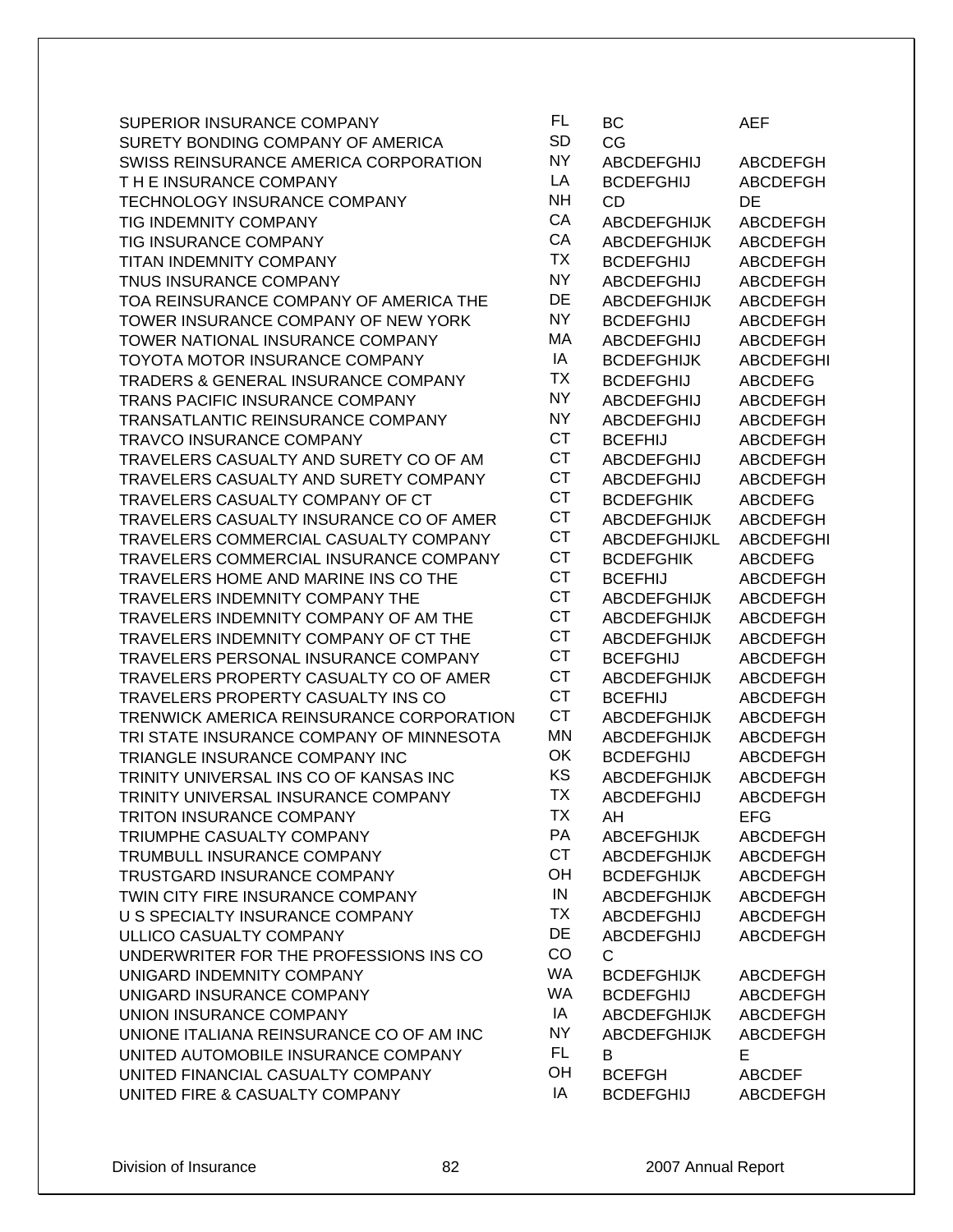| UNITED FIRE & INDEMNITY COMPANY                                | TX              | <b>BCEFHI</b>       | <b>ABCDEFGH</b>  |
|----------------------------------------------------------------|-----------------|---------------------|------------------|
| UNITED GUARANTY COMMERCIAL INS CO OF NC                        | <b>NC</b>       | H                   |                  |
| UNITED GUARANTY CREDIT INSURANCE COMPANY                       | <b>NC</b>       | H                   |                  |
| UNITED GUARANTY RESIDENTIAL INS CO                             | <b>NC</b>       | H                   |                  |
| UNITED GUARANTY RESIDENTIAL INS CO OF NC                       | <b>NC</b>       | H                   |                  |
| UNITED NATIONAL CASUALTY INSURANCE CO                          | IN              | ABCDEFGHIJKL        | <b>ABCDEFGHI</b> |
| UNITED NATIONAL SPECIALTY INS CO                               | WI              | <b>ABCDEFGHIJKL</b> | <b>ABCDEFGHI</b> |
| UNITED SECURITY INSURANCE COMPANY                              | CO              | <b>BCDEFGHIJ</b>    | <b>ABCDEFGH</b>  |
| UNITED STATES FIDELITY & GUARANTY CO                           | MD              | <b>ABCDEFGHIJ</b>   | <b>ABCDEFGH</b>  |
| UNITED STATES FIRE INSURANCE COMPANY                           | DE              | <b>ABCDEFGHIJ</b>   | <b>ABCDEFGH</b>  |
| UNITED STATES LIABILITY INSURANCE CO                           | PA              | <b>BCDEFGHIJ</b>    | <b>ABCDEFGH</b>  |
| UNITED WISCONSIN INSURANCE COMPANY                             | WI              | <b>ACD</b>          |                  |
| UNITRIN AUTO AND HOME INS CO                                   | <b>NY</b>       | <b>ABCDEFGHIJ</b>   | <b>ABCDEFGH</b>  |
| UNITRIN PREFERRED INSURANCE COMPANY                            | <b>NY</b>       | <b>ABCDEFGHIJK</b>  | <b>ABCDEFGH</b>  |
| UNIVERSAL FIRE & CAS INS CO                                    | IN              | ABCDEFGHIJKL        | <b>ABCDEFGHI</b> |
| UNIVERSAL SURETY COMPANY                                       | <b>NE</b>       | G                   |                  |
| UNIVERSAL UNDERWRITERS INSURANCE COMPANY                       | KS              | <b>ABCDEFGH</b>     | <b>ABCDEFGH</b>  |
| UNIVERSAL UNDERWRITERS OF TEXAS INS CO                         | <b>TX</b>       | <b>ABCDEFHIJ</b>    | <b>ABCDEFGH</b>  |
| UPPER HUDSON NATIONAL INSURANCE COMPANY                        | <b>NY</b>       | <b>BCEFGHL</b>      | <b>ABCDEFGHI</b> |
| US INTERNATIONAL REINSURANCE COMPANY                           | <b>NH</b>       | <b>ABCDEFGHIJK</b>  | <b>ABCDEFGH</b>  |
| USAA CASUALTY INSURANCE COMPANY                                | <b>TX</b>       | <b>BCEFHIJ</b>      | <b>ABCDEFGH</b>  |
| USAA GENERAL INDEMNITY COMPANY                                 | <b>TX</b>       | <b>BCEFHIJ</b>      | <b>ABCDEFGH</b>  |
| USAGENCIES DIRECT INSURANCE COMPANY                            | <b>NY</b>       | <b>BCDEFHIJKL</b>   | <b>DEFGH</b>     |
| <b>VALIANT INSURANCE COMPANY</b>                               | DE              | <b>ABCDEFGHIJK</b>  | <b>ABCDEFGH</b>  |
| VALLEY FORGE INSURANCE COMPANY                                 | PA              | <b>ABCDEFGHIJ</b>   | <b>ABCDEFGH</b>  |
|                                                                |                 |                     |                  |
| VANLINER INSURANCE COMPANY                                     | <b>MO</b>       | <b>BCDE</b>         | <b>ABCDEFGH</b>  |
| <b>VEREX ASSURANCE INC</b>                                     | WI              | H                   |                  |
| <b>VERLAN FIRE INSURANCE COMPANY</b>                           | MD              | н                   | <b>ABCDF</b>     |
| <b>VESTA FIRE INSURANCE CORPORATION</b>                        | <b>TX</b>       | ABCDEFGHIJKL        | <b>ABCDEFGHI</b> |
| <b>VESTA INSURANCE CORPORATION</b>                             | <b>TX</b>       | ABCDEFGHIJKL        | <b>ABCDEFGHI</b> |
| VICTORIA AUTOMOBILE INSURANCE COMPANY                          | ${\sf IN}$      | AB                  | DE               |
| VICTORIA FIRE & CASUALTY COMPANY                               | OH              | <b>ABCEFH</b>       | <b>ABCDEFG</b>   |
| VICTORIA SELECT INSURANCE COMPANY                              | OH              | AB                  | DE               |
| VIGILANT INSURANCE COMPANY                                     | <b>NY</b>       | <b>ABCDEFGHIJ</b>   | <b>ABCDEFGH</b>  |
| VIKING INSURANCE COMPANY OF WISCONSIN                          | WI              | <b>BCDEFGHIJ</b>    | <b>ABCDEFGH</b>  |
| VISION SERVICE PLAN INSURANCE COMPANY                          | <b>CT</b>       | A                   |                  |
| <b>VOYAGER PROPERTY &amp; CASUALTY INS CO</b>                  | <b>SC</b>       | <b>ACEFGHIJ</b>     | <b>ABCDEFGH</b>  |
| <b>WADENA INSURANCE COMPANY</b>                                | IA              | <b>BCDEFGHIJ</b>    | <b>ABCDEFGH</b>  |
| <b>WARNER INSURANCE COMPANY</b>                                | <b>CT</b>       | ABCDEFGHIJKL        | <b>ABCDEFGHI</b> |
| WASHINGTON INTERNATIONAL INSURANCE CO                          | AZ              | <b>ABCDEFGHIJK</b>  | <b>ABCDEFGH</b>  |
| WAUSAU BUSINESS INSURANCE COMPANY                              | WI              | ABCDEFGHIJKL        | ABCDEFGHI        |
| WAUSAU GENERAL INSURANCE COMPANY                               | WI              | <b>ABCDEFGHIJK</b>  | <b>ABCDEFGH</b>  |
| WAUSAU UNDERWRITERS INSURANCE COMPANY                          | WI              | <b>ABCDEFGHIJ</b>   | ABCDEFGH         |
| <b>WESCO INSURANCE COMPANY</b>                                 | DE              | <b>ABCDEFGHIJK</b>  | <b>ABCDEFGH</b>  |
| WEST AMERICAN INSURANCE COMPANY                                | IN              | <b>BCDEFGHIJ</b>    | ABCDEFGH         |
| WESTCHESTER FIRE INSURANCE COMPANY                             | <b>NY</b>       | <b>ABCDEFGHIJ</b>   | <b>ABCDEFGH</b>  |
| WESTERN AGRICULTURAL INSURANCE CO                              | ΙA              | C                   | <b>ABFGH</b>     |
| WESTERN DIVERSIFIED CASUALTY INS CO                            | <b>NE</b>       | <b>ABCGHIJ</b>      | <b>ABCDEGH</b>   |
| WESTERN GENERAL INSURANCE COMPANY<br>WESTERN INSURANCE COMPANY | CA<br><b>NV</b> | <b>BCHI</b><br>G    | <b>DEG</b>       |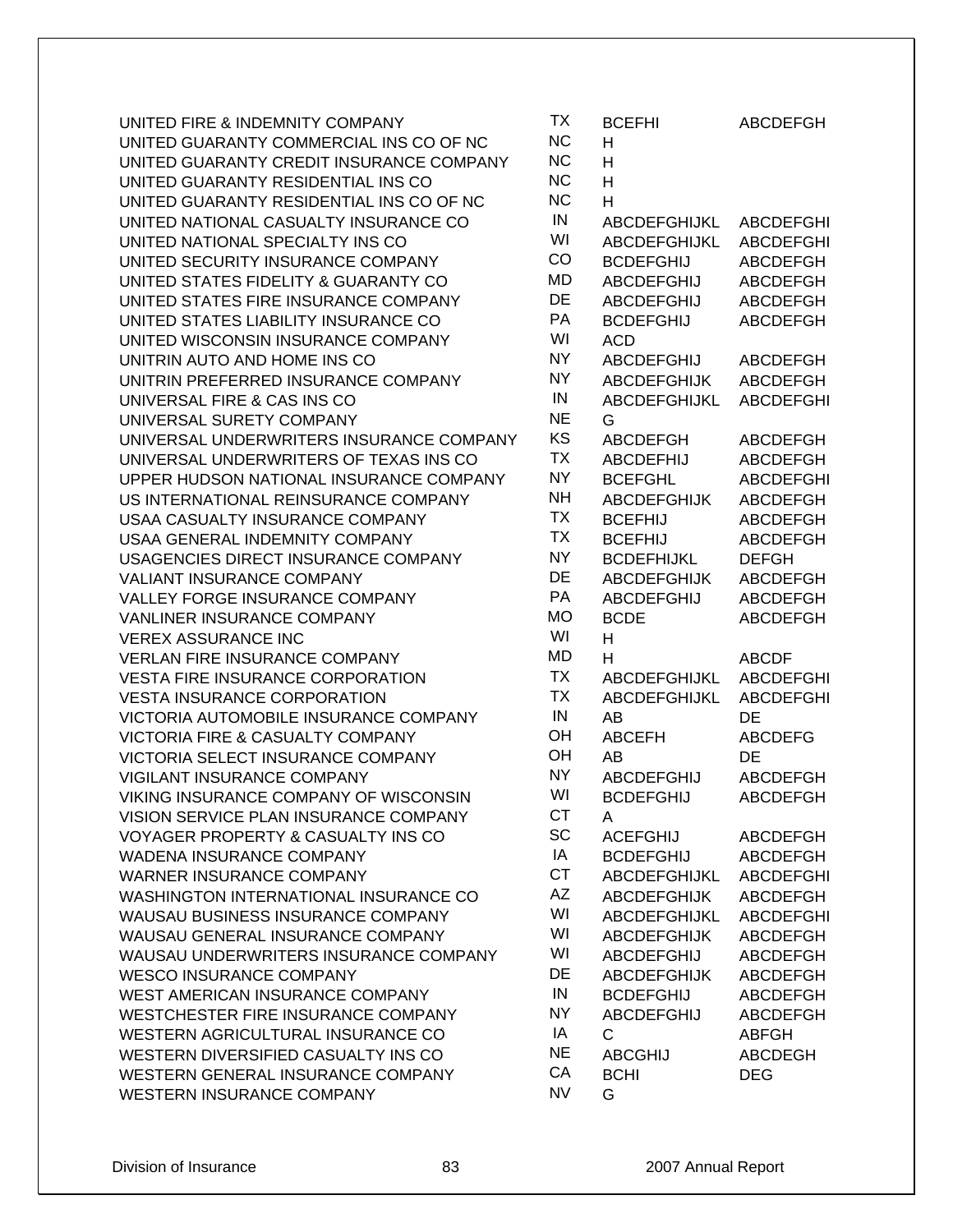| <b>WESTERN SURETY COMPANY</b>           | <b>SD</b> | CG                 |                 |
|-----------------------------------------|-----------|--------------------|-----------------|
| <b>WESTFIELD INSURANCE COMPANY</b>      | OН        | ABCDEFGHIJ         | ABCDEFGH        |
| WESTFIELD NATIONAL INSURANCE COMPANY    | <b>OH</b> | <b>ABCDEFGHIJK</b> | ABCDEFGH        |
| <b>WESTPORT INSURANCE CORPORATION</b>   | <b>MO</b> | <b>ABCDEFGHIJ</b>  | <b>ABCDEFGH</b> |
| WILLIAMSBURG NATIONAL INSURANCE COMPANY | MI        | <b>BCDEFGHIJK</b>  | <b>ABCDEFGH</b> |
| WORK FIRST CASUALTY COMPANY             | DE        | <b>ADGIK</b>       | <b>DFG</b>      |
| WORKMENS AUTO INSURANCE COMPANY         | СA        | <b>BCEFHI</b>      | <b>ABDEFG</b>   |
| X L INSURANCE COMPANY OF NEW YORK INC   | <b>NY</b> | <b>BCDEFGHIJK</b>  | ABCDEFGH        |
| XL CAPITAL ASSURANCE INC                | NY.       | <b>GHI</b>         | DE              |
| <b>XL INSURANCE AMERICA INC</b>         | DE        | ABCDEFGHIJ         | ABCDEFGH        |
| <b>XL REINSURANCE AMERICA INC</b>       | NY.       | <b>BCDEFGHIJK</b>  | ABCDEFGH        |
| <b>XL SPECIALTY INSURANCE COMPANY</b>   | DE        | <b>ABCDEFGHIJK</b> | <b>ABCDEFGH</b> |
| YORK INSURANCE COMPANY                  | <b>RI</b> | <b>ABCDEFGHIJ</b>  | <b>ABCDEFGH</b> |
| YOSEMITE INSURANCE COMPANY              | IN        | <b>ABCEFGHIJK</b>  | <b>ABCDEFGH</b> |
| YOUNG AMERICA INSURANCE COMPANY         | ТX        | <b>BCEFHIJ</b>     | <b>ABCDEFGH</b> |
| ZALE INDEMNITY COMPANY                  | ТX        | ABCEFGHIJ          | ABCDEFGH        |
| <b>ZENITH INSURANCE COMPANY</b>         | СA        | CD                 |                 |
| ZURICH AMERICAN INSURANCE COMPANY       | NY.       | <b>ABCDEFGHIJ</b>  | <b>ABCDEFGH</b> |
| 1ST AUTO & CASUALTY INSURANCE COMPANY   | WI        | <b>BCEFI</b>       | <b>ABDEFG</b>   |
| 21ST CENTURY CASUALTY COMPANY           | СA        | <b>BCEFHIJ</b>     | ABDEFGH         |
| 21ST CENTURY INSURANCE COMPANY          | СA        | <b>BCEFHIJ</b>     | ABDEFGH         |

#### **Foreign Mutual**

|                                               |              | <b>CLASS 2</b>     | <b>CLASS 3</b>   |
|-----------------------------------------------|--------------|--------------------|------------------|
| <b>COMPANY NAME</b>                           | <b>STATE</b> | <b>AUTHORITY</b>   | <b>AUTHORITY</b> |
| ACUITY A MUTUAL INSURANCE COMPANY             | WI           | <b>BCDEFGHIJK</b>  | <b>ABCDEFGH</b>  |
| AMERICAN BUSINESS & PERSONAL INS MUT INC      | DE           | <b>ABCDEFGHIJK</b> | ABCDEFGH         |
| AMERICAN FAMILY MUTUAL INSURANCE CO           | WI           | <b>ABCDEFGHIJ</b>  | <b>ABCDEFGH</b>  |
| AMERICAN HARDWARE MUTUAL INSURANCE CO         | OН           | <b>ABCDEFGHIJ</b>  | <b>ABCDEFGH</b>  |
| AMERISURE MUTUAL INSURANCE COMPANY            | MI           | <b>ABCDEFGHIJ</b>  | ABCDEFGH         |
| AMICA MUTUAL INSURANCE COMPANY                | RI.          | <b>BCEFHIJ</b>     | ABCDEFGH         |
| ATLANTIC MUTUAL INSURANCE COMPANY             | NY.          | <b>ABCDEFGHIJL</b> | <b>ABCDEFGHI</b> |
| AUSTIN MUTUAL INSURANCE COMPANY               | ΜN           | <b>BCEFHIJ</b>     | ABCDEFGH         |
| AUTO OWNERS INSURANCE COMPANY                 | MI           | <b>ABCDEFGHIJ</b>  | <b>ABCDEFGH</b>  |
| <b>BADGER MUTUAL INSURANCE COMPANY</b>        | WI           | <b>BCDEFHIJ</b>    | ABCDEFGH         |
| BAR PLAN MUTUAL INSURANCE COMPANY THE         | <b>MO</b>    | CG                 |                  |
| BROTHERHOOD MUTUAL INSURANCE COMPANY          | IN           | <b>ABCDEFGHIJK</b> | ABCDEFGH         |
| <b>BUCKEYE STATE MUTUAL INSURANCE COMPANY</b> | <b>OH</b>    | <b>BCEFHIJ</b>     | ABCDEFGH         |
| CAMBRIDGE MUTUAL FIRE INSURANCE COMPANY       | МA           | <b>BCEFGHIJ</b>    | ABCDEFGH         |
| CAMERON MUTUAL INSURANCE COMPANY              | <b>MO</b>    | <b>BCEFGHIJK</b>   | ABCDEFGH         |
| CAMICO MUTUAL INSURANCE COMPANY               | СA           | C                  |                  |
| CENTRAL MUTUAL INSURANCE COMPANY              | <b>OH</b>    | <b>BCDEFGHIJ</b>   | ABCDEFGH         |
| CHURCH MUTUAL INSURANCE COMPANY               | WI           | <b>ABCDEFGHIJK</b> | ABCDEFGH         |
| COLUMBIA MUTUAL INSURANCE COMPANY             | <b>MO</b>    | <b>ABCEFGHIJK</b>  | ABCDEFGH         |
| COOPERATIVE MUTUAL INSURANCE COMPANY          | <b>NE</b>    | <b>BCDEFGHI</b>    | ABDEG            |
| DONEGAL MUTUAL INSURANCE COMPANY              | PA           | ABCDEFGHIJKL       | <b>ABCDEFGHI</b> |

#### Division of Insurance 84 2007 Annual Report

EMPLOYERS MUTUAL CASUALTY COMPANY IA ABCDEFGHIJK ABCDEFGH FACTORY MUTUAL INSURANCE COMPANY RI CEFGHIJK ABCDEFGH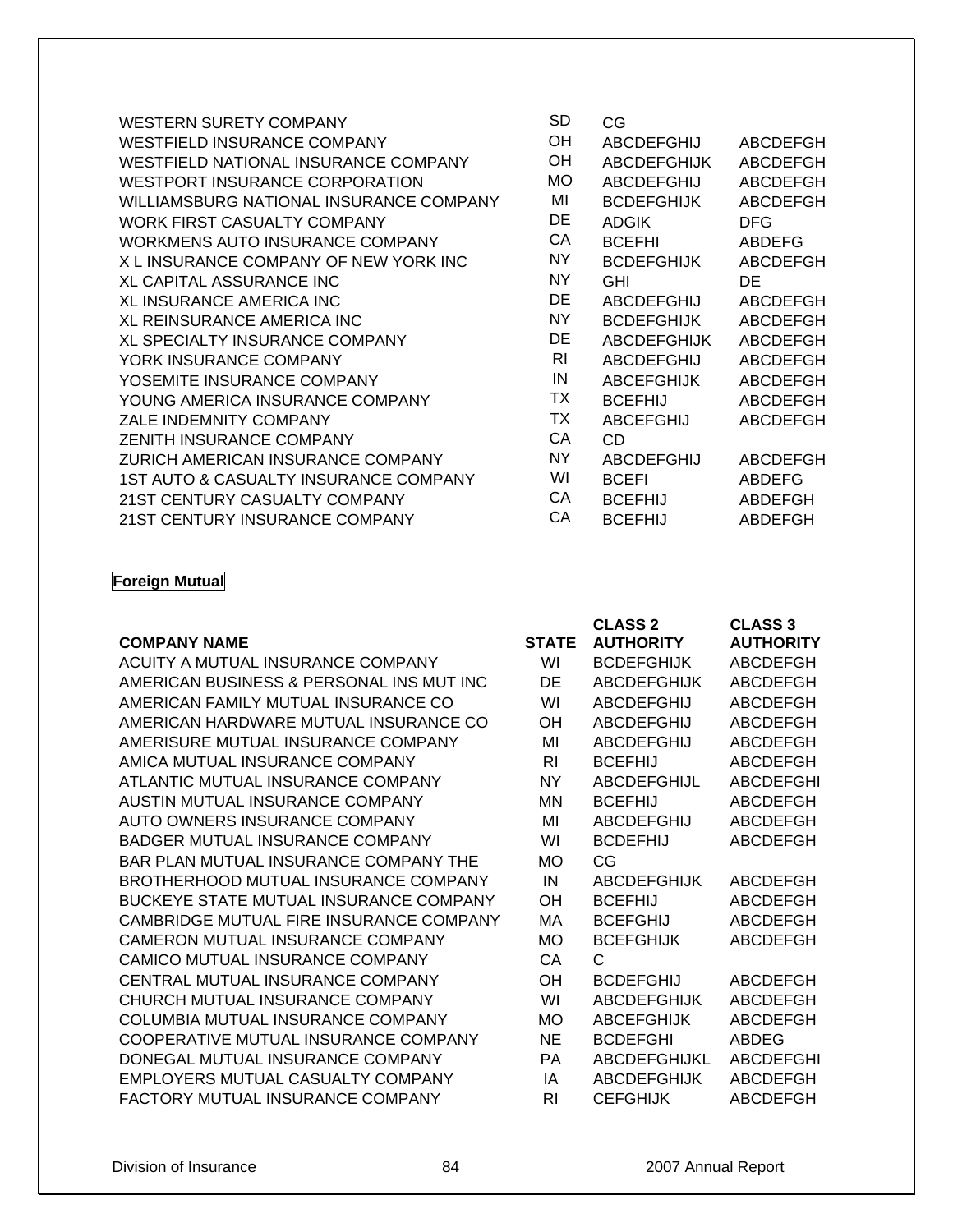FARMERS ALLIANCE MUTUAL INSURANCE CO FARMERS MUTUAL HAIL INSURANCE CO OF IA FARMERS MUTUAL INSURANCE COMPANY OF NE FARMLAND MUTUAL INSURANCE COMPANY FEDERATED MUTUAL INSURANCE COMPANY FRANKENMUTH MUTUAL INSURANCE COMPANY GOODVILLE MUTUAL CASUALTY COMPANY GRAIN DEALERS MUTUAL INSURANCE COMPANA GRANGE MUTUAL CASUALTY COMPANY GRAPHIC ARTS MUTUAL INSURANCE COMPANY GREATER NEW YORK MUTUAL INSURANCE CO GRINNELL MUTUAL REINSURANCE COMPANY GUIDEONE MUTUAL INSURANCE COMPANY GUIDEONE SPECIALTY MUTUAL INSURANCE CO HARLEYSVILLE MUTUAL INSURANCE COMPANY HASTINGS MUTUAL INSURANCE COMPANY HOUSING AUTHORITY PROP INS, A MUT CO INDIANA LUMBERMENS MUTUAL INSURANCE CO INLAND MUTUAL INSURANCE COMPANY INTEGRITY MUTUAL INSURANCE COMPANY IOWA MUTUAL INSURANCE COMPANY JEWELERS MUTUAL INSURANCE COMPANY LIBERTY MUTUAL FIRE INSURANCE COMPANY LIGHTNING ROD MUTUAL INSURANCE COMPANY MEDICAL ASSURANCE COMPANY INC THE MEDMARC MUTUAL INSURANCE COMPANY MERCHANTS BONDING COMPANY (MUTUAL) MERIDIAN CITIZENS MUTUAL INSURANCE CO MERRIMACK MUTUAL FIRE INSURANCE COMPANY MICHIGAN MILLERS MUTUAL INSURANCE CO MIDDLESEX MUTUAL ASSURANCE COMPANY MIDWEST FAMILY MUTUAL INSURANCE COMPANY MINNESOTA LAWYERS MUTUAL INS CO NATIONWIDE MUTUAL FIRE INSURANCE COMPANY NATIONWIDE MUTUAL INSURANCE COMPANY OHIO FARMERS INSURANCE COMPANY PENNSYLVANIA LUMBERMENS MUTUAL INS CO PENNSYLVANIA NATIONAL MUTUAL CAS INS CO PHARMACISTS MUTUAL INSURANCE COMPANY PHILANTHROPIC MUTUAL FIRE INS CO PUBLIC SERVICE MUTUAL INSURANCE COMPANY RURAL MUTUAL INSURANCE COMPANY SECURA INSURANCE A MUTUAL COMPANY SENTRY INSURANCE A MUTUAL COMPANY SFM MUTUAL INSURANCE COMPANY SHELTER MUTUAL INSURANCE COMPANY SOCIETY INSURANCE A MUTUAL COMPANY STATE AUTOMOBILE MUTUAL INSURANCE CO UTICA MUTUAL INSURANCE COMPANY WEST BEND MUTUAL INSURANCE COMPANY

| ΚS        | <b>CEFHIJ</b>      | <b>ABCDEFGH</b>  |
|-----------|--------------------|------------------|
| ΙA        | А                  | <b>ABCDEFGH</b>  |
| NE        | <b>BCDEFGHI</b>    | <b>ABCDEFG</b>   |
| IA        | <b>ABCDEFGHIJ</b>  | <b>ABCDEFGH</b>  |
| <b>MN</b> | ABCDEFGHIJ         | <b>ABCDEFGH</b>  |
| MI        | <b>BCDEFGHIJ</b>   | <b>ABCDEFGH</b>  |
| PA        | <b>BCEFHIJ</b>     | <b>ABCDEFGH</b>  |
| IN        | <b>BCDEFGH</b>     | <b>ABCDEFGH</b>  |
| OH        | <b>BCDEFGHIJK</b>  | <b>ABCDEFGH</b>  |
| <b>NY</b> | <b>BCDEFGHIJ</b>   | <b>ABCDEFGH</b>  |
| <b>NY</b> | <b>ABCDEFGHIJ</b>  | <b>ABCDEFGH</b>  |
| IA        | <b>ABCDEFGHIJK</b> | <b>ABCDEFGH</b>  |
| IA        | <b>ABCDEFGHIJ</b>  | <b>ABCDEFGH</b>  |
| IA        |                    |                  |
|           | <b>BCEFGHIJKL</b>  | <b>ABCDEFGHI</b> |
| PA        | <b>BCDEFGHIJK</b>  | <b>ABCDEFGH</b>  |
| MI        | <b>BCDEFHIJK</b>   | <b>ABCDEFGH</b>  |
| VT        | <b>BCDEFGHIJ</b>   | <b>ABCDEFGH</b>  |
| IN        | <b>BCDEFGHIJK</b>  | <b>ABCDEFGH</b>  |
| WV        |                    | <b>ABCDEFGH</b>  |
| WI        | <b>BCDEFGHIJKL</b> | <b>ABCDEFGHI</b> |
| IA        | <b>BCDEFGHIJ</b>   | <b>ABCDEFGH</b>  |
| WI        | <b>CEFGHIJ</b>     | <b>ABCDEFGH</b>  |
| WI        | <b>ABCDEFGHIJ</b>  | <b>ABCDEFGH</b>  |
| OH        | <b>BCDEFGHIJKL</b> | <b>ABCDEFGHI</b> |
| <b>AL</b> | <b>ACDG</b>        |                  |
| VT        | С                  |                  |
| IA        | CG                 |                  |
| IN        | ABCDEFGHIJKL       | <b>ABCDEFGHI</b> |
| MA        | <b>BCEFGHIJ</b>    | <b>ABCDEFGH</b>  |
| MI        | <b>BCDEFGHIJ</b>   | <b>ABCDEFGH</b>  |
| <b>CT</b> | <b>BCDEFGHIJ</b>   | <b>ABCDEFGH</b>  |
| <b>MN</b> | ABCDEFGHIJKL       | <b>ABCDEFGHI</b> |
| <b>MN</b> | C                  |                  |
| OH        | <b>ABCDEFGHIJK</b> | <b>ABCDEFGH</b>  |
| OH        | <b>ABCDEFGHIJK</b> | <b>ABCDEFGH</b>  |
| OH        | ABCDEFGHIJ         | <b>ABCDEFGH</b>  |
| PA        | <b>ABCDEFGHIJ</b>  | <b>ABCDEFGH</b>  |
| PA        | <b>ABCDEFGHIJ</b>  | <b>ABCDEFGH</b>  |
| IA        | <b>ABCDEFGHIJ</b>  | <b>ABCDEFGH</b>  |
| PA        | E                  | <b>ABCDEFGH</b>  |
| <b>NY</b> | <b>BCDEFGHIJK</b>  | <b>ABCDEFGH</b>  |
| WI        | C                  |                  |
| WI        | <b>BCDEFGHIJ</b>   | ABCDEFGH         |
| WI        | <b>ABCDEFGHIJK</b> | <b>ABCDEFGH</b>  |
| MN        | CD                 |                  |
| <b>MO</b> | <b>ABCEFGHIJ</b>   | <b>ABCDEFGH</b>  |
| WI        | <b>BCDEFGHIJ</b>   | <b>ABCDEFGH</b>  |
| OH        | <b>ABCDEFGHIJK</b> | <b>ABCDEFGH</b>  |
| <b>NY</b> | <b>BCDEFGHIJK</b>  | <b>ABCDEFGH</b>  |
| WI        | <b>BCDEFGHIJ</b>   | <b>ABCDEFGH</b>  |
|           |                    |                  |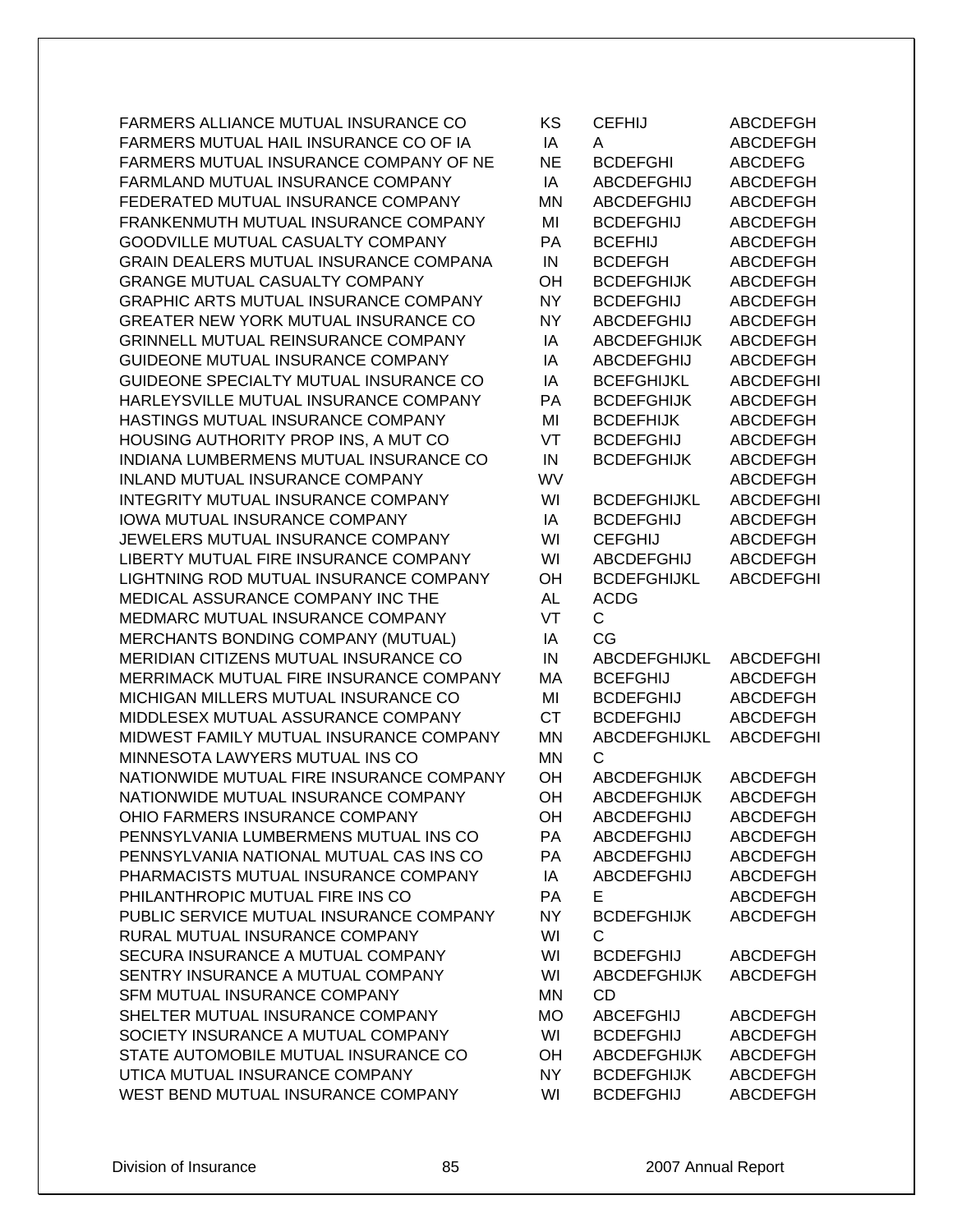## WESTERN RESERVE MUTUAL CASUALTY CO OH BCEFGHIJKL ABCDEFGHI

# **Foreign Inter-Insurance Exchange**

|                                           |              | <b>CLASS 2</b>      | <b>CLASS 3</b>   |
|-------------------------------------------|--------------|---------------------|------------------|
| <b>COMPANY NAME</b>                       | <b>STATE</b> | <b>AUTHORITY</b>    | <b>AUTHORITY</b> |
| ARMED FORCES INSURANCE EXCHANGE           | <b>KS</b>    | <b>BCEFHI</b>       | ABCDEFGH         |
| AUTOMOBILE CLUB INTERINSURANCE EXCHANGE   | МO           | <b>BCEFHIJ</b>      |                  |
| CALIFORNIA CASUALTY IND EXCHANGE          | СA           | <b>ABCEFHIJ</b>     | ABCDEFGH         |
| DAKOTA TRUCK UNDERWRITERS                 | SD           | ABCDEIJKL           | DE.              |
| DOCTORS' COMPANY THE                      | СA           | ABCDEFGHIJKL        | <b>ABCDEFGHI</b> |
| ERIE INSURANCE EXCHANGE                   | <b>PA</b>    | <b>BCDEFGHIJ</b>    | ABCDEFGH         |
| <b>FARMERS INSURANCE EXCHANGE</b>         | СA           | ABCDEFGHIJ          | ABCDEFGH         |
| FEDERATED RURAL ELECTRIC INS EXCH         | KS           | ABCDEFGHIJK         | ABDEFGH          |
| FIRE INSURANCE EXCHANGE                   | СA           | <b>CEFGHIJ</b>      | ABCDEFGH         |
| <b>HOUSTON GENERAL INSURANCE EXCHANGE</b> | ТX           | <b>BCEFHIJK</b>     | <b>ABCDEFGH</b>  |
| LUMBERMENS UNDERWRITING ALLIANCE          | МO           | <b>BCDEFGHIJ</b>    | ABCDEFGH         |
| <b>MUTUALAID EXCHANGE</b>                 | ΚS           | <b>ABCDEFGHIJKL</b> | <b>ABCDEFGHI</b> |
| NATIONAL FIRE & INDEMNITY EXCHANGE        | МO           | <b>CEFGHIJ</b>      | ABCDEFGH         |
| NATIONAL LLOYDS INSURANCE COMPANY         | TX           | <b>CEFGHK</b>       | <b>ABDFG</b>     |
| <b>TRUCK INSURANCE EXCHANGE</b>           | CА           | ABCDEFGHIJ          | ABCDEFGH         |
| UNITED SERVICES AUTOMOBILE ASSOCIATION    | ТX           | <b>BCEFHIJ</b>      | <b>ABCDEFGH</b>  |

### **Alien Stock**

|                                          |                | <b>CLASS 2</b>     | <b>CLASS 3</b>   |
|------------------------------------------|----------------|--------------------|------------------|
| <b>COMPANY NAME</b>                      | <b>COUNTRY</b> | <b>AUTHORITY</b>   | <b>AUTHORITY</b> |
| <b>GENERALI - U S BRANCH</b>             | <b>ITALY</b>   | <b>ABCDEFGHIJK</b> | ABCDEFGH         |
| <b>GLOBAL REINSURANCE CORPORATION</b>    | <b>GERMANY</b> | <b>ABCDEFGHIJK</b> | <b>ABCDEFGH</b>  |
| HYUNDAI MARINE & FIRE INS CO, LTD (US)   | S. KOREA       | <b>BCDEFHIJ</b>    | ABCDEFGH         |
| NIPPONKOA INSURANCE COMPANY LTD (U S BR) | <b>JAPAN</b>   | <b>ABCDEFGHIJ</b>  | <b>ABCDEFGH</b>  |
| TOKIO MARINE & NICHIDO FIRE INS CO LTD   | <b>JAPAN</b>   | <b>ABCDEFGHIJK</b> | ABCDEFGH         |
| TRYGG HANSA INS CO LTD (U S BRANCH)      | <b>SWEDEN</b>  | <b>ABCEFGHIJK</b>  | <b>ABCDEFGH</b>  |
|                                          |                |                    |                  |

# **Alien Lloyds**

|                               | <b>CLASS 2</b>                 | CLASS 3          |
|-------------------------------|--------------------------------|------------------|
| <b>COMPANY NAME</b>           | COUNTRY AUTHORITY              | <b>AUTHORITY</b> |
| UNDERWRITERS AT LLOYDS LONDON | ENGLAND ABCDEFGHIJKL ABCDEFGHI |                  |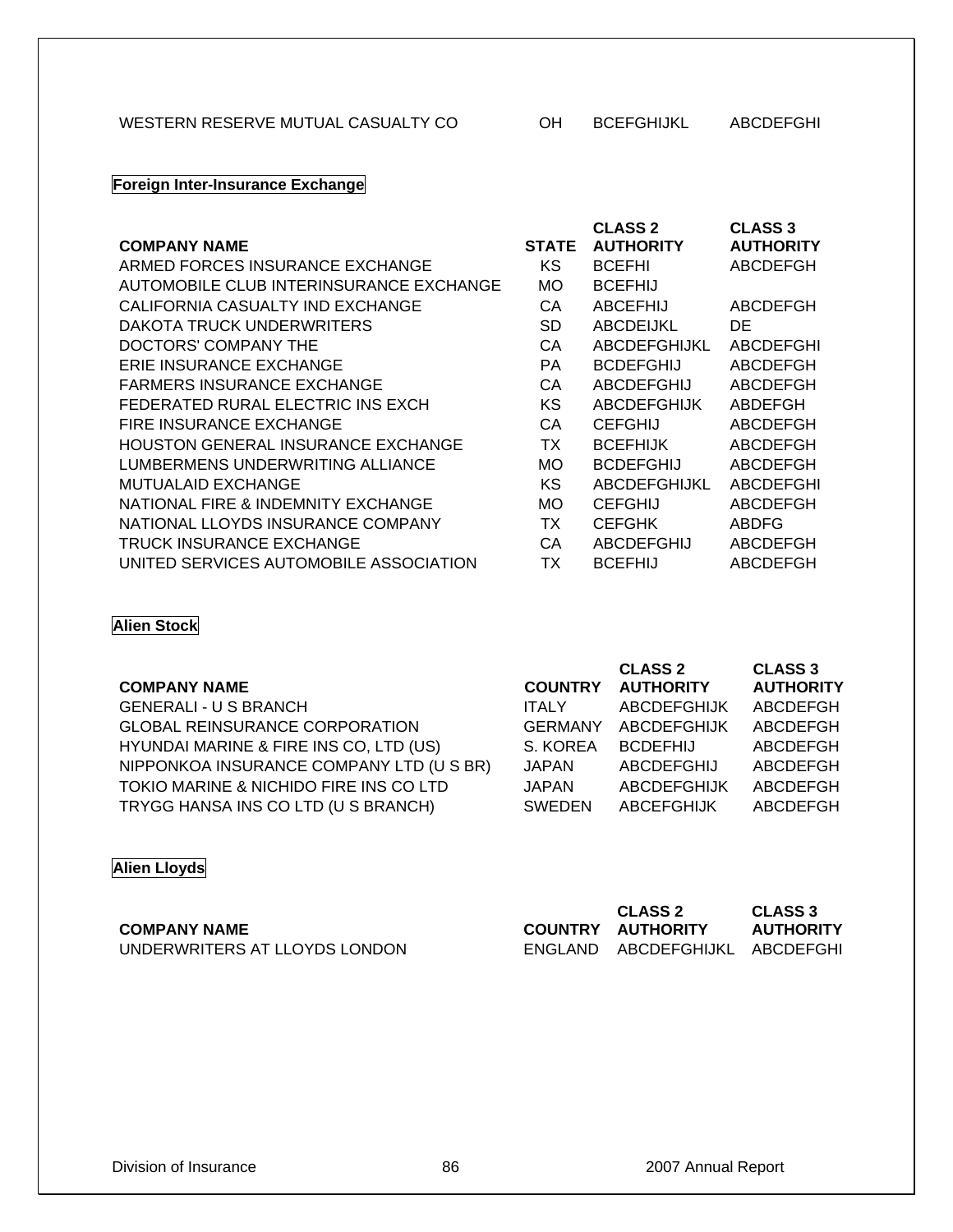# **Domestic Captives/Risk Retention Groups**

| <b>COMPANY NAME</b><br>OMS NATIONAL INSURANCE COMPANY, RRG | <b>STATE</b><br>IL | <b>CLASS 2</b><br><b>AUTHORITY</b><br>C            | <b>CLASS 3</b><br><b>AUTHORITY</b>              |
|------------------------------------------------------------|--------------------|----------------------------------------------------|-------------------------------------------------|
| Illinois Insurance Exchange                                |                    |                                                    |                                                 |
| <b>COMPANY NAME</b><br>INEX INSURANCE EXCHANGE             | <b>STATE</b><br>IL | <b>CLASS 2</b><br><b>AUTHORITY</b><br>ABCDEFGHIJKL | <b>CLASS 3</b><br><b>AUTHORITY</b><br>ABCDEFGHI |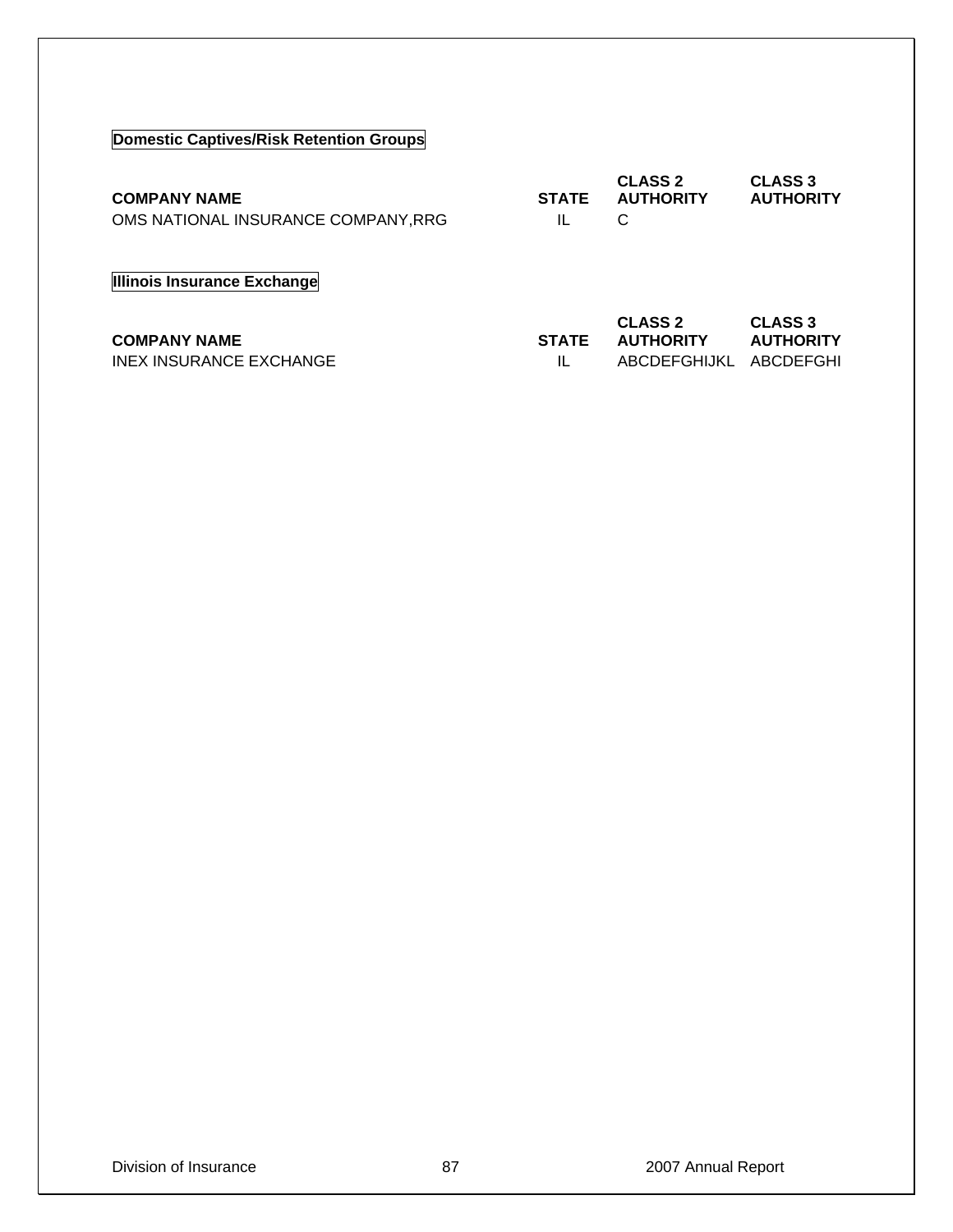# **Life and Health Insurance Companies**

# **Domestic Legal Reserve**

| ALLEGIANCE LIFE INSURANCE COMPANY<br>AB<br>IL.<br>ALLSTATE ASSURANCE COMPANY<br>IL.<br>A<br>ALLSTATE LIFE INSURANCE COMPANY<br><b>ABC</b><br>IL.<br>AMALGAMATED LIFE & HEALTH INSURANCE CO<br>AB<br>IL.<br>AMERICAN GENERAL ASSURANCE COMPANY<br>AB<br>IL.<br>AB<br>AMERICAN SPECIALTY HEALTH INSURANCE CO<br>IL.<br><b>BANKERS LIFE &amp; CASUALTY COMPANY</b><br><b>ABC</b><br>IL.<br><b>BCS LIFE INSURANCE COMPANY</b><br>AB<br>IL.<br>CELTIC INSURANCE COMPANY<br>AB<br>IL.<br>CHARTER NATIONAL LIFE INSURANCE COMPANY<br>AB<br>IL.<br><b>COLUMBIAN LIFE INSURANCE COMPANY</b><br><b>ABC</b><br>IL.<br>COMBINED INSURANCE COMPANY OF AMERICA<br>AB<br>IL<br>CONCERT HEALTH PLAN INSURANCE COMPANY<br>AB<br>IL<br><b>CONSECO INSURANCE COMPANY</b><br>AB<br>IL<br>CONTINENTAL ASSURANCE COMPANY<br>AB<br>IL.<br>COUNTRY INVESTORS LIFE ASSURANCE COMPANY<br>IL.<br><b>ABC</b><br>COUNTRY LIFE INSURANCE COMPANY<br>AB<br>IL<br>DESTINY HEALTH INSURANCE COMPANY<br>AB<br>IL.<br>EMPLOYEES LIFE COMPANY MUTUAL<br>AB<br>IL.<br>FEDERAL LIFE INSURANCE COMPANY MUTUAL<br>AB<br>IL<br>FIDELITY LIFE ASSOC A LEGAL RESERVE LIFE<br>AB<br>IL<br>FIRST COMMONWEALTH INSURANCE COMPANY<br>AB<br>IL.<br>FORT DEARBORN LIFE INSURANCE COMPANY<br>AB<br>IL.<br>GUARANTEE TRUST LIFE INSURANCE COMPANY<br>AB<br>IL.<br><b>HCSC INSURANCE SERVICES COMPANY</b><br>IL.<br>AB<br>HEALTH ALLIANCE MEDICAL PLANS INC<br>IL.<br>B<br>HEALTH CARE SERVICE CORP MUT LEG RES CO<br>B<br>IL.<br>HORACE MANN LIFE INSURANCE COMPANY<br>AB<br>IL<br>ILLINOIS MUTUAL LIFE INSURANCE COMPANY<br>AB<br>IL<br>KEMPER INVESTORS LIFE INSURANCE COMPANY<br>IL.<br>AB<br>LIFE ASSURANCE COMPANY OF AMERICA<br>IL.<br>A<br>LINCOLN HERITAGE LIFE INSURANCE COMPANY<br>IL.<br>AB<br>MANHATTAN NATIONAL LIFE INSURANCE CO<br>IL<br>AB<br>MTL INSURANCE COMPANY<br>IL.<br>AB<br>MUNICIPAL INSURANCE COMPANY OF AMERICA<br>IL<br>AB<br>OLD REPUBLIC LIFE INSURANCE COMPANY<br>AB<br>IL<br>OSF HEALTH PLANS INC<br>B<br>IL<br>PEKIN LIFE INSURANCE COMPANY<br>AB<br>IL<br>PERSONALCARE INSURANCE OF ILLINOIS INC<br>B<br>IL<br>PHYSICIANS BENEFITS TRUST LIFE INS CO<br>AB<br>IL<br>PROFESSIONAL LIFE & CASUALTY COMPANY<br>AB<br>IL<br>RELIANCE STANDARD LIFE INSURANCE COMPANY<br>AB<br>IL<br>RESOURCE LIFE INSURANCE COMPANY<br>AB<br>IL<br>IL<br>AB |                               |              | <b>CLASS 1</b>   |
|------------------------------------------------------------------------------------------------------------------------------------------------------------------------------------------------------------------------------------------------------------------------------------------------------------------------------------------------------------------------------------------------------------------------------------------------------------------------------------------------------------------------------------------------------------------------------------------------------------------------------------------------------------------------------------------------------------------------------------------------------------------------------------------------------------------------------------------------------------------------------------------------------------------------------------------------------------------------------------------------------------------------------------------------------------------------------------------------------------------------------------------------------------------------------------------------------------------------------------------------------------------------------------------------------------------------------------------------------------------------------------------------------------------------------------------------------------------------------------------------------------------------------------------------------------------------------------------------------------------------------------------------------------------------------------------------------------------------------------------------------------------------------------------------------------------------------------------------------------------------------------------------------------------------------------------------------------------------------------------------------------------------------------------------------------------------------------------------------------------------------------------------------------------------------------------------------------------------------------------------------------------------------------------------------------------------|-------------------------------|--------------|------------------|
|                                                                                                                                                                                                                                                                                                                                                                                                                                                                                                                                                                                                                                                                                                                                                                                                                                                                                                                                                                                                                                                                                                                                                                                                                                                                                                                                                                                                                                                                                                                                                                                                                                                                                                                                                                                                                                                                                                                                                                                                                                                                                                                                                                                                                                                                                                                        | <b>COMPANY NAME</b>           | <b>STATE</b> | <b>AUTHORITY</b> |
|                                                                                                                                                                                                                                                                                                                                                                                                                                                                                                                                                                                                                                                                                                                                                                                                                                                                                                                                                                                                                                                                                                                                                                                                                                                                                                                                                                                                                                                                                                                                                                                                                                                                                                                                                                                                                                                                                                                                                                                                                                                                                                                                                                                                                                                                                                                        |                               |              |                  |
|                                                                                                                                                                                                                                                                                                                                                                                                                                                                                                                                                                                                                                                                                                                                                                                                                                                                                                                                                                                                                                                                                                                                                                                                                                                                                                                                                                                                                                                                                                                                                                                                                                                                                                                                                                                                                                                                                                                                                                                                                                                                                                                                                                                                                                                                                                                        |                               |              |                  |
|                                                                                                                                                                                                                                                                                                                                                                                                                                                                                                                                                                                                                                                                                                                                                                                                                                                                                                                                                                                                                                                                                                                                                                                                                                                                                                                                                                                                                                                                                                                                                                                                                                                                                                                                                                                                                                                                                                                                                                                                                                                                                                                                                                                                                                                                                                                        |                               |              |                  |
|                                                                                                                                                                                                                                                                                                                                                                                                                                                                                                                                                                                                                                                                                                                                                                                                                                                                                                                                                                                                                                                                                                                                                                                                                                                                                                                                                                                                                                                                                                                                                                                                                                                                                                                                                                                                                                                                                                                                                                                                                                                                                                                                                                                                                                                                                                                        |                               |              |                  |
|                                                                                                                                                                                                                                                                                                                                                                                                                                                                                                                                                                                                                                                                                                                                                                                                                                                                                                                                                                                                                                                                                                                                                                                                                                                                                                                                                                                                                                                                                                                                                                                                                                                                                                                                                                                                                                                                                                                                                                                                                                                                                                                                                                                                                                                                                                                        |                               |              |                  |
|                                                                                                                                                                                                                                                                                                                                                                                                                                                                                                                                                                                                                                                                                                                                                                                                                                                                                                                                                                                                                                                                                                                                                                                                                                                                                                                                                                                                                                                                                                                                                                                                                                                                                                                                                                                                                                                                                                                                                                                                                                                                                                                                                                                                                                                                                                                        |                               |              |                  |
|                                                                                                                                                                                                                                                                                                                                                                                                                                                                                                                                                                                                                                                                                                                                                                                                                                                                                                                                                                                                                                                                                                                                                                                                                                                                                                                                                                                                                                                                                                                                                                                                                                                                                                                                                                                                                                                                                                                                                                                                                                                                                                                                                                                                                                                                                                                        |                               |              |                  |
|                                                                                                                                                                                                                                                                                                                                                                                                                                                                                                                                                                                                                                                                                                                                                                                                                                                                                                                                                                                                                                                                                                                                                                                                                                                                                                                                                                                                                                                                                                                                                                                                                                                                                                                                                                                                                                                                                                                                                                                                                                                                                                                                                                                                                                                                                                                        |                               |              |                  |
|                                                                                                                                                                                                                                                                                                                                                                                                                                                                                                                                                                                                                                                                                                                                                                                                                                                                                                                                                                                                                                                                                                                                                                                                                                                                                                                                                                                                                                                                                                                                                                                                                                                                                                                                                                                                                                                                                                                                                                                                                                                                                                                                                                                                                                                                                                                        |                               |              |                  |
|                                                                                                                                                                                                                                                                                                                                                                                                                                                                                                                                                                                                                                                                                                                                                                                                                                                                                                                                                                                                                                                                                                                                                                                                                                                                                                                                                                                                                                                                                                                                                                                                                                                                                                                                                                                                                                                                                                                                                                                                                                                                                                                                                                                                                                                                                                                        |                               |              |                  |
|                                                                                                                                                                                                                                                                                                                                                                                                                                                                                                                                                                                                                                                                                                                                                                                                                                                                                                                                                                                                                                                                                                                                                                                                                                                                                                                                                                                                                                                                                                                                                                                                                                                                                                                                                                                                                                                                                                                                                                                                                                                                                                                                                                                                                                                                                                                        |                               |              |                  |
|                                                                                                                                                                                                                                                                                                                                                                                                                                                                                                                                                                                                                                                                                                                                                                                                                                                                                                                                                                                                                                                                                                                                                                                                                                                                                                                                                                                                                                                                                                                                                                                                                                                                                                                                                                                                                                                                                                                                                                                                                                                                                                                                                                                                                                                                                                                        |                               |              |                  |
|                                                                                                                                                                                                                                                                                                                                                                                                                                                                                                                                                                                                                                                                                                                                                                                                                                                                                                                                                                                                                                                                                                                                                                                                                                                                                                                                                                                                                                                                                                                                                                                                                                                                                                                                                                                                                                                                                                                                                                                                                                                                                                                                                                                                                                                                                                                        |                               |              |                  |
|                                                                                                                                                                                                                                                                                                                                                                                                                                                                                                                                                                                                                                                                                                                                                                                                                                                                                                                                                                                                                                                                                                                                                                                                                                                                                                                                                                                                                                                                                                                                                                                                                                                                                                                                                                                                                                                                                                                                                                                                                                                                                                                                                                                                                                                                                                                        |                               |              |                  |
|                                                                                                                                                                                                                                                                                                                                                                                                                                                                                                                                                                                                                                                                                                                                                                                                                                                                                                                                                                                                                                                                                                                                                                                                                                                                                                                                                                                                                                                                                                                                                                                                                                                                                                                                                                                                                                                                                                                                                                                                                                                                                                                                                                                                                                                                                                                        |                               |              |                  |
|                                                                                                                                                                                                                                                                                                                                                                                                                                                                                                                                                                                                                                                                                                                                                                                                                                                                                                                                                                                                                                                                                                                                                                                                                                                                                                                                                                                                                                                                                                                                                                                                                                                                                                                                                                                                                                                                                                                                                                                                                                                                                                                                                                                                                                                                                                                        |                               |              |                  |
|                                                                                                                                                                                                                                                                                                                                                                                                                                                                                                                                                                                                                                                                                                                                                                                                                                                                                                                                                                                                                                                                                                                                                                                                                                                                                                                                                                                                                                                                                                                                                                                                                                                                                                                                                                                                                                                                                                                                                                                                                                                                                                                                                                                                                                                                                                                        |                               |              |                  |
|                                                                                                                                                                                                                                                                                                                                                                                                                                                                                                                                                                                                                                                                                                                                                                                                                                                                                                                                                                                                                                                                                                                                                                                                                                                                                                                                                                                                                                                                                                                                                                                                                                                                                                                                                                                                                                                                                                                                                                                                                                                                                                                                                                                                                                                                                                                        |                               |              |                  |
|                                                                                                                                                                                                                                                                                                                                                                                                                                                                                                                                                                                                                                                                                                                                                                                                                                                                                                                                                                                                                                                                                                                                                                                                                                                                                                                                                                                                                                                                                                                                                                                                                                                                                                                                                                                                                                                                                                                                                                                                                                                                                                                                                                                                                                                                                                                        |                               |              |                  |
|                                                                                                                                                                                                                                                                                                                                                                                                                                                                                                                                                                                                                                                                                                                                                                                                                                                                                                                                                                                                                                                                                                                                                                                                                                                                                                                                                                                                                                                                                                                                                                                                                                                                                                                                                                                                                                                                                                                                                                                                                                                                                                                                                                                                                                                                                                                        |                               |              |                  |
|                                                                                                                                                                                                                                                                                                                                                                                                                                                                                                                                                                                                                                                                                                                                                                                                                                                                                                                                                                                                                                                                                                                                                                                                                                                                                                                                                                                                                                                                                                                                                                                                                                                                                                                                                                                                                                                                                                                                                                                                                                                                                                                                                                                                                                                                                                                        |                               |              |                  |
|                                                                                                                                                                                                                                                                                                                                                                                                                                                                                                                                                                                                                                                                                                                                                                                                                                                                                                                                                                                                                                                                                                                                                                                                                                                                                                                                                                                                                                                                                                                                                                                                                                                                                                                                                                                                                                                                                                                                                                                                                                                                                                                                                                                                                                                                                                                        |                               |              |                  |
|                                                                                                                                                                                                                                                                                                                                                                                                                                                                                                                                                                                                                                                                                                                                                                                                                                                                                                                                                                                                                                                                                                                                                                                                                                                                                                                                                                                                                                                                                                                                                                                                                                                                                                                                                                                                                                                                                                                                                                                                                                                                                                                                                                                                                                                                                                                        |                               |              |                  |
|                                                                                                                                                                                                                                                                                                                                                                                                                                                                                                                                                                                                                                                                                                                                                                                                                                                                                                                                                                                                                                                                                                                                                                                                                                                                                                                                                                                                                                                                                                                                                                                                                                                                                                                                                                                                                                                                                                                                                                                                                                                                                                                                                                                                                                                                                                                        |                               |              |                  |
|                                                                                                                                                                                                                                                                                                                                                                                                                                                                                                                                                                                                                                                                                                                                                                                                                                                                                                                                                                                                                                                                                                                                                                                                                                                                                                                                                                                                                                                                                                                                                                                                                                                                                                                                                                                                                                                                                                                                                                                                                                                                                                                                                                                                                                                                                                                        |                               |              |                  |
|                                                                                                                                                                                                                                                                                                                                                                                                                                                                                                                                                                                                                                                                                                                                                                                                                                                                                                                                                                                                                                                                                                                                                                                                                                                                                                                                                                                                                                                                                                                                                                                                                                                                                                                                                                                                                                                                                                                                                                                                                                                                                                                                                                                                                                                                                                                        |                               |              |                  |
|                                                                                                                                                                                                                                                                                                                                                                                                                                                                                                                                                                                                                                                                                                                                                                                                                                                                                                                                                                                                                                                                                                                                                                                                                                                                                                                                                                                                                                                                                                                                                                                                                                                                                                                                                                                                                                                                                                                                                                                                                                                                                                                                                                                                                                                                                                                        |                               |              |                  |
|                                                                                                                                                                                                                                                                                                                                                                                                                                                                                                                                                                                                                                                                                                                                                                                                                                                                                                                                                                                                                                                                                                                                                                                                                                                                                                                                                                                                                                                                                                                                                                                                                                                                                                                                                                                                                                                                                                                                                                                                                                                                                                                                                                                                                                                                                                                        |                               |              |                  |
|                                                                                                                                                                                                                                                                                                                                                                                                                                                                                                                                                                                                                                                                                                                                                                                                                                                                                                                                                                                                                                                                                                                                                                                                                                                                                                                                                                                                                                                                                                                                                                                                                                                                                                                                                                                                                                                                                                                                                                                                                                                                                                                                                                                                                                                                                                                        |                               |              |                  |
|                                                                                                                                                                                                                                                                                                                                                                                                                                                                                                                                                                                                                                                                                                                                                                                                                                                                                                                                                                                                                                                                                                                                                                                                                                                                                                                                                                                                                                                                                                                                                                                                                                                                                                                                                                                                                                                                                                                                                                                                                                                                                                                                                                                                                                                                                                                        |                               |              |                  |
|                                                                                                                                                                                                                                                                                                                                                                                                                                                                                                                                                                                                                                                                                                                                                                                                                                                                                                                                                                                                                                                                                                                                                                                                                                                                                                                                                                                                                                                                                                                                                                                                                                                                                                                                                                                                                                                                                                                                                                                                                                                                                                                                                                                                                                                                                                                        |                               |              |                  |
|                                                                                                                                                                                                                                                                                                                                                                                                                                                                                                                                                                                                                                                                                                                                                                                                                                                                                                                                                                                                                                                                                                                                                                                                                                                                                                                                                                                                                                                                                                                                                                                                                                                                                                                                                                                                                                                                                                                                                                                                                                                                                                                                                                                                                                                                                                                        |                               |              |                  |
|                                                                                                                                                                                                                                                                                                                                                                                                                                                                                                                                                                                                                                                                                                                                                                                                                                                                                                                                                                                                                                                                                                                                                                                                                                                                                                                                                                                                                                                                                                                                                                                                                                                                                                                                                                                                                                                                                                                                                                                                                                                                                                                                                                                                                                                                                                                        |                               |              |                  |
|                                                                                                                                                                                                                                                                                                                                                                                                                                                                                                                                                                                                                                                                                                                                                                                                                                                                                                                                                                                                                                                                                                                                                                                                                                                                                                                                                                                                                                                                                                                                                                                                                                                                                                                                                                                                                                                                                                                                                                                                                                                                                                                                                                                                                                                                                                                        |                               |              |                  |
|                                                                                                                                                                                                                                                                                                                                                                                                                                                                                                                                                                                                                                                                                                                                                                                                                                                                                                                                                                                                                                                                                                                                                                                                                                                                                                                                                                                                                                                                                                                                                                                                                                                                                                                                                                                                                                                                                                                                                                                                                                                                                                                                                                                                                                                                                                                        |                               |              |                  |
|                                                                                                                                                                                                                                                                                                                                                                                                                                                                                                                                                                                                                                                                                                                                                                                                                                                                                                                                                                                                                                                                                                                                                                                                                                                                                                                                                                                                                                                                                                                                                                                                                                                                                                                                                                                                                                                                                                                                                                                                                                                                                                                                                                                                                                                                                                                        |                               |              |                  |
|                                                                                                                                                                                                                                                                                                                                                                                                                                                                                                                                                                                                                                                                                                                                                                                                                                                                                                                                                                                                                                                                                                                                                                                                                                                                                                                                                                                                                                                                                                                                                                                                                                                                                                                                                                                                                                                                                                                                                                                                                                                                                                                                                                                                                                                                                                                        |                               |              |                  |
|                                                                                                                                                                                                                                                                                                                                                                                                                                                                                                                                                                                                                                                                                                                                                                                                                                                                                                                                                                                                                                                                                                                                                                                                                                                                                                                                                                                                                                                                                                                                                                                                                                                                                                                                                                                                                                                                                                                                                                                                                                                                                                                                                                                                                                                                                                                        |                               |              |                  |
|                                                                                                                                                                                                                                                                                                                                                                                                                                                                                                                                                                                                                                                                                                                                                                                                                                                                                                                                                                                                                                                                                                                                                                                                                                                                                                                                                                                                                                                                                                                                                                                                                                                                                                                                                                                                                                                                                                                                                                                                                                                                                                                                                                                                                                                                                                                        |                               |              |                  |
|                                                                                                                                                                                                                                                                                                                                                                                                                                                                                                                                                                                                                                                                                                                                                                                                                                                                                                                                                                                                                                                                                                                                                                                                                                                                                                                                                                                                                                                                                                                                                                                                                                                                                                                                                                                                                                                                                                                                                                                                                                                                                                                                                                                                                                                                                                                        |                               |              |                  |
|                                                                                                                                                                                                                                                                                                                                                                                                                                                                                                                                                                                                                                                                                                                                                                                                                                                                                                                                                                                                                                                                                                                                                                                                                                                                                                                                                                                                                                                                                                                                                                                                                                                                                                                                                                                                                                                                                                                                                                                                                                                                                                                                                                                                                                                                                                                        |                               |              |                  |
|                                                                                                                                                                                                                                                                                                                                                                                                                                                                                                                                                                                                                                                                                                                                                                                                                                                                                                                                                                                                                                                                                                                                                                                                                                                                                                                                                                                                                                                                                                                                                                                                                                                                                                                                                                                                                                                                                                                                                                                                                                                                                                                                                                                                                                                                                                                        |                               |              |                  |
|                                                                                                                                                                                                                                                                                                                                                                                                                                                                                                                                                                                                                                                                                                                                                                                                                                                                                                                                                                                                                                                                                                                                                                                                                                                                                                                                                                                                                                                                                                                                                                                                                                                                                                                                                                                                                                                                                                                                                                                                                                                                                                                                                                                                                                                                                                                        |                               |              |                  |
|                                                                                                                                                                                                                                                                                                                                                                                                                                                                                                                                                                                                                                                                                                                                                                                                                                                                                                                                                                                                                                                                                                                                                                                                                                                                                                                                                                                                                                                                                                                                                                                                                                                                                                                                                                                                                                                                                                                                                                                                                                                                                                                                                                                                                                                                                                                        | RIGHTCHOICE INSURANCE COMPANY |              |                  |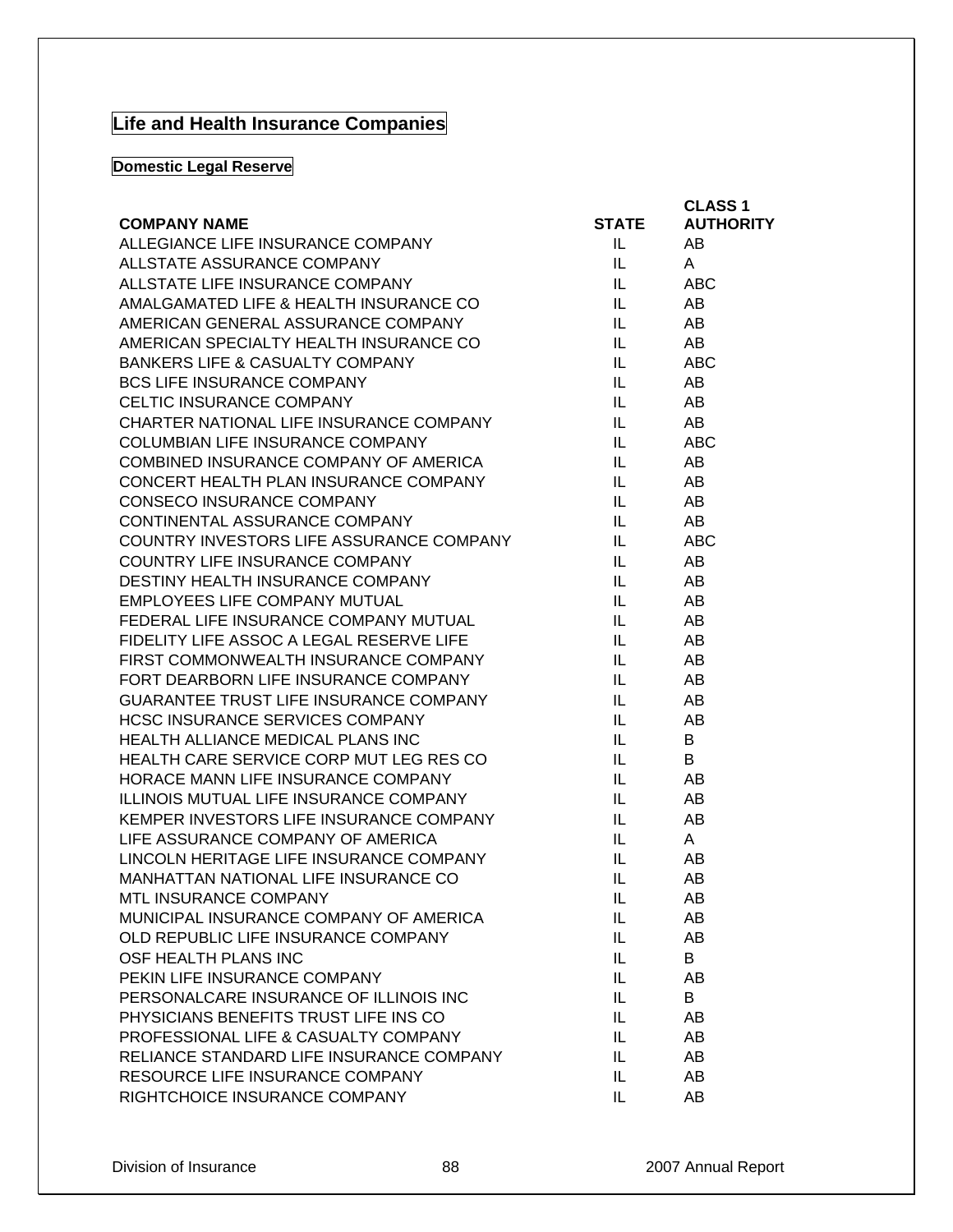| IL | AB         |
|----|------------|
| IL | AB         |
| IL | AB         |
| IL | AB.        |
| IL | AB         |
| IL | AB         |
| IL | AB         |
| IL | <b>ABC</b> |
| IL | AB.        |
| IL | AB         |
| IL | AB.        |
| IL | AB         |
| IL | AB.        |
| IL | B.         |
| IL | AB         |
| IL | AB         |
| IL | AB         |
|    |            |

**Foreign Legal Reserve** 

|                                                                     |              | <b>CLASS 1</b>   |
|---------------------------------------------------------------------|--------------|------------------|
| <b>COMPANY NAME</b><br>AAA LIFE INSURANCE COMPANY                   | <b>STATE</b> | <b>AUTHORITY</b> |
|                                                                     | MI           | AB.              |
| ACACIA LIFE INSURANCE COMPANY                                       | DC           | AB.              |
| ACE LIFE INSURANCE COMPANY                                          | <b>CT</b>    | AB               |
| ADMIRAL LIFE INSURANCE COMPANY OF AM                                | AZ           | AB               |
| AETNA HEALTH & LIFE INSURANCE COMPANY                               | <b>CT</b>    | AB               |
| AETNA LIFE INSURANCE COMPANY                                        | <b>CT</b>    | AB               |
| AF&L INSURANCE COMPANY                                              | <b>PA</b>    | B.               |
| AGL LIFE ASSURANCE COMPANY                                          | <b>PA</b>    | AB               |
| AIG ANNUITY INSURANCE COMPANY                                       | TX T         | AB               |
|                                                                     | DE           | AB               |
| AIG LIFE INSURANCE COMPANY<br>AIG SUNAMERICA LIFE ASSURANCE COMPANY | AZ           | AB               |
| ALL SAVERS INSURANCE COMPANY                                        | IN           | AB               |
| ALLIANZ LIFE AND ANNUITY COMPANY                                    | MN           | $\mathsf{A}$     |
| ALLIANZ LIFE INSURANCE COMPANY NY                                   | NY I         | AB               |
| ALLIANZ LIFE INSURANCE COMPANY OF N A                               | MN           | AB               |
| ALLSTATE LIFE INSURANCE COMPANY OF NY                               | NY L         | AB               |
| ALTA HEALTH & LIFE INSURANCE COMPANY                                | IN           | AB               |
| AMALGAMATED LIFE INSURANCE COMPANY                                  | NY 1         | AB               |
| AMERICAN AMICABLE LIFE INS CO OF TX                                 | TX T         | AB               |
| AMERICAN BANKERS LIFE ASSURANCE CO OF FL                            | FL.          | AB               |
| AMERICAN CAPITOL INSURANCE COMPANY                                  | <b>TX</b>    | A                |
| AMERICAN COMMUNITY MUTUAL INSURANCE CO                              | MI           | AB.              |
| AMERICAN CONTINENTAL INSURANCE COMPANY                              | TN F         | AB               |
| AMERICAN CREDITORS LIFE INSURANCE CO                                | DE           | AB               |
| AMERICAN EQUITY INVESTMENT LIFE INS CO                              | IA           | AB               |
| AMERICAN FAMILY LIFE ASSR CO OF COLUMBUS                            | <b>NE</b>    | AB               |
| AMERICAN FAMILY LIFE INSURANCE COMPANY                              | WI           | A                |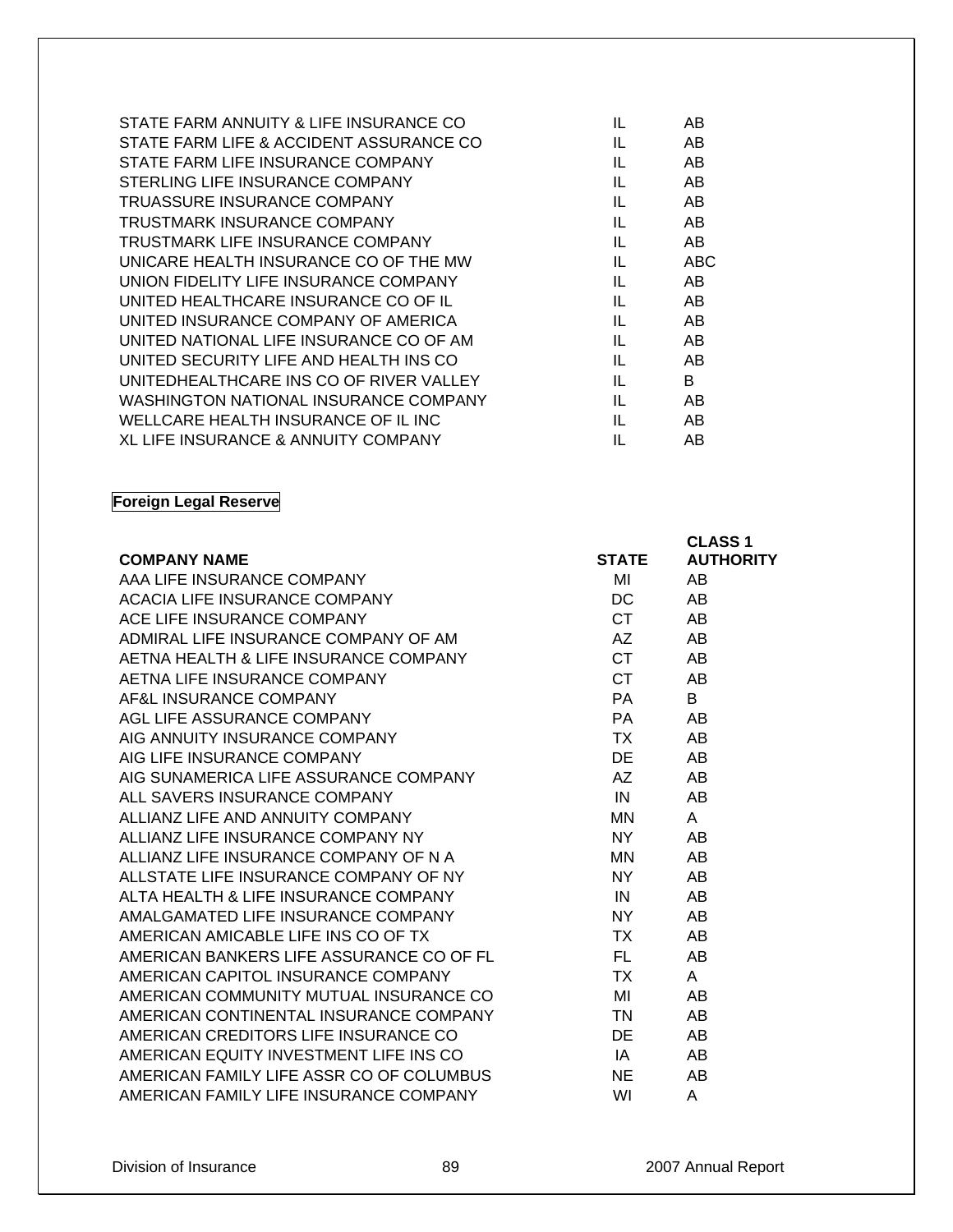| AMERICAN FIDELITY ASSURANCE COMPANY            | OK        | AB |
|------------------------------------------------|-----------|----|
| AMERICAN FIDELITY LIFE INSURANCE COMPANY       | FL.       | AB |
| AMERICAN GENERAL LIFE & ACCIDENT INS CO        | TN        | AB |
| AMERICAN GENERAL LIFE INSURANCE COMPANY        | TX.       | AB |
| AMERICAN HEALTH & LIFE INSURANCE COMPANY       | TX        | AB |
| AMERICAN HERITAGE LIFE INSURANCE COMPANY       | FL.       | AB |
| AMERICAN HOME LIFE INSURANCE COMPANY           | KS        | A  |
| AMERICAN INCOME LIFE INSURANCE COMPANY         | IN        | AB |
| AMERICAN INTERNATIONAL LIFE ASSR CO NY         | NY.       | AB |
| AMERICAN INVESTORS LIFE INSURANCE CO INC       | KS.       | AB |
| AMERICAN LABOR LIFE INSURANCE COMPANY          | AZ        | AB |
| AMERICAN MATURITY LIFE INSURANCE COMPANY       | <b>CT</b> | AB |
| AMERICAN MEDICAL AND LIFE INSURANCE CO         | NY.       | AB |
| AMERICAN MEDICAL SECURITY LIFE INS CO          | WI        | AB |
| AMERICAN MEMORIAL LIFE INSURANCE COMPANY       | <b>SD</b> | AB |
| AMERICAN MODERN LIFE INSURANCE COMPANY         | OH        | AB |
| AMERICAN NATIONAL INSURANCE COMPANY            | <b>TX</b> | AB |
| AMERICAN NATIONAL LIFE INSURANCE CO TX         | <b>TX</b> | AB |
| AMERICAN NETWORK INSURANCE COMPANY             | PA        | B  |
| AMERICAN PHOENIX LIFE & REASSURANCE CO         | CT        | AB |
| AMERICAN PROGRESSIVE LIFE & HEALTH OF NY       | <b>NY</b> |    |
| AMERICAN PUBLIC LIFE INSURANCE COMPANY         |           | AB |
|                                                | OK        | AB |
| AMERICAN REPUBLIC CORP INSURANCE COMPANY       | <b>NE</b> | AB |
| AMERICAN REPUBLIC INSURANCE COMPANY            | IA        | AB |
| AMERICAN RETIREMENT LIFE INSURANCE CO          | OН        | A  |
| AMERICAN SKANDIA LIFE ASSURANCE CORP           | <b>CT</b> | AB |
| AMERICAN TRANSCONTINENTAL LIFE INS CO          | AZ        | AB |
| AMERICAN UNDERWRITERS LIFE INSURANCE CO        | <b>AZ</b> | AB |
| AMERICAN UNITED LIFE INSURANCE COMPANY         | IN        | AB |
| AMERICO FINANCIAL LIFE & ANNUITY INS CO        | ТX        | AB |
| AMERITAS LIFE INSURANCE CORP                   | <b>NE</b> | AB |
| AMICA LIFE INSURANCE COMPANY                   | RI        | A  |
| ANNUITY & LIFE REASSURANCE AMERICA INC         | <b>CT</b> | A  |
| ANNUITY INVESTORS LIFE INSURANCE COMPANY       | OН        | AB |
| ANTHEM LIFE INSURANCE COMPANY                  | IN        | AB |
| ASSURITY LIFE INSURANCE COMPANY                | <b>NE</b> | AB |
| ATLANTA LIFE INSURANCE COMPANY                 | GA        | AB |
| AURORA NATIONAL LIFE ASSURANCE COMPANY         | CA        | AB |
| AUTO CLUB LIFE INSURANCE COMPANY               | MI        | AB |
| AUTO OWNERS LIFE INSURANCE COMPANY             | MI        | AB |
| AVIVA LIFE AND ANNUITY COMPANY                 | IA        | AB |
| AVIVA LIFE INSURANCE COMPANY                   | DE        | AB |
| AXA CORPORATE SOLUTIONS LIFE REINS CO          | DE        | AB |
| AXA EQUITABLE LIFE INSURANCE COMPANY           | NY        | AB |
| AXA LIFE AND ANNUITY COMPANY                   | CO        | AB |
| <b>BALBOA LIFE INSURANCE COMPANY</b>           | CA        | AB |
| BALTIMORE LIFE INSURANCE COMPANY<br><b>THE</b> | MD        | AB |
| BANKERS FIDELITY LIFE INSURANCE COMPANY        | GA        | AB |
| BANKERS LIFE INSURANCE COMPANY OF NY           | <b>NY</b> | A  |
| BANKERS RESERVE LIFE INS CO OF WI              | WI        | AB |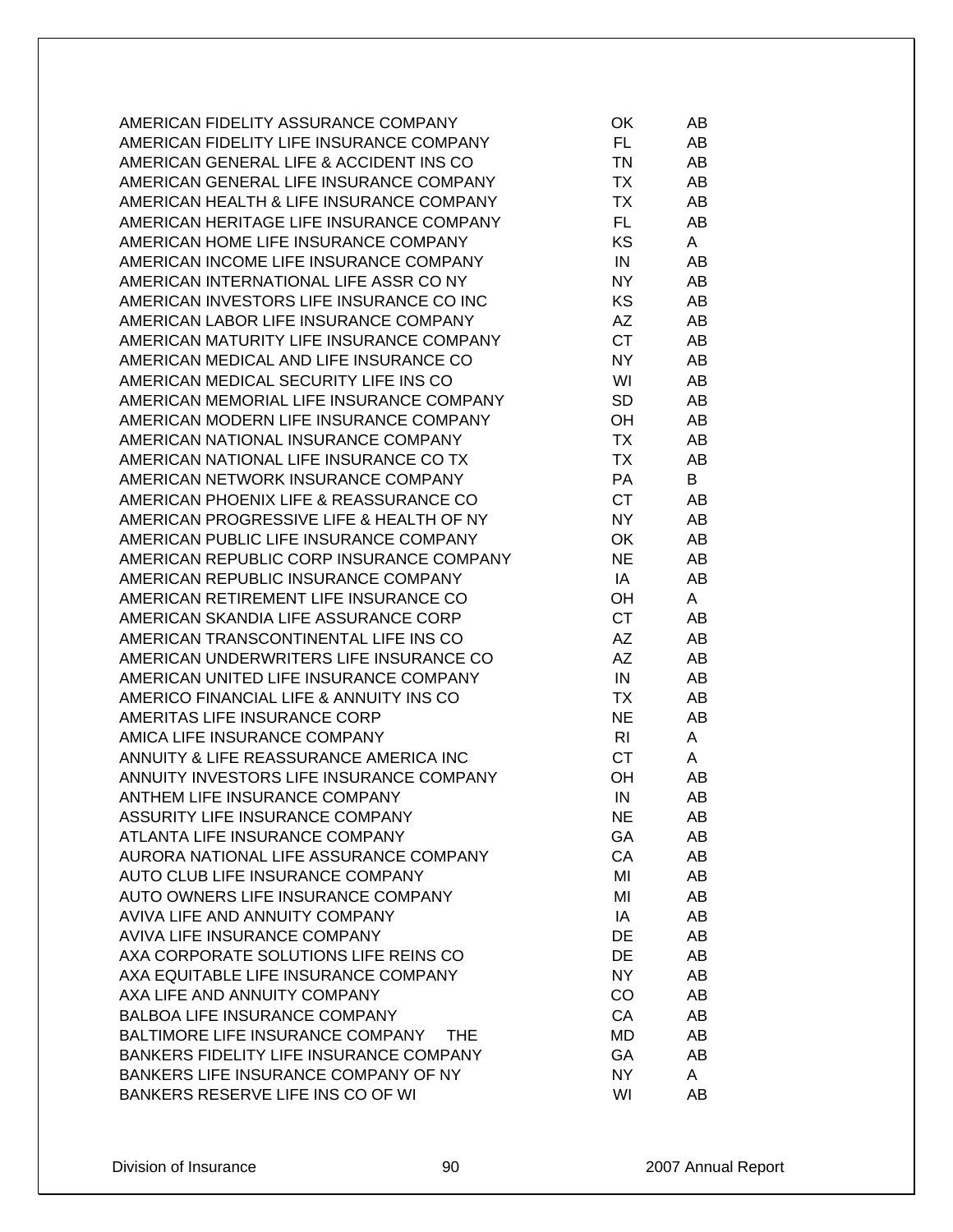| <b>BANNER LIFE INSURANCE COMPANY</b>            | MD        | AB |
|-------------------------------------------------|-----------|----|
| BENEFICIAL LIFE INSURANCE COMPANY               | UT.       | AB |
| BERKSHIRE HATHAWAY LIFE INS CO OF NE            | NE        | A  |
| BERKSHIRE LIFE INSURANCE COMPANY OF AM          | МA        | AB |
| <b>BEST LIFE &amp; HEALTH INSURANCE COMPANY</b> | <b>TX</b> | AB |
| BOSTON MUTUAL LIFE INSURANCE COMPANY            | МA        | AB |
| BROKERS NATIONAL LIFE ASSURANCE COMPANY         | AR        | AB |
| C M LIFE INSURANCE COMPANY                      | CT.       | AB |
| CANADA LIFE INSURANCE COMPANY OF AMERICA        | MI        | A  |
| CAPITOL LIFE INSURANCE COMPANY<br>THE           | <b>TX</b> | AB |
| CARDIF LIFE INSURANCE COMPANY                   | <b>KS</b> | AB |
| CATERPILLAR LIFE INSURANCE COMPANY              | MO        | AB |
| CENTRAL BENEFITS NATIONAL LIFE INS CO           | OH        | AB |
| CENTRAL RESERVE LIFE INSURANCE COMPANY          | OH        | AB |
| CENTRAL SECURITY LIFE INSURANCE COMPANY         | <b>TX</b> | AB |
| CENTRAL STATES HEALTH & LIFE CO OF OMAHA        | <b>NE</b> | AB |
| CENTRAL UNITED LIFE INSURANCE COMPANY           | AR.       | AB |
| CENTRE LIFE INSURANCE COMPANY                   | MA        | AB |
| CENTURION LIFE INSURANCE COMPANY                | IA        | AB |
| CHESAPEAKE LIFE INSURANCE COMPANY<br><b>THE</b> | OK        | AB |
| CHRISTIAN FIDELITY LIFE INSURANCE CO            | <b>TX</b> | AB |
| CHURCH LIFE INSURANCE CORPORATION               | <b>NY</b> | AB |
| CINCINNATI LIFE INSURANCE COMPANY THE           | OH        | AB |
| COLONIAL LIFE & ACCIDENT INSURANCE CO           | SC        | AB |
| COLONIAL PENN LIFE INSURANCE COMPANY            | <b>PA</b> | AB |
| COLORADO BANKERS LIFE INSURANCE COMPANY         | CO        | AB |
| COLUMBIAN MUTUAL LIFE INSURANCE COMPANY         | <b>NY</b> | AB |
| COLUMBUS LIFE INSURANCE COMPANY<br><b>THE</b>   | OH        | AB |
| COMBINED LIFE INSURANCE COMPANY OF NY           | <b>NY</b> | AB |
| COMMERCIAL TRAVELERS MUTUAL INSURANCE CO        | <b>NY</b> | B  |
| COMMONWEALTH ANNUITY & LIFE INSURANCE CO        | МA        | AB |
| COMPANION LIFE INSURANCE COMPANY                | <b>SC</b> | AB |
| <b>COMPBENEFITS INSURANCE COMPANY</b>           | <b>TX</b> | AB |
| CONGRESS LIFE INSURANCE COMPANY                 | AZ        | AB |
| CONNECTICUT GENERAL LIFE INSURANCE CO           | <b>CT</b> | AB |
| CONSECO HEALTH INSURANCE COMPANY                | AZ        | AB |
| CONSECO LIFE INSURANCE COMPANY                  | IN        | AB |
| CONSECO SENIOR HEALTH INSURANCE COMPANY         | PA        | AB |
| <b>CONSTITUTION LIFE INSURANCE COMPANY</b>      | <b>TX</b> | AB |
| CONSUMERS LIFE INSURANCE COMPANY                | OH        | AB |
| CONTINENTAL AMERICAN INSURANCE COMPANY          | <b>SC</b> | AB |
| CONTINENTAL GENERAL INSURANCE COMPANY           | <b>NE</b> | AB |
| CONTINENTAL LIFE INS CO OF BRENTWOOD TN         | <b>TN</b> | AB |
| CORPORATE HEALTH INSURANCE COMPANY              | PA        | AB |
| COVENTRY HEALTH AND LIFE INSURANCE CO           | DE        | AB |
| <b>CSI LIFE INSURANCE COMPANY</b>               | <b>NE</b> | AB |
| <b>CUNA MUTUAL INSURANCE SOCIETY</b>            | IA        | AB |
| DELAWARE AMERICAN LIFE INSURANCE COMPANY        | DE        | AB |
| DELTA DENTAL INSURANCE COMPANY                  | <b>DE</b> | В  |
| DENTEGRA INSURANCE COMPANY                      | <b>DE</b> | AB |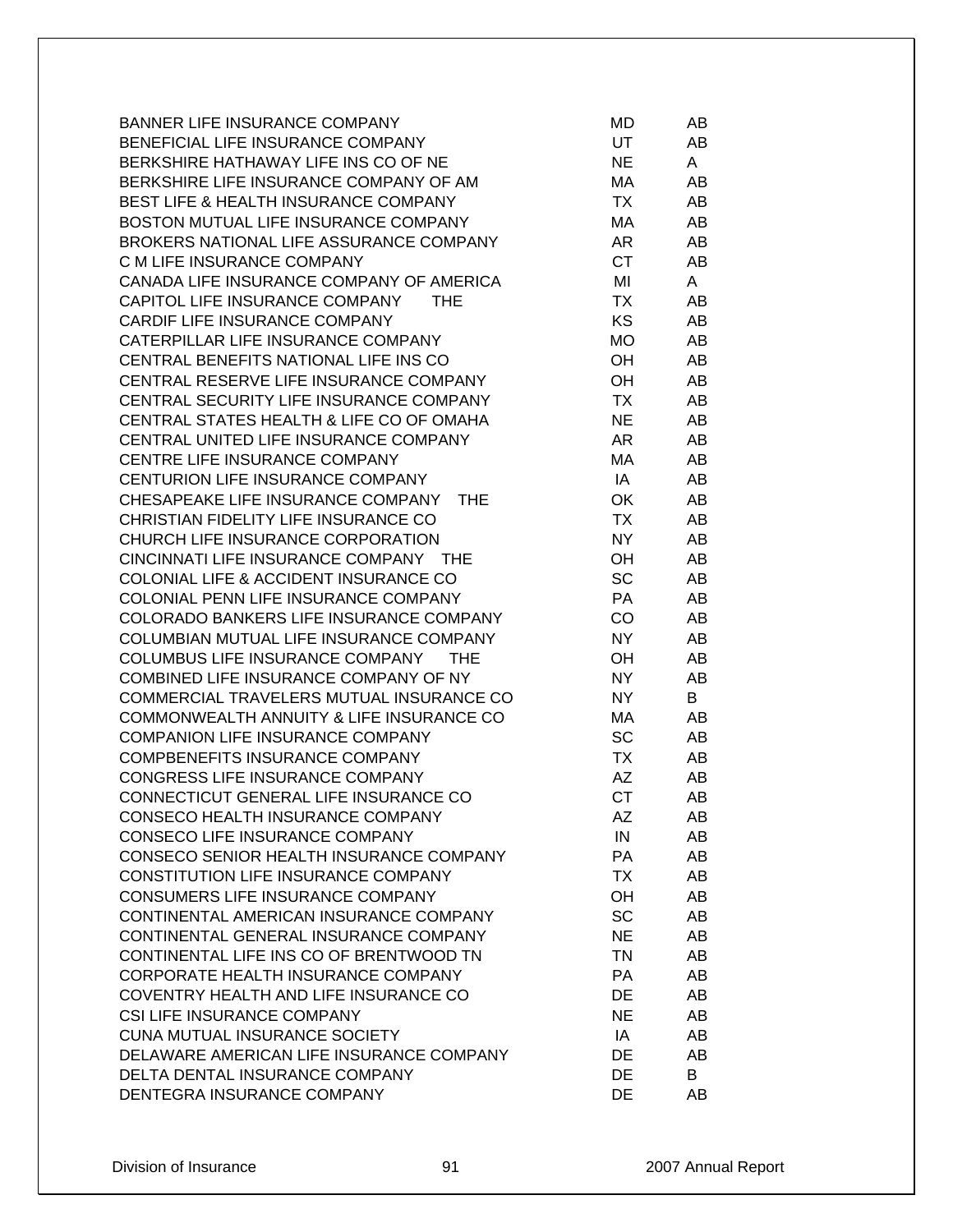| DIRECT GENERAL LIFE INSURANCE COMPANY               | SC        | AB |
|-----------------------------------------------------|-----------|----|
| DIXIE NATIONAL LIFE INSURANCE COMPANY               | IN        | AB |
| EASTERN LIFE & HEALTH INSURANCE COMPANY             | <b>PA</b> | AB |
| EMC NATIONAL LIFE COMPANY                           | IA        | AB |
| <b>EMPHESYS INSURANCE COMPANY</b>                   | ТX        | AB |
| EMPLOYERS REASSURANCE CORPORATION                   | <b>KS</b> | AB |
| ENTERPRISE LIFE INSURANCE COMPANY                   | <b>TX</b> | AB |
| EPIC LIFE INSURANCE COMPANY<br>THE                  | WI        | AB |
| EQUITABLE LIFE & CASUALTY INSURANCE CO              | UT        | AB |
| EQUITRUST LIFE INSURANCE COMPANY                    | IA        | A  |
| ERIE FAMILY LIFE INSURANCE COMPANY                  | <b>PA</b> | AB |
| FAMILY HERITAGE LIFE INSURANCE CO OF AM             | OH        | AB |
| FAMILY LIFE INSURANCE COMPANY                       | TX        | AB |
| FAMILY SERVICE LIFE INSURANCE COMPANY               | <b>TX</b> | A  |
| FARMERS NEW WORLD LIFE INSURANCE COMPANY            | <b>WA</b> | AB |
| FEDERATED LIFE INSURANCE COMPANY                    | <b>MN</b> | AB |
| FIDELITY INVESTMENTS LIFE INSURANCE CO              | UT.       | AB |
| FIDELITY LIFE INSURANCE COMPANY                     | PA        | A  |
| FIDELITY SECURITY LIFE INSURANCE COMPANY            | <b>MO</b> | AB |
| FINANCIAL ASSURANCE LIFE INSURANCE CO               | <b>TX</b> | A  |
| FIRST ALLMERICA FINANCIAL LIFE INS CO               | MA        | AB |
| FIRST CONTINENTAL LIFE & ACCIDENT INS CO            | <b>TX</b> | AB |
| FIRST HEALTH LIFE & HEALTH INS CO                   | TX        | AB |
| FIRST INVESTORS LIFE INSURANCE COMPANY              | NY.       | AB |
| FIRST LIFE AMERICA CORPORATION                      | KS        | A  |
| FIRST PENN PACIFIC LIFE INSURANCE CO                | IN        | AB |
| FIRST REHABILITATION LIFE INS CO OF AM              | NY        | AB |
| FORETHOUGHT LIFE ASSURANCE COMPANY                  | IN        | AB |
| FORETHOUGHT LIFE INSURANCE COMPANY                  | IN        | AB |
| FREEDOM LIFE INSURANCE COMPANY OF AM                | ТX        | AB |
| FUNERAL DIRECTORS LIFE INSURANCE COMPANY            | TX        | A  |
| <b>GARDEN STATE LIFE INSURANCE COMPANY</b>          | <b>TX</b> | AB |
| GENERAL AMERICAN LIFE INSURANCE COMPANY             | <b>MO</b> | AB |
| GENERAL FIDELITY LIFE INSURANCE COMPANY             | <b>SC</b> | AB |
| <b>GENERAL RE LIFE CORPORATION</b>                  | <b>CT</b> | AB |
| GENERALI USA LIFE REASSURANCE COMPANY               | <b>MO</b> | AB |
| <b>GENWORTH LIFE AND ANNUITY INSURANCE CO</b>       | VA        | AB |
| <b>GENWORTH LIFE INSURANCE COMPANY</b>              | DE        | AB |
| <b>GERBER LIFE INSURANCE COMPANY</b>                | NY        | AB |
| <b>GLOBE LIFE &amp; ACCIDENT INSURANCE COMPANY</b>  | DE        | AB |
| <b>GOLDEN RULE INSURANCE COMPANY</b>                | IN        | AB |
| GOLDEN STATE MUTUAL LIFE INSURANCE CO               | CA        | AB |
| GOVERNMENT PERSONNEL MUTUAL LIFE INS CO             | <b>TX</b> | AB |
| <b>GRANGE LIFE INSURANCE COMPANY</b>                | OH        | AB |
| <b>GREAT AMERICAN LIFE INSURANCE COMPANY</b>        | OH        | AB |
| <b>GREAT SOUTHERN LIFE INSURANCE COMPANY</b>        | <b>TX</b> | AB |
| GREAT WEST LIFE & ANNUITY INSURANCE CO              | CO        | AB |
| <b>GREAT WESTERN INSURANCE COMPANY</b>              | UT        | A  |
| GUARANTY INCOME LIFE INSURANCE COMPANY              | LA        | AB |
| <b>GUARDIAN INSURANCE &amp; ANNUITY COMPANY INC</b> | DE        | AB |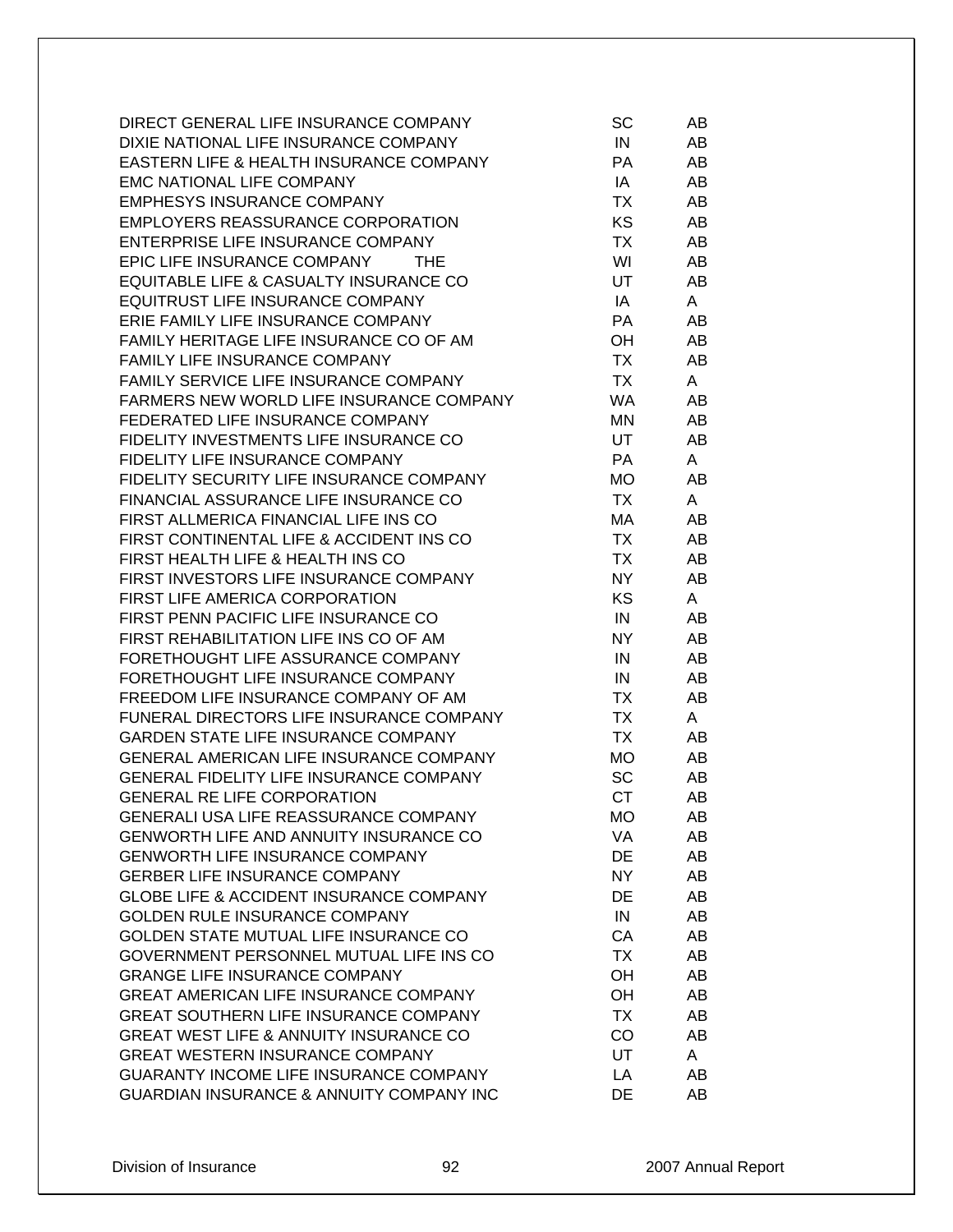| GUARDIAN LIFE INSURANCE COMPANY OF AM              | NY.            | AB         |
|----------------------------------------------------|----------------|------------|
| HARLEYSVILLE LIFE INSURANCE COMPANY                | PA             | AB         |
| HARTFORD INTERNATIONAL LIFE REASSR CORP            | <b>CT</b>      | A          |
| HARTFORD LIFE & ACCIDENT INSURANCE CO              | <b>CT</b>      | AB         |
| HARTFORD LIFE & ANNUITY INSURANCE CO               | <b>CT</b>      | AB         |
| HARTFORD LIFE INSURANCE COMPANY                    | <b>CT</b>      | AB         |
| <b>HCC LIFE INSURANCE COMPANY</b>                  | IN             | AB         |
| HEALTH NET LIFE INSURANCE COMPANY                  | CA             | AB         |
| HERITAGE LIFE INSURANCE COMPANY                    | AZ             | AB         |
| HM HEALTH INSURANCE COMPANY                        | PA             | AB         |
| HM LIFE INSURANCE COMPANY                          | PA             | AB         |
| HOMESHIELD INSURANCE COMPANY                       | OK             | AB         |
| HOMESTEADERS LIFE COMPANY                          | IA             | AB         |
| HOUSEHOLD LIFE INSURANCE COMPANY                   | MI             | AB         |
| HUMANA INSURANCE COMPANY                           | WI             | AB         |
| HUMANADENTAL INSURANCE COMPANY                     | WI             | AB         |
| <b>IDEALIFE INSURANCE COMPANY</b>                  | <b>CT</b>      | AB         |
| <b>IMERICA LIFE &amp; HEALTH INSURANCE COMPANY</b> | AR             | AB         |
| INDEPENDENCE LIFE AND ANNUITY COMPANY              | R <sub>l</sub> | AB         |
| INDIANAPOLIS LIFE INSURANCE COMPANY                |                |            |
|                                                    | IN             | AB         |
| INDIVIDUAL ASSURANCE COMPANY LIFE HTH AC           | МO             | AB         |
| ING LIFE INSURANCE & ANNUITY COMPANY               | <b>CT</b>      | AB         |
| ING USA ANNUITY AND LIFE INSURANCE CO              | IA             | AB         |
| INSTIL HEALTH INSURANCE COMPANY                    | <b>SC</b>      | B          |
| INTEGRITY LIFE INSURANCE COMPANY                   | OH             | AB         |
| INTRAMERICA LIFE INSURANCE COMPANY                 | <b>NY</b>      | A          |
| INVESTORS CONSOLIDATED INSURANCE COMPANY           | <b>NH</b>      | AB         |
| <b>INVESTORS GUARANTY LIFE INSURANCE CO</b>        | CA             | AB         |
| <b>INVESTORS HERITAGE LIFE INSURANCE CO</b>        | KY             | AB         |
| <b>INVESTORS INSURANCE CORPORATION</b>             | DE             | AB         |
| <b>INVESTORS LIFE INSURANCE COMPANY OF N A</b>     | TX             | AB         |
| JACKSON NATIONAL LIFE INSURANCE COMPANY            | MI             | AB         |
| JEFFERSON NATIONAL LIFE INSURANCE CO               | <b>TX</b>      | AB         |
| <b>JMIC LIFE INSURANCE COMPANY</b>                 | FL.            | AB         |
| JOHN ALDEN LIFE INSURANCE COMPANY                  | WI             | AB         |
| JOHN HANCOCK LIFE INSURANCE COMPANY                | МA             | <b>ABC</b> |
| JOHN HANCOCK LIFE INSURANCE COMPANY USA            | MI             | AB         |
| JOHN HANCOCK VARIABLE LIFE INSURANCE CO            | MA             | AB         |
| KANAWHA INSURANCE COMPANY                          | <b>SC</b>      | AB         |
| KANSAS CITY LIFE INSURANCE COMPANY                 | <b>MO</b>      | AB         |
| LAFAYETTE LIFE INSURANCE COMPANY<br>THE.           | IN             | AB         |
| LEWER LIFE INSURANCE COMPANY                       | <b>MO</b>      | AB         |
| LIBERTY BANKERS LIFE INSURANCE COMPANY             | OK             | AB         |
| LIBERTY LIFE ASSURANCE COMPANY OF BOSTON           | MA             | AB         |
| LIBERTY LIFE INSURANCE COMPANY                     | <b>SC</b>      | AB         |
| LIBERTY NATIONAL LIFE INSURANCE COMPANY            | <b>AL</b>      | AB         |
| LIFE INSURANCE COMPANY OF NORTH AMERICA            | PA             | AB         |
| LIFE INSURANCE COMPANY OF THE SOUTHWEST            | <b>TX</b>      | AB         |
| LIFE INVESTORS INSURANCE COMPANY OF AM             | IA             | AB         |
| LIFE OF THE SOUTH INSURANCE COMPANY                | GA             | AB         |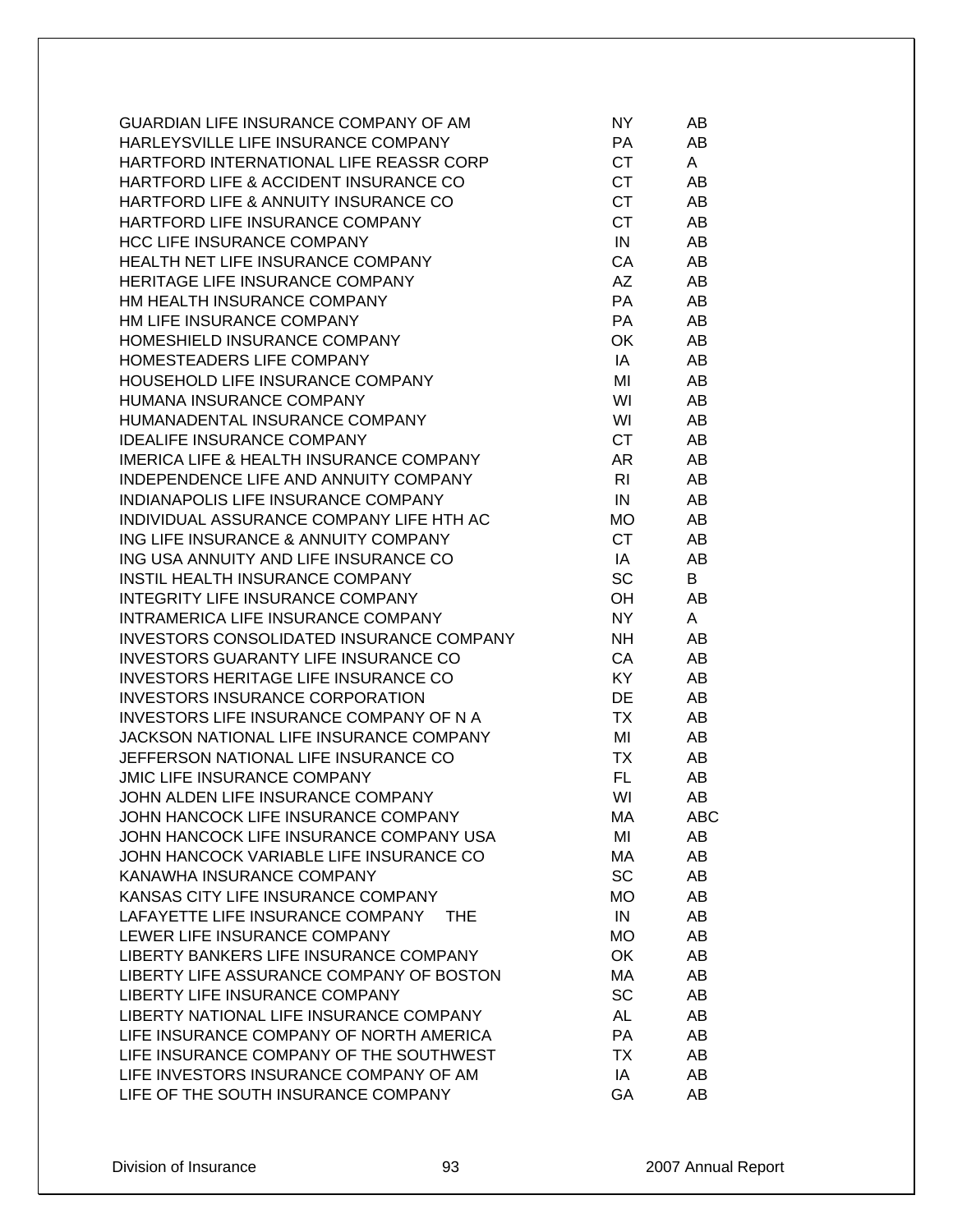| LIFESECURE INSURANCE COMPANY             | MI        | AB |
|------------------------------------------|-----------|----|
| LINCOLN BENEFIT LIFE COMPANY             | <b>NE</b> | AB |
| LINCOLN LIFE & ANNUITY CO OF NEW YORK    | NY.       | AB |
| LINCOLN MEMORIAL LIFE INSURANCE COMPANY  | ТX        | AB |
| LINCOLN NATIONAL LIFE INSURANCE COMPANY  | IN        | AB |
| LONDON LIFE REINSURANCE COMPANY          | <b>PA</b> | AB |
| LOYAL AMERICAN LIFE INSURANCE COMPANY    | OН        | AB |
| MADISON NATIONAL LIFE INSURANCE COMPANY  | WI        | AB |
| <b>MAGNA INSURANCE COMPANY</b>           | <b>MS</b> | AB |
| MAMSI LIFE AND HEALTH INSURANCE COMPANY  | <b>MD</b> | AB |
| MANHATTAN LIFE INSURANCE COMPANY<br>THE  | NY        | AB |
| MANULIFE INSURANCE COMPANY               | DE        | AB |
| MARQUETTE INDEMNITY & LIFE INSURANCE CO  | <b>AZ</b> | AB |
| MASSACHUSETTS MUTUAL LIFE INSURANCE CO   | MA        | AB |
| MEDAMERICA INSURANCE COMPANY             | <b>PA</b> | AB |
| MEDCO CONTAINMENT LIFE INSURANCE COMPANY | <b>PA</b> | AB |
| MEDICAL BENEFITS MUTUAL LIFE INS CO      | OH        | AB |
| MEDICAL SAVINGS INSURANCE COMPANY        | IN        | AB |
| <b>MEDICO INSURANCE COMPANY</b>          | NE.       | AB |
| <b>MEDICO LIFE INSURANCE COMPANY</b>     | <b>NE</b> | AB |
| MEGA LIFE AND HEALTH INSURANCE COMPANY   | OK        | AB |
| MEMBERS LIFE INSURANCE COMPANY           | IA        | AB |
| MERCYCARE INSURANCE COMPANY              | WI        | B  |
| <b>MERIT LIFE INSURANCE CO</b>           | IN        | AB |
| MERRILL LYNCH LIFE INSURANCE COMPANY     | AR        | A  |
| METLIFE INSURANCE COMPANY OF CONNECTICUT | <b>CT</b> | AB |
| METLIFE INVESTORS INSURANCE COMPANY      | <b>MO</b> | AB |
| METLIFE INVESTORS USA INSURANCE COMPANY  | DE        | AB |
| METROPOLITAN LIFE INSURANCE COMPANY      | NY.       | AB |
| METROPOLITAN TOWER LIFE INSURANCE CO     | DE        | AB |
| MID CONTINENT PREFERRED LIFE INS CO      | OK        | A  |
| MID WEST NATIONAL LIFE INS CO OF TN      | TX.       | AB |
| MIDLAND NATIONAL LIFE INSURANCE COMPANY  | IA        | AB |
| MIDWEST SECURITY LIFE INSURANCE COMPANY  | WI        | AB |
| MIDWESTERN UNITED LIFE INSURANCE COMPANY | IN        | AB |
| MINNESOTA LIFE INSURANCE COMPANY         | MN.       | AB |
| <b>MMA INSURANCE COMPANY</b>             | IN        | AB |
| MML BAY STATE LIFE INSURANCE COMPANY     | <b>CT</b> | AB |
| MOLINA HEALTHCARE INSURANCE COMPANY      | OH        | AB |
| MONARCH LIFE INSURANCE COMPANY           | MA        | AB |
| MONITOR LIFE INSURANCE COMPANY OF NY     | NY.       | A  |
| MONUMENTAL LIFE INSURANCE COMPANY        | IA        | AB |
| MONY LIFE INSURANCE COMPANY              | NY.       | AB |
| MONY LIFE INSURANCE COMPANY OF AMERICA   | AZ        | AB |
| MOTORISTS LIFE INSURANCE COMPANY         | OH        | AB |
| MUNICH AMERICAN REASSURANCE COMPANY      | GA        | AB |
| MUTUAL OF AMERICA LIFE INSURANCE COMPANY | NY.       | AB |
| MUTUAL OF DETROIT INSURANCE COMPANY      | MI        | AB |
| MUTUAL OF OMAHA INSURANCE COMPANY        | NE        | AB |
| NATIONAL BENEFIT LIFE INSURANCE COMPANY  | NY        | AB |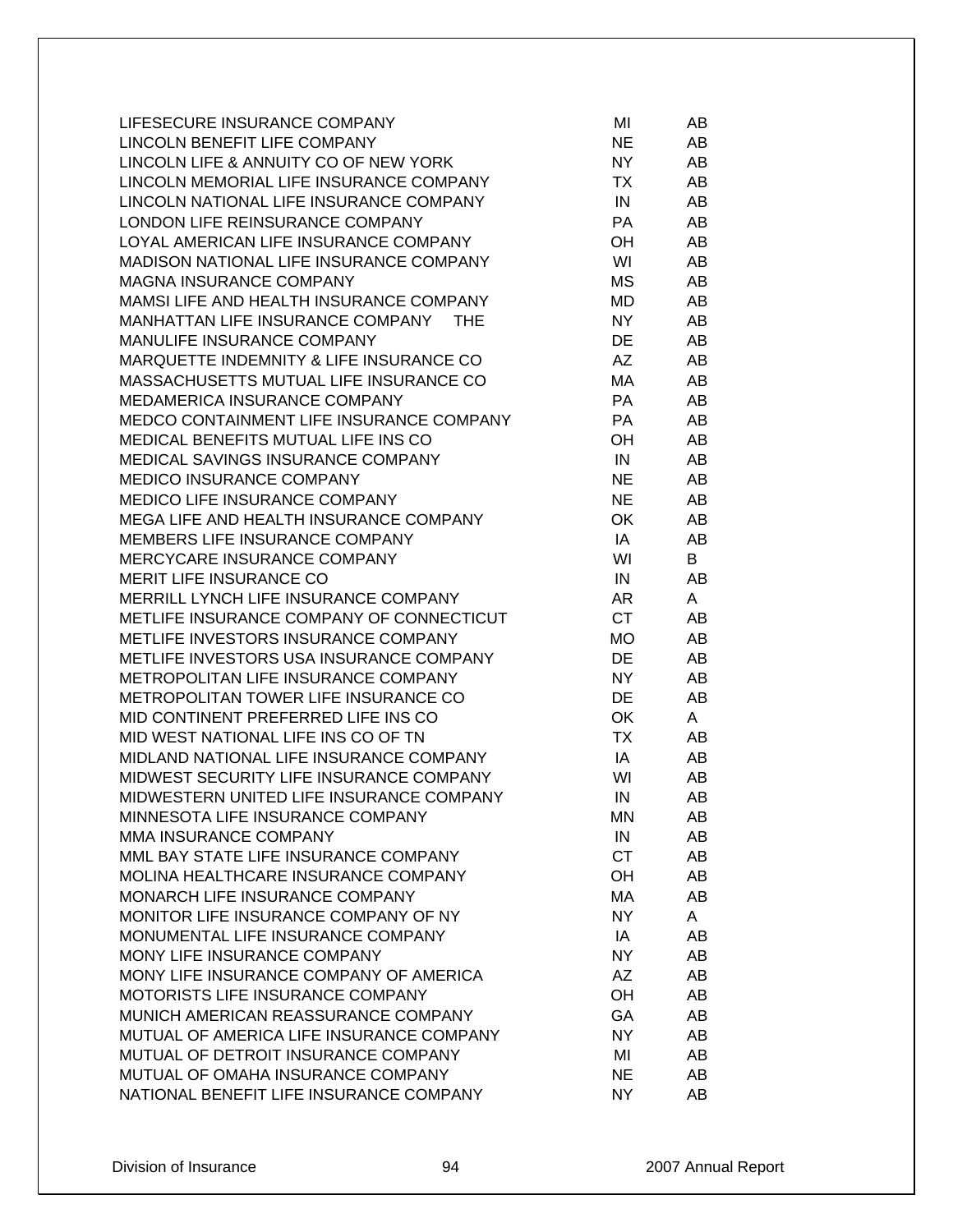| NATIONAL FARMERS UNION LIFE INSURANCE CO       | ТX        | AB |
|------------------------------------------------|-----------|----|
| NATIONAL GUARDIAN LIFE INSURANCE COMPANY       | WI        | AB |
| NATIONAL HEALTH INSURANCE COMPANY              | TX        | AB |
| NATIONAL LIFE INSURANCE COMPANY                | VT        | AB |
| NATIONAL SECURITY LIFE & ANNUITY COMPANY       | NY.       | A  |
| NATIONAL STATES INSURANCE COMPANY              | <b>MO</b> | AB |
| NATIONAL TEACHERS ASSOCIATES LIFE INS CO       | TX        | AB |
| NATIONAL WESTERN LIFE INSURANCE COMPANY        | CO        | AB |
| NATIONWIDE LIFE & ANNUITY COMPANY OF AM        | DE        | AB |
| NATIONWIDE LIFE AND ANNUITY INSURANCE CO       | OH        | A  |
| NATIONWIDE LIFE INSURANCE COMPANY              | OН        | AB |
| NATIONWIDE LIFE INSURANCE COMPANY OF AM        | PA        | AB |
| NEW ENGLAND LIFE INSURANCE COMPANY             | MA        | AB |
| NEW ERA LIFE INSURANCE CO OF THE MIDWEST       | <b>TX</b> | AB |
| NEW YORK LIFE INSURANCE & ANNUITY CORP         | DE        | AB |
| NEW YORK LIFE INSURANCE COMPANY                | <b>NY</b> | AB |
| NIPPON LIFE INSURANCE COMPANY OF AMERICA       | IA        | AB |
| NORTH AMERICAN COMPANY FOR L & H INS           | IA        | AB |
| NORTH AMERICAN INSURANCE COMPANY               | WI        | AB |
| NORTH CAROLINA MUTUAL LIFE INSURANCE CO        | <b>NC</b> | AB |
| NORTHWESTERN LONG TERM CARE INSURANCE CO       | WI        | AB |
| NORTHWESTERN MUTUAL LIFE INSURANCE CO          | WI        | AB |
| NUTMEG LIFE INSURANCE COMPANY                  | UT        | AB |
| NYLIFE INSURANCE COMPANY OF ARIZONA            | AZ        | A  |
| OCCIDENTAL LIFE INSURANCE COMPANY OF NC        | TX        | AB |
| OHIO NATIONAL LIFE ASSURANCE CORPORATION       | OH        | AB |
| OHIO NATIONAL LIFE INSURANCE COMPANY THE       | OH        | AB |
| OHIO STATE LIFE INSURANCE COMPANY THE          | <b>TX</b> | AB |
| OLD AMERICAN INSURANCE COMPANY                 | <b>MO</b> | AB |
| OLD RELIANCE INSURANCE COMPANY                 | <b>AZ</b> | AB |
| OLD UNITED LIFE INSURANCE COMPANY              | AZ        | AB |
| OM FINANCIAL LIFE INSURANCE COMPANY            | MD        | AB |
| <b>ONENATION INSURANCE COMPANY</b>             | IN        | AB |
| OPTIMUM RE INSURANCE COMPANY                   | TX        | AB |
| OXFORD LIFE INSURANCE COMPANY                  | AΖ        | AB |
| OZARK NATIONAL LIFE INSURANCE COMPANY          | МO        | AB |
| PACIFIC LIFE & ANNUITY COMPANY                 | AZ        | AB |
| PACIFIC LIFE INSURANCE COMPANY                 | <b>NE</b> | AB |
| PACIFICARE LIFE & HEALTH INSURANCE CO          | IN        | AB |
| PACIFICARE LIFE ASSURANCE COMPANY              | CO        | AB |
| PAN AMERICAN ASSURANCE COMPANY                 | LA        | AB |
| PAN AMERICAN LIFE INSURANCE COMPANY            | LA        | AB |
| PARK AVENUE LIFE INSURANCE COMPANY             | DE        | AB |
| PARKER CENTENNIAL ASSURANCE COMPANY            | WI        | AB |
| PAUL REVERE LIFE INSURANCE COMPANY THE         | МA        | AB |
| PAUL REVERE VARIABLE ANNUITY INS CO THE        | МA        | AB |
| PENN INSURANCE & ANNUITY COMPANY<br><b>THE</b> | DE        | AB |
| PENN MUTUAL LIFE INSURANCE COMPANY THE         | <b>PA</b> | AB |
| PENN TREATY NETWORK AMERICA INS CO             | PA        | AB |
| PENNSYLVANIA LIFE INSURANCE COMPANY            | PA        | AB |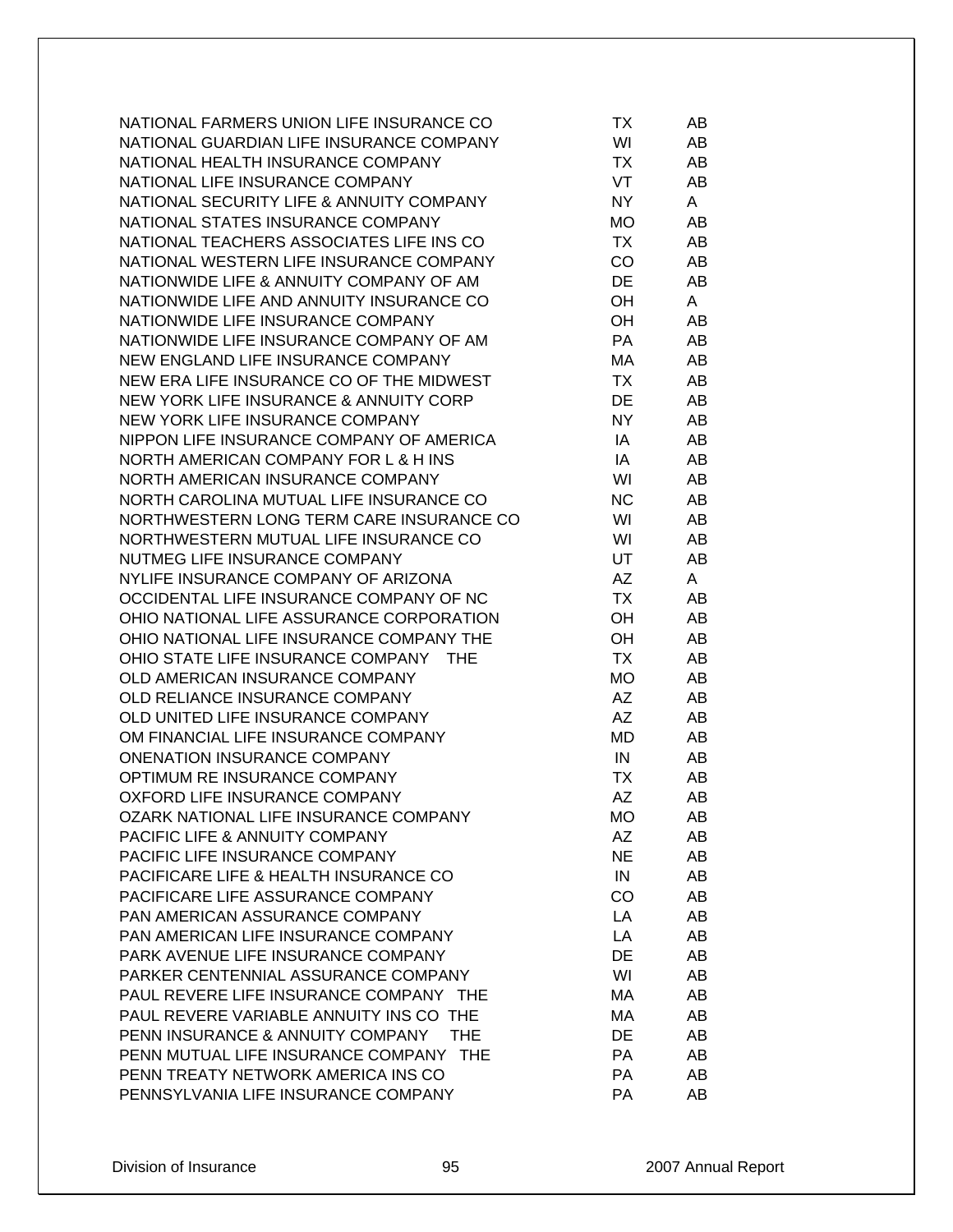| PERICO LIFE INSURANCE COMPANY           | DE        | AB         |
|-----------------------------------------|-----------|------------|
| PHARMACISTS LIFE INSURANCE COMPANY THE  | IA        | A          |
| PHILADELPHIA AMERICAN LIFE INSURANCE CO | ТX        | AB         |
| PHILADELPHIA UNITED LIFE INSURANCE CO   | <b>PA</b> | AB         |
| PHL VARIABLE INSURANCE COMPANY          | <b>CT</b> | AB         |
| PHOENIX LIFE & ANNUITY COMPANY          | <b>CT</b> | AB         |
| PHOENIX LIFE INSURANCE COMPANY          | <b>NY</b> | AB         |
| PHYSICIANS LIFE INSURANCE COMPANY       | <b>NE</b> | AB         |
| PHYSICIANS MUTUAL INSURANCE COMPANY     | <b>NE</b> | B          |
| PIONEER AMERICAN INSURANCE COMPANY      | TX        | AB         |
| PIONEER MUTUAL LIFE INSURANCE COMPANY   | <b>ND</b> | AB         |
| PIONEER SECURITY LIFE INSURANCE COMPANY | ТX        | AB         |
| PRESIDENTIAL LIFE INSURANCE COMPANY     | NY        | AB         |
| PRIMERICA LIFE INSURANCE COMPANY        | MA        | AB         |
| PRINCIPAL HEALTH INSURANCE COMPANY      | IA        | AB         |
| PRINCIPAL LIFE INSURANCE COMPANY        | IA        | AB         |
| PROFESSIONAL INSURANCE COMPANY          | <b>TX</b> | AB         |
| PROTECTIVE LIFE & ANNUITY INSURANCE CO  | AL        | A          |
| PROTECTIVE LIFE INSURANCE COMPANY       | <b>TN</b> | AB         |
| PROVIDENT AMERICAN LIFE & HEALTH INS CO | <b>OH</b> | AB         |
| PROVIDENT LIFE & ACCIDENT INSURANCE CO  | <b>TN</b> | AB         |
| PROVIDENT LIFE & CASUALTY INSURANCE CO  | <b>TN</b> | AB         |
| PRUCO LIFE INSURANCE COMPANY            | AΖ        | AB         |
| PRUDENTIAL INSURANCE COMPANY OF AMERICA | <b>NJ</b> | <b>ABC</b> |
| PRUDENTIAL RETIREMENT INS & ANNUITY CO  | <b>CT</b> | AB         |
| PYRAMID LIFE INSURANCE COMPANY<br>THE.  | <b>KS</b> | AB         |
| REASSURE AMERICA LIFE INSURANCE COMPANY | IN        | AB         |
| RELIABLE LIFE INSURANCE COMPANY THE     | <b>MO</b> | AB         |
| RELIASTAR LIFE INSURANCE COMPANY        | <b>MN</b> | AB         |
| RELIASTAR LIFE INSURANCE COMPANY OF NY  | <b>NY</b> | AB         |
| RENAISSANCE LIFE & HEALTH INS OF AM     | DE        | AB         |
| RENAISSANCE LIFE & HEALTH INSURANCE CO  | IN        | AB         |
| RESERVE NATIONAL INSURANCE COMPANY      | OK        | AB         |
| REVIOS REINSURANCE U S INC              | <b>TX</b> | AB         |
| <b>RGA REINSURANCE COMPANY</b>          | <b>MO</b> | AB         |
| RIVERSOURCE LIFE INSURANCE COMPANY      | MN        | AB         |
| ROONEY LIFE INSURANCE COMPANY           | CA        | AB         |
| SUSA LIFE INSURANCE COMPANY INC         | AZ        | AB         |
| SAFEHEALTH LIFE INSURANCE COMPANY       | CA        | AB         |
| SAGICOR LIFE INSURANCE COMPANY          | <b>TX</b> | AB         |
| SAVINGS BANK LIFE INS CO/MASSACHUSETTS  | MA        | A          |
| SBLI USA MUTUAL LIFE INS CO INC         | NY.       | AB         |
| <b>SCOR LIFE INSURANCE COMPANY</b>      | <b>TX</b> | AB         |
| SCOR LIFE US RE INSURANCE COMPANY       | <b>TX</b> | AB         |
| SCOTTISH RE LIFE CORPORATION            | DE        | AB         |
| SCOTTISH RE U S INC                     | <b>DE</b> | AB         |
| <b>SEARS LIFE INSURANCE COMPANY</b>     | <b>TX</b> | <b>ABC</b> |
| SECURIAN LIFE INSURANCE COMPANY         | <b>MN</b> | AB         |
| SECURITY BENEFIT LIFE INSURANCE COMPANY | <b>KS</b> | AB         |
| SECURITY LIFE INSURANCE COMPANY OF AM   | MN        | AB         |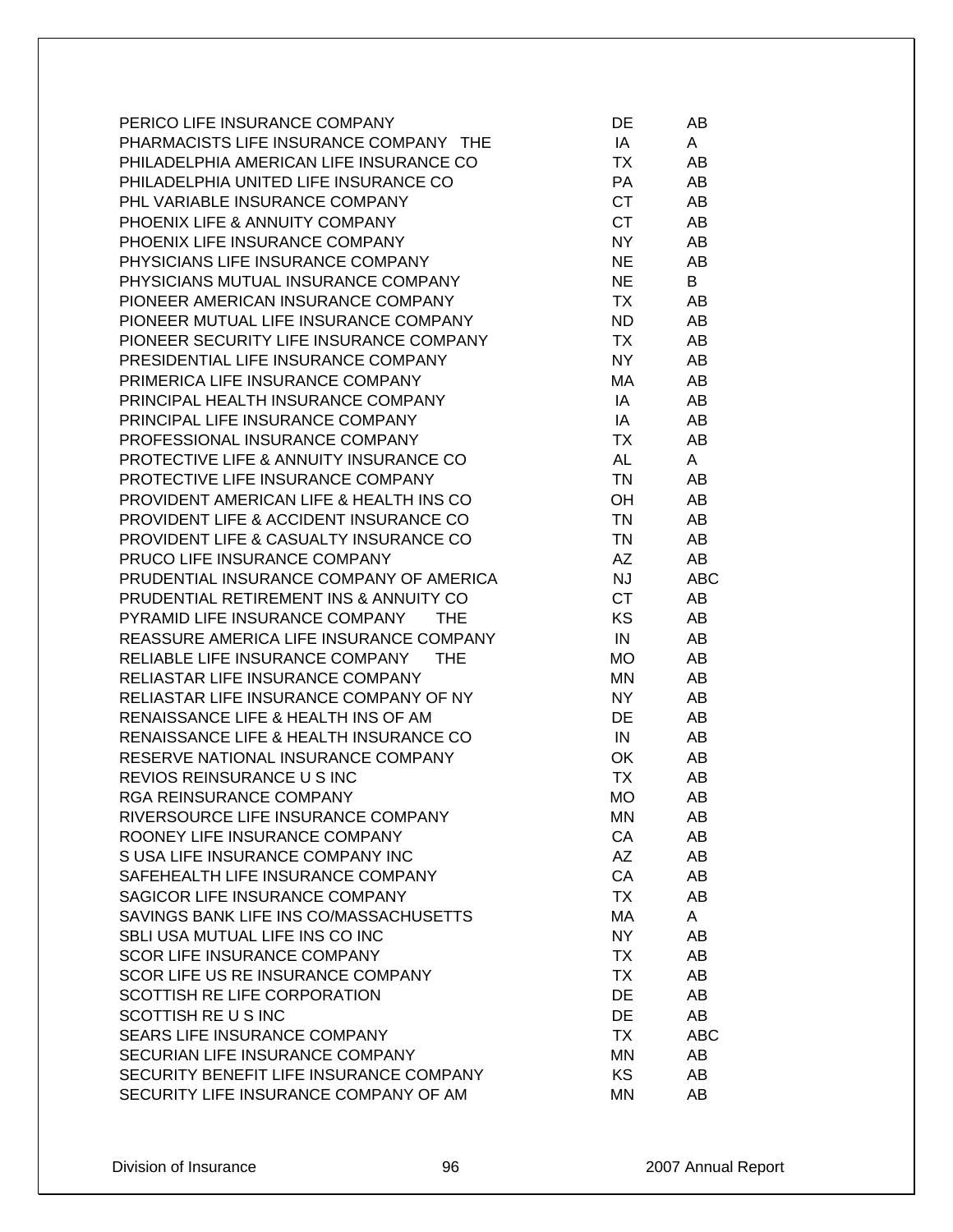| SECURITY LIFE OF DENVER INSURANCE CO         | CO        | AB |
|----------------------------------------------|-----------|----|
| SECURITY MUTUAL LIFE INSURANCE CO OF NY      | NY        | AB |
| SECURITY NATIONAL LIFE INSURANCE COMPANY     | UT        | AB |
| SENIOR LIFE INSURANCE COMPANY                | GA        | A  |
| SENTRY LIFE INSURANCE COMPANY                | WI        | AB |
| SETTLERS LIFE INSURANCE COMPANY              | WI        | A  |
| SHELTER LIFE INSURANCE COMPANY               | <b>MO</b> | AB |
| SHENANDOAH LIFE INSURANCE COMPANY            | VA        | AB |
| SIERRA HEALTH & LIFE INS CO INC              | CA        | AB |
| SIGNIFICA INSURANCE GROUP INC                | <b>PA</b> | AB |
| SILVERSCRIPT INSURANCE COMPANY               | TN        | B  |
| SOUTHERN SECURITY LIFE INSURANCE COMPANY     | FL.       | AB |
| STANDARD INSURANCE COMPANY                   | <b>OR</b> | AB |
| STANDARD LIFE & ACCIDENT INSURANCE CO        | OK        | AB |
| STANDARD LIFE INSURANCE COMPANY OF IN        | IN        | AB |
| STANDARD SECURITY LIFE INSURANCE CO NY       | NY.       | AB |
| STARMOUNT LIFE INSURANCE COMPANY             | LA        | AB |
| STATE LIFE INSURANCE COMPANY<br>THE <b>T</b> | IN        | AB |
| STATE MUTUAL INSURANCE COMPANY               | <b>GA</b> | AB |
| STERLING INVESTORS LIFE INSURANCE CO         | GA        | AB |
| STONEBRIDGE LIFE INSURANCE COMPANY           | VT        | AB |
| SUN LIFE & HEALTH INSURANCE COMPANY U S      | CT        | AB |
| SUN LIFE ASSURANCE COMPANY OF CANADA US      | DE        | AB |
| SUNAMERICA LIFE INSURANCE COMPANY            | <b>AZ</b> | AB |
| SUNSET LIFE INSURANCE COMPANY OF AMERICA     | <b>MO</b> | AB |
| SURETY LIFE INSURANCE COMPANY                | <b>NE</b> | AB |
| SWISS RE LIFE & HEALTH AMERICA INC           | CT        | AB |
| SYMETRA LIFE INSURANCE COMPANY               | <b>WA</b> | AB |
| SYMETRA NATIONAL LIFE INSURANCE COMPANY      | <b>WA</b> | AB |
| TEACHERS INSURANCE & ANNUITY ASSN OF AM      | NY.       | AB |
| TEXAS LIFE INSURANCE COMPANY                 | TX        | A  |
| THRIVENT LIFE INSURANCE COMPANY              | <b>MN</b> | AB |
| TIAA-CREF LIFE INSURANCE COMPANY             | NY.       | AB |
| TIME INSURANCE COMPANY                       | WI        | AB |
| TOWN & COUNTRY LIFE INSURANCE COMPANY        | UT        | AB |
| <b>TRANS WORLD ASSURANCE COMPANY</b>         | CA        | AB |
| TRANSAMERICA FINANCIAL LIFE INSURANCE CO     | NY.       | AB |
| TRANSAMERICA LIFE INSURANCE COMPANY          | IA        | AB |
| TRANSAMERICA OCCIDENTAL LIFE INS CO          | IA        | AB |
| U S FINANCIAL LIFE INSURANCE COMPANY         | OH        | AB |
| UBS LIFE INSURANCE COMPANY USA               | CA        | AB |
| ULLICO LIFE INSURANCE COMPANY                | <b>TX</b> | AB |
| UNICARE LIFE & HEALTH INSURANCE COMPANY      | IN        | AB |
| UNIFIED LIFE INSURANCE COMPANY               | TX        | AB |
| UNIMERICA INSURANCE COMPANY                  | WI        | AB |
| UNION BANKERS INSURANCE COMPANY              | TX        | AB |
| UNION CENTRAL LIFE INSURANCE COMPANY THE     | OH        | AB |
| UNION LABOR LIFE INSURANCE COMPANY THE       | <b>MD</b> | AB |
| UNION SECURITY INSURANCE COMPANY             | IA        | AB |
| UNITED AMERICAN INSURANCE COMPANY            | DE        | AB |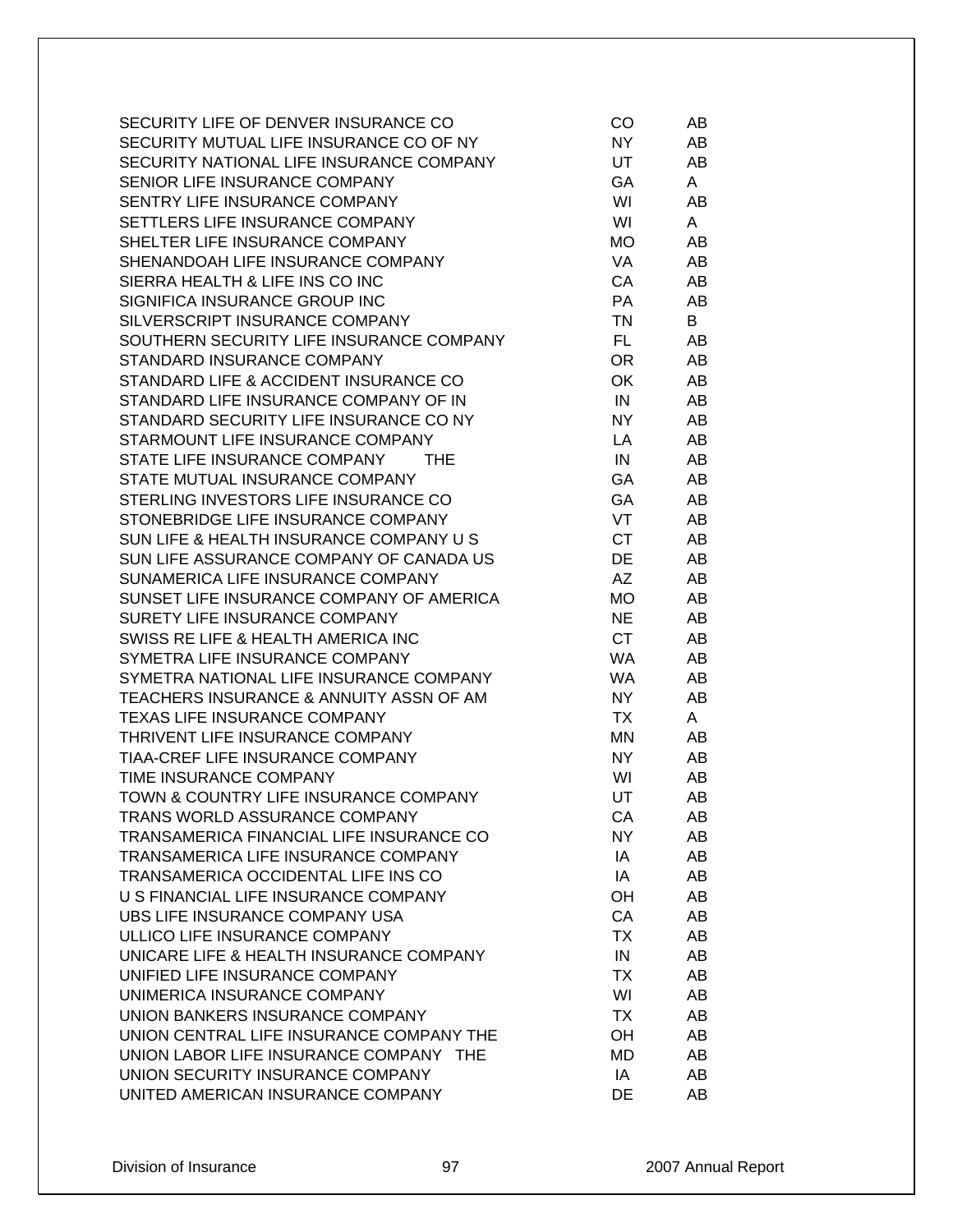| UNITED BENEFIT LIFE INSURANCE COMPANY      | OH.       | AB |
|--------------------------------------------|-----------|----|
| UNITED CONCORDIA LIFE & HEALTH INS CO      | PA        | B  |
| UNITED FAMILY LIFE INSURANCE COMPANY       | GA        | A  |
| UNITED FARM FAMILY LIFE INSURANCE CO       | IN        | AB |
| UNITED FIDELITY LIFE INSURANCE COMPANY     | <b>TX</b> | AB |
| UNITED HEALTHCARE INSURANCE COMPANY        | <b>CT</b> | AB |
| UNITED HERITAGE LIFE INSURANCE COMPANY     | ID        | AB |
| UNITED HOME LIFE INSURANCE COMPANY         | IN        | AB |
| UNITED INVESTORS LIFE INSURANCE COMPANY    | <b>MO</b> | A  |
| UNITED LIFE INSURANCE COMPANY              | IA        | AB |
| UNITED OF OMAHA LIFE INSURANCE COMPANY     | <b>NE</b> | AB |
| UNITED SECURITY ASSURANCE COMPANY OF PA    | PA        | AB |
| UNITED STATES LIFE INSURANCE CO OF NY      | NY.       | AB |
| UNITED TEACHER ASSOCIATES INSURANCE CO     | TX        | AB |
| UNITED WORLD LIFE INSURANCE COMPANY        | <b>NE</b> | AB |
| UNITY FINANCIAL LIFE INSURANCE COMPANY     | PA        | AB |
| UNITY MUTUAL LIFE INSURANCE COMPANY        | NY        | AB |
| UNIVERSAL GUARANTY LIFE INSURANCE CO       | OH        | A  |
| UNIVERSAL UNDERWRITERS LIFE INSURANCE CO   | <b>KS</b> | AB |
| UNUM LIFE INSURANCE COMPANY OF AMERICA     | ME        | AB |
| US HEALTH & LIFE INSURANCE COMPANY         | MI        | AB |
| USA LIFE ONE INSURANCE COMPANY OF IN       | IN        | AB |
| USAA DIRECT LIFE INSURANCE COMPANY         | TX        | AB |
| USAA LIFE INSURANCE COMPANY                | <b>TX</b> | AB |
| <b>USABLE LIFE</b>                         | AR        | AB |
| VANTISLIFE INSURANCE COMPANY               | CT        | AB |
| VARIABLE ANNUITY LIFE INSURANCE COMPANY    | TX        | A  |
| VISTA LIFE INSURANCE COMPANY               | MI        | AB |
| WELLCARE HEALTH INSURANCE OF ARIZONA INC   | <b>AZ</b> | AB |
| <b>WELLCARE PRESCRIPTION INSURANCE INC</b> | FL.       | B  |
| WELLCHOICE INSURANCE OF NEW JERSEY INC     | <b>NJ</b> | AB |
| WELLMARK COMMUNITY INSURANCE INC           | IA        | AB |
| WEST COAST LIFE INSURANCE COMPANY          | <b>NE</b> | AB |
| WESTERN & SOUTHERN LIFE INSURANCE CO       | OH        | AB |
| WESTERN RESERVE LIFE ASSURANCE CO OF OH    | OН        | AB |
| WESTERN SOUTHERN LIFE ASSURANCE COMPANY    | OH        | AB |
| WESTWARD LIFE INSURANCE COMPANY            | <b>AZ</b> | AB |
| <b>WILTON REASSURANCE COMPANY</b>          | <b>MN</b> | AB |
| WILTON REASSURANCE LIFE COMPANY OF NY      | <b>NY</b> | AB |
| WORLD CORP INSURANCE COMPANY               | <b>NE</b> | AB |
| <b>WORLD INSURANCE COMPANY</b>             | <b>NE</b> | AB |
| XL RE LIFE AMERICA INC                     | DE        | AB |
| ZALE LIFE INSURANCE COMPANY                | AZ        | AB |
| 5 STAR LIFE INSURANCE COMPANY              | LA        | AB |
|                                            |           |    |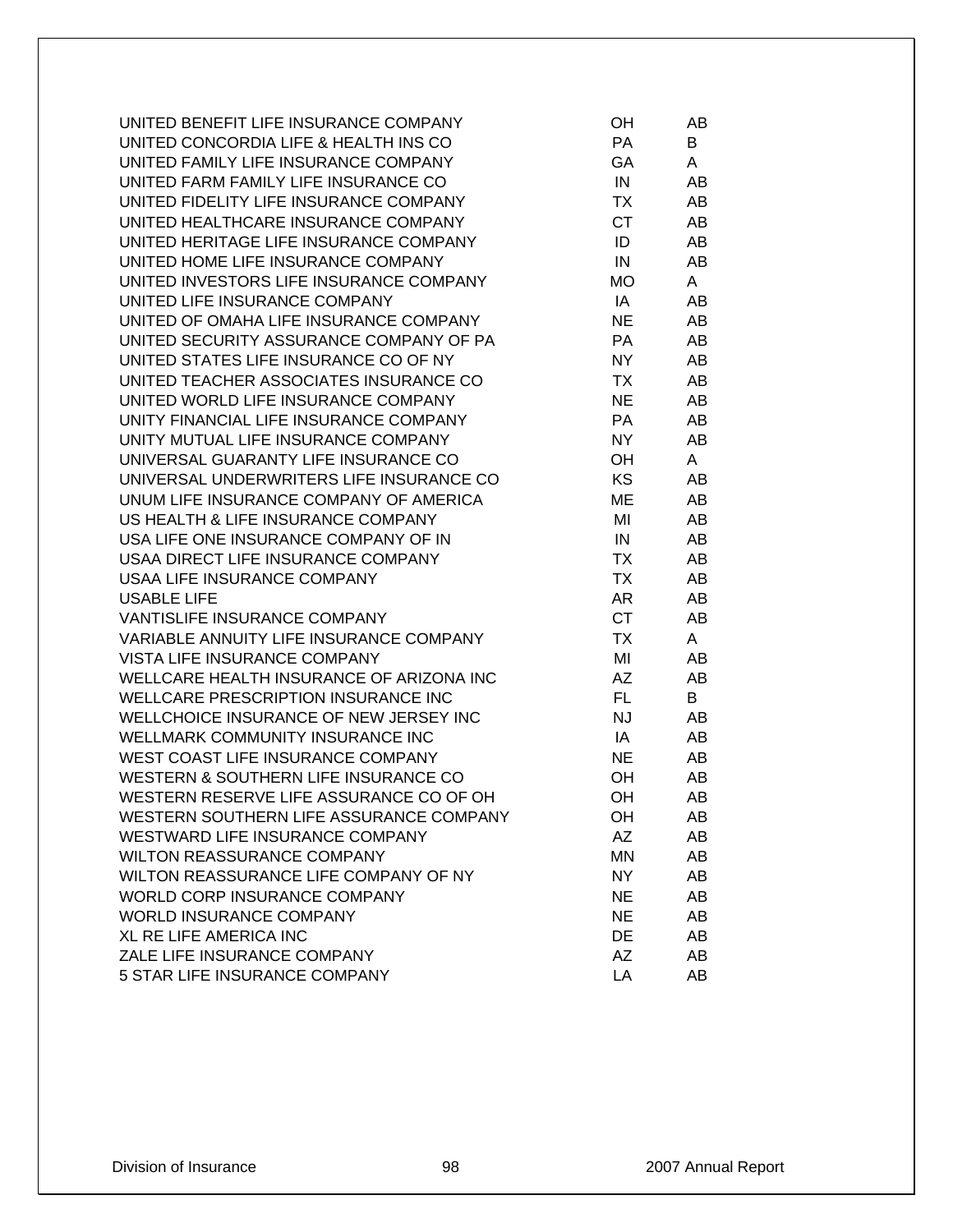### **Alien Legal Reserve**

| <b>COMPANY NAME</b>                      | <b>COUNTRY</b> | <b>CLASS 1</b><br><b>AUTHORITY</b> |
|------------------------------------------|----------------|------------------------------------|
|                                          |                |                                    |
| CANADA LIFE ASSURANCE COMPANY<br>THE.    | CANADA         | AB                                 |
| CROWN LIFE INSURANCE COMPANY             | CANADA         | AB                                 |
| GREAT WEST LIFE ASSURANCE COMPANY THE    | CANADA         | AB                                 |
| INDUSTRIAL ALLIANCE PACIFIC INS/FIN SERV | CANADA         | AB.                                |
| REVIOS REINSURANCE CANADA LTD            | CANADA         | AB                                 |
| SUN LIFE ASSURANCE COMPANY OF CANADA     | CANADA         | AΒ                                 |

# **Domestic Assessment Legal Reserve**

| <b>COMPANY NAME</b>                  | STATE | <b>CLASS 1</b><br><b>AUTHORITY</b> |
|--------------------------------------|-------|------------------------------------|
| AMERICAN LIFE INSURANCE COMPANY      |       | AR.                                |
| INTERSTATE BANKERS LIFE INSURANCE CO |       | АR                                 |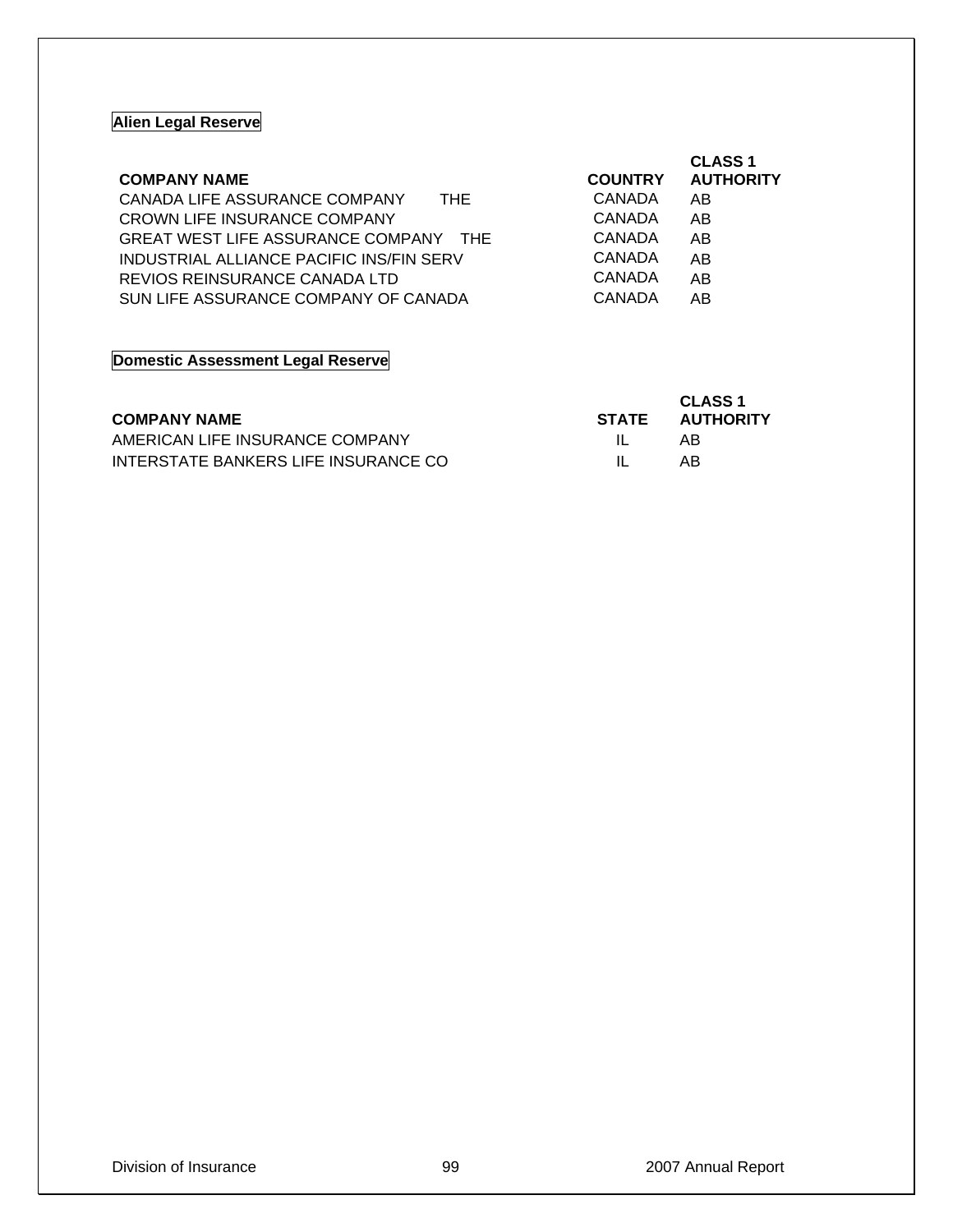# **Summary of Annual Statements**

On or before March 1 of each year, Illinois law requires that all companies, except farm mutuals, authorized to transact the business of insurance in this state file, under oath, an annual statement covering the preceding year ending December 31. Farm mutual insurance companies are required by law to file an annual statement, under oath, on or before January 31 of each year, covering the preceding year ending December 31.

The following schedules present a summary of the financial information contained in these annual statements for the year ending December 31, 2006. The Division of Insurance has not verified this data and does not guarantee its accuracy.

**Farm Mutual Insurance Companies** County Mutual Fire Insurance Companies Township Mutual Fire Insurance Companies Special Act Companies **Recapitulation** 

#### **Property & Casualty Insurance Companies**

Domestic Stock Companies Domestic Mutual Companies Domestic Inter- Insurance Exchanges Domestic Risk Retention Groups Domestic Surplus Lines Companies Foreign Stock Companies Foreign Mutual Companies Foreign Inter- Insurance Exchanges Alien Stock Companies Alien Lloyds Foreign Accredited Reinsurers Alien Accredited Reinsurers Domestic Mutual Holding Companies Insurance Exchange Recapitulation

#### **Life & Health Insurance Companies**

Domestic Legal Reserve Life Companies Foreign Legal Reserve Life Companies Alien Legal Reserve Life Companies Domestic Fraternal Benefit Societies Foreign Fraternal Benefit Societies Alien Fraternal Benefit Societies Assessment Companies Burial Societies Domestic Health Maintenance Organizations Foreign Health Maintenance Organizations Voluntary Service Plans Dental Service Plans Domestic Limited Health Service Organizations Foreign Accredited Reinsurer Mutual Holding Companies **Recapitulation**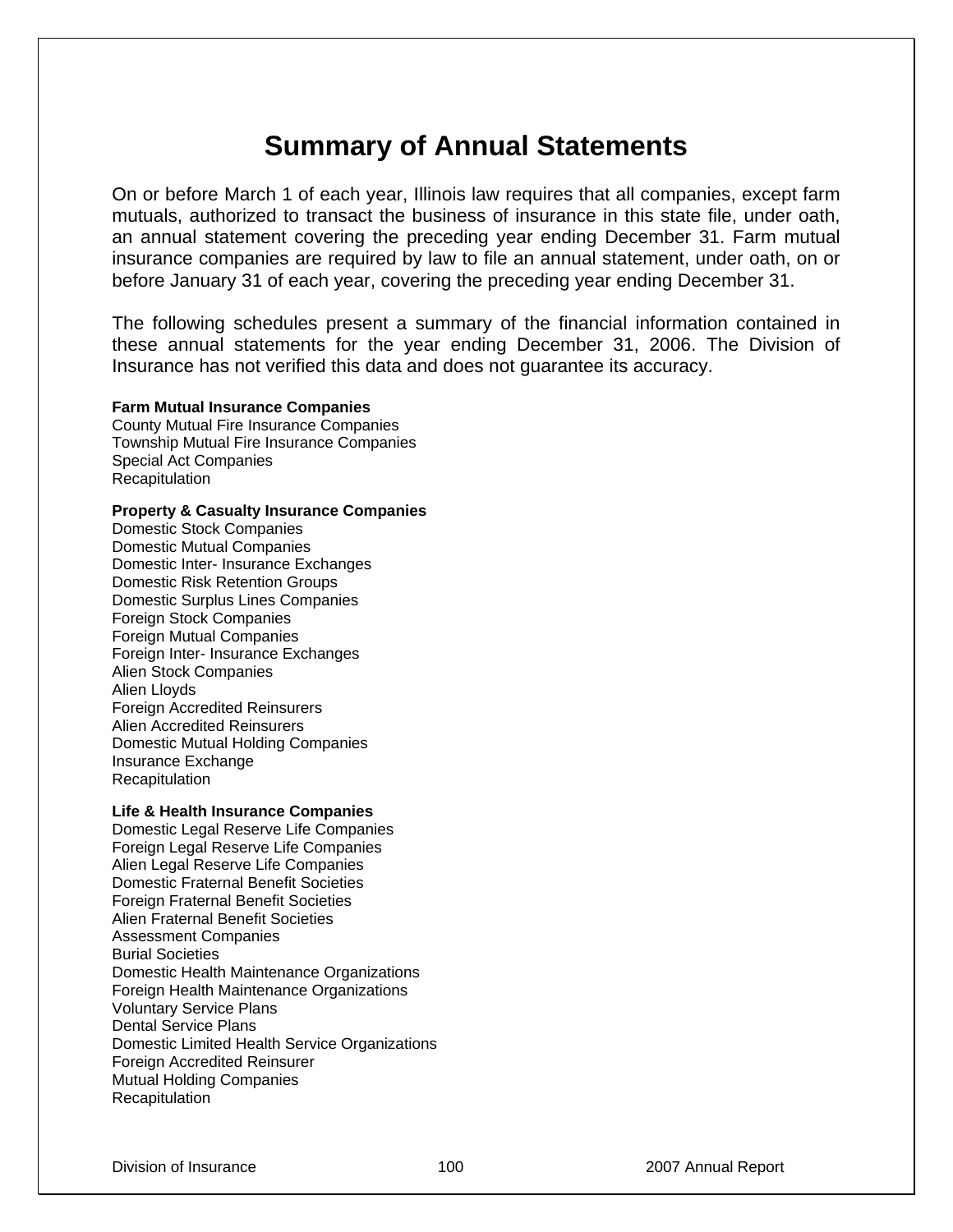# **Farm Mutual Insurance Companies**

### **Country Mutual Fire Insurance Companies**

| <b>Company Name</b>                             | <b>Assets</b> | Liabilities | <b>Surplus</b> | <b>Gross</b><br>Premium | <b>Net Losses</b><br>Paid | <b>Net Premium</b> |
|-------------------------------------------------|---------------|-------------|----------------|-------------------------|---------------------------|--------------------|
| ASBURY MUTUAL INSURANCE COMPANY                 | 792,937       | 444,200     | 348,737        | 624,506                 | 260.850                   | 361,701            |
| <b>BANNER MUTUAL INSURANCE COMPANY</b>          | 379,464       | 69,720      | 309,744        | 122,629                 | 56,378                    | 83,008             |
| BELLE PRAIRIE MUTUAL INSURANCE COMPANY          | 2,424,886     | 942,420     | 1,482,466      | 1,598,599               | 367,579                   | 1,052,636          |
| BELVIDERE FARMERS MUTUAL INS CO                 | 448,071       | 211,907     | 236,164        | 594,875                 | 139,866                   | 307,479            |
| BERLIN MUTUAL INSURANCE COMPANY                 | 1,913,192     | 350,432     | 1,562,760      | 466,951                 | 269,655                   | 358,666            |
| BIG ROCK COUNTY MUTUAL FIRE INSURANCE CO        | 685,668       | 203,763     | 481,905        | 225,352                 | 141,643                   | 78,038             |
| <b>BISHOP MUTUAL INSURANCE COMPANY</b>          | 1,193,730     | 513,566     | 680,164        | 995,524                 | 413,928                   | 619,738            |
| BLACK HAWK MUTUAL INSURANCE COMPANY THE         | 602,380       | 201,768     | 400,612        | 526,485                 | 267,559                   | 355,829            |
| BRADFORD VICTOR-ADAMS MUTUAL INS CO             | 6,161,477     | 2,668,057   | 3,493,420      | 4,096,488               | 1,380,005                 | 2,988,420          |
| <b>BUCKEYE MUTUAL INSURANCE COMPANY</b>         | 1,427,919     | 337,768     | 1,090,151      | 896,422                 | 444,161                   | 700,038            |
| CALHOUN COUNTY MUTUAL COUNTY FIRE INS CO        | 927,200       | 330,284     | 596,916        | 641,877                 | 322,927                   | 453,491            |
| CAMP POINT MUTUAL INSURANCE COMPANY             | 2,317,151     | 1,125,329   | 1,191,822      | 1,837,048               | 903,184                   | 1,167,356          |
| CARTHAGE MUTUAL INSURANCE COMPANY               | 3,017,222     | 738,382     | 2,278,841      | 1,477,047               | 874,924                   | 1.238.149          |
| CENTRAL ILLINOIS MUT INS CO                     | 9,405,385     | 4,421,993   | 4,983,392      | 7,683,067               | 4,581,648                 | 6,109,549          |
| DELAVAN MUTUAL INSURANCE COMPANY                | 1,176,820     | 469,400     | 707,420        | 889,402                 | 220,144                   | 451,815            |
| DUNHAM & CHEMUNG MUTUAL INS CO                  | 1,678,491     | 822,777     | 855,714        | 1,353,533               | 258,945                   | 914,143            |
| ELMIRA MUTUAL INSURANCE COMPANY                 | 1,032,261     | 375,710     | 656,551        | 617,719                 | 149,090                   | 434,195            |
| ENFIELD FARMERS MUT INS CO                      | 449,208       | 202,135     | 247,073        | 474,805                 | 96,076                    | 219,806            |
| <b>FARMERS PIONEER MUTUAL INSURANCE COMPANY</b> | 4,141,288     | 852,376     | 3,288,912      | 1,593,707               | 950,369                   | 1,337,012          |
| FORREST MUTUAL INSURANCE COMPANY                | 350,001       | 108,451     | 241,550        | 234,194                 | 28,898                    | 98,942             |
| FORRESTON MUTUAL INSURANCE COMPANY              | 4,178,222     | 1,232,874   | 2,945,348      | 3,273,167               | 860,814                   | 1,683,342          |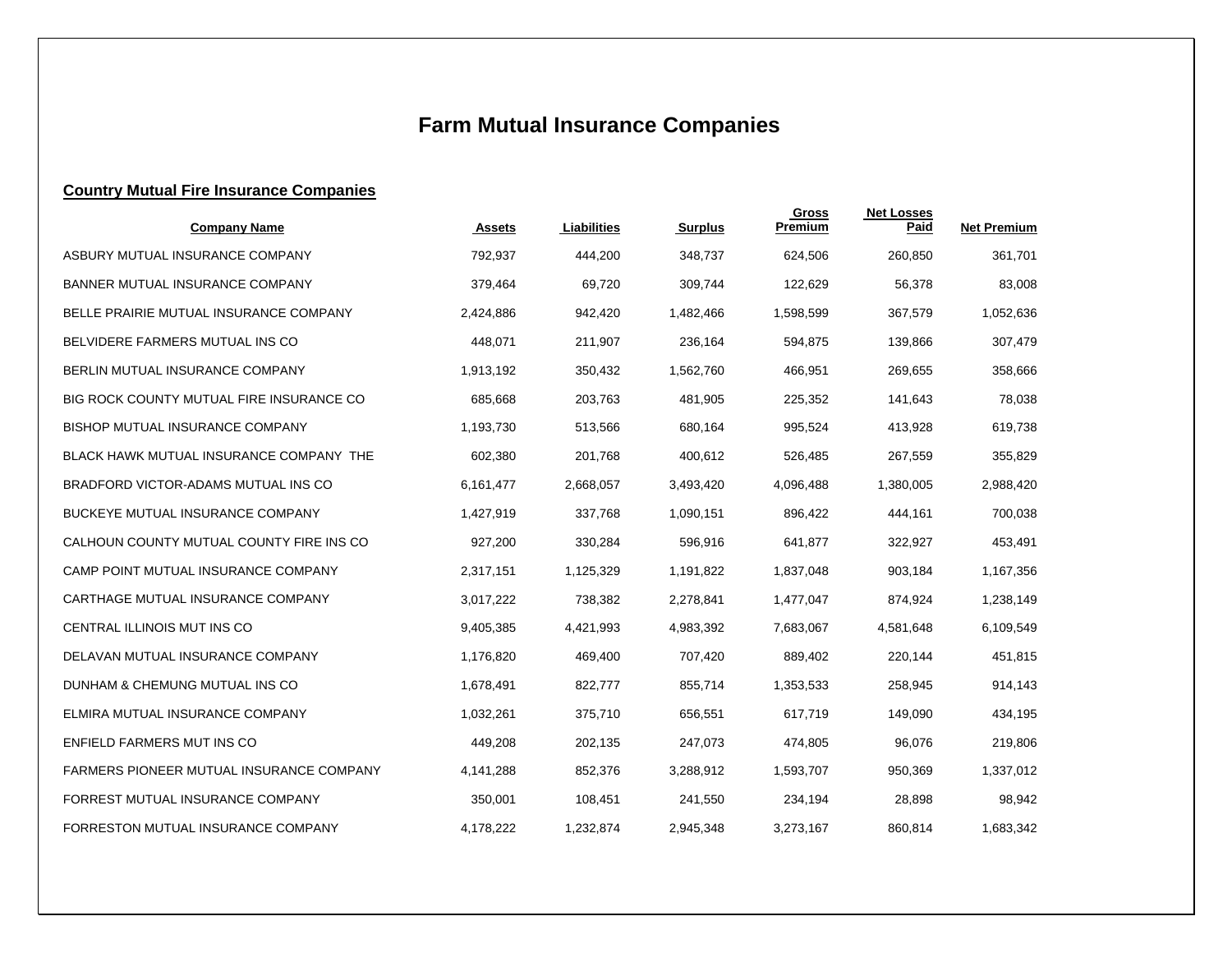| <b>Company Name</b>                        | <b>Assets</b> | Liabilities | <b>Surplus</b> | Gross<br>Premium | <b>Net Losses</b><br>Paid | <b>Net Premium</b> |
|--------------------------------------------|---------------|-------------|----------------|------------------|---------------------------|--------------------|
| FRONTIER MUTUAL INSURANCE COMPANY          | 7,393,057     | 2,849,986   | 4,543,071      | 4,891,532        | 2,020,873                 | 4,059,175          |
| <b>GERMAN RICHLAND COUNTY MUT INS CO</b>   | 418,062       | 186,457     | 231,605        | 468,810          | 189,902                   | 262,831            |
| <b>GERMANTOWN MUTUAL INSURANCE COMPANY</b> | 589,849       | 101,594     | 488,255        | 178,067          | 32,052                    | 119,075            |
| GREEN GARDEN MUTUAL INSURANCE COMPANY      | 1,189,655     | 869,530     | 320,125        | 1,106,566        | 52,174                    | 406,261            |
| GREENE COUNTY MUTUAL INSURANCE CO          | 1,559,745     | 816,411     | 743,334        | 1,278,380        | 542,672                   | 535,915            |
| HAMEL MUTUAL INSURANCE COMPANY             | 878,116       | 247,651     | 630,465        | 502,213          | 121,884                   | 307,963            |
| HAMLET MUTUAL INSURANCE COMPANY            | 2,173,486     | 687,730     | 1,485,756      | 1,268,174        | 639,784                   | 1,001,571          |
| HEARTLAND MUTUAL INSURANCE COMPANY         | 5,229,150     | 1,208,014   | 4,021,136      | 2,686,798        | 916,778                   | 2,169,468          |
| HOME FARMERS MUTUAL INSURANCE COMPANY      | 1,938,150     | 178,744     | 1,759,406      | 465,682          | 88,815                    | 338,397            |
| HORSE PRAIRIE MUTUAL INSURANCE COMPANY     | 1,880,742     | 1,140,598   | 740,144        | 1,653,840        | 731,307                   | 980,240            |
| JEFFERSON COUNTY MUTUAL INS CO             | 785,132       | 242,721     | 542,411        | 488,397          | 257,604                   | 304,905            |
| JERSEYVILLE MUTUAL INS CO                  | 1,524,504     | 578,531     | 945,973        | 852,137          | 306,074                   | 601,178            |
| JO DAVIESS MUTUAL INSURANCE COMPANY        | 2,105,134     | 802,202     | 1,302,932      | 1,440,050        | 391,475                   | 1,120,191          |
| KANE COUNTY MUTUAL INSURANCE CO            | 1,993,051     | 878,203     | 1,114,848      | 1,294,095        | 484,287                   | 963,235            |
| KINGSTON MUTUAL INSURANCE COMPANY          | 4,771,750     | 1,328,866   | 3,442,884      | 1,894,674        | 800,943                   | 1,464,709          |
| LANARK MUTUAL INSURANCE COMPANY            | 525,486       | 159,067     | 366,419        | 322,995          | 52,066                    | 166,390            |
| LAPRAIRIE MUTUAL INSURANCE COMPANY         | 4,555,425     | 1,323,214   | 3,232,211      | 2,212,441        | 992,939                   | 1,821,664          |
| LEWISTOWN MUTUAL INSURANCE COMPANY         | 1,331,104     | 427,924     | 903,180        | 724,018          | 210,014                   | 559,506            |
| LOOKINGGLASS MUTUAL INSURANCE COMPANY      | 1,367,674     | 235,990     | 1,131,684      | 425,876          | 205,270                   | 285,746            |
| LORAN MUTUAL INSURANCE COMPANY             | 658,584       | 53,092      | 605,492        | 114,862          | 52,974                    | 62,017             |
| LOUISVILLE CLAY COUNTY FARMERS MUT I C     | 927,638       | 158,532     | 769,106        | 483,193          | 11,509                    | 183,144            |
| MAGNOLIA EVANS MUTUAL INSURANCE COMPANY    | 876,995       | 350,889     | 526,106        | 816,663          | 269,327                   | 428,328            |
| MARSHALL MUTUAL INSURANCE COMPANY          | 3,025,883     | 861,229     | 2,164,654      | 2,413,619        | 561,780                   | 1,431,384          |
| MAZON MUTUAL INSURANCE COMPANY             | 714,716       | 170,710     | 544,006        | 284,814          | 96,940                    | 163,500            |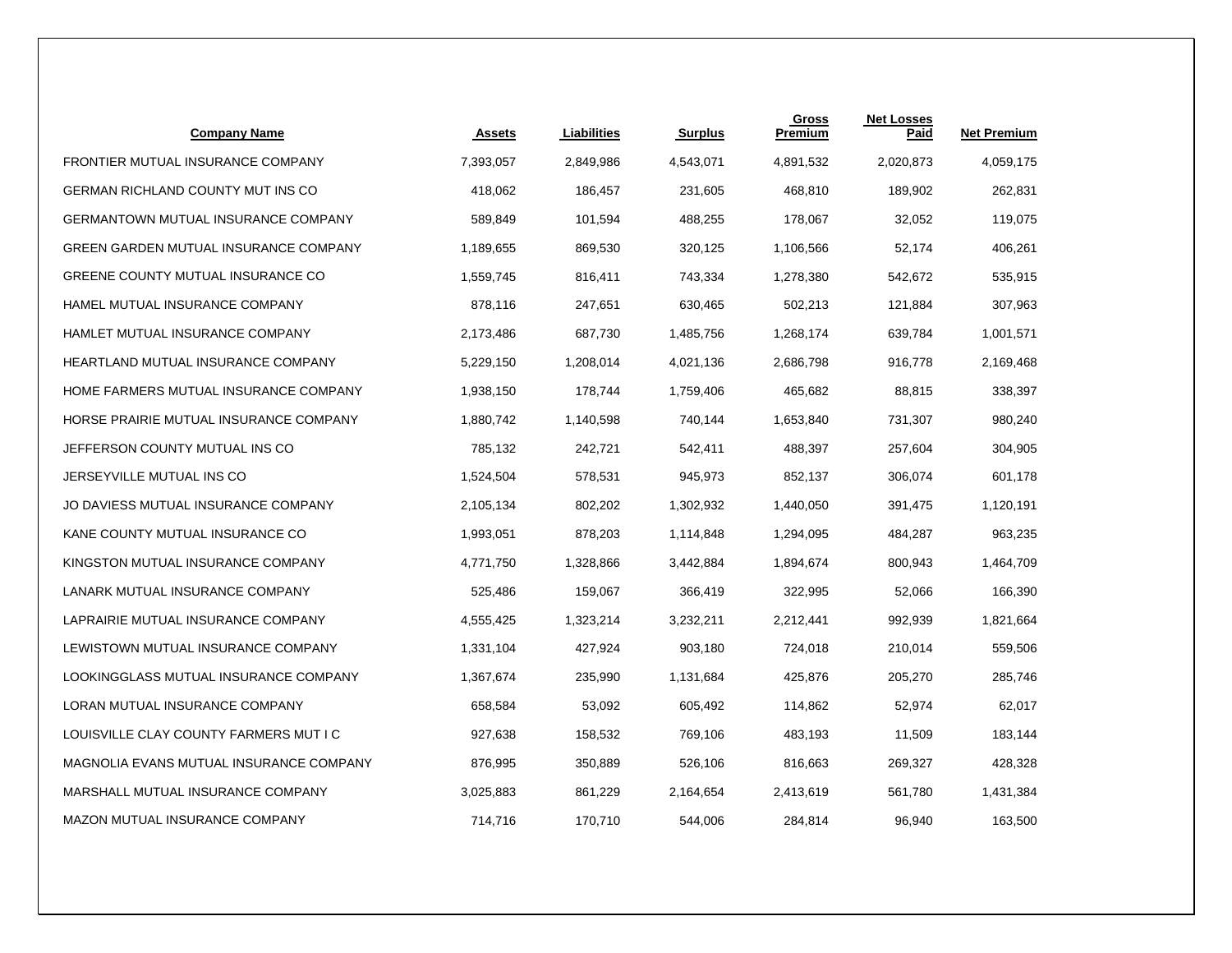| <b>Company Name</b>                       | <b>Assets</b> | Liabilities | <b>Surplus</b> | Gross<br>Premium | <b>Net Losses</b><br>Paid | <b>Net Premium</b> |
|-------------------------------------------|---------------|-------------|----------------|------------------|---------------------------|--------------------|
| MCLEAN COUNTY MUTUAL INSURANCE CO         | 1,318,568     | 338,982     | 979,586        | 418,661          | 110,687                   | 288,431            |
| MENDOTA MUTUAL INSURANCE COMPANY          | 3,559,315     | 562,673     | 2,996,642      | 859,617          | 188,630                   | 602,618            |
| MONTGOMERY MUTUAL INSURANCE COMPANY       | 567,671       | 264,463     | 303,208        | 307,281          | 90,372                    | 182,832            |
| MOSQUITO MUTUAL INSURANCE COMPANY         | 1,167,192     | 321,424     | 845,768        | 589,700          | 172,880                   | 356,434            |
| NOKOMIS FARMERS MUTUAL INSURANCE COMPANY  | 702,248       | 235,708     | 466,540        | 405,690          | 117,583                   | 254,976            |
| NORTHWESTERN ILLINOIS MUTUAL INS CO       | 681,464       | 399,944     | 281,520        | 792,928          | 350,383                   | 520,745            |
| <b>THE</b><br>PATRONS MUTUAL INSURANCE CO | 1,696,737     | 165,342     | 1,531,395      | 287,376          | 68,254                    | 196,826            |
| PAYSON FARMERS MUTUAL INSURANCE COMPANY   | 932,614       | 195,948     | 736,666        | 437,293          | 221,220                   | 277,902            |
| PERU WALTHAM MUTUAL INSURANCE COMPANY     | 2,283,880     | 233,193     | 2,050,687      | 468,122          | 166,115                   | 330,039            |
| PINCKNEYVILLE MUTUAL INSURANCE COMPANY    | 765,133       | 103,291     | 661,842        | 194,040          | 105,171                   | 104,393            |
| PLN MUTUAL INSURANCE COMPANY              | 3,408,632     | 1,240,645   | 2,167,987      | 2,137,738        | 838,823                   | 1,716,000          |
| PONTIAC MUTUAL INSURANCE COMPANY          | 1,491,498     | 568,283     | 923,215        | 996,840          | 160,133                   | 398,858            |
| PROPHETSTOWN FARMERS MUTUAL INSURANCE CO  | 2,599,795     | 792,178     | 1,807,617      | 1,386,511        | 803,603                   | 1,083,952          |
| SHELBYVILLE MUTUAL INSURANCE COMPANY      | 4,380,286     | 721,714     | 3,658,572      | 1,159,635        | 333,453                   | 915,468            |
| SIGEL MUTUAL INSURANCE COMPANY            | 1,605,016     | 186,761     | 1,418,255      | 370,287          | 56,062                    | 264,382            |
| SOUTHERN FARMERS MUTUAL INS CO            | 849,211       | 225,375     | 623,836        | 455,324          | 27,036                    | 40,631             |
| STEPHENSON COUNTY MUTUAL INS CO           | 1,516,766     | 123,184     | 1,393,582      | 316,420          | 123,821                   | 252,790            |
| SVEA MUTUAL INSURANCE COMPANY             | 6,638,085     | 2,352,273   | 4,285,812      | 4,952,413        | 1,882,397                 | 3,705,657          |
| THOMPSON & GUILFORD MUTUAL INS CO         | 404,964       | 66,360      | 338,604        | 402,448          | 55,897                    | 178,013            |
| TOWN & COUNTRY MUTUAL INSURANCE COMPANY   | 1,016,847     | 519,420     | 497,427        | 1,030,509        | 467,374                   | 560,371            |
| TOWNSHIP MUTUAL INSURANCE COMPANY OF SPA  | 200,557       | 47,304      | 153,253        | 118,422          | 25,415                    | 71,492             |
| TRITON MUTUAL INSURANCE COMPANY           | 221,153       | 89,314      | 131,839        | 238,991          | 120,504                   | 111,468            |
| UNITED MUTUAL INSURANCE COMPANY           | 3,893,747     | 625,000     | 3,268,747      | 1,204,308        | 456,285                   | 926,018            |
| VANDALIA MUTUAL INSURANCE COMPANY         | 1,924,674     | 223,903     | 1,700,771      | 615,060          | 66,813                    | 358,896            |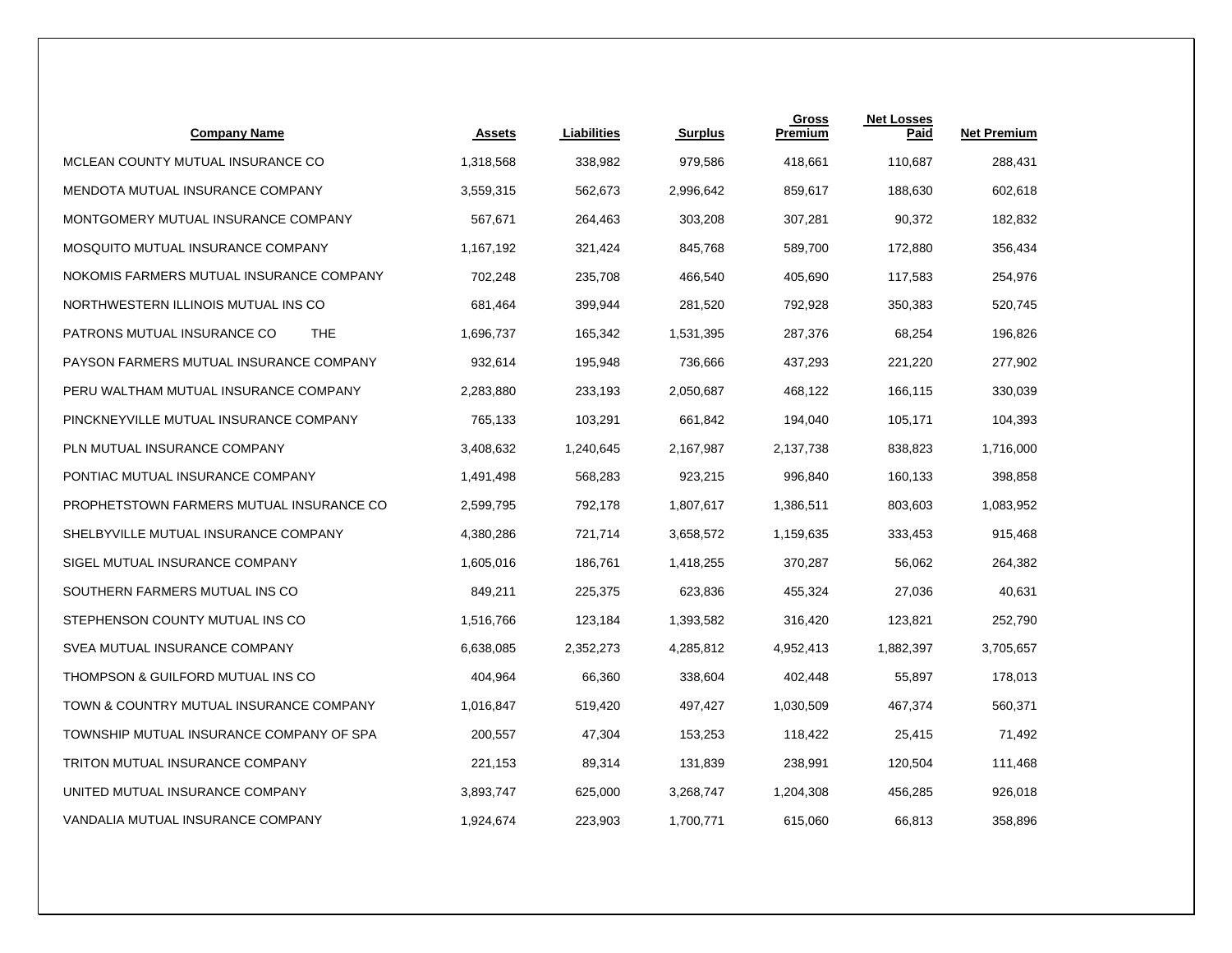| <b>Company Name</b>                      | <b>Assets</b> | Liabilities | <b>Surplus</b> | <b>Gross</b><br>Premium | <b>Net Losses</b><br>Paid | <b>Net Premium</b> |
|------------------------------------------|---------------|-------------|----------------|-------------------------|---------------------------|--------------------|
| WATSEKA MUTUAL INSURANCE COMPANY         | 1,348,416     | 577,918     | 770,497        | 851,341                 | 243,823                   | 621,589            |
| WEST POINT MUTUAL INS CO                 | 772.538       | 226,203     | 546,335        | 643.368                 | 102,953                   | 256,933            |
| WESTERVELT MUTUAL INSURANCE COMPANY      | 1.364.854     | 518.635     | 846.219        | 824.168                 | 308.889                   | 519,487            |
| WILBERTON MUTUAL INSURANCE COMPANY       | 1.348.997     | 534.588     | 814.409        | 837.701                 | 274.205                   | 584,607            |
| WOODFORD COUNTY MUTUAL INSURANCE COMPANY | 1.615.255     | 806.064     | 809.191        | 1.488.643               | 461,546                   | 993,128            |
| Total:                                   | 143,392,174   | 45.747.287  | 97,644,887     | 83,282,128              | 31,418,413                | 57,425,082         |

# **Township Mutual Fire Insurance Company**

| Companv Name                           | Assets  | Liabilities_ | Surplus | <u>Gross</u><br>Premium | <b>Net Losses</b><br>Paid | <b>Net Premium</b> |
|----------------------------------------|---------|--------------|---------|-------------------------|---------------------------|--------------------|
| OSCO & WESTERN FARMERS MUT F & LTG I C | 479,806 | 85,891       | 393.915 | 182,300                 | 52.710<br>ວວ.,            | 95,967             |

## **Special Act Company**

| Companv Name                      |            | Assets    | Liabilities             | <b>Surplus</b> | Gross<br>Premium | <b>Net Losses</b><br>Paid | <b>Net Premium</b> |
|-----------------------------------|------------|-----------|-------------------------|----------------|------------------|---------------------------|--------------------|
| RANDOLPH MUTUAL INSURANCE COMPANY | <b>THE</b> | 2.259.826 | .057<br>17 <sup>7</sup> | .202.654       | 424,862          | 325.14                    | 962,293            |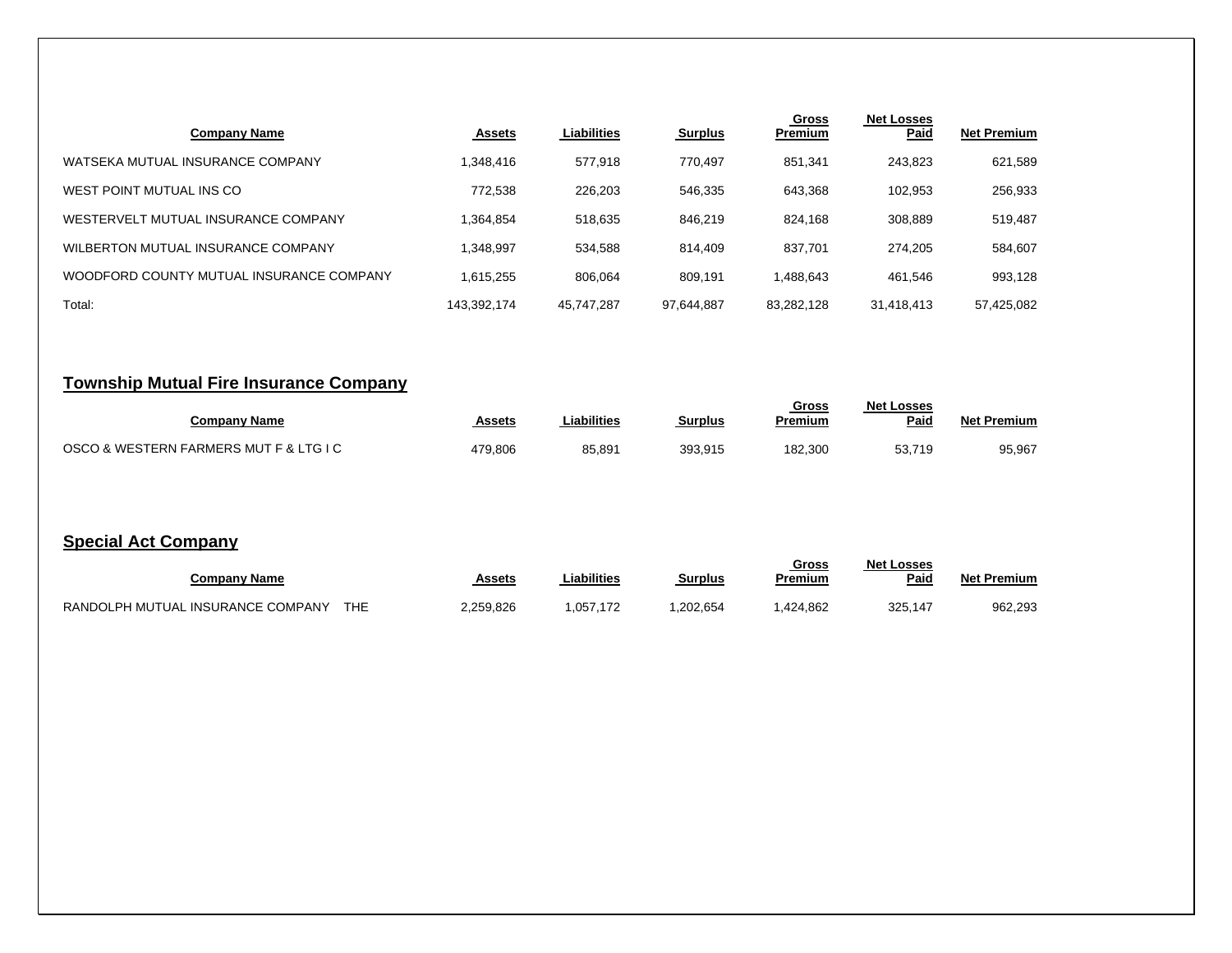## **Farm Mutual Recapitulation**

|                                          | Number of<br><b>Companies</b> | <b>Assets</b> | <b>Liabilities</b> | <b>Surplus</b> | Gross<br>Premium | <u>Net</u><br><b>Losses</b><br>Paid | <b>Net Premium</b> |
|------------------------------------------|-------------------------------|---------------|--------------------|----------------|------------------|-------------------------------------|--------------------|
| Special Act Companies                    |                               | 2,259,826     | 1,057,172          | 1,202,654      | .424.862         | 325,147                             | 962,293            |
| County Mutual Fire Insurance Companies   | 74                            | 143,392,174   | 45.747.287         | 97,644,887     | 83,282,128       | 31,418,413                          | 57,425,082         |
| Township Mutual Fire Insurance Companies |                               | 479.806       | 85,891             | 393.915        | 182,300          | 53,719                              | 95,967             |
| <b>Grand Total:</b>                      | <u>76</u>                     | 146,131,806   | 46,890,350         | 99,241,456     | 84,889,290       | 31,797,279                          | 58,483,342         |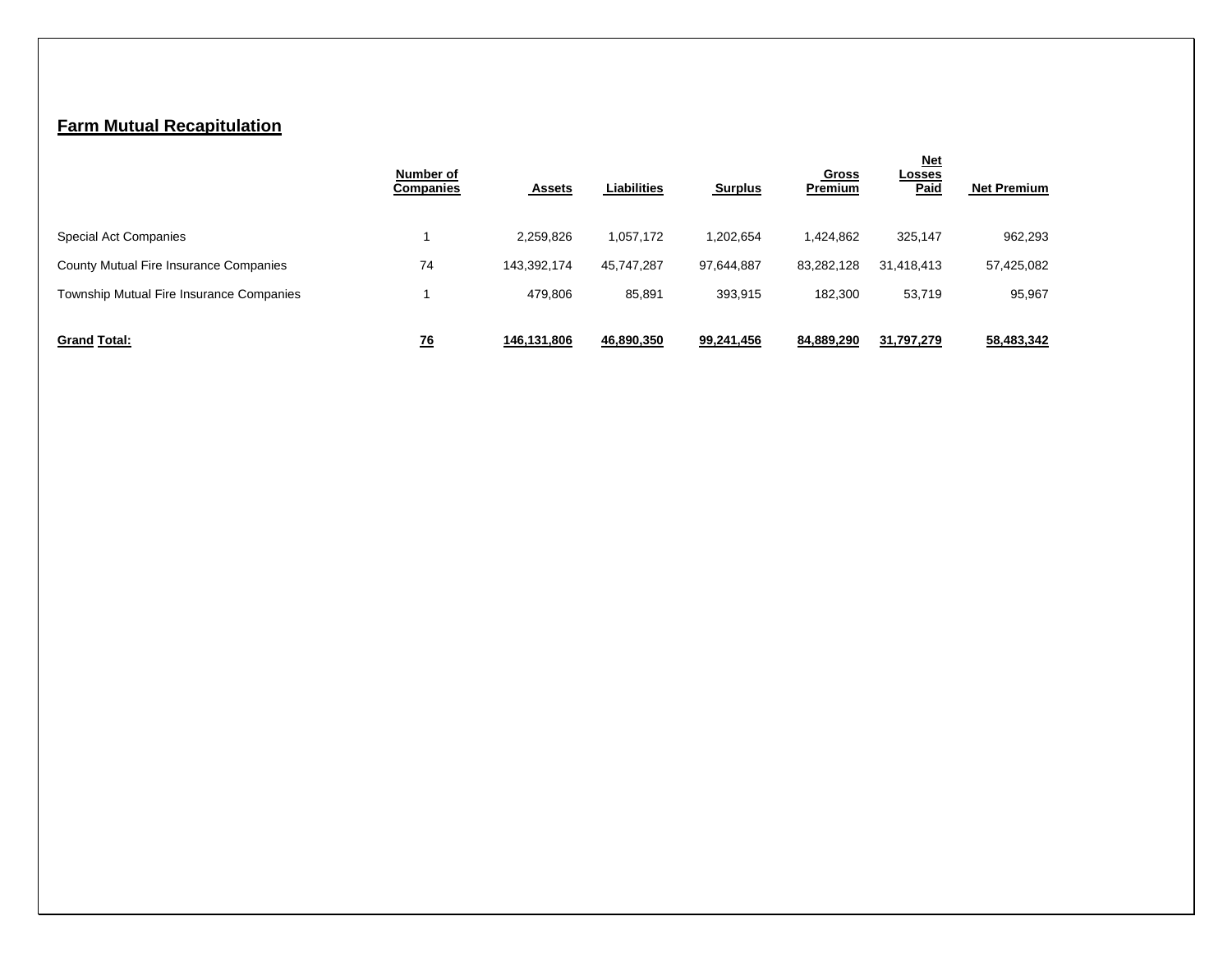# **Property & Casualty Insurance Companies**

# **Domestic Stock Companies**

| <b>Company Name</b>                     | <b>State</b> | <b>Assets</b>     | Liabilities    | Policyholders<br><b>Surplus</b> | <b>Net</b><br><b>Premiums</b><br>Written | <b>Net Losses</b><br>Paid | <b>Direct</b><br><b>Illinois</b><br><b>Premiums</b> |
|-----------------------------------------|--------------|-------------------|----------------|---------------------------------|------------------------------------------|---------------------------|-----------------------------------------------------|
| ACIG INSURANCE COMPANY                  | IL           | 288,262,342       | 210,034,449    | 78,227,894                      | 81,611,709                               | 26,859,837                | 1,028,198                                           |
| <b>ACSTAR INSURANCE COMPANY</b>         | IL           | 89,619,104        | 58,009,198     | 31,609,906                      | 9,232,412                                | (726, 859)                | 222,751                                             |
| ADDISON INSURANCE COMPANY               | IL           | 75,332,937        | 45,450,755     | 29,882,182                      | 23,520,111                               | 8,141,942                 | 12,572,784                                          |
| AFFIRMATIVE INSURANCE COMPANY           | IL.          | 500,796,865       | 320,658,344    | 180,138,520                     | 421,758,106                              | 59,657,804                | 23,263,385                                          |
| ALAMANCE INSURANCE COMPANY              | IL.          | 407,044,965       | 162,051,816    | 244,993,149                     | 62,343,302                               | (2,952,158)               |                                                     |
| ALLSTATE FIRE AND CASUALTY INS CO       | IL.          | 16,818,578        | 243,128        | 16,575,450                      |                                          |                           | 72,645,877                                          |
| ALLSTATE FLORIDIAN INDEMNITY COMPANY    | IL           | 17,024,088        | 4,038,445      | 12,985,643                      |                                          | 12,738,022                |                                                     |
| ALLSTATE FLORIDIAN INSURANCE COMPANY    | IL           | 431,687,513       | 225,007,489    | 206,680,024                     | 34,000,218                               | 1,124,122,130             |                                                     |
| ALLSTATE INDEMNITY COMPANY              | IL           | 77,000,453        | 3,459,142      | 73,541,311                      |                                          |                           | 241,649,073                                         |
| ALLSTATE INSURANCE COMPANY              | IL           | 46, 162, 434, 295 | 28,127,896,673 | 18,034,537,621                  | 25,055,797,314                           | 12,134,054,705            | 571,440,190                                         |
| ALLSTATE NEW JERSEY INSURANCE COMPANY   | IL.          | 2,271,308,815     | 1,591,540,079  | 679,768,736                     | 1,141,625,634                            | 353,337,276               |                                                     |
| ALLSTATE NEW JERSEY PROPERTY & CASUALTY | IL.          | 11,398,291        | 89,223         | 11,309,068                      |                                          |                           |                                                     |
| ALLSTATE NORTH AMERICAN INSURANCE CO    | IL           | 11,100,033        | 85,446         | 11,014,587                      |                                          |                           |                                                     |
| ALLSTATE PROPERTY & CASUALTY INS CO     | IL           | 68,884,359        | 749,316        | 68,135,043                      |                                          |                           | 304,164,854                                         |
| AMERICAN ACCESS CASUALTY COMPANY        | IL           | 110,406,605       | 75,839,937     | 34,566,668                      | 63,474,096                               | 10,128,147                | 63,597,555                                          |
| AMERICAN AMBASSADOR CASUALTY COMPANY    | IL.          | 9,136,524         | 664,921        | 8,471,603                       |                                          |                           | (1, 843)                                            |
| AMERICAN COUNTRY INSURANCE COMPANY      | IL           | 65,781,801        | 46,887,372     | 18,894,429                      | 12,054,866                               | 22,589,762                | 23,287,350                                          |
| AMERICAN FREEDOM INSURANCE COMPANY      | IL           | 27,033,591        | 14,970,312     | 12,063,279                      | 11,962,716                               | 5,008,783                 | 13,853,449                                          |
| AMERICAN FUJI FIRE AND MARINE INS CO    | IL.          | 106,084,208       | 25,181,926     | 80,902,282                      | 847,219                                  | 1,898,317                 | 125,369                                             |
| AMERICAN GENERAL INDEMNITY COMPANY      | IL.          | 50,952,187        | 12,155,740     | 38,796,447                      | (544, 655)                               | 13,838,650                | 353,960                                             |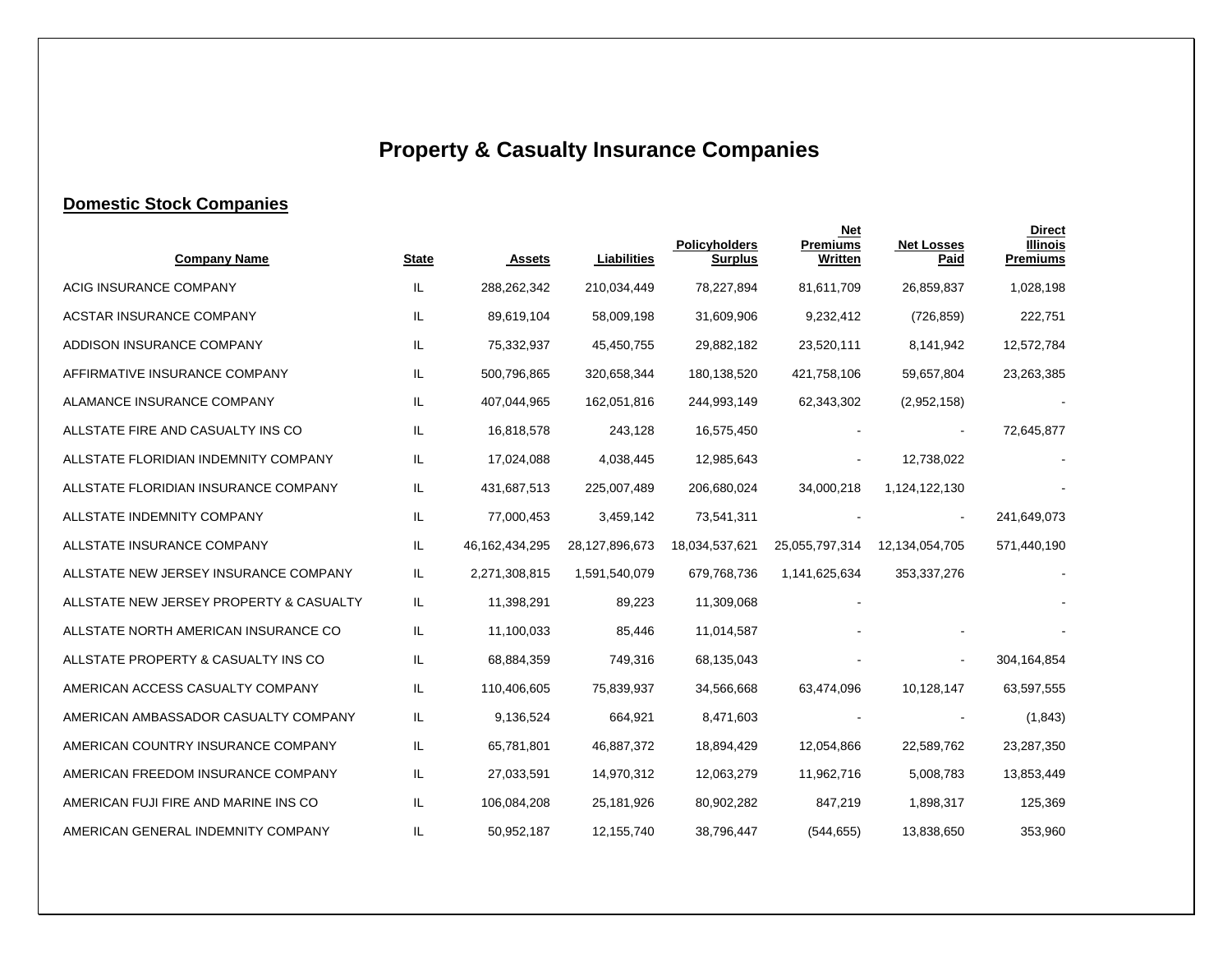| <b>Company Name</b>                    | <b>State</b> | <b>Assets</b> | Liabilities   | <b>Policyholders</b><br><b>Surplus</b> | <b>Net</b><br><b>Premiums</b><br>Written | <b>Net Losses</b><br><b>Paid</b> | <b>Direct</b><br><b>Illinois</b><br><b>Premiums</b> |
|----------------------------------------|--------------|---------------|---------------|----------------------------------------|------------------------------------------|----------------------------------|-----------------------------------------------------|
| AMERICAN HEARTLAND INSURANCE COMPANY   | IL.          | 12,985,153    | 9,772,706     | 3,212,447                              | 10,427,200                               | 5,963,482                        | 9,192,853                                           |
| AMERICAN MEDICAL ASSURANCE COMPANY     | IL.          | 4,208,321     | 1,241,871     | 2,966,450                              |                                          | 6,622                            |                                                     |
| AMERICAN MOTORISTS INSURANCE COMPANY   | IL.          | 23,859,452    | 658,361       | 23,201,091                             |                                          | 28,498,368                       | (389, 377)                                          |
| AMERICAN SERVICE INSURANCE COMPANY INC | IL           | 87,772,545    | 58,005,411    | 29,767,134                             | 36,725,233                               | 16,432,750                       | 60,071,626                                          |
| AMERICAN UNION INSURANCE COMPANY       | IL.          | 134,946,365   | 12,341,162    | 122,605,203                            |                                          | 131,921                          |                                                     |
| AMERICAN ZURICH INSURANCE COMPANY      | IL           | 263,666,267   | 85,419,847    | 178,246,420                            |                                          | $\overline{\phantom{a}}$         | 20,153,855                                          |
| AMERIN GUARANTY CORPORATION            | IL.          | 223,527,401   | 234,898,982   | (11, 371, 581)                         | 19,253,043                               | 15,067,419                       |                                                     |
| AMERIN RE CORPORATION                  | IL.          | 63,229,778    | 18,851,075    | 44,378,703                             | 229,290                                  | 1,475,888                        |                                                     |
| AMEX ASSURANCE COMPANY                 | IL.          | 232,390,855   | 86,722,095    | 145,668,760                            | 81,834,344                               | 104,954,698                      | 17,698,682                                          |
| APOLLO CASUALTY COMPANY                | IL.          | 48,512,993    | 34,311,102    | 14,201,892                             | 29,391,763                               | 14,996,502                       | 21,659,774                                          |
| ARGONAUT GREAT CENTRAL INS CO          | IL.          | 165,524,481   | 87,359,542    | 78,164,939                             | (18,809,565)                             | 29,550,032                       | 16,212,809                                          |
| ARGONAUT INSURANCE COMPANY             | IL.          | 1,567,866,261 | 1,097,961,206 | 469,905,055                            | 299,043,684                              | 95,604,505                       | 1,902,385                                           |
| ARGONAUT MIDWEST INSURANCE COMPANY     | IL.          | 74,993,581    | 27,293,221    | 47,700,359                             | (68, 282)                                | 6,858,583                        | 7,870,620                                           |
| ASSOCIATED INTERNATIONAL INSURANCE CO  | IL.          | 214,976,745   | 117,985,581   | 96,991,164                             | 27,643,129                               | 8,205,026                        |                                                     |
| AXIS INSURANCE COMPANY                 | IL.          | 479,872,338   | 94,815,157    | 385,057,181                            | 34,412,058                               |                                  | (623)                                               |
| AXIS SURPLUS INSURANCE COMPANY         | IL.          | 632,270,708   | 514,325,986   | 117,944,722                            | 54,429,397                               | 15,224,316                       | 1,281,114                                           |
| BENEFIT SECURITY INSURANCE COMPANY     |              |               |               |                                        |                                          |                                  |                                                     |
| BITUMINOUS CASUALTY CORPORATION        | IL.          | 791,538,671   | 519,359,548   | 272,179,124                            | 239,728,880                              | 103,041,717                      | 27,634,693                                          |
| BITUMINOUS FIRE & MARINE INSURANCE CO  | IL.          | 527,305,641   | 401,635,886   | 125,669,754                            | 167,287,492                              | 56,919,679                       | 3,501,443                                           |
| BOND SAFEGUARD INSURANCE COMPANY       | IL.          | 43,661,767    | 25,004,123    | 18,657,644                             | 28,796,405                               | 1,725,713                        | 4,142,184                                           |
| CEM INSURANCE COMPANY                  | IL.          | 9,484,929     | 4,808,003     | 4,676,926                              | 5,435,814                                | 271,393                          | 700,421                                             |
| CHICAGO INSURANCE COMPANY              | IL.          | 285,938,430   | 153,513,980   | 132,424,450                            | 69,739,533                               | 29,527,658                       | 16,145,571                                          |
| CITIZENS INSURANCE COMPANY OF ILLINOIS | IL.          | 4,310,529     | 3,001         | 4,307,528                              |                                          |                                  | 18,260,448                                          |
| CONSTITUTIONAL CASUALTY COMPANY        | IL.          | 20,636,118    | 15,150,406    | 5,485,712                              | 13,288,475                               | 7,149,119                        | 14,904,928                                          |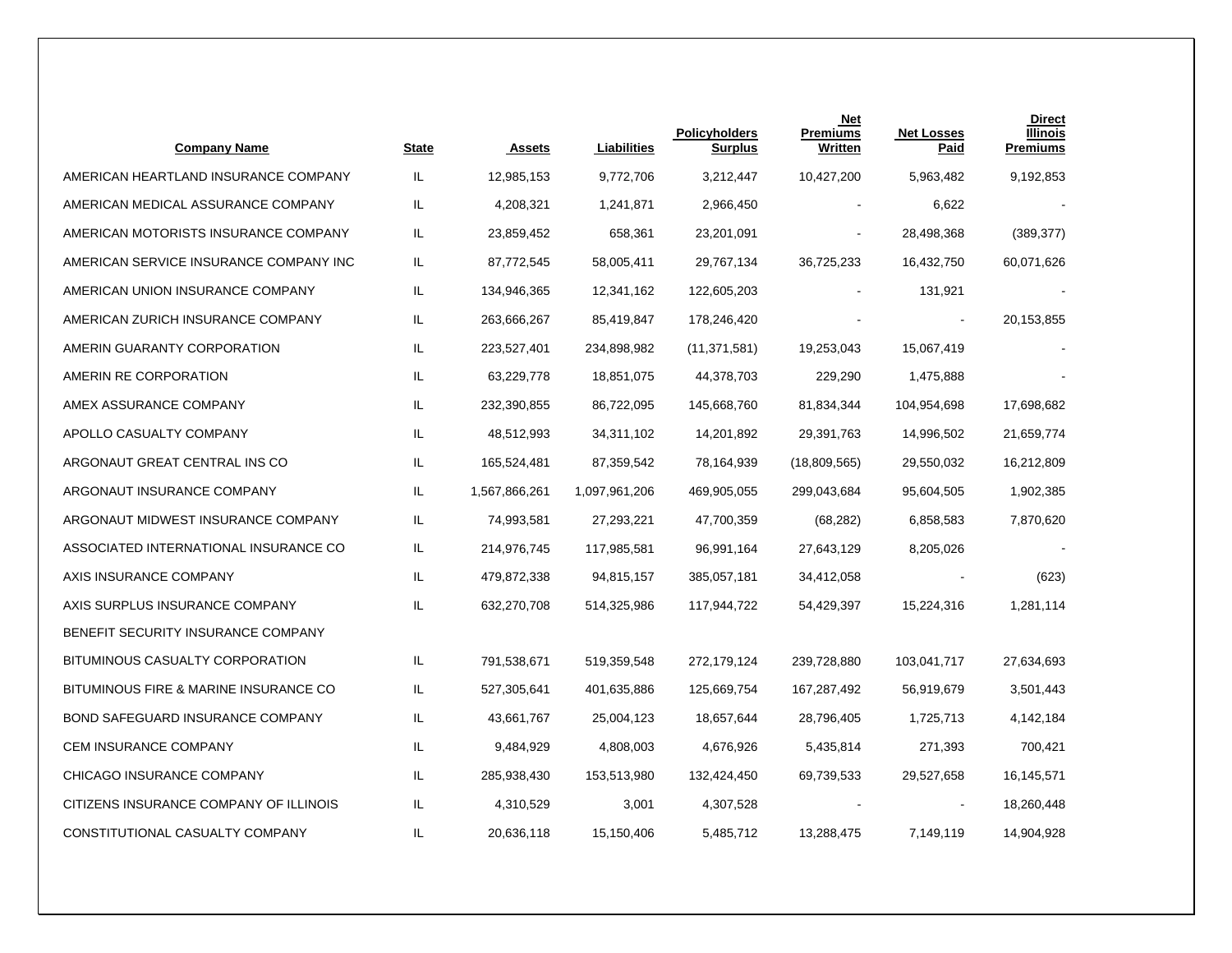| <b>Company Name</b>                     | <b>State</b> | <b>Assets</b>  | Liabilities    | <b>Policyholders</b><br><b>Surplus</b> | Net<br><b>Premiums</b><br>Written | <b>Net Losses</b><br>Paid | <b>Direct</b><br><b>Illinois</b><br><b>Premiums</b> |
|-----------------------------------------|--------------|----------------|----------------|----------------------------------------|-----------------------------------|---------------------------|-----------------------------------------------------|
| CONTINENTAL CASUALTY COMPANY            | IL           | 38,899,575,941 | 30,551,562,749 | 8,348,013,192                          | 6,453,551,299                     | 3,778,970,866             | 264,693,472                                         |
| COUNTRY CASUALTY INSURANCE COMPANY      | IL.          | 76,494,258     | 17,123,483     | 59,370,775                             |                                   |                           | 24,656,742                                          |
| COUNTRY PREFERRED INSURANCE COMPANY     | IL           | 88,670,256     | 72,754,619     | 15,915,637                             |                                   |                           | 136,478,533                                         |
| DEERBROOK INSURANCE COMPANY             | IL.          | 21,312,330     | 308,670        | 21,003,660                             |                                   |                           | 75,410                                              |
| DEERFIELD INSURANCE COMPANY             | IL           | 60,827,114     | 14,651,143     | 46,175,971                             | (1,639,924)                       | 33,318,557                | 181,346                                             |
| DELPHI CASUALTY COMPANY                 | IL.          | 7,392,296      | 4,829,170      | 2,563,125                              | 6,204,717                         | 26,325                    | 2,415,012                                           |
| DIAMOND INSURANCE COMPANY               | IL           | 66,282,867     | 48,059,144     | 18,223,723                             | 20,350,729                        | 15,887,865                | 10,655,877                                          |
| DIRECT AUTO INSURANCE COMPANY           | IL           | 4,893,325      | 2,467,264      | 2,426,061                              | 4,898,366                         |                           |                                                     |
| DISCOVER PROPERTY & CASUALTY INS CO     | IL           | 112,954,277    | 66,572,593     | 46,381,684                             | 24,879,228                        | 10,481,151                | 21,522,084                                          |
| DOCTORS DIRECT INSURANCE INC            | IL           | 6,025,364      | 661,276        | 5,364,088                              | 618,496                           |                           |                                                     |
| ECHELON PROPERTY & CASUALTY INS CO      | IL           | 4,161,085      | 3,756,626      | 404,459                                | 1,747,440                         | 37,893                    | 3,607,532                                           |
| ECONOMY FIRE & CASUALTY COMPANY         | IL           | 360, 127, 518  | 14,772,383     | 345, 355, 134                          |                                   | $\blacksquare$            | 24,338,635                                          |
| ECONOMY PREFERRED INSURANCE COMPANY     | IL           | 8,230,641      | 16,024         | 8,214,616                              |                                   |                           |                                                     |
| ECONOMY PREMIER ASSURANCE COMPANY       | IL.          | 34,141,445     | 209,661        | 33,931,783                             |                                   |                           | 76,378,759                                          |
| ENCOMPASS FLORIDIAN INDEMNITY COMPANY   | IL           | 5,898,604      | 372,326        | 5,526,278                              |                                   |                           |                                                     |
| ENCOMPASS FLORIDIAN INSURANCE COMPANY   | IL           | 6,683,271      | 1,156,818      | 5,526,453                              |                                   |                           |                                                     |
| ENCOMPASS HOME & AUTO INSURANCE COMPANY | IL           | 6,236,121      | 90,704         | 6,145,417                              |                                   |                           | 3,430,375                                           |
| <b>ENCOMPASS INDEMNITY COMPANY</b>      | IL           | 22,448,513     | 501,249        | 21,947,264                             |                                   | 933,653                   |                                                     |
| ENCOMPASS INDEPENDENT INSURANCE COMPANY | IL           | 6,447,506      | 92,255         | 6,355,251                              |                                   |                           | 3,041,767                                           |
| <b>ENCOMPASS INSURANCE COMPANY</b>      | IL           | 25,609,565     | 12,851,671     | 12,757,893                             | 11,450,177                        |                           |                                                     |
| ENCOMPASS INSURANCE COMPANY OF AMERICA  | IL.          | 20,960,793     | 196,290        | 20,764,503                             |                                   |                           | 14,353,157                                          |
| ENCOMPASS INSURANCE COMPANY OF NJ       | IL           | 24,916,671     | 79,212         | 24,837,459                             |                                   | 221,463,303               |                                                     |
| ENCOMPASS PROPERTY & CAS INS CO OF NJ   | IL           | 11,350,990     | 71.875         | 11,279,115                             |                                   |                           |                                                     |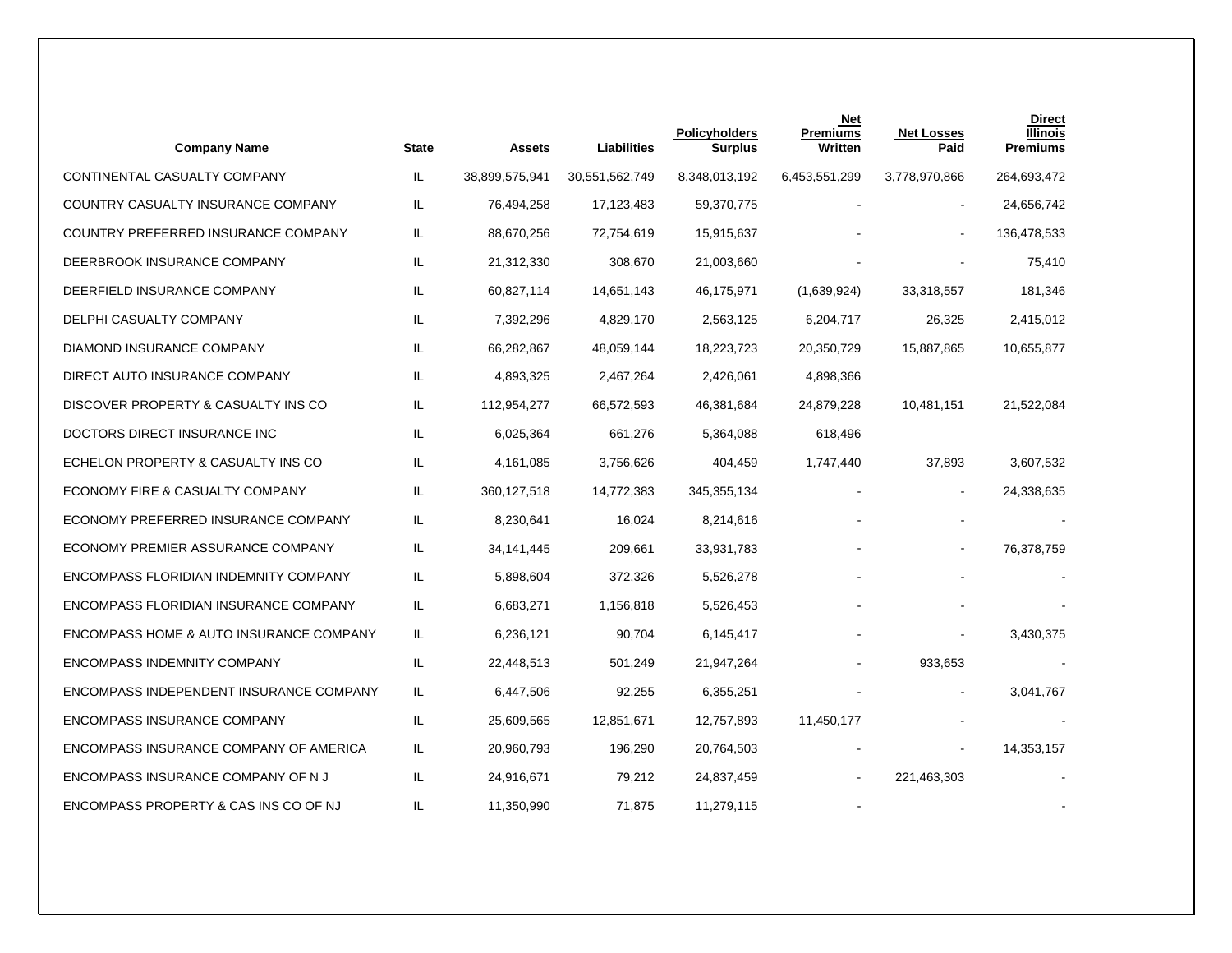| <b>Company Name</b>                          | State | <b>Assets</b> | Liabilities   | <b>Policyholders</b><br><b>Surplus</b> | <b>Net</b><br><b>Premiums</b><br><b>Written</b> | <b>Net Losses</b><br><b>Paid</b> | <b>Direct</b><br><b>Illinois</b><br><b>Premiums</b> |
|----------------------------------------------|-------|---------------|---------------|----------------------------------------|-------------------------------------------------|----------------------------------|-----------------------------------------------------|
| ENCOMPASS PROPERTY AND CASUALTY COMPANY      | IL    | 11,101,513    | 387,908       | 10,713,605                             |                                                 |                                  | 19,935,744                                          |
| <b>EVANSTON INSURANCE COMPANY</b>            | IL    | 2,284,620,270 | 1,702,860,933 | 581,759,337                            | 689,617,998                                     | 182,430,025                      | 2,090,892                                           |
| <b>FARMERS NEW CENTURY INSURANCE COMPANY</b> | IL.   | 179,318,445   | 119,714,928   | 59,603,516                             | 96,100,641                                      | 38,604,625                       |                                                     |
| FINANCIAL BENEFITS INSURANCE COMPANY         | IL    | 5,027,838     | 37,034        | 4,990,804                              | (35, 549)                                       | 190,005                          | 1,160,083                                           |
| FIRST CHICAGO INSURANCE COMPANY              | IL    | 11,803,147    | 8,596,918     | 3,206,229                              | 10,392,548                                      | 2,336,377                        | 5,957,115                                           |
| FIRST FINANCIAL INSURANCE COMPANY            | IL    | 503,718,942   | 218,929,367   | 284,789,575                            | 46,757,477                                      | 9,173,687                        | 2,372,235                                           |
| FIRST NONPROFIT INSURANCE COMPANY            | IL    | 107,979,339   | 53,887,286    | 54,092,053                             | 51,782,502                                      | 3,815,387                        | 29,183,348                                          |
| <b>FLORISTS INSURANCE COMPANY</b>            | IL    | 11,899,921    | 3,739,124     | 8,160,797                              | 1,111,568                                       | 2,329,902                        |                                                     |
| FORTRESS INSURANCE COMPANY                   | IL    | 49,394,526    | 28,479,207    | 20,915,319                             | 2,848,482                                       | 221,615                          | 474,819                                             |
| FOUNDERS INSURANCE COMPANY                   | IL    | 188,397,962   | 124,488,534   | 63,909,428                             | 98,022,933                                      | 44,598,636                       | 55,231,997                                          |
| GUILFORD INSURANCE COMPANY                   | IL    | 351,484,936   | 162,840,756   | 188,644,180                            | 62,343,302                                      | (2,952,158)                      |                                                     |
| HARCO NATIONAL INSURANCE COMPANY             | IL    | 421,386,270   | 239,946,445   | 181,439,825                            | 87,008,961                                      | 56,105,596                       | 3,448,444                                           |
| HARTFORD INSURANCE COMPANY OF ILLINOIS       | IL    | 3,709,172,542 | 2,256,130,428 | 1,453,042,115                          | 1,054,136,460                                   | 561,281,066                      | 73,683,608                                          |
| HDI GERLING AMERICA INSURANCE COMPANY        | IL    | 173,854,801   | 82,908,661    | 90,946,143                             | 1,943,018                                       | 23, 184, 151                     | 623,309                                             |
| HERITAGE CASUALTY INSURANCE COMPANY          | IL    | 115,662,766   | 32,979,732    | 82,683,034                             | 71,260,789                                      | 45,523,002                       | 37,094,746                                          |
| HISCOX INSURANCE COMPANY INC                 | IL    | 60,002,692    | 9,335,788     | 50,666,904                             | 11,235,549                                      | 17,074,474                       | 1,468,716                                           |
| HOMESITE INSURANCE COMPANY OF ILLINOIS       | IL    | 11,142,136    | 5,884,760     | 5,257,376                              | 5,486,088                                       | 495,008                          | 5,053,025                                           |
| HORACE MANN INSURANCE COMPANY                | IL    | 392,234,427   | 243,252,217   | 148,982,210                            | 228,032,654                                     | 175,861,475                      | 2,962,944                                           |
| ILLINOIS FARMERS INSURANCE COMPANY           | IL    | 245,689,787   | 168,492,659   | 77,197,129                             | 96,100,641                                      | 39,115,319                       | 413,896,799                                         |
| ILLINOIS NATIONAL INSURANCE CO               | IL    | 65,271,147    | 8,024,830     | 57,246,317                             |                                                 | $\blacksquare$                   | 722,659,445                                         |
| INSURA PROPERTY AND CASUALTY INS CO          | IL    | 38,243,781    | 13,040,205    | 25,203,576                             |                                                 |                                  | 43,561,988                                          |
| INSURANCE COMPANY OF ILLINOIS                | IL    | 31,608,926    | 301,885       | 31,307,041                             |                                                 |                                  | 11,346,254                                          |
| INTERSTATE BANKERS CASUALTY COMPANY          | IL.   | 13,362,310    | 5,253,930     | 8,108,380                              | 7,923,510                                       | 6,390,888                        | 6,463,327                                           |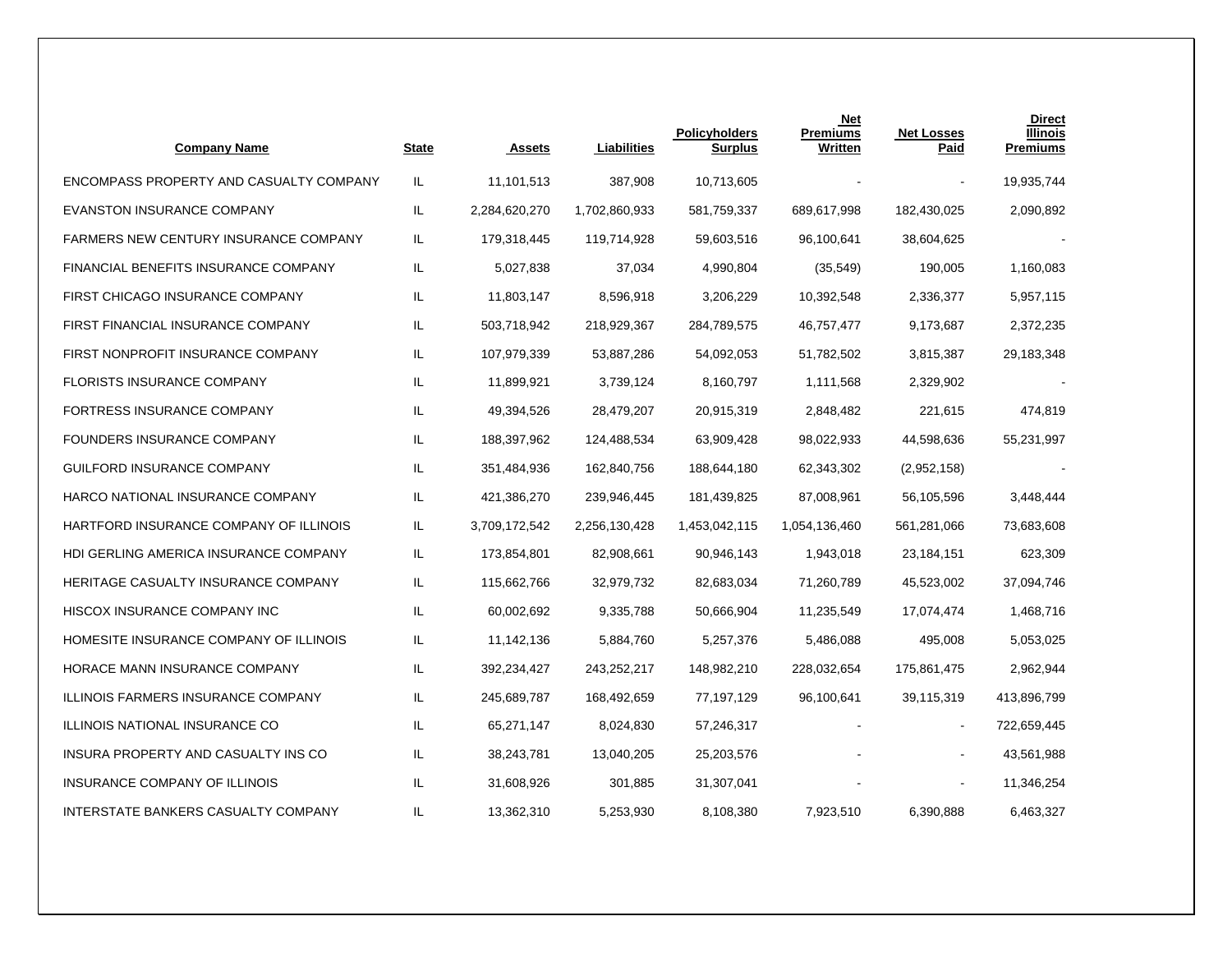| <b>Company Name</b>                      | <b>State</b> | <b>Assets</b> | Liabilities | <b>Policyholders</b><br><b>Surplus</b> | <b>Net</b><br><b>Premiums</b><br>Written | <b>Net Losses</b><br><b>Paid</b> | <b>Direct</b><br><b>Illinois</b><br><b>Premiums</b> |
|------------------------------------------|--------------|---------------|-------------|----------------------------------------|------------------------------------------|----------------------------------|-----------------------------------------------------|
| INTERSTATE FIRE & CASUALTY COMPANY       | IL.          | 652,715,986   | 327,110,728 | 325,605,258                            | 162,725,476                              | 68,897,450                       | 977,425                                             |
| INTERSTATE INDEMNITY COMPANY             | IL           | 147,418,598   | 75,605,088  | 71,813,510                             | 37,194,454                               | 15,747,844                       | 228,165                                             |
| KEMPER CASUALTY INSURANCE COMPANY        | IL.          | 26,702,923    | 14,085,455  | 12,617,468                             | 148,488                                  | 1,327,706                        |                                                     |
| KEMPER INDEPENDENCE INSURANCE COMPANY    | IL.          | 117,388,594   | 96,504,076  | 20,884,518                             | 26,340,548                               | 6,476,013                        | 14,746,397                                          |
| LANCER INSURANCE COMPANY                 | IL.          | 615,903,056   | 490,476,170 | 125,426,886                            | 119,826,630                              | 23,229,088                       | 5,543,926                                           |
| <b>LEGION INDEMNITY COMPANY</b>          | IL.          |               |             |                                        |                                          |                                  |                                                     |
| LIBERTY INSURANCE COMPANY OF AMERICA     | IL.          | 11,480,082    | 160,869     | 11,319,213                             |                                          |                                  | (40, 911, 095)                                      |
| LIBERTY INSURANCE CORPORATION            | IL           | 1,198,834,163 | 834,837,352 | 363,996,810                            | 247,148,759                              | 374,657,378                      | 119,935,770                                         |
| MARKEL INSURANCE COMPANY                 | IL.          | 643,454,318   | 531,933,553 | 111,520,765                            | 264,874,219                              | 113,244,097                      | 5,894,345                                           |
| MARTINGALE NATIONAL INSURANCE COMPANY    | IL.          | 5,585,279     | 30,721      | 5,554,558                              |                                          |                                  |                                                     |
| MBIA INSURANCE CORP OF ILLINOIS          | IL.          | 181,602,136   | 3,409,925   | 178,192,211                            |                                          |                                  |                                                     |
| MEDICAL ALLIANCE INSURANCE COMPANY       | IL           | 29,758,851    | 26,364,808  | 3,394,043                              | 2,197,467                                |                                  | 13,190,335                                          |
| MERCURY INSURANCE COMPANY OF IL          | IL.          | 44,483,492    | 20,064,597  | 24,418,895                             | 26,325,911                               | 11,014,968                       | 28,547,125                                          |
| MERCURY NATIONAL INSURANCE COMPANY       | IL.          | 12,803,449    | 768,569     | 12,034,880                             |                                          | (132, 653)                       |                                                     |
| MERIT HEALTH INSURANCE COMPANY           | IL.          |               |             |                                        |                                          | 458,796                          |                                                     |
| MIDSTATES REINSURANCE CORPORATION        | IL           | 146,999,229   | 82,992,727  | 64,006,503                             | 6                                        | 3,000,410                        |                                                     |
| MIDWAY INSURANCE COMPANY OF ILLINOIS     | IL.          | 3,011,222     | 3,928       | 3,007,294                              |                                          |                                  |                                                     |
| MIDWEST INSURANCE COMPANY                | IL.          | 46,026,738    | 33,325,382  | 12,701,356                             | 11,453,396                               | 6,351,639                        | 12,320,641                                          |
| MILLERS FIRST INSURANCE COMPANY          | IL           | 40,439,823    | 19,239,443  | 21,200,380                             | 9,727,703                                | 11,951,327                       | 4,932,846                                           |
| MODERN SERVICE INSURANCE COMPANY         | IL.          | 25,838,983    | 2,859,589   | 22,979,394                             |                                          | 128,203                          |                                                     |
| MSI PREFERRED INSURANCE COMPANY          | IL           | 22,074,958    | 580,618     | 21,494,340                             |                                          |                                  |                                                     |
| NATIONAL FIRE & CASUALTY COMPANY         | IL.          | 9,229,310     | 3,470,062   | 5,759,248                              | 1,410,052                                | 231,611                          | 1,275,100                                           |
| NATIONAL FIRE INSURANCE COMPANY OF HARTF | IL.          | 221,702,391   | 34,860,278  | 186,842,113                            |                                          |                                  | 28,180,956                                          |
| NATIONAL HERITAGE INSURANCE COMPANY      | IL           | 6,311,722     | 2,637,260   | 3,674,463                              | 4,471,087                                | 2,126,750                        | 4,862,397                                           |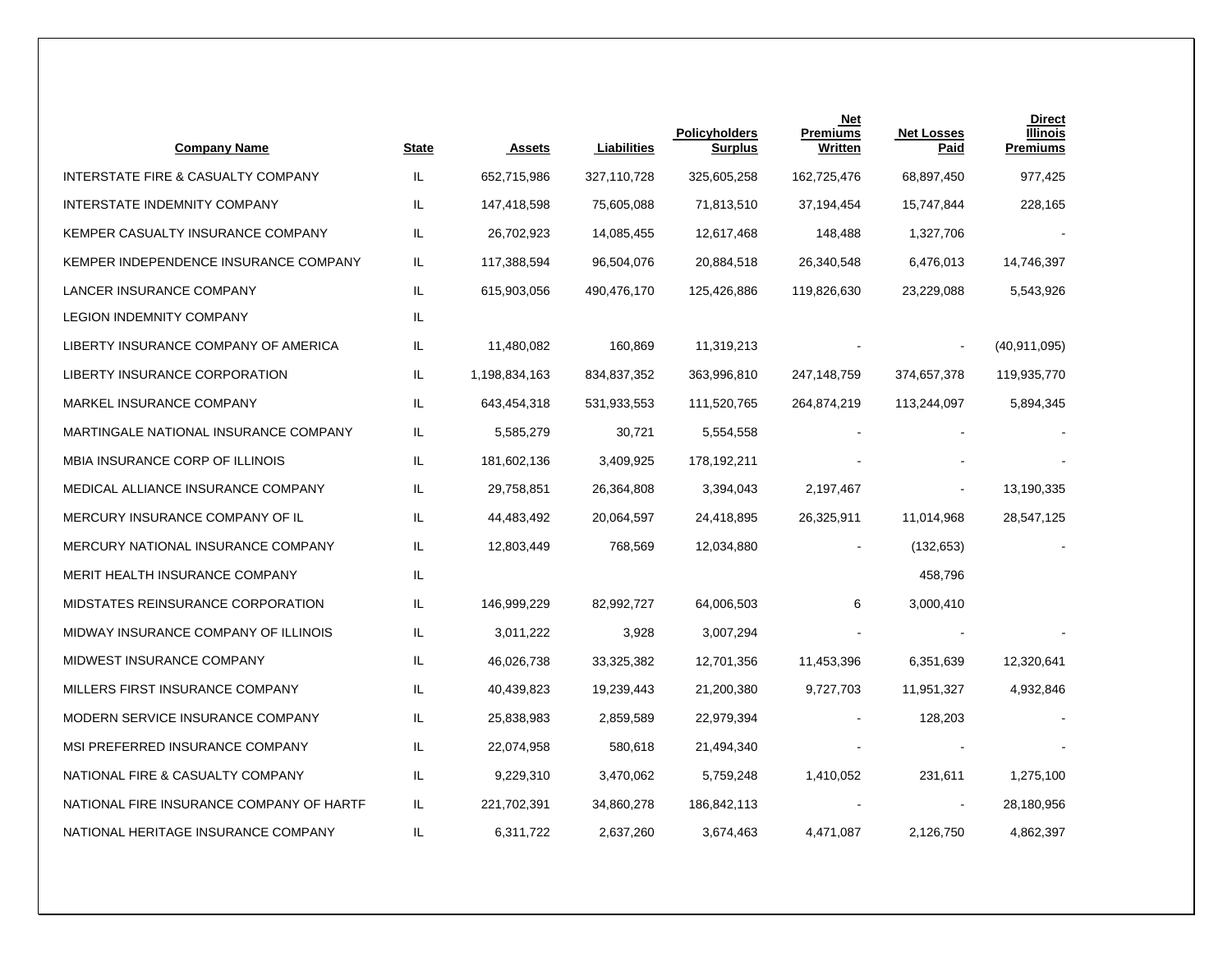| <b>Company Name</b>                      | <b>State</b> | <b>Assets</b> | Liabilities | Policyholders<br><b>Surplus</b> | <b>Net</b><br><b>Premiums</b><br>Written | <b>Net Losses</b><br>Paid | <b>Direct</b><br><b>Illinois</b><br><b>Premiums</b> |
|------------------------------------------|--------------|---------------|-------------|---------------------------------|------------------------------------------|---------------------------|-----------------------------------------------------|
| NATIONAL SURETY CORPORATION              | IL           | 585,417,525   | 366,435,575 | 218,981,950                     | 185,971,842                              | 78,739,404                | 26,494,132                                          |
| NORTHBROOK INDEMNITY COMPANY             | IL.          | 39,547,597    | 282,589     | 39,265,008                      |                                          |                           | 478,221                                             |
| OLD REPUBLIC GENERAL INSURANCE CORP      | IL.          | 991,315,714   | 716,297,397 | 275,018,317                     | 267,169,033                              | 79,524,575                | 202,269                                             |
| OLD REPUBLIC MERCANTILE INSURANCE CO     | IL.          | 3,577,687     | 18,509      | 3,559,178                       |                                          | 10,634,907                |                                                     |
| OLD REPUBLIC UNION INSURANCE COMPANY     | IL.          | 27,245,505    | 5,852,442   | 21,393,063                      | 68,945                                   | 4,447,287                 |                                                     |
| OMNI INDEMNITY COMPANY                   | IL.          | 72,042,703    | 42,487,343  | 29,555,360                      | 42,096,082                               | 24,414,829                | 574,949                                             |
| OMNI INSURANCE COMPANY                   | IL.          | 164,277,547   | 88,934,061  | 75,343,486                      | 67,823,882                               | 138,846,708               | 22,310                                              |
| ONECIS INSURANCE COMPANY                 | IL           | 6,760,263     | 3,885,332   | 2,874,931                       |                                          |                           |                                                     |
| PACO ASSURANCE COMPANY INC               | IL.          | 42,006,203    | 20,433,824  | 21,572,379                      | 9,452,673                                | 481,438                   | 604,176                                             |
| PEERLESS INDEMNITY INSURANCE COMPANY     | IL.          | 196,263,441   | 29,367,800  | 166,895,641                     | 11,143,211                               | 247,060,476               | 713,808                                             |
| PEKIN INSURANCE COMPANY                  | IL.          | 193,905,132   | 101,402,525 | 92,502,608                      | 79,900,599                               | 36,255,050                | 148,050,684                                         |
| PRAETORIAN INSURANCE COMPANY             | IL.          | 1,290,261,499 | 829,239,264 | 461,022,235                     | 401,153,522                              | 27,750,242                | 22,981,196                                          |
| REINSURANCE COMPANY OF AMERICA INC       | IL.          | 25,463,556    | 18,041,543  | 7,422,013                       | 24,553,132                               | 144,895                   | 1,643,666                                           |
| <b>RLI INDEMNITY COMPANY</b>             | IL.          | 41,511,305    | 4,614,132   | 36,897,173                      | 562,861                                  |                           | 101,213                                             |
| <b>RLI INSURANCE COMPANY</b>             | IL.          | 1,351,885,102 | 599,880,777 | 752,004,325                     | 253,279,641                              | 86,790,456                | 9,311,788                                           |
| SAFECO INSURANCE COMPANY OF ILLINOIS     | IL           | 671,062,138   | 485,564,153 | 185,497,985                     | 282,807,236                              | 133,646,546               | 50,703,408                                          |
| SAFETY FIRST INSURANCE COMPANY           | IL.          | 15,460,265    | 2,860,570   | 12,599,695                      | 966,942                                  | 246,704                   | 31,713                                              |
| SAFEWAY INSURANCE COMPANY                | IL.          | 370,339,496   | 107,010,497 | 263,328,999                     | 134,993,138                              | 94,425,196                | 21,837,586                                          |
| SAFEWAY INSURANCE COMPANY OF ALABAMA INC | IL.          | 51,411,869    | 22,387,136  | 29,024,733                      | 29,998,475                               | 31,336,226                |                                                     |
| SEABRIGHT INSURANCE COMPANY              | IL.          | 675,195,528   | 418,873,182 | 256,322,346                     | 262,633,351                              | 10,209,283                | 19,645,130                                          |
| SELECT MARKETS INSURANCE COMPANY         | IL.          | 13,148,231    | 2,218,347   | 10,929,884                      | (6, 207)                                 | 623,508                   |                                                     |
| SPECIALTY SURPLUS INSURANCE COMPANY      | IL.          | 35,405,692    | 18,071,998  | 17,333,694                      | 21,208                                   | 526,886                   |                                                     |
| SPRINGFIELD FIRE & CASUALTY COMPANY      | IL.          | 11,574,614    | 4,513,168   | 7,061,446                       | 2,362,722                                | 632,723                   | 3,588,675                                           |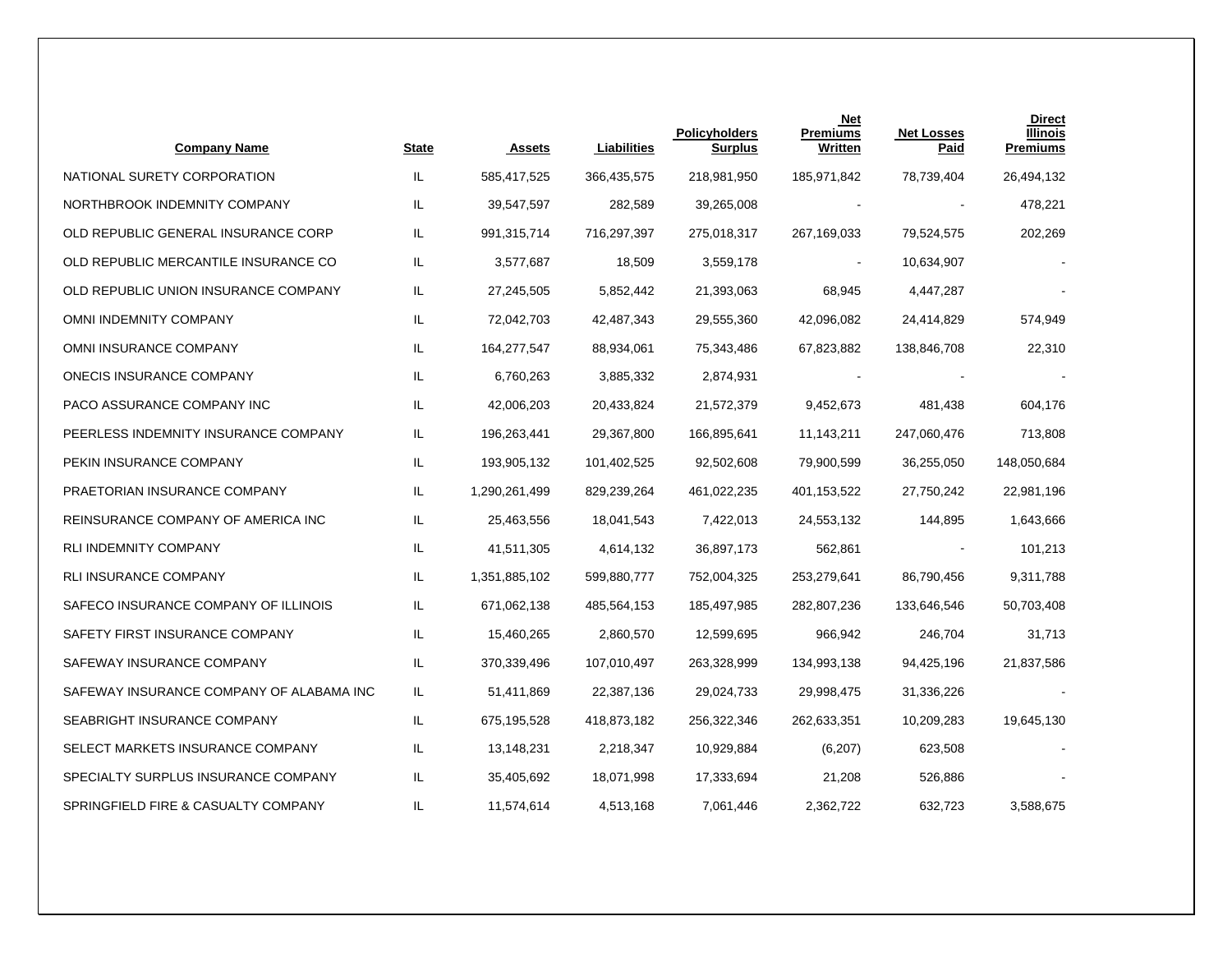| <b>Company Name</b>                     | State | <b>Assets</b>     | Liabilities    | <b>Policyholders</b><br><b>Surplus</b> | Net<br><b>Premiums</b><br>Written | <b>Net Losses</b><br><b>Paid</b> | <b>Direct</b><br><b>Illinois</b><br><b>Premiums</b> |
|-----------------------------------------|-------|-------------------|----------------|----------------------------------------|-----------------------------------|----------------------------------|-----------------------------------------------------|
| ST PAUL PROTECTIVE INSURANCE COMPANY    | IL    | 510,243,219       | 277,899,850    | 232,343,369                            | 104,658,872                       | 20,962,298                       | 1,399,430                                           |
| STATE FARM FIRE & CASUALTY COMPANY      | IL.   | 26, 187, 616, 433 | 16,026,153,021 | 10,161,463,413                         | 11,788,890,166                    | 4,870,160,473                    | 1,112,268,344                                       |
| STATE FARM GENERAL INSURANCE COMPANY    | IL.   | 4,360,181,312     | 2,496,661,285  | 1,863,520,027                          | 1,609,506,037                     | 706,865,019                      | 1,210                                               |
| STATE FARM GUARANTY INSURANCE CO        | IL.   | 11,263,285        | 2,580,477      | 8,682,808                              |                                   |                                  |                                                     |
| STATE FARM INDEMNITY COMPANY            | IL.   | 1,873,306,537     | 789,955,640    | 1,083,350,897                          | 510,921,781                       | 431,224,629                      |                                                     |
| STATEWIDE INSURANCE COMPANY             | IL    |                   |                |                                        |                                   |                                  |                                                     |
| <b>SUA INSURANCE COMPANY</b>            | IL    | 303,028,470       | 213, 183, 373  | 89,845,097                             | 149,405,953                       | 14,423,720                       | 4,276,160                                           |
| <b>TEACHERS INSURANCE COMPANY</b>       | IL    | 311,367,645       | 193,438,239    | 117,929,406                            | 201,115,656                       | 130,608,010                      | 7,544,400                                           |
| THIRD COAST INSURANCE COMPANY           | IL.   | 13,431,101        | 419,739        | 13,011,363                             |                                   | 741,995                          |                                                     |
| TRANSGUARD INS CO OF AMERICA INC        | IL    | 207,402,544       | 126,356,199    | 81,046,345                             | 46,873,029                        | 49,217,172                       | 54,291,421                                          |
| TRANSPORTATION INSURANCE COMPANY        | IL    | 91,954,944        | 624,435        | 91,330,509                             |                                   |                                  | 15,143,266                                          |
| TRIAD GUARANTY ASSURANCE CORPORATION    | IL.   | 26,300,606        | 13,027,986     | 13,272,621                             | 5,344,672                         | 296,265                          |                                                     |
| TRIAD GUARANTY INSURANCE CORPORATION    | IL    | 962,256,098       | 764,543,043    | 197,713,054                            | 277,878,039                       | 28,040,928                       | 5,795,954                                           |
| U S INSURANCE COMPANY OF AMERICA        | IL.   | 2,929,544         | 166,551        | 2,762,993                              | 21,026                            | $\blacksquare$                   | 35,125                                              |
| UNIQUE INSURANCE COMPANY                | IL.   | 31,185,106        | 23,840,103     | 7,345,003                              | 24,895,323                        | 2,924,808                        | 23,369,467                                          |
| UNITED CASUALTY INSURANCE COMPANY OF AM | IL.   | 19,774,764        | 6,277,976      | 13,496,788                             | 3,096,513                         | 1,395,996                        | 1,872,278                                           |
| UNITED EQUITABLE INSURANCE COMPANY      | IL    | 15,939,601        | 10,618,425     | 5,321,177                              | 12,686,697                        | 5,002,543                        | 11,043,904                                          |
| UNITRIN DIRECT INSURANCE COMPANY        | IL    | 35,834,270        | 22,253,606     | 13,580,664                             | 7,179,763                         | 1,237,710                        |                                                     |
| UNITRIN DIRECT PROPERTY & CASUALTY CO   | IL    | 53,701,832        | 39,327,096     | 14,374,736                             | 15,201,518                        | 5,877,077                        | 1,949,712                                           |
| UNIVERSAL CASUALTY COMPANY              | IL    | 96,215,528        | 66,858,264     | 29,357,264                             | 51,447,895                        | 12,831,091                       | 56,982,515                                          |
| USPLATE GLASS INSURANCE COMPANY         | IL.   | 16,415,614        | 7,677,531      | 8,738,083                              | 10,658,755                        | 721,638                          | 223,258                                             |
| VIRGINIA SURETY COMPANY INC             | IL.   | 1,135,059,769     | 884,687,587    | 250,372,183                            | 298,552,756                       | 420,326,116                      | 363,397,856                                         |
| ZURICH AMERICAN INSURANCE COMPANY OF IL | IL.   | 63,392,037        | 19,594,224     | 43,797,814                             |                                   |                                  | 105,142,010                                         |
| <b>Type Total</b>                       |       | 152,989,250,232   | 99,305,260,715 | 53,683,989,522                         | 55,249,731,976                    | 27,925,505,896                   | 5,865,089,464                                       |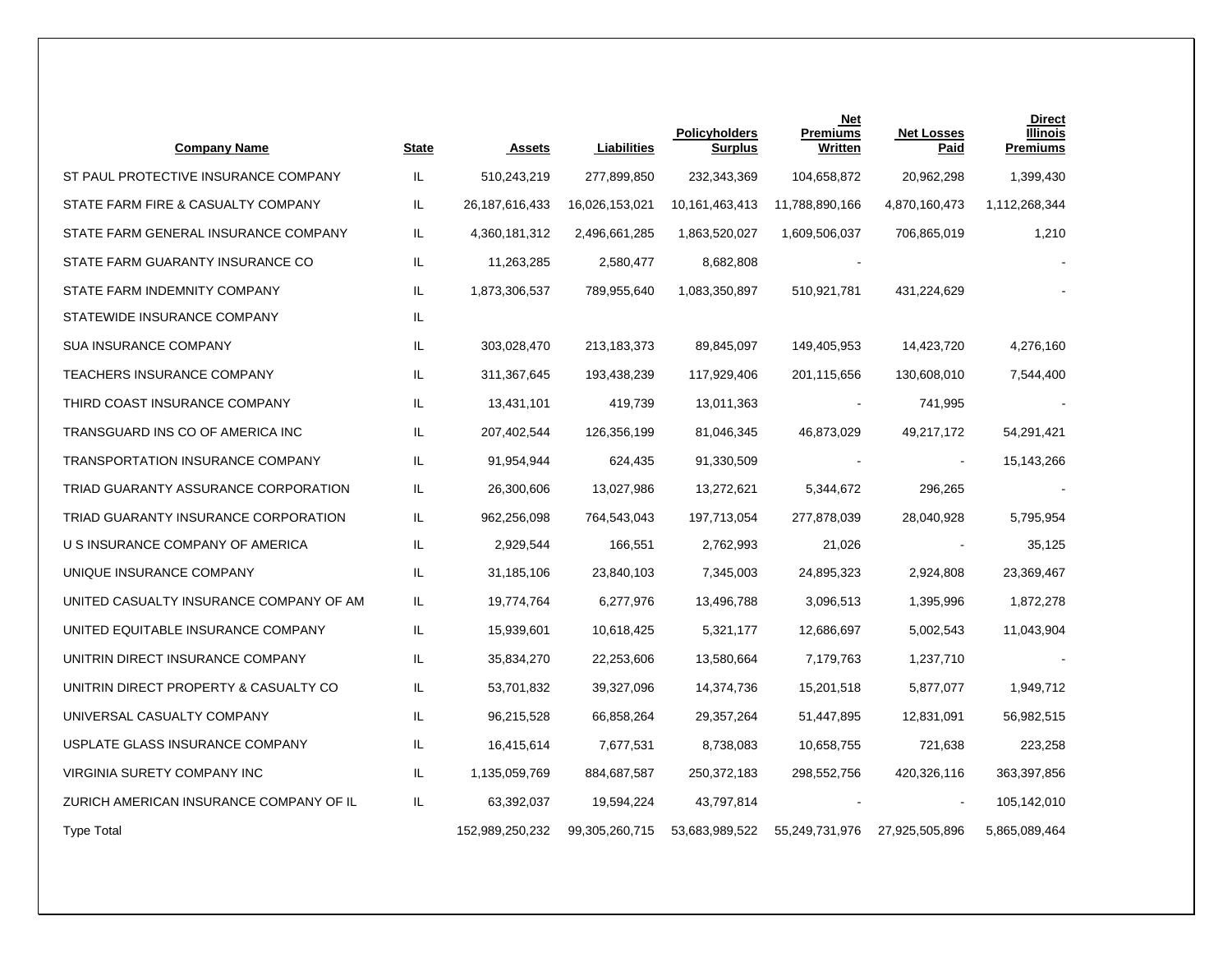### **Domestic Mutual Companies**

| <b>Company Name</b>                      | <b>State</b> | <b>Assets</b>   | Liabilities    | <b>Policyholders</b><br><b>Surplus</b> | <b>Net</b><br><b>Premiums</b><br>Written | <b>Net Losses</b><br>Paid | <b>Direct</b><br><b>Illinois</b><br><b>Premiums</b> |
|------------------------------------------|--------------|-----------------|----------------|----------------------------------------|------------------------------------------|---------------------------|-----------------------------------------------------|
| AMERICAN MANUFACTURERS MUTUAL INS CO     | IL           | 10,942,180      | 60,919         | 10.881.261                             | $\overline{\phantom{a}}$                 |                           | 30,055                                              |
| COUNTRY MUTUAL INSURANCE COMPANY         | IL           | 3,464,312,869   | 1,887,299,233  | 1,577,013,636                          | 1,762,966,256                            | 727,684,538               | 773,163,739                                         |
| FLORISTS MUTUAL INSURANCE COMPANY        | IL           | 162,666,034     | 106,308,227    | 56,357,807                             | 45,566,164                               | 32,802,672                | 5,831,158                                           |
| ILLINOIS CASUALTY COMPANY (A MUT INS CO) | IL           | 76,821,809      | 53,057,267     | 23,764,542                             | 28,410,134                               | 6,246,975                 | 25,740,413                                          |
| ILLINOIS STATE BAR ASSN MUT IN CO        | IL           | 55,131,604      | 31,507,445     | 23,624,159                             | 11,041,973                               | 2,441,305                 | 16,496,563                                          |
| INDEPENDENT MUTUAL FIRE INSURANCE CO     | IL           | 31,446,903      | 4,630,792      | 26,816,111                             | 6,279,723                                | 1,389,894                 | 1,736,756                                           |
| <b>ISMIE MUTUAL INSURANCE COMPANY</b>    | IL           | 1,427,522,629   | 1,094,886,852  | 332,635,776                            | 255,882,569                              | 126,554,176               | 384,043,064                                         |
| LUMBERMENS MUTUAL CASUALTY COMPANY       | IL           | 1,684,247,514   | 1,533,583,128  | 150,664,386                            | 9,673,217                                | 938,674,970               | 178,574                                             |
| LUTHERAN MUTUAL FIRE INSURANCE COMPANY   | IL           | 8,903,947       | 279,169        | 8,624,778                              | 263,194                                  | 46,975                    | 317,357                                             |
| MADISON MUTUAL INSURANCE COMPANY         | IL           | 72,613,642      | 23,485,026     | 49,128,615                             | 29,137,309                               | 20,103,122                | 32,680,113                                          |
| MT CARROLL MUTUAL INSURANCE COMPANY      | IL           | 3,089,644       | 611,776        | 2,477,868                              | 895,567                                  | 327,637                   | 2,042,283                                           |
| NHRMA MUTUAL INSURANCE COMPANY           | IL           | 22,805,643      | 19,458,022     | 3,347,621                              | 10,147,321                               |                           | 12,053,887                                          |
| PODIATRY INSURANCE CO OF AM A MUT CO     | IL           | 266,390,266     | 185,602,778    | 80,787,488                             | 94,825,418                               | 21,644,536                | 6,921,201                                           |
| ROCKFORD MUTUAL INSURANCE COMPANY        | IL           | 66,296,360      | 35,850,889     | 30,445,471                             | 33,116,049                               | 13,750,206                | 31,198,038                                          |
| STANDARD MUTUAL INSURANCE COMPANY        | IL           | 67,745,000      | 37,975,000     | 29,770,000                             | 38,934,608                               | 22,180,056                | 29,035,017                                          |
| STATE FARM MUTUAL AUTOMOBILE INSURANCE C | IL           | 104,842,398,449 | 41,265,129,346 | 63,577,269,103                         | 32,019,136,763                           | 20,905,205,640            | 1,697,609,914                                       |
| <b>Type Total</b>                        |              | 112,263,334,493 | 46,279,725,869 | 65,983,608,622                         | 34, 346, 276, 265                        | 22,819,052,702            | 3,019,078,132                                       |

## **Domestic Risk Retention Groups**

| Companv Name                        | <u>State</u> | <u>Assets</u> | Liabilities | <b>Policyholders</b><br><b>Surplus</b> | <u>Net</u><br>Premiums<br>Written | <b>Net Losses</b><br>Paid | <b>Direct</b><br><b>Illinois</b><br>Premiums |
|-------------------------------------|--------------|---------------|-------------|----------------------------------------|-----------------------------------|---------------------------|----------------------------------------------|
| OMS NATIONAL INSURANCE COMPANY, RRG |              | 272.730.067   | 189.779.139 | 82.950.928                             | 72.244.180                        | 9,995,005                 | .440.224                                     |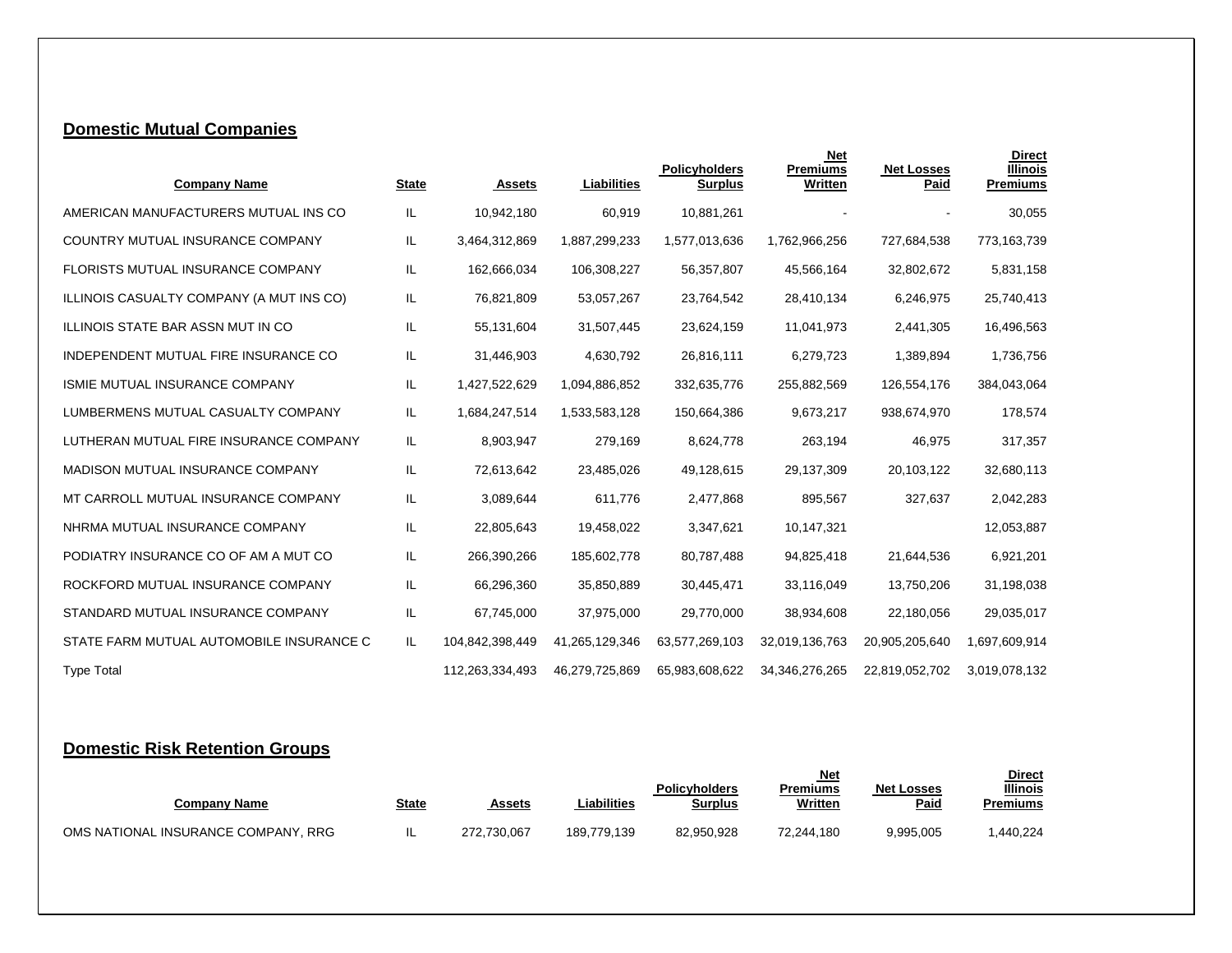# **Domestic Surplus Lines Companies**

| <b>Company Name</b>                     | <b>State</b> | <b>Assets</b> | Liabilities   | <b>Policyholders</b><br><b>Surplus</b> | <b>Net</b><br><b>Premiums</b><br>Written | <b>Net Losses</b><br>Paid | <b>Direct</b><br><b>Illinois</b><br><b>Premiums</b> |
|-----------------------------------------|--------------|---------------|---------------|----------------------------------------|------------------------------------------|---------------------------|-----------------------------------------------------|
| AMERICAN INTERNATIONAL SPECIALTY LINES  | IL           | 2,817,832,818 | 2,180,266,814 | 637,566,004                            | 258,559,817                              | 152,801,101               | 64,871,456                                          |
| ARGONAUT LIMITED RISK INSURANCE COMPANY | IL           | 19,571,101    | 854,189       | 18,716,912                             | (1,035)                                  | 103,919                   |                                                     |
| COLUMBIA CASUALTY COMPANY               | IL           | 267,544,655   | 691,653       | 266,853,002                            |                                          |                           | 19,663,978                                          |
| DISCOVER SPECIALTY INSURANCE COMPANY    | IL           | 102,992,289   | 67,066,072    | 35,926,217                             | 24,879,228                               | 10,481,151                | (17, 895)                                           |
| FIRST MERCURY INSURANCE COMPANY         | IL           | 441,269,628   | 279,946,993   | 161,322,635                            | 139,250,613                              | 12,330,911                | 3,088,574                                           |
| <b>ILLINOIS UNION INSURANCE COMPANY</b> | IL           | 433,733,545   | 312,478,952   | 121,254,593                            |                                          |                           | 27,057,729                                          |
| <b>ISMIE INDEMNITY COMPANY</b>          | IL           | 17,614,705    | 1,641,026     | 15,973,679                             |                                          |                           |                                                     |
| MT HAWLEY INSURANCE COMPANY             | IL           | 1,040,417,221 | 586,263,442   | 454,153,779                            | 284,917,987                              | 36,457,311                | 11,504,770                                          |
| NOETIC SPECIALTY INSURANCE COMPANY      | IL           | 100,198,702   | 62,092,257    | 38,106,445                             | 14,597,875                               | (7,961,852)               | 1,429,918                                           |
| PRIME INSURANCE COMPANY                 | IL           | 42,877,989    | 5,002,583     | 37,875,406                             | 2,903,376                                |                           | 18,714                                              |
| <b>Type Total</b>                       |              | 5,284,052,653 | 3,496,303,981 | 1,787,748,672                          | 725,107,861                              | 204,212,541               | 127,617,244                                         |

### **Domestic Inter Insurance Exchanges**

|                                       |              |               |             | <b>Policyholders</b> | <u>Net</u><br>Premiums | <b>Net Losses</b> | <b>Direct</b><br><b>Illinois</b> |
|---------------------------------------|--------------|---------------|-------------|----------------------|------------------------|-------------------|----------------------------------|
| <b>Company Name</b>                   | <b>State</b> | <b>Assets</b> | Liabilities | <b>Surplus</b>       | Written                | <b>Paid</b>       | <b>Premiums</b>                  |
| FARMERS AUTOMOBILE INSURANCE ASSN THE | ΙL           | 859.085.151   | 442.687.232 | 416.397.919          | 319,602,396            | 145.020.202       | 96,927,675                       |
| GOVERNMENTAL INTERINSURANCE EXCHANGE  | ΙL           | 65.493.613    | 21.794.582  | 43.699.031           | 7.034.830              | 2.241.936         | 4.252.871                        |
| <b>Type Total</b>                     |              | 924,578,764   | 464.481.814 | 460,096,950          | 326,637,226            | 147.262.138       | 101,180,546                      |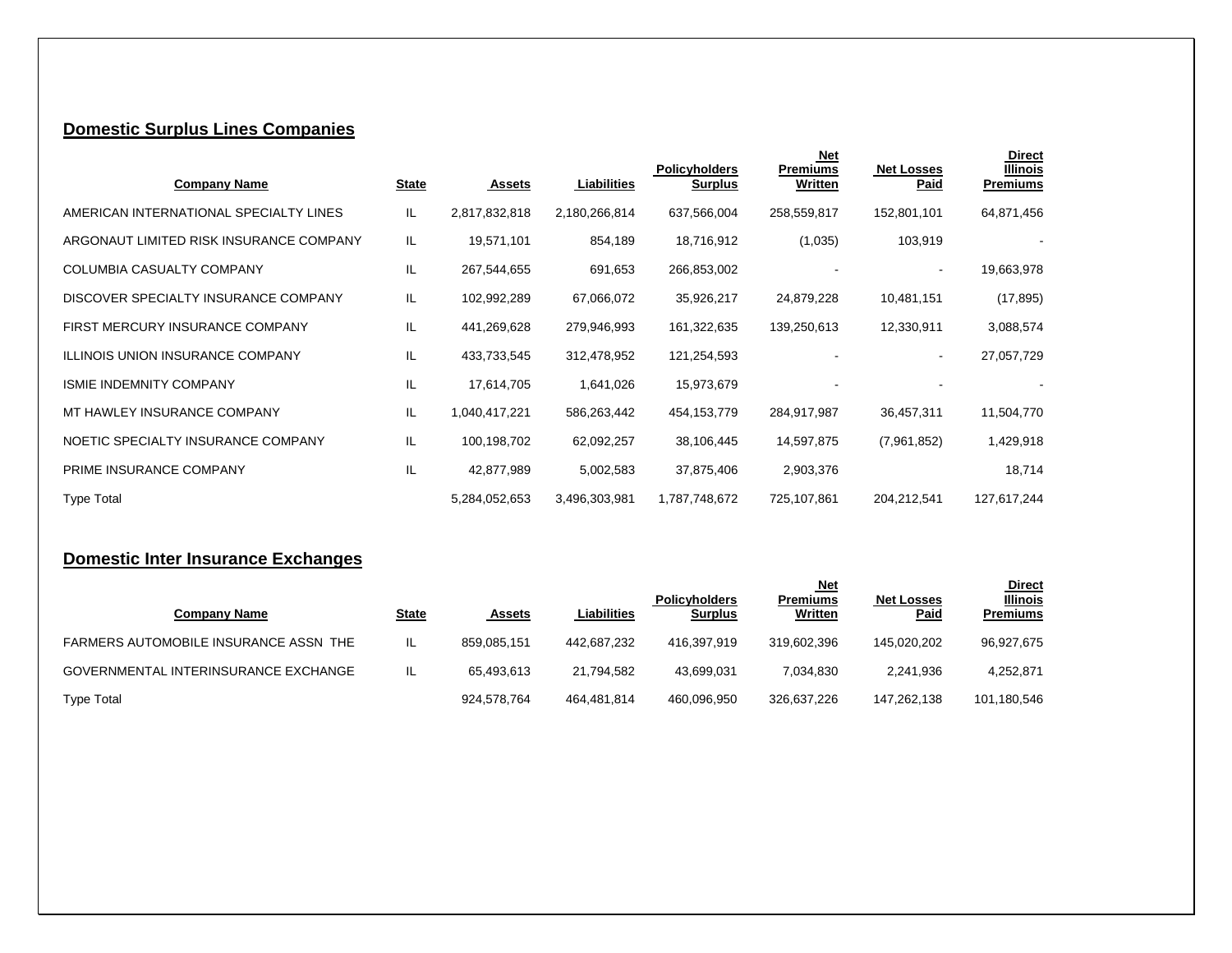#### **Illinois Insurance Exchange**

| Company Name                      | <b>State</b> | Assets     | Liabilities | <b>Policyholders</b><br><b>Surplus</b> | <b>Net Premiums</b><br>Written | <b>Net Losses</b><br><b>Paid</b> | <b>Direct</b><br><b>Illinois</b><br>Premiums |
|-----------------------------------|--------------|------------|-------------|----------------------------------------|--------------------------------|----------------------------------|----------------------------------------------|
| PRIME INSURANCE SYNDICATE INC THE | ℡            | 35,897,869 | 15.454.166  | 20.443.703                             | 4,982,640                      | 4.358.513                        | ,219,887                                     |

### **Domestic Mutual Holding Companies**

| Companv Name                      | <b>State</b> | Assets     | <b>Liabilities</b> | <b>Policyholders</b><br>Surplus | <b>Net Premiums</b><br>Written | <b>Net Losses</b><br><b>Paid</b> | <b>Direct</b><br><b>Illinois</b><br>Premiums |
|-----------------------------------|--------------|------------|--------------------|---------------------------------|--------------------------------|----------------------------------|----------------------------------------------|
| AFFILIATED MUTUAL HOLDING COMPANY |              | 21,233,188 | .588               | 21,231,600                      |                                |                                  |                                              |

 **Direct**

### **Foreign Stock Insurance Companies**

| <b>Company Name</b>                     | <b>State</b> | <u>Assets</u> | Liabilities   | <b>Policyholders</b><br><b>Surplus</b> | <b>Net Premiums</b><br>Written | <b>Net Losses</b><br>Paid | <b>Illinois</b><br><b>Premiums</b> |
|-----------------------------------------|--------------|---------------|---------------|----------------------------------------|--------------------------------|---------------------------|------------------------------------|
| 1ST AUTO & CASUALTY INSURANCE COMPANY   | WI           | 31,012,911    | 19,094,484    | 11,918,427                             | 17,008,289                     | 6,935,865                 |                                    |
| 21ST CENTURY CASUALTY COMPANY           | CA           | 12,289,205    | 1,103,277     | 11,185,928                             |                                |                           |                                    |
| 21ST CENTURY INSURANCE COMPANY          | CA           | 1,552,778,564 | 890,123,070   | 662,655,494                            | 1,318,637,602                  | 775,768,517               | 12,564,888                         |
| ACA FINANCIAL GUARANTY CORPORATION      | <b>MD</b>    | 691,791,549   | 462,651,493   | 229,140,057                            | 105,470,974                    | 9,923,843                 | 1,473,697                          |
| ACCEPTANCE INSURANCE COMPANY            | <b>NE</b>    | 39,797,970    | 45,828,987    | (6,031,017)                            |                                | 16,751,684                |                                    |
| ACCIDENT FUND GENERAL INSURANCE CO      | MI           | 101,194,219   | 72,192,319    | 29,001,900                             | 28,682,280                     |                           | 2,187,765                          |
| ACCIDENT FUND INSURANCE CO OF AMERICA   | MI           | 2,108,197,231 | 1,451,347,901 | 656,849,330                            | 573,645,620                    | 207,940,495               | 51,690,202                         |
| ACCIDENT FUND NATIONAL INSURANCE CO     | MI           | 175,820,123   | 127,953,054   | 47,867,069                             | 43,023,421                     |                           | 566,755                            |
| ACCREDITED SURETY & CASUALTY CO, INC    | <b>FL</b>    | 32,599,788    | 10,363,998    | 22,235,790                             | 12,186,107                     | 525,034                   | 19,323                             |
| ACE AMERICAN INSURANCE COMPANY          | PA           | 7,799,063,925 | 5,822,823,871 | 1,976,240,054                          | 1,281,222,242                  | 287,766,009               | 149,616,332                        |
| ACE FIRE UNDERWRITERS INSURANCE COMPANY | <b>PA</b>    | 90,804,997    | 32,196,820    | 58,608,177                             | 6,963,165                      | 1,572,492                 | 1,931,012                          |
| ACE INDEMNITY INSURANCE COMPANY         | PA           | 32,410,347    | 18,208,893    | 14,201,454                             | 6,963,165                      | 1,572,492                 |                                    |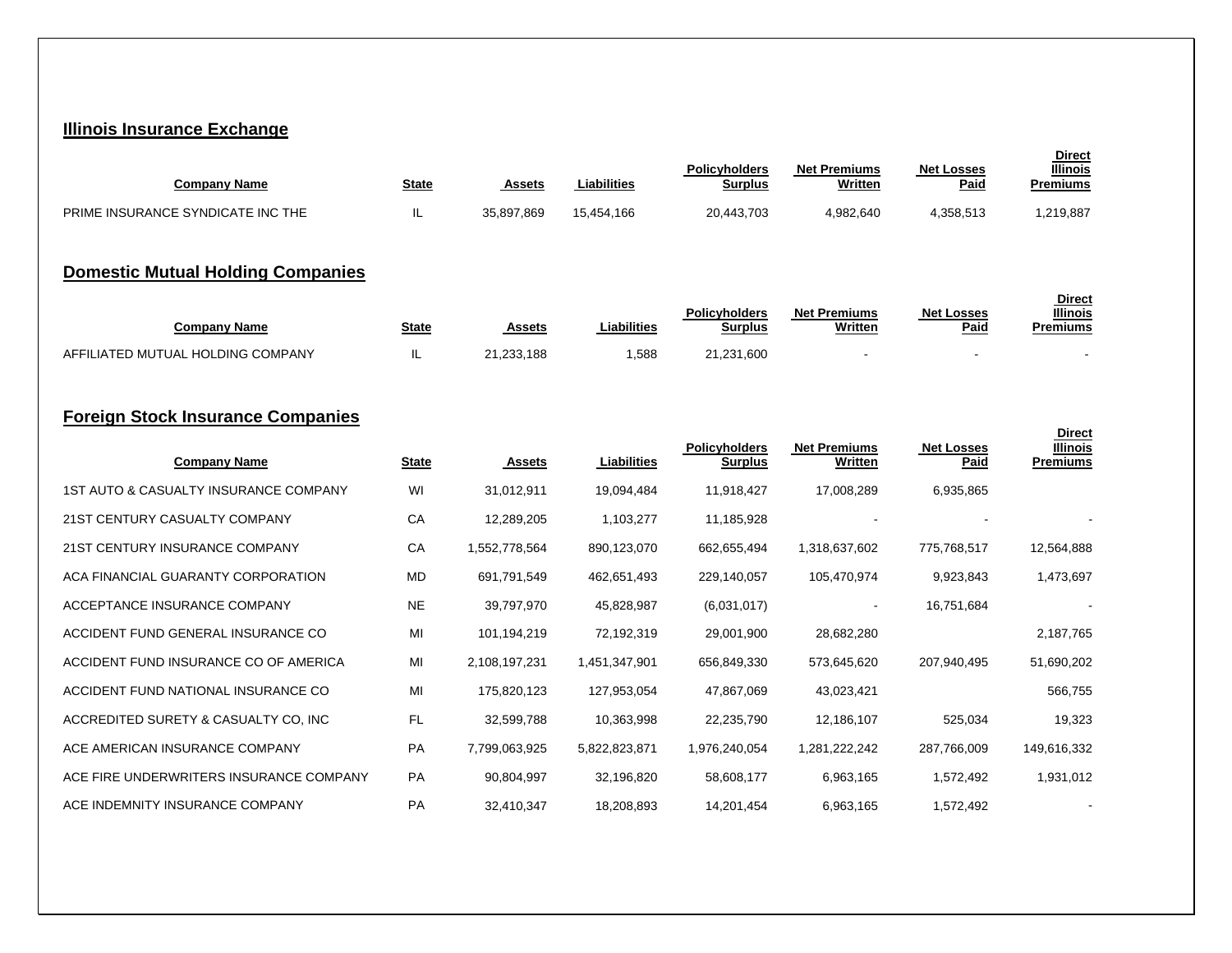| <b>Company Name</b>                    | <b>State</b> | <b>Assets</b> | Liabilities   | <b>Policyholders</b><br><b>Surplus</b> | <b>Net Premiums</b><br>Written | <b>Net Losses</b><br><u>Paid</u> | <b>Direct</b><br><b>Illinois</b><br><b>Premiums</b> |
|----------------------------------------|--------------|---------------|---------------|----------------------------------------|--------------------------------|----------------------------------|-----------------------------------------------------|
| ACE PROPERTY AND CASUALTY INS CO       | PA           | 5,965,997,449 | 4,085,939,771 | 1,880,057,678                          | 1,218,553,764                  | 275,186,078                      | 52,032,124                                          |
| ADMIRAL INDEMNITY COMPANY              | DE           | 71,494,162    | 41,293,595    | 30,200,567                             | 14,058,007                     | 3,202,630                        | 1,320,169                                           |
| ADVANTA INSURANCE COMPANY              | AZ           | 19,197,223    | 620,290       | 18,576,933                             | 4,443,841                      | 73,320                           |                                                     |
| ADVANTAGE WORKERS COMPENSATION INS CO  | IN           | 109,488,518   | 52,593,268    | 56,895,250                             | 41,285,354                     | 5,377,774                        | 47,638                                              |
| AEGIS SECURITY INSURANCE COMPANY       | PA           | 78,028,890    | 39,152,546    | 38,876,344                             | 48,434,103                     | 17,969,642                       | 769,613                                             |
| AETNA INSURANCE COMPANY OF CONNECTICUT | <b>CT</b>    | 18,984,981    | 1,307,092     | 17,677,889                             | 491,959                        | 18,671,159                       | 275,591                                             |
| AFFILIATED F M INSURANCE COMPANY       | RI           | 1,361,223,254 | 685,718,338   | 675,504,916                            | 333,677,762                    | 54,939,827                       | 27,651,963                                          |
| AGRI GENERAL INSURANCE COMPANY         | IA           | 601,366,750   | 144,389,323   | 456,977,427                            | 497,990,990                    | 219,331,891                      | 16,621,283                                          |
| AIG CASUALTY COMPANY                   | PA           | 4,835,789,903 | 2,951,765,452 | 1,884,024,451                          | 1,023,234,449                  | 397,340,026                      | 7,106,489                                           |
| AIG CENTENNIAL INSURANCE COMPANY       | PA           | 630,728,830   | 295,704,307   | 335,024,523                            | 302,270,890                    | 297,989,390                      | 1,014,652                                           |
| AIG NATIONAL INSURANCE COMPANY         | NY           | 50,729,977    | 32,487,557    | 18,242,420                             | 33,585,678                     | (18, 422, 103)                   | 2,485,343                                           |
| AIG PREFERRED INSURANCE COMPANY        | PA           | 78,810,759    | 49,650,581    | 29,160,178                             | 50,378,481                     | (27, 633, 156)                   | 804,753                                             |
| AIG PREMIER INSURANCE COMPANY          | PA           | 374,283,126   | 212,140,499   | 162,142,627                            | 218,306,752                    | 47,902,981                       | 1,564,451                                           |
| AIOI INSURANCE COMPANY OF AMERICA      | <b>NY</b>    | 68,243,446    | 37,773,337    | 30,470,109                             | 21,810,368                     | 3,831,880                        |                                                     |
| AIU INSURANCE COMPANY                  | <b>NY</b>    | 3,104,196,330 | 1,705,704,002 | 1,398,492,328                          | 698,996,757                    | 305,581,245                      | (14, 021)                                           |
| ALASKA NATIONAL INSURANCE COMPANY      | AK           | 708,244,500   | 463,219,383   | 245,025,117                            | 177,370,048                    | 57,270,962                       | 81,073                                              |
| ALEA NORTH AMERICA INSURANCE COMPANY   | NY           | 453,690,249   | 289,470,000   | 164,220,249                            | (2,253,995)                    | 24,437,449                       | 954,387                                             |
| ALL AMERICA INSURANCE COMPANY          | OH           | 232,773,097   | 133,885,597   | 98,887,497                             | 89,392,498                     | 32,958,571                       | 3,910,149                                           |
| ALL NATION INSURANCE COMPANY           | <b>MN</b>    | 54,804,982    | 26,010,770    | 28,794,212                             | 15,859,893                     | 1,178,937                        |                                                     |
| ALLEGHENY CASUALTY COMPANY             | PA           | 22, 171, 287  | 5,910,977     | 16,260,310                             | 29,860,061                     | 2,228                            |                                                     |
| ALLIANCE ASSURANCE COMPANY OF AMERICA  | NY           | 7,170,173     |               | 7,170,173                              |                                |                                  |                                                     |
| ALLIANZ GLOBAL RISKS US INS CO         | СA           | 4,707,822,151 | 1,108,358,843 | 3,599,463,308                          | 274,926,485                    | 143,340,002                      | 28,406,844                                          |
| ALLIED PROPERTY & CASUALTY INS CO      | IA           | 140,231,104   | 47,502,378    | 92,728,726                             |                                |                                  | 45,761,436                                          |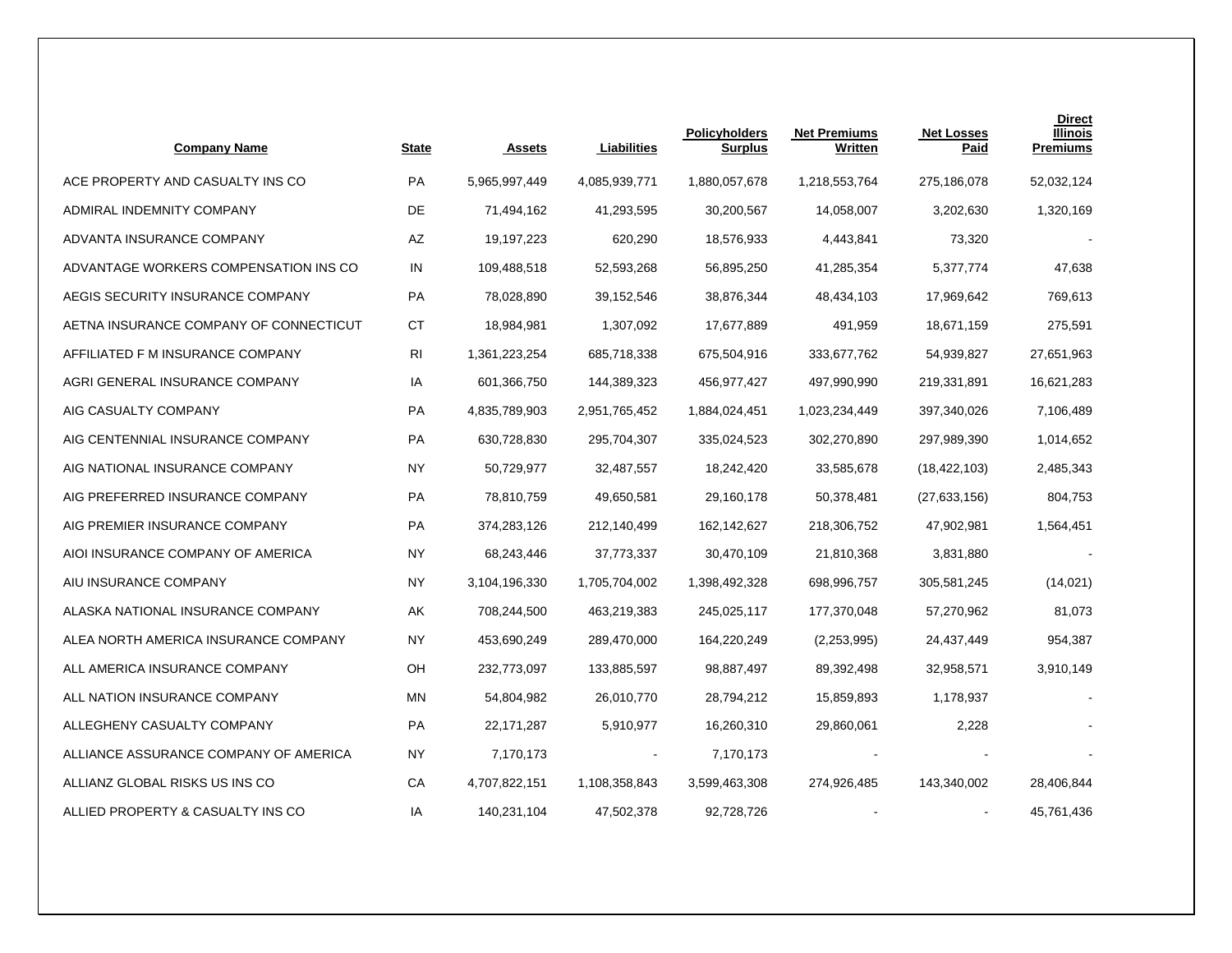| <b>Company Name</b>                      | <b>State</b> | <b>Assets</b>  | Liabilities   | <b>Policyholders</b><br><b>Surplus</b> | <b>Net Premiums</b><br>Written | <b>Net Losses</b><br>Paid | <b>Direct</b><br>Illinois<br><b>Premiums</b> |
|------------------------------------------|--------------|----------------|---------------|----------------------------------------|--------------------------------|---------------------------|----------------------------------------------|
| ALLIED WORLD NATIONAL ASSURANCE COMPANY  | <b>NH</b>    | 120,628,379    | 64,523,091    | 56,105,288                             | 7,908,922                      | 5,760,688                 | 2,048,169                                    |
| ALLMERICA FINANCIAL ALLIANCE INS CO      | <b>NH</b>    | 16,033,705     | 30,272        | 16,003,433                             |                                | $\mathbf{r}$              | 5,085,633                                    |
| ALLMERICA FINANCIAL BENEFIT INS CO       | MI           | 15,563,104     | 1,127         | 15,561,977                             |                                |                           | 4,482                                        |
| ALPHA PROPERTY & CASUALTY INSURANCE CO   | WI           | 28,903,189     | 15, 153, 240  | 13,749,950                             |                                |                           | 2,265,759                                    |
| AMBAC ASSURANCE CORPORATION              | WI           | 10,791,563,779 | 7,475,421,128 | 3,316,142,651                          | 778,282,215                    | 14,322,285                | 36,163,555                                   |
| AMCO INSURANCE COMPANY                   | IA           | 966,595,485    | 479,375,604   | 487,219,881                            |                                |                           | 57,401,197                                   |
| AMCOMP ASSURANCE CORPORATION             | FL.          | 264,687,583    | 162,619,508   | 102,068,075                            | 81,801,125                     | 25,911,157                | 7,931,955                                    |
| AMCOMP PREFERRED INSURANCE COMPANY       | FL           | 423,654,658    | 247,191,498   | 176,463,160                            | 139,282,996                    | 44,118,996                |                                              |
| AMERICAN AGRI BUSINESS INSURANCE COMPANY | <b>TX</b>    | 375,496,088    | 362,757,839   | 12,738,249                             | 17,584,855                     | $\blacksquare$            | 8,679,348                                    |
| AMERICAN AGRICULTURAL INSURANCE COMPANY  | IN           | 1,290,394,108  | 737,123,945   | 553,270,163                            | 460,173,951                    | 297,296,716               |                                              |
| AMERICAN ALTERNATIVE INS CORP            | DE           | 421,563,437    | 267,088,657   | 154,474,780                            | 35,323,219                     | 9,605,795                 | 31,165,282                                   |
| AMERICAN AUTOMOBILE INSURANCE COMPANY    | <b>MO</b>    | 447,529,524    | 250,851,319   | 196,678,205                            | 116,232,492                    | 49,212,673                | 28,644,309                                   |
| AMERICAN BANKERS INSURANCE COMPANY OF FL | FL.          | 1,348,064,515  | 974,399,490   | 373,665,025                            | 770,412,228                    | 260,367,039               | 16,065,997                                   |
| AMERICAN CASUALTY COMPANY OF READING PA  | PA           | 120,743,364    | 21,321        | 120,722,043                            |                                |                           | 18,237,109                                   |
| AMERICAN CENTRAL INSURANCE COMPANY       | <b>MO</b>    | 40,159,716     | 179,113       | 39,980,603                             |                                | 2,884,739                 |                                              |
| AMERICAN CENTURY CASUALTY COMPANY        | ТX           | 115,827,181    | 70,019,587    | 45,807,594                             | 79,177,993                     | 22,992,029                |                                              |
| AMERICAN COMMERCE INSURANCE COMPANY      | OH           | 387,941,826    | 242,294,749   | 145,647,077                            | 153,853,249                    | 78,886,718                | 946,432                                      |
| AMERICAN COMPENSATION INSURANCE COMPANY  | ΜN           | 130,270,403    | 83,749,180    | 46,521,225                             | 42,006,828                     | 25,214,453                | 1,226                                        |
| AMERICAN CONTRACTORS INDEMNITY COMPANY   | CA           | 248,800,804    | 185,403,700   | 63,397,104                             | 91,377,794                     | 3,843,299                 | 631,451                                      |
| AMERICAN ECONOMY INSURANCE COMPANY       | IN           | 1,525,338,883  | 1,125,004,856 | 400,334,027                            | 791,860,260                    | 374,210,330               | 20,616,051                                   |
| AMERICAN EMPIRE INSURANCE COMPANY        | OH           | 51,967,444     | 26,328,387    | 25,639,057                             | 8,572,705                      | 4,712,667                 |                                              |
| AMERICAN EQUITY SPECIALTY INS CO         | <b>CT</b>    | 78,051,734     | 48,372,584    | 29,679,150                             | 20,318,210                     | 7,434,459                 | 1,987,121                                    |
| AMERICAN FAMILY HOME INSURANCE COMPANY   | <b>FL</b>    | 447,224,154    | 308,198,740   | 139,025,414                            | 211,193,685                    | 84,657,744                | 1,610,463                                    |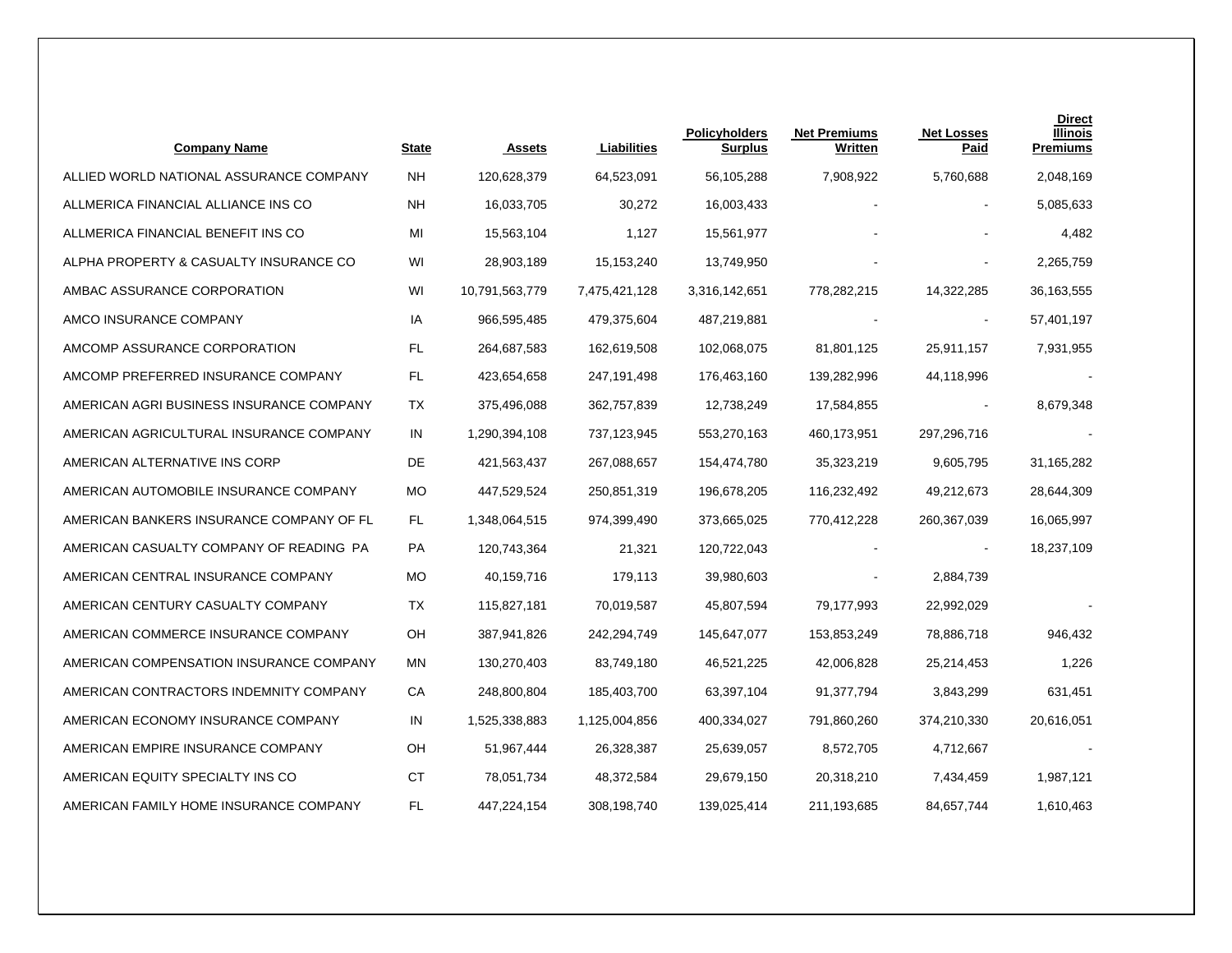| <b>Company Name</b>                           | <b>State</b> | <b>Assets</b>  | Liabilities    | <b>Policyholders</b><br>Surplus | <b>Net Premiums</b><br>Written | <b>Net Losses</b><br>Paid | <b>Direct</b><br>Illinois<br><b>Premiums</b> |
|-----------------------------------------------|--------------|----------------|----------------|---------------------------------|--------------------------------|---------------------------|----------------------------------------------|
| AMERICAN FEDERATION INSURANCE COMPANY         | FL           | 19,541,651     | 5,011,025      | 14,530,626                      |                                |                           |                                              |
| AMERICAN FIRE AND CASUALTY COMPANY            | OH           | 37,032,712     | 1,344,639      | 35,688,072                      |                                | 37,203,860                | 5,506,380                                    |
| AMERICAN GENERAL PROPERTY INS CO              | TN           | 66,311,941     | 13,793,464     | 52,518,477                      | 1,115,835                      | 6,722,320                 |                                              |
| AMERICAN GUARANTEE & LIABILITY INS CO         | <b>NY</b>    | 339,931,884    | 186,310,463    | 153,621,421                     |                                |                           | 59,644,735                                   |
| AMERICAN HEALTHCARE INDEMNITY COMPANY         | DE           | 112,089,219    | 71,960,900     | 40,128,319                      | 35,816,870                     | 8,307,274                 |                                              |
| AMERICAN HOME ASSURANCE COMPANY               | NY.          | 28,856,269,427 | 21,559,313,091 | 7,296,956,336                   | 7,659,985,607                  | 2,935,802,236             | 238,133,506                                  |
| AMERICAN INDEPENDENT INSURANCE COMPANY        | PA           | 115,643,553    | 78,123,993     | 37,519,560                      | 34,594,416                     | 9,576,791                 |                                              |
| AMERICAN INSURANCE COMPANY<br><b>THE</b>      | OН           | 1,655,051,455  | 998,638,615    | 656,412,840                     | 534,669,238                    | 226,376,355               | 13,159,337                                   |
| AMERICAN INTERNATIONAL INSURANCE CO THE       | NY.          | 1,221,895,014  | 854,731,128    | 367,163,886                     | 520,577,629                    | 419,406,632               | 12,969,600                                   |
| AMERICAN INTERNATIONAL SOUTH INS CO           | <b>PA</b>    | 37,913,030     | 1,081,028      | 36,832,002                      |                                |                           | 17,708,596                                   |
| AMERICAN INTERSTATE INSURANCE COMPANY         | LA           | 851,627,007    | 610,604,790    | 241,022,217                     | 246,868,567                    | 76,072,176                | 14,536,779                                   |
| AMERICAN MERCHANTS CASUALTY COMPANY           | OН           | 56,814,998     | 960,856        | 55,854,142                      | (266, 043)                     | 8,161,962                 |                                              |
| AMERICAN MERCURY INSURANCE COMPANY            | OK           | 363,632,373    | 240,179,289    | 123,453,084                     | 221,813,221                    | 69,301,447                | 1,212,745                                    |
| AMERICAN MODERN HOME INSURANCE COMPANY        | OH           | 877,724,844    | 595,101,757    | 282,623,087                     | 375,455,307                    | 174,959,345               | 5,684,755                                    |
| AMERICAN MODERN SELECT INSURANCE CO           | OH           | 82,945,836     | 60,720,665     | 22,225,171                      | 39,109,942                     | 5,643,850                 | 600,443                                      |
| AMERICAN NATIONAL GENERAL INSURANCE CO        | MO           | 99,226,959     | 28,824,160     | 70,402,799                      | 22,886,299                     | 32,196,969                | 487,323                                      |
| AMERICAN NATIONAL PROPERTY & CASUALTY CO      | MO.          | 1,181,719,127  | 687,733,323    | 493,985,804                     | 573,227,980                    | 356,995,256               | 13,315,064                                   |
| AMERICAN PET INSURANCE COMPANY INC            | <b>NY</b>    | 10,265,810     | 8,285          | 10,257,525                      | $\blacksquare$                 | 4,376,064                 | 27,992                                       |
| AMERICAN PHYSICIANS ASSURANCE CORP            | MI           | 839,824,739    | 629,034,460    | 210,790,279                     | 130,802,344                    | 74,344,343                | 48,421,229                                   |
| AMERICAN RELIABLE INSURANCE COMPANY           | AZ           | 371,216,531    | 266,676,137    | 104,540,394                     | 175,121,455                    | 58,851,501                | 6,430,278                                    |
| AMERICAN ROAD INSURANCE COMPANY<br><b>THE</b> | MI           | 675,244,738    | 308,876,074    | 366,368,664                     | 154,916,864                    | 115,663,199               | 6,272,668                                    |
| AMERICAN SAFETY CASUALTY INS CO               | OK           | 181,190,754    | 98,823,851     | 82,366,903                      | 21,576,717                     | 8,733,311                 | 883,459                                      |
| AMERICAN SECURITY INSURANCE COMPANY           | DE           | 1,660,438,327  | 944,653,167    | 715,785,160                     | 1,307,869,614                  | 111,933,167               | 43,704,574                                   |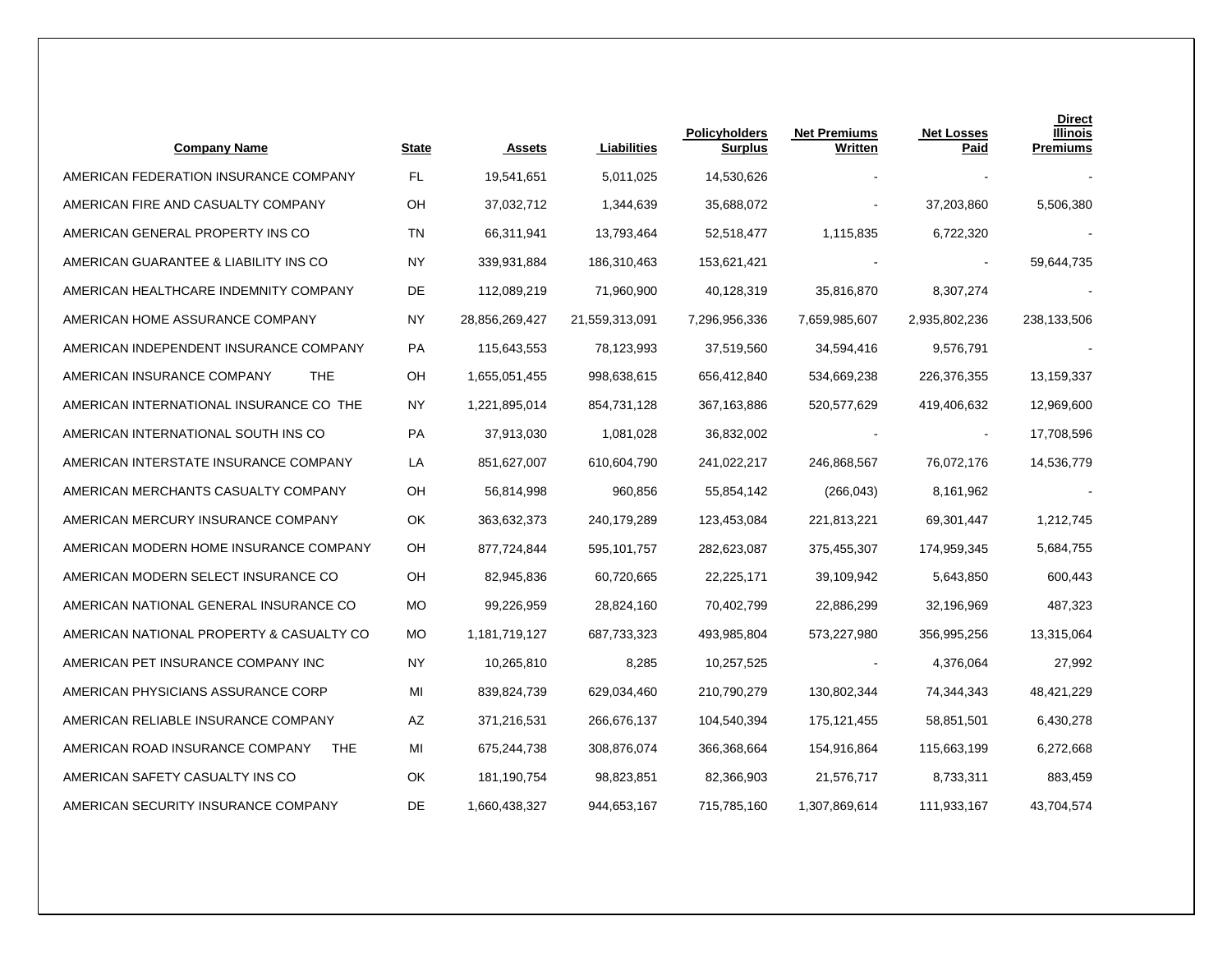| <b>Company Name</b>                    | <b>State</b> | <b>Assets</b> | Liabilities   | <b>Policyholders</b><br>Surplus | <b>Net Premiums</b><br>Written | <b>Net Losses</b><br>Paid | <b>Direct</b><br><b>Illinois</b><br><b>Premiums</b> |
|----------------------------------------|--------------|---------------|---------------|---------------------------------|--------------------------------|---------------------------|-----------------------------------------------------|
| AMERICAN SELECT INSURANCE COMPANY      | OH           | 172,992,811   | 112,419,045   | 60,573,766                      | 79,686,539                     | 32,192,530                | 1,763,145                                           |
| AMERICAN SENTINEL INSURANCE COMPANY    | PA           | 22,884,297    | 11,836,150    | 11,048,147                      | 16,144,701                     | 6,153,978                 | 323,630                                             |
| AMERICAN SOUTHERN HOME INSURANCE CO    | <b>FL</b>    | 89,902,047    | 65,624,839    | 24,277,208                      | 31,287,953                     | 8,465,774                 |                                                     |
| AMERICAN SOUTHERN INSURANCE COMPANY    | KS           | 99,900,837    | 61,687,711    | 38,213,126                      | 35,972,583                     | 18,369,696                | 1,034,502                                           |
| AMERICAN STANDARD INSURANCE CO OF WI   | WI           | 368,411,010   | 117,225,262   | 251, 185, 748                   |                                | $\overline{\phantom{a}}$  | 35,230,584                                          |
| AMERICAN STATES INSURANCE COMPANY      | IN           | 2,069,992,619 | 1,557,928,351 | 512,064,268                     | 1,074,667,496                  | 507,856,876               | 27,237,646                                          |
| AMERICAN STATES PREFERRED INS CO       | IN           | 241,124,018   | 162,578,415   | 78,545,603                      | 113,122,894                    | 53,458,619                | 1,485,358                                           |
| AMERICAN SURETY COMPANY                | IN           | 15,352,837    | 2,313,431     | 13,039,406                      | 8,890,853                      | 457,048                   |                                                     |
| AMERICAS INSURANCE COMPANY             | LA           | 19,237,455    | 5,724,156     | 13,513,299                      |                                | 73,405                    |                                                     |
| AMERIPRISE INSURANCE COMPANY           | WI           | 48,998,379    | 340,206       | 48,658,173                      |                                |                           |                                                     |
| AMERISURE INSURANCE COMPANY            | MI           | 607,016,108   | 440,219,659   | 166,796,449                     | 180,962,120                    | 77,535,346                | 5,279,747                                           |
| AMGUARD INSURANCE COMPANY              | PA           | 263,526,254   | 201,995,143   | 61,531,111                      | 69,187,335                     | 32,137,682                | 916,899                                             |
| ANESTHESIOLOGISTS PROFESSIONAL ASSR CO | FL           | 90,088,943    | 63,593,660    | 26,495,283                      | 11,777,292                     | 8,970,392                 | 47,550                                              |
| ANSUR AMERICA INSURANCE COMPANY        | MI           | 55,761,821    | 25,599,627    | 30,162,194                      | (1,210,911)                    | 344,425                   |                                                     |
| ANTHEM INSURANCE COMPANIES INC         | IN           |               |               |                                 |                                | 1,948,275,352             |                                                     |
| ARAG INSURANCE COMPANY                 | IA           | 46,912,713    | 14,586,923    | 32,325,790                      | 48,949,790                     | 25,960,194                | 3,434,596                                           |
| ARCH INSURANCE COMPANY                 | <b>MO</b>    | 1,464,993,714 | 924,446,147   | 540,547,567                     | 311,788,953                    | 66,243,606                | 48,938,273                                          |
| ARCH REINSURANCE COMPANY               | <b>NE</b>    | 1,114,503,089 | 395,523,516   | 718,979,573                     | 94,083,128                     | 17,735,041                |                                                     |
| ARGUS FIRE AND CASUALTY INS CO         | FL           | 24,356,608    | 15,058,805    | 9,297,803                       | 7,925,484                      | 3,165,194                 |                                                     |
| ARMOR ASSURANCE COMPANY                | VT           | 22,324,995    | 555,431       | 21,769,564                      | 420,321                        |                           | 11,555                                              |
| ARROWOOD INDEMNITY COMPANY             | DE           | 2,998,163,220 | 2,552,535,982 | 445,627,238                     | (1,844,536)                    | 719,079,944               | (1, 124, 578)                                       |
| ARTISAN AND TRUCKERS CASUALTY COMPANY  | WI           | 36,518,123    | 27,349,098    | 9,169,025                       | 6,220,529                      | 3,072,748                 |                                                     |
| ASSOCIATED INDEMNITY CORPORATION       | CA           | 177,620,305   | 105,784,133   | 71,836,172                      | 46,493,083                     | 19,684,926                | 9,920,696                                           |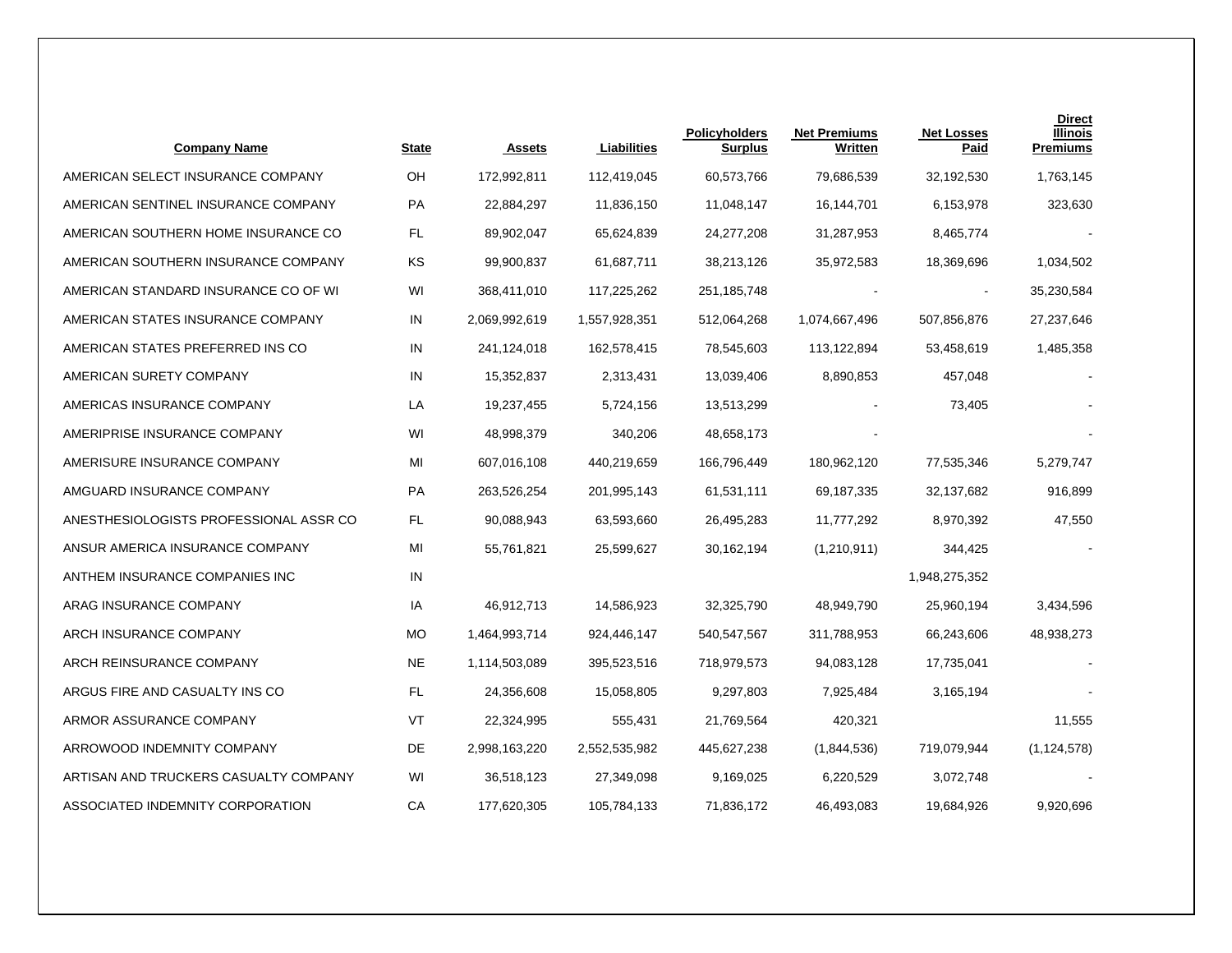| <b>Company Name</b>                       | <b>State</b> | <b>Assets</b> | Liabilities   | <b>Policyholders</b><br>Surplus | <b>Net Premiums</b><br>Written | <b>Net Losses</b><br><u>Paid</u> | <b>Direct</b><br>Illinois<br><b>Premiums</b> |
|-------------------------------------------|--------------|---------------|---------------|---------------------------------|--------------------------------|----------------------------------|----------------------------------------------|
| ASSURANCE COMPANY OF AMERICA              | <b>NY</b>    | 91,259,325    | 71,603,709    | 19,655,616                      |                                |                                  | 12,825,825                                   |
| ASSURANCEAMERICA INSURANCE COMPANY        | <b>SC</b>    | 61,111,324    | 49,149,905    | 11,961,419                      | 28,631,229                     | 4,223,839                        |                                              |
| ASSURED GUARANTY CORP                     | MD           | 1,361,538,502 | 961, 967, 238 | 399,571,264                     | 170,564,143                    | 9,411,610                        | 360,773                                      |
| ATHENA ASSURANCE COMPANY                  | ΜN           | 198,335,316   | 138,662,747   | 59,672,569                      | 52,329,436                     | 20,962,298                       | 1,353,413                                    |
| ATLANTIC INSURANCE COMPANY                | ТX           | 35,706,406    | 1,062,403     | 34,644,002                      | $\blacksquare$                 | 38,907,480                       |                                              |
| ATLANTIC SPECIALTY INSURANCE COMPANY      | ΝY           | 67,932,823    | 17,102,304    | 50,830,519                      | 9,712,879                      | 5,656,014                        | 4,178,487                                    |
| ATRADIUS TRADE CREDIT INSURANCE INC       | MD           | 105,069,136   | 54,712,125    | 50,357,011                      | 20,462,115                     | 2,934,901                        | 23,393,021                                   |
| AUTO CLUB FAMILY INSURANCE COMPANY        | МO           | 80,275,834    | 54,126,499    | 26,149,335                      | 25,050,222                     | 22,940,151                       | 2,771,615                                    |
| AUTO CLUB PROPERTY CASUALTY INS CO        | IA           | 29,474,313    | 1,125,676     | 28,348,637                      | 1,073,672                      | 468,758                          | 70,935                                       |
| AUTOMOBILE INSURANCE CO OF HARTFORD THE   | СT           | 964,543,776   | 656,426,479   | 308,117,297                     | 247,007,069                    | 111,568,832                      | 6,533,392                                    |
| AVEMCO INSURANCE COMPANY                  | MD           | 123,444,564   | 53,785,652    | 69,658,912                      | 45,714,234                     | 51,316,984                       | 1,567,952                                    |
| AVOMARK INSURANCE COMPANY                 | IN           | 10,814,172    | 218,390       | 10,595,782                      |                                | 3,400,155                        |                                              |
| AXA ART INSURANCE CORPORATION             | ΝY           | 69,806,330    | 32,713,228    | 37,093,102                      | 34,460,355                     | 14,589,359                       | 1,541,167                                    |
| AXA CORPORATE SOLUTIONS REINSURANCE CO    | DE           | 918,834,718   | 241,061,146   | 677,773,572                     | 22,302,877                     | 154,744,923                      |                                              |
| AXA INSURANCE COMPANY                     | NY.          | 158,152,884   | 59,895,445    | 98,257,439                      | (777, 218)                     | 13,078,855                       | 1,368,291                                    |
| AXA RE PROPERTY AND CASUALTY INS CO       | DE           | 62,902,377    | 34,156,768    | 28,745,609                      | (26, 301, 541)                 | 63,278,862                       |                                              |
| AXIS REINSURANCE COMPANY                  | NY.          | 2,007,378,497 | 1,400,259,409 | 607,119,088                     | 196,781,278                    | 14,842,443                       | 19,224,539                                   |
| <b>BALBOA INSURANCE COMPANY</b>           | СA           | 2,175,411,214 | 1,299,534,598 | 875,876,616                     | 1,359,437,664                  | 283,676,095                      | 13,355,714                                   |
| <b>BANCINSURE INC</b>                     | OK           | 109,141,319   | 64,050,961    | 45,090,358                      | 47,384,467                     | 29,015,658                       | 1,608,918                                    |
| <b>BANKERS INSURANCE COMPANY</b>          | FL           | 111,480,713   | 69,664,828    | 41,815,884                      | 43,620,637                     | 21,651,200                       | 86,612                                       |
| <b>BANKERS STANDARD INSURANCE COMPANY</b> | PA           | 297,808,031   | 192,390,709   | 105,417,322                     | 73,113,225                     | 16,511,163                       | 723                                          |
| BAR PLAN SURETY AND FIDELITY COMPANY THE  | MO           | 4,221,392     | 842,745       | 3,378,647                       | 377,955                        | 237,461                          | 15,828                                       |
| <b>BAY STATE INSURANCE COMPANY</b>        | МA           | 288,605,259   | 105,670,330   | 182,934,929                     | 68,319,689                     | 25,966,726                       |                                              |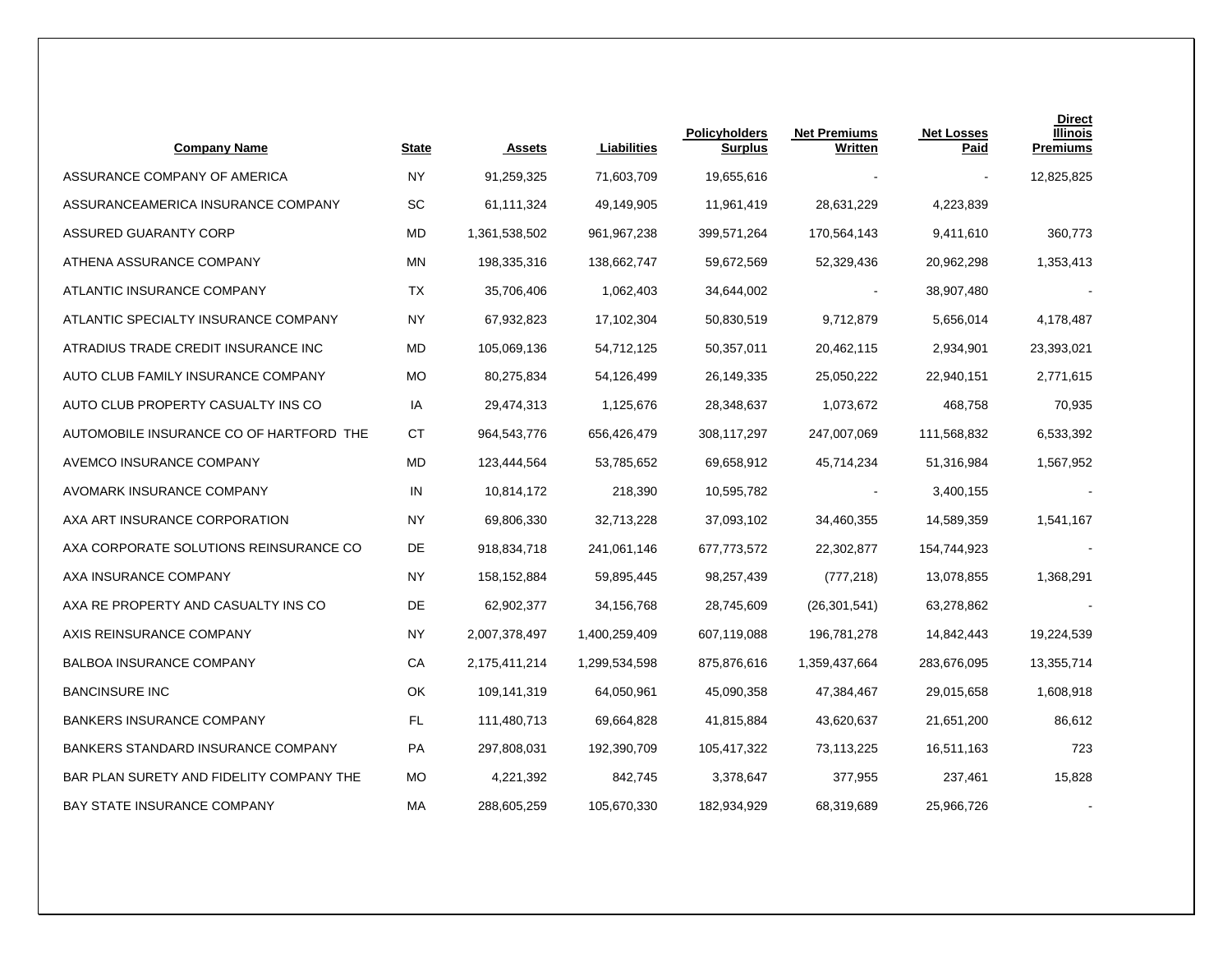| <b>Company Name</b>                      | <b>State</b> | <b>Assets</b> | Liabilities   | <b>Policyholders</b><br><b>Surplus</b> | <b>Net Premiums</b><br>Written | <b>Net Losses</b><br>Paid | <b>Direct</b><br>Illinois<br><b>Premiums</b> |
|------------------------------------------|--------------|---------------|---------------|----------------------------------------|--------------------------------|---------------------------|----------------------------------------------|
| <b>BCS INSURANCE COMPANY</b>             | OH           | 221,832,792   | 80,542,545    | 141,290,247                            | 101,510,216                    | 35,241,241                | 6,609,574                                    |
| BEAZLEY INSURANCE COMPANY, INC           | <b>CT</b>    | 155,059,479   | 49,633,548    | 105,425,931                            | 37,276,650                     | 17,707,365                | 2,873,679                                    |
| BENCHMARK INSURANCE COMPANY              | KS           | 88,970,145    | 49,203,848    | 39,766,297                             | 12,790,758                     | 14,250,735                | 1,106,114                                    |
| BERKLEY INSURANCE COMPANY                | DE           | 7,014,516,566 | 4,804,396,425 | 2,210,120,141                          | 1,525,305,463                  | 398,131,292               |                                              |
| BERKLEY REGIONAL INSURANCE COMPANY       | DE           | 2,565,873,584 | 1,911,643,536 | 654,230,048                            | 1,309,050,832                  | 365, 361, 797             | 332,694                                      |
| BLUE RIDGE INSURANCE COMPANY             | WI           | 188,271,025   | 129,260,443   | 59,010,583                             | 77,708,820                     | 36,907,565                |                                              |
| BRISTOL WEST INSURANCE COMPANY           | OН           | 167,759,858   | 134,734,282   | 33,025,576                             | 11,954,876                     | 26,849,621                | 158,613                                      |
| CALIFORNIA CASUALTY & FIRE INSURANCE CO  | СA           | 64,351,667    | 38,109,441    | 26,242,226                             | 22,789,398                     | 18,361,128                |                                              |
| CALIFORNIA CASUALTY GENERAL INS CO OF OR | OR.          | 127,473,939   | 95,933,917    | 31,540,022                             | 27,347,278                     | 26,707,095                | 1,366,221                                    |
| CALIFORNIA CASUALTY INSURANCE COMPANY    | СA           | 120,593,428   | 36,762,028    | 83,831,400                             | 18,231,518                     | 36,722,257                |                                              |
| CAMDEN FIRE INSURANCE ASSOCIATION, THE   | <b>NJ</b>    | 73,951,586    | 700,262       | 73,251,324                             | $\blacksquare$                 | 201,931,867               |                                              |
| CAMERON NATIONAL INSURANCE COMPANY       | <b>MO</b>    | 9,354,940     | 4,155,783     | 5,199,157                              | 1,125,926                      | 586,286                   |                                              |
| CAMPMED CASUALTY & IND CO INC OF MD      | MD           | 33,676,384    | 23,905,978    | 9,770,406                              | 6,588,062                      | 1,472,939                 |                                              |
| CANAL INSURANCE COMPANY                  | <b>SC</b>    | 1,377,428,345 | 846,918,209   | 530,510,136                            | 433,488,884                    | 197,026,984               | 19,672,754                                   |
| CAPITAL CITY INSURANCE COMPANY INC       | SC           | 136,104,536   | 97,817,937    | 38,286,599                             | 50,034,820                     | 27,028,677                | 1,633                                        |
| CAPITAL MARKETS ASSURANCE CORPORATION    | NY           | 120,455,943   | 962,046       | 119,493,897                            |                                |                           |                                              |
| CAPITOL INDEMNITY CORPORATION            | WI           | 446,842,900   | 236,765,844   | 210,077,056                            | 122,728,911                    | 53,582,268                | 19,905,403                                   |
| CARDIF PROPERTY AND CASUALTY INS CO      | ТX           | 12,554,484    | 408,792       | 12,145,691                             | 748,119                        |                           |                                              |
| CAROLINA CASUALTY INSURANCE COMPANY      | IA           | 872,987,503   | 615,587,610   | 257,399,893                            | 350,955,886                    | 141,766,461               | 22,997,976                                   |
| CATERPILLAR INSURANCE COMPANY            | <b>MO</b>    | 203,664,383   | 162,908,351   | 40,756,032                             | 85,777,909                     | 9,728,691                 | 2,453,907                                    |
| CATLIN INSURANCE COMPANY INC             | ТX           | 41,094,186    | 8,993,232     | 32,100,954                             | 1,387,315                      | 9,903,920                 |                                              |
| CENTENNIAL INSURANCE COMPANY             | NY           | 182,974,768   | 167,820,012   | 15,154,756                             | 6,910,467                      | 91,150,654                | 238,282                                      |
| CENTRAL STATES INDEMNITY CO OF OMAHA     | <b>NE</b>    | 259,388,340   | 48,815,772    | 210,572,568                            | 51,575,724                     | 11,829,262                | 3,288,956                                    |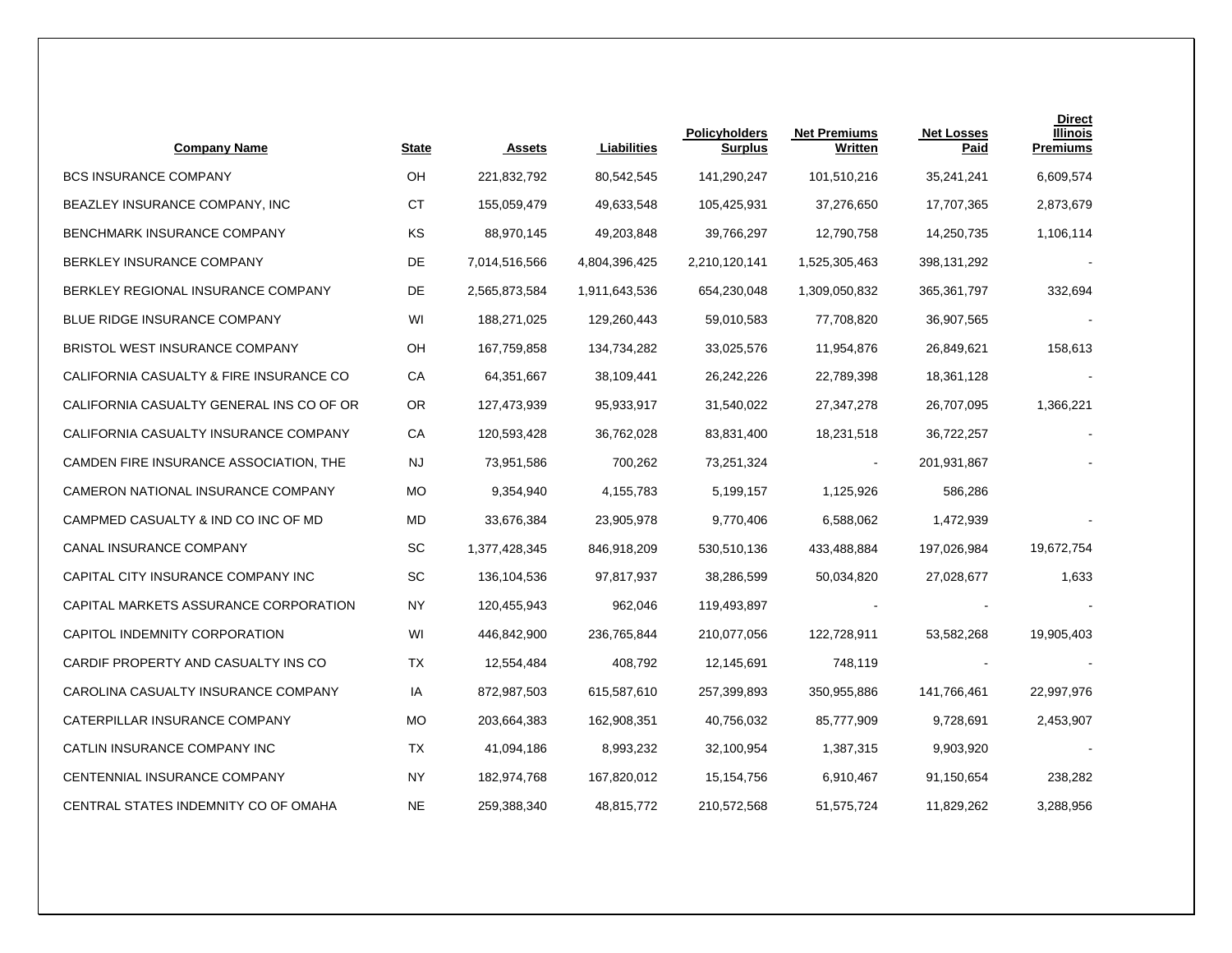| <b>Company Name</b>                        | <b>State</b> | <b>Assets</b>  | Liabilities   | <b>Policyholders</b><br>Surplus | <b>Net Premiums</b><br>Written | <b>Net Losses</b><br>Paid | <b>Direct</b><br>Illinois<br><b>Premiums</b> |
|--------------------------------------------|--------------|----------------|---------------|---------------------------------|--------------------------------|---------------------------|----------------------------------------------|
| CENTRE INSURANCE COMPANY                   | DE           | 345,363,809    | 246,353,342   | 99,010,467                      | 246,686                        | 35,552,581                |                                              |
| CENTURION CASUALTY COMPANY                 | IA           | 348,795,333    | 17,525,995    | 331,269,338                     | 28,795,432                     | 399,693                   |                                              |
| CENTURY INDEMNITY COMPANY                  | PA           | 998,943,069    | 973,943,069   | 25,000,000                      | 173,804                        | 383,878,615               |                                              |
| CENTURY NATIONAL INSURANCE COMPANY         | CA           | 586,810,947    | 330,940,813   | 255,870,134                     | 161,802,598                    | 96,846,302                | 1,952,829                                    |
| CHARTER INDEMNITY COMPANY                  | TX           | 11,312,896     | 955,198       | 10,357,698                      |                                |                           | 4,383,329                                    |
| CHARTER OAK FIRE INSURANCE COMPANY THE     | СT           | 836,143,678    | 607,758,099   | 228,385,579                     | 228,706,931                    | 103,807,522               | 26,771,540                                   |
| CHEROKEE INSURANCE COMPANY                 | MI           | 249,313,468    | 168,331,687   | 80,981,781                      | 147,396,716                    | 41,131,392                | 1,225                                        |
| CHUBB INDEMNITY INSURANCE COMPANY          | <b>NY</b>    | 234,483,968    | 169,865,740   | 64,618,228                      | 45,377,426                     | 16,970,444                | 2,772,367                                    |
| CHUBB NATIONAL INSURANCE COMPANY           | IN           | 189,134,057    | 124,382,371   | 64,751,686                      | 45,377,426                     | 16,970,444                | 35,564,626                                   |
| CHURCH INSURANCE COMPANY<br><b>THE</b>     | ΝY           | 53,909,109     | 35,045,445    | 18,863,664                      | 5,311,914                      | 12,911,686                | 53,048                                       |
| CIFG ASSURANCE NORTH AMERICA, INC          | ΝY           | 204,542,362    | 138,449,675   | 66,092,687                      | 9,155,700                      | $\overline{\phantom{a}}$  | 2,332,728                                    |
| CIM INSURANCE CORPORATION                  | MI           | 17,418,551     | 3,783,531     | 13,635,019                      |                                |                           | 1,862                                        |
| CINCINNATI CASUALTY COMPANY THE            | OН           | 331,941,900    | 53,460,076    | 278,481,824                     |                                |                           | 47,708,241                                   |
| CINCINNATI EQUITABLE INSURANCE COMPANY     | OH           | 9,780,141      | 2,910,504     | 6,869,637                       | 23,108                         | 7,646,108                 |                                              |
| CINCINNATI INDEMNITY COMPANY               | OH           | 77,505,672     | 11,648,086    | 65,857,586                      |                                | $\overline{\phantom{a}}$  | 8,709,265                                    |
| CINCINNATI INSURANCE COMPANY<br><b>THE</b> | OH           | 10,516,258,331 | 6,209,108,322 | 4,307,150,009                   | 3,119,169,218                  | 1,365,863,268             | 247,092,957                                  |
| CITIZENS INSURANCE COMPANY OF AMERICA      | MI           | 1,666,672,364  | 929,530,083   | 737,142,281                     | 700,051,266                    | 459,107,015               | 8,383,048                                    |
| CLARENDON NATIONAL INSURANCE COMPANY       | NJ           | 950,458,111    | 510,681,820   | 439,776,292                     | (32,880,821)                   | 252,546,256               | 14,139,316                                   |
| <b>CLEARWATER INSURANCE COMPANY</b>        | DE           | 1,326,014,265  | 655,821,961   | 670,192,304                     | 45,703,173                     | 32,731,957                | 489,425                                      |
| CLEARWATER SELECT INSURANCE COMPANY        | DE           | 100,867,913    | 15,953,889    | 84,914,024                      | (179, 834)                     | 26,643,957                |                                              |
| CLERMONT INSURANCE COMPANY                 | IA           | 24,170,352     | 1,239,465     | 22,930,887                      |                                |                           |                                              |
| CMG MORTGAGE ASSURANCE COMPANY             | WI           | 9,308,403      | 2,009,288     | 7,299,115                       | 716,066                        | 31,817                    | 7,340                                        |
| CMG MORTGAGE INSURANCE COMPANY             | WI           | 335,861,636    | 258,849,771   | 77,011,865                      | 68,611,020                     | 4,890,402                 | 1,543,314                                    |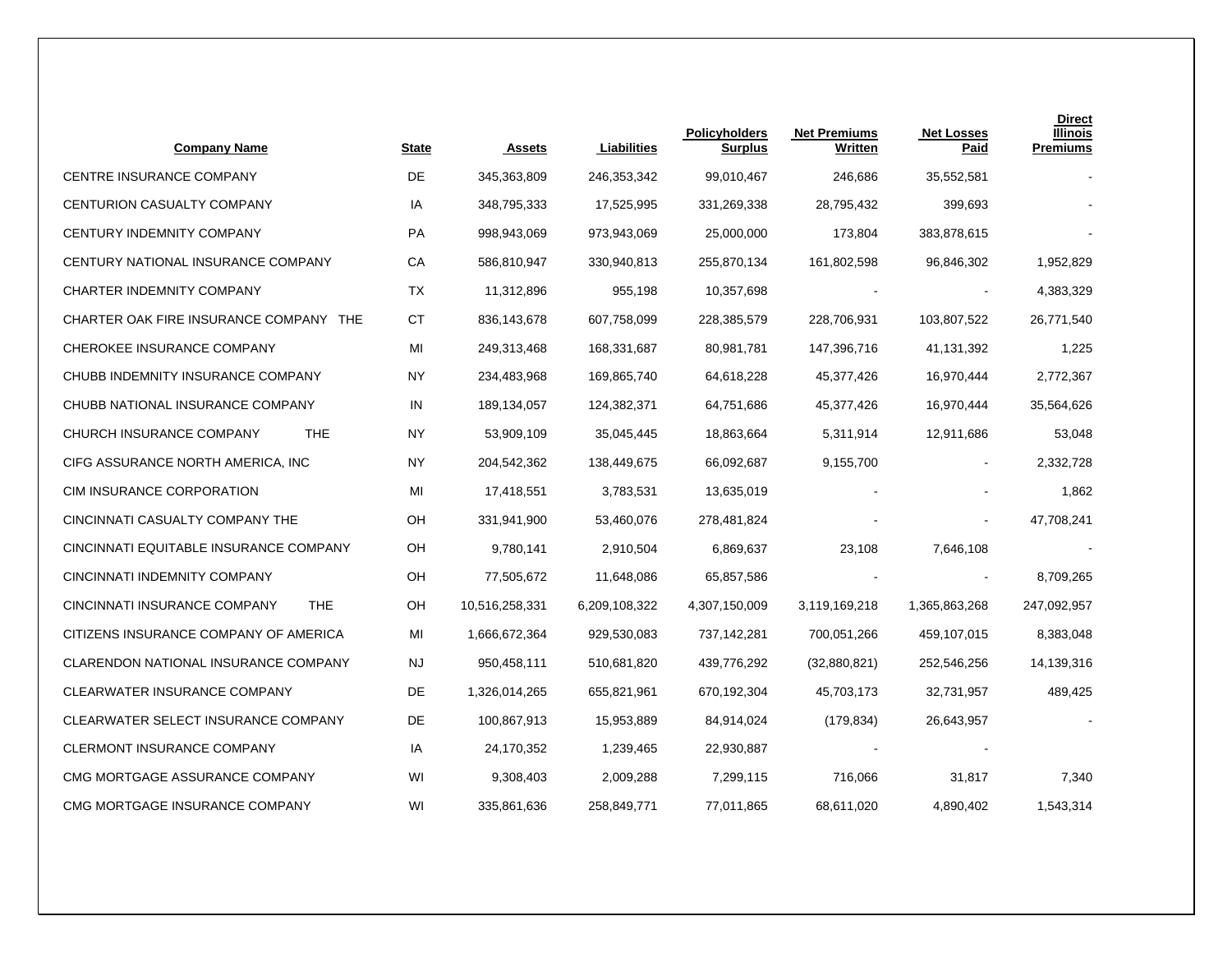| <b>Company Name</b>                              | <b>State</b> | <b>Assets</b>  | Liabilities   | <b>Policyholders</b><br><b>Surplus</b> | <b>Net Premiums</b><br>Written | <b>Net Losses</b><br>Paid | <b>Direct</b><br>Illinois<br><b>Premiums</b> |
|--------------------------------------------------|--------------|----------------|---------------|----------------------------------------|--------------------------------|---------------------------|----------------------------------------------|
| CNL/INSURANCE AMERICA INC                        | GA           | 28,350,338     | 8,889,875     | 19,460,462                             | 13,500,416                     | 6,044,179                 |                                              |
| COFACE NORTH AMERICA INSURANCE COMPANY           | МA           | 94,976,804     | 44,570,166    | 50,406,638                             | 33,807,400                     | $\blacksquare$            | 8,341,490                                    |
| COLOGNE REINSURANCE COMPANY OF AMERICA           | СT           | 110,886,319    | 70,586,416    | 40,299,903                             | 10,673                         | 10,619,127                |                                              |
| COLONIAL AMERICAN CASUALTY AND SURETY CO         | MD           | 37,682,896     | 13,278,049    | 24,404,847                             |                                |                           | 1,069,836                                    |
| <b>COLONIAL SURETY COMPANY</b>                   | PA           | 26,919,940     | 16,527,037    | 10,392,903                             | 8,543,355                      | 413,200                   | 89,094                                       |
| COLONY NATIONAL INSURANCE COMPANY                | VA           | 388,334,754    | 289,494,503   | 98,840,251                             | 132,333,904                    | 21,438,023                | (11, 727)                                    |
| COLORADO CASUALTY INSURANCE COMPANY              | CO           | 18,430,310     | 215,821       | 18,214,489                             |                                |                           |                                              |
| COLUMBIA INSURANCE COMPANY                       | <b>NE</b>    | 13,419,351,780 | 4,682,709,165 | 8,736,642,614                          | 558,457,132                    | 63,205,157                |                                              |
| COLUMBIA NATIONAL INSURANCE COMPANY              | NE           | 89,910,193     | 49,940,281    | 39,969,912                             | 43,881,069                     | 18,941,677                | 802,814                                      |
| <b>COMMERCE &amp; INDUSTRY INSURANCE COMPANY</b> | NY           | 8,622,519,611  | 5,934,585,626 | 2,687,933,985                          | 2,046,468,903                  | 794,680,052               | 104,623,377                                  |
| COMMERCIAL CASUALTY INSURANCE COMPANY            | СA           | 192,339,467    | 126,083,926   | 66,255,541                             | (68,072)                       | (166,073,056)             |                                              |
| COMMERCIAL GUARANTY CASUALTY INS CO              | IN           | 130,746,411    | 7,620,315     | 123,126,096                            | 1,032                          | 12,533,481                | (2, 437)                                     |
| COMMERCIAL LOAN INSURANCE CORPORATION            | WI           | 11,485,981     | 431,555       | 11,054,426                             | 51,647                         |                           |                                              |
| COMMONWEALTH INSURANCE CO OF AMERICA             | WA           | 50,063,406     | 28,459,739    | 21,603,667                             | 7,932,617                      | 2,458,985                 | 1,943,001                                    |
| COMPANION COMMERCIAL INSURANCE COMPANY           | SC           | 12,327,309     | 3,931,963     | 8,395,346                              |                                | $\blacksquare$            | 256,176                                      |
| COMPANION PROPERTY & CASUALTY INS CO             | SC           | 456,666,485    | 305,553,509   | 151,112,976                            | 126,356,130                    | 71,990,570                | 1,765,303                                    |
| COMPUTER INSURANCE COMPANY                       | RI           | 41,200,670     | 2,820,892     | 38,379,778                             | 6,421,938                      | 231,814                   | 102,297                                      |
| CONNIE LEE INSURANCE COMPANY                     | WI           | 173,642,785    | 26,079,079    | 147,563,706                            | (179,000)                      | 2,314,942                 |                                              |
| CONSOLIDATED INSURANCE COMPANY                   | IN           | 24,524,051     | 243,613       | 24,280,438                             |                                | $\blacksquare$            | 43,119,879                                   |
| CONSTITUTION INSURANCE COMPANY                   | <b>NY</b>    | 42,652,258     | 765,073       | 41,887,185                             | (51, 231)                      | 7,838,415                 |                                              |
| CONSUMERS INSURANCE USA INC                      | TN           | 57,076,743     | 33,898,526    | 23,178,217                             | 41,439,686                     | 10,413,471                | 2,707,593                                    |
| CONTINENTAL HERITAGE INSURANCE COMPANY           | OН           | 8,163,924      | 2,122,943     | 6,040,981                              | 1,993,183                      | 3,426,678                 |                                              |
| CONTINENTAL INDEMNITY COMPANY                    | IA           | 37,263,996     | 22,499,844    | 14,764,152                             | 18,241,081                     | 1,334,230                 | 2,887,776                                    |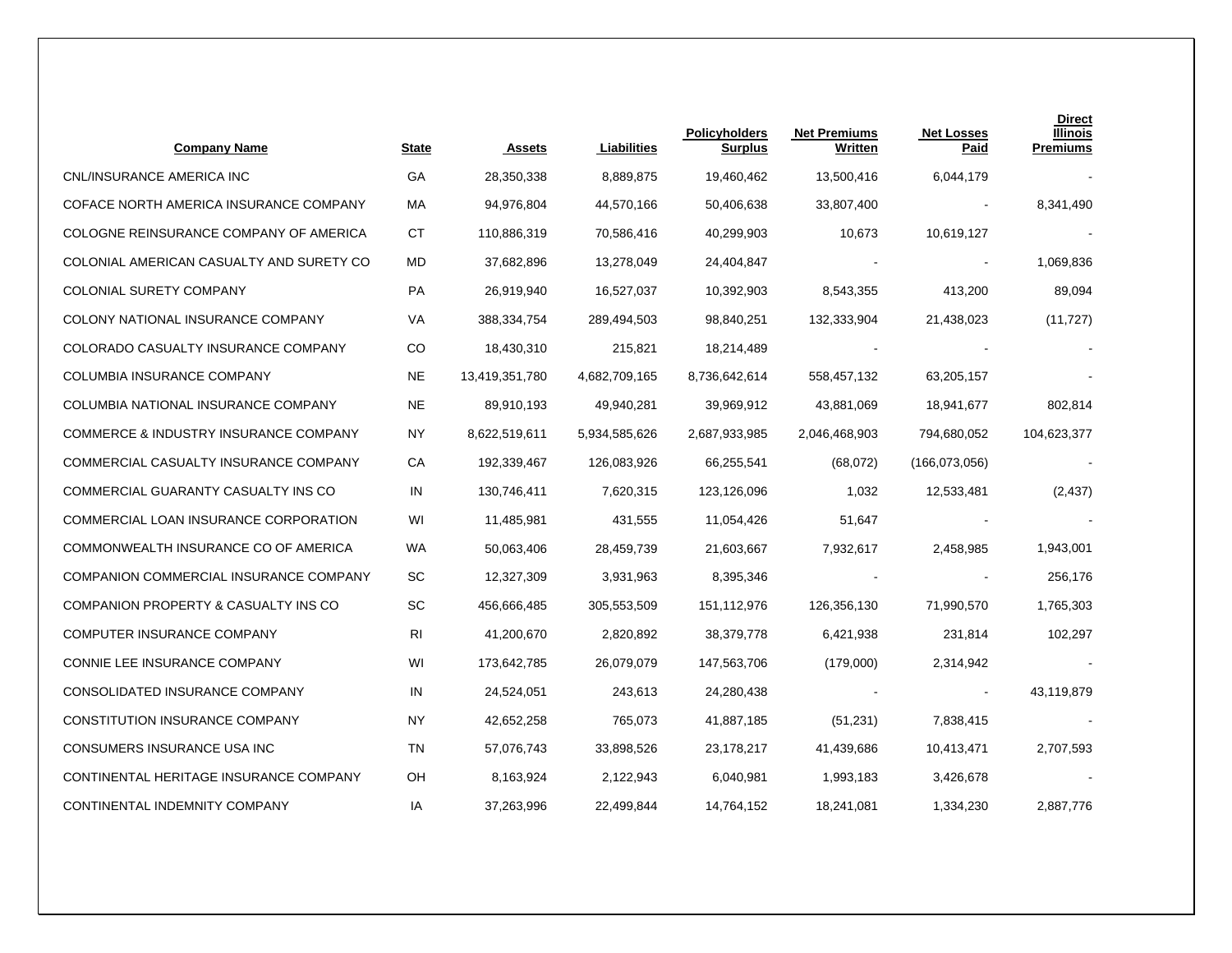| <b>Company Name</b>                         | <b>State</b> | <b>Assets</b> | Liabilities   | <b>Policyholders</b><br><b>Surplus</b> | <b>Net Premiums</b><br>Written | <b>Net Losses</b><br>Paid | <b>Direct</b><br><b>Illinois</b><br><b>Premiums</b> |
|---------------------------------------------|--------------|---------------|---------------|----------------------------------------|--------------------------------|---------------------------|-----------------------------------------------------|
| CONTINENTAL INSURANCE COMPANY<br><b>THE</b> | PA           | 4,258,804,305 | 2,189,046,956 | 2,069,757,349                          | (251)                          | 29,230,876                | 20,769,182                                          |
| CONTINENTAL WESTERN INSURANCE COMPANY       | IA           | 265,923,895   | 180, 134, 741 | 85,789,154                             |                                |                           | 25,963,980                                          |
| CONTRACTORS BONDING & INSURANCE COMPANY     | <b>WA</b>    | 214,519,446   | 127,101,191   | 87,418,255                             | 80,321,749                     | 8,065,905                 | 341,403                                             |
| CONVERIUM INSURANCE (NORTH AMERICA) INC     | NJ           | 57,681,826    | 11,667,110    | 46,014,716                             | (20,000,000)                   | 177,646                   | (124, 712)                                          |
| CONVERIUM REINSURANCE (NA) INC              | СT           | 1,323,525,481 | 927,969,271   | 395,556,210                            | 1,108,700                      | 754,287,821               |                                                     |
| CORNERSTONE NATIONAL INSURANCE COMPANY      | <b>MO</b>    | 47,649,551    | 34,610,986    | 13,038,565                             | 40,998,828                     | 10,716,613                |                                                     |
| COURTESY INSURANCE COMPANY                  | FL.          | 431,035,495   | 294,752,860   | 136,282,635                            | 120,390,909                    | 31,362,611                | 2,013,487                                           |
| CRUM & FORSTER INDEMNITY COMPANY            | DE           | 35,998,886    | 23,439,835    | 12,559,051                             | 9,773,438                      | 4,379,186                 | 2,560,814                                           |
| <b>CUMIS INSURANCE SOCIETY INC</b>          | IA           | 1,301,742,579 | 793,376,231   | 508,366,348                            | 710,384,858                    | 212,407,739               | 18,257,377                                          |
| DAIMLERCHRYSLER INSURANCE COMPANY           | MI           | 218,492,687   | 142,376,784   | 76,115,903                             | 114,780,882                    | 86,115,682                | 2,875,765                                           |
| DAIRYLAND INSURANCE COMPANY                 | WI           | 1,183,285,026 | 722,809,352   | 460,475,676                            | 309,550,632                    | 185,389,792               | 7,031,235                                           |
| DALLAS NATIONAL INSURANCE COMPANY           | ТX           | 256,655,078   | 168,688,280   | 87,966,798                             | 94,760,070                     | 226,411,103               |                                                     |
| DARWIN NATIONAL ASSURANCE COMPANY           | DE           | 585,943,013   | 367, 143, 139 | 218,799,875                            | 188,537,496                    | 3,221                     | 4,341,580                                           |
| DEALERS ASSURANCE COMPANY                   | OH           | 64,032,623    | 36,055,657    | 27,976,966                             | 16,248,439                     | 1,817,240                 | 452,104                                             |
| DELOS INSURANCE COMPANY                     | DE           | 462,981,753   | 255,220,421   | 207,761,332                            | 186,171,603                    | 27,748,353                | 671,149                                             |
| DENTISTS INSURANCE COMPANY THE              | CA           | 241,650,956   | 101,186,151   | 140,464,805                            | 36,172,841                     | 8,725,293                 | 655,392                                             |
| DEPOSITORS INSURANCE COMPANY                | IA           | 63,891,196    | 16,720,447    | 47,170,749                             |                                |                           | 9,483,840                                           |
| DEVELOPERS SURETY AND INDEMNITY COMPANY     | IA           | 129,733,301   | 65,328,439    | 64,404,862                             | 54,119,535                     | 9,361,029                 | 965,101                                             |
| DIAMOND STATE INSURANCE COMPANY             | IN           | 184,591,153   | 63,899,323    | 120,691,829                            | 13,874,423                     | 6,235,694                 | 1,410,806                                           |
| DIRECT GENERAL INSURANCE COMPANY            | IN           | 373,762,435   | 235,334,907   | 138,427,528                            | 290,218,552                    | 156,379,973               |                                                     |
| DIRECT NATIONAL INSURANCE COMPANY           | AR           | 16,173,180    | 9,732,501     | 6,440,679                              | 11,265,104                     | 104,163                   | 44,560                                              |
| DORINCO REINSURANCE COMPANY                 | MI           | 1,938,128,809 | 1,348,840,930 | 589,287,879                            | 109,267,311                    | 110,354,163               |                                                     |
| EASTGUARD INSURANCE COMPANY                 | <b>PA</b>    | 79,438,988    | 61,255,198    | 18,183,790                             | 19,767,810                     | 7,332,225                 |                                                     |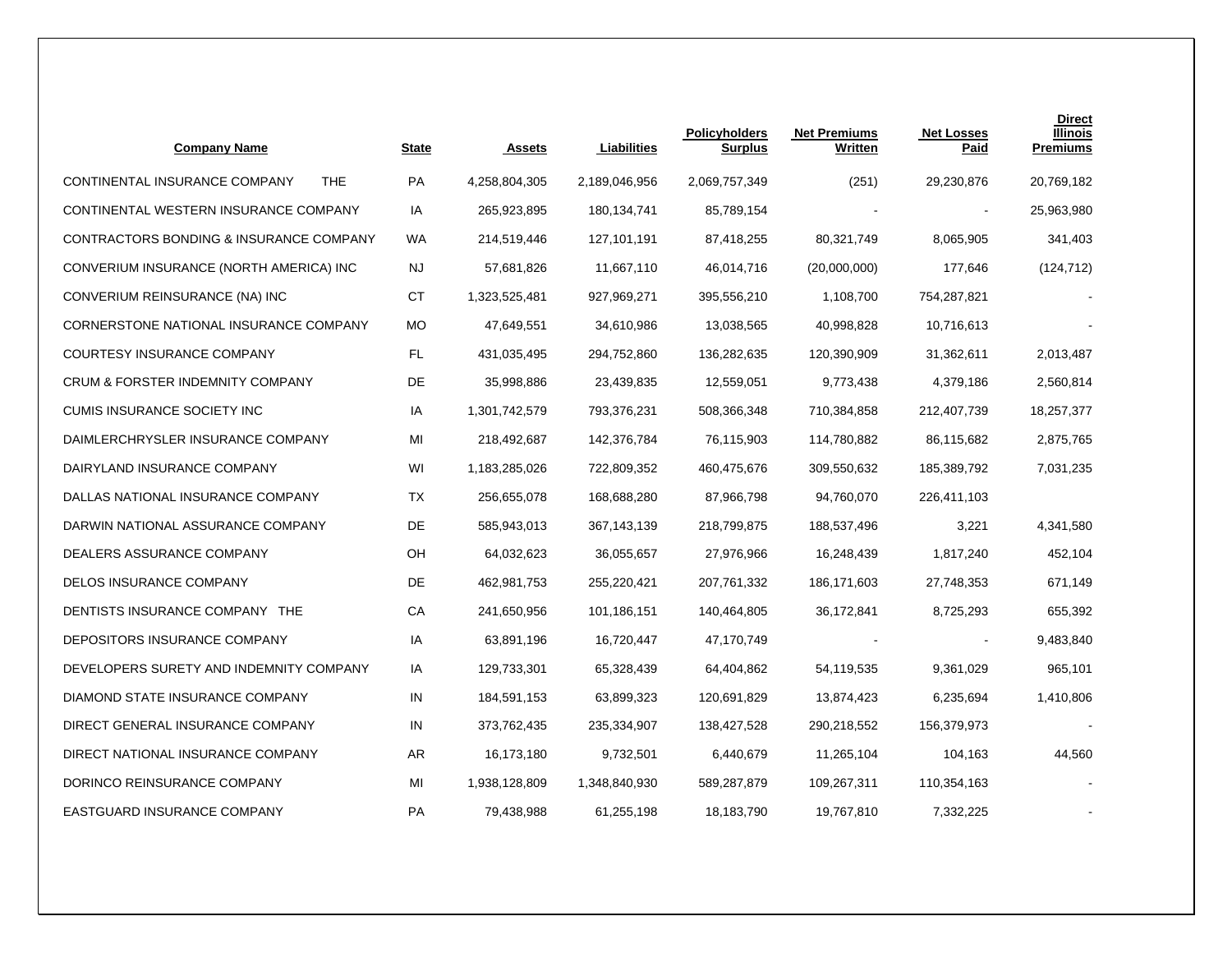| <b>Company Name</b>                      | <b>State</b> | Assets         | Liabilities   | <b>Policyholders</b><br><b>Surplus</b> | <b>Net Premiums</b><br>Written | <b>Net Losses</b><br>Paid | <b>Direct</b><br><b>Illinois</b><br><b>Premiums</b> |
|------------------------------------------|--------------|----------------|---------------|----------------------------------------|--------------------------------|---------------------------|-----------------------------------------------------|
| ELECTRIC INSURANCE COMPANY               | МA           | 1,246,018,444  | 874,042,324   | 371,976,119                            | 367,743,510                    | 291,867,641               | 11,158,153                                          |
| EMC PROPERTY & CASUALTY COMPANY          | IA           | 123,512,984    | 66,551,210    | 56,961,774                             | 37,829,491                     | 17,652,449                |                                                     |
| <b>EMCASCO INSURANCE COMPANY</b>         | IA           | 364,477,908    | 256,487,494   | 107,990,414                            | 145,913,745                    | 45,392,012                | 8,008,535                                           |
| EMPIRE FIRE & MARINE INSURANCE COMPANY   | NE           | 196,843,506    | 142,195,111   | 54,648,395                             |                                |                           | 25,254,403                                          |
| EMPLOYERS COMPENSATION INSURANCE CO      | CA           | 1,469,143,071  | 1,133,812,945 | 335,330,126                            | 159, 127, 178                  | 45,198,713                |                                                     |
| EMPLOYERS FIRE INSURANCE COMPANY THE     | МA           | 101,248,632    | 42,559,060    | 58,689,572                             | 24,282,194                     | 21,865,090                | 3,070,019                                           |
| EMPLOYERS INSURANCE COMPANY OF WAUSAU    | WI           | 4,077,177,589  | 2,778,765,619 | 1,298,411,970                          | 980,280,678                    | 999,087,854               | 19,973,951                                          |
| <b>EMPLOYERS REINSURANCE CORPORATION</b> | MO           | 10,594,632,330 | 7,532,619,020 | 3,062,013,310                          | (557, 103, 140)                | 2,086,175,936             | 10,738,100                                          |
| EMPLOYERS SECURITY INSURANCE COMPANY     | IN           | 21,413,885     | 14,606,507    | 6,807,379                              | 9,595,394                      | 2,819,331                 |                                                     |
| ENDURANCE AMERICAN INSURANCE COMPANY     | DE           | 132,579,808    | 7,163,444     | 125,416,364                            | (154, 641)                     |                           |                                                     |
| ENDURANCE REINSURANCE COMPANY OF AMER    |              |                |               |                                        |                                |                           |                                                     |
| ENDURANCE REINSURANCE CORP OF AMERICA    | DE           | 1,613,420,593  | 1,020,557,396 | 592,863,197                            | 366,212,345                    | 55,684,815                |                                                     |
| <b>EQUITY INSURANCE COMPANY</b>          | ТX           | 56,625,006     | 28,877,385    | 27,747,621                             | 22,056,199                     | 17,720,708                |                                                     |
| ERIE INSURANCE COMPANY                   | PA           | 622,700,668    | 407,261,875   | 215,438,793                            | 188,807,266                    | 105,199,806               | 5,806,312                                           |
| ERIE INSURANCE COMPANY OF NEW YORK       | ΝY           | 51,924,800     | 33,124,395    | 18,800,405                             | 18,880,727                     | 10,519,980                |                                                     |
| ERIE INSURANCE PROPERTY & CASUALTY CO    | PA           | 61,769,489     | 52,154,196    | 9,615,293                              |                                |                           |                                                     |
| ESURANCE INSURANCE COMPANY               | WI           | 440,125,532    | 318,109,605   | 122,015,926                            | 121,748,736                    | 12,578,545                | 21,436,572                                          |
| ESURANCE INSURANCE COMPANY OF NJ         | WI           | 11,302,791     | 2,320,959     | 8,981,832                              | 6,990                          |                           |                                                     |
| ESURANCE PROPERTY & CASUALTY INS CO      | СA           | 89,392,576     | 64,239,149    | 25,153,427                             | 20,037,303                     | 2,190,911                 |                                                     |
| EULER HERMES AMERICAN CREDIT IND CO      | MD           | 362,072,586    | 189,962,968   | 172,109,618                            | 112,361,324                    | 22,684,642                | 12,161,300                                          |
| EVEREST NATIONAL INSURANCE COMPANY       | DE           | 448,436,421    | 269,798,965   | 178,637,455                            | 79,111,734                     | 37,194,207                | 19,638,956                                          |
| EVEREST REINSURANCE COMPANY              | DE           | 9,661,761,764  | 6,775,202,497 | 2,886,559,267                          | 1,978,944,614                  | 1,359,055,931             |                                                     |
| EVERGREEN NATIONAL INDEMNITY COMPANY     | OH           | 47,278,396     | 15,960,777    | 31,317,619                             | 11,248,686                     | 8,728,594                 | 920,991                                             |
| <b>EXCESS REINSURANCE COMPANY</b>        | DE           | 35,685,056     | 8,717,394     | 26,967,662                             | (363)                          | 6,290,995                 |                                                     |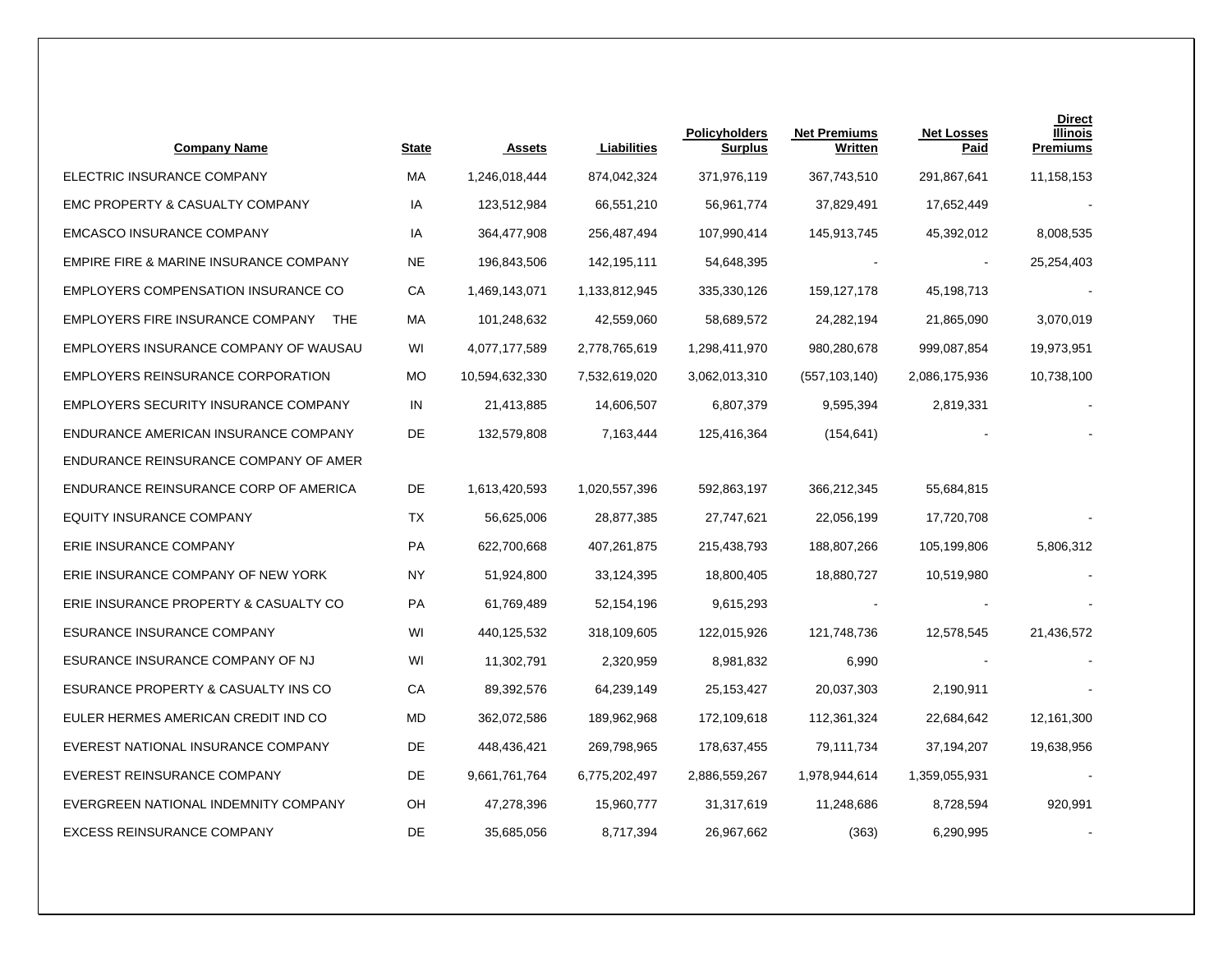| <b>Company Name</b>                       | <b>State</b> | <b>Assets</b>  | Liabilities    | Policyholders<br><b>Surplus</b> | <b>Net Premiums</b><br>Written | <b>Net Losses</b><br>Paid | <b>Direct</b><br>Illinois<br><b>Premiums</b> |
|-------------------------------------------|--------------|----------------|----------------|---------------------------------|--------------------------------|---------------------------|----------------------------------------------|
| EXCESS SHARE INSURANCE CORPORATION        | OH           | 59,945,880     | 42,161,633     | 17,784,247                      | 3,187,113                      |                           | 217,551                                      |
| EXECUTIVE RISK INDEMNITY INC              | DE           | 2,603,966,536  | 1,783,357,058  | 820,609,478                     | 726,045,814                    | 271,534,348               | 23,873,070                                   |
| EXPLORER INSURANCE COMPANY                | СA           | 148,780,581    | 105,829,741    | 42,950,534                      | 51,938,686                     | 17,528,112                |                                              |
| <b>FAIRFIELD INSURANCE COMPANY</b>        | <b>CT</b>    | 28,693,378     | 8,535,223      | 20,158,155                      |                                | (521, 480)                | (151, 510)                                   |
| <b>FAIRMONT INSURANCE COMPANY</b>         | CA           | 41,188,722     | 16,884,242     | 24,304,480                      | 60,099                         | 6,135,803                 |                                              |
| <b>FAIRMONT PREMIER INSURANCE COMPANY</b> | СA           | 206,927,583    | 29,768,949     | 177,158,634                     | 92,460                         | 9,439,696                 | 7,607,672                                    |
| FAIRMONT SPECIALTY INSURANCE COMPANY      | DE           | 228,131,046    | 102,979,507    | 125, 151, 539                   | 309,742                        | 31,622,982                | 703,272                                      |
| FARMERS UNION CO OPERATIVE INS CO INC     | IA           | 7,138,268      | 630,933        | 6,507,335                       |                                | 1,060,942                 | 1,613,420                                    |
| <b>FARMINGTON CASUALTY COMPANY</b>        | СT           | 981,914,275    | 709,086,056    | 272,828,219                     | 266,412,256                    | 121,270,470               | 662,767                                      |
| FCCI INSURANCE COMPANY                    | FL           | 1,407,347,101  | 986,788,834    | 420,558,267                     | 508,476,284                    | 210,189,043               | 14,303,448                                   |
| FEDERAL INSURANCE COMPANY                 | IN           | 29,671,057,233 | 16,793,877,867 | 12,877,179,366                  | 6,815,690,133                  | 2,412,897,653             | 317,333,895                                  |
| FEDERATED SERVICE INSURANCE COMPANY       | ΜN           | 363, 174, 413  | 241,520,507    | 121,653,907                     | 113,836,307                    | 63,223,294                | 3,390,375                                    |
| FFG INSURANCE COMPANY                     | TX           | 178,722,823    | 141,077,420    | 37,645,403                      | 2,518,959                      | 1,765,501                 | 39,398                                       |
| FIDELITY & DEPOSIT COMPANY OF MARYLAND    | MD           | 315,360,399    | 114,761,758    | 200,598,641                     |                                | $\blacksquare$            | 22,034,735                                   |
| FIDELITY & GUARANTY INS UNDERWRITERS INC  | WI           | 88,404,254     | 55,831,812     | 32,572,442                      | 25,709,792                     |                           | 504,000                                      |
| FIDELITY & GUARANTY INSURANCE COMPANY     | IA           | 28,322,909     | 9,036,568      | 19,286,340                      |                                |                           | 2,504,037                                    |
| FIDELITY NATIONAL INSURANCE COMPANY       | СA           | 281,772,157    | 150,897,951    | 130,874,206                     | 149,936,688                    | 19,293,158                | 653,489                                      |
| FIDELITY NATIONAL PROP & CAS INS CO       | <b>NY</b>    | 95,753,057     | 24,798,872     | 70,954,185                      | 4,514,717                      | 412,711                   | 3,655,017                                    |
| FINANCIAL GUARANTY INSURANCE COMPANY      | NY           | 4,298,781,176  | 4,037,872,417  | 260,908,759                     | 311,185,007                    | 1,940,758                 | 4,157,269                                    |
| FINANCIAL INDEMNITY COMPANY               | СA           | 110,932,903    | 79,696,270     | 31,236,633                      | 26,450,202                     | 17,732,645                |                                              |
| FINANCIAL SECURITY ASSURANCE INC          | NY.          | 4,289,263,705  | 2,660,324,125  | 1,628,939,580                   | 395,186,794                    | 18,429,085                | 15,975,614                                   |
| FIREMANS FUND INSURANCE COMPANY           | CA           | 9,982,460,921  | 7,088,251,769  | 2,894,209,152                   | 3,486,971,847                  | 1,476,362,611             | 39,977,064                                   |
| FIREMENS INSURANCE CO OF WASHINGTON DC    | DE           | 112,977,060    | 80,966,833     | 32,010,227                      |                                |                           |                                              |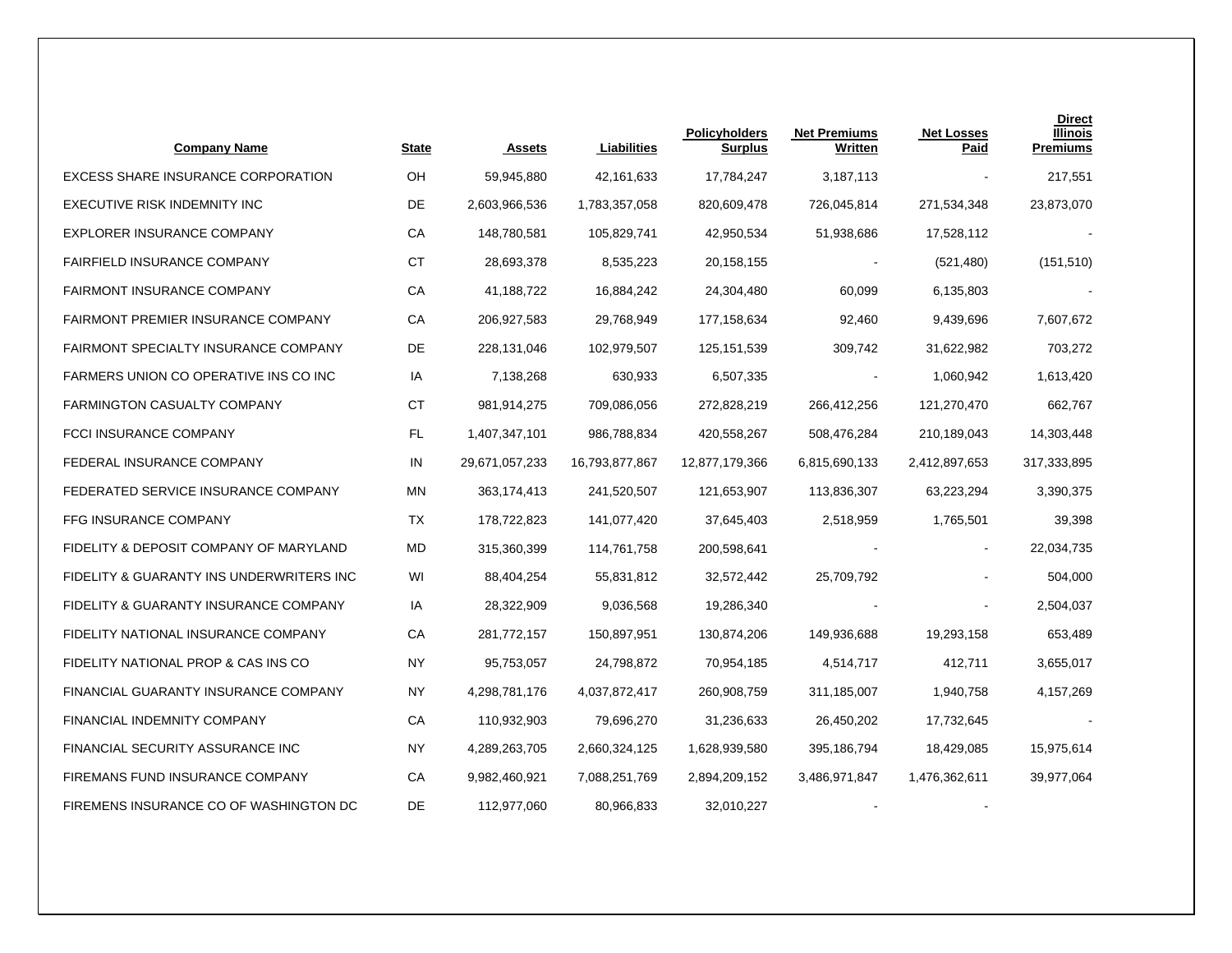| <b>Company Name</b>                       | <b>State</b> | <b>Assets</b> | Liabilities   | <b>Policyholders</b><br><b>Surplus</b> | <b>Net Premiums</b><br>Written | <b>Net Losses</b><br>Paid | <b>Direct</b><br><b>Illinois</b><br><b>Premiums</b> |
|-------------------------------------------|--------------|---------------|---------------|----------------------------------------|--------------------------------|---------------------------|-----------------------------------------------------|
| FIRST ACCEPTANCE INS CO INC               | ТX           | 241,149,029   | 130,050,824   | 111,098,205                            | 206,848,915                    | 19,869,830                | 30,125,331                                          |
| FIRST AMERICAN PROPERTY & CASUALTY I C    | СA           | 83,446,786    | 37,382,597    | 46,064,190                             | 40,249,460                     | 22,127,379                | 158,767                                             |
| FIRST COLONIAL INSURANCE COMPANY          | FL.          | 379,568,851   | 256,526,162   | 123,042,688                            | 144,600,269                    | 42,550,219                | 4,783,692                                           |
| FIRST GUARD INSURANCE COMPANY             | AZ           | 11,115,342    | 806,288       | 10,309,054                             | 8,102,668                      | 1,343,308                 | 1,849,398                                           |
| FIRST LIBERTY INSURANCE CORPORATION THE   | IA           | 47,641,180    | 25,900,584    | 21,740,596                             | 12,149,579                     | 6,244,290                 | 5,883,726                                           |
| FIRST MARINE INSURANCE COMPANY            | <b>MO</b>    | 6,262,238     | 1,177,788     | 5,084,450                              | 878,216                        | 439,962                   | 45,099                                              |
| FIRST NATIONAL INSURANCE COMPANY OF AM    | <b>WA</b>    | 254,088,224   | 179,272,616   | 74,815,608                             | 113,122,894                    | 53,458,619                | 18,179,911                                          |
| FIRST PROFESSIONALS INS CO INC            | FL.          | 669,092,678   | 434,015,676   | 235,077,002                            | 92,436,260                     | 49,179,561                |                                                     |
| FIRST SEALORD SURETY INC                  | PA           | 12,788,242    | 959,016       | 11,829,226                             | 16,193,360                     | 686,032                   | 723,726                                             |
| <b>FLAGSHIP CITY INSURANCE COMPANY</b>    | PA           | 16,968,320    | 7,232,525     | 9,735,794                              |                                |                           |                                                     |
| FOLKSAMERICA REINSURANCE COMPANY          | NY           | 2,819,204,451 | 1,892,591,424 | 926,613,027                            | 840,281,160                    | 512,845,608               | 37,402                                              |
| FOREMOST INSURANCE COMPANY                | MI           | 1,902,835,939 | 1,287,217,803 | 615,618,136                            | 1,333,739,217                  | 435,161,330               | 19,375,261                                          |
| FOREMOST PROPERTY & CASUALTY INS CO       | MI           | 39,517,517    | 24,075,950    | 15,441,567                             |                                | $\blacksquare$            | 1,247,090                                           |
| FOREMOST SIGNATURE INSURANCE COMPANY      | MI           | 56,900,753    | 39,057,025    | 17,843,728                             |                                |                           | 7,339,960                                           |
| FORTUITY INSURANCE COMPANY                | MI           | 12,994,846    | 71,381        | 12,923,465                             |                                |                           |                                                     |
| FRONTIER INSURANCE COMPANY                | ΝY           | 133,452,446   | 236,797,203   | (103, 344, 758)                        | 585,487                        | 107,764,209               | (67, 490)                                           |
| GARRISON PROPERTY AND CASUALTY INS CO     | TX           | 109,348,537   | 71,012,128    | 38,336,409                             | 82,018,530                     |                           | 466,248                                             |
| <b>GATEWAY INSURANCE COMPANY</b>          | <b>MO</b>    | 37,135,260    | 20,790,789    | 16,344,471                             | 12,685,663                     | 10,517,145                | 223,135                                             |
| <b>GEICO CASUALTY COMPANY</b>             | MD           | 245,726,724   | 126,648,915   | 119,077,809                            | 55,441,749                     | 38,357,781                | 5,202,450                                           |
| <b>GEICO GENERAL INSURANCE COMPANY</b>    | <b>MD</b>    | 153,862,251   | 77,433,739    | 76,428,512                             |                                |                           | 82,619,537                                          |
| <b>GEICO INDEMNITY COMPANY</b>            | MD           | 4,514,020,517 | 2,686,777,562 | 1,827,242,955                          | 3,315,178,436                  | 1,154,167,263             | 32,829,509                                          |
| GENERAL CASUALTY COMPANY OF WISCONSIN     | WI           | 1,558,130,280 | 813,506,538   | 744,623,742                            | 466,237,988                    | 319,865,569               | 24,927,941                                          |
| <b>GENERAL CASUALTY INSURANCE COMPANY</b> | WI           | 214,073,951   | 151,119,425   | 62,954,526                             | 90,656,875                     | 36,907,563                | 125,988,865                                         |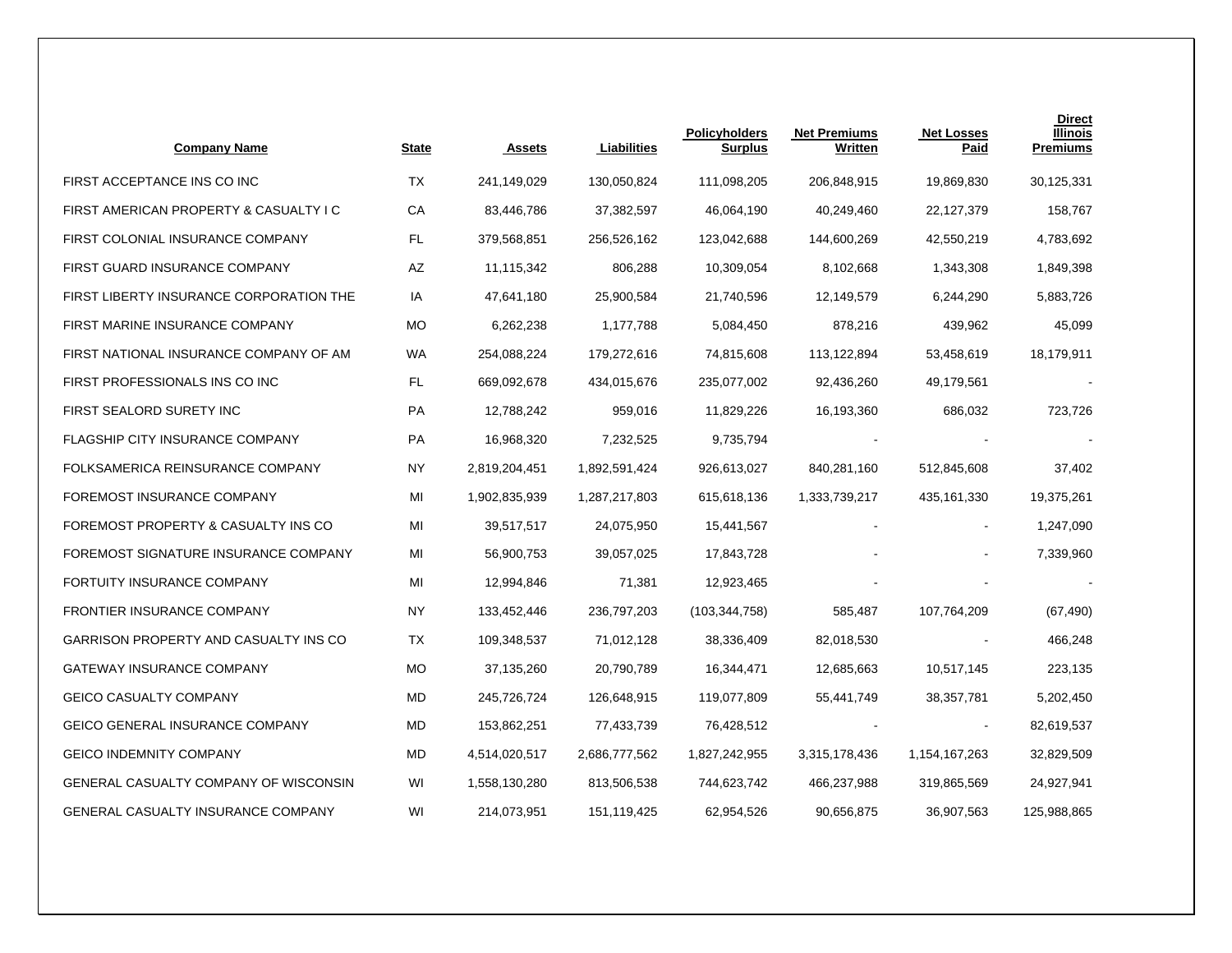| <b>Company Name</b>                            | <b>State</b> | <b>Assets</b>  | Liabilities   | <b>Policyholders</b><br><b>Surplus</b> | <b>Net Premiums</b><br>Written | <b>Net Losses</b><br>Paid | <b>Direct</b><br>Illinois<br><b>Premiums</b> |
|------------------------------------------------|--------------|----------------|---------------|----------------------------------------|--------------------------------|---------------------------|----------------------------------------------|
| <b>GENERAL FIDELITY INSURANCE COMPANY</b>      | SC           | 718,084,766    | 302,356,031   | 415,728,735                            | 258,688,042                    | (5,099,315)               | 84,117                                       |
| <b>GENERAL FIRE &amp; CASUALTY COMPANY</b>     | ID           | 18,618,717     | 12,848,434    | 5,770,283                              | 11,905,790                     | 12,860,700                | 58,633                                       |
| <b>GENERAL INSURANCE COMPANY OF AMERICA</b>    | WA           | 2,432,373,782  | 1,838,026,406 | 594,347,376                            | 1,300,913,285                  | 614,774,113               | 25,429,751                                   |
| <b>GENERAL REINSURANCE CORPORATION</b>         | <b>DE</b>    | 16,414,666,605 | 6,527,059,905 | 9,887,606,700                          | 708,043,606                    | 3,350,189,406             | 2,458,281                                    |
| <b>GENERAL SECURITY NATIONAL INS CO</b>        | <b>NY</b>    | 349,415,745    | 258,127,713   | 91,288,032                             | (768, 183)                     | 92,157,322                |                                              |
| <b>GENERAL STAR NATIONAL INSURANCE COMPANY</b> | OH           | 535,728,381    | 296,417,813   | 239,310,568                            | 17,333,257                     | 21,566,175                | 3,010,074                                    |
| <b>GENESIS INSURANCE COMPANY</b>               | CT           | 217,517,284    | 101,595,467   | 115,921,817                            | 14,595,920                     | 25,230,315                | 2,214,111                                    |
| <b>GENWORTH FINANCIAL ASSURANCE CORP</b>       | <b>NC</b>    | 18,225,803     | 5,744,505     | 12,481,298                             | 2,826,930                      | 50,248                    |                                              |
| <b>GENWORTH HOME EQUITY INSURANCE CORP</b>     | <b>NC</b>    | 12,285,444     | 386,034       | 11,899,410                             | (32, 358)                      |                           |                                              |
| GENWORTH MORTGAGE INSURANCE CORP OF NC         | NC           | 275,212,575    | 224,077,114   | 51,135,461                             | 87,679,184                     | 10,567,269                | 927                                          |
| <b>GENWORTH MORTGAGE INSURANCE CORP</b>        | NC           | 2,817,420,406  | 2,573,921,381 | 243,499,025                            | 570,846,117                    | 111,943,630               | 29,931,764                                   |
| GENWORTH RESIDENTIAL MORT INS CORP OF NC       | <b>NC</b>    | 111,054,991    | 76,571,713    | 34,483,278                             | 22,058,416                     | 557,681                   | 550,280                                      |
| <b>GEOVERA INSURANCE COMPANY</b>               | СA           | 117,105,369    | 63,539,201    | 53,566,168                             | 18,332,727                     |                           |                                              |
| <b>GERLING AMERICA INSURANCE COMPANY</b>       | ΝY           | 173,854,801    | 82,908,661    | 90,946,143                             | 1,943,018                      | 23,184,151                | 623,309                                      |
| <b>GERMANTOWN INSURANCE COMPANY</b>            | <b>PA</b>    | 74,273,722     | 43,748,653    | 30,525,069                             | 28,098,068                     | 14,923,688                |                                              |
| GHS PROPERTY & CASUALTY INSURANCE CO           | ОК           | 46,790,332     | 23,001,253    | 23,789,079                             | 28,422,613                     | 5,981,968                 |                                              |
| <b>GLOBAL REINSURANCE CORP OF AMERICA</b>      | NY.          | 595,978,866    | 464,017,132   | 131,961,734                            | 87,683                         | 299,820,939               |                                              |
| <b>GLOBE AMERICAN CASUALTY COMPANY</b>         | OH           | 8,604,153      | 364,874       | 8,239,279                              |                                |                           | 2,236,903                                    |
| <b>GMAC DIRECT INSURANCE COMPANY</b>           | <b>MO</b>    | 9,199,807      | 629,401       | 8,570,406                              |                                |                           |                                              |
| GMAC INSURANCE COMPANY ONLINE INC              | <b>MO</b>    | 11,261,016     | 802,284       | 10,458,732                             | 60,107                         | 1,454,537                 |                                              |
| GOVERNMENT EMPLOYEES INSURANCE COMPANY         | MD           | 12,908,294,425 | 7,803,913,242 | 5,104,381,183                          | 8,383,789,369                  | 3,750,700,824             | 29,333,333                                   |
| <b>GRAMERCY INSURANCE COMPANY</b>              | TΧ.          | 32,344,807     | 17,719,150    | 14,625,657                             | 10,438,058                     | 5,340,199                 | 154,883                                      |
| <b>GRANGE INDEMNITY INSURANCE COMPANY</b>      | OH           | 72,809,743     | 42,669,511    | 30,140,232                             | 51,889,690                     | 10,222,335                | 529,108                                      |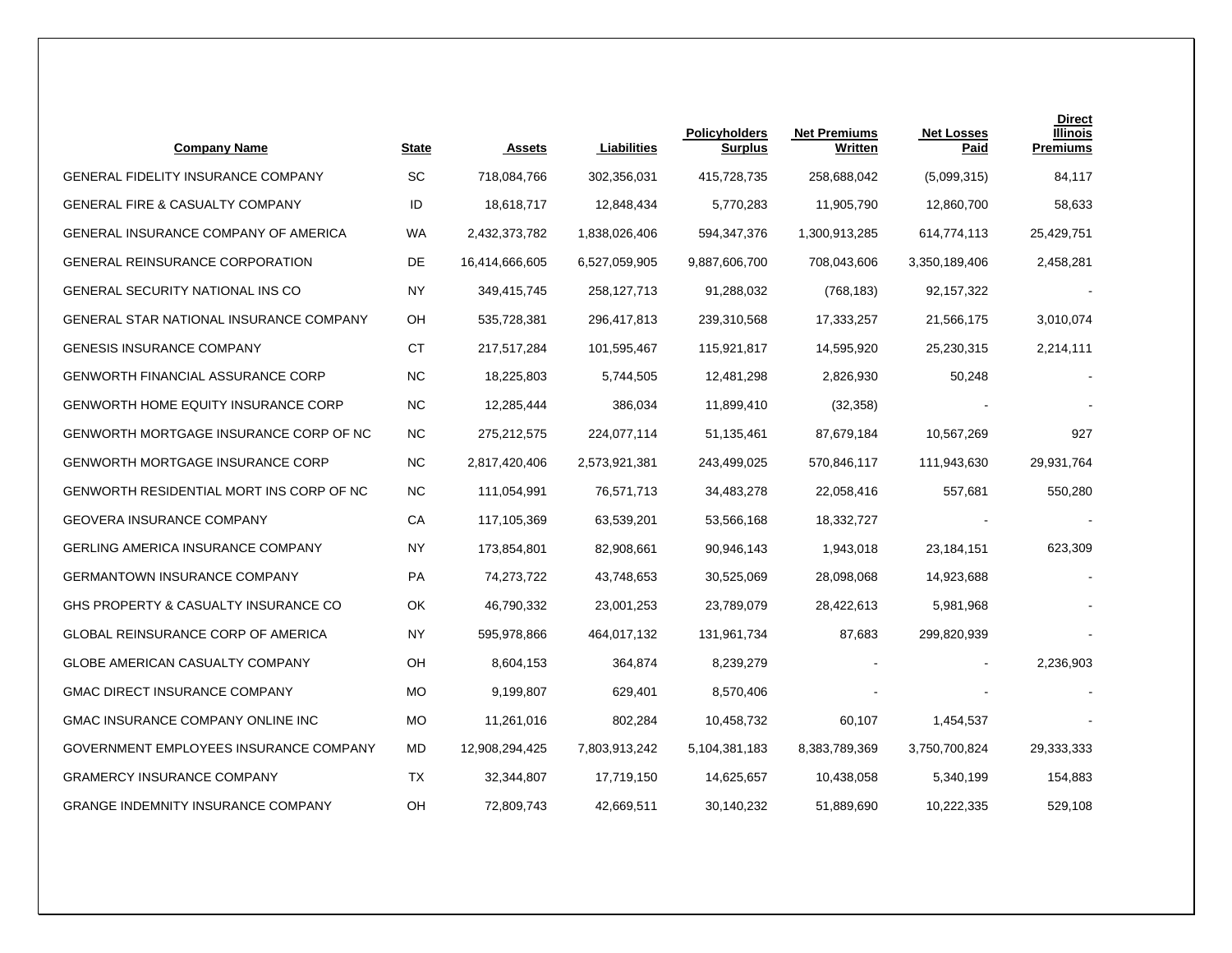| <b>Company Name</b>                            | <b>State</b> | <b>Assets</b> | Liabilities   | <b>Policyholders</b><br><b>Surplus</b> | <b>Net Premiums</b><br>Written | <b>Net Losses</b><br>Paid | <b>Direct</b><br><b>Illinois</b><br><b>Premiums</b> |
|------------------------------------------------|--------------|---------------|---------------|----------------------------------------|--------------------------------|---------------------------|-----------------------------------------------------|
| <b>GRANGE PROPERTY &amp; CASUALTY INS CO</b>   | OH           | 31,902,200    | 21,250,885    | 10,651,315                             | 29,895,407                     |                           |                                                     |
| <b>GRANITE RE INC</b>                          | OK           | 21,526,356    | 10,039,547    | 11,486,809                             | 16,836,602                     | 1,465,259                 | 221,422                                             |
| <b>GRANITE STATE INSURANCE COMPANY</b>         | PA           | 45,303,759    | 11,716,852    | 33,586,907                             | $\blacksquare$                 | $\blacksquare$            | 17,782,693                                          |
| GRAY INSURANCE COMPANY THE                     | LA           | 331,734,016   | 231,776,560   | 99,957,456                             | 96,653,040                     | 22,684,799                | 75,042                                              |
| <b>GREAT AMERICAN ALLIANCE INS CO</b>          | OH           | 26,467,799    | 17,678        | 26,450,121                             |                                | $\overline{\phantom{a}}$  | 4,760,682                                           |
| <b>GREAT AMERICAN ASSURANCE COMPANY</b>        | OH           | 16,385,873    | 11,383        | 16,374,490                             |                                | $\blacksquare$            | 31,398,227                                          |
| <b>GREAT AMERICAN CONTEMPORARY INS CO</b>      | OН           | 10,346,290    | 5,081         | 10,341,209                             |                                |                           |                                                     |
| <b>GREAT AMERICAN INSURANCE COMPANY</b>        | OH           | 5,358,846,081 | 3,999,010,283 | 1,359,835,798                          | 1,805,749,117                  | 570,575,729               | 37,863,404                                          |
| GREAT AMERICAN INSURANCE COMPANY OF NY         | NY           | 56,999,564    | 41,176        | 56,958,388                             |                                | $\blacksquare$            | 109,545,975                                         |
| <b>GREAT AMERICAN SECURITY INS CO</b>          | OH           | 17,028,169    | 33,866        | 16,994,303                             |                                |                           | 5,435                                               |
| <b>GREAT AMERICAN SPIRIT INSURANCE COMPANY</b> | OН           | 18,641,854    | 26,869        | 18,614,985                             |                                |                           | 5,440                                               |
| <b>GREAT DIVIDE INSURANCE COMPANY</b>          | <b>ND</b>    | 141,635,703   | 75,622,000    | 66,013,703                             | 24,225,380                     | 3,915,966                 | 1,882,538                                           |
| <b>GREAT MIDWEST INSURANCE COMPANY</b>         | MI           | 28,292,390    | 13,700,957    | 14,591,433                             | 6,922,273                      | 4,597,650                 | 35,376                                              |
| <b>GREAT NORTHERN INSURANCE COMPANY</b>        | IN           | 1,519,598,704 | 1,145,323,438 | 374,275,266                            | 363,023,036                    | 135,766,963               | 42,652,260                                          |
| <b>GREAT WEST CASUALTY COMPANY</b>             | <b>NE</b>    | 1,595,042,049 | 1,122,006,272 | 473,035,777                            | 595,512,190                    | 232,092,799               | 54,733,630                                          |
| <b>GREENWICH INSURANCE COMPANY</b>             | DE           | 816,605,745   | 449,404,146   | 367,201,599                            | 94,369,965                     | 31,931,876                | 41,374,203                                          |
| <b>GRINNELL SELECT INSURANCE COMPANY</b>       | ΙA           | 66,943,967    | 36,575,859    | 30,368,108                             | 46,764,433                     | 14,211,992                | 6,629,135                                           |
| GUARANTEE COMPANY OF NORTH AMERICA USA         | MI           | 167,995,812   | 58,236,979    | 109,758,833                            | 14,904,382                     | 3,966,765                 | 429,987                                             |
| GUIDEONE AMERICA INSURANCE COMPANY             | IA           | 12,838,537    | 3,921,789     | 8,916,748                              |                                |                           | 2,950,920                                           |
| GUIDEONE ELITE INSURANCE COMPANY               | ΙA           | 27,682,778    | 9,773,684     | 17,909,094                             |                                |                           | 5,189,861                                           |
| HANOVER AMERICAN INSURANCE COMPANY THE         | NΗ           | 15,352,768    | 16,468        | 15,336,300                             |                                |                           |                                                     |
| HANOVER FIRE AND CASUALTY INS CO               | PA           | 2,600,414     | 713,432       | 1,886,982                              | 2,796,037                      | 428,206                   | 326,506                                             |
| HANOVER INSURANCE COMPANY                      | <b>NH</b>    | 4,330,777,214 | 2,664,404,342 | 1,666,372,872                          | 1,712,338,211                  | 807,420,712               | 20,526,589                                          |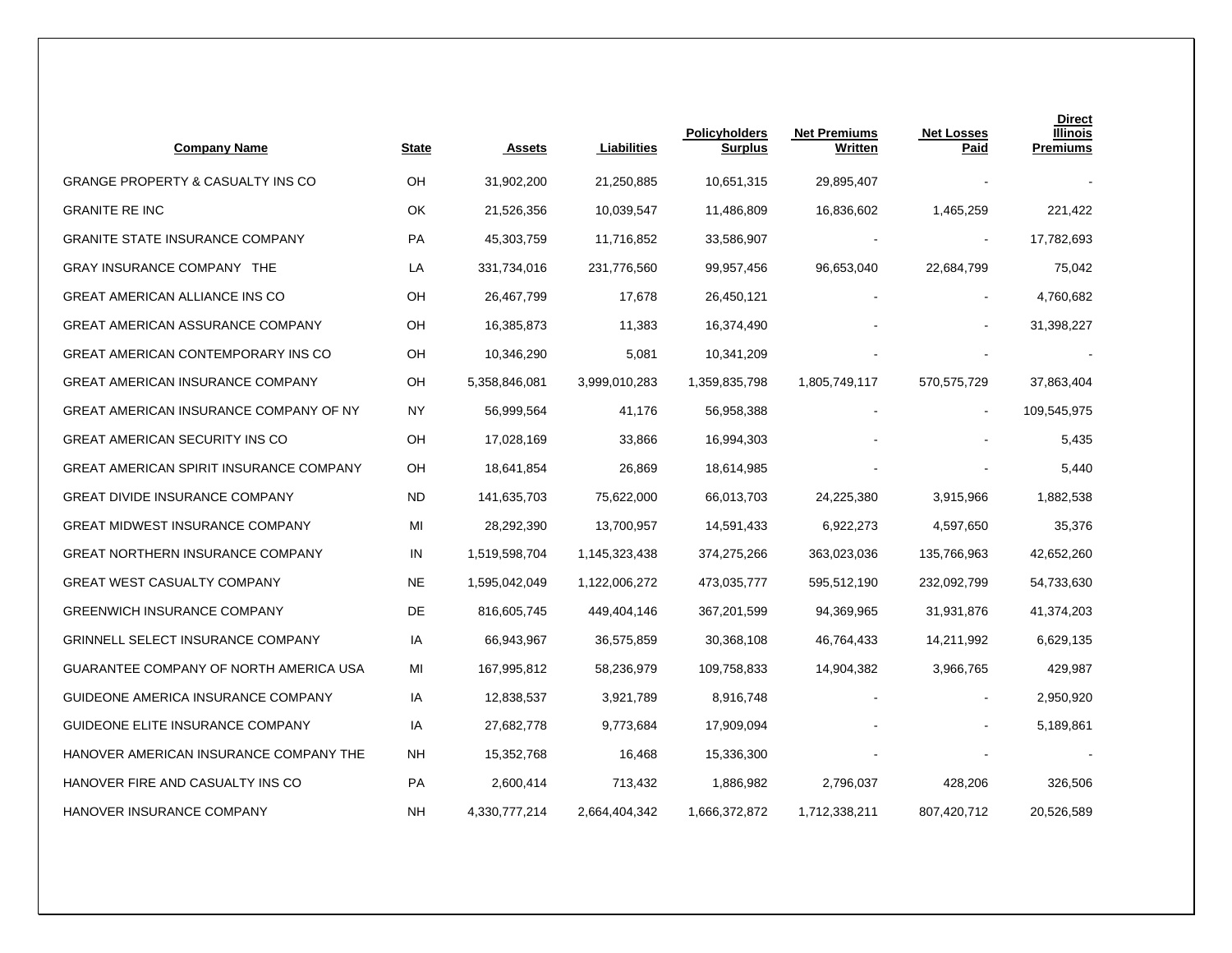| <b>Company Name</b>                         | <b>State</b> | <b>Assets</b>  | Liabilities    | <b>Policyholders</b><br><b>Surplus</b> | <b>Net Premiums</b><br><b>Written</b> | <b>Net Losses</b><br>Paid | <b>Direct</b><br>Illinois<br><b>Premiums</b> |
|---------------------------------------------|--------------|----------------|----------------|----------------------------------------|---------------------------------------|---------------------------|----------------------------------------------|
| HARBOR POINT REINSURANCE U S INC            | <b>CT</b>    | 523,197,920    | 15,635,235     | 507,562,685                            | 3,010,000                             | 16,970,444                | 24,417                                       |
| HARLEYSVILLE INSURANCE COMPANY              | PA           | 112,013,301    | 80,776,237     | 31,237,064                             | 34,916,386                            | 18,570,473                | 564,644                                      |
| HARLEYSVILLE LAKE STATES INS CO             | MI           | 300,756,803    | 226,971,378    | 73,785,425                             | 93,110,365                            | 49,521,255                | 21,159,188                                   |
| HARLEYSVILLE PREFERRED INSURANCE COMPANY    | PA           | 678,300,444    | 505,253,081    | 173,047,363                            | 209,498,320                           | 111,422,829               |                                              |
| HARLEYSVILLE WORCESTER INSURANCE CO         | PA           | 586,552,243    | 449,283,876    | 137,268,367                            | 186,220,729                           | 92,852,358                |                                              |
| HARTFORD ACCIDENT & INDEMNITY COMPANY       | СT           | 12,046,553,794 | 8,104,558,319  | 3,941,995,475                          | 3,411,853,549                         | 1,816,661,199             | 13,065,716                                   |
| HARTFORD CASUALTY INSURANCE COMPANY         | IN           | 2,164,551,152  | 1,244,331,584  | 920,219,568                            | 574,034,706                           | 305,648,106               | 73,304,781                                   |
| HARTFORD FIRE INSURANCE COMPANY             | <b>CT</b>    | 26,570,549,450 | 12,128,291,261 | 14,442,258,189                         | 4,331,352,775                         | 2,306,253,897             | 93,051,267                                   |
| HARTFORD INSURANCE CO OF THE MIDWEST        | IN           | 325,940,157    | 112,429,492    | 213,510,665                            | 52,184,974                            | 27,786,193                | 34,587,447                                   |
| HARTFORD STEAM BOILER INSP & IN CO OF CT    | <b>CT</b>    | 95,497,865     | 52,246,403     | 43,251,462                             | 29,796,243                            | 5,652,989                 |                                              |
| HARTFORD STEAM BOILER INSPECT & INS CO      | <b>CT</b>    | 1,220,029,615  | 601,391,538    | 618,638,077                            | 618,720,073                           | 121,485,976               | 5,050,698                                    |
| HARTFORD UNDERWRITERS INSURANCE CO          | <b>CT</b>    | 1,551,801,541  | 898,943,977    | 652,857,564                            | 417,479,786                           | 222,289,532               | 39,299,634                                   |
| HAULERS INSURANCE COMPANY, INC.             | <b>TN</b>    | 47,711,557     | 17,892,320     | 29,819,237                             | 26,562,352                            | 14,110,924                |                                              |
| HAWKEYE SECURITY INSURANCE COMPANY          | WI           | 12,462,669     | 822.372        | 11,640,297                             |                                       |                           | 3,004                                        |
| <b>HCC INSURANCE COMPANY</b>                | IN           | 31,727,204     | 3,802,042      | 27,925,162                             | 8,130                                 | 365,840                   |                                              |
| HEALTH CARE INDEMNITY INC                   | CO           | 2,001,123,912  | 1,246,707,717  | 754,416,195                            | 46,330,945                            | 157,696,085               |                                              |
| <b>HERITAGE INDEMNITY COMPANY</b>           | CA           | 174,138,802    | 107,271,246    | 66,867,556                             | 65,080,002                            | 21,443,568                | 1,827,425                                    |
| HIGHMARK CASUALTY INSURANCE COMPANY         | <b>PA</b>    | 208,238,574    | 121,404,521    | 86,834,053                             | 101,927,832                           | 29,637,690                |                                              |
| <b>THE</b><br><b>HOME INSURANCE COMPANY</b> | NΗ           |                |                |                                        |                                       |                           |                                              |
| HOME OWNERS INSURANCE COMPANY               | MI           | 1,258,654,880  | 797,698,866    | 460,956,014                            | 690,276,837                           | 213,896,804               |                                              |
| HORACE MANN PROPERTY & CASUALTY INS CO      | СA           | 145,767,804    | 88,441,176     | 57,326,628                             | 103,263,183                           | 31,245,404                | 1,931,284                                    |
| HOUSTON GENERAL INSURANCE COMPANY           | <b>TX</b>    | 40,787,577     | 24,668,412     | 16,119,165                             | 13,739,483                            | 165,596                   |                                              |
| HSBC INSURANCE COMPANY OF DELAWARE          | DE           | 507,819,496    | 109,334,001    | 398,485,495                            | 106,877,398                           | 6,881                     |                                              |
| <b>HUDSON INSURANCE COMPANY</b>             | DE           | 390,766,359    | 270,662,954    | 120,103,405                            | 192,239,830                           | 28,264,894                | 1,010,224                                    |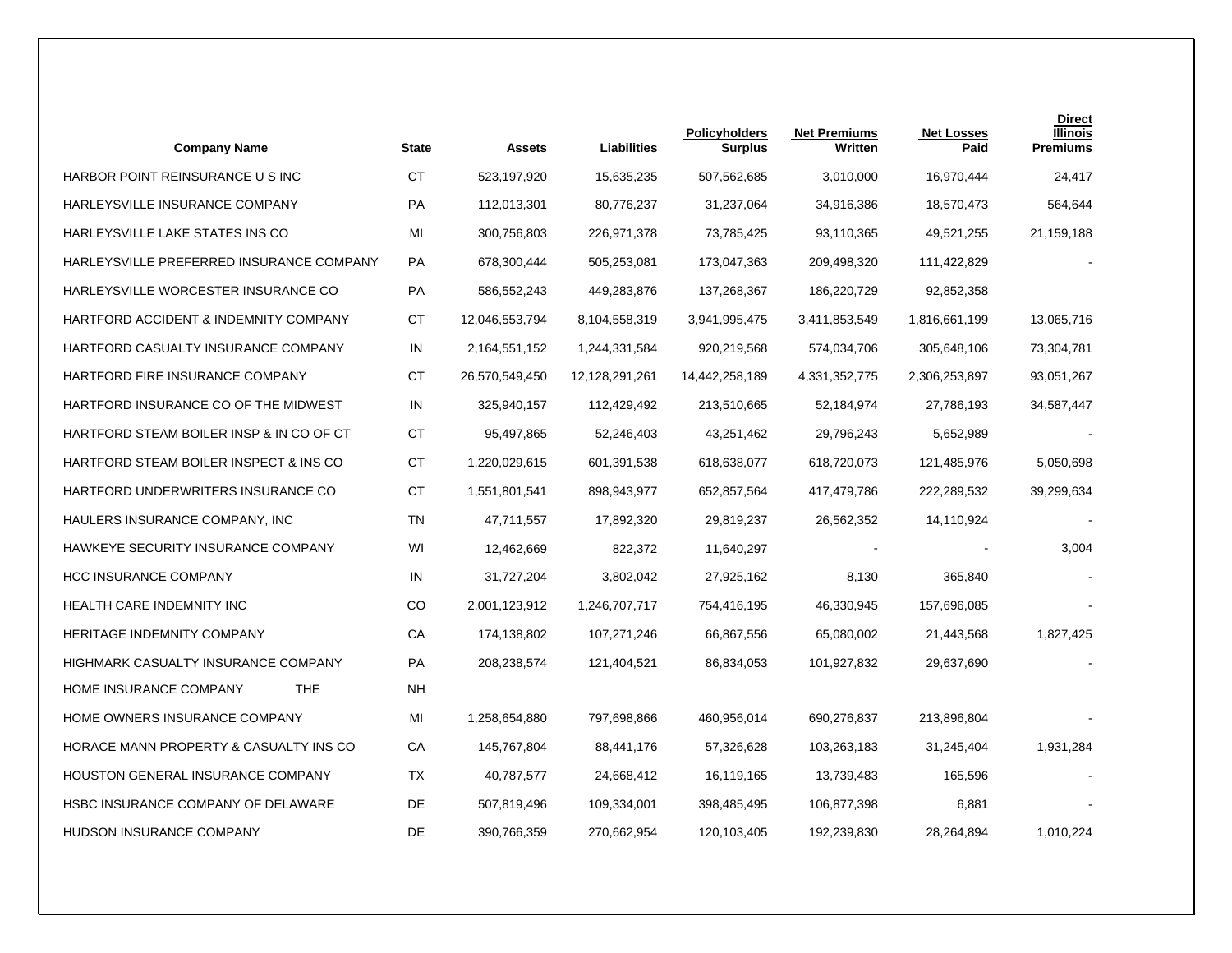| <b>Company Name</b>                              | <b>State</b> | <b>Assets</b> | Liabilities   | <b>Policyholders</b><br><b>Surplus</b> | <b>Net Premiums</b><br>Written | <b>Net Losses</b><br><u>Paid</u> | <b>Direct</b><br><b>Illinois</b><br><b>Premiums</b> |
|--------------------------------------------------|--------------|---------------|---------------|----------------------------------------|--------------------------------|----------------------------------|-----------------------------------------------------|
| <b>IDS PROPERTY CASUALTY INSURANCE COMPANY</b>   | WI           | 991,211,450   | 566,922,196   | 424,289,254                            | 586,158,643                    | 238,354,215                      | 3,900,378                                           |
| ILLINOIS EMCASCO INSURANCE COMPANY               | IA           | 272,748,918   | 190,118,820   | 82,630,098                             | 108,084,255                    | 40,348,457                       | 27,186,841                                          |
| <b>IMPERIAL CASUALTY &amp; INDEMNITY COMPANY</b> | OK           | 29,016,918    | 17,869,052    | 11,147,866                             | 11,550,724                     | $\overline{\phantom{a}}$         | 922,769                                             |
| <b>IMT INSURANCE COMPANY</b>                     | IA           | 203,371,180   | 97, 155, 726  | 106,215,454                            | 99,954,329                     | 48,050,314                       | 12,468,277                                          |
| INDEMNITY INSURANCE COMPANY OF NORTH AM          | <b>PA</b>    | 383,170,359   | 269,288,094   | 113,882,265                            | 69,631,641                     | 15,724,918                       | 17,172,975                                          |
| INDEPENDENCE AMERICAN INSURANCE COMPANY          | DE           | 73,563,555    | 32,210,188    | 41,353,367                             | 106,205,689                    | 35,649,907                       | 1,392,598                                           |
| INDIANA INSURANCE COMPANY                        | IN           | 1,103,547,812 | 801,502,050   | 302,045,761                            | 455,014,527                    | 299,480,984                      | 50,503,431                                          |
| INFINITY ASSURANCE INSURANCE COMPANY             | OH           | 6,707,797     | 1,098,898     | 5,608,899                              | 1,014,262                      | 914,205                          |                                                     |
| INFINITY AUTO INSURANCE COMPANY                  | OH           | 12,147,193    | 2,100,552     | 10,046,641                             | 1,014,262                      | 88,677,911                       |                                                     |
| INFINITY CASAULTY INSURANCE COMPANY              | OH           | 8,454,895     | 1,111,347     | 7,343,548                              | 1,014,262                      | 83,584,573                       |                                                     |
| INFINITY INSURANCE COMPANY                       | IN           | 1,541,076,203 | 1,067,703,154 | 473,373,049                            | 1,000,062,791                  | 155,242,597                      | 465,152                                             |
| INFINITY PREMIER INSURANCE COMPANY               | IN           | 6,885,282     | 1,099,786     | 5,785,496                              | 1,014,262                      | 150,228                          |                                                     |
| INFINITY SECURITY INSURANCE COMPANY              | IN           | 7,835,613     | 1,099,406     | 6,736,207                              | 1,014,262                      | 13,501,425                       |                                                     |
| INFINITY SPECIALTY INSURANCE COMPANY             | OH           | 9,735,947     | 1,099,649     | 8,636,298                              | 1,014,262                      | 150,229                          |                                                     |
| INFINITY STANDARD INSURANCE COMPANY              | IN           | 31,248,416    | 22,122,826    | 9,125,590                              | 1,014,262                      | 127,513,462                      |                                                     |
| INSURANCE COMPANY OF GREATER NEW YORK            | NY           | 100,316,929   | 56,403,244    | 43,913,685                             | 22,941,927                     | 8,364,964                        |                                                     |
| INSURANCE COMPANY OF NORTH AMERICA               | <b>PA</b>    | 712,620,871   | 479,508,026   | 233,112,845                            | 174,079,109                    | 39,312,299                       | 1,250,490                                           |
| INSURANCE COMPANY OF THE STATE OF PA THE         | PA           | 4,806,873,596 | 2,906,500,437 | 1,900,373,159                          | 1,023,234,449                  | 397,340,026                      | 39,654,443                                          |
| INSURANCE COMPANY OF THE WEST                    | СA           | 874,009,661   | 418,220,981   | 455,788,680                            | 289,127,737                    | 97,573,154                       | 286,153                                             |
| INSURANCE CORPORATION OF AMERICA                 | MI           | 35,478,434    | 24,673,551    | 10,804,883                             | 5,523                          | 29,143,172                       | (4,944)                                             |
| INSURANCE CORPORATION OF NEW YORK THE            | NY           | 87,329,466    | 179,284,626   | (91, 955, 160)                         | 198,549                        | 108,087,624                      |                                                     |
| INTEGON CASUALTY INSURANCE COMPANY               | <b>NC</b>    | 47,433,040    | 34,053,173    | 13,379,867                             |                                |                                  |                                                     |
| INTEGON GENERAL INSURANCE CORPORATION            | <b>NC</b>    | 50,710,529    | 10,240,390    | 40,470,139                             |                                |                                  |                                                     |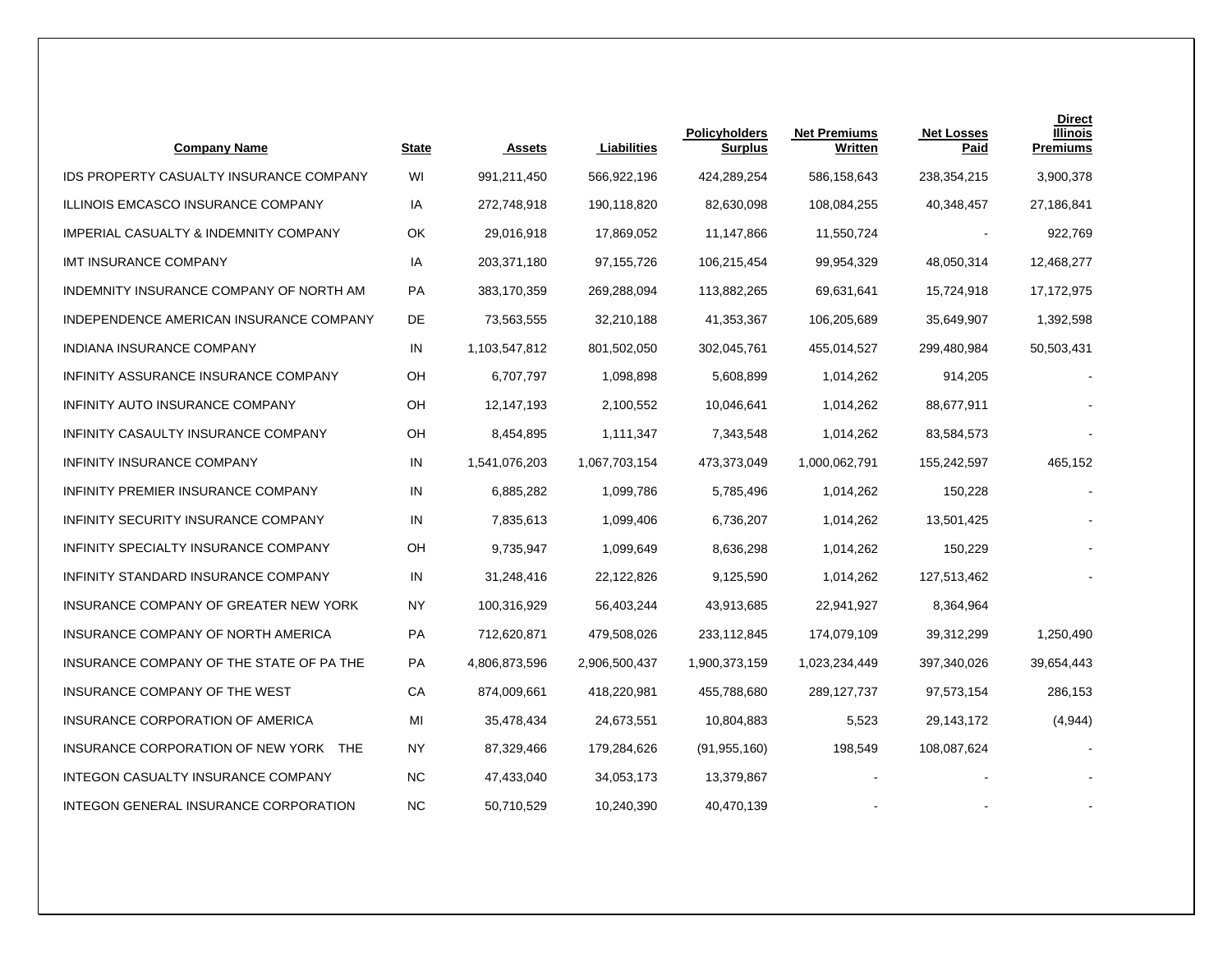| <b>Company Name</b>                      | State     | <b>Assets</b>  | Liabilities    | <b>Policyholders</b><br><b>Surplus</b> | <b>Net Premiums</b><br>Written | <b>Net Losses</b><br><b>Paid</b> | <b>Direct</b><br><b>Illinois</b><br><b>Premiums</b> |
|------------------------------------------|-----------|----------------|----------------|----------------------------------------|--------------------------------|----------------------------------|-----------------------------------------------------|
| INTEGON INDEMNITY CORPORATION            | NC.       | 100,301,277    | 53,789,711     | 46,511,566                             |                                |                                  |                                                     |
| INTEGON NATIONAL INSURANCE COMPANY       | <b>NC</b> | 183,702,385    | 131,345,442    | 52,356,943                             |                                |                                  | 1,230                                               |
| INTERNATIONAL FIDELITY INSURANCE COMPANY | NJ.       | 170,693,907    | 84,361,155     | 86,332,752                             | 94,118,901                     | 9,506,320                        | 2,400,952                                           |
| INTREPID INSURANCE COMPANY               | MI        | 41,202,186     | 16,379,181     | 24,823,005                             | 15,182,920                     | 3,074,152                        | 683,121                                             |
| <b>IOWA AMERICAN INSURANCE COMPANY</b>   | IA        | 12,639,713     | 6,037,202      | 6,602,512                              | 3,075,354                      | 1,468,407                        | 1,068,893                                           |
| <b>IRONSHORE INDEMNITY INC</b>           | MN        | 31,087,833     | 128,771        | 30,959,062                             | (14, 732)                      | 1,594,888                        |                                                     |
| JEFFERSON INSURANCE COMPANY              | NY        | 21,336,041     | 11,275,059     | 10,060,981                             | (9,551,290)                    | 25,732,861                       |                                                     |
| KANSAS BANKERS SURETY COMPANY            | KS        | 166,472,030    | 28,336,363     | 138,135,666                            | 19,493,505                     | 7,410,269                        | 1,724,964                                           |
| L M INSURANCE CORPORATION                | IA        | 71,238,882     | 51,510,827     | 19,728,055                             | 24,299,156                     | 12,488,576                       | 7,212,776                                           |
| LAURIER INDEMNITY COMPANY                | WI        | 26,728,030     | 9,919,991      | 16,808,037                             | 2,742,864                      | 678,963                          |                                                     |
| LE MARS INSURANCE COMPANY                | IA        | 48,158,344     | 19,846,646     | 28,311,698                             | 20,207,926                     | 9,587,367                        |                                                     |
| LEXON INSURANCE COMPANY                  | TX        | 77,468,824     | 40,095,281     | 37,373,543                             | 54,080,340                     | 246,099                          | 1,794,858                                           |
| LIBERTY INSURANCE UNDERWRITERS INC       | <b>NY</b> | 148,455,198    | 62,008,374     | 86,446,824                             |                                | $\blacksquare$                   | 19,253,657                                          |
| LIBERTY MUTUAL INSURANCE COMPANY         | MA        | 34,829,204,572 | 23,005,904,618 | 11,823,299,954                         | 9,589,191,341                  | 3,722,498,493                    | 46,278,246                                          |
| LIBERTY PERSONAL INSURANCE COMPANY       | MI        | 22,543,909     | 140,215        | 22,403,694                             |                                |                                  |                                                     |
| LINCOLN GENERAL INSURANCE COMPANY        | PA        | 409,209,434    | 274,311,758    | 134,897,676                            | 106,592,003                    | 113,835,122                      | 46,908,767                                          |
| LM GENERAL INSURANCE COMPANY             | DE        | 9,917,009      | 3,169,191      | 6,747,818                              |                                |                                  |                                                     |
| LM PERSONAL INSURANCE COMPANY            | DE        | 8,398,239      | 1,612,933      | 6,785,306                              |                                |                                  |                                                     |
| LM PROPERTY & CASUALTY INS CO            | IN        | 242,741,756    | 74,778,910     | 167,962,846                            | (2,924)                        | 32,608,651                       | 5,323                                               |
| LONE STAR NATIONAL INSURANCE COMPANY     | IN        | 4,051,705      | 1,291,200      | 2,760,505                              | 61,961                         | 59,125                           |                                                     |
| LOYA INSURANCE COMPANY                   | TX        | 212,833,311    | 97,552,800     | 115,280,511                            | 266,419,568                    | 32,574,354                       |                                                     |
| LYNDON PROPERTY INSURANCE COMPANY        | MO        | 475,549,680    | 331,111,352    | 144,438,328                            | 106,511,453                    | 48,454,582                       | 5,818,984                                           |
| LYNDON SOUTHERN INSURANCE COMPANY        | LA        | 17,256,849     | 7,209,569      | 10,047,280                             | 14,448,852                     | 1,473,160                        |                                                     |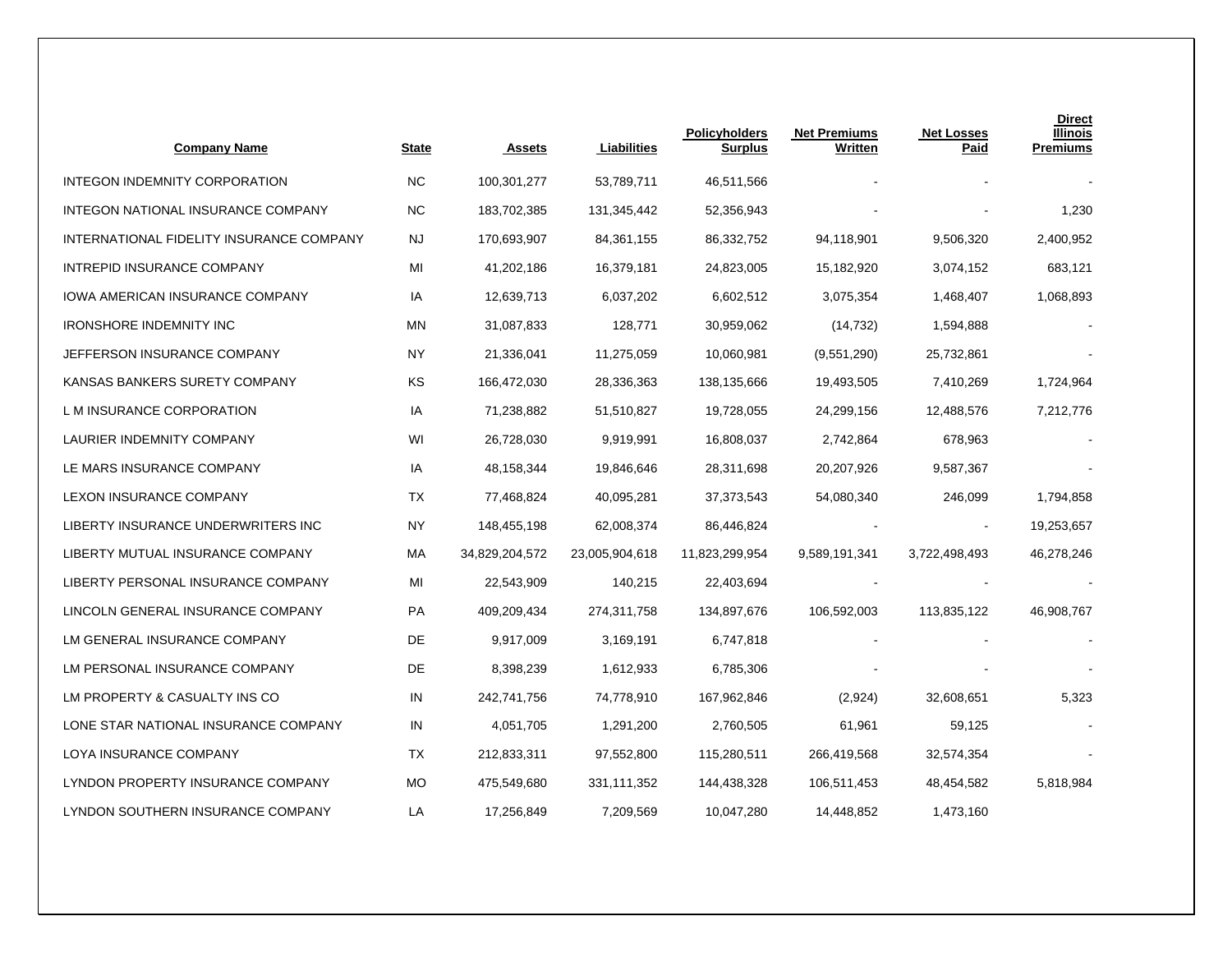| <b>Company Name</b>                      | <u>State</u>   | <b>Assets</b>  | Liabilities   | <b>Policyholders</b><br><b>Surplus</b> | <b>Net Premiums</b><br>Written | <b>Net Losses</b><br><u>Paid</u> | <b>Direct</b><br><b>Illinois</b><br><b>Premiums</b> |
|------------------------------------------|----------------|----------------|---------------|----------------------------------------|--------------------------------|----------------------------------|-----------------------------------------------------|
| MAJESTIC INSURANCE COMPANY               | СA             | 258,525,142    | 195,349,500   | 63,175,642                             | 93,513,273                     | 31,232,032                       |                                                     |
| MANUFACTURERS ALLIANCE INSURANCE CO      | PA             | 197,303,062    | 137,249,731   | 60,053,331                             | 77,259,915                     | 50,332,012                       | 829,957                                             |
| MAPFRE INSURANCE COMPANY                 | NJ             | 38,528,811     | 11,903,429    | 26,625,382                             | (422, 690)                     | 25,720,077                       |                                                     |
| MARKEL AMERICAN INSURANCE COMPANY        | VA             | 402,770,476    | 298,319,304   | 104,451,172                            | 107,372,400                    | 29,967,956                       | 3,189,955                                           |
| MARYLAND CASUALTY COMPANY                | MD             | 584,716,035    | 181,756,125   | 402,959,911                            |                                | $\blacksquare$                   | 26,565,639                                          |
| MARYLAND INSURANCE COMPANY               | ТX             | 24,973,121     | 5,290,370     | 19,682,751                             |                                |                                  |                                                     |
| MASSACHUSETTS BAY INSURANCE COMPANY      | NΗ             | 45,270,613     | 572,480       | 44,698,133                             |                                |                                  | 8,996,483                                           |
| MAXUM CASUALTY INSURANCE COMPANY         | DE             | 11,344,117     | 1,931,750     | 9,412,367                              |                                |                                  |                                                     |
| MBIA INSURANCE CORPORATION               | NY             | 11,410,224,019 | 7,747,172,339 | 3,663,051,680                          | 764,660,391                    | 26,037,240                       | 17,247,491                                          |
| MEDICAL LIABILITY ALLIANCE               | <b>MO</b>      | 36,096,628     | 15,416,990    | 20,679,638                             | 8,431,522                      | 223,469                          | 488,988                                             |
| <b>THE</b><br>MEDICAL PROTECTIVE COMPANY | IN             | 1,805,155,499  | 1,165,452,156 | 639,703,343                            | 343,121,058                    | 257,771,090                      | 16,272,496                                          |
| MEDICUS INSURANCE COMPANY                | <b>TX</b>      | 24,833,845     | 13,916,260    | 10,917,585                             | 15,317,186                     |                                  |                                                     |
| MEDMARC CASUALTY INSURANCE COMPANY       | <b>VT</b>      | 111,430,803    | 66,477,854    | 44,952,949                             | 14,597,875                     | 17,795,221                       | 2,011,559                                           |
| MEMBERSELECT INSURANCE COMPANY           | MI             | 225,410,672    | 87,775,101    | 137,635,571                            | 66,104,457                     | 42,936,680                       | 77,251,807                                          |
| MEMIC INDEMNITY COMPANY                  | NΗ             | 135,196,685    | 80,008,001    | 55,188,684                             | 36,697,674                     | 11,505,002                       | 2,891                                               |
| MENDAKOTA INSURANCE COMPANY              | <b>MN</b>      | 25,434,070     | 16,530,541    | 8,903,529                              | 8,902,437                      | 3,717,229                        | 2,051,440                                           |
| MERASTAR INSURANCE COMPANY               | IN             | 24,840,658     | 11,479,278    | 13,361,380                             | 19,409,334                     | 52,317,659                       | 594,923                                             |
| MERIDIAN SECURITY INSURANCE COMPANY      | IN             | 82,690,509     | 25,074,097    | 57,616,412                             | 285,798                        | 20,674,392                       |                                                     |
| METROPOLITAN CASUALTY INSURANCE COMPANY  | R <sub>l</sub> | 48,711,456     | 1,107,275     | 47,604,182                             |                                |                                  | 64,796,085                                          |
| METROPOLITAN DIRECT PROP & CAS INS CO    | <b>RI</b>      | 24,979,817     | 354,775       | 24,625,042                             |                                |                                  | 6,422                                               |
| METROPOLITAN GENERAL INSURANCE COMPANY   | <b>RI</b>      | 31,204,857     | 841,860       | 30,362,998                             |                                |                                  | 415,280                                             |
| METROPOLITAN GROUP PROP & CAS INS CO     | <b>RI</b>      | 390,155,438    | 112,960,471   | 277,194,966                            |                                | 9,511,013                        | 20,914,042                                          |
| METROPOLITAN PROPERTY & CASUALTY INS CO  | <b>RI</b>      | 5,333,546,608  | 3,507,716,949 | 1,825,829,666                          | 2,990,075,345                  | 1,524,493,181                    | 15,947,423                                          |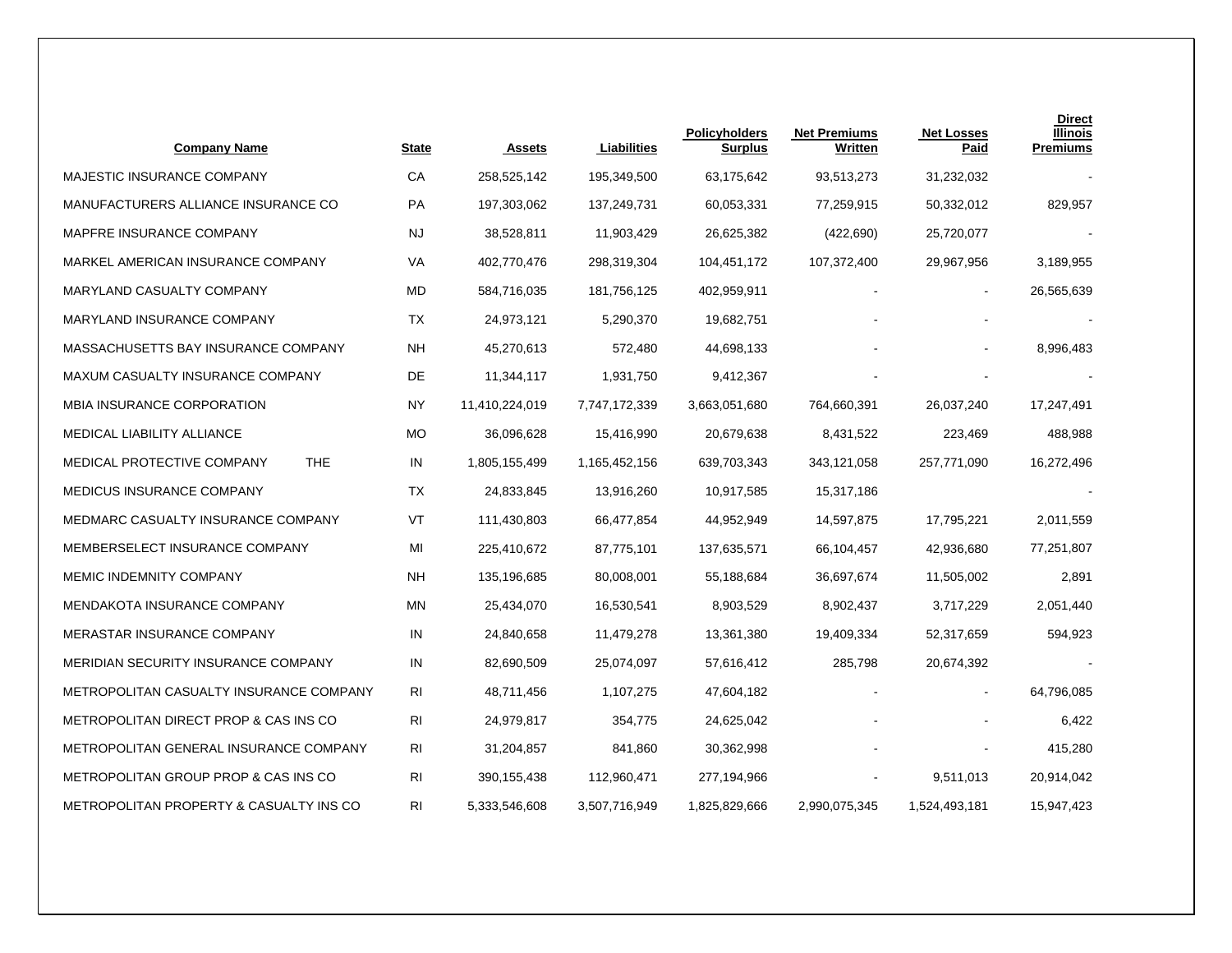| <b>Company Name</b>                        | <b>State</b> | Assets        | Liabilities   | <b>Policyholders</b><br><b>Surplus</b> | <b>Net Premiums</b><br>Written | <b>Net Losses</b><br>Paid | <b>Direct</b><br>Illinois<br><b>Premiums</b> |
|--------------------------------------------|--------------|---------------|---------------|----------------------------------------|--------------------------------|---------------------------|----------------------------------------------|
| MGA INSURANCE COMPANY INC                  | ТX           | 208,701,797   | 112,676,038   | 96,025,759                             | 95,279,844                     | 10,374,265                |                                              |
| MGIC ASSURANCE CORPORATION                 | WI           | 9,425,624     | 43,893        | 9,381,731                              | 67,598                         |                           |                                              |
| MGIC CREDIT ASSURANCE CORPORATION          | WI           | 45,215,464    | 5,332,100     | 39,883,364                             | 980,688                        | 12,497,748                | 129                                          |
| MGIC INDEMNITY CORPORATION                 | WI           | 23,532,106    | 476,417       | 23,055,689                             | 772                            |                           | 7,727                                        |
| MGIC MORTGAGE REINSURANCE CORPORATION      | WI           | 30,603,136    | 13,532,239    | 17,070,897                             | 1,431,763                      | 262,375                   |                                              |
| MGIC REINSURANCE CORPORATION               | WI           | 350,630,072   | 270,395,238   | 80,234,834                             | 76,641,379                     | 28,861,417                |                                              |
| MGIC RESIDENTIAL REINSURANCE CORPORATION   | WI           | 30,113,220    | 13,532,233    | 16,580,987                             | 1,431,763                      | 262,375                   |                                              |
| MHA INSURANCE COMPANY                      | MI           | 405,356,850   | 288,144,320   | 117,212,530                            | 66,409,915                     | 14,369,897                |                                              |
| MIC GENERAL INSURANCE CORPORATION          | MI           | 45,651,519    | 32,629,991    | 13,021,528                             |                                |                           | 607,588                                      |
| MIC PROPERTY AND CASUALTY INS CORP         | MI           | 148,901,819   | 103,012,370   | 45,889,449                             |                                |                           | (725, 554)                                   |
| MID CENTURY INSURANCE COMPANY              | СA           | 3,388,434,249 | 2,664,079,462 | 724,354,786                            | 2,050,147,016                  | 970,008,165               | 58,630,821                                   |
| MID CONTINENT CASUALTY COMPANY             | OK           | 882,270,320   | 550,688,837   | 331,581,482                            | 266,473,515                    | 64,604,561                | 606,287                                      |
| MIDDLESEX INSURANCE COMPANY                | WI           | 644,473,962   | 412,633,035   | 231,840,926                            | 189, 183, 775                  | 92,694,896                | 558,994                                      |
| MIDWEST EMPLOYERS CASUALTY COMPANY         | DE           | 326,072,294   | 197,110,287   | 128,962,007                            | 32,479,103                     | $\overline{\phantom{a}}$  | 6,570,880                                    |
| MIDWEST MEDICAL INSURANCE COMPANY          | <b>MN</b>    | 488,698,278   | 311,392,948   | 177,305,330                            | 123,139,072                    | 48,500,987                | 24,414                                       |
| MIDWESTERN INDEMNITY COMPANY<br><b>THE</b> | OН           | 16,210,713    | 600,021       | 15,610,692                             |                                |                           | 1,061                                        |
| MILBANK INSURANCE COMPANY                  | <b>SD</b>    | 456,639,312   | 279,795,796   | 176,843,516                            | 206,612,202                    | 97,156,010                |                                              |
| MILLERS CLASSIFIED INSURANCE COMPANY       | WI           | 24,155,065    | 13,201,923    | 10,953,142                             | 12,743,548                     | 8,762,785                 | 4,705,539                                    |
| MILWAUKEE CASUALTY INSURANCE CO            | WI           | 17,217,609    | 6,769,181     | 10,448,428                             |                                |                           | 9,430,033                                    |
| MILWAUKEE INSURANCE COMPANY                | WI           | 45,044,935    | 12,314,553    | 32,730,382                             | (1,014,471)                    | 1,317,289                 | 4,388,444                                    |
| MILWAUKEE SAFEGUARD INSURANCE COMPANY      | WI           | 11,015,474    | 487,821       | 10,527,653                             |                                |                           |                                              |
| MITSUI SUMITOMO INSURANCE CO OF AMERICA    | ΝY           | 674,579,746   | 460,510,956   | 214,068,790                            | 135,205,647                    | 67,729,620                | 6,687,481                                    |
| MITSUI SUMITOMO INSURANCE USA INC          | <b>NY</b>    | 105,629,668   | 54,731,553    | 50,898,115                             | 15,022,846                     | 7,525,514                 | 5,036,765                                    |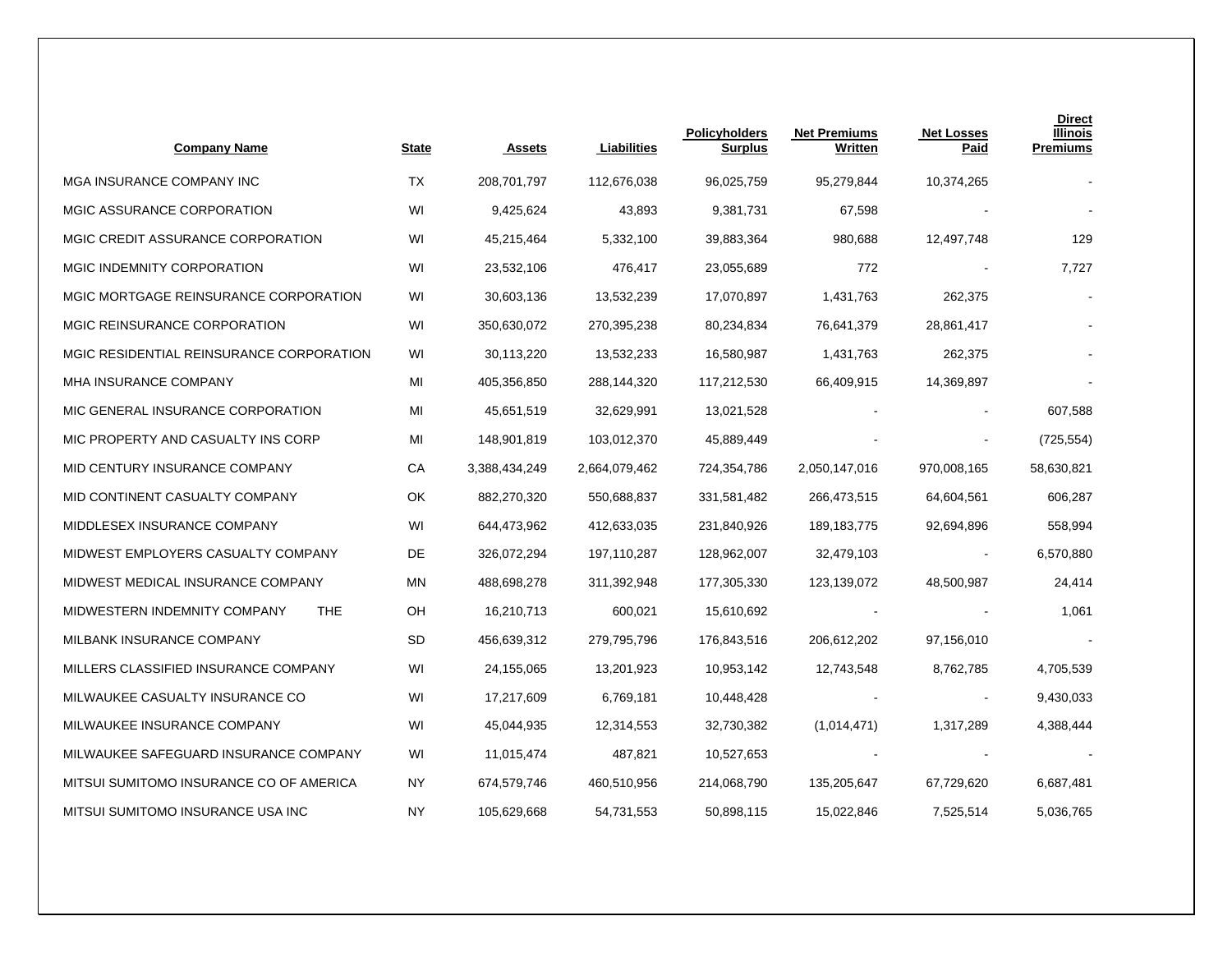| <b>Company Name</b>                      | <b>State</b> | <b>Assets</b>  | Liabilities    | <b>Policyholders</b><br><b>Surplus</b> | <b>Net Premiums</b><br>Written | <b>Net Losses</b><br>Paid | <b>Direct</b><br>Illinois<br><b>Premiums</b> |
|------------------------------------------|--------------|----------------|----------------|----------------------------------------|--------------------------------|---------------------------|----------------------------------------------|
| MONROE GUARANTY INSURANCE COMPANY        | IN           | 32,493,092     | (8,915,424)    | 41,408,516                             |                                | 13,008,668                | 3,550,416                                    |
| MORTGAGE GUARANTY INSURANCE CORP         | WI           | 7,110,368,721  | 5,851,838,701  | 1,258,530,020                          | 1,172,382,921                  | 455,398,772               | 68,800,710                                   |
| <b>MOTORS INSURANCE CORPORATION</b>      | MI           | 6,601,523,161  | 4,718,104,677  | 1,883,418,484                          | 2,607,571,168                  | 1,683,899,793             | 4,770,042                                    |
| MUNICH REINSURANCE AMERICA INC           | DE           | 17,948,045,778 | 13,626,411,022 | 4,321,634,756                          | 2,298,035,340                  | 1,776,026,262             |                                              |
| NATIONAL AMERICAN INSURANCE COMPANY      | OK           | 140,881,643    | 90,632,108     | 50,249,535                             | 64,432,173                     | 25,747,239                | 193,490                                      |
| NATIONAL BUILDING MATERIAL ASSURANCE CO  | IN           | 2,924,878      | 289,905        | 2,634,973                              | 14,985                         | 517                       |                                              |
| NATIONAL CASUALTY COMPANY                | WI           | 185,511,172    | 81,937,440     | 103,573,732                            |                                | 91,980                    | 18,839,186                                   |
| NATIONAL CONTINENTAL INSURANCE COMPANY   | ΝY           | 185,470,777    | 136,037,901    | 49,432,876                             | 113,060,135                    | 13,119                    | 458,074                                      |
| NATIONAL FARMERS UNION PROPERTY & CAS CO | CO           | 266,673,373    | 143,538,288    | 123,135,085                            | 161,168,370                    | 80,899,885                | 1,753,900                                    |
| NATIONAL GENERAL ASSURANCE COMPANY       | MO           | 39,571,378     | 19,406,774     | 20,164,604                             |                                |                           | 6,930,316                                    |
| NATIONAL GENERAL INSURANCE COMPANY       | <b>MO</b>    | 100,678,448    | 58,875,624     | 41,802,824                             | 28,893,097                     | 18,199,295                | 1,157,386                                    |
| NATIONAL INDEMNITY COMPANY               | NE           | 74,163,534,479 | 38,581,576,882 | 35,581,957,597                         | 4,237,014,242                  | 926,685,149               | 6,250,794                                    |
| NATIONAL INSURANCE COMPANY OF WI INC     | WI           | 43,726,668     | 27,840,344     | 15,886,323                             | 13,678,151                     | 4,933,859                 |                                              |
| NATIONAL INTERSTATE INSURANCE COMPANY    | OH           | 694,674,348    | 512,372,746    | 182,301,601                            | 203,635,108                    | 46,063,303                | 5,477,049                                    |
| NATIONAL LIABILITY & FIRE INS CO         | СT           | 1,203,062,035  | 573,893,780    | 629,168,255                            | 286,279,885                    | 15,098,945                | 9,517,817                                    |
| NATIONAL REINSURANCE CORPORATION         | DE           | 785,706,383    | 163,610,455    | 622,095,928                            | (10, 912, 804)                 | 33,472,669                |                                              |
| NATIONAL SPECIALTY INSURANCE COMPANY     | TX           | 28,485,174     | 13,088,154     | 15,397,020                             | 10,323,396                     | 3,456,825                 | 3,600,331                                    |
| NATIONAL TRUST INSURANCE COMPANY         | TN           | 7,996,786      | (6,993,793)    | 14,990,579                             | $\blacksquare$                 | 3, 151, 774               | 5,825,298                                    |
| NATIONAL UNION FIRE INSURANCE CO OF PITT | PA           | 34,575,350,644 | 22,418,356,518 | 12,156,994,126                         | 7,776,581,812                  | 3,019,784,196             | 149,562,542                                  |
| NATIONWIDE AFFINITY INSURANCE CO OF AM   | OН           | 32,104,571     | 18,213,914     | 13,890,657                             | 6,530,205                      | 80,845                    |                                              |
| NATIONWIDE AGRIBUSINESS INSURANCE CO     | IA           | 90,015,279     | 34,760,388     | 55,254,891                             |                                | $\blacksquare$            | 33,090,587                                   |
| NATIONWIDE ASSURANCE COMPANY             | WI           | 83,269,468     | 9,898,103      | 73,371,365                             |                                | $\overline{\phantom{a}}$  | 421,634                                      |
| NATIONWIDE GENERAL INSURANCE COMPANY     | OH           | 59,801,708     | 35,828,360     | 23,973,348                             |                                |                           | 25,184                                       |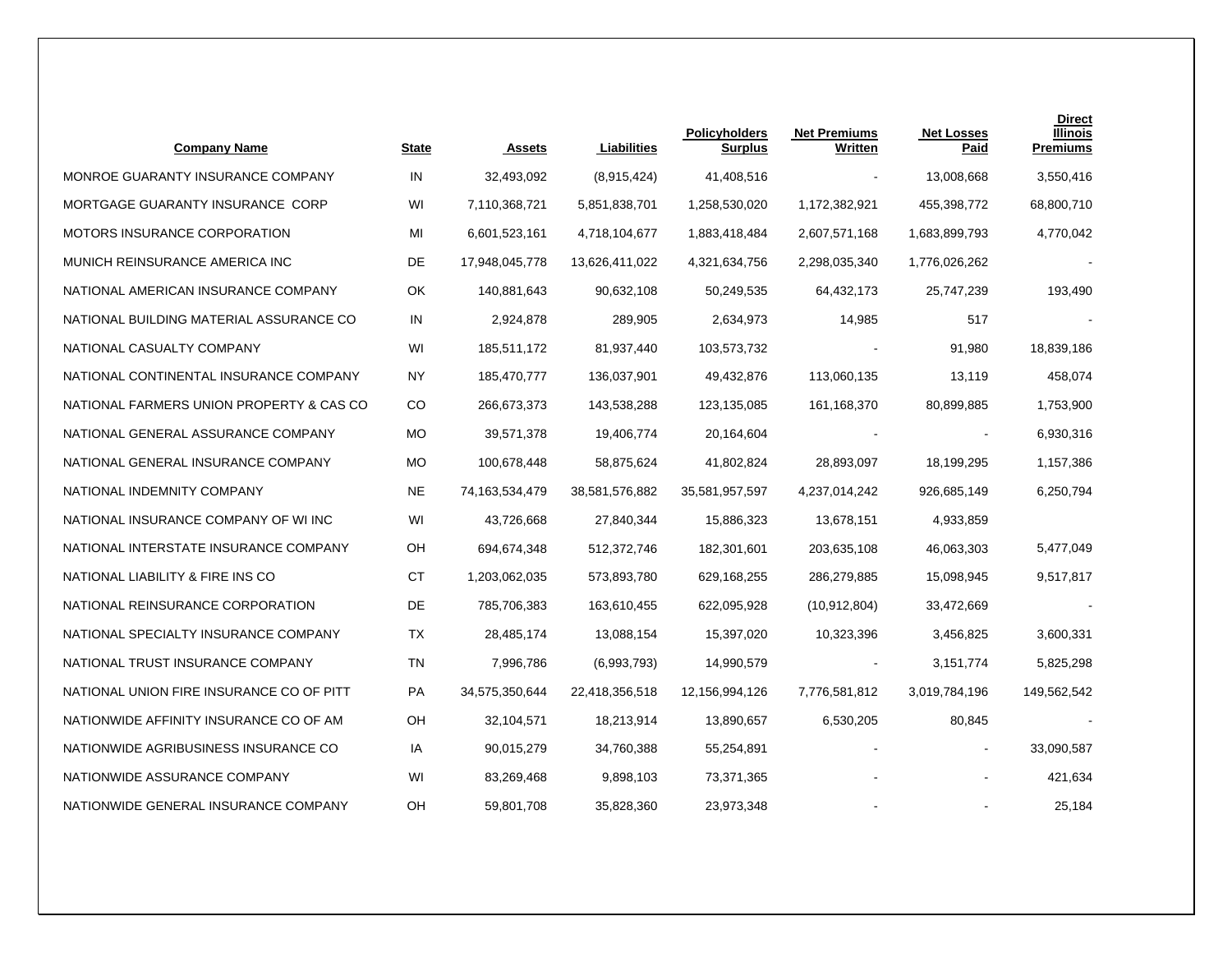| <b>Company Name</b>                         | <b>State</b> | <b>Assets</b> | Liabilities   | <b>Policyholders</b><br><u>Surplus</u> | <b>Net Premiums</b><br><u>Written</u> | <b>Net Losses</b><br><u>Paid</u> | <b>Direct</b><br><b>Illinois</b><br><b>Premiums</b> |
|---------------------------------------------|--------------|---------------|---------------|----------------------------------------|---------------------------------------|----------------------------------|-----------------------------------------------------|
| NATIONWIDE INSURANCE COMPANY OF AMERICA     | WI           | 134,108,410   | 47,591,470    | 86,516,940                             |                                       |                                  | 9,306,879                                           |
| NATIONWIDE PROPERTY & CASUALTY INS CO       | OН           | 103,617,981   | 75,161,685    | 28,456,296                             |                                       |                                  | 8,421,423                                           |
| NAU COUNTRY INSURANCE COMPANY               | MN           | 379,916,385   | 181,595,948   | 198,320,437                            | 330,105,004                           | 22,998,586                       | 63,704,561                                          |
| NAVIGATORS INSURANCE COMPANY                | NY           | 1,594,942,247 | 1,016,274,411 | 578,667,836                            | 478,018,550                           | 46,550,437                       | 19,667,122                                          |
| NCMIC INSURANCE COMPANY                     | IA           | 512,752,071   | 346,148,304   | 166,603,767                            | 82,698,403                            | 15,507,134                       | 4,986,216                                           |
| NETHERLANDS INSURANCE COMPANY THE           | NΗ           | 282,550,278   | 218,075,724   | 64,474,554                             | 121,461,019                           | 29,528,062                       | 44,364,458                                          |
| NEW ENGLAND INSURANCE COMPANY               | СT           | 293,044,010   | 10,096,478    | 282,947,532                            | 2,929                                 | 1,130,752                        |                                                     |
| NEW ENGLAND REINSURANCE CORPORATION         | СT           | 131,285,643   | 9,963,904     | 121,321,739                            | 2,929                                 | 1,130,752                        |                                                     |
| NEW HAMPSHIRE INSURANCE COMPANY             | PA           | 4,452,304,207 | 3,083,004,486 | 1,369,299,721                          | 1,023,234,454                         | 397,340,026                      | 292,355,503                                         |
| NEW SOUTH INSURANCE COMPANY                 | NC           | 62,468,836    | 32,307,046    | 30,161,790                             |                                       |                                  |                                                     |
| NEW YORK MARINE AND GENERAL INS CO          | NY.          | 593,599,166   | 402,457,295   | 191,141,871                            | 135, 152, 405                         | 40,375,131                       | 2,026,133                                           |
| NEWARK INSURANCE COMPANY                    | <b>NJ</b>    |               |               |                                        |                                       | 16,845,447                       |                                                     |
| NGM INSURANCE COMPANY                       | FL           | 1,817,113,917 | 1,197,546,102 | 619,567,815                            | 1,085,469,960                         | 150,076,107                      | 1,050                                               |
| NORGUARD INSURANCE COMPANY                  | PA           | 353,870,224   | 268,261,223   | 85,609,001                             | 98,839,051                            | 32,601,592                       | 409,205                                             |
| NORTH AMERICAN ELITE INSURANCE COMPANY      | NΗ           | 38,176,989    | 4,729,720     | 33,447,269                             |                                       |                                  |                                                     |
| NORTH AMERICAN SPECIALTY INSURANCE CO       | NΗ           | 459,892,079   | 216,354,701   | 243,537,378                            | 3,389,213                             | 6,634,806                        | 3,532,108                                           |
| NORTH POINTE INSURANCE COMPANY              | MI           | 107,742,349   | 69,187,264    | 38,555,085                             | 54,020,317                            | 30,628,316                       | 3,019,006                                           |
| NORTH RIVER INSURANCE COMPANY<br><b>THE</b> | NJ           | 971,070,060   | 517,310,966   | 453,759,094                            | 215,015,626                           | 96,342,092                       | 11,691,043                                          |
| NORTH STAR REINSURANCE CORPORATION          | DE           | 24,228,951    | 5,141,863     | 19,087,088                             |                                       |                                  |                                                     |
| NORTHERN ASSURANCE COMPANY OF AMERICA       | MA           | 321,109,435   | 140,838,414   | 180,271,021                            | 80,940,659                            | 72,883,559                       | 2,997,727                                           |
| NORTHERN INSURANCE COMPANY OF NEW YORK      | <b>NY</b>    | 61,645,069    | 32,251,367    | 29,393,702                             |                                       |                                  | 3,433,981                                           |
| NORTHLAND CASUALTY COMPANY                  | MN           | 100,874,566   | 67,682,519    | 33,192,048                             | 20,392,236                            | 22,303,377                       | 423,310                                             |
| NORTHLAND INSURANCE COMPANY                 | MN           | 1,216,632,016 | 613,704,682   | 602,927,335                            | 175,423,233                           | 204,734,502                      | 39,747,520                                          |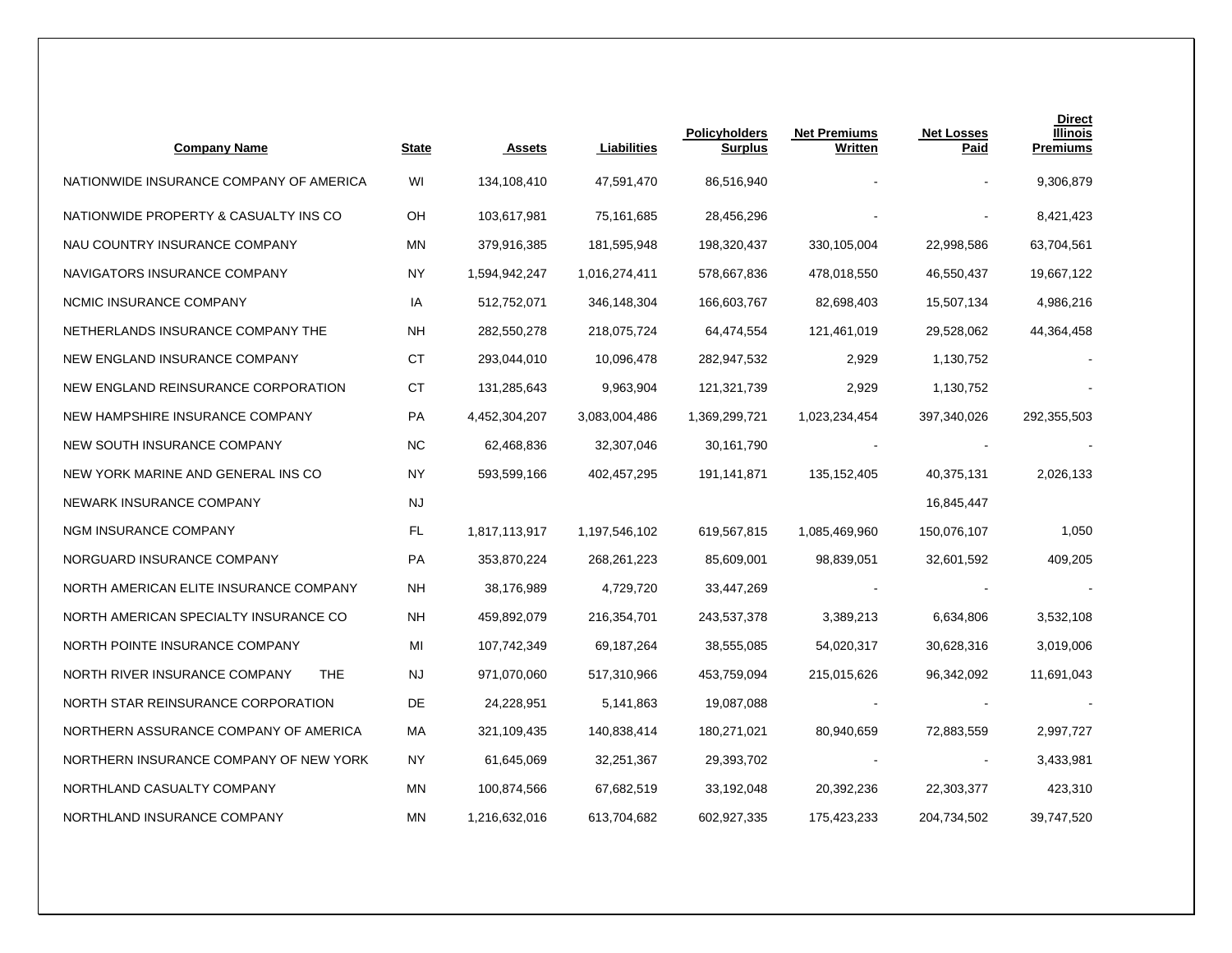| <b>Company Name</b>                           | <b>State</b> | <b>Assets</b> | Liabilities   | <b>Policyholders</b><br><b>Surplus</b> | <b>Net Premiums</b><br>Written | <b>Net Losses</b><br>Paid | <b>Direct</b><br>Illinois<br><b>Premiums</b> |
|-----------------------------------------------|--------------|---------------|---------------|----------------------------------------|--------------------------------|---------------------------|----------------------------------------------|
| NOVA CASUALTY COMPANY                         | <b>NY</b>    | 139,944,217   | 74,384,505    | 65,559,714                             | 14,201,625                     | 14,797,799                | 99,619                                       |
| OCCIDENTAL FIRE & CASUALTY COMPANY OF NC      | <b>NC</b>    | 256,414,474   | 97,882,847    | 158,531,627                            | 45,579,247                     | 45,776,251                | 22,165,696                                   |
| ODYSSEY AMERICA REINSURANCE CORPORATION       | СT           | 6,855,730,711 | 3,932,972,633 | 2,922,758,078                          | 1,692,599,876                  | 737,584,057               |                                              |
| OHIC INSURANCE COMPANY                        | OН           | 247,475,232   | 170,247,781   | 77,227,451                             | (4,728,316)                    | 42,767,435                |                                              |
| OHIO CASUALTY INSURANCE COMPANY<br><b>THE</b> | OH           | 4,581,054,663 | 3,224,622,680 | 1,356,431,987                          | 1,335,344,559                  | 317,914,571               | 21,436,369                                   |
| OHIO INDEMNITY COMPANY                        | OН           | 110,764,578   | 65,699,539    | 45,065,039                             | 45,782,215                     | 33,654,458                | 487,285                                      |
| OHIO SECURITY INSURANCE COMPANY               | OH           | 13,257,805    | 1,177         | 13,256,629                             |                                | 6,800,314                 | 1,089,405                                    |
| OLD RELIABLE CASUALTY COMPANY                 | MO           | 11,024,521    | 2,748,469     | 8,276,053                              |                                | 6,349,720                 | 603,863                                      |
| OLD REPUBLIC INSURANCE COMPANY                | PA           | 2,427,802,795 | 1,554,917,432 | 872,885,363                            | 482,343,348                    | 99,641,414                | 38,036,904                                   |
| OLD REPUBLIC SECURITY ASSURANCE COMPANY       | AZ           | 110,495,291   | 42,480,833    | 68,014,458                             | (42, 159, 576)                 | 13,307,149                | (282)                                        |
| OLD REPUBLIC SURETY COMPANY                   | WI           | 99,113,070    | 53,428,514    | 45,684,556                             | 40,667,096                     | 3,579,288                 | 3,190,196                                    |
| OLD UNITED CASUALTY COMPANY                   | KS           | 365,925,468   | 220,075,317   | 145,850,151                            | 85,243,916                     | 28,327,444                | 403,751                                      |
| ONEBEACON AMERICA INSURANCE COMPANY           | МA           | 904,285,713   | 471,229,674   | 433,056,039                            | 265,485,366                    | 178,478,402               | 2,412,408                                    |
| ONEBEACON INSURANCE COMPANY                   | PA           | 3,494,072,143 | 1,854,196,865 | 1,639,875,278                          | 874,159,131                    | 787,142,058               | 2,922,456                                    |
| ONEBEACON MIDWEST INSURANCE COMPANY           | WI           | 21,796,762    | 179,338       | 21,617,424                             |                                | 8,654,225                 | 109,602                                      |
| <b>OWNERS INSURANCE COMPANY</b>               | OH           | 2,371,220,207 | 1,520,257,131 | 850,963,076                            | 1,043,677,289                  | 347,745,872               | 96,649,346                                   |
| PACIFIC EMPLOYERS INSURANCE COMPANY           | PA           | 2,385,907,661 | 1,691,382,683 | 694,524,978                            | 619,721,632                    | 139,951,776               | 9,985,462                                    |
| PACIFIC INDEMNITY COMPANY                     | WI           | 5,636,175,867 | 3,793,312,502 | 1,842,863,365                          | 1,544,127,905                  | 578,560,996               | 12,835,150                                   |
| PACIFIC SPECIALTY INSURANCE COMPANY           | СA           | 257,815,574   | 120,710,725   | 137,104,849                            | 116,515,363                    | 34,316,743                | 61,531                                       |
| PACIFIC STAR INSURANCE COMPANY                | WI           | 7,310,500     | 61,082        | 7,249,418                              |                                |                           |                                              |
| PARIS RE AMERICA INSURANCE COMPANY            | DE           | 55,752,790    | 3,773,351     | 51,979,439                             | 24,811                         | 2,564,020                 |                                              |
| PARTNER REINSURANCE COMPANY OF THE US         | <b>NY</b>    | 3,213,599,640 | 2,536,519,013 | 677,080,627                            | 711,168,080                    | 252,162,101               |                                              |
| PARTNERRE INSURANCE COMPANY OF NEW YORK       | NY           | 112,805,585   | 12,968,146    | 99,837,439                             | 509,222                        | 17,543,043                |                                              |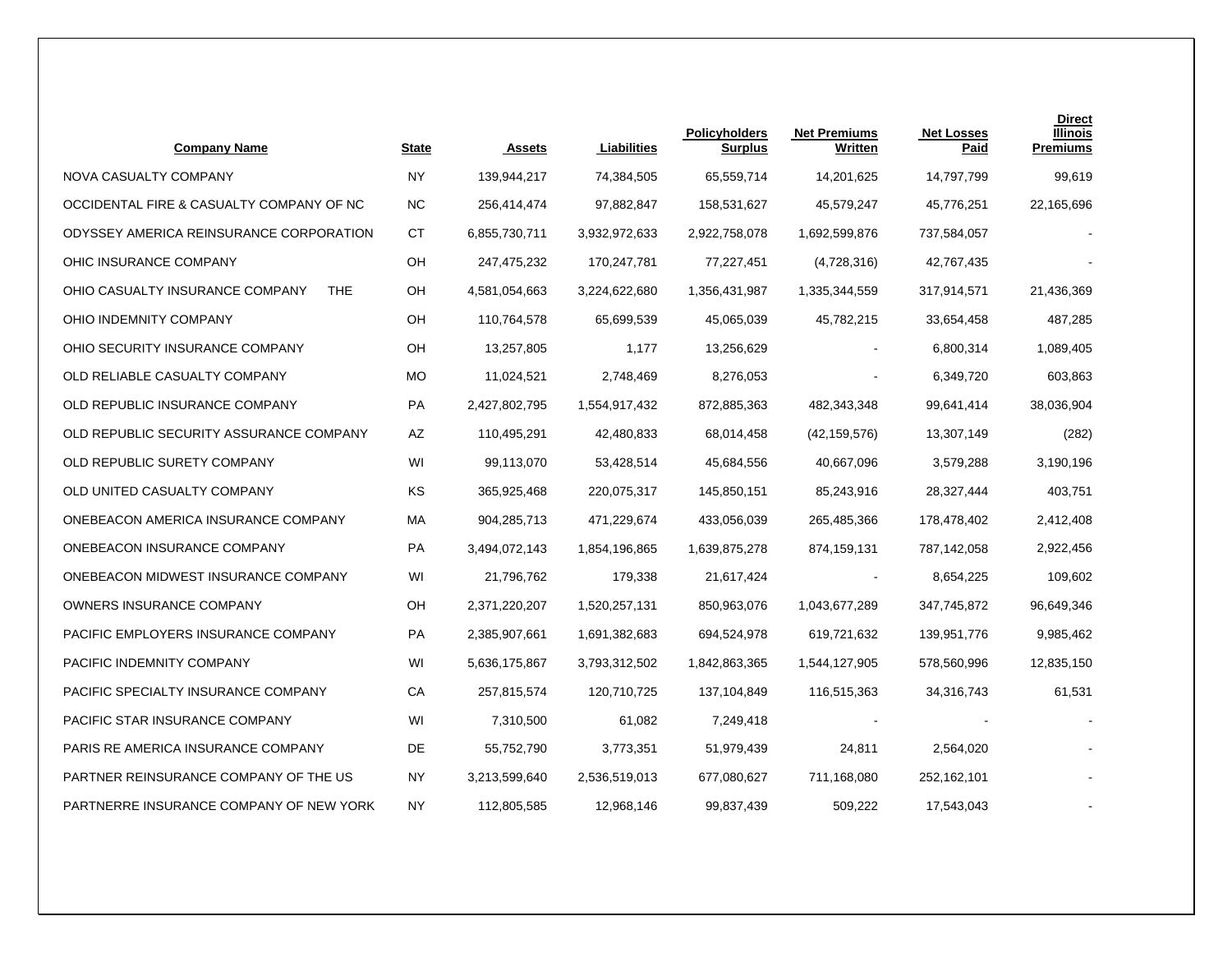| <b>Company Name</b>                      | <b>State</b> | <b>Assets</b> | Liabilities   | <b>Policyholders</b><br><b>Surplus</b> | <b>Net Premiums</b><br>Written | <b>Net Losses</b><br>Paid | <b>Direct</b><br><b>Illinois</b><br><b>Premiums</b> |
|------------------------------------------|--------------|---------------|---------------|----------------------------------------|--------------------------------|---------------------------|-----------------------------------------------------|
| PATHFINDER INSURANCE COMPANY             | CO           | 10,656,372    | 2,003,732     | 8,652,640                              | 413,893                        | 327,500                   |                                                     |
| PATRIOT GENERAL INSURANCE COMPANY        | WI           | 22,168,482    | 1,121,440     | 21,047,042                             |                                |                           |                                                     |
| PEACHTREE CASUALTY INSURANCE COMPANY     | FL           | 10,682,519    | 4,050,445     | 6,632,074                              | 3,954,615                      | 4,735,993                 |                                                     |
| PEERLESS INSURANCE COMPANY               | <b>NH</b>    | 6,025,003,036 | 4,554,695,451 | 1,470,307,585                          | 2,634,626,956                  | 375,554,776               | 10,630,836                                          |
| PENN AMERICA INSURANCE COMPANY           | <b>PA</b>    | 367,631,372   | 169,477,678   | 198,153,693                            | 47,343,395                     | 39,156,590                | 420,880                                             |
| PENN MILLERS INSURANCE COMPANY           | PA           | 183,665,199   | 132,870,508   | 50,794,691                             | 73,884,179                     | 29,430,638                | 2,679,627                                           |
| PENNSYLVANIA GENERAL INSURANCE COMPANY   | PA           | 472,682,136   | 282,539,554   | 190,142,582                            | 161,881,321                    | (12,893,661)              | 79,212                                              |
| PENNSYLVANIA MANUFACTURERS ASSN INS CO   | PA           | 678,818,526   | 471,263,829   | 207,554,697                            | 231,779,744                    | 150,996,038               | 2,105,794                                           |
| PENNSYLVANIA MANUFACTURERS INDEMNITY CO  | PA           | 205,695,955   | 137,909,788   | 67,786,167                             | 77,259,915                     | 50,332,012                | 51,262                                              |
| PERMANENT GENERAL ASSURANCE CORP OF OH   | OH           | 96,508,061    | 56,768,879    | 39,739,182                             | 63,299,959                     | 23,806,104                |                                                     |
| PERMANENT GENERAL ASSURANCE CORP         | TN           | 220,086,491   | 145,690,831   | 74,395,660                             | 162,771,322                    | 61,280,550                |                                                     |
| PETROLEUM CASUALTY COMPANY               | ТX           | 19,945,492    | 7,173,290     | 12,772,202                             | 4,424,030                      | 245,699                   | 351,831                                             |
| PHILADELPHIA INDEMNITY INSURANCE COMPANY | PA           | 3,328,324,362 | 2,159,275,247 | 1,169,049,114                          | 1,394,058,486                  | 55,889,414                | 42,129,954                                          |
| PHOENIX INDEMNITY INSURANCE COMPANY      | AZ           | 170,102,960   | 123,986,021   | 46,116,939                             | 81,196,275                     | 12,003,617                | 444,651                                             |
| PHOENIX INSURANCE COMPANY<br>THE.        | <b>CT</b>    | 3,569,463,726 | 2,395,810,759 | 1,173,652,967                          | 900,928,577                    | 408,924,023               | 13,093,635                                          |
| PHYSICIANS INSURANCE COMPANY OF WI INC   | WI           | 360,853,715   | 269,858,633   | 90,995,082                             | 61,784,522                     | 7,727,087                 | 7,008,059                                           |
| PLANS LIABILITY INSURANCE COMPANY        | OН           | 88,838,160    | 38,904,818    | 49,933,342                             | 10,389,722                     | 3,158,838                 |                                                     |
| PLATINUM UNDERWRITERS REINSURANCE INC    | <b>MD</b>    | 1,466,389,053 | 918,426,136   | 547,962,917                            | 365,738,717                    | 187,649,424               |                                                     |
| PLATTE RIVER INSURANCE COMPANY           | <b>NE</b>    | 156,431,613   | 116,251,557   | 40,180,056                             | 34,622,117                     | 4,475,550                 | 1,851,878                                           |
| PLAZA INSURANCE COMPANY                  | <b>MO</b>    | 10,645,206    | 360,769       | 10,284,437                             |                                | 5,549,411                 |                                                     |
| PMA CAPITAL INSURANCE COMPANY            | <b>PA</b>    | 373,457,953   | 325,877,896   | 47,580,057                             | (9,308,024)                    | 199,203,774               |                                                     |
| PMI INSURANCE CO                         | AZ           | 556,702,219   | 487,884,130   | 68,818,089                             | 127,147,661                    | 25,599,229                |                                                     |
| PMI MORTGAGE INSURANCE CO                | <b>AZ</b>    | 3,682,586,137 | 3,187,128,826 | 495,457,311                            | 670.882.448                    | 182,112,971               | 40,667,589                                          |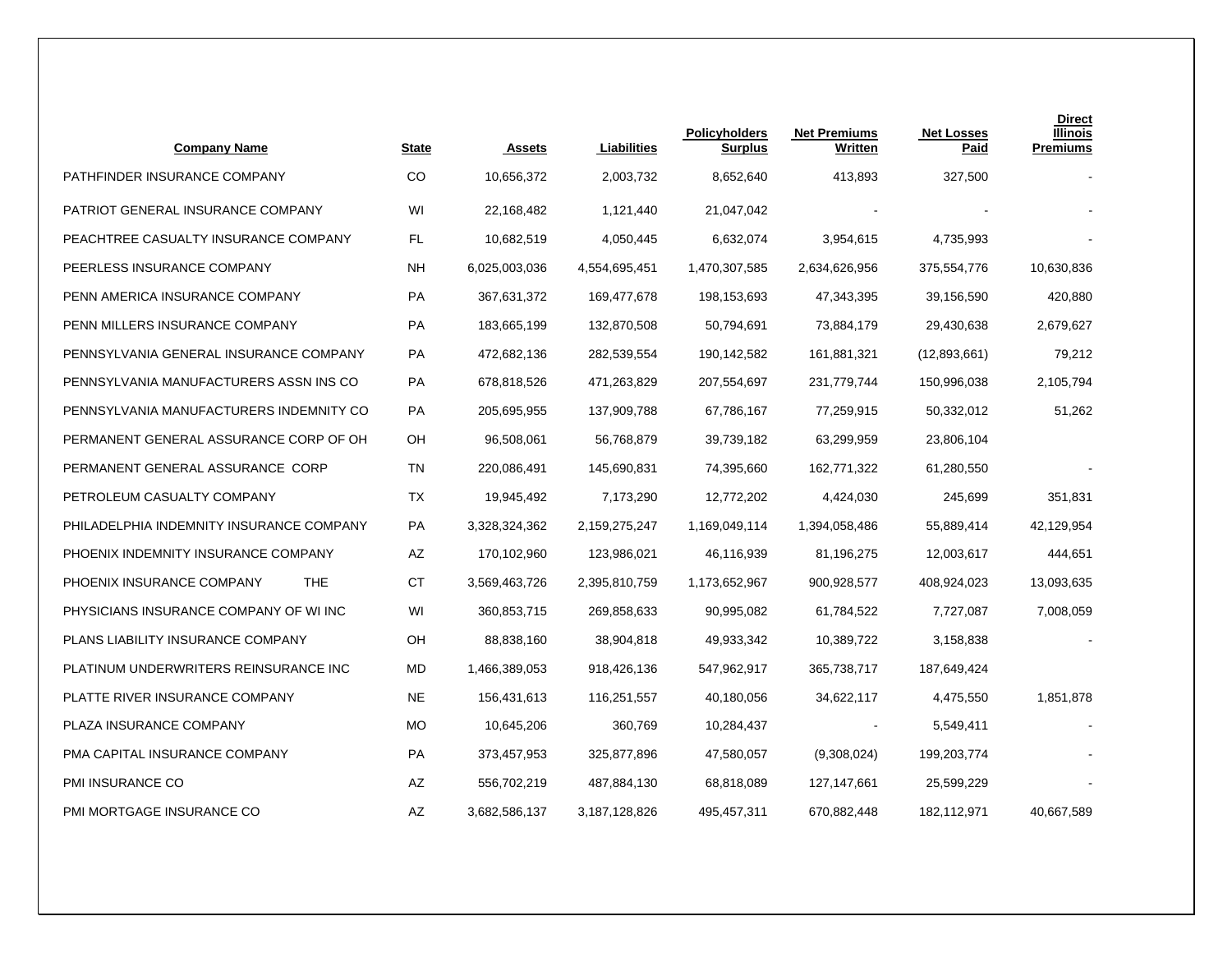| <b>Company Name</b>                      | <b>State</b> | <b>Assets</b> | Liabilities   | <b>Policyholders</b><br><b>Surplus</b> | <b>Net Premiums</b><br>Written | <b>Net Losses</b><br>Paid | <b>Direct</b><br>Illinois<br><b>Premiums</b> |
|------------------------------------------|--------------|---------------|---------------|----------------------------------------|--------------------------------|---------------------------|----------------------------------------------|
| PRE PAID LEGAL CASUALTY INC              | OK           | 26,761,856    | 3,352,995     | 23,408,861                             | 51,915,240                     | 15,415,285                | 11,185,998                                   |
| PREFERRED PROFESSIONAL INSURANCE CO      | <b>NE</b>    | 305,143,829   | 186,501,655   | 118,642,174                            | 62,286,042                     | 16,497,146                | 5,731,334                                    |
| PRINCETON INSURANCE COMPANY              | NJ           | 1,012,875,372 | 743,042,766   | 269,832,606                            | 188,408,552                    | 138,537,886               |                                              |
| PRODUCERS AGRICULTURE INSURANCE COMPANY  | TX           | 103,102,226   | 70,147,558    | 32,954,668                             | 56,690,418                     | 24,442,060                | 15,969,681                                   |
| PROFESSIONAL LIABILITY INS CO OF AMERICA | <b>NY</b>    | 49,311,197    | 26,959,664    | 22,351,533                             | 21,185,236                     | 142,851                   | 35,969,456                                   |
| PROFESSIONAL SOLUTIONS INSURANCE COMPANY | IA           | 12,474,816    | 3,304,106     | 9,170,710                              | (2,054)                        |                           | 4,153,617                                    |
| PROFESSIONALS ADVOCATE INSURANCE CO      | MD           | 96,605,888    | 53,044,766    | 43,561,122                             | 9,081,379                      | 6,133,540                 |                                              |
| PROFESSIONALS DIRECT INSURANCE COMPANY   | MI           | 44,980,190    | 30,015,513    | 14,964,677                             | 18,146,312                     | 4,983,615                 | 205,332                                      |
| PROGRESSIVE ADVANCED INSURANCE COMPANY   | OН           | 147,948,481   | 101,972,978   | 45,975,503                             | 142,380,698                    | 38,653,689                |                                              |
| PROGRESSIVE AMERICAN INSURANCE COMPANY   | FL.          | 343,124,556   | 209,952,883   | 133, 171, 673                          | 167,406,847                    | 107,674,250               |                                              |
| PROGRESSIVE CASUALTY INSURANCE COMPANY   | OH           | 4,772,594,188 | 3,518,727,099 | 1,253,867,089                          | 3,998,105,782                  | 2,853,367,671             | 4,325,852                                    |
| PROGRESSIVE DIRECT INSURANCE COMPANY     | OH           | 2,836,042,274 | 1,973,645,523 | 862,396,751                            | 2,758,626,022                  | 472,984,226               | 76,371,332                                   |
| PROGRESSIVE MAX INSURANCE COMPANY        | OH           | 236,237,003   | 167,106,584   | 69,130,419                             | 213,571,047                    | 48,871,043                |                                              |
| PROGRESSIVE NORTHERN INSURANCE COMPANY   | WI           | 1,167,167,632 | 852,243,382   | 314,924,250                            | 1,004,441,078                  | 646,045,511               | 150,515,997                                  |
| PROGRESSIVE PREMIER INS CO OF ILLINOIS   | OH           | 95,354,200    | 71,696,980    | 23,657,220                             | 71,190,349                     | 14,496,722                | 27,008,563                                   |
| PROGRESSIVE SPECIALTY INSURANCE COMPANY  | OH           | 1,152,639,349 | 484,184,926   | 668,454,423                            | 585,923,962                    | 376,859,879               | (11, 552)                                    |
| PROGRESSIVE UNIVERSAL INS CO             | WI           | 148,853,764   | 103,013,556   | 45,840,208                             | 142,380,698                    | 33,187,968                | 2,282,267                                    |
| PRONATIONAL INSURANCE COMPANY            | MI           | 1,138,600,579 | 891,800,563   | 246,800,016                            | 152,284,114                    | 26,254,436                | 24,154,909                                   |
| PROPERTY & CASUALTY INS CO OF HARTFORD   | IN           | 209,501,417   | 111,728,738   | 97,772,679                             | 52,184,974                     | 27,786,193                | 34,883,829                                   |
| PROPERTY-OWNERS INSURANCE COMPANY        | IN           | 131,293,524   | 68,931,348    | 62,362,177                             | 65,863,638                     | 11,324,210                |                                              |
| PROTECTIVE INSURANCE COMPANY             | IN           | 619,784,943   | 260,152,011   | 359,632,932                            | 130,799,748                    | 38,097,422                | 3,567,116                                    |
| PROVIDENCE WASHINGTON INSURANCE COMPANY  | RI           | 172,683,292   | 135,780,134   | 36,903,158                             | (214, 422)                     | 76,144,196                | 4,149                                        |
| PUTNAM REINSURANCE COMPANY               | <b>NY</b>    | 554,022,450   | 402,302,542   | 151,719,908                            | 180,561,939                    | 71,600,634                |                                              |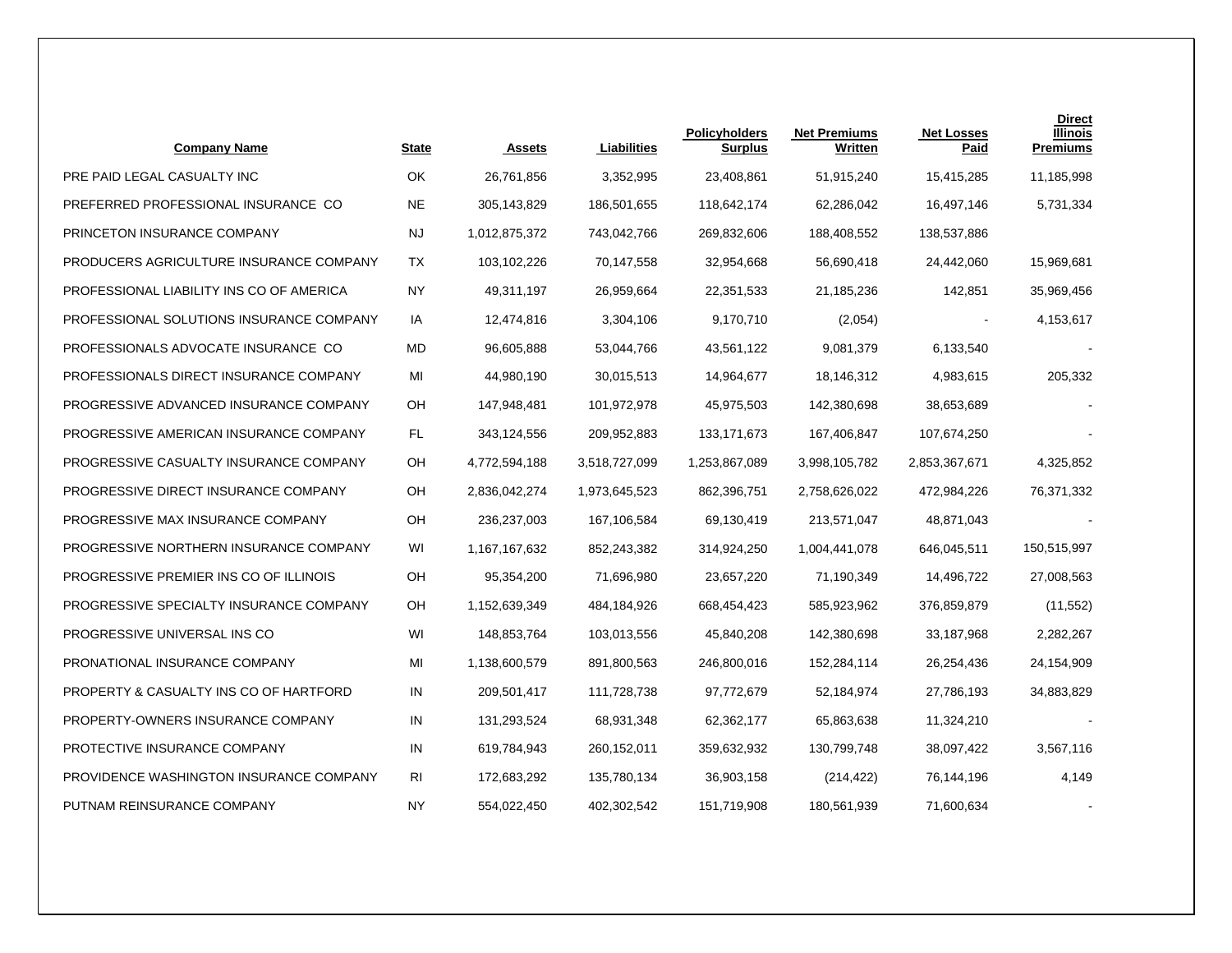| <b>Company Name</b>                      | <b>State</b> | <b>Assets</b> | Liabilities   | <b>Policyholders</b><br><u>Surplus</u> | <b>Net Premiums</b><br>Written | <b>Net Losses</b><br><u>Paid</u> | <b>Direct</b><br>Illinois<br><b>Premiums</b> |
|------------------------------------------|--------------|---------------|---------------|----------------------------------------|--------------------------------|----------------------------------|----------------------------------------------|
| PXRE REINSURANCE COMPANY                 | СT           | 275,889,240   | 136,248,644   | 139,640,596                            | 2,417,282                      | 31,580,263                       |                                              |
| <b>QBE INSURANCE CORPORATION</b>         | PA           | 469,671,150   | 308,087,485   | 161,583,665                            | 108,406,203                    | 26,789,382                       | 12,318,108                                   |
| <b>QBE REINSURANCE CORPORATION</b>       | <b>PA</b>    | 1,258,548,789 | 689,395,540   | 569,153,249                            | 482,205,874                    | 183,836,405                      |                                              |
| <b>QUANTA INDEMNITY COMPANY</b>          | CO           | 231,835,213   | 147,342,208   | 84,493,005                             | 1,771,851                      | 342,149                          | 12,962                                       |
| R & Q REINSURANCE COMPANY                | <b>PA</b>    | 288,294,195   | 262,946,370   | 25,347,825                             | 1,498,858                      | (1)                              |                                              |
| R V I AMERICA INSURANCE COMPANY          | СT           | 74,202,707    | 49,996,408    | 24,206,299                             | 5,600,694                      | 3,817,376                        | 15,356                                       |
| R V I NATIONAL INSURANCE COMPANY         | СT           | 15,285,922    | 903,520       | 14,382,402                             | 5,540                          | 115,960                          |                                              |
| RADIAN ASSET ASSURANCE INC               | NY           | 2,529,830,714 | 1,392,450,672 | 1,137,380,043                          | 259,184,890                    | 98,426,310                       | 3,214,241                                    |
| RADIAN GUARANTY INC                      | <b>PA</b>    | 4,067,711,515 | 3,883,312,022 | 184,399,493                            | 780,498,963                    | 274,558,877                      | 36,154,767                                   |
| RAMPART INSURANCE COMPANY                | NY           | 82,251,170    | 51,873,158    | 30,378,012                             | 4,107                          | 8,235,572                        |                                              |
| REDLAND INSURANCE COMPANY                | <b>NJ</b>    | 170,634,752   | 107,877,228   | 62,757,524                             | 39,180,563                     | 2,712,083                        | 1,298,882                                    |
| REGENT INSURANCE COMPANY                 | WI           | 280,617,060   | 195,006,345   | 85,610,716                             | 116,558,962                    | 49,210,089                       | 22,562,963                                   |
| REPUBLIC FRANKLIN INSURANCE COMPANY      | OH           | 86,279,536    | 47,739,637    | 38,539,899                             | 18,173,975                     | 8,957,116                        | 1,919,889                                    |
| REPUBLIC INDEMNITY COMPANY OF AMERICA    | СA           | 891,223,729   | 568,179,836   | 323,043,893                            | 226,037,543                    | 126,098,896                      |                                              |
| REPUBLIC INDEMNITY COMPANY OF CALIFORNIA | СA           | 40,127,933    | 17,711,102    | 22,416,831                             | 6,990,852                      | 3,899,966                        |                                              |
| REPUBLIC INSURANCE COMPANY               | ТX           | 277,870,588   | 59,745,211    | 218,125,377                            |                                |                                  |                                              |
| REPUBLIC MORTGAGE INSURANCE CO OF FL     | FL.          | 46,019,742    | 36,605,167    | 9,414,575                              | 6,922,619                      | 1,556,386                        |                                              |
| REPUBLIC MORTGAGE INSURANCE COMPANY      | ΝC           | 1,811,359,352 | 1,690,511,133 | 120,848,219                            | 402,372,535                    | 92,868,503                       | 30,924,995                                   |
| REPUBLIC WESTERN INSURANCE COMPANY       | AZ           | 247,648,532   | 137,451,235   | 110,197,297                            | 28,311,229                     | 65,572,390                       | 639,289                                      |
| RESPONSE INSURANCE COMPANY               | <b>CT</b>    | 96,160,249    | 28,145,260    | 68,014,989                             | 21,573,933                     | 22,708,766                       | 278,699                                      |
| RESPONSE WORLDWIDE DIRECT AUTO INS CO    | CT.          | 47,159,961    | 32,051,940    | 15,108,021                             | 31,642,514                     | 5,385,442                        | 947,654                                      |
| RIVERPORT INSURANCE COMPANY              | MN           | 78,344,251    | 42,937,489    | 35,406,761                             | 9,859,513                      | 3,178,081                        | 4,346,145                                    |
| ROCKWOOD CASUALTY INSURANCE COMPANY      | <b>PA</b>    | 245,719,676   | 164,427,467   | 81,292,209                             | 60,375,894                     | 30,349,490                       | 4,501,006                                    |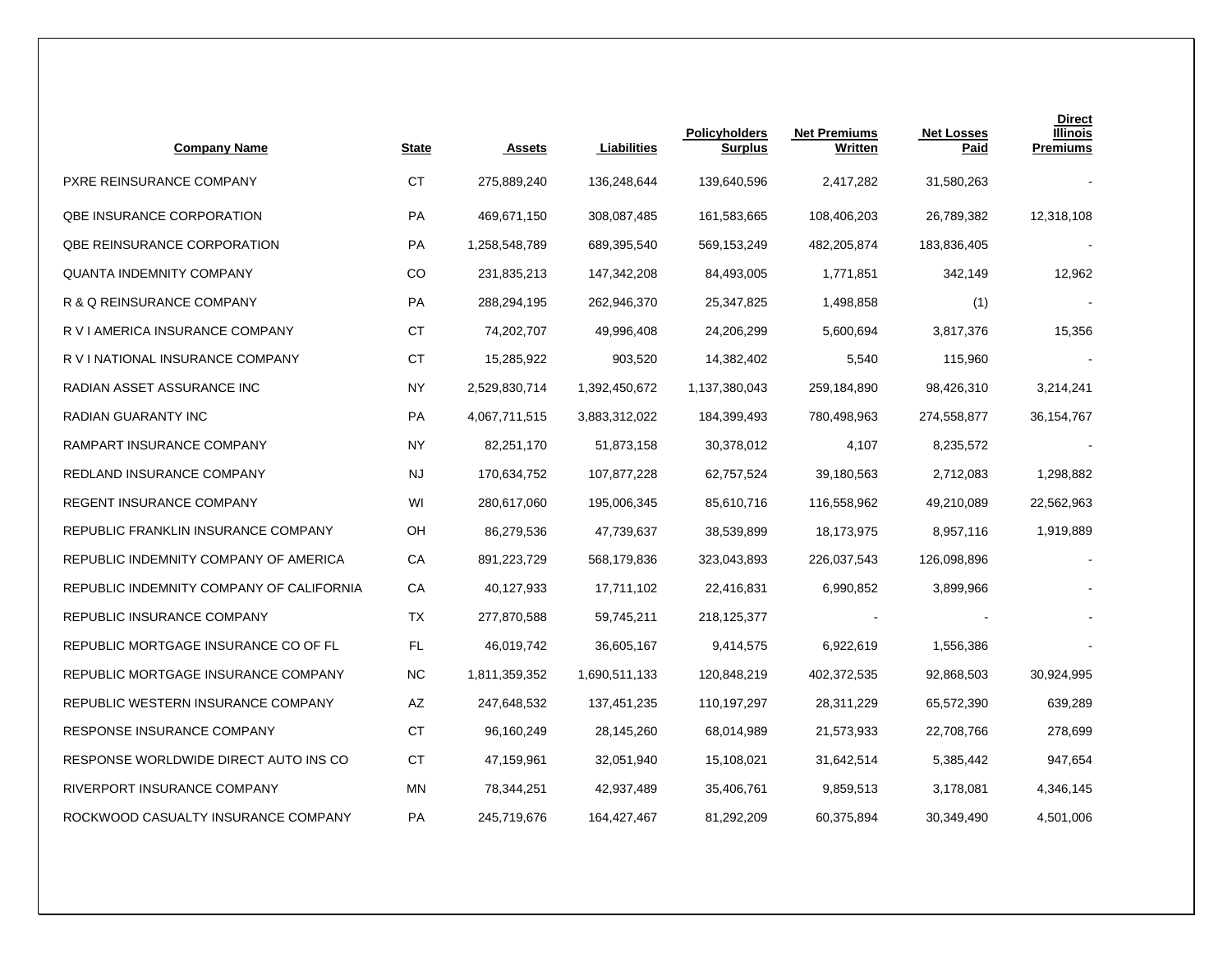| <b>Company Name</b>                    | <u>State</u> | <b>Assets</b> | Liabilities   | Policyholders<br>Surplus | <b>Net Premiums</b><br>Written | <b>Net Losses</b><br>Paid | <b>Direct</b><br>Illinois<br><b>Premiums</b> |
|----------------------------------------|--------------|---------------|---------------|--------------------------|--------------------------------|---------------------------|----------------------------------------------|
| RSUI INDEMNITY COMPANY                 | <b>NH</b>    | 2,499,798,495 | 1,415,754,878 | 1,084,043,617            | 672,296,222                    | 88,680,512                | 39,099,260                                   |
| RURAL COMMUNITY INSURANCE COMPANY      | ΜN           | 3,085,387,732 | 2,770,317,518 | 315,070,214              | 712,063,254                    | 261,491,952               | 78,933,305                                   |
| SAFE AUTO INSURANCE COMPANY            | OH           | 450,198,642   | 277,582,287   | 172,616,355              | 311,744,881                    | 138,602,148               | 8,046,672                                    |
| SAFECO INSURANCE COMPANY OF AMERICA    | <b>WA</b>    | 4,067,248,117 | 3,228,637,423 | 838,610,694              | 1,866,527,755                  | 882,067,206               | 30,734,563                                   |
| SAFECO INSURANCE COMPANY OF IN         | IN           | 19,130,317    | 6,559,516     | 12,570,801               |                                | $\blacksquare$            | 13,075,551                                   |
| SAFECO NATIONAL INSURANCE COMPANY      | <b>MO</b>    | 257,720,731   | 159,221,383   | 98,499,348               | 113,122,894                    | 53,458,619                | 7,505,174                                    |
| SAFETY NATIONAL CASUALTY CORPORATION   | <b>MO</b>    | 1,778,544,979 | 1,315,593,485 | 462,951,494              | 303,878,209                    | 66,727,555                | 25,931,849                                   |
| SAFEWAY DIRECT INSURANCE COMPANY       | СA           | 13,813,022    | 5,526,770     | 8,286,252                | 7,499,619                      | 2,414,376                 |                                              |
| SAFEWAY INSURANCE COMPANY OF GEORGIA   | GА           | 52,593,978    | 22,585,778    | 30,008,200               | 29,998,475                     | 15,639,490                |                                              |
| SAFEWAY INSURANCE COMPANY OF LOUISIANA | LA           | 87,577,779    | 35,691,255    | 51,886,524               | 47,497,586                     | 31,789,782                |                                              |
| SAGAMORE INSURANCE COMPANY             | IN           | 157,610,940   | 51,436,888    | 106,174,052              | 34,484,109                     | 30,362,952                | 1,389,838                                    |
| SAN FRANCISCO REINSURANCE COMPANY      | СA           | 105,352,970   | 27,833,239    | 77,519,731               | $\blacksquare$                 | (1,494,340)               |                                              |
| SAVERS PROPERTY & CASUALTY INS CO      | MO           | 160,605,613   | 118,972,903   | 41,632,710               | 61,646,367                     | 10,186,972                | 125,950                                      |
| <b>SCOR REINSURANCE COMPANY</b>        | NY.          | 1,475,427,050 | 983,772,389   | 491,654,661              | 196,825,116                    | 351,783,100               |                                              |
| SCOTTSDALE INDEMNITY COMPANY           | OH           | 22,195,240    | 4,768,971     | 17,426,269               |                                | $\blacksquare$            | 3,124,058                                    |
| SEABOARD SURETY COMPANY                | ΝY           | 154,528,452   | 23,542,094    | 130,986,358              | 2,366,486                      | 20,962,298                | 189,659                                      |
| <b>SEATON INSURANCE COMPANY</b>        | RI           | 77,466,694    | 52,362,146    | 25,104,546               | 906                            | 12,784,357                |                                              |
| SEAWORTHY INSURANCE COMPANY            | <b>MD</b>    | 54,922,522    | 26,733,414    | 28,189,108               | 31,398,604                     | 17,622,125                | 155,928                                      |
| SECURA SUPREME INSURANCE COMPANY       | WI           | 74,798,293    | 42,496,497    | 32,301,796               | 31,068,015                     | 10,914,595                | 2,388,332                                    |
| SECURIAN CASUALTY COMPANY              | ΜN           | 53,643,651    | 5,984,659     | 47,658,992               | 8,606,611                      | 53,701                    |                                              |
| SECURITY NATIONAL INSURANCE COMPANY    | ТX           | 35,635,696    | 20,280,804    | 15,354,892               |                                |                           | 1,782,731                                    |
| SELECT INSURANCE COMPANY               | <b>TX</b>    | 64,969,558    | 343,485       | 64,626,072               |                                | 77,814,959                |                                              |
| SELECTIVE INSURANCE COMPANY OF AMERICA | <b>NJ</b>    | 2,281,064,319 | 1,745,701,649 | 535,362,670              | 781,784,719                    | 308,497,155               | 226.099                                      |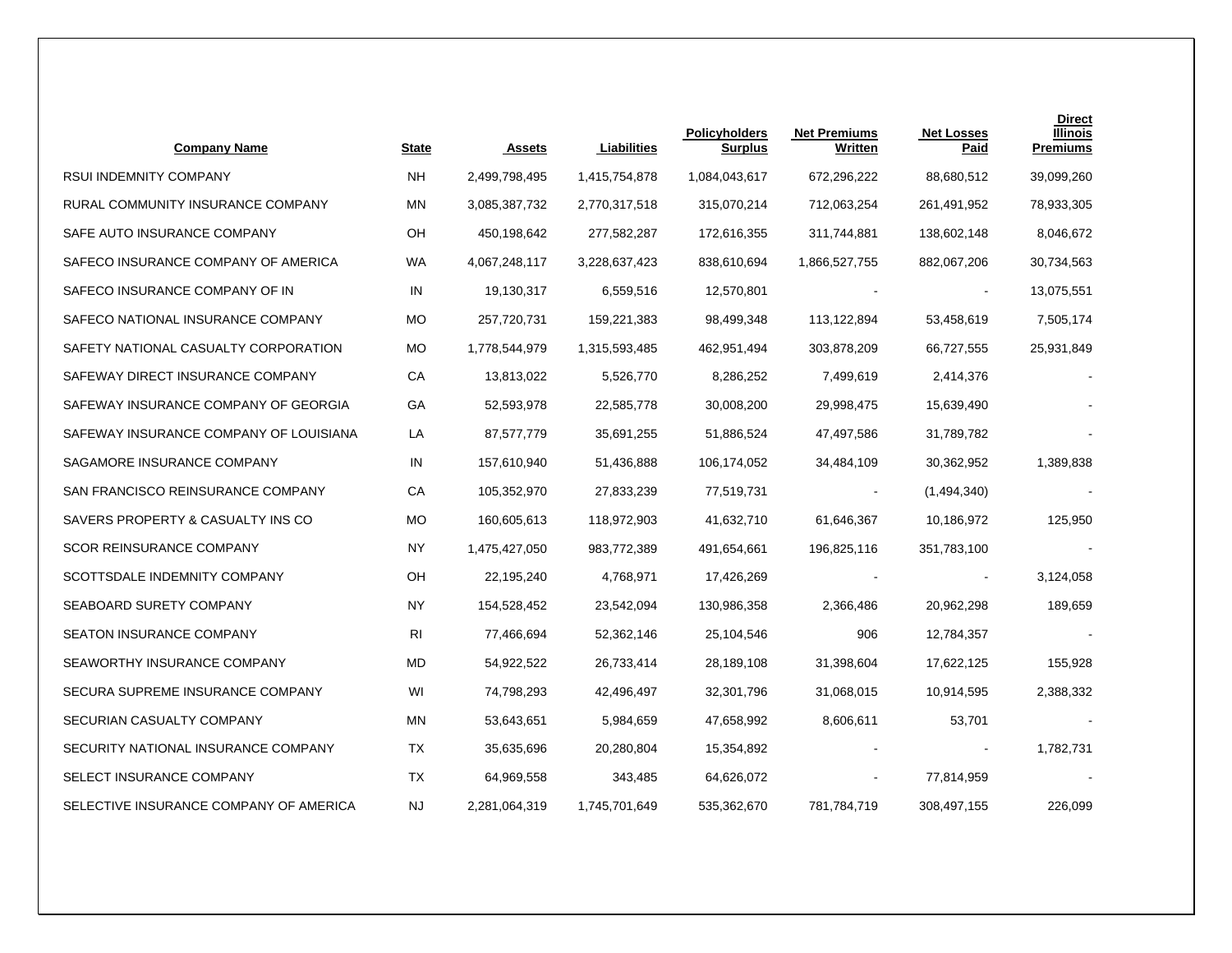| <b>Company Name</b>                           | <b>State</b> | <b>Assets</b>  | Liabilities    | <b>Policyholders</b><br>Surplus | <b>Net Premiums</b><br>Written | <b>Net Losses</b><br><u>Paid</u> | <b>Direct</b><br><b>Illinois</b><br><b>Premiums</b> |
|-----------------------------------------------|--------------|----------------|----------------|---------------------------------|--------------------------------|----------------------------------|-----------------------------------------------------|
| SELECTIVE INSURANCE COMPANY OF SC             | SC           | 414,859,442    | 320,561,070    | 94,298,372                      | 142,142,675                    | 50,026,566                       | 28,646,471                                          |
| SELECTIVE INSURANCE COMPANY OF THE SE         | ΝC           | 322,346,033    | 244,513,920    | 77,832,113                      | 110,555,412                    | 38,909,551                       | 33,724,197                                          |
| SENECA INSURANCE COMPANY INC                  | NY.          | 318,435,422    | 190,712,851    | 127,722,571                     | 98,586,737                     | 20,874,176                       | 2,642,945                                           |
| SENTINEL INSURANCE COMPANY LTD                | <b>CT</b>    | 369,702,005    | 67,001,361     | 302,700,644                     | 31,310,984                     | 16,671,715                       | 23,556,350                                          |
| SENTRY CASUALTY COMPANY                       | WI           | 157,264,822    | 101,707,720    | 55,557,102                      | 68,816,919                     |                                  |                                                     |
| SENTRY SELECT INSURANCE COMPANY               | WI           | 654,865,660    | 435, 135, 922  | 219,729,738                     | 189, 183, 775                  | 92,694,896                       | 33,857,272                                          |
| SEQUOIA INDEMNITY COMPANY                     | <b>NV</b>    | 12,514,731     | 5,794,754      | 6,719,977                       | 386,017                        |                                  |                                                     |
| SEQUOIA INSURANCE COMPANY                     | СA           | 185,487,551    | 116,920,825    | 68,566,726                      | 89,356,485                     | 26,901,202                       |                                                     |
| SERVICE INSURANCE COMPANY                     | FL.          | 22,600,756     | 9,255,833      | 13,344,923                      | 6,155,272                      | 11,322,320                       |                                                     |
| SHELBY CASUALTY INSURANCE COMPANY             | ТX           |                |                |                                 |                                |                                  |                                                     |
| SHELBY INSURANCE COMPANY THE                  | ТX           |                |                |                                 |                                |                                  |                                                     |
| SHELTER GENERAL INSURANCE COMPANY             | <b>MO</b>    | 201,096,120    | 103,769,186    | 97,326,934                      | 95,070,209                     | 54,002,830                       | 13,765,411                                          |
| SOMPO JAPAN FIRE & MARINE INS CO OF AM        | NY           | 65,420,036     | 1,111,597      | 64,308,439                      | 128,388                        | (160, 295)                       |                                                     |
| SOMPO JAPAN INSURANCE COMPANY OF AMERICA      | NY           | 770,799,110    | 420,951,493    | 349,847,617                     | 63,341,396                     | 42,251,507                       | 8,492,771                                           |
| SOUTHERN GENERAL INSURANCE COMPANY            | GА           | 66,123,272     | 40,829,254     | 25,294,015                      | 55,851,242                     | 28,460,270                       |                                                     |
| SOUTHERN INSURANCE COMPANY                    | ТX           | 10,208,464     | 1,859,222      | 8,349,242                       |                                |                                  |                                                     |
| SOUTHERN-OWNERS INSURANCE COMPANY             | FL           | 336,343,403    | 193,811,504    | 142,531,898                     | 109,345,707                    | 48,581,200                       |                                                     |
| SPARTA INSURANCE COMPANY                      | МA           | 257,737,009    | 2,103,387      | 255,633,622                     | 1,426,100                      | 121, 159, 111                    |                                                     |
| ST PAUL FIRE & MARINE INSURANCE COMPANY       | <b>MN</b>    | 19,842,695,554 | 12,961,588,288 | 6,881,107,266                   | 4,670,846,424                  | 1,928,531,381                    | 92,864,572                                          |
| ST PAUL GUARDIAN INSURANCE COMPANY            | <b>MN</b>    | 76,423,237     | 50,480,540     | 25,942,697                      | 25,709,792                     |                                  | 1,328,381                                           |
| ST PAUL MEDICAL LIABILITY INS CO              | MN           | 198,415,804    | 138,778,340    | 59,637,465                      | 52,329,436                     | 20,962,298                       | 856                                                 |
| ST PAUL MERCURY INSURANCE COMPANY             | <b>MN</b>    | 261,366,150    | 202,003,345    | 59,362,805                      | 102,839,166                    |                                  | 36,001,815                                          |
| STANDARD FIRE INSURANCE COMPANY<br><b>THE</b> | <b>CT</b>    | 3,750,201,302  | 2,328,122,163  | 1,422,079,139                   | 871,698,356                    | 396,311,895                      | 5,207,882                                           |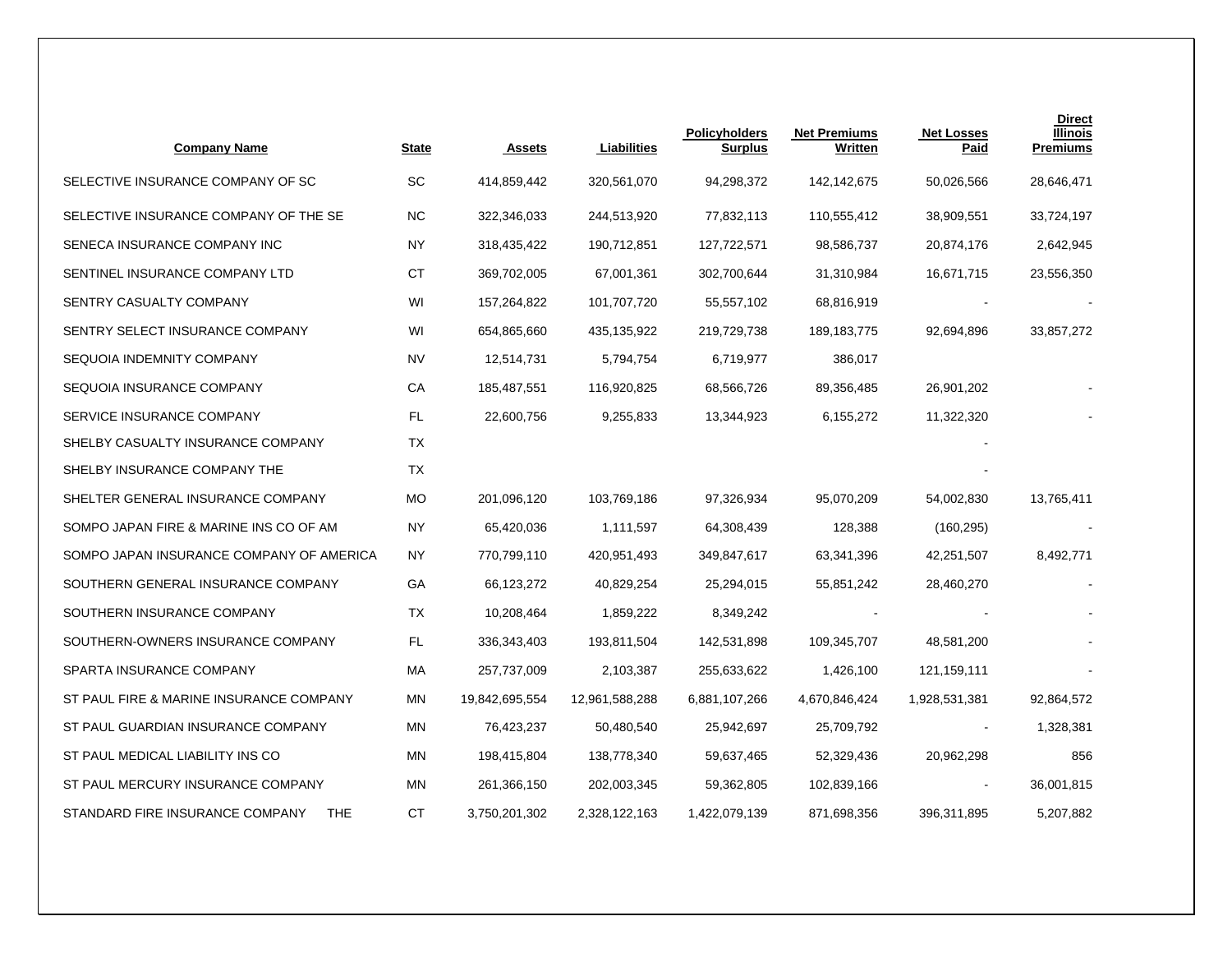| <b>Company Name</b>                    | <b>State</b> | <b>Assets</b>  | Liabilities    | <b>Policyholders</b><br><b>Surplus</b> | <b>Net Premiums</b><br>Written | <b>Net Losses</b><br>Paid | <b>Direct</b><br>Illinois<br><b>Premiums</b> |
|----------------------------------------|--------------|----------------|----------------|----------------------------------------|--------------------------------|---------------------------|----------------------------------------------|
| STANDARD GUARANTY INSURANCE COMPANY    | DE           | 192,934,763    | 104,065,269    | 88,869,494                             | 144,257,659                    | 15,201,147                | (214, 686)                                   |
| STAR INSURANCE COMPANY                 | MI           | 524,580,928    | 336,200,355    | 188,380,573                            | 158,599,289                    | 58,658,598                | 3,571,705                                    |
| STARNET INSURANCE COMPANY              | DE           | 163,575,204    | 57,706,082     | 105,869,122                            | 13,277,536                     | 2,188,466                 | 4,054,922                                    |
| STATE AUTO INS CO OF WI                | WI           | 20,093,312     | 8,396,296      | 11,697,016                             | (160, 588)                     | 5,715,061                 |                                              |
| STATE AUTO NATIONAL INSURANCE COMPANY  | OН           | 106,627,631    | 33,405,685     | 73,221,946                             | 42,747,940                     | 42,379,231                | 661,243                                      |
| STATE AUTO PROP AND CAS INS CO         | IA           | 1,604,496,398  | 988,534,351    | 615,962,047                            | 721,894,270                    | 337,188,510               | 23,239,826                                   |
| STATE FARM FLORIDA INSURANCE COMPANY   | FL           | 2,343,588,860  | 1,521,366,207  | 822,222,652                            | 666,276,341                    | 1,102,529,569             |                                              |
| STATE NATIONAL INSURANCE COMPANY INC   | TX           | 175,470,188    | 71,599,013     | 103,871,176                            | 67,102,073                     | 31,111,424                | 8,273,543                                    |
| STONEBRIDGE CASUALTY INSURANCE COMPANY | OН           | 289,832,880    | 169,688,046    | 120,144,834                            | 132,154,405                    | 43,513,865                | 6,624,260                                    |
| STONEWALL INSURANCE COMPANY            | RI           | 94,953,337     | 35,616,507     | 59,336,826                             |                                | 3,639,492                 |                                              |
| STONINGTON INSURANCE COMPANY           | ТX           | 384,124,045    | 259,254,386    | 124,869,659                            | 146,875,806                    | 16,819,175                | 5,128,581                                    |
| STRATFORD INSURANCE COMPANY            | <b>NH</b>    | 174,035,875    | 118,826,058    | 55,209,817                             | 23,878,932                     | 6,959,251                 | 281,379                                      |
| STRATHMORE INSURANCE COMPANY           | NY           | 45,531,208     | 27,682,246     | 17,848,961                             | 11,470,964                     | 4,182,483                 |                                              |
| SUECIA INSURANCE COMPANY               | NY           | 60,161,474     | 34,033,408     | 26,128,066                             | 4,911                          | 347,228                   |                                              |
| SUPERIOR INSURANCE COMPANY             | FL           | 6,015,412      | 2,549,378      | 3,466,034                              |                                |                           |                                              |
| SURETY BONDING COMPANY OF AMERICA      | SD           | 9,268,898      | 1,809,620      | 7,459,278                              | 258,211                        | 76,416                    | 23,348                                       |
| SWISS REINSURANCE AMERICA CORPORATION  | ΝY           | 14,245,829,463 | 10,180,802,597 | 4,065,026,866                          | 2,053,177,122                  | 1,139,323,101             |                                              |
| T H E INSURANCE COMPANY                | LA           | 174,050,582    | 119,472,600    | 54,577,982                             | 49,123,830                     | 20,590,328                | 1,639,728                                    |
| TECHNOLOGY INSURANCE COMPANY           | NΗ           | 401,438,454    | 268,786,165    | 132,652,289                            | 95,639,476                     | 4,550,867                 | 26,477,677                                   |
| TIG INDEMNITY COMPANY                  | СA           | 26,051,019     | 3,602,602      | 22,448,417                             |                                |                           |                                              |
| TIG INSURANCE COMPANY                  | СA           | 2,061,585,008  | 1,323,166,373  | 738,418,635                            | (10,987,855)                   | (51, 282, 341)            | 320,720                                      |
| TITAN INDEMNITY COMPANY                | ТX           | 133,701,918    | 36,171,788     | 97,530,130                             |                                |                           |                                              |
| TNUS INSURANCE COMPANY                 | ΝY           | 58,226,845     | 9,387,131      | 48,839,714                             | (9, 175, 974)                  | 15,323,983                |                                              |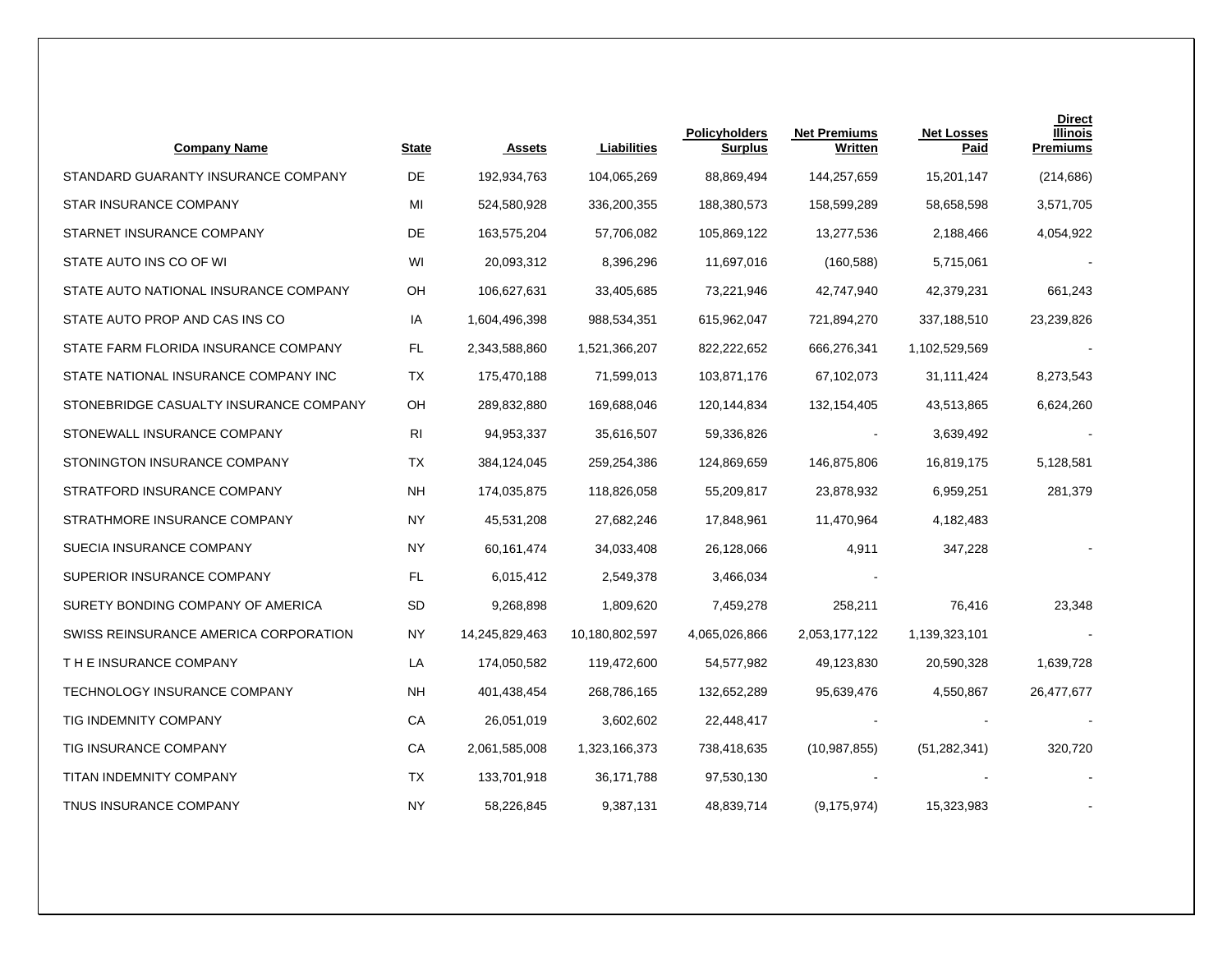| <b>Company Name</b>                              | <b>State</b> | <b>Assets</b>  | Liabilities    | <b>Policyholders</b><br><b>Surplus</b> | <b>Net Premiums</b><br>Written | <b>Net Losses</b><br><b>Paid</b> | <b>Direct</b><br><b>Illinois</b><br><b>Premiums</b> |
|--------------------------------------------------|--------------|----------------|----------------|----------------------------------------|--------------------------------|----------------------------------|-----------------------------------------------------|
| TOA REINSURANCE COMPANY OF AMERICA THE           | DE           | 1,427,654,454  | 970,605,995    | 457,048,459                            | 254,146,162                    | 128,316,403                      |                                                     |
| TOWER INSURANCE COMPANY OF NEW YORK              | ΝY           | 661,013,565    | 445,761,738    | 215,251,827                            | 223,488,818                    | 11,256,500                       | 1,018,652                                           |
| TOWER NATIONAL INSURANCE COMPANY                 | МA           | 35,617,417     | 25,198,743     | 10,418,674                             | 4,498,115                      | 885,021                          | 3,559                                               |
| TOYOTA MOTOR INSURANCE COMPANY                   | IA           | 306,521,018    | 221,344,403    | 85,176,615                             | 67,289,140                     | 18,706,165                       | 1,228,815                                           |
| <b>TRADERS &amp; GENERAL INSURANCE COMPANY</b>   | ТX           | 8,433,400      | 33,781         | 8,399,619                              |                                |                                  |                                                     |
| TRANS PACIFIC INSURANCE COMPANY                  | <b>NY</b>    | 59,828,926     | 15,213,092     | 44,615,834                             | 32,830                         | 472,265                          | 591,333                                             |
| TRANSATLANTIC REINSURANCE COMPANY                | NY.          | 12,633,236,131 | 9,264,434,780  | 3,368,801,351                          | 3,430,676,854                  | 1,360,412,034                    |                                                     |
| <b>TRAVCO INSURANCE COMPANY</b>                  | CT.          | 196,799,167    | 129,332,146    | 67,467,020                             | 48,669,408                     | 21,828,685                       | 8,392,334                                           |
| TRAVELERS CASUALTY AND SURETY CO OF AM           | СT           | 3,555,971,086  | 2,265,324,801  | 1,290,646,286                          | 1,351,661,599                  | 198,661,793                      | 55,938,049                                          |
| TRAVELERS CASUALTY AND SURETY COMPANY            | СT           | 15,376,976,596 | 9,968,392,334  | 5,408,584,262                          | 3,668,912,875                  | 1,665,878,904                    | 5,059,003                                           |
| TRAVELERS CASUALTY COMPANY OF CT                 | СT           | 306, 333, 146  | 225,688,478    | 80,644,668                             | 84,528,720                     | 38,806,550                       | 4,900,018                                           |
| TRAVELERS CASUALTY INSURANCE CO OF AMER          | <b>CT</b>    | 1,740,100,646  | 1,307,653,622  | 432,447,024                            | 492,184,124                    | 222,652,582                      | 2,022,194                                           |
| TRAVELERS COMMERCIAL CASUALTY COMPANY            | СT           | 320,449,960    | 233,019,810    | 87,430,150                             | 84,528,720                     | 38,806,550                       |                                                     |
| TRAVELERS COMMERCIAL INSURANCE COMPANY           | СT           | 307,861,356    | 225,150,288    | 82,711,069                             | 84,528,720                     | 38,806,550                       | 1,235,296                                           |
| TRAVELERS HOME AND MARINE INS CO THE             | СT           | 196,797,359    | 129,014,062    | 67,783,297                             | 48,669,408                     | 21,828,685                       | 26,789,693                                          |
| <b>TRAVELERS INDEMNITY COMPANY</b><br><b>THE</b> | <b>CT</b>    | 21,284,346,648 | 12,813,703,001 | 8,470,643,647                          | 4,229,789,624                  | 1,370,182,209                    | 115,634,356                                         |
| TRAVELERS INDEMNITY COMPANY OF AM THE            | <b>CT</b>    | 502,787,650    | 368,436,688    | 134,350,962                            | 138,688,169                    | 63,060,644                       | 36,171,267                                          |
| TRAVELERS INDEMNITY COMPANY OF CT THE            | СT           | 987,959,041    | 658,952,952    | 329,006,089                            | 247,007,069                    | 111,568,832                      | 28,315,497                                          |
| TRAVELERS PERSONAL INSURANCE COMPANY             | <b>CT</b>    | 188,543,875    | 129,220,045    | 59,323,830                             | 48,669,408                     | 21,828,685                       | 55,036,412                                          |
| TRAVELERS PROPERTY CASUALTY CO OF AMER           | CT.          | 263,501,709    | 172,070,332    | 91,431,376                             | 65,139,533                     | 29,104,913                       | 205,758,519                                         |
| TRAVELERS PROPERTY CASUALTY INS CO               | <b>CT</b>    | 210,201,688    | 143,616,769    | 66,584,918                             | 54,159,450                     | 24,254,094                       | 33,867,555                                          |
| TRENWICK AMERICA REINSURANCE CORP                | <b>CT</b>    | 168,217,345    | 129,969,373    | 38,247,972                             | 1,031,111                      | 266,116,406                      |                                                     |
| TRI STATE INSURANCE COMPANY OF MINNESOTA         | MN           | 31,756,556     | (740,070)      | 32,496,626                             |                                |                                  | (1,229)                                             |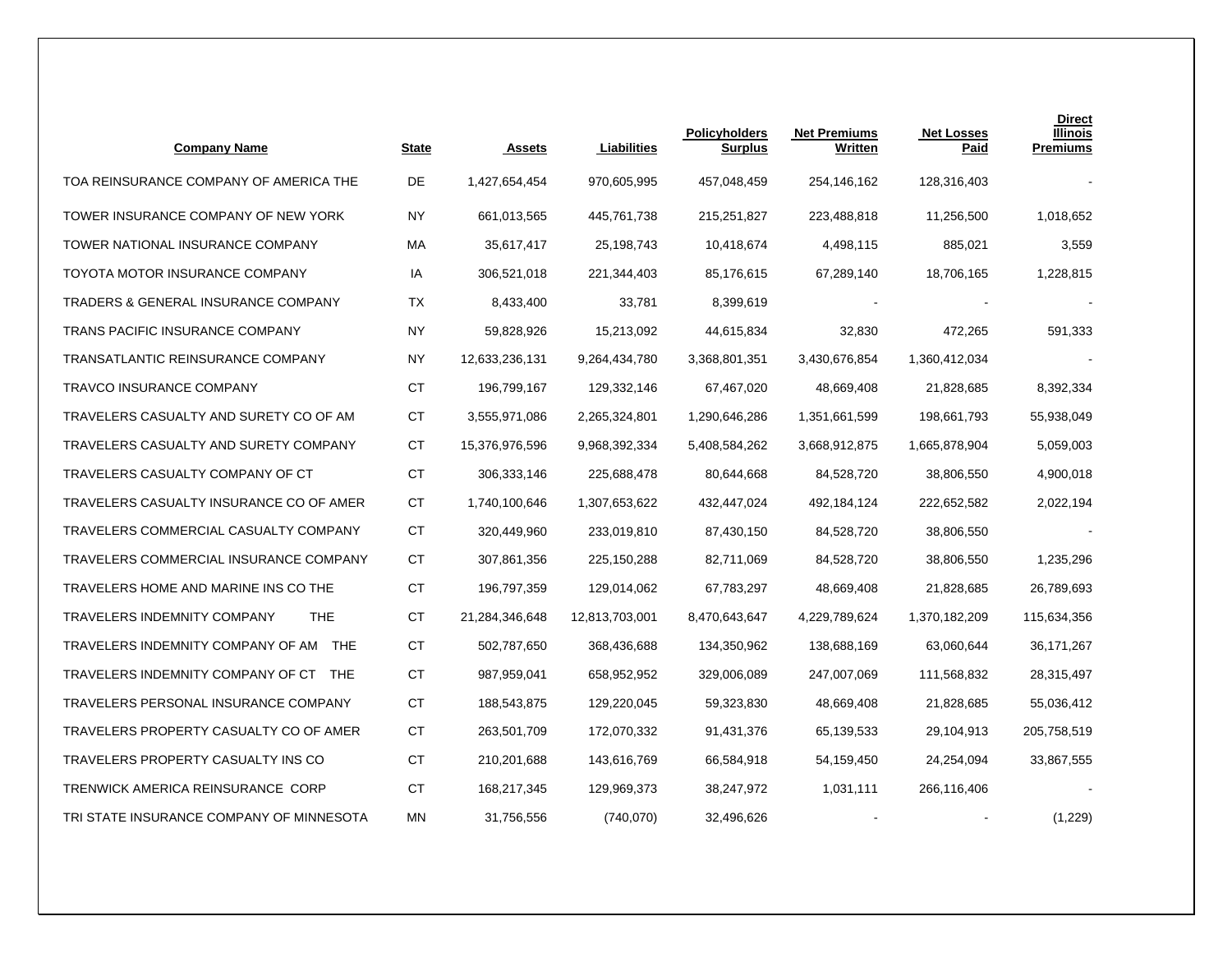| <b>Company Name</b>                      | <b>State</b> | <b>Assets</b> | Liabilities   | <b>Policyholders</b><br><b>Surplus</b> | <b>Net Premiums</b><br>Written | <b>Net Losses</b><br><u>Paid</u> | <b>Direct</b><br>Illinois<br><b>Premiums</b> |
|------------------------------------------|--------------|---------------|---------------|----------------------------------------|--------------------------------|----------------------------------|----------------------------------------------|
| TRIANGLE INSURANCE COMPANY INC           | OK           | 33,390,928    | 20,284,552    | 13,106,376                             | 16,279,004                     | 4,937,393                        |                                              |
| TRINITY UNIVERSAL INS CO OF KANSAS INC   | KS           | 21,009,644    | 11,223,112    | 9,786,532                              |                                |                                  |                                              |
| TRINITY UNIVERSAL INSURANCE COMPANY      | ТX           | 3,239,794,038 | 2,094,371,817 | 1,145,422,221                          | 1,791,197,770                  | 920,833,697                      | 613,103                                      |
| TRITON INSURANCE COMPANY                 | TX           | 587,237,915   | 285,889,988   | 301,347,927                            | 173,594,102                    | 61,294,956                       | 40,786                                       |
| TRIUMPHE CASUALTY COMPANY                | PA           | 14,607,016    | 487,728       | 14,119,289                             |                                | 11,391,733                       |                                              |
| TRUMBULL INSURANCE COMPANY               | <b>CT</b>    | 420,211,599   | 111,560,059   | 308,651,540                            | 52,184,974                     | 27,786,193                       | 13,570,056                                   |
| TRUSTGARD INSURANCE COMPANY              | OН           | 67,434,683    | 38,842,001    | 28,592,682                             | 36,514,715                     | 20,444,671                       | 7,536,461                                    |
| TWIN CITY FIRE INSURANCE COMPANY         | IN           | 637,635,566   | 334,420,536   | 303,215,030                            | 156,554,918                    | 83,358,575                       | 102,462,017                                  |
| U S SPECIALTY INSURANCE COMPANY          | ТX           | 945,514,546   | 668,450,823   | 277,063,723                            | 344,972,754                    | 33,154,854                       | 23,021,579                                   |
| ULLICO CASUALTY COMPANY                  | DE           | 150,631,761   | 92,035,130    | 58,596,632                             | 36,656,544                     | 16,757,277                       | 285,207                                      |
| UNDERWRITER FOR THE PROFESSIONS INS CO   | CO           | 273,978,691   | 185,418,839   | 88,559,852                             | 14,512,988                     | 2,490,440                        |                                              |
| UNIGARD INDEMNITY COMPANY                | WA           | 95,768,806    | 64,627,452    | 31,141,355                             | 38,852,702                     | 12,988,152                       | (1)                                          |
| UNIGARD INSURANCE COMPANY                | <b>WA</b>    | 723,821,143   | 495,416,597   | 228,404,546                            | 284,922,949                    | 111,698,116                      | 2,324                                        |
| UNION INSURANCE COMPANY                  | IA           | 84,258,221    | 57,599,431    | 26,658,790                             |                                |                                  | 25,672                                       |
| UNIONE ITALIANA REINSURANCE CO OF AM INC | ΝY           | 79,582,868    | 43,257,260    | 36,325,608                             | 20                             | 758,910                          |                                              |
| UNITED AUTOMOBILE INSURANCE COMPANY      | FL           | 537,823,382   | 437,620,229   | 100,203,153                            | 299,989,163                    | 84,537,067                       | 28,170,546                                   |
| UNITED FINANCIAL CASUALTY COMPANY        | OH           | 1,764,001,051 | 1,347,925,691 | 416,075,360                            | 1,260,574,253                  | 31,622,505                       | (621)                                        |
| UNITED FIRE & CASUALTY COMPANY           | IA           | 1,254,220,957 | 605,769,299   | 648,451,658                            | 390,433,855                    | 135,156,220                      | 25,613,382                                   |
| UNITED FIRE & INDEMNITY COMPANY          | ТX           | 36,860,359    | 21,881,118    | 14,979,241                             | 14,112,068                     | 4,885,166                        |                                              |
| UNITED GUARANTY COMMERCIAL INS CO OF NC  | <b>NC</b>    | 288,394,039   | 247,020,630   | 41,373,409                             | 64,989,842                     | 220,149                          |                                              |
| UNITED GUARANTY CREDIT INSURANCE COMPANY | ΝC           | 21,648,616    | 3,442,438     | 18,206,178                             | 1,231,315                      | (38, 574)                        | 289,229                                      |
| UNITED GUARANTY RESIDENTIAL INS CO       | <b>NC</b>    | 1,907,961,281 | 1,412,449,338 | 495,511,943                            | 426,664,667                    | 83,512,523                       | 36,057,153                                   |
| UNITED GUARANTY RESIDENTIAL INS CO OF NC | <b>NC</b>    | 734,094,673   | 539,924,867   | 194,169,806                            | 204,829,055                    | 23,930,083                       | 675                                          |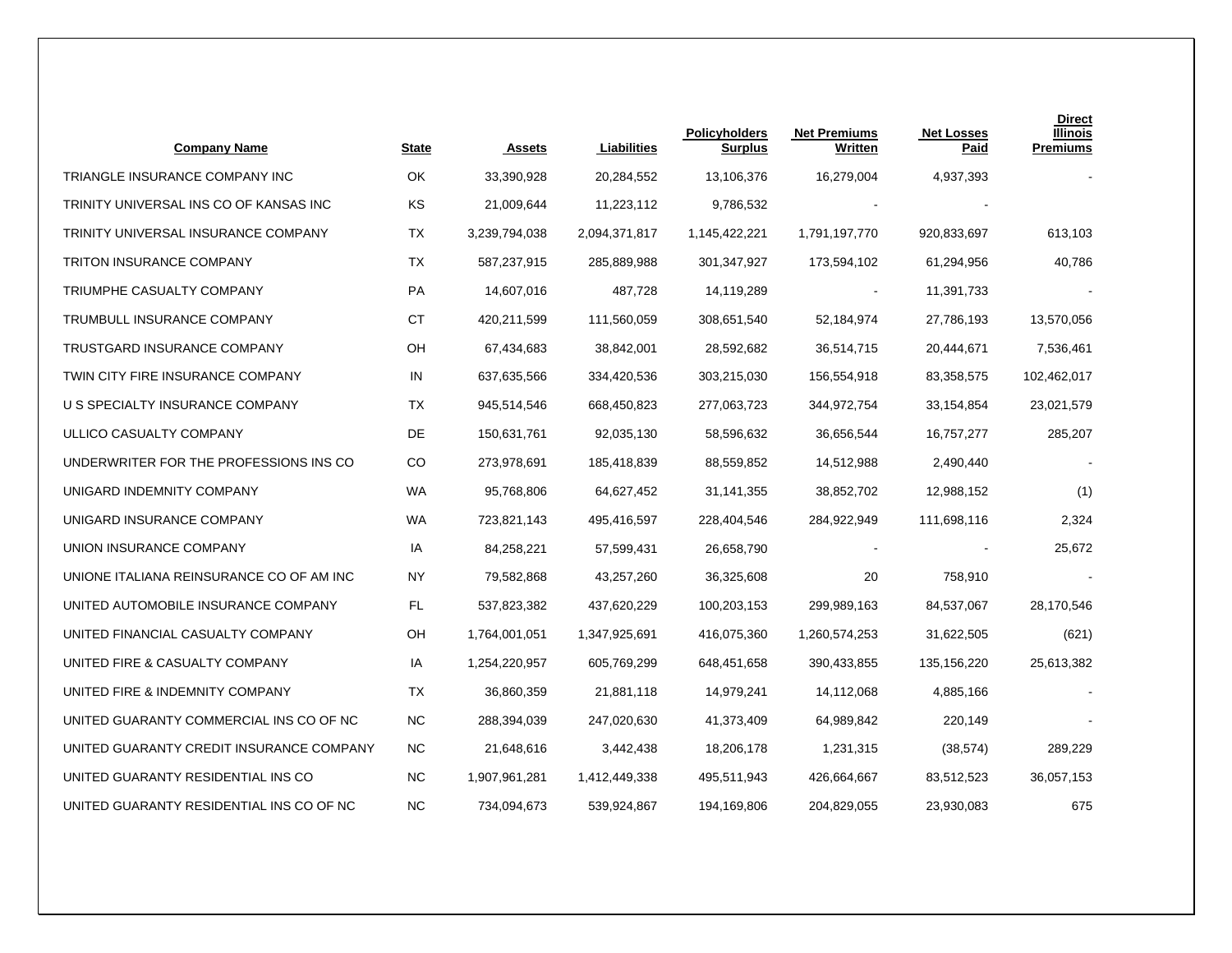| <b>Company Name</b>                     | <b>State</b> | <b>Assets</b> | Liabilities   | <b>Policyholders</b><br><b>Surplus</b> | <b>Net Premiums</b><br>Written | <b>Net Losses</b><br><b>Paid</b> | <b>Direct</b><br><b>Illinois</b><br><b>Premiums</b> |
|-----------------------------------------|--------------|---------------|---------------|----------------------------------------|--------------------------------|----------------------------------|-----------------------------------------------------|
| UNITED NATIONAL CASUALTY INSURANCE CO   | IN           | 38,026,318    | 12,572,861    | 25,453,456                             | 6,937,211                      | 1,341,192                        |                                                     |
| UNITED NATIONAL SPECIALTY INS CO        | WI           | 82,986,934    | 23,423,249    | 59,563,686                             | 6,937,212                      | 4,580,333                        | 3,774,515                                           |
| UNITED SECURITY INSURANCE COMPANY       | CO           | 14,290,299    | 2,065,890     | 12,224,409                             | 1,710,455                      |                                  | 373,933                                             |
| UNITED STATES FIDELITY & GUARANTY CO    | MD           | 4,079,567,049 | 2,151,063,995 | 1,928,503,054                          | 794,439,691                    | 832,072,599                      | 8,219,085                                           |
| UNITED STATES FIRE INSURANCE COMPANY    | DE           | 3,694,722,840 | 2,533,793,031 | 1,160,929,809                          | 742,781,255                    | 332,818,094                      | 17,282,353                                          |
| UNITED STATES LIABILITY INSURANCE CO    | PA           | 481,398,209   | 185,302,827   | 296,095,381                            | (73,825,858)                   | 20,465,577                       | 4,479,131                                           |
| UNITED WISCONSIN INSURANCE COMPANY      | WI           | 280,391,099   | 211,539,199   | 68,851,897                             | 70,322,853                     | 23,852,911                       | 37,503,551                                          |
| UNITRIN AUTO AND HOME INS CO            | <b>NY</b>    | 165,934,522   | 136,923,317   | 29,011,204                             | 41,298,355                     | 9,187,408                        | 3,076,494                                           |
| UNITRIN PREFERRED INSURANCE COMPANY     | <b>NY</b>    | 47,052,391    | 31,857,230    | 15,195,160                             | 9,163,628                      | 3,920,283                        | 3,159,474                                           |
| UNIVERSAL FIRE & CAS INS CO             | IN           | 7,562,012     | 1,724,920     | 5,837,092                              | 2,063,800                      |                                  |                                                     |
| UNIVERSAL SURETY COMPANY                | <b>NE</b>    | 132,663,013   | 36,793,781    | 95,869,232                             | 2,817,593                      | 191,679                          | 59,679                                              |
| UNIVERSAL UNDERWRITERS INSURANCE CO     | KS           | 418,321,599   | 75,388,800    | 342,932,799                            |                                | $\overline{\phantom{a}}$         | 34,041,621                                          |
| UNIVERSAL UNDERWRITERS OF TEXAS INS CO  | TX           | 14,361,344    | 5,371,437     | 8,989,907                              |                                |                                  |                                                     |
| UPPER HUDSON NATIONAL INSURANCE COMPANY | <b>NY</b>    | 7,527,853     | 388,260       | 7,139,593                              | 234,928                        |                                  |                                                     |
| US INTERNATIONAL REINSURANCE COMPANY    | NΗ           |               |               |                                        |                                |                                  |                                                     |
| USAA CASUALTY INSURANCE COMPANY         | TX           | 6,040,601,742 | 3,191,238,757 | 2,849,362,985                          | 3,239,005,850                  | 1,693,894,889                    | 57,870,743                                          |
| USAA GENERAL INDEMNITY COMPANY          | <b>TX</b>    | 358,339,161   | 206,319,172   | 152,019,989                            | 196,569,557                    | 126,959,486                      | 2,573,083                                           |
| USAGENCIES DIRECT INSURANCE COMPANY     | <b>NY</b>    | 16,676,007    | 7,152,774     | 9,523,233                              | 8,132,526                      | 1,019,308                        | 12,454,099                                          |
| <b>VALIANT INSURANCE COMPANY</b>        | DE           | 51,544,727    | 1,071,552     | 50,473,175                             | 283,914                        |                                  | 19,163                                              |
| VALLEY FORGE INSURANCE COMPANY          | PA           | 58,840,129    | 11,962        | 58,828,167                             |                                | $\overline{\phantom{a}}$         | 21,787,353                                          |
| <b>VANLINER INSURANCE COMPANY</b>       | <b>MO</b>    | 479,807,970   | 361,253,390   | 118,554,580                            | 152,303,509                    | 65,906,554                       | 8,534,697                                           |
| <b>VEREX ASSURANCE INC</b>              | WI           | 27,394,725    | 12,079,476    | 15,315,249                             | 251,274                        | 94,499                           | 8,836                                               |
| <b>VERLAN FIRE INSURANCE COMPANY</b>    | MD           | 26,212,226    | 9,149,691     | 17,062,535                             | 9,070,390                      | 2,138,040                        | 1,834,962                                           |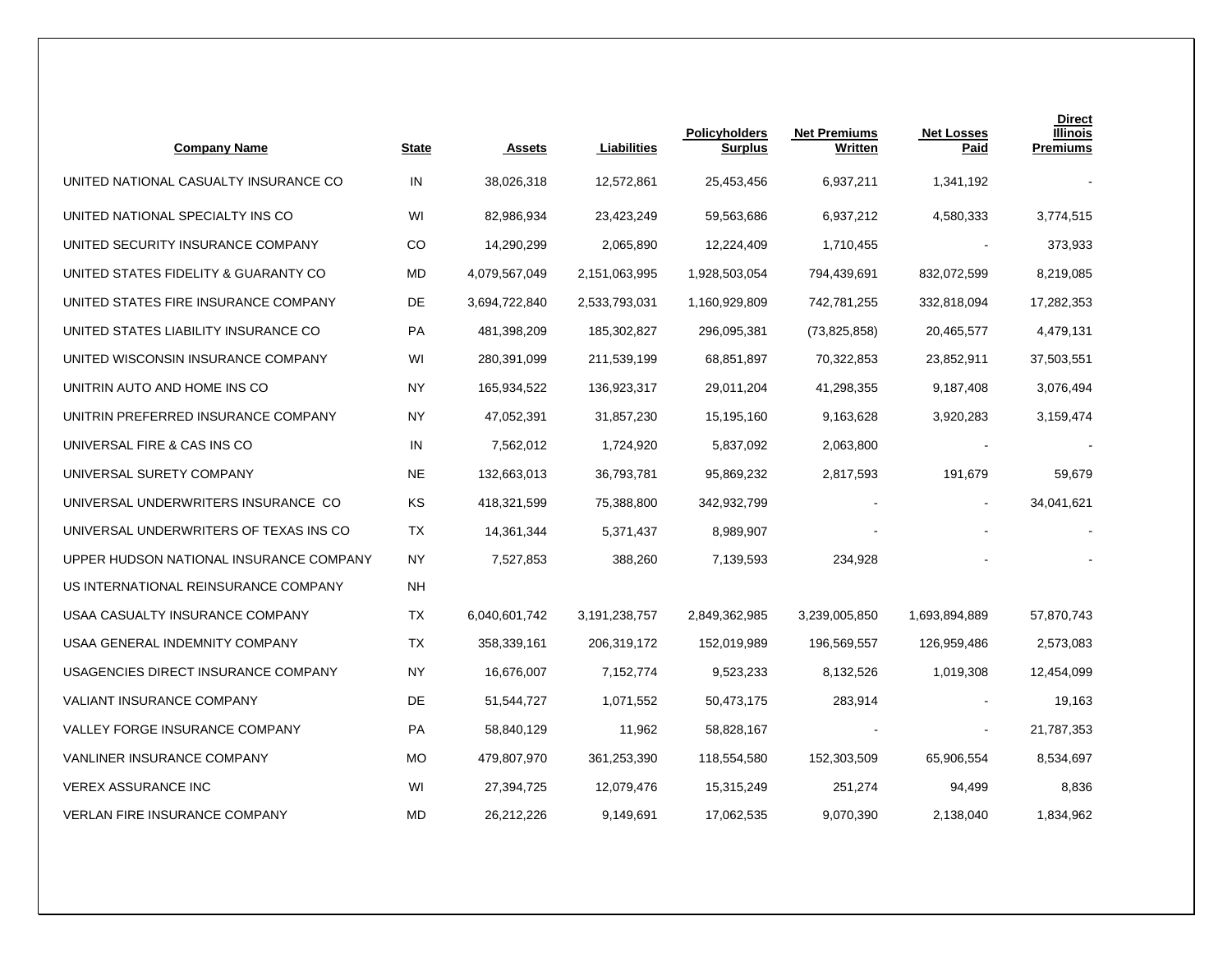| <b>Company Name</b>                     | State     | Assets        | Liabilities   | <b>Policyholders</b><br><b>Surplus</b> | <b>Net Premiums</b><br>Written | <b>Net Losses</b><br>Paid | <b>Direct</b><br>Illinois<br><b>Premiums</b> |
|-----------------------------------------|-----------|---------------|---------------|----------------------------------------|--------------------------------|---------------------------|----------------------------------------------|
| <b>VESTA FIRE INSURANCE CORPORATION</b> | <b>TX</b> |               |               |                                        |                                | 281,178,632               |                                              |
| <b>VESTA INSURANCE CORPORATION</b>      | ТX        |               |               |                                        |                                |                           |                                              |
| VICTORIA AUTOMOBILE INSURANCE COMPANY   | IN        | 10,591,247    | 2,604,975     | 7,986,272                              |                                |                           |                                              |
| VICTORIA FIRE & CASUALTY COMPANY        | OН        | 180,878,011   | 138,483,242   | 42,394,769                             | 72,354,360                     | (598, 892)                | 1,397,632                                    |
| VICTORIA SELECT INSURANCE COMPANY       | OH        | 16,086,144    | 8,864,057     | 7,222,087                              |                                |                           | 2,922,806                                    |
| VIGILANT INSURANCE COMPANY              | <b>NY</b> | 392,431,088   | 242,114,518   | 150,316,570                            | 45,377,426                     | 18,214,486                | 28,681,738                                   |
| VIKING INSURANCE COMPANY OF WISCONSIN   | WI        | 364,180,670   | 221,152,367   | 143,028,303                            | 94,591,888                     | 46,392,254                | 4,064,255                                    |
| VISION SERVICE PLAN INSURANCE COMPANY   | СT        | 387,965,299   | 68,066,728    | 319,898,571                            | 557,208,999                    | 461,352,326               | 67,028,910                                   |
| VOYAGER PROPERTY & CASUALTY INS CO      | SC        | 80,058,047    | 49,600,302    | 30,457,745                             | 28,738,039                     | 8,213,092                 | 37,759,832                                   |
| WADENA INSURANCE COMPANY                | IA        | 15,407,323    | 8,128,190     | 7,279,131                              | 5,260,754                      |                           |                                              |
| WARNER INSURANCE COMPANY                | СT        | 30,949,814    | 9,219,343     | 21,730,471                             | 8,629,988                      | 1,709,997                 | 690,294                                      |
| WASHINGTON INTERNATIONAL INSURANCE CO   | AZ        | 100,062,534   | 46,198,636    | 53,863,898                             | 8,520,100                      | 2,094,402                 | 4,680,764                                    |
| WAUSAU BUSINESS INSURANCE COMPANY       | WI        | 176,625,394   | 126,415,536   | 50,209,858                             | 48,598,315                     | 24,978,344                | 18,748,124                                   |
| WAUSAU GENERAL INSURANCE COMPANY        | WI        | 36,561,380    | 6,437,531     | 30,123,849                             | (15,645,145)                   | 24,978,344                | 3,621,915                                    |
| WAUSAU UNDERWRITERS INSURANCE COMPANY   | WI        | 233,032,611   | 142,235,501   | 90,797,110                             | 48,598,315                     | 24,978,345                | 18,396,463                                   |
| <b>WESCO INSURANCE COMPANY</b>          | DE        | 97,938,003    | 66,134,648    | 31,803,355                             | 8,005,170                      | 22,674,768                | 645,867                                      |
| WEST AMERICAN INSURANCE COMPANY         | IN        | 271,633,241   | 57,756,818    | 213,876,422                            |                                | 317,914,570               | 34,295,853                                   |
| WESTCHESTER FIRE INSURANCE COMPANY      | <b>NY</b> | 2,542,889,887 | 1,739,957,367 | 802,932,520                            | 515,182,897                    | 138,958,851               | 22,737,809                                   |
| WESTERN AGRICULTURAL INSURANCE CO       | IA        | 135,416,855   | 79,586,118    | 55,830,737                             | 66,463,642                     | 35,353,163                |                                              |
| WESTERN DIVERSIFIED CASUALTY INS CO     | NE.       | 21,108,987    | 157,704       | 20,951,283                             |                                |                           | (2,672)                                      |
| WESTERN GENERAL INSURANCE COMPANY       | СA        | 103,037,469   | 71,343,884    | 31,693,585                             | 67,558,206                     | 24,225,813                |                                              |
| WESTERN INSURANCE COMPANY               | <b>NV</b> | 29,827,090    | 11,398,390    | 18,428,700                             | 10,969,282                     | 6,190                     |                                              |
| <b>WESTERN SURETY COMPANY</b>           | <b>SD</b> | 1,083,774,330 | 641,549,457   | 442,224,873                            | 424,263,440                    | 77,030,366                | 9,180,750                                    |
| WESTFIELD INSURANCE COMPANY             | OH        | 2,235,508,685 | 1,508,233,813 | 727,274,872                            | 1,019,987,693                  | 412,064,376               | 101,313,463                                  |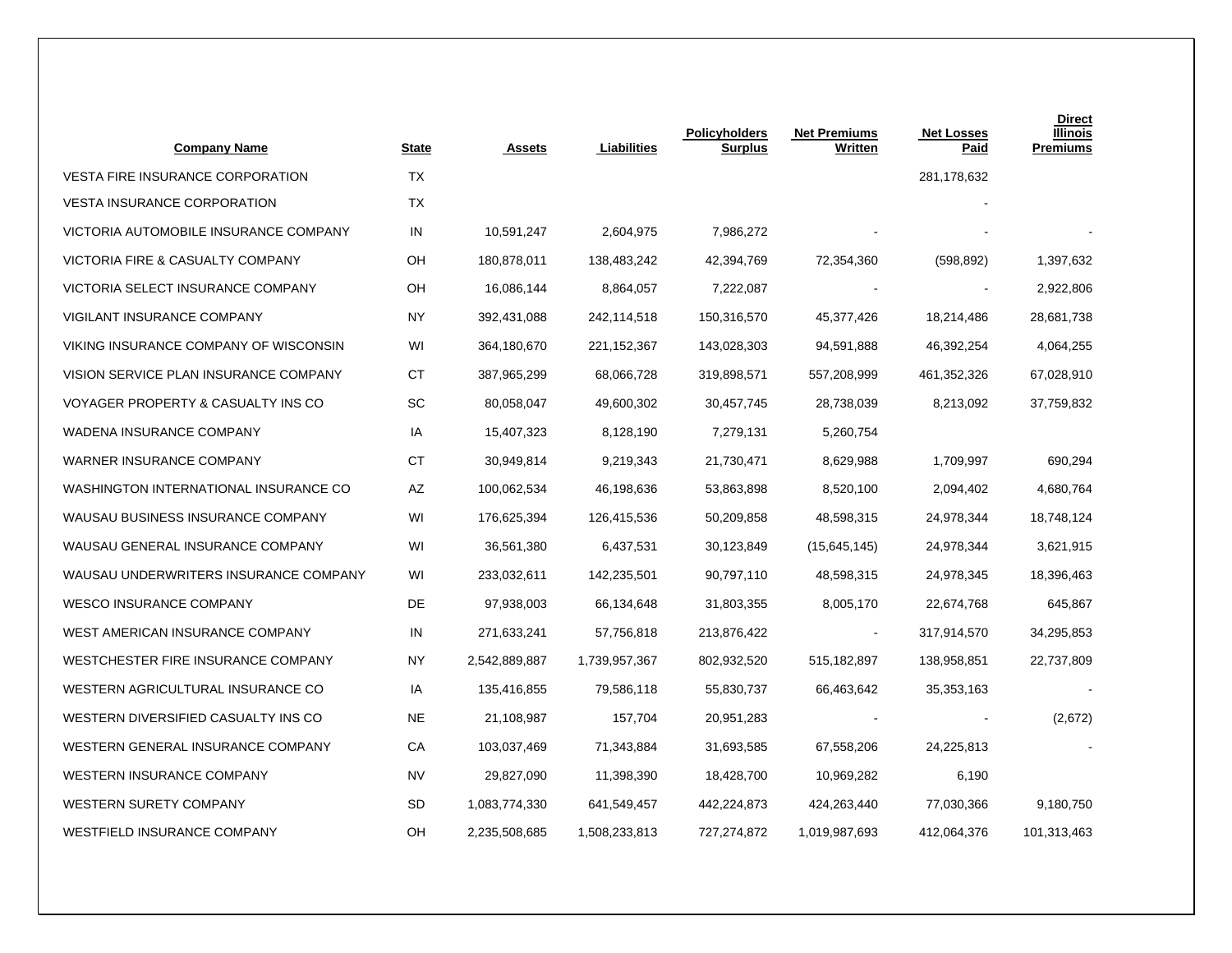| <b>Company Name</b>                     | <b>State</b> | Assets          | Liabilities     | Policyholders<br><b>Surplus</b> | <b>Net Premiums</b><br>Written | <b>Net Losses</b><br>Paid | <b>Direct</b><br><b>Illinois</b><br><b>Premiums</b> |
|-----------------------------------------|--------------|-----------------|-----------------|---------------------------------|--------------------------------|---------------------------|-----------------------------------------------------|
| WESTFIELD NATIONAL INSURANCE COMPANY    | OH           | 474.762.542     | 295,805,136     | 178,957,406                     | 207,185,000                    | 83,700,579                | 6,707,562                                           |
| WESTPORT INSURANCE CORPORATION          | <b>MO</b>    | 1,110,639,562   | 817,131,599     | 293,507,963                     | 80,510,541                     | 254,688,618               | 42,419,173                                          |
| WILLIAMSBURG NATIONAL INSURANCE COMPANY | MI           | 89,306,419      | 67,460,648      | 21,845,771                      | 31,944,026                     | 954,181                   |                                                     |
| WORK FIRST CASUALTY COMPANY             | DE           | 24,025,514      | 13,350,268      | 10,675,246                      | 16,533,025                     | 9,213,240                 | 246,661                                             |
| WORKMENS AUTO INSURANCE COMPANY         | CA           | 63,331,543      | 40,685,796      | 22,645,747                      | 55,673,234                     | 23,473,149                |                                                     |
| X L INSURANCE COMPANY OF NEW YORK INC   | <b>NY</b>    | 155,575,380     | 98,593,860      | 56,981,520                      | 23,592,489                     | 7,982,968                 |                                                     |
| <b>XL CAPITAL ASSURANCE INC</b>         | <b>NY</b>    | 653,987,182     | 462,003,684     | 191,983,498                     | 6,380,802                      |                           | 5,793,855                                           |
| <b>XL INSURANCE AMERICA INC</b>         | DE           | 542,736,297     | 331,163,360     | 211,572,937                     | 78,640,082                     | 26,614,235                | 22,260,986                                          |
| <b>XL REINSURANCE AMERICA INC</b>       | <b>NY</b>    | 5,027,624,663   | 2,983,144,285   | 2,044,480,378                   | 511,170,482                    | 172,964,317               |                                                     |
| <b>XL SPECIALTY INSURANCE COMPANY</b>   | DE           | 555,492,269     | 403,897,138     | 151,595,131                     | 47,184,980                     | 15,965,936                | 56,485,935                                          |
| YORK INSURANCE COMPANY                  | RI           | 24,655,934      | 18,447,046      | 6,208,888                       | (30, 272)                      | 11,866,628                | (7, 138)                                            |
| YOSEMITE INSURANCE COMPANY              | IN           | 558,607,533     | 93,313,891      | 465,293,642                     | 58,633,120                     | 14,586,272                | 3,518,720                                           |
| YOUNG AMERICA INSURANCE COMPANY         | <b>TX</b>    | 49,886,492      | 35,778,416      | 14,108,076                      | 21,980,564                     | 13,921,251                | 84,994                                              |
| ZALE INDEMNITY COMPANY                  | <b>TX</b>    | 14,498,074      | 3,966,321       | 10,531,753                      | 3,525,939                      | 344,809                   | 55,846                                              |
| ZENITH INSURANCE COMPANY                | CA           | 2,252,913,454   | 1,801,818,805   | 451,094,649                     | 703,140,464                    | 292,301,410               | 11,970,682                                          |
| ZURICH AMERICAN INSURANCE COMPANY       | <b>NY</b>    | 31,808,017,253  | 25,063,304,962  | 6,744,712,291                   | 5,864,798,473                  | 3,039,116,658             | 484,232,091                                         |
| <b>Type Total</b>                       |              | 924,654,104,381 | 586,160,694,866 | 338,493,409,198                 | 220,680,431,255                | 104,091,417,114           | 8,752,899,084                                       |

# **Foreign Mutual Companies**

| <b>Company Name</b>                      | <u>State</u> | <b>Assets</b> | Liabilities   | <b>Policyholders</b><br><b>Surplus</b> | Net<br>Premiums<br>Written | <b>Net Losses</b><br><b>Paid</b> | Direct<br>Illinois<br><b>Premiums</b> |
|------------------------------------------|--------------|---------------|---------------|----------------------------------------|----------------------------|----------------------------------|---------------------------------------|
| ACUITY A MUTUAL INSURANCE COMPANY        | WI           | 1.865.024.743 | 1.159.624.591 | 705.400.152                            | 765.945.706                | 221.564.537                      | 114.379.204                           |
| AMERICAN BUSINESS & PERSONAL INS MUT INC | DE           | 41.817.486    | 20,328,804    | 21.488.682                             | 113.670                    | 769,260,                         |                                       |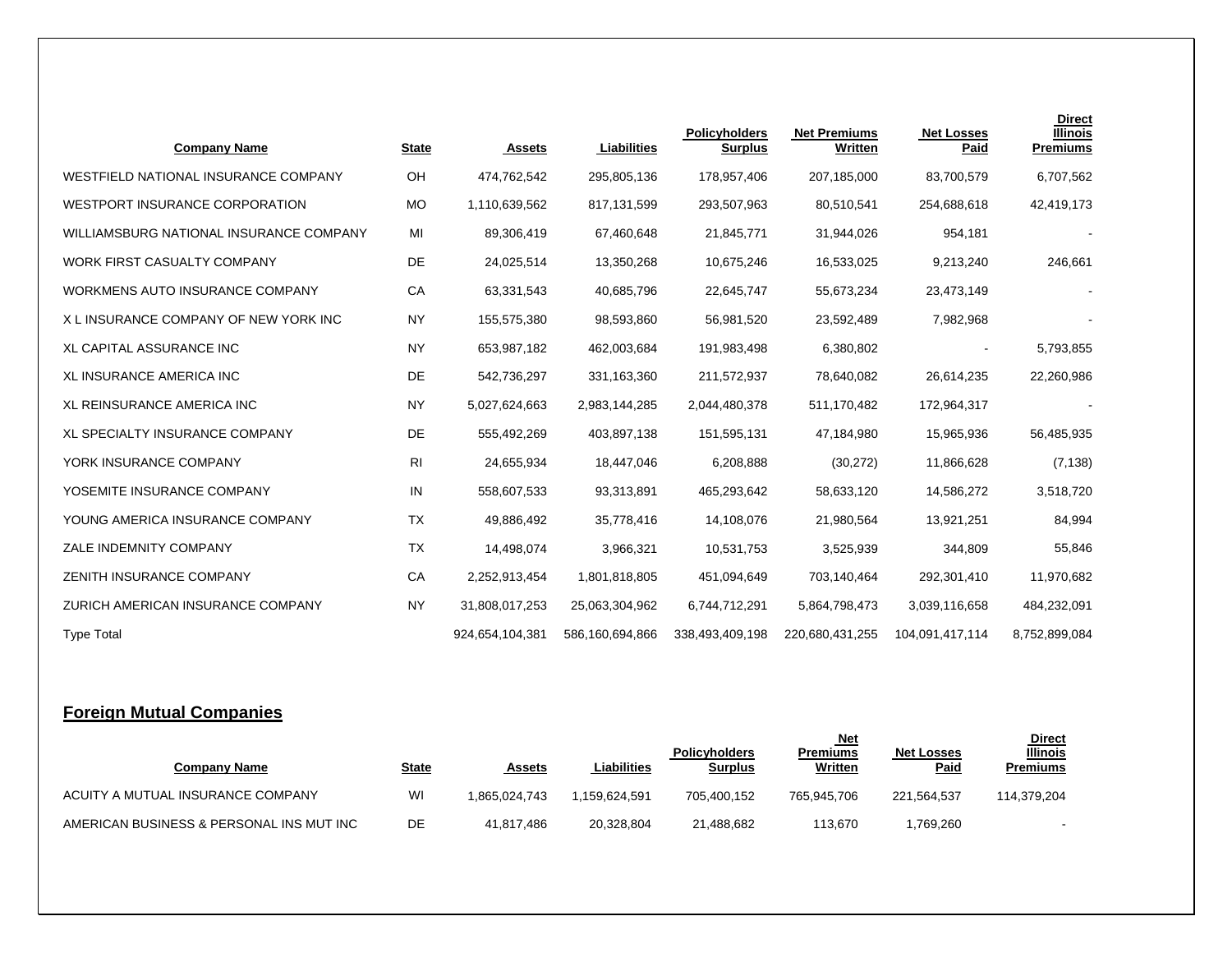| <b>Company Name</b>                           | <b>State</b>   | <b>Assets</b>  | Liabilities   | <b>Policyholders</b><br><b>Surplus</b> | <b>Net</b><br><b>Premiums</b><br>Written | <b>Net Losses</b><br>Paid | <b>Direct</b><br><b>Illinois</b><br><b>Premiums</b> |
|-----------------------------------------------|----------------|----------------|---------------|----------------------------------------|------------------------------------------|---------------------------|-----------------------------------------------------|
| AMERICAN FAMILY MUTUAL INSURANCE COMPANY      | WI             | 11,342,683,336 | 7,197,978,413 | 4,144,704,923                          | 5,952,764,958                            | 3,245,178,445             | 521,401,161                                         |
| AMERICAN HARDWARE MUTUAL INSURANCE CO         | OН             | 332,854,026    | 203,779,489   | 129,074,537                            | 113,788,103                              | 46,169,098                | 1,971,117                                           |
| AMERISURE MUTUAL INSURANCE COMPANY            | MI             | 1,719,367,364  | 1,124,606,894 | 594,760,470                            | 422,244,948                              | 180,915,806               | 13,943,129                                          |
| AMICA MUTUAL INSURANCE COMPANY                | RI             | 4,077,429,748  | 1,787,553,695 | 2,289,876,053                          | 1,303,593,155                            | 730,511,808               | 16,671,525                                          |
| ATLANTIC MUTUAL INSURANCE COMPANY             | <b>NY</b>      | 428,678,010    | 389,353,834   | 39,324,176                             | 20,731,391                               | 273,451,964               | 4,198,773                                           |
| AUSTIN MUTUAL INSURANCE COMPANY               | ΜN             | 137,305,049    | 66,334,208    | 70,970,841                             | 78,264,726                               | 29,126,932                | 208,085                                             |
| AUTO OWNERS INSURANCE COMPANY                 | MI             | 9,507,238,842  | 4,171,566,748 | 5,335,672,094                          | 2,412,665,325                            | 1,734,957,999             | 132,115,686                                         |
| BADGER MUTUAL INSURANCE COMPANY               | WI             | 173,057,014    | 102,901,553   | 70,155,461                             | 88,841,490                               | 41,042,614                | 32,506,306                                          |
| BAR PLAN MUTUAL INSURANCE COMPANY THE         | <b>MO</b>      | 62,260,246     | 38,820,859    | 23,439,387                             | 14,121,678                               | 2,292,492                 | 2,416                                               |
| BROTHERHOOD MUTUAL INSURANCE COMPANY          | IN             | 314,437,581    | 178,754,232   | 135,683,350                            | 154,840,862                              | 69,368,859                | 11,756,402                                          |
| <b>BUCKEYE STATE MUTUAL INSURANCE COMPANY</b> | OН             | 70,371,066     | 45,707,968    | 24,663,098                             | 49,038,590                               | 17,244,700                |                                                     |
| CAMBRIDGE MUTUAL FIRE INSURANCE COMPANY       | МA             | 521,002,054    | 240,042,983   | 280,959,072                            | 159,412,607                              | 60,589,027                | 7,563,747                                           |
| CAMERON MUTUAL INSURANCE COMPANY              | МO             | 93,126,367     | 56,862,895    | 36,263,472                             | 64,560,652                               | 28,449,216                |                                                     |
| CAMICO MUTUAL INSURANCE COMPANY               | CA             | 167,862,356    | 116,884,827   | 50,977,529                             | 57,379,449                               | 7,995,897                 | 908,750                                             |
| CENTRAL MUTUAL INSURANCE COMPANY              | OH             | 1,239,470,734  | 705,877,530   | 533,593,190                            | 469,310,615                              | 173,032,492               | 28,078,062                                          |
| CHURCH MUTUAL INSURANCE COMPANY               | WI             | 1,178,569,396  | 789,165,567   | 389,403,829                            | 473,700,982                              | 193,511,619               | 30,891,036                                          |
| COLUMBIA MUTUAL INSURANCE COMPANY             | МO             | 348,581,034    | 163,783,053   | 184,797,981                            | 144,998,315                              | 54,457,320                | 6,089,048                                           |
| COOPERATIVE MUTUAL INSURANCE COMPANY          | NE             | 28,092,584     | 17,038,802    | 11,053,782                             | 11,746,278                               | 7,105,484                 |                                                     |
| DONEGAL MUTUAL INSURANCE COMPANY              | PA             | 309,541,785    | 156,232,359   | 153,309,426                            | 86,828,579                               | 37,931,313                |                                                     |
| EMPLOYERS MUTUAL CASUALTY COMPANY             | ΙA             | 2,151,774,292  | 1,255,549,569 | 896,224,723                            | 688,408,988                              | 336,203,168               | 14,439,333                                          |
| FACTORY MUTUAL INSURANCE COMPANY              | R <sub>l</sub> | 9,961,924,333  | 4,191,416,676 | 5,770,507,657                          | 2,383,983,257                            | 806,618,202               | 87,855,514                                          |
| FARMERS ALLIANCE MUTUAL INSURANCE CO          | KS             | 305,800,396    | 146,355,684   | 159,444,712                            | 108,121,621                              | 86,452,844                | 1,797,119                                           |
| FARMERS MUTUAL HAIL INSURANCE CO OF IA        | ΙA             | 388,103,817    | 122,798,050   | 265,305,767                            | 229,870,697                              | 92,721,115                | 24,567,404                                          |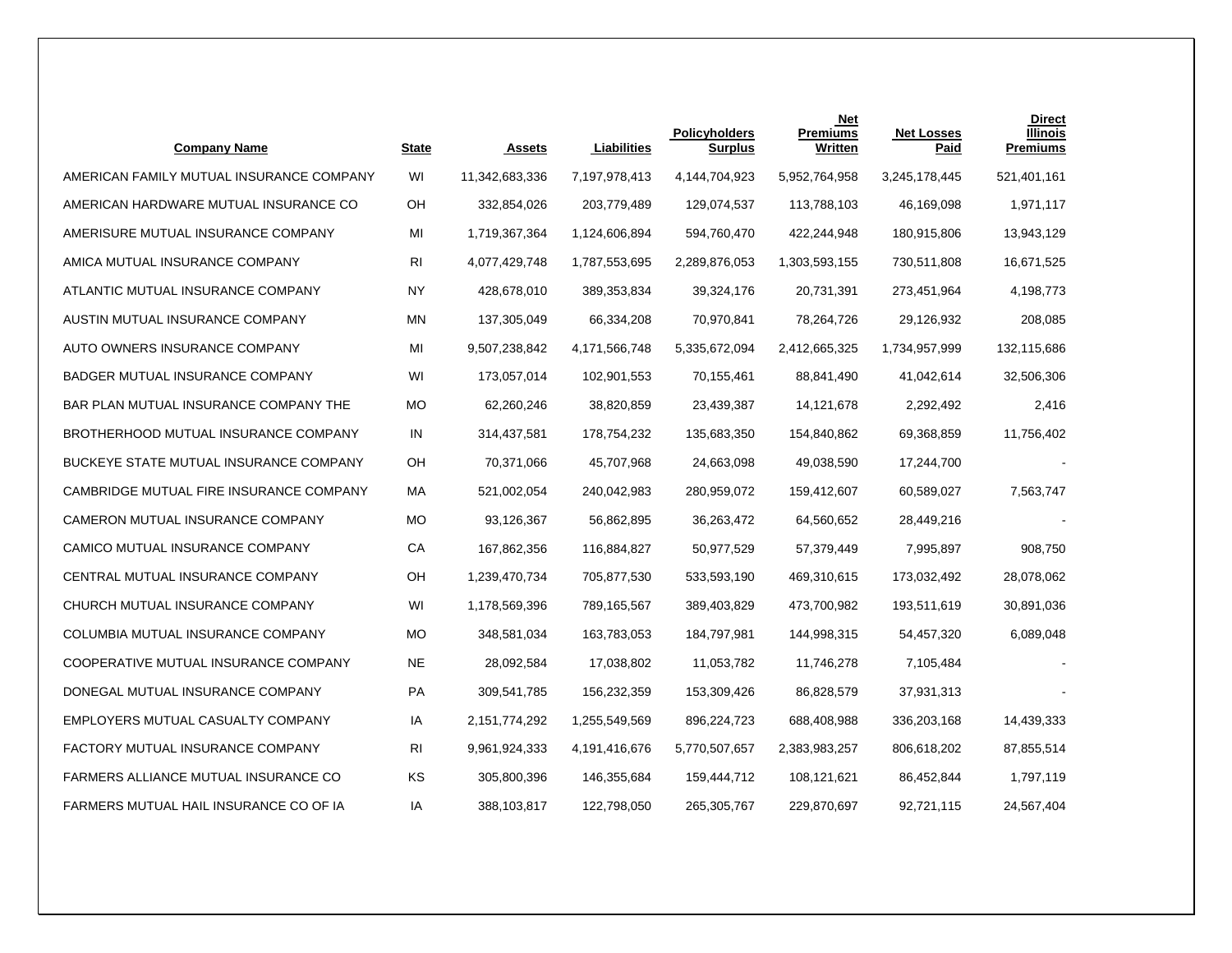| <b>Company Name</b>                    | <b>State</b> | <b>Assets</b> | Liabilities   | <b>Policyholders</b><br><b>Surplus</b> | <b>Net</b><br><b>Premiums</b><br>Written | <b>Net Losses</b><br><u>Paid</u> | <b>Direct</b><br><b>Illinois</b><br><b>Premiums</b> |
|----------------------------------------|--------------|---------------|---------------|----------------------------------------|------------------------------------------|----------------------------------|-----------------------------------------------------|
| FARMERS MUTUAL INSURANCE COMPANY OF NE | <b>NE</b>    | 431,071,671   | 176,022,789   | 255,048,882                            | 194,083,598                              | 75,148,949                       |                                                     |
| FARMLAND MUTUAL INSURANCE COMPANY      | IA           | 331,323,576   | 180,201,582   | 151,121,994                            | 155,436,101                              | 69,604,531                       | 4,881,289                                           |
| FEDERATED MUTUAL INSURANCE COMPANY     | ΜN           | 3,905,197,221 | 2,120,794,679 | 1,784,402,543                          | 1,024,526,758                            | 569,009,645                      | 61,071,472                                          |
| FRANKENMUTH MUTUAL INSURANCE COMPANY   | MI           | 981,110,916   | 603,436,711   | 377,674,206                            | 403,768,505                              | 138,874,179                      | 27,931,609                                          |
| GOODVILLE MUTUAL CASUALTY COMPANY      | PA           | 124,247,918   | 52,101,170    | 72,146,748                             | 57,816,202                               | 23,020,277                       | 1,173,459                                           |
| GRAIN DEALERS MUTUAL INSURANCE COMPANY | IN           | 57,435,486    | 39,519,265    | 17,916,222                             | 26,502,096                               | 17,296,567                       |                                                     |
| GRANGE MUTUAL CASUALTY COMPANY         | OH           | 1,721,895,029 | 949,693,158   | 772,201,871                            | 907, 957, 649                            | 449,782,750                      | 35,608,965                                          |
| GRAPHIC ARTS MUTUAL INSURANCE COMPANY  | NY.          | 128,532,903   | 80,512,535    | 48,020,368                             | 30,289,956                               | 14,928,524                       | 3,702,684                                           |
| GREATER NEW YORK MUTUAL INSURANCE CO   | ΝY           | 813,020,390   | 488,548,027   | 324,472,363                            | 195,006,380                              | 71,102,204                       | (20,086)                                            |
| GRINNELL MUTUAL REINSURANCE COMPANY    | IA           | 675,265,754   | 355,061,022   | 320,204,732                            | 309,454,975                              | 144,244,405                      | 49,564,684                                          |
| GUIDEONE MUTUAL INSURANCE COMPANY      | ΙA           | 1,020,087,622 | 670,926,519   | 349,161,103                            | 312,819,418                              | 119,337,150                      | 11,904,153                                          |
| GUIDEONE SPECIALTY MUTUAL INSURANCE CO | IA           | 228,584,573   | 161,018,687   | 67,565,886                             | 78,204,855                               | 31,346,360                       | 1,064,367                                           |
| HARLEYSVILLE MUTUAL INSURANCE COMPANY  | PA           | 1,559,613,958 | 833,079,487   | 726,534,471                            | 267,694,272                              | 152,408,132                      | 125                                                 |
| HASTINGS MUTUAL INSURANCE COMPANY      | MI           | 617,886,844   | 330,977,406   | 286,909,438                            | 265,513,561                              | 124,204,486                      | 14,620,722                                          |
| HOUSING AUTHORITY PROP INS, A MUT CO   | VT           | 150,617,527   | 69,558,212    | 81,059,315                             | 35,666,961                               | 12,364,083                       |                                                     |
| INDIANA LUMBERMENS MUTUAL INSURANCE CO | IN           | 129,487,372   | 80,931,594    | 48,555,778                             | 45,951,943                               | 26,301,720                       | 1,366,386                                           |
| INLAND MUTUAL INSURANCE COMPANY        | WV           | 5,845,740     | 485,933       | 5,359,807                              | 221,959                                  | 8,824                            |                                                     |
| INTEGRITY MUTUAL INSURANCE COMPANY     | WI           | 70,981,718    | 41,314,951    | 29,666,766                             | 33,525,174                               | 20,444,671                       |                                                     |
| IOWA MUTUAL INSURANCE COMPANY          | IA           | 81,174,614    | 49,325,829    | 31,848,785                             | 21,527,479                               | 10,278,849                       | 8,723,148                                           |
| JEWELERS MUTUAL INSURANCE COMPANY      | WI           | 197,766,868   | 78,495,274    | 119,271,594                            | 100,022,728                              | 40,831,747                       | 3,785,807                                           |
| LIBERTY MUTUAL FIRE INSURANCE COMPANY  | WI           | 3,565,128,451 | 2,603,833,443 | 961,295,008                            | 1,214,957,889                            | 624,523,158                      | 220,142,702                                         |
| LIGHTNING ROD MUTUAL INSURANCE COMPANY | OH           | 214,999,687   | 83,726,157    | 131,273,530                            | 77,421,203                               | 43,221,311                       |                                                     |
| MEDICAL ASSURANCE COMPANY INC THE      | AL           | 1,848,736,930 | 1,295,260,381 | 553,476,549                            | 259,869,862                              | 37,432,285                       | 1,849                                               |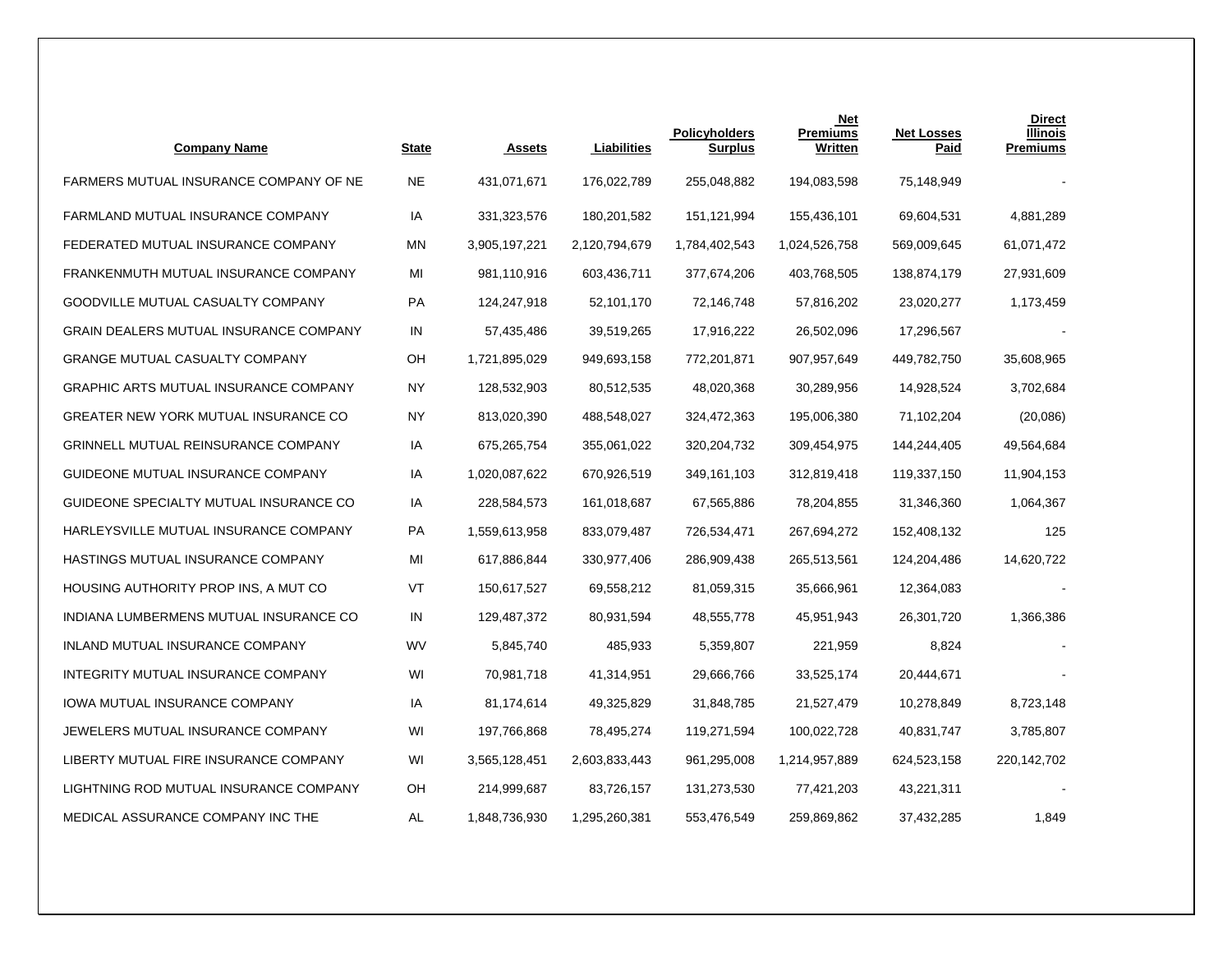| <b>Company Name</b>                      | <b>State</b> | <b>Assets</b>  | Liabilities       | <b>Policyholders</b><br><b>Surplus</b> | <b>Net</b><br><b>Premiums</b><br>Written | <b>Net Losses</b><br>Paid | <b>Direct</b><br><b>Illinois</b><br><b>Premiums</b> |
|------------------------------------------|--------------|----------------|-------------------|----------------------------------------|------------------------------------------|---------------------------|-----------------------------------------------------|
| MEDMARC MUTUAL INSURANCE COMPANY         | VT           | 241,298,854    | 117,607,693       | 123,691,161                            | 29,195,750                               | 19,577,079                |                                                     |
| MERCHANTS BONDING COMPANY (MUTUAL)       | IA           | 74,775,969     | 24,198,619        | 50,577,350                             | 31,493,915                               | 1,272,224                 | 1,182,940                                           |
| MERIDIAN CITIZENS MUTUAL INSURANCE CO    | IN           | 22,085,979     | 12,779,396        | 9,306,583                              | 5,881,943                                | 2,665,108                 | 1,058,894                                           |
| MERRIMACK MUTUAL FIRE INSURANCE COMPANY  | МA           | 864,717,222    | 345,994,859       | 518,722,364                            | 227,732,296                              | 86,555,753                | 29,619,663                                          |
| MICHIGAN MILLERS MUTUAL INSURANCE CO     | MI           | 315,524,182    | 186,913,612       | 128,610,569                            | 148,888,644                              | 81,269,178                | 12,512,428                                          |
| MIDDLESEX MUTUAL ASSURANCE COMPANY       | <b>CT</b>    | 267,681,800    | 197,026,201       | 70,655,599                             | 91,393,594                               | 37,996,235                | 576,496                                             |
| MIDWEST FAMILY MUTUAL INSURANCE COMPANY  | <b>MN</b>    | 97,767,764     | 63,968,876        | 33,798,890                             | 57,908,846                               | 15,912,042                | 4,047,385                                           |
| MINNESOTA LAWYERS MUTUAL INS CO          | <b>MN</b>    | 108,023,921    | 52,977,016        | 55,046,905                             | 28,860,728                               | 2,553,944                 | 1,167,375                                           |
| NATIONWIDE MUTUAL FIRE INSURANCE COMPANY | OH           | 4,330,933,799  | 2,270,313,388     | 2,060,620,411                          | 1,756,427,939                            | 786,531,181               | 25,778,253                                          |
| NATIONWIDE MUTUAL INSURANCE COMPANY      | OН           | 29,520,738,919 | 18, 159, 281, 872 | 11,361,457,047                         | 13,052,808,292                           | 5,825,899,120             | 40,721,731                                          |
| OHIO FARMERS INSURANCE COMPANY           | OH           | 1,588,895,038  | 323,528,714       | 1,265,366,324                          | 143,435,769                              | 57,946,554                | 2,011,239                                           |
| PENNSYLVANIA LUMBERMENS MUTUAL INS CO    | PA           | 312,921,426    | 201,056,955       | 111,864,470                            | 114,462,045                              | 39,783,039                | 1,522,283                                           |
| PENNSYLVANIA NATIONAL MUTUAL CAS INS CO  | PA           | 1,059,354,947  | 619,433,959       | 439,920,988                            | 299,649,709                              | 168,422,659               | 5,954                                               |
| PHARMACISTS MUTUAL INSURANCE COMPANY     | IA           | 197,395,897    | 129,228,113       | 68,167,784                             | 90,083,139                               | 33,832,921                | 6,371,263                                           |
| PHILANTHROPIC MUTUAL FIRE INS CO         | PA           | 3,443,947      | 520,198           | 2,923,749                              | 1,617,475                                | 434,969                   | 24,359                                              |
| PUBLIC SERVICE MUTUAL INSURANCE COMPANY  | ΝY           | 669,338,875    | 393,394,149       | 275,944,726                            | 145,942,558                              | 84,472,878                | 4,196,897                                           |
| RURAL MUTUAL INSURANCE COMPANY           | WI           | 244,217,599    | 140,406,596       | 103,811,003                            | 114,842,599                              | 56,386,955                |                                                     |
| SECURA INSURANCE A MUTUAL COMPANY        | WI           | 599,266,002    | 372,237,796       | 227,028,206                            | 279,612,274                              | 98,234,653                | 22,069,042                                          |
| SENTRY INSURANCE A MUTUAL COMPANY        | WI           | 5,525,349,588  | 2,510,234,125     | 3,015,115,462                          | 1,040,510,764                            | 556,169,375               | 53,545,272                                          |
| SFM MUTUAL INSURANCE COMPANY             | <b>MN</b>    | 336,308,620    | 269,332,269       | 66,976,351                             | 105,193,144                              | 47,057,203                |                                                     |
| SHELTER MUTUAL INSURANCE COMPANY         | <b>MO</b>    | 2,209,073,262  | 857, 164, 421     | 1,351,908,840                          | 886,262,549                              | 489,785,827               | 9,098,097                                           |
| SOCIETY INSURANCE A MUTUAL COMPANY       | WI           | 277,264,105    | 186,418,609       | 90,845,496                             | 112,722,161                              | 40,092,645                | 21,298,990                                          |
| STATE AUTOMOBILE MUTUAL INSURANCE CO     | OH           | 1,845,151,826  | 651,388,312       | 1,193,763,514                          | 317,442,197                              | 109,797,369               | 7,759,113                                           |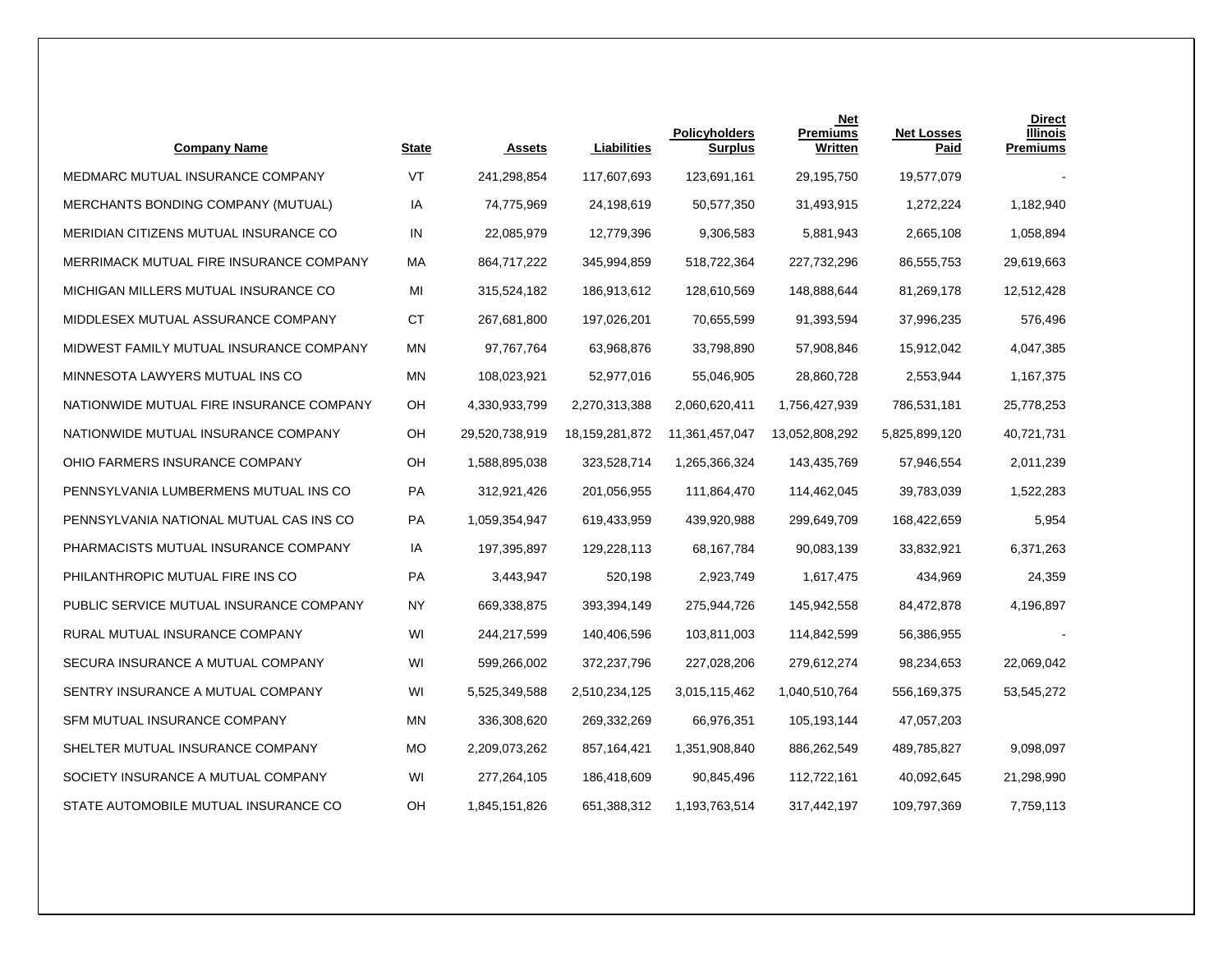| Company Name                            | <b>State</b> | <b>Assets</b>   | <b>Liabilities</b> | <b>Policyholders</b><br><u>Surplus</u> | <u>Net</u><br><b>Premiums</b><br>Written | <b>Net Losses</b><br><b>Paid</b> | <b>Direct</b><br><b>Illinois</b><br><b>Premiums</b> |
|-----------------------------------------|--------------|-----------------|--------------------|----------------------------------------|------------------------------------------|----------------------------------|-----------------------------------------------------|
| UTICA MUTUAL INSURANCE COMPANY          | NY           | 2,187,614,360   | 1.423.132.568      | 764.481.792                            | 539,161,253                              | 265.727.763                      | 8,785,983                                           |
| WEST BEND MUTUAL INSURANCE COMPANY      | WI           | .509.766.526    | 998.853.456        | 510.913.070                            | 671,911,842                              | 240,557,672                      | 181,384,079                                         |
| WESTERN RESERVE MUTUAL CASUALTY COMPANY | OH           | 159.370.249     | 61.217.943         | 98,152,306                             | 56.306.332                               | 31,433,682                       |                                                     |
| <b>Type Total</b>                       |              | 120,194,667,103 | 66,362,753,809     | 53,831,913,283                         | 42,623,263,923                           | 20,474,745,046                   | 1,931,604,888                                       |

# **Foreign Inter Insurance Exchanges**

| <b>Company Name</b>                       | <b>State</b> | <b>Assets</b>  | <b>Liabilities</b> | <b>Policyholders</b><br><b>Surplus</b> | <b>Net</b><br><b>Premiums</b><br>Written | <b>Net Losses</b><br>Paid | <b>Direct</b><br><b>Illinois</b><br><b>Premiums</b> |
|-------------------------------------------|--------------|----------------|--------------------|----------------------------------------|------------------------------------------|---------------------------|-----------------------------------------------------|
| ARMED FORCES INSURANCE EXCHANGE           | KS.          | 147,828,181    | 74,663,591         | 73,164,590                             | 57,592,145                               | 37,231,981                | 735,456                                             |
| AUTOMOBILE CLUB INTERINSURANCE EXCHANGE   | <b>MO</b>    | 310,128,728    | 160,206,456        | 149,922,272                            | 100,200,890                              | 91,760,602                | 7,265,780                                           |
| CALIFORNIA CASUALTY IND EXCHANGE          | CA           | 611,425,594    | 293,307,306        | 318,118,288                            | 159,525,787                              | 85,128,865                | 2,824,547                                           |
| <b>DAKOTA TRUCK UNDERWRITERS</b>          | <b>SD</b>    | 75,859,324     | 54,706,910         | 21,152,414                             | 31,991,775                               | 10,672,172                | 245,916                                             |
| DOCTORS COMPANY THE                       | CA           | 2,099,948,790  | 1,295,802,976      | 804,145,814                            | 516,655,334                              | 151,050,795               | 4,282,485                                           |
| ERIE INSURANCE EXCHANGE                   | PA           | 9,961,848,856  | 5,194,324,867      | 4,767,523,989                          | 3,568,457,322                            | 1,988,276,336             | 85,447,377                                          |
| <b>FARMERS INSURANCE EXCHANGE</b>         | CA           | 13,053,162,081 | 9,606,423,598      | 3,446,738,483                          | 6,630,944,259                            | 2,728,905,518             | 29,150,180                                          |
| FEDERATED RURAL ELECTRIC INS EXCH         | KS.          | 312,997,956    | 215,389,914        | 97,608,042                             | 102,922,151                              | 44,345,841                | 6,190,980                                           |
| <b>FIRE INSURANCE EXCHANGE</b>            | CA           | 2,151,836,885  | 1,556,696,119      | 595,140,765                            | 961,006,414                              | 394,250,064               |                                                     |
| <b>HOUSTON GENERAL INSURANCE EXCHANGE</b> | <b>TX</b>    | 23,795,635     | 4,552,295          | 19,243,340                             | 1,526,609                                |                           |                                                     |
| LUMBERMENS UNDERWRITING ALLIANCE          | <b>MO</b>    | 361,641,423    | 252,260,636        | 109,380,787                            | 89,857,366                               | 39,944,795                | 703,918                                             |
| <b>MUTUALAID EXCHANGE</b>                 | <b>KS</b>    | 36,949,436     | 14,112,786         | 22,836,650                             | 13,103,720                               | 7,442,187                 | 111,699                                             |
| NATIONAL FIRE & INDEMNITY EXCHANGE        | МO           | 12,302,883     | 6,167,563          | 6,135,319                              | 4,691,452                                | 2,253,239                 | 173,898                                             |
| NATIONAL LLOYDS INSURANCE COMPANY         | <b>TX</b>    | 182,573,115    | 83,344,353         | 99,228,722                             | 104,331,247                              | 24,518,116                | 11,406                                              |
| <b>TRUCK INSURANCE EXCHANGE</b>           | CA           | 1,773,137,935  | 1,269,051,544      | 504,086,390                            | 993,039,961                              | 407,637,019               | 36,648,265                                          |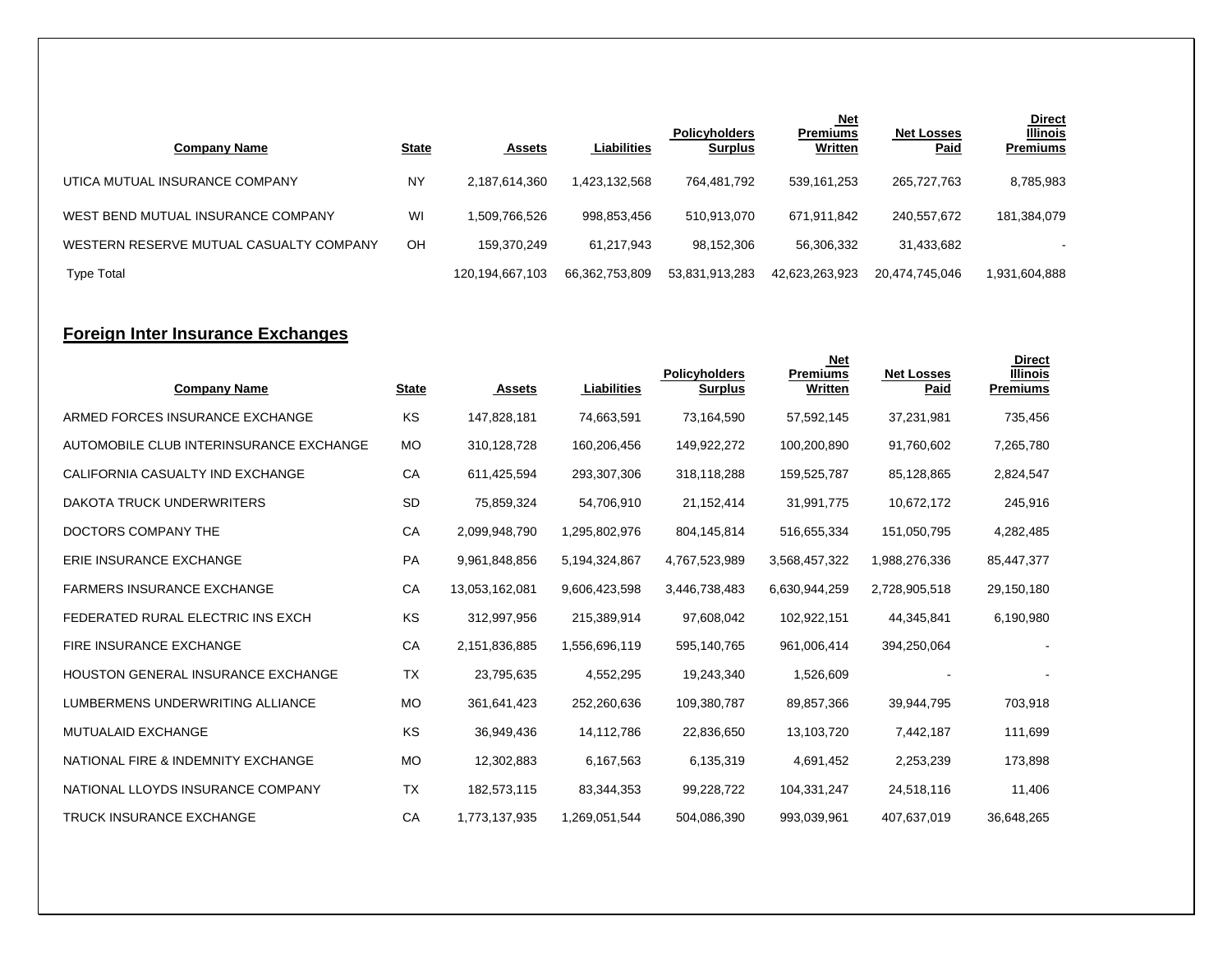| <b>Company Name</b>                    | <u>State</u> | <b>Assets</b>  | Liabilities    | <b>Policyholders</b><br><u>Surplus</u> | <u>Net</u><br>Premiums<br><b>Written</b> | <b>Net Losses</b><br><b>Paid</b> | <b>Direct</b><br><b>Illinois</b><br>Premiums |
|----------------------------------------|--------------|----------------|----------------|----------------------------------------|------------------------------------------|----------------------------------|----------------------------------------------|
| UNITED SERVICES AUTOMOBILE ASSOCIATION | ТX           | 18.401.816.176 | 5.505.253.475  | 12.896.562.700                         | 4.796.741.146                            | 2.743.267.851                    | 80,410,976                                   |
| <b>Type Total</b>                      |              | 49,517,252,998 | 25.586.264.389 | 23.930.988.565                         | 18,132,587,578                           | 8.756.685.381                    | 254,202,883                                  |

### **Foreign Accredited Reinsurers**

| <b>Company Name</b>                         | <b>State</b> | <b>Assets</b> | Liabilities   | <b>Policyholders</b><br><b>Surplus</b> | <b>Net Premiums</b><br>Written | <b>Net Losses</b><br>Paid | <b>Direct</b><br><b>Illinois</b><br><b>Premiums</b> |
|---------------------------------------------|--------------|---------------|---------------|----------------------------------------|--------------------------------|---------------------------|-----------------------------------------------------|
| ALFA MUTUAL FIRE INSURANCE COMPANY          | AL           | 800,376,569   | 142,475,945   | 657,900,621                            | 169,091,190                    | 178,092,532               |                                                     |
| ALFA MUTUAL INSURANCE COMPANY               | AL           | 1,339,809,936 | 365,661,376   | 974,148,561                            | 151,742,182                    | 113,740,294               |                                                     |
| ASSURED GUARANTY MORTGAGE INSURANCE CO      | <b>NY</b>    | 48,751,069    | 17,771,569    | 30,979,500                             | 443,456                        | 90,637                    |                                                     |
| <b>BURLINGTON INSURANCE COMPANY</b>         | <b>NC</b>    | 420,286,954   | 287,960,564   | 132,326,390                            | 88,319,678                     | (1,666,719)               | 9,958,589                                           |
| <b>COMMERCIAL RISK RE-INSURANCE COMPANY</b> | VT           | 47,947,769    | 24,079,311    | 23,868,458                             | (541, 494)                     | 40,941,693                |                                                     |
| COTTON STATES MUTUAL INSURANCE COMPANY      |              |               |               |                                        |                                |                           |                                                     |
| <b>ESSEX INSURANCE COMPANY</b>              | DE           | 1,143,954,141 | 800,993,013   | 342,961,128                            | 349,868,382                    | 76,011,118                | 40,805,671                                          |
| HOLYOKE MUTUAL INSURANCE COMPANY            | МA           | 173,621,961   | 94,778,127    | 78,843,834                             | 79,666,097                     | 36,667,308                |                                                     |
| <b>HOUSTON CASUALTY COMPANY</b>             | <b>TX</b>    | 2,781,996,637 | 1,521,789,077 | 1,260,207,560                          | 424,862,360                    | 65,046,125                | 11,407,638                                          |
| KENTUCKY FARM BUREAU MUTUAL INS CO          | KY           | 1,696,669,991 | 680,416,328   | 1,016,253,663                          | 709,917,560                    | 399,149,138               |                                                     |
| MERCURY CASUALTY COMPANY                    | СA           | 2,401,368,258 | 1,009,784,076 | 1,391,584,182                          | 1,135,413,702                  | 440,350,666               |                                                     |
| MOTORISTS MUTUAL INSURANCE COMPANY          | OH           | 1,213,865,665 | 678,802,670   | 535,062,995                            | 458,227,766                    | 218,792,645               |                                                     |
| NATIONAL FIRE & MARINE INSURANCE COMPANY    | NE           | 5,665,916,999 | 1,966,750,389 | 3,699,166,612                          | 503,433,634                    | 113,772,766               | 26,031,593                                          |
| NATIONWIDE INDEMNITY COMPANY                | OH           | 3,729,636,807 | 2,949,252,293 | 780,384,514                            | 2,364,431                      | 180,729,381               |                                                     |
| NEW JERSEY RE-INSURANCE COMPANY             | <b>NJ</b>    | 1,523,701,860 | 830,030,266   | 693,671,594                            | 120,997,063                    | 104,728,516               |                                                     |
| PHILADELPHIA CONTRIBUTIONSHIP               | PA           | 297,620,089   | 89,469,723    | 208,150,366                            | 36,032,728                     | 3,881,593                 |                                                     |
| ROCKHILL INSURANCE COMPANY                  | AZ           | 167,416,345   | 55,681,351    | 111,734,994                            | 39,801,728                     | 3,916,158                 | 734,746                                             |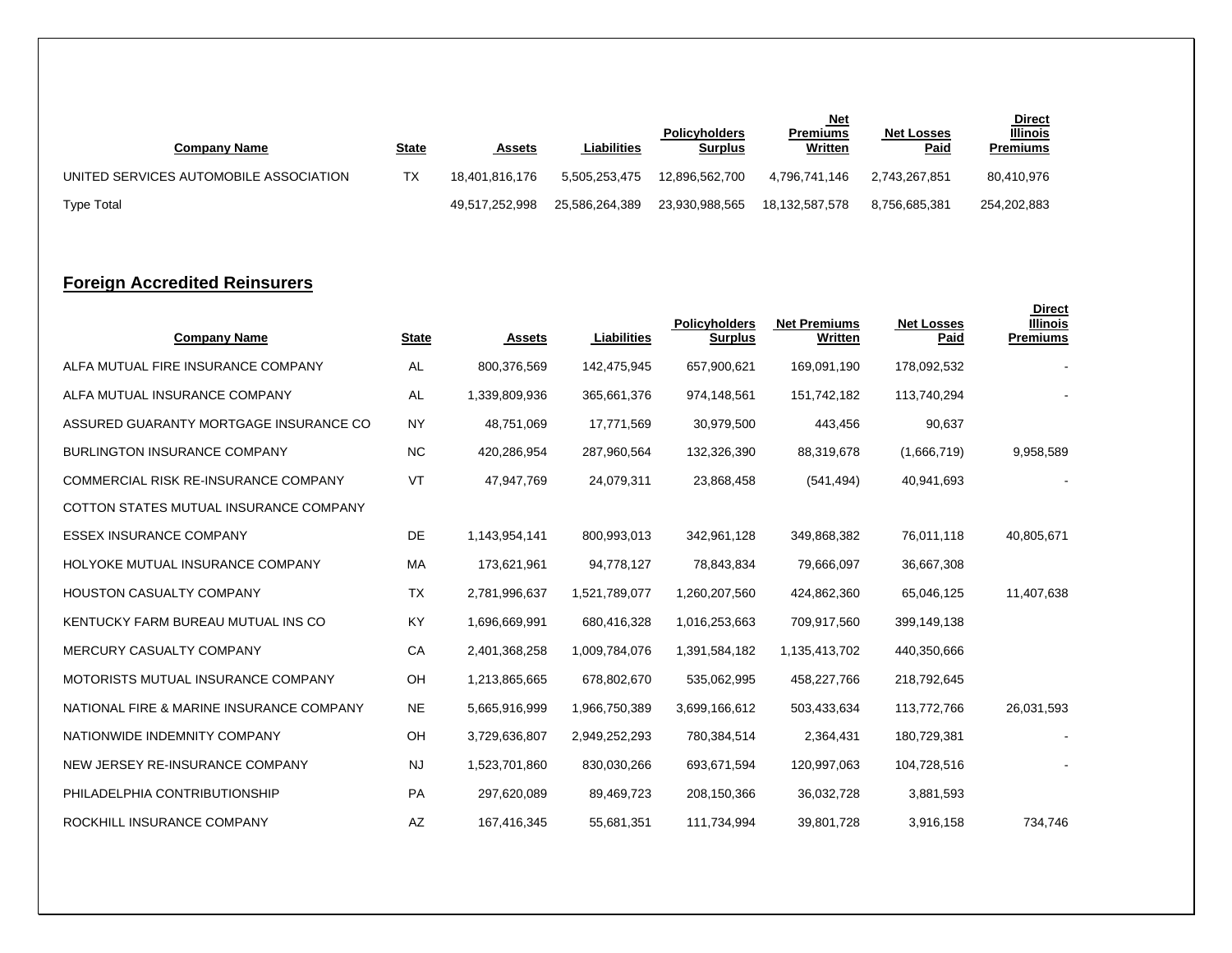| Company Name                      | <u>State</u> | <u>Assets</u>  | Liabilities    | <b>Policyholders</b><br><u>Surplus</u> | <b>Net Premiums</b><br><b>Written</b> | <b>Net Losses</b><br><b>Paid</b> | <b>Direct</b><br><b>Illinois</b><br><b>Premiums</b> |
|-----------------------------------|--------------|----------------|----------------|----------------------------------------|---------------------------------------|----------------------------------|-----------------------------------------------------|
| WISCONSIN REINSURANCE CORPORATION | WI           | 74.432.556     | 35,003,522     | 39.429.034                             | 30,002,287                            | 18,368,811                       |                                                     |
| <b>Type Total</b>                 |              | 23,527,373,606 | 11.550.699.600 | 11.976.674.006                         | 4,299,642,750                         | 1,992,612,662                    | 88,938,237                                          |

# **Alien Stock Companies**

|                                         |              |               |                    |                                        | <u>Net</u>                 |                           | <b>Direct</b>                      |
|-----------------------------------------|--------------|---------------|--------------------|----------------------------------------|----------------------------|---------------------------|------------------------------------|
| <b>Company Name</b>                     | <b>State</b> | <b>Assets</b> | <b>Liabilities</b> | <b>Policyholders</b><br><b>Surplus</b> | <b>Premiums</b><br>Written | <b>Net Losses</b><br>Paid | <b>Illinois</b><br><b>Premiums</b> |
| <b>GENERALI - U S BRANCH</b>            | <b>NY</b>    | 70.640.283    | 32.862.230         | 37,778,053                             | 831,236                    | 10.911.280                | 9,928                              |
| <b>GLOBAL REINSURANCE CORPORATION</b>   | <b>NY</b>    | 274.452.899   | 238,053,413        | 36,399,486                             | 9,490                      | 37,585,086                |                                    |
| HYUNDAI MARINE & FIRE INS CO, LTD (US)  | CA           | 25,672,117    | 14,020,674         | 11,651,443                             | 5,081,747                  | 1,057,853                 | 352,500                            |
| NIPPONKOA INSURANCE COMPANY LTD (U S BR | <b>NY</b>    | 227.267.046   | 161,162,809        | 66.104.236                             | 55.393.356                 | 17.473.816                | 2,041,139                          |
| TOKIO MARINE & NICHIDO FIRE INS CO LTD  | <b>NY</b>    | 1,685,125,738 | 1,169,510,257      | 515,615,481                            | 344.842.675                | 106.739.221               | 21,722,769                         |
| TRYGG HANSA INS CO LTD (U S BRANCH)     | <b>NY</b>    | 4.946.939     | 240.806            | 4,706,133                              | (27, 229)                  | 127,761                   |                                    |
| <b>Type Total</b>                       |              | 2.288.105.022 | 1.615.850.189      | 672.254.832                            | 406.131.275                | 173.895.017               | 24,126,336                         |

# **Alien Lloyds**

| <b>Company Name</b>           | <u>State</u> | Assets      | Liabilities | Policyholders<br><b>Surplus</b> | Net<br>Premiums<br>Written | <b>Net Losses</b><br>Paid | <b>Direct</b><br><b>Illinois</b><br>Premiums |
|-------------------------------|--------------|-------------|-------------|---------------------------------|----------------------------|---------------------------|----------------------------------------------|
| UNDERWRITERS AT LLOYDS LONDON | - ≖          | 735.536.331 | 498.651.480 | 236.884.851                     | 86.084.347                 | 18,617,826                | 86,924,069                                   |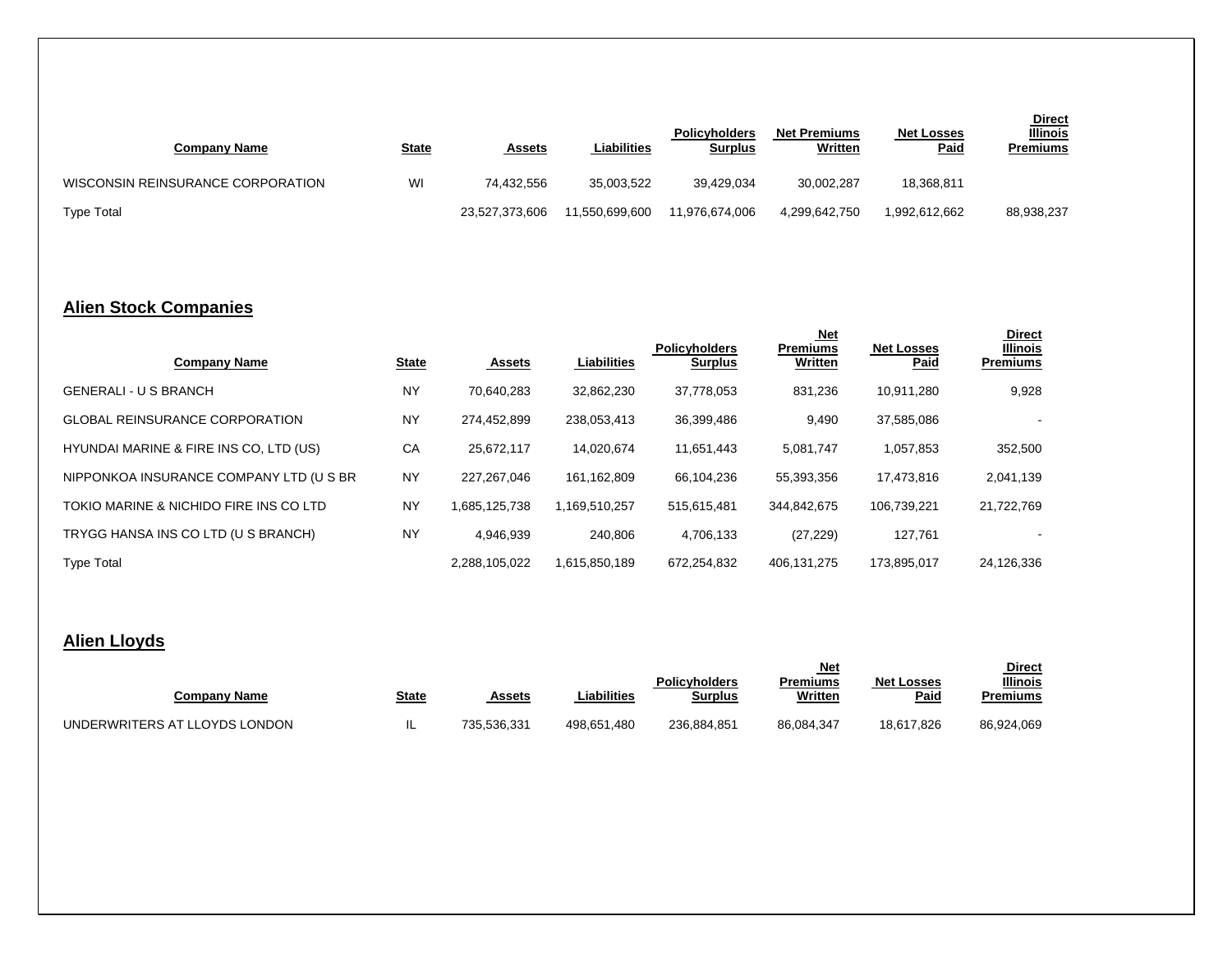### **Alien Accredited Reinsurers**

| <b>Company Name</b>                                           | <b>State</b> | <b>Assets</b> | Liabilities   | <b>Policyholders</b><br><b>Surplus</b> | <b>Net Premiums</b><br>Written | <b>Net Losses</b><br>Paid | <b>Direct</b><br><b>Illinois</b><br><b>Premiums</b> |
|---------------------------------------------------------------|--------------|---------------|---------------|----------------------------------------|--------------------------------|---------------------------|-----------------------------------------------------|
| ASPEN INSURANCE UK LIMITED                                    | <b>NY</b>    | 1,194,343,510 | 810.157.905   | 384,185,605                            | 391,027,305                    | 215,459,799               |                                                     |
| CX REINSURANCE COMPANY LIMITED<br>HANNOVER RUCKVERSICHERUNGS- | <b>NY</b>    | 104,449,728   | 57,496,991    | 46,952,737                             | 480,652                        | 30,086,993                | $\overline{\phantom{a}}$                            |
| AKTIENGESELLS                                                 | <b>NY</b>    | 3,611,440,896 | 3,481,925,787 | 129,515,109                            | 1,403,405,429                  | 965,614,713               |                                                     |
| MAPFRE RE COMPANIA DE REASEGUROS S A                          | <b>NY</b>    | 150,595,640   | 101,265,124   | 49,330,516                             | 109,801,320                    | 53,033,772                | $\overline{\phantom{a}}$                            |
| MARKEL INTERNATIONAL INSURANCE CO LTD                         | <b>NY</b>    | 93,882,299    | 42,295,186    | 51,587,113                             | 1,445,843                      | 12,262,273                |                                                     |
| <b>UNDERWRITERS</b><br><b>LLOYDS LONDON</b><br>@              |              | 735,536,331   | 498,651,480   | 236,884,851                            | 86,084,347                     | 29,308,128                | $\overline{\phantom{a}}$                            |
| UNIONAMERICA INSURANCE COMPANY LIMITED                        | <b>NY</b>    | 239,803,003   | 200,611,960   | 39,191,043                             | 136,865,066                    | 17,002,434                |                                                     |
| <b>ZURICH SPECIALTIES LONDON LIMITED</b>                      | <b>NY</b>    | 201,232,315   | 127,910,622   | 73,321,693                             | 536,939                        | 35,446,889                | $\overline{\phantom{a}}$                            |
| <b>Type Total</b>                                             |              | 6,331,283,722 | 5,320,315,055 | 1,010,968,667                          | 2,129,646,901                  | 1,358,215,001             |                                                     |

# **Recapitulation**

|                                   | <b>Number</b><br><u>of</u><br><b>Companies</b> | <b>Assets</b>   | <b>Liabilities</b> | <b>Policyholders</b><br><b>Surplus</b> | <b>Net Premiums</b><br>Written | <b>Net Losses</b><br>Paid | <b>Direct</b><br><b>Illinois</b><br><b>Premiums</b> |
|-----------------------------------|------------------------------------------------|-----------------|--------------------|----------------------------------------|--------------------------------|---------------------------|-----------------------------------------------------|
| Domestic Stock Companies          | 160                                            | 152,989,250,232 | 99,305,260,715     | 53,683,989,522                         | 55,249,731,976                 | 27,925,505,896            | 5,865,089,464                                       |
| <b>Domestic Mutual Companies</b>  | 16                                             | 112,263,334,493 | 46,279,725,869     | 65,983,608,622                         | 34,346,276,265                 | 22,819,052,702            | 3,019,078,132                                       |
| Domestic Risk Retention Group     |                                                | 272,730,067     | 189.779.139        | 82,950,928                             | 72,244,180                     | 9,995,005                 | 1,440,224                                           |
| Domestic Surplus Lines Companies  | 10                                             | 5,284,052,653   | 3,496,303,981      | 1,787,748,672                          | 725,107,861                    | 204,212,541               | 127,617,244                                         |
| Domestic Inter Insurance Exchange | 2                                              | 924,578,764     | 464.481.814        | 460,096,950                            | 326,637,226                    | 147,262,138               | 101,180,546                                         |
| Illinois Insurance Exchange       |                                                | 35,897,869      | 15,454,166         | 20,443,703                             | 4,982,640                      | 4,358,513                 | 1,219,887                                           |
| Domestic Mutual Holding Company   |                                                | 21.233.188      | 1,588              | 21.231.600                             |                                |                           |                                                     |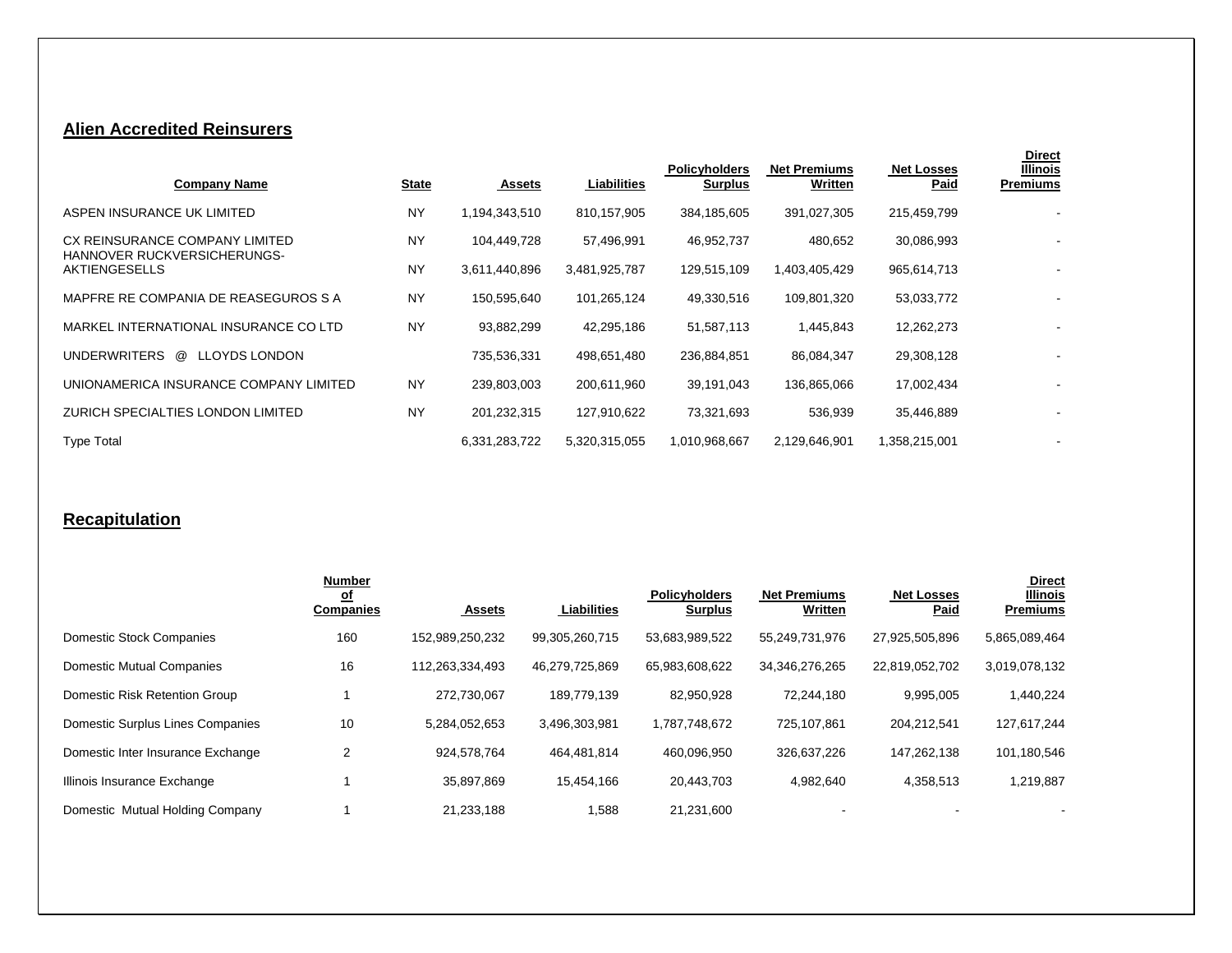|                                      | <b>Number</b><br><u>of</u><br><b>Companies</b> | <b>Assets</b>     | <b>Liabilities</b> | <b>Policyholders</b><br><b>Surplus</b> | <b>Net Premiums</b><br>Written | <b>Net Losses</b><br><b>Paid</b> | <b>Direct</b><br><b>Illinois</b><br><b>Premiums</b> |
|--------------------------------------|------------------------------------------------|-------------------|--------------------|----------------------------------------|--------------------------------|----------------------------------|-----------------------------------------------------|
| <b>Foreign Stock Companies</b>       | 767                                            | 924.266.139.082   | 586,092,628,138    | 338,173,510,627                        | 220,123,222,256                | 103,630,064,788                  | 8,685,870,174                                       |
| Foreign Mutual Companies             | 74                                             | 120,194,667,103   | 66,362,753,809     | 53,831,913,283                         | 42,623,263,923                 | 20,474,745,046                   | 1,931,604,888                                       |
| Foreign Inter Insurance Exchange     | 16                                             | 49,517,252,998    | 25,586,264,389     | 23,930,988,565                         | 18,132,587,578                 | 8,756,685,381                    | 254,202,883                                         |
| <b>Foreign Accredited Reinsurers</b> | 18                                             | 23,527,373,606    | 11,550,699,600     | 11,976,674,006                         | 4,299,642,750                  | 1,992,612,662                    | 88,938,237                                          |
| Alien Stock Companies                | 6                                              | 2,288,105,022     | 1,615,850,189      | 672,254,832                            | 406,131,275                    | 173,895,017                      | 24,126,336                                          |
| Alien Lloyds                         |                                                | 735,536,331       | 498,651,480        | 236,884,851                            | 86,084,347                     | 18,617,826                       | 86,924,069                                          |
| Alien Accredited Reinsurers          | 8                                              | 6,331,283,722     | 5,320,315,055      | 1,010,968,667                          | 2,129,646,901                  | 1,358,215,001                    |                                                     |
| <b>Totals</b>                        | 1081                                           | 1,398,651,435,130 | 846,778,169,932    | 551,873,264,828                        | 378,525,559,178                | 187,515,222,516                  | 20, 187, 292, 084                                   |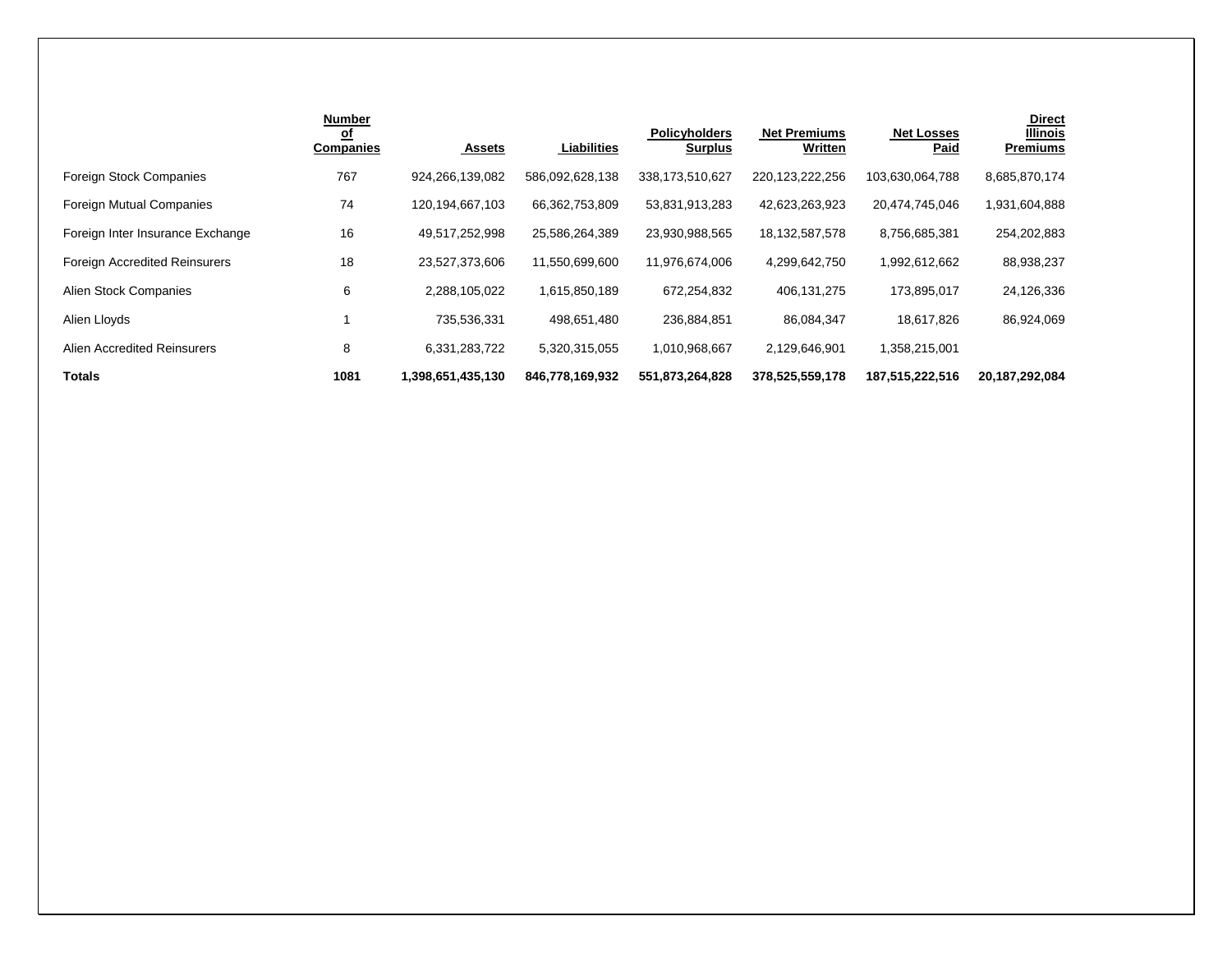# **Life & Health Insurance Companies**

# **Domestic Legal Reserve Life Insurance Companies**

| <b>Company Name</b>                        | <b>State</b> | <b>Assets</b>  | <b>Liabilities</b> | <b>Policyholders</b><br><b>Surplus</b> | <b>Net Income</b> | <b>Direct</b><br><b>Illinois</b><br>Premium | <b>Nationwide</b><br><b>Premiums</b> |
|--------------------------------------------|--------------|----------------|--------------------|----------------------------------------|-------------------|---------------------------------------------|--------------------------------------|
| ALLEGIANCE LIFE INSURANCE COMPANY          | IL.          | 291,453,597    | 13,649,164         | 277,804,433                            | 732,951           | $\mathbf 0$                                 | 1,517,939                            |
| ALLSTATE ASSURANCE COMPANY                 | IL           | 11,368,842     | 2,717,533          | 8,651,309                              | 315,328           | 3,600                                       | 0                                    |
| ALLSTATE LIFE INSURANCE COMPANY            | IL.          | 77,027,928,739 | 74,405,429,962     | 2,622,498,777                          | 141,732,754       | 184,392,619                                 | 4,543,064,106                        |
| AMALGAMATED LIFE & HEALTH INSURANCE CO     | IL           | 7,109,616      | 3,126,471          | 3,983,145                              | 771,197           | 9,181,488                                   | 6,354,356                            |
| AMERICAN GENERAL ASSURANCE COMPANY         | IL.          | 287,680,612    | 143,007,866        | 144,672,746                            | 28,460,511        | 6,666,850                                   | $-104,404,621$                       |
| AMERICAN SPECIALTY HEALTH INSURANCE CO     | IL.          | 8,264,607      | 1,314,411          | 6,950,196                              | 191,543           | 8,549                                       | 4,799,338                            |
| <b>BANKERS LIFE &amp; CASUALTY COMPANY</b> | IL.          | 10,612,762,762 | 9,926,864,132      | 685,898,631                            | 113,730,083       | 63,164,885                                  | 2,631,573,659                        |
| <b>BCS LIFE INSURANCE COMPANY</b>          | IL.          | 196,901,736    | 116,355,180        | 80,546,556                             | 7,326,443         | 3,268,412                                   | 207,617,506                          |
| CELTIC INSURANCE COMPANY                   | IL           | 99,644,523     | 50,589,802         | 49,054,721                             | 5,078,588         | 7,092,760                                   | 93,079,774                           |
| CHARTER NATIONAL LIFE INSURANCE COMPANY    | IL.          | 254,443,178    | 244,750,399        | 9,692,779                              | 364,131           | 14,918                                      | $\mathbf 0$                          |
| COLUMBIAN LIFE INSURANCE COMPANY           | IL.          | 242,456,067    | 220,195,802        | 22,260,265                             | $-2,465,236$      | 3,367,551                                   | 39,861,082                           |
| COMBINED INSURANCE COMPANY OF AMERICA      | IL.          | 3,214,960,555  | 2,281,228,714      | 933,731,841                            | 232,970,925       | 40,029,706                                  | 1,243,778,198                        |
| CONCERT HEALTH PLAN INSURANCE COMPANY      | IL.          | 15,867,688     | 7,295,585          | 8,572,103                              | 66,420            | 27,190,250                                  | 28,382,754                           |
| <b>CONSECO INSURANCE COMPANY</b>           | IL           | 1,242,276,701  | 1,009,308,551      | 232,968,150                            | $-10,788,162$     | 20,009,091                                  | 167,546,762                          |
| CONTINENTAL ASSURANCE COMPANY              | IL           | 4,120,081,429  | 3,648,891,818      | 471,189,612                            | 27,259,705        | 2,993,686                                   | 2,813,761                            |
| COUNTRY INVESTORS LIFE ASSURANCE COMPANY   | IL.          | 167,569,760    | 35,174,340         | 132,395,420                            | $-1,357,092$      | 56,063,810                                  | $\mathbf 0$                          |
| COUNTRY LIFE INSURANCE COMPANY             | IL           | 7,356,242,648  | 6,375,250,542      | 980,992,106                            | 36,029,470        | 267,828,871                                 | 502,292,621                          |
| DESTINY HEALTH INSURANCE COMPANY           | IL.          | 27,648,952     | 16,796,858         | 10,852,094                             | $-4, 155, 996$    | 34,492,627                                  | 37,542,242                           |
| <b>EMPLOYEES LIFE COMPANY MUTUAL</b>       | IL.          | 266,335,374    | 243,212,221        | 23,123,153                             | 2,104,721         | 1,147,827                                   | 28,651,460                           |
| FEDERAL LIFE INSURANCE COMPANY MUTUAL      | IL.          | 235,622,938    | 202,649,458        | 32,973,480                             | $-682,130$        | 7,475,763                                   | 24,890,639                           |
| FIDELITY LIFE ASSOC A LEGAL RESERVE LIFE   | IL.          | 538,267,750    | 263,019,515        | 275,248,235                            | $-76,295$         | 3,351,397                                   | 20,767,318                           |
| FIRST COMMONWEALTH INSURANCE COMPANY       | IL.          | 21,592,799     | 6,976,361          | 14,616,438                             | 5,504,499         | 60,898,891                                  | 60,898,891                           |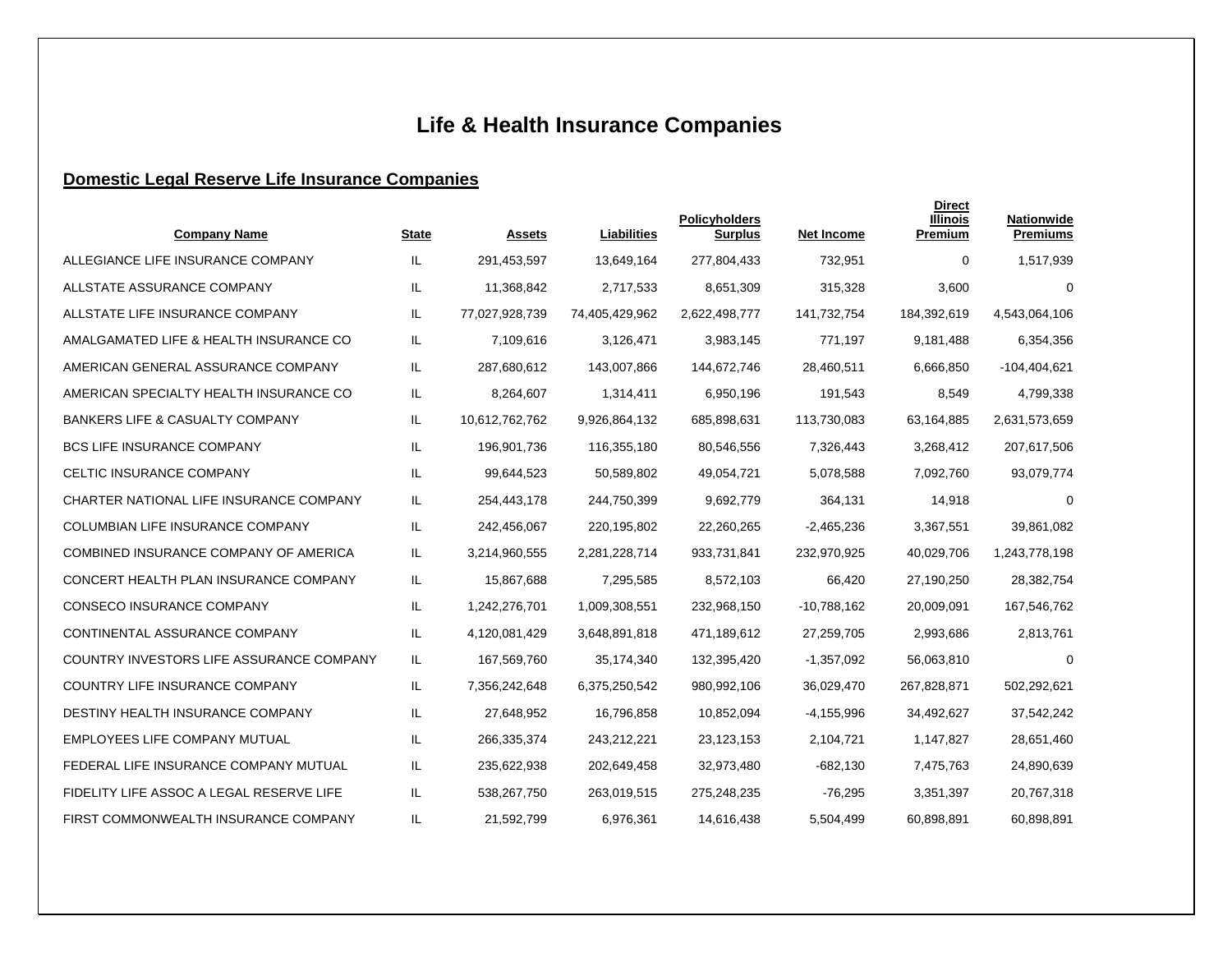| <b>Company Name</b>                      | <b>State</b> | <b>Assets</b>  | Liabilities    | <b>Policyholders</b><br><b>Surplus</b> | <b>Net Income</b> | <b>Direct</b><br><b>Illinois</b><br>Premium | <b>Nationwide</b><br><b>Premiums</b> |
|------------------------------------------|--------------|----------------|----------------|----------------------------------------|-------------------|---------------------------------------------|--------------------------------------|
| FORT DEARBORN LIFE INSURANCE COMPANY     | IL.          | 2,238,645,596  | 1,770,182,300  | 468,463,296                            | 42,751,397        | 139,228,282                                 | 963,127,040                          |
| GUARANTEE TRUST LIFE INSURANCE COMPANY   | IL.          | 207,662,649    | 164, 145, 182  | 43,517,467                             | 1,011,672         | 28,647,841                                  | 130,691,184                          |
| <b>HCSC INSURANCE SERVICES COMPANY</b>   | IL.          | 180,234,541    | 98,069,843     | 82,164,698                             | 5,628,829         | 215,602,957                                 | 400,277,478                          |
| <b>HEALTH ALLIANCE MEDICAL PLANS INC</b> | IL.          | 207,831,033    | 92,867,694     | 114,963,338                            | 13,038,972        | 184,743,017                                 | 184,743,017                          |
| HEALTH CARE SERVICE CORP MUT LEG RES CO  | IL           | 10,007,659,680 | 3,911,967,091  | 6,095,692,588                          | 865,685,576       | 5,257,755,269                               | 11,235,552,859                       |
| HORACE MANN LIFE INSURANCE COMPANY       | IL.          | 5,069,883,515  | 4,793,272,969  | 276,610,546                            | 26,069,581        | 67,133,177                                  | 438,010,090                          |
| ILLINOIS MUTUAL LIFE INSURANCE COMPANY   | IL           | 1,253,563,333  | 1,107,915,800  | 145,647,533                            | 17,267,101        | 20,765,147                                  | 151,268,997                          |
| KEMPER INVESTORS LIFE INSURANCE COMPANY  | IL.          | 16,700,204,661 | 16,513,278,819 | 186,925,842                            | -19,860,779       | 22,950,681                                  | 3,738,427                            |
| LIFE ASSURANCE COMPANY OF AMERICA        | IL.          | 7,098,514      | 4,543,305      | 2,555,209                              | 119,890           | 295,444                                     | 146,842                              |
| LINCOLN HERITAGE LIFE INSURANCE COMPANY  | IL           | 587,072,063    | 498,124,766    | 88,947,297                             | 4,188,040         | 14,217,158                                  | 181,294,688                          |
| MANHATTAN NATIONAL LIFE INSURANCE CO     | IL.          | 265,320,138    | 216,817,239    | 48,502,898                             | 5,522,319         | 1,336,212                                   | 1,367,912                            |
| MTL INSURANCE COMPANY                    | IL           | 1,273,967,163  | 1,168,690,800  | 105,276,363                            | -812,303          | 18,018,232                                  | 128,322,854                          |
| MUNICIPAL INSURANCE COMPANY OF AMERICA*  | IL           |                |                |                                        |                   |                                             |                                      |
| OLD REPUBLIC LIFE INSURANCE COMPANY      | IL           | 162,491,182    | 119,474,979    | 43,016,203                             | 4,302,149         | 3,154,944                                   | 30,391,811                           |
| OSF HEALTH PLANS INC                     | IL           | 78,354,853     | 35,990,129     | 42,364,724                             | 9,203,813         | 2,597,142                                   | 2,596,151                            |
| PEKIN LIFE INSURANCE COMPANY             | IL.          | 818,303,562    | 697,954,583    | 120,348,977                            | 5,558,815         | 123,788,970                                 | 209,590,994                          |
| PERSONALCARE INSURANCE OF ILLINOIS INC   | IL           | 85,972,375     | 32,498,760     | 53,473,615                             | 25,458,321        | 90,002,589                                  | 87,416,329                           |
| PHYSICIANS BENEFITS TRUST LIFE INS CO    | IL           | 21,659,249     | 11,502,342     | 10,156,906                             | 137,089           | 26,645,780                                  | 25,186,127                           |
| PROFESSIONAL LIFE & CASUALTY COMPANY     | IL.          | 69,744,925     | 55,681,732     | 14,063,193                             | 181,288           | 3,114,500                                   | 3,096,890                            |
| RELIANCE STANDARD LIFE INSURANCE COMPANY | IL.          | 3,240,629,252  | 2,783,081,246  | 457,548,006                            | 54,292,959        | 55,423,431                                  | 995,673,445                          |
| RESOURCE LIFE INSURANCE COMPANY          | IL.          | 103,153,962    | 88,349,734     | 14,804,229                             | -13,640,046       | 5,072,079                                   | 42,915,015                           |
| RIGHTCHOICE INSURANCE COMPANY            | IL           | 11,664,386     | 1,263,363      | 10,401,023                             | 381,758           | $\mathbf 0$                                 | $\Omega$                             |
| STATE FARM ANNUITY & LIFE INSURANCE CO   | IL           | 8,259,718      | 30,469         | 8,229,250                              | 180,074           | $\mathbf 0$                                 | $\Omega$                             |
| STATE FARM LIFE & ACCIDENT ASSURANCE CO  | IL.          | 1,549,553,859  | 1,283,027,626  | 266,526,233                            | 10,266,980        | 866,324                                     | 156,194,607                          |
| STATE FARM LIFE INSURANCE COMPANY        | IL           | 43,307,956,809 | 38,052,424,753 | 5,255,532,056                          | 382,172,874       | 234.407.169                                 | 3,723,294,901                        |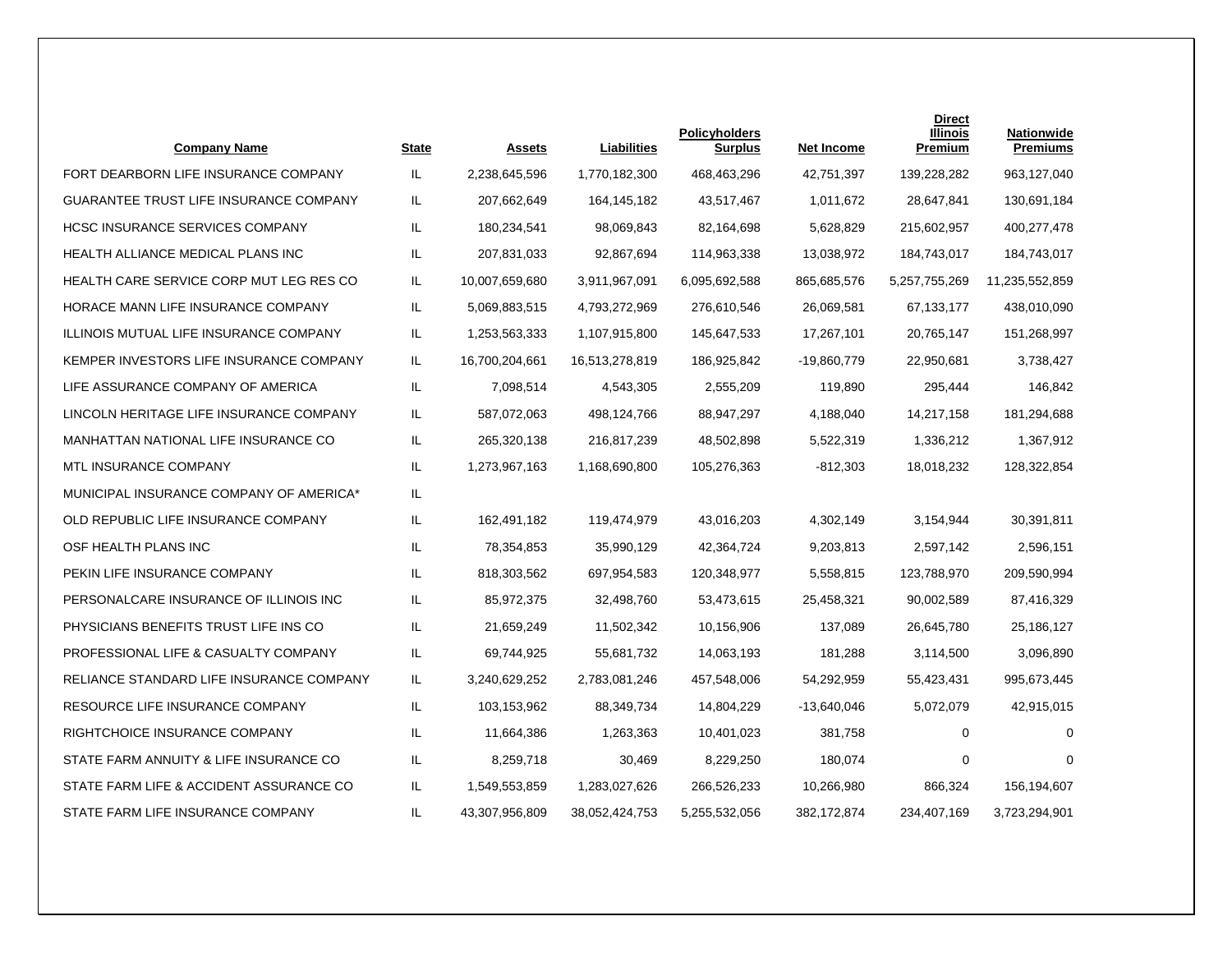| <b>Company Name</b>                          | <b>State</b> | <b>Assets</b>   | Liabilities     | <b>Policyholders</b><br><b>Surplus</b> | <b>Net Income</b> | <b>Direct</b><br><b>Illinois</b><br>Premium | <b>Nationwide</b><br><b>Premiums</b> |
|----------------------------------------------|--------------|-----------------|-----------------|----------------------------------------|-------------------|---------------------------------------------|--------------------------------------|
| STERLING LIFE INSURANCE COMPANY              | IL           | 303,865,990     | 119,975,608     | 183,890,382                            | 18,773,197        | 30,531,237                                  | 788,304,911                          |
| <b>TRUASSURE INSURANCE COMPANY</b>           | IL           | 5,345,340       | 126,660         | 5,218,680                              | 6,997             | 222,867                                     | 89,071                               |
| <b>TRUSTMARK INSURANCE COMPANY</b>           | IL           | 1,236,855,539   | 1,000,464,239   | 236,391,300                            | 30,070,803        | 55,153,654                                  | 164,624,756                          |
| TRUSTMARK LIFE INSURANCE COMPANY             | IL           | 361,680,502     | 189,983,406     | 171,697,095                            | 35,013,879        | 117, 133, 728                               | 495,494,796                          |
| UNICARE HEALTH INSURANCE CO OF THE MW        | IL           | 136,663,913     | 82,105,367      | 54,558,547                             | 12,462,314        | 415,822,918                                 | 420,405,921                          |
| UNION FIDELITY LIFE INSURANCE COMPANY        | IL           | 18,204,149,019  | 17,789,714,585  | 414,434,434                            | $-41,027,007$     | 5,220,005                                   | 362,432,370                          |
| UNITED HEALTHCARE INSURANCE CO OF IL         | IL           | 114,786,309     | 40,490,085      | 74,296,224                             | 27,367,351        | 282,530,360                                 | 278,993,505                          |
| UNITED INSURANCE COMPANY OF AMERICA          | IL           | 2,055,249,126   | 1,851,052,398   | 204,196,728                            | 31,892,833        | 17,573,287                                  | 213,781,297                          |
| UNITED NATIONAL LIFE INSURANCE CO OF AM      | IL           | 7,199,388       | 4,715,913       | 2,483,475                              | $-280,182$        | 682,527                                     | 1,786,020                            |
| UNITED SECURITY LIFE AND HEALTH INS CO       | IL           | 26,138,949      | 18,743,014      | 7,395,936                              | $-2,170,985$      | 10,643,450                                  | 37,028,822                           |
| UNITEDHEALTHCARE INS CO OF RIVER VALLEY      | IL           | 19,369,316      | 8,607,660       | 10,761,656                             | 2,845,653         | 45,267,581                                  | 45,910,297                           |
| <b>WASHINGTON NATIONAL INSURANCE COMPANY</b> | IL.          | 2,473,581,370   | 2,037,995,843   | 435,585,526                            | $-45,205,617$     | 21,719,958                                  | 418,771,460                          |
| WELLCARE HEALTH INSURANCE OF IL INC          | IL           | 83,271,946      | 70,981,061      | 12,290,885                             | 2,503,456         | 4,143,059                                   | 213,395,691                          |
| XL LIFE INSURANCE & ANNUITY COMPANY          | IL           | 736,668,962     | 710,618,306     | 26,050,656                             | $-18,237,748$     | $-189$                                      | 0                                    |
| <b>Type Totals</b>                           |              | 219,468,193,560 | 196,644,534,354 | 22,823,659,204                         | 2,076,235,671     | 8,321,054,338                               | 32,076,944,360                       |

\* Company is in liquidation.

# **Foreign Legal Reserve Life Insurance Companies**

| Company Name                  | <u>State</u> | <b>Assets</b> | Liabilities   | <b>Policyholders</b><br><b>Surplus</b> | Net Income   | <b>Direct</b><br><b>Illinois</b><br><b>Premium</b> | <b>Nationwide</b><br><b>Premiums</b> |
|-------------------------------|--------------|---------------|---------------|----------------------------------------|--------------|----------------------------------------------------|--------------------------------------|
| 5 STAR LIFE INSURANCE COMPANY | LA           | 165.974.478   | 113.699.921   | 52.274.557                             | 1.101.502    | 1.571.476                                          | 91,755,506                           |
| AAA LIFE INSURANCE COMPANY    | MI           | 296,327,765   | 227,590,260   | 68,737,505                             | 6,647,766    | 5,136,122                                          | 75,308,621                           |
| ACACIA LIFE INSURANCE COMPANY | DC           | 1,647,280,136 | 1,305,925,581 | 341,354,554                            | 21.385.480   | 1.887.516                                          | 29,820,227                           |
| ACE LIFE INSURANCE COMPANY    | <b>CT</b>    | 19.663.322    | 6,000,371     | 13,662,951                             | $-6,046,049$ | 0                                                  | 3,199,451                            |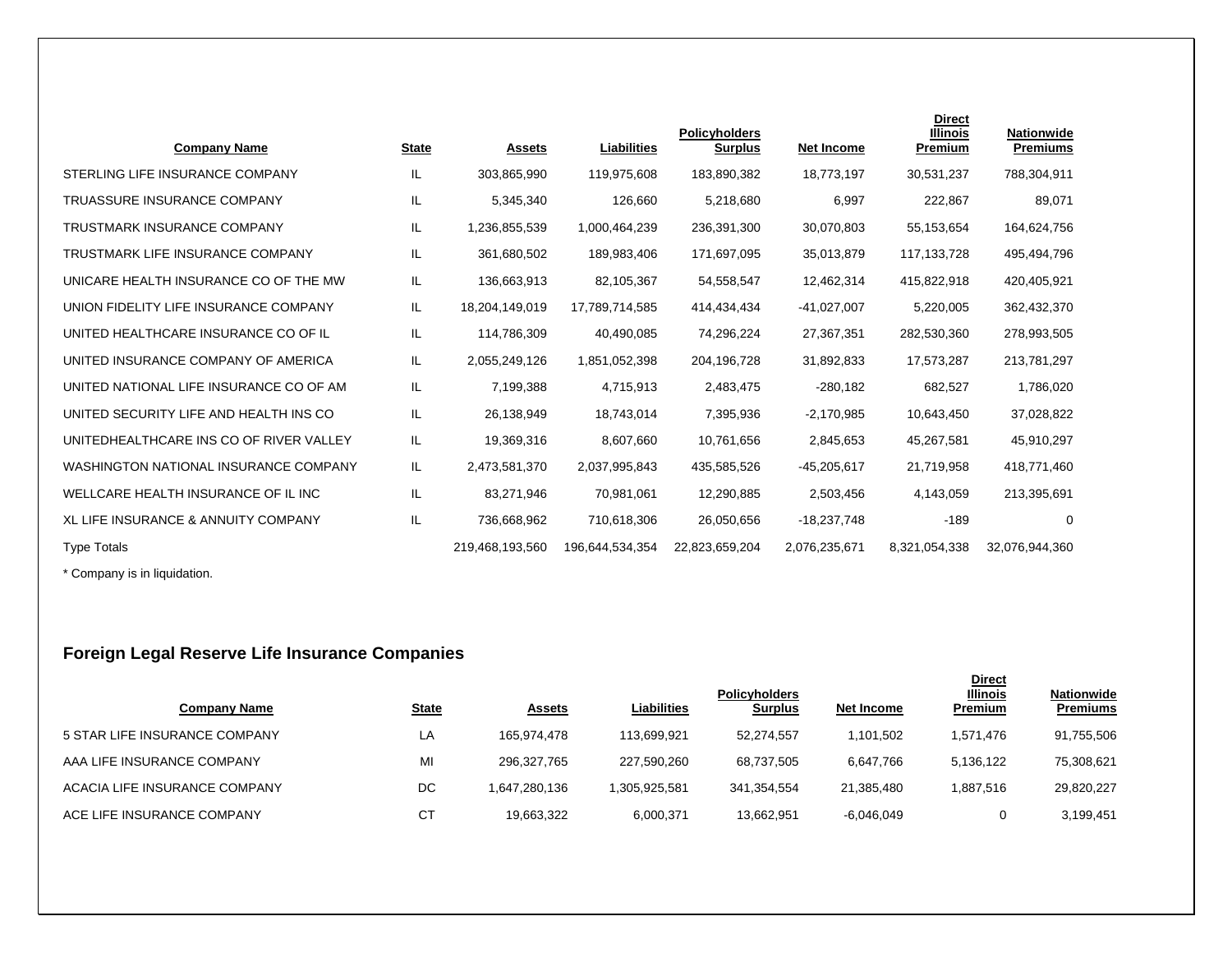| <b>Company Name</b>                      | <b>State</b> | <b>Assets</b>  | Liabilities    | <b>Policyholders</b><br><b>Surplus</b> | <b>Net Income</b> | <b>Direct</b><br><b>Illinois</b><br>Premium | <b>Nationwide</b><br><b>Premiums</b> |
|------------------------------------------|--------------|----------------|----------------|----------------------------------------|-------------------|---------------------------------------------|--------------------------------------|
| ADMIRAL LIFE INSURANCE COMPANY OF AM     | <b>AZ</b>    | 9,906,266      | 652,159        | 9,254,107                              | 144,406           | 410                                         | 94,902                               |
| AETNA HEALTH & LIFE INSURANCE COMPANY    | <b>CT</b>    | 1,581,599,913  | 1,373,069,880  | 208,530,033                            | 16,911,826        | 0                                           | 304,373,763                          |
| AETNA LIFE INSURANCE COMPANY             | <b>CT</b>    | 33,471,046,409 | 30,231,881,985 | 3,239,164,424                          | 1,163,187,447     | 574,797,671                                 | 10,716,857,761                       |
| AF&L INSURANCE COMPANY                   | PA           | 162,812,974    | 161,214,416    | 1,598,557                              | $-1,359,444$      | 2,884,850                                   | 3,933,436                            |
| AGL LIFE ASSURANCE COMPANY               | <b>PA</b>    | 5,091,050,715  | 5,079,668,721  | 11,381,994                             | $-4,331,098$      | 12.038.886                                  | 454,436,387                          |
| AIG ANNUITY INSURANCE COMPANY            | TX           | 50,552,567,578 | 46,821,292,995 | 3,731,274,583                          | -104,377,027      | 139,592,581                                 | 1,337,300,305                        |
| AIG LIFE INSURANCE COMPANY               | DE.          | 10,790,222,356 | 10,345,416,530 | 444,805,826                            | 48,662,297        | 37,115,035                                  | 440,367,195                          |
| AIG SUNAMERICA LIFE ASSURANCE COMPANY    | AZ           | 35,072,376,831 | 33,917,697,133 | 1,154,679,698                          | 175,402,991       | 258,112,873                                 | 4,325,501,100                        |
| ALL SAVERS INSURANCE COMPANY             | IN           | 4,179,938      | 280.260        | 3,899,678                              | 69,351            | $\mathbf 0$                                 | 43,990                               |
| ALLIANZ LIFE AND ANNUITY COMPANY         | MN           | 20,421,307     | 9,150,104      | 11,271,203                             | $-21,762$         | 0                                           | $\Omega$                             |
| ALLIANZ LIFE INSURANCE COMPANY NY        | NY           | 874,371,399    | 824,034,118    | 50,337,281                             | 2,171,592         | 59,143                                      | 159,566,897                          |
| ALLIANZ LIFE INSURANCE COMPANY OF N A    | <b>MN</b>    | 68,688,474,221 | 66,247,136,517 | 2,441,337,704                          | 78,076,973        | 356,693,054                                 | 9,030,758,114                        |
| ALLSTATE LIFE INSURANCE COMPANY OF NY    | <b>NY</b>    | 7,785,831,511  | 7,323,391,855  | 462,439,654                            | 38,234,674        | 71,929                                      | 569,615,864                          |
| ALTA HEALTH & LIFE INSURANCE COMPANY     | IN           | 130,838,782    | 72,763,444     | 58,075,338                             | 17,961,910        | 1,948,179                                   | 41,037,986                           |
| AMALGAMATED LIFE INSURANCE COMPANY       | NY.          | 57,375,290     | 27,355,980     | 30,019,310                             | 4,134,527         | 2,719,672                                   | 36,698,235                           |
| AMERICAN AMICABLE LIFE INS CO OF TX      | <b>TX</b>    | 335,744,094    | 278,272,776    | 57,471,318                             | 5,365,724         | 2,049,117                                   | 41,883,461                           |
| AMERICAN BANKERS LIFE ASSURANCE CO OF FL | <b>FL</b>    | 789,737,579    | 662,320,847    | 127,416,732                            | 14,525,611        | 8,261,237                                   | 162,950,150                          |
| AMERICAN CAPITOL INSURANCE COMPANY       | TX           | 70,097,564     | 61,931,789     | 8,165,775                              | 999,329           | 56,798                                      | 2,206,346                            |
| AMERICAN COMMUNITY MUTUAL INSURANCE CO   | MI           | 161,585,115    | 59,196,421     | 102,388,694                            | $-5,935,527$      | 36,569,171                                  | 340,758,627                          |
| AMERICAN CONTINENTAL INSURANCE COMPANY   | <b>TN</b>    | 10,696,592     | 2,198,036      | 8,498,556                              | $-226,208$        | 220,440                                     | 2,101,896                            |
| AMERICAN CREDITORS LIFE INSURANCE CO     | DE           | 17,065,398     | 4,501,999      | 12,563,399                             | 306,505           | 0                                           | 37                                   |
| AMERICAN EQUITY INVESTMENT LIFE INS CO   | IA           | 12,697,226,855 | 11,706,425,400 | 990,801,455                            | 15,858,711        | 141,388,581                                 | 2,060,422,378                        |
| AMERICAN FAMILY LIFE ASSR CO OF COLUMBUS | <b>NE</b>    | 55,667,865,394 | 51,459,568,053 | 4,208,297,341                          | 1,790,158,523     | 131,634,685                                 | 13,120,229,892                       |
| AMERICAN FAMILY LIFE INSURANCE COMPANY   | WI           | 3,893,876,194  | 3,392,361,107  | 501,515,087                            | 65,398,747        | 44,670,374                                  | 403,884,962                          |
| AMERICAN FIDELITY ASSURANCE COMPANY      | OK           | 3,211,690,427  | 2,998,045,961  | 213,644,466                            | 23,005,501        | 12,681,466                                  | 577,882,691                          |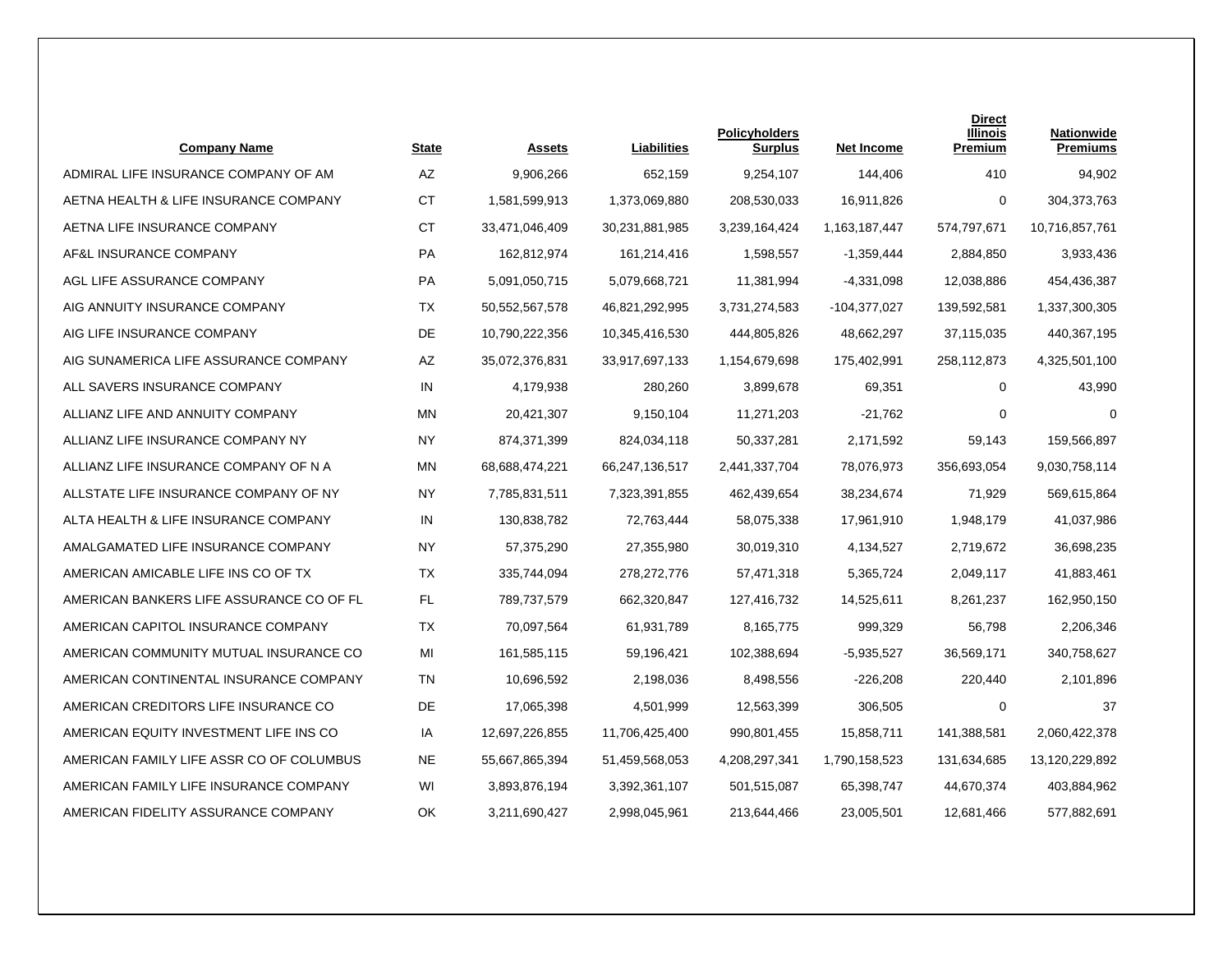| <b>Company Name</b>                      | <b>State</b> | <b>Assets</b>  | <b>Liabilities</b> | <b>Policyholders</b><br><b>Surplus</b> | <b>Net Income</b> | <b>Direct</b><br><b>Illinois</b><br>Premium | <b>Nationwide</b><br><b>Premiums</b> |
|------------------------------------------|--------------|----------------|--------------------|----------------------------------------|-------------------|---------------------------------------------|--------------------------------------|
| AMERICAN FIDELITY LIFE INSURANCE COMPANY | FL           | 477,239,761    | 400,184,370        | 77,055,391                             | 1,909,989         | 401.752                                     | 15,882,437                           |
| AMERICAN GENERAL LIFE & ACCIDENT INS CO  | <b>TN</b>    | 9,134,161,267  | 8,587,274,259      | 546,887,008                            | 203,817,144       | 13,741,156                                  | 883,429,829                          |
| AMERICAN GENERAL LIFE INSURANCE COMPANY  | ТX           | 36,523,158,001 | 30,828,323,568     | 5,694,834,433                          | 862,282,853       | 159,622,291                                 | 2,273,133,276                        |
| AMERICAN HEALTH & LIFE INSURANCE COMPANY | <b>TX</b>    | 1,676,167,789  | 789,982,421        | 886, 185, 368                          | 101,013,124       | 6,447,589                                   | 292,273,782                          |
| AMERICAN HERITAGE LIFE INSURANCE COMPANY | FL           | 1.376.587.014  | 1,172,624,247      | 203.962.766                            | 12.485.377        | 12.017.663                                  | 460,723,270                          |
| AMERICAN HOME LIFE INSURANCE COMPANY     | <b>KS</b>    | 164,090,307    | 149,453,312        | 14,636,995                             | 1,008,544         | 304,313                                     | 19,430,043                           |
| AMERICAN INCOME LIFE INSURANCE COMPANY   | IN           | 1,705,886,648  | 1,484,700,233      | 221,186,415                            | 96,321,934        | 23,135,075                                  | 507,065,034                          |
| AMERICAN INTERNATIONAL LIFE ASSR CO NY   | <b>NY</b>    | 7,092,806,593  | 6,540,169,987      | 552,636,607                            | 78,312,661        | 16,900,382                                  | 383,252,467                          |
| AMERICAN INVESTORS LIFE INSURANCE CO INC | <b>KS</b>    | 10,586,318,042 | 9,944,606,268      | 641.711.774                            | 100,939,186       | 84,580,098                                  | 2,429,058,112                        |
| AMERICAN LABOR LIFE INSURANCE COMPANY    | AZ           | 4,626,357      | 1,372,525          | 3,253,832                              | 473,501           | 0                                           | 2,098,491                            |
| AMERICAN MATURITY LIFE INSURANCE COMPANY | <b>CT</b>    | 65,197,563     | 23,941,680         | 41,255,883                             | 1,451,983         | 123,519                                     | 102,215                              |
| AMERICAN MEDICAL AND LIFE INSURANCE CO   | NY.          | 21,690,882     | 8,985,284          | 12,705,598                             | 981,620           | 132,264                                     | 19,353,261                           |
| AMERICAN MEDICAL SECURITY LIFE INS CO    | WI           | 237,915,974    | 84,495,924         | 153,420,050                            | 57,713,474        | 24,072,541                                  | 282,483,602                          |
| AMERICAN MEMORIAL LIFE INSURANCE COMPANY | <b>SD</b>    | 1,935,452,212  | 1,849,024,496      | 86,427,716                             | 28,334,808        | 11,242,831                                  | 290,896,619                          |
| AMERICAN MODERN LIFE INSURANCE COMPANY   | OН           | 63,526,136     | 41,458,595         | 22,067,541                             | $-933,569$        | 1,550,335                                   | 12,312,830                           |
| AMERICAN NATIONAL INSURANCE COMPANY      | <b>TX</b>    | 13,839,936,491 | 11,675,124,399     | 2,164,812,092                          | 59,118,796        | 93,073,395                                  | 1,621,024,716                        |
| AMERICAN NATIONAL LIFE INSURANCE CO TX   | <b>TX</b>    | 140,309,000    | 96,117,769         | 44,191,231                             | $-1,427,502$      | 3,295,623                                   | 75,642,470                           |
| AMERICAN NETWORK INSURANCE COMPANY       | <b>PA</b>    | 123,644,101    | 102,511,328        | 21,132,773                             | 1,496,267         | 737                                         | 9,223,794                            |
| AMERICAN PHOENIX LIFE & REASSURANCE CO   | CT           | 69,903,067     | 11,336,986         | 58,566,081                             | $-677,283$        | 0                                           | 298,772                              |
| AMERICAN PROGRESSIVE LIFE & HEALTH OF NY | NY.          | 419,906,779    | 326,760,777        | 93,146,002                             | 14,414,277        | 30,633                                      | 451,419,530                          |
| AMERICAN PUBLIC LIFE INSURANCE COMPANY   | OK           | 77,027,071     | 61,974,572         | 15,052,499                             | 2,029,710         | 426,858                                     | 46,390,571                           |
| AMERICAN REPUBLIC CORP INSURANCE COMPANY | <b>NE</b>    | 8,597,856      | 602,339            | 7,995,517                              | $-253,389$        | $\mathbf 0$                                 | 376,779                              |
| AMERICAN REPUBLIC INSURANCE COMPANY      | IA           | 475,302,982    | 259,471,547        | 215,831,435                            | 29,691,122        | 32,677,490                                  | 533,940,190                          |
| AMERICAN RETIREMENT LIFE INSURANCE CO    | OH           | 7,143,883      | 1,070,088          | 6,073,795                              | 60,352            | $\mathbf 0$                                 | 4,534                                |
| AMERICAN TRANSCONTINENTAL LIFE INS CO    | ΑZ           | 541,529,114    | 327,545,835        | 213,983,279                            | 83,029,497        | 0                                           | 1,479,055,411                        |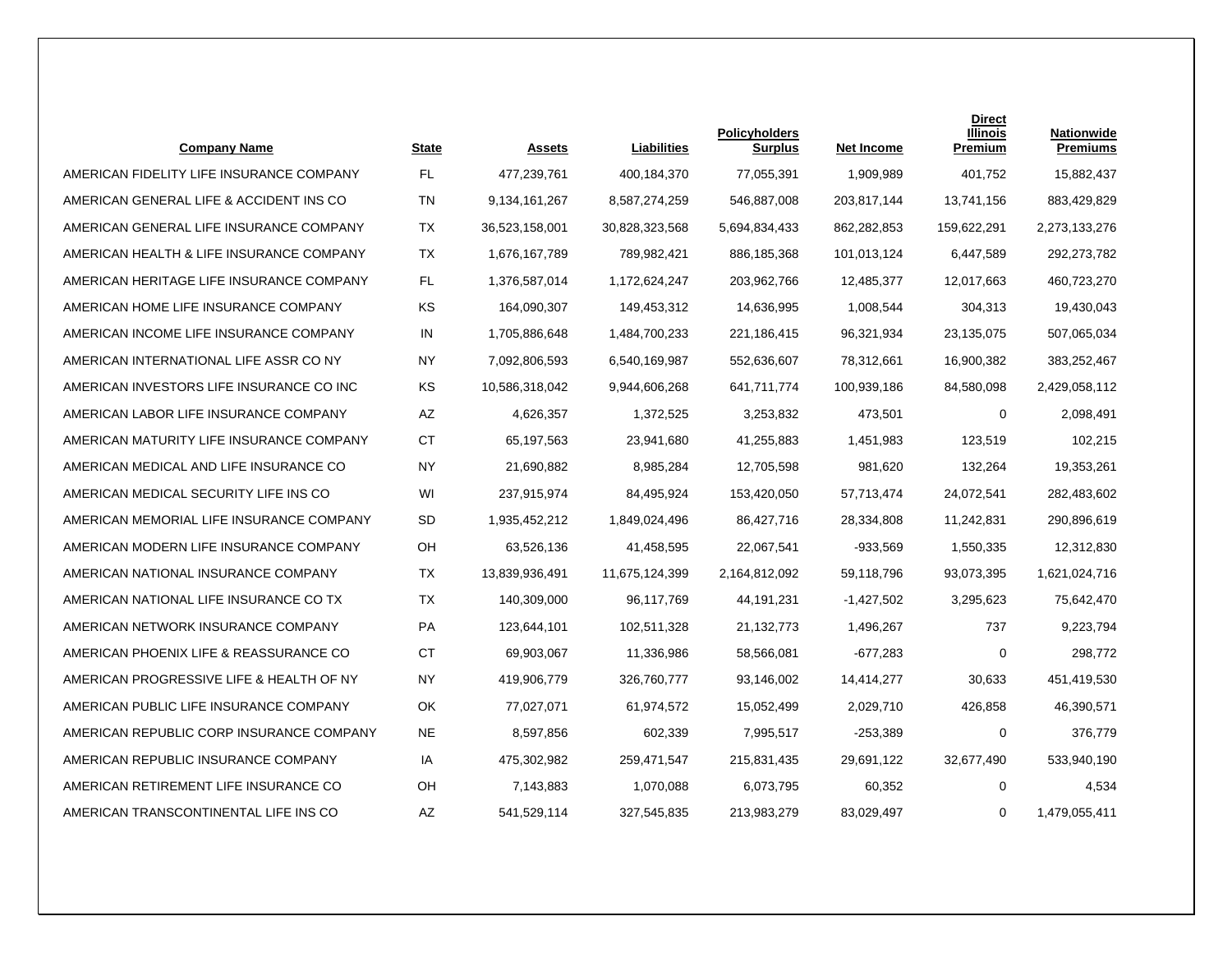| <b>Company Name</b>                            | <b>State</b>   | Assets          | Liabilities     | <b>Policyholders</b><br>Surplus | <b>Net Income</b> | <b>Direct</b><br>Illinois<br>Premium | <b>Nationwide</b><br><b>Premiums</b> |
|------------------------------------------------|----------------|-----------------|-----------------|---------------------------------|-------------------|--------------------------------------|--------------------------------------|
| AMERICAN UNDERWRITERS LIFE INSURANCE CO        | AZ             | 56,071,703      | 43,615,433      | 12,456,273                      | 3,450,363         | 24,607                               | 7,510,360                            |
| AMERICAN UNITED LIFE INSURANCE COMPANY         | IN             | 14,032,817,875  | 13,354,891,269  | 677,926,606                     | 57,060,599        | 114,399,609                          | 2,031,357,625                        |
| AMERICO FINANCIAL LIFE & ANNUITY INS CO        | TX             | 3,735,648,072   | 3,510,199,651   | 225,448,421                     | 8,617,991         | 7,706,207                            | 339,012,393                          |
| AMERITAS LIFE INSURANCE CORP                   | <b>NE</b>      | 6,392,306,514   | 5,514,186,108   | 878,120,405                     | 77,665,183        | 23,309,935                           | 1,055,491,364                        |
| AMICA LIFE INSURANCE COMPANY                   | R <sub>1</sub> | 923.146.400     | 764.505.100     | 158,641,300                     | 10.051.233        | 1.106.866                            | 54,863,282                           |
| ANNUITY & LIFE REASSURANCE AMERICA INC         | <b>CT</b>      | 11,886,360      | 164,163         | 11,722,198                      | 63,158            | 307,220                              | $\mathbf 0$                          |
| ANNUITY INVESTORS LIFE INSURANCE COMPANY       | OH             | 1,739,484,511   | 1,673,548,538   | 65,935,974                      | $-1,201,657$      | 4,924,348                            | 318,927,206                          |
| ANTHEM LIFE INSURANCE COMPANY                  | IN             | 276,394,403     | 212,249,445     | 64,144,958                      | 20,404,119        | 603,481                              | 160,458,255                          |
| ASSURITY LIFE INSURANCE COMPANY                | <b>NE</b>      | 2,189,167,875   | 1,943,646,672   | 245,521,205                     | 14,636,921        | 6,427,127                            | 236,019,974                          |
| ATLANTA LIFE INSURANCE COMPANY                 | GA             | 75,638,755      | 56,263,541      | 19,375,214                      | 550,745           | 1,634,601                            | 52,829,553                           |
| AURORA NATIONAL LIFE ASSURANCE COMPANY         | CA             | 3,246,604,483   | 2,945,724,620   | 300,879,863                     | 22,027,288        | 3,884,736                            | 1,335,641                            |
| AUTO CLUB LIFE INSURANCE COMPANY               | MI             | 430,009,385     | 371,970,562     | 58,038,823                      | 4,268,675         | 64,407                               | 45,783,875                           |
| AUTO OWNERS LIFE INSURANCE COMPANY             | MI             | 2,009,920,583   | 1,785,252,961   | 224,667,622                     | 20,164,961        | 7,328,858                            | 205,538,069                          |
| AVIVA LIFE AND ANNUITY COMPANY                 | IA             | 11,603,131,647  | 11,054,113,538  | 549,018,109                     | $-3,386,060$      | 144,495,995                          | 1,953,747,099                        |
| AVIVA LIFE INSURANCE COMPANY                   | DE             | 6,789,989,668   | 6,451,598,694   | 338,390,974                     | 3,302,407         | 5,493,833                            | 666,087,795                          |
| AXA CORPORATE SOLUTIONS LIFE REINS CO          | DE             | 817,071,157     | 329,196,263     | 487,874,894                     | 19,838,653        | 0                                    | 101,920,900                          |
| AXA EQUITABLE LIFE INSURANCE COMPANY           | <b>NY</b>      | 142,433,163,303 | 135,863,900,210 | 6,569,263,093                   | 598,578,003       | 871,367,517                          | 19,338,304,533                       |
| AXA LIFE AND ANNUITY COMPANY                   | CO             | 554,700,751     | 449,455,392     | 105,245,359                     | 7,245,435         | 2,973,349                            | 10,519,964                           |
| <b>BALBOA LIFE INSURANCE COMPANY</b>           | CA             | 41,328,726      | 13,441,174      | 27,887,552                      | 5,360,085         | 633,505                              | 15,521,703                           |
| BALTIMORE LIFE INSURANCE COMPANY<br><b>THE</b> | MD             | 810,286,921     | 737,898,126     | 72,388,795                      | 8,465,638         | 1,407,436                            | 80,712,899                           |
| <b>BANKERS FIDELITY LIFE INSURANCE COMPANY</b> | GA             | 119,805,337     | 85,995,034      | 33,810,303                      | 11,961,330        | 1,376,779                            | 55,924,248                           |
| BANKERS LIFE INSURANCE COMPANY OF NY           | NY             | 1,335,949,888   | 1,245,524,419   | 90,425,469                      | -18,386,069       | 446,899                              | 126,939,555                          |
| BANKERS RESERVE LIFE INS CO OF WI              | WI             | 101,394,845     | 54,414,063      | 46,980,782                      | 15,188,472        | 0                                    | 164,594,864                          |
| <b>BANNER LIFE INSURANCE COMPANY</b>           | <b>MD</b>      | 1,293,365,859   | 1,067,919,560   | 225,446,299                     | -476,605,236      | 22,178,463                           | 106,518,969                          |
| BENEFICIAL LIFE INSURANCE COMPANY              | UT             | 3,559,645,864   | 3,218,499,974   | 341,145,890                     | -174,466,504      | 5,550,144                            | 329,331,095                          |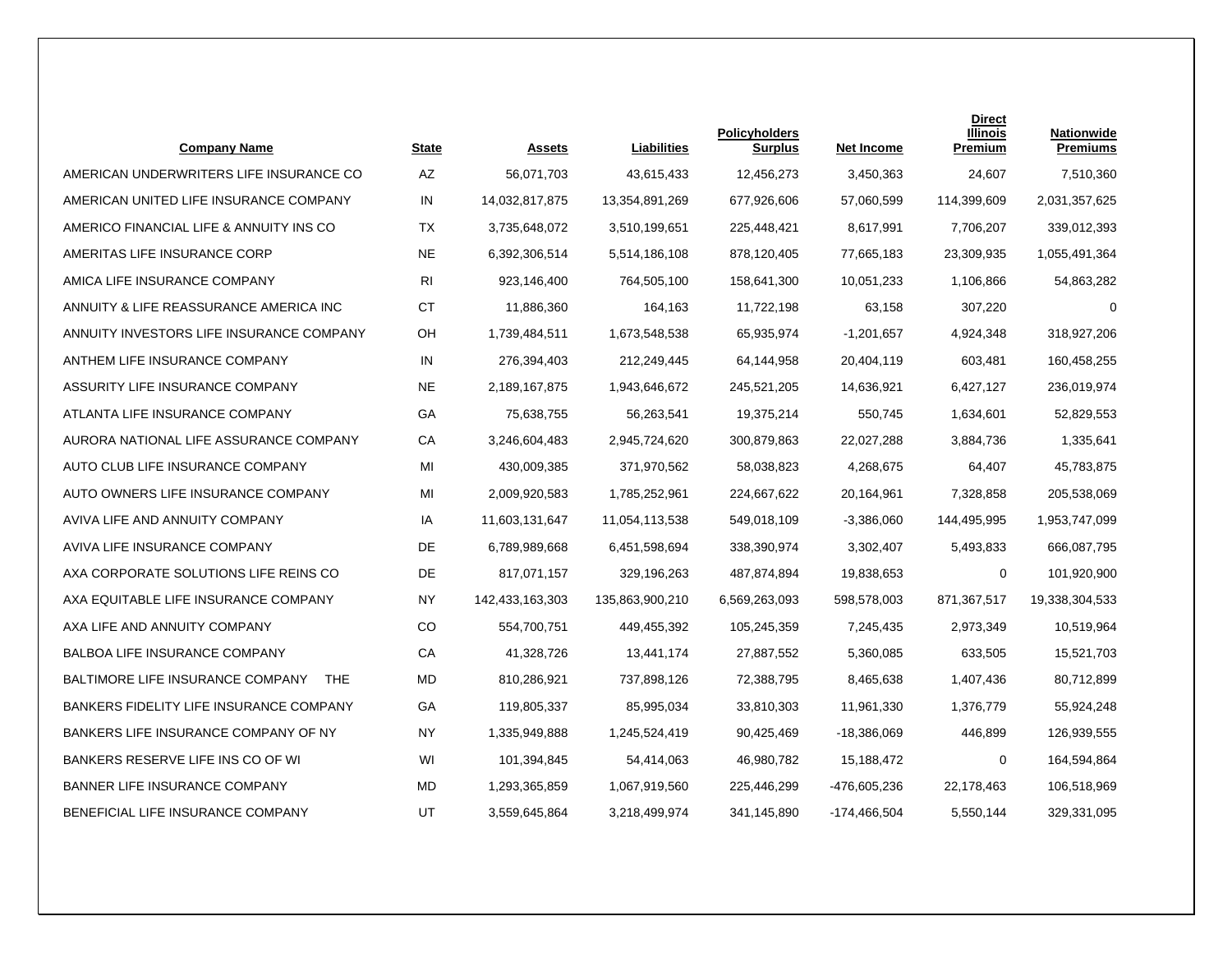| <b>Company Name</b>                             | <b>State</b> | Assets        | Liabilities   | <b>Policyholders</b><br><b>Surplus</b> | <b>Net Income</b> | <b>Direct</b><br><b>Illinois</b><br>Premium | <b>Nationwide</b><br><b>Premiums</b> |
|-------------------------------------------------|--------------|---------------|---------------|----------------------------------------|-------------------|---------------------------------------------|--------------------------------------|
| BERKSHIRE HATHAWAY LIFE INS CO OF NE            | <b>NE</b>    | 3,658,554,497 | 2,800,476,411 | 858,078,086                            | 56,743,272        | $\Omega$                                    | 98,495,419                           |
| BERKSHIRE LIFE INSURANCE COMPANY OF AM          | МA           | 2,292,683,445 | 1,906,075,774 | 386,607,673                            | 62,008,372        | 9,909,019                                   | 402,390,179                          |
| <b>BEST LIFE &amp; HEALTH INSURANCE COMPANY</b> | TX           | 16,880,529    | 6,177,626     | 10,702,903                             | 403,689           | 2,711,644                                   | 41,833,167                           |
| BOSTON MUTUAL LIFE INSURANCE COMPANY            | МA           | 893,464,627   | 791,325,691   | 102,138,936                            | 10,334,878        | 5,945,845                                   | 169,534,886                          |
| BROKERS NATIONAL LIFE ASSURANCE COMPANY         | AR.          | 26,976,158    | 11,141,700    | 15,834,458                             | 3.350.129         | 1.375.551                                   | 44,582,157                           |
| C M LIFE INSURANCE COMPANY                      | <b>CT</b>    | 8,625,435,450 | 8,017,586,855 | 607,848,595                            | 85,716,353        | 27,232,618                                  | 538,296,737                          |
| CANADA LIFE INSURANCE COMPANY OF AMERICA        | MI           | 2,049,364,906 | 1,878,865,637 | 170,499,269                            | 21,659,361        | 76,768                                      | 4,962,438                            |
| CAPITOL LIFE INSURANCE COMPANY<br><b>THE</b>    | <b>TX</b>    | 221,989,095   | 214,829,648   | 7,159,447                              | 2,318,669         | 0                                           | $\mathbf 0$                          |
| CARDIF LIFE INSURANCE COMPANY                   | <b>KS</b>    | 62,018,863    | 51,185,472    | 10,833,391                             | $-3,460,181$      | 1.205.470                                   | 12,233,434                           |
| CATERPILLAR LIFE INSURANCE COMPANY              | MO.          | 161,373,441   | 111,091,382   | 50,282,059                             | 5,623,184         | $\Omega$                                    | $\Omega$                             |
| CENTRAL BENEFITS NATIONAL LIFE INS CO           | OH           | 7,137,623     | 683,079       | 6,454,544                              | $-2,148,303$      | 23,318                                      | 1,202,222                            |
| CENTRAL RESERVE LIFE INSURANCE COMPANY          | OH           | 31,942,095    | 14,553,421    | 17,388,674                             | 91,966            | 5,907,719                                   | 19,682,189                           |
| CENTRAL SECURITY LIFE INSURANCE COMPANY         | <b>TX</b>    | 83,987,963    | 75,963,220    | 8,024,743                              | 1,694,814         | 125,902                                     | 4,131,042                            |
| CENTRAL STATES HEALTH & LIFE CO OF OMAHA        | <b>NE</b>    | 290,810,706   | 191,761,126   | 99,049,580                             | 5,606,059         | 3,511,172                                   | 80,704,001                           |
| CENTRAL UNITED LIFE INSURANCE COMPANY           | AR           | 332,547,989   | 295,529,787   | 37,018,202                             | 5,189,707         | 534,873                                     | 100,851,766                          |
| CENTRE LIFE INSURANCE COMPANY                   | MA           | 1,658,221,510 | 1,564,999,801 | 93,221,696                             | 8,954,869         | 1,352,181                                   | 3,446,441                            |
| CENTURION LIFE INSURANCE COMPANY                | IA           | 1,521,633,986 | 571,695,095   | 949,938,891                            | 45,024,860        | 4,353,730                                   | 94,118,481                           |
| CHESAPEAKE LIFE INSURANCE COMPANY<br><b>THE</b> | OK           | 96,040,583    | 47,949,319    | 48,091,264                             | $-2,236,526$      | 1,529,257                                   | 27,336,959                           |
| CHRISTIAN FIDELITY LIFE INSURANCE CO            | TX           | 79,113,671    | 53,699,952    | 25,413,719                             | 4,189,130         | 143,188                                     | 58,438,915                           |
| CHURCH LIFE INSURANCE CORPORATION               | <b>NY</b>    | 201,278,960   | 163,822,549   | 37,456,411                             | 2,396,950         | 831,890                                     | 27, 147, 232                         |
| CINCINNATI LIFE INSURANCE COMPANY THE           | OH           | 2,804,566,545 | 2,327,631,093 | 476,935,452                            | 39,284,604        | 18,051,084                                  | 157,648,324                          |
| COLONIAL LIFE & ACCIDENT INSURANCE CO           | <b>SC</b>    | 1,902,120,719 | 1,532,861,512 | 369,259,206                            | 116,436,301       | 10,335,395                                  | 945,545,434                          |
| COLONIAL PENN LIFE INSURANCE COMPANY            | PA           | 710,859,441   | 663,632,969   | 47,226,472                             | -55,388,109       | 8,438,411                                   | 124,784,830                          |
| COLORADO BANKERS LIFE INSURANCE COMPANY         | CO           | 140,920,112   | 119,657,508   | 21,262,604                             | 1,496,604         | 3,839,882                                   | 48,162,631                           |
| COLUMBIAN MUTUAL LIFE INSURANCE COMPANY         | <b>NY</b>    | 892,831,899   | 818,624,598   | 74,207,301                             | 1,735,019         | 3,289,205                                   | 131,747,933                          |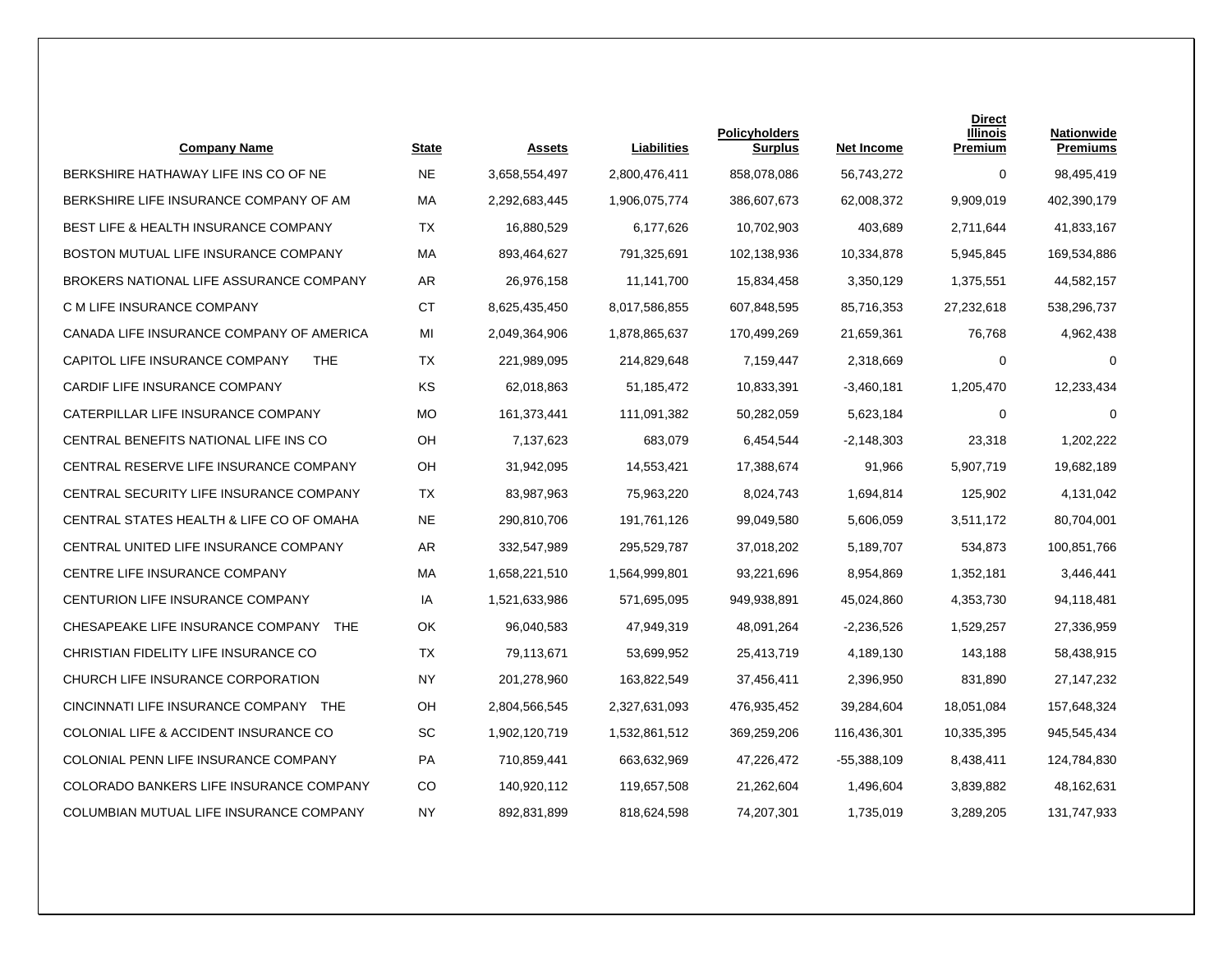| <b>Company Name</b>                                  | State     | <b>Assets</b>  | Liabilities    | <b>Policyholders</b><br><b>Surplus</b> | <b>Net Income</b> | <b>Direct</b><br><b>Illinois</b><br>Premium | <b>Nationwide</b><br><b>Premiums</b> |
|------------------------------------------------------|-----------|----------------|----------------|----------------------------------------|-------------------|---------------------------------------------|--------------------------------------|
| <b>COLUMBUS LIFE INSURANCE COMPANY</b><br><b>THE</b> | OH        | 2,507,354,294  | 2,278,293,467  | 229,060,827                            | 15,904,611        | 4,392,245                                   | 165,665,613                          |
| COMBINED LIFE INSURANCE COMPANY OF NY                | <b>NY</b> | 359,854,582    | 299,783,997    | 60,070,585                             | 16,855,881        | 19,415                                      | 145,032,990                          |
| COMMERCIAL TRAVELERS MUTUAL INSURANCE CO             | <b>NY</b> | 37,616,922     | 24,787,767     | 12,829,155                             | 1,540,433         | 139,069                                     | 36,532,047                           |
| COMMONWEALTH ANNUITY & LIFE INSURANCE CO             | MA        | 9,653,746,406  | 9,192,395,262  | 461.351.144                            | 58,162,606        | 6,612,120                                   | 529,928,908                          |
| <b>COMPANION LIFE INSURANCE COMPANY</b>              | <b>SC</b> | 122,046,803    | 59,001,812     | 63,044,991                             | 9,477,199         | 10,673,485                                  | 135,516,579                          |
| COMPBENEFITS INSURANCE COMPANY                       | TX        | 63,556,776     | 28,507,447     | 35,049,329                             | 16,692,096        | 7,586,483                                   | 135,051,625                          |
| CONGRESS LIFE INSURANCE COMPANY                      | AZ        | 58,973,958     | 2,444,855      | 56,529,103                             | 70,798            | 0                                           | 1,922,239                            |
| CONNECTICUT GENERAL LIFE INSURANCE CO                | <b>CT</b> | 16,582,318,540 | 14,685,228,787 | 1,897,089,753                          | 668,236,344       | 181,018,158                                 | 5,903,161,442                        |
| CONSECO HEALTH INSURANCE COMPANY                     | AZ        | 2,361,267,595  | 2,252,770,603  | 108,496,993                            | 9,943,112         | 33,839,237                                  | 293,886,558                          |
| CONSECO LIFE INSURANCE COMPANY                       | IN        | 4,256,094,683  | 4,107,935,125  | 148,159,558                            | -54,328,946       | 7,176,351                                   | 318,796,012                          |
| CONSECO SENIOR HEALTH INSURANCE COMPANY              | PA        | 3,401,109,603  | 3,273,430,798  | 127,678,805                            | -190,671,105      | 15,495,699                                  | 322,362,488                          |
| CONSTITUTION LIFE INSURANCE COMPANY                  | TX        | 87,691,024     | 70,221,607     | 17,469,417                             | 234,769           | 9,516,672                                   | 35,533,834                           |
| CONSUMERS LIFE INSURANCE COMPANY                     | OH        | 34,618,436     | 17,553,382     | 17,065,054                             | $-2,867,233$      | 0                                           | 37,251,786                           |
| CONTINENTAL AMERICAN INSURANCE COMPANY               | SC        | 102,768,997    | 75,809,527     | 26,959,470                             | 5,129,105         | 1,762,310                                   | 64,928,322                           |
| CONTINENTAL GENERAL INSURANCE COMPANY                | <b>NE</b> | 262,038,170    | 210,728,315    | 51,309,855                             | 11,769,630        | 11,835,660                                  | 89,795,906                           |
| CONTINENTAL LIFE INS CO OF BRENTWOOD TN              | <b>TN</b> | 155,922,226    | 95,814,097     | 60,108,129                             | 7,055,074         | 2,420,657                                   | 175,603,850                          |
| CORPORATE HEALTH INSURANCE COMPANY                   | PA        | 80,278,270     | 39,233,059     | 41,045,211                             | 19,481,594        | 5,405,679                                   | 180,978,049                          |
| COVENTRY HEALTH AND LIFE INSURANCE CO                | <b>DE</b> | 404,638,748    | 277,989,084    | 126,649,673                            | 62,611,497        | 19,181,454                                  | 1,363,754,783                        |
| CSI LIFE INSURANCE COMPANY                           | NE.       | 19,975,011     | 5,038,575      | 14,936,436                             | 680,815           | 0                                           | 7,866,154                            |
| CUNA MUTUAL INSURANCE SOCIETY                        | IA        | 12,215,107,420 | 11,179,672,639 | 1,035,434,780                          | 10,604,577        | 73,495,901                                  | 2,830,278,458                        |
| DELAWARE AMERICAN LIFE INSURANCE COMPANY             | <b>DE</b> | 76,361,993     | 50,045,218     | 26,316,775                             | 883,036           | 102,842                                     | 17,016,751                           |
| DELTA DENTAL INSURANCE COMPANY                       | <b>DE</b> | 96,632,322     | 56,040,369     | 40,591,953                             | 88,706            | 8,673                                       | 247,173,616                          |
| DENTEGRA INSURANCE COMPANY                           | <b>DE</b> | 20,459,545     | 10,928,121     | 9,531,424                              | 207,632           | 2,549,887                                   | 17,252,082                           |
| DIRECT GENERAL LIFE INSURANCE COMPANY                | SC        | 26,948,630     | 11,447,246     | 15,501,384                             | 5,656,521         | 36,887                                      | 19,963,750                           |
| DIXIE NATIONAL LIFE INSURANCE COMPANY                | IN        | 4,878,942      | 1,871,450      | 3,007,492                              | $-3,126$          | 18,362                                      | 15,400                               |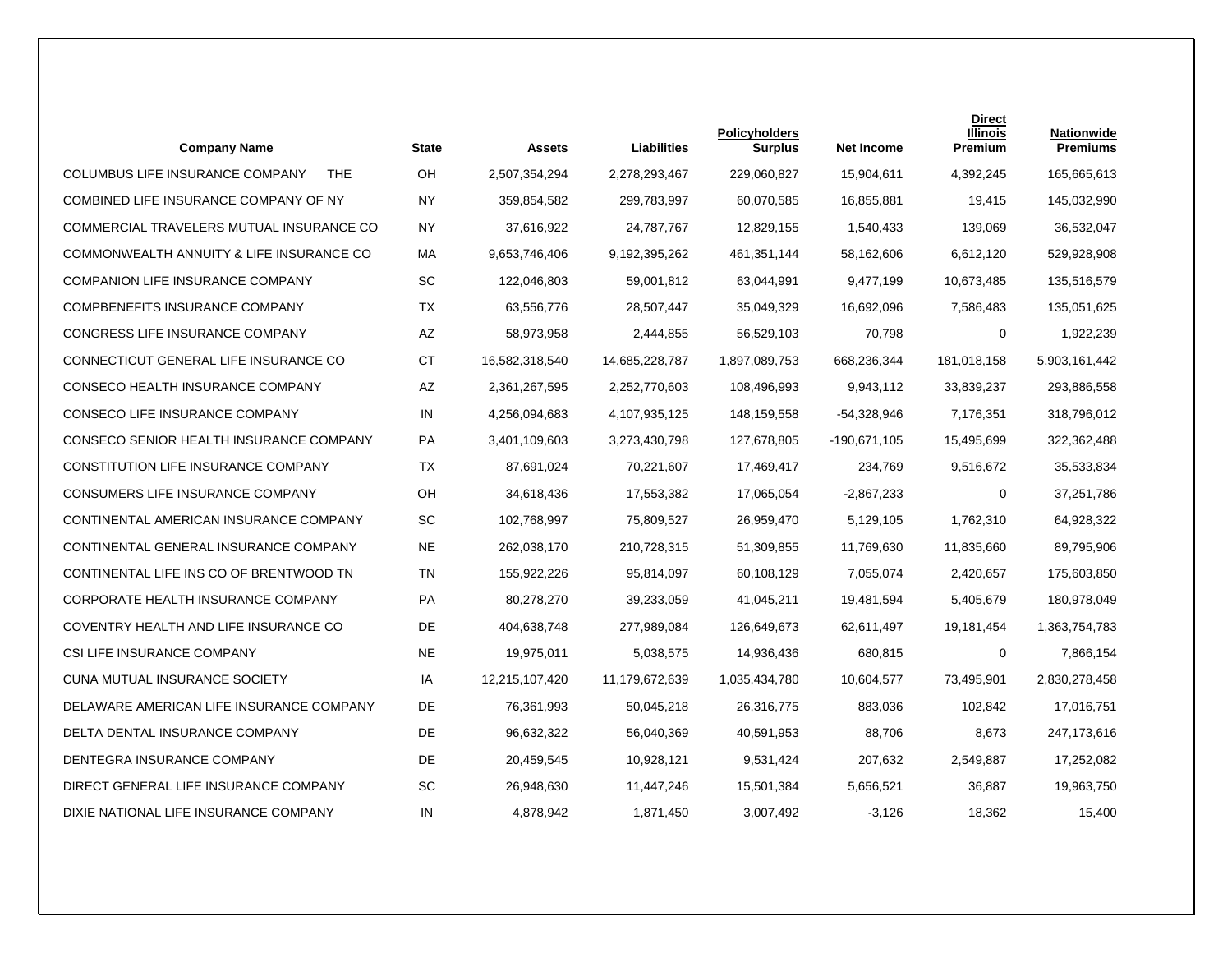| <b>Company Name</b>                             | <b>State</b> | <b>Assets</b>  | Liabilities    | <b>Policyholders</b><br>Surplus | <b>Net Income</b> | <b>Direct</b><br>Illinois<br>Premium | <b>Nationwide</b><br><b>Premiums</b> |
|-------------------------------------------------|--------------|----------------|----------------|---------------------------------|-------------------|--------------------------------------|--------------------------------------|
| EASTERN LIFE & HEALTH INSURANCE COMPANY         | PA           | 85,667,066     | 24,987,588     | 60,679,478                      | 4,581,009         | $\Omega$                             | 35,863,078                           |
| <b>EMC NATIONAL LIFE COMPANY</b>                | IA           | 663,410,840    | 610,428,966    | 52,981,873                      | $-1,189,593$      | 10,446,525                           | 122,364,063                          |
| <b>EMPHESYS INSURANCE COMPANY</b>               | <b>TX</b>    | 3,956,581      | 689,445        | 3,267,136                       | 713,314           | 0                                    | 3,656,224                            |
| <b>EMPLOYERS REASSURANCE CORPORATION</b>        | KS           | 8,666,441,624  | 7,886,140,504  | 780,301,120                     | $-331,536,823$    | 0                                    | 1,054,136,868                        |
| ENTERPRISE LIFE INSURANCE COMPANY               | <b>TX</b>    | 26.480.629     | 14.788.973     | 11,691,656                      | 24,741            | 287.975                              | 3,045,746                            |
| EPIC LIFE INSURANCE COMPANY<br><b>THE</b>       | WI           | 42,784,148     | 19,768,725     | 23,015,423                      | 811,515           | 634,963                              | 14,049,295                           |
| EQUITABLE LIFE & CASUALTY INSURANCE CO          | UT           | 207,245,524    | 167,022,243    | 40,223,281                      | 3,158,403         | 1,926,371                            | 107,930,347                          |
| EQUITRUST LIFE INSURANCE COMPANY                | IA           | 6,841,530,626  | 6,449,892,186  | 391,638,440                     | 22,284,795        | 93,392,717                           | 1,562,801,974                        |
| ERIE FAMILY LIFE INSURANCE COMPANY              | <b>PA</b>    | 1,563,946,697  | 1,380,425,670  | 183,521,027                     | 12,465,583        | 2,407,667                            | 129,751,952                          |
| FAMILY HERITAGE LIFE INSURANCE CO OF AM         | OH           | 262,362,285    | 235,272,079    | 27,090,206                      | 7,149,418         | 8,329,404                            | 104,637,759                          |
| <b>FAMILY LIFE INSURANCE COMPANY</b>            | TX           | 127,816,018    | 105,301,986    | 22,514,032                      | 6,507,726         | 603,452                              | 20,071,409                           |
| <b>FAMILY SERVICE LIFE INSURANCE COMPANY</b>    | <b>TX</b>    | 560,761,001    | 466,261,829    | 94,499,172                      | 11,139,059        | 19                                   | 17,539                               |
| <b>FARMERS NEW WORLD LIFE INSURANCE COMPANY</b> | <b>WA</b>    | 6,987,510,433  | 6,346,255,001  | 641,255,432                     | 97,945,425        | 45,024,599                           | 647,295,402                          |
| FEDERATED LIFE INSURANCE COMPANY                | MN           | 919,053,189    | 702,076,542    | 216,976,646                     | 21,070,936        | 6,212,447                            | 117,332,976                          |
| FIDELITY INVESTMENTS LIFE INSURANCE CO          | UT           | 16,033,979,145 | 15,388,756,146 | 645,222,999                     | 47,434,744        | 109,729,156                          | 2,033,880,832                        |
| FIDELITY LIFE INSURANCE COMPANY                 | PA           | 9,686,070      | 118,069        | 9,568,001                       | 173,890           | 0                                    | $\mathbf 0$                          |
| FIDELITY SECURITY LIFE INSURANCE COMPANY        | <b>MO</b>    | 488,086,997    | 410,811,323    | 77,275,674                      | 9,580,438         | 42,709,058                           | 311,989,145                          |
| FINANCIAL ASSURANCE LIFE INSURANCE CO           | TX           | 9,154,342      | 1,040,990      | 8,113,352                       | 364,644           | 1,366                                | 118,696                              |
| FIRST ALLMERICA FINANCIAL LIFE INS CO           | MA           | 2,155,843,246  | 1,992,114,492  | 163,728,754                     | 16,962,487        | 960,409                              | 32,402,462                           |
| FIRST CONTINENTAL LIFE & ACCIDENT INS CO        | TX           | 9,321,126      | 1,761,863      | 7,559,263                       | 445,488           | 0                                    | 4,335,761                            |
| FIRST HEALTH LIFE & HEALTH INS CO               | <b>TX</b>    | 481,778,799    | 350,094,203    | 131,684,596                     | 47,376,608        | 27,608,560                           | 1,453,518,082                        |
| FIRST INVESTORS LIFE INSURANCE COMPANY          | <b>NY</b>    | 1,370,124,701  | 1,257,097,210  | 113,027,491                     | 12,174,023        | 3,851,727                            | 88,374,998                           |
| FIRST LIFE AMERICA CORPORATION                  | ΚS           | 29,971,671     | 26,170,415     | 3,801,256                       | 34,623            | 509,558                              | 9,339,339                            |
| FIRST PENN PACIFIC LIFE INSURANCE CO            | IN           | 1,921,633,284  | 1,734,920,584  | 186,712,700                     | 58,640,226        | 12,280,344                           | 61,082,703                           |
| FIRST REHABILITATION LIFE INS CO OF AM          | <b>NY</b>    | 100,141,327    | 56,670,229     | 43,471,098                      | 12,020,087        | 612,250                              | 82,532,768                           |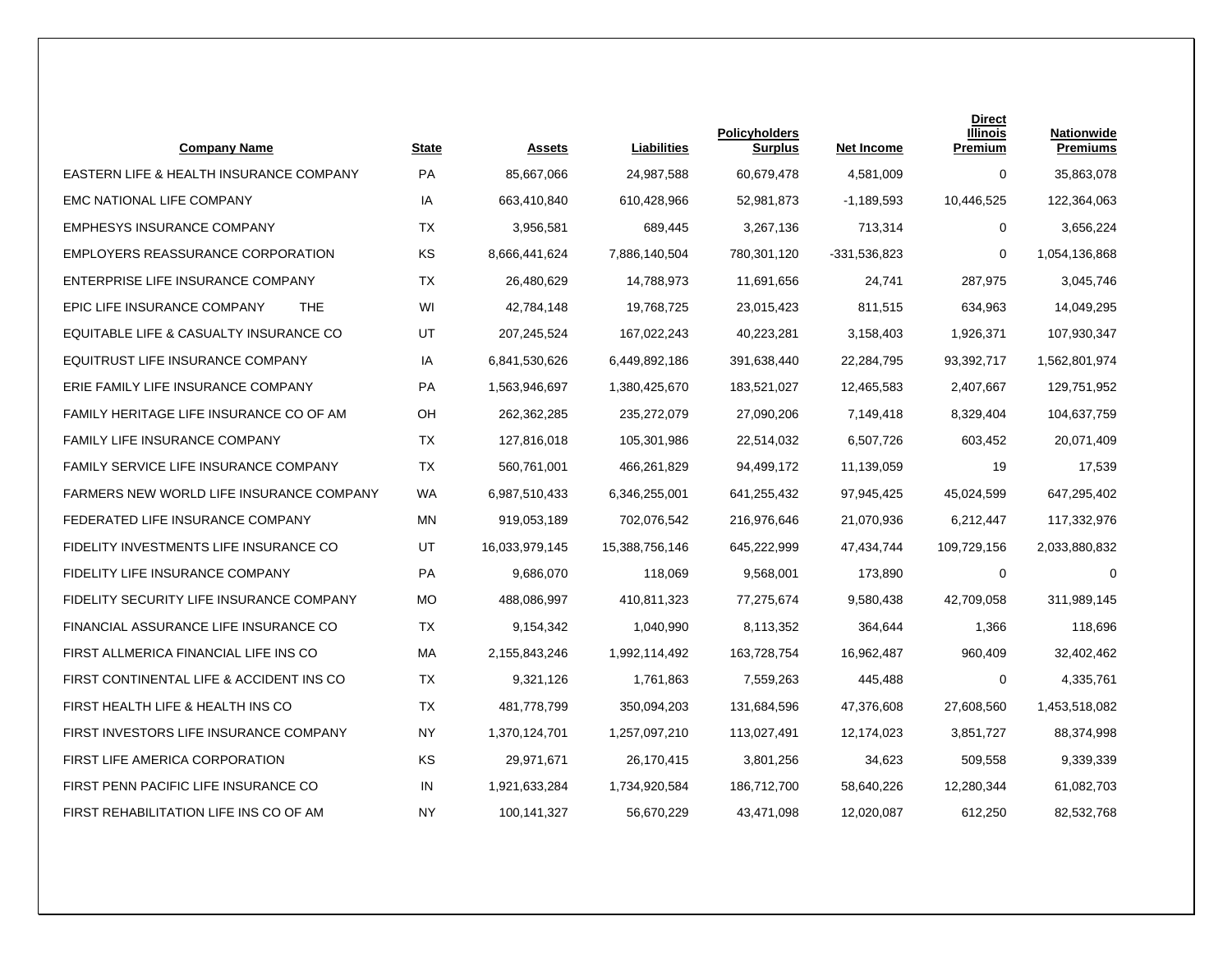| <b>Company Name</b>                                 | <b>State</b> | <b>Assets</b>  | Liabilities    | <b>Policyholders</b><br><b>Surplus</b> | Net Income    | <b>Direct</b><br><b>Illinois</b><br>Premium | <b>Nationwide</b><br><b>Premiums</b> |
|-----------------------------------------------------|--------------|----------------|----------------|----------------------------------------|---------------|---------------------------------------------|--------------------------------------|
| FORETHOUGHT LIFE ASSURANCE COMPANY                  | IN           | 2,911,592,098  | 2,801,249,219  | 110,342,879                            | 22,785,921    | 0                                           | 77,943,853                           |
| FORETHOUGHT LIFE INSURANCE COMPANY                  | IN           | 777,409,635    | 661,034,780    | 116,374,855                            | $-204,945$    | 14,090,660                                  | 438,902,797                          |
| FREEDOM LIFE INSURANCE COMPANY OF AM                | TX           | 33,054,163     | 24,163,702     | 8,890,461                              | $-1,121,800$  | 2,670,083                                   | 23,465,916                           |
| FUNERAL DIRECTORS LIFE INSURANCE COMPANY            | <b>TX</b>    | 500,388,949    | 451,877,824    | 48,511,125                             | 3,831,111     | 836,065                                     | 99,373,388                           |
| <b>GARDEN STATE LIFE INSURANCE COMPANY</b>          | <b>TX</b>    | 92,178,815     | 74,909,487     | 17,269,328                             | $-721,113$    | 1,449,148                                   | 41,059,623                           |
| <b>GENERAL AMERICAN LIFE INSURANCE COMPANY</b>      | <b>MO</b>    | 14,122,916,714 | 11,843,204,417 | 2,279,712,297                          | 106,023,387   | 25,764,542                                  | 476,944,827                          |
| <b>GENERAL FIDELITY LIFE INSURANCE COMPANY</b>      | <b>SC</b>    | 250,146,832    | 88,193,650     | 161,953,182                            | 13,646,754    | $-377$                                      | 40,609,494                           |
| <b>GENERAL RE LIFE CORPORATION</b>                  | <b>CT</b>    | 2,637,601,115  | 2,197,372,579  | 440,228,536                            | $-15,522,941$ | 0                                           | 1,055,794,309                        |
| GENERALI USA LIFE REASSURANCE COMPANY               | <b>MO</b>    | 801,289,758    | 545,089,000    | 256,200,758                            | 3,527,385     | 0                                           | 245,344,448                          |
| <b>GENWORTH LIFE AND ANNUITY INSURANCE CO</b>       | <b>VA</b>    | 29,148,525,843 | 27,619,912,092 | 1,528,613,751                          | 476,443,120   | 199,920,594                                 | 2,909,610,960                        |
| <b>GENWORTH LIFE INSURANCE COMPANY</b>              | DE.          | 34,571,590,532 | 31,428,796,583 | 3,142,793,949                          | 182,207,009   | 134,956,735                                 | 768,604,204                          |
| <b>GERBER LIFE INSURANCE COMPANY</b>                | NY           | 1,422,128,346  | 1,220,974,741  | 201,153,605                            | 14,064,363    | 19,057,792                                  | 346,276,450                          |
| <b>GLOBE LIFE &amp; ACCIDENT INSURANCE COMPANY</b>  | <b>DE</b>    | 2,554,739,390  | 2,230,218,533  | 324,520,857                            | 130,088,281   | 27,708,358                                  | 524,724,922                          |
| <b>GOLDEN RULE INSURANCE COMPANY</b>                | IN           | 590,141,392    | 326,267,147    | 263,874,245                            | 162,560,401   | 46,050,803                                  | 1,128,100,965                        |
| GOLDEN STATE MUTUAL LIFE INSURANCE CO               | CA           | 102,397,666    | 93,692,019     | 8,705,647                              | $-709,515$    | 1,434,602                                   | 22,803,456                           |
| GOVERNMENT PERSONNEL MUTUAL LIFE INS CO             | <b>TX</b>    | 786,598,798    | 698,641,427    | 87,957,371                             | 5,134,226     | 1,147,028                                   | 54,124,687                           |
| <b>GRANGE LIFE INSURANCE COMPANY</b>                | OH           | 245,495,909    | 211,333,059    | 34,162,850                             | 3,313,924     | 1,459,798                                   | 40,096,568                           |
| <b>GREAT AMERICAN LIFE INSURANCE COMPANY</b>        | OH           | 9,295,573,673  | 8,563,245,888  | 732,327,785                            | 43,977,966    | 21,832,425                                  | 1,230,271,443                        |
| <b>GREAT SOUTHERN LIFE INSURANCE COMPANY</b>        | <b>TX</b>    | 289,242,374    | 258,184,047    | 31,058,327                             | $-334,232$    | 2,128,756                                   | 846,225                              |
| GREAT WEST LIFE & ANNUITY INSURANCE CO              | CO           | 36,485,010,026 | 34,684,146,848 | 1,800,863,178                          | 518,339,499   | 211,945,551                                 | 2,952,757,720                        |
| <b>GREAT WESTERN INSURANCE COMPANY</b>              | UT           | 499,841,710    | 466,017,785    | 33,823,925                             | $-3,425,857$  | 2,936,076                                   | 148,315,440                          |
| <b>GUARANTY INCOME LIFE INSURANCE COMPANY</b>       | LA           | 373,694,421    | 350,097,668    | 23,596,753                             | 914.163       | 1,565,178                                   | 54,934,990                           |
| <b>GUARDIAN INSURANCE &amp; ANNUITY COMPANY INC</b> | <b>DE</b>    | 10,402,934,835 | 10,158,260,905 | 244,673,931                            | 19,993,416    | 38,058,361                                  | 1,190,116,679                        |
| GUARDIAN LIFE INSURANCE COMPANY OF AM               | <b>NY</b>    | 28,328,339,500 | 24,577,794,188 | 3,750,545,311                          | 292,025,832   | 303,689,202                                 | 5,929,140,640                        |
| HARLEYSVILLE LIFE INSURANCE COMPANY                 | <b>PA</b>    | 374,093,456    | 352,896,900    | 21.196.556                             | $-2,014,606$  | 714,664                                     | 51,568,076                           |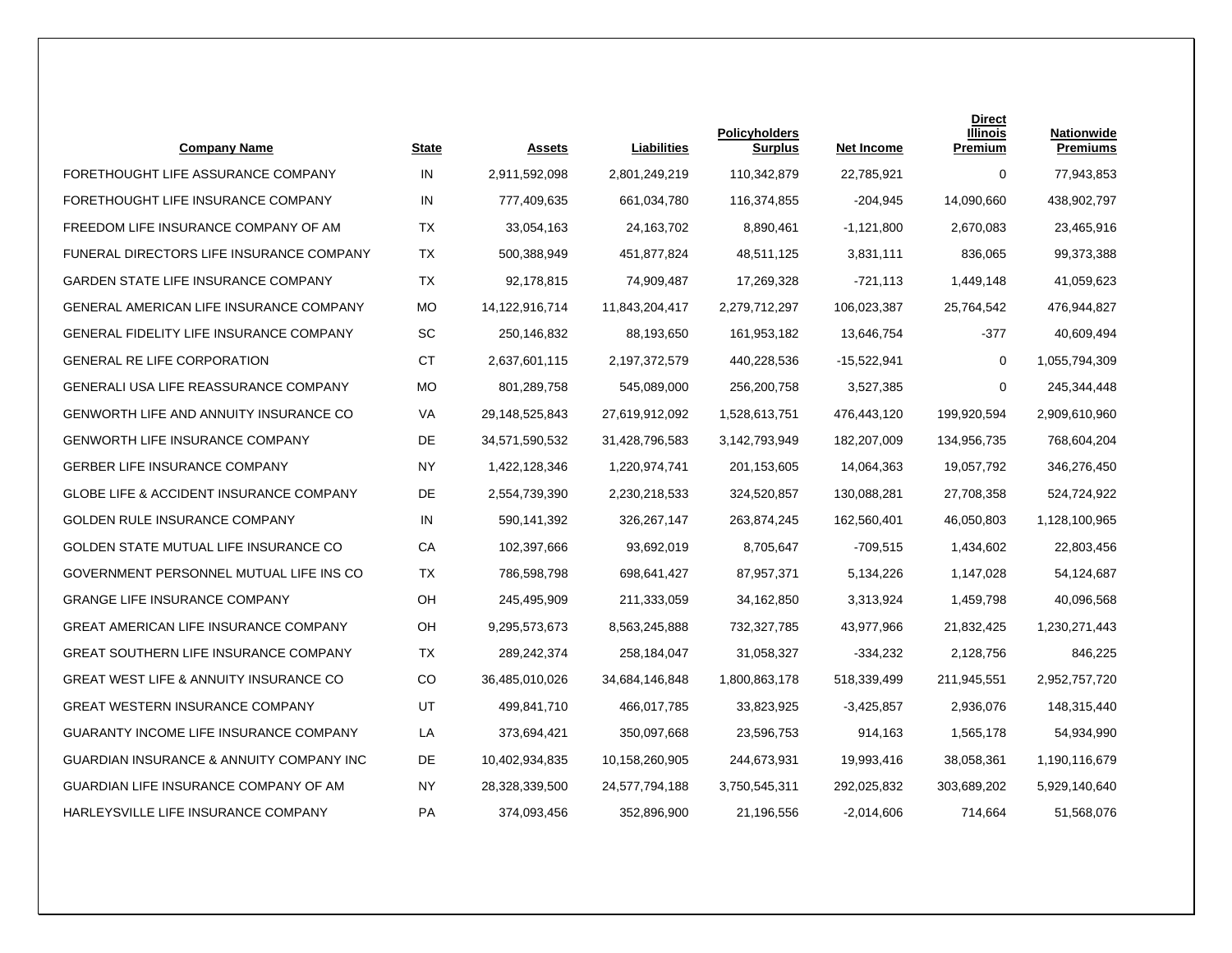| <b>Company Name</b>                      | <b>State</b>   | <b>Assets</b>     | Liabilities     | <b>Policyholders</b><br><b>Surplus</b> | <b>Net Income</b> | <b>Direct</b><br><b>Illinois</b><br>Premium | <b>Nationwide</b><br><b>Premiums</b> |
|------------------------------------------|----------------|-------------------|-----------------|----------------------------------------|-------------------|---------------------------------------------|--------------------------------------|
| HARTFORD INTERNATIONAL LIFE REASSR CORP  | <b>CT</b>      | 1,135,918,782     | 1,029,564,351   | 106,354,431                            | 3,717,971         | 0                                           | 12,623,018                           |
| HARTFORD LIFE & ACCIDENT INSURANCE CO    | <b>CT</b>      | 14,187,518,569    | 8,401,445,865   | 5,786,072,703                          | 776,752,714       | 137,229,244                                 | 4,047,806,462                        |
| HARTFORD LIFE & ANNUITY INSURANCE CO     | CT.            | 89, 347, 776, 522 | 86,791,188,715  | 2,556,587,807                          | 284,516,373       | 400,547,482                                 | 10,313,500,934                       |
| HARTFORD LIFE INSURANCE COMPANY          | <b>CT</b>      | 165,997,882,123   | 161,549,408,394 | 4,448,473,729                          | 191,482,710       | 441,893,085                                 | 16,284,386,939                       |
| <b>HCC LIFE INSURANCE COMPANY</b>        | IN             | 623,202,851       | 287,037,619     | 336, 165, 232                          | 64,233,685        | 22.936.823                                  | 649,528,978                          |
| HEALTH NET LIFE INSURANCE COMPANY        | СA             | 645,864,013       | 379,671,469     | 266,192,544                            | 28,065,641        | 3,898,546                                   | 1,064,975,759                        |
| HERITAGE LIFE INSURANCE COMPANY          | AZ             | 57,938,436        | 14,328,305      | 43,610,131                             | 4,523,222         | 0                                           | $-3,234,284$                         |
| HM HEALTH INSURANCE COMPANY              | PA             | 20,208,283        | 7,542,208       | 12,666,075                             | 2,347,562         | 0                                           | 52,754,019                           |
| HM LIFE INSURANCE COMPANY                | <b>PA</b>      | 317,950,858       | 176,134,513     | 141,816,345                            | 4,446,576         | 10,281,747                                  | 315,885,920                          |
| HOMESHIELD INSURANCE COMPANY             | OK             | 61,985,355        | 36,639,956      | 25,345,399                             | 3,191,063         | 0                                           | 4,721,420                            |
| <b>HOMESTEADERS LIFE COMPANY</b>         | IA             | 1,473,812,393     | 1,399,092,496   | 74,719,897                             | 7,765,509         | 20,659,028                                  | 328,797,105                          |
| HOUSEHOLD LIFE INSURANCE COMPANY         | MI             | 943,406,231       | 519,402,679     | 424,003,552                            | 59,588,975        | 10,164,395                                  | 265,605,888                          |
| HUMANA INSURANCE COMPANY                 | WI             | 3,836,601,610     | 1,957,409,410   | 1,879,192,200                          | 492,157,178       | 785,239,526                                 | 12,199,536,917                       |
| HUMANADENTAL INSURANCE COMPANY           | WI             | 96,610,859        | 30,980,747      | 65,630,112                             | 22,488,781        | 34,604,965                                  | 301,725,155                          |
| <b>IDEALIFE INSURANCE COMPANY</b>        | <b>CT</b>      | 21,185,158        | 7,390,345       | 13,794,813                             | 1,048,608         | 203,131                                     | 1,717,088                            |
| IMERICA LIFE & HEALTH INSURANCE COMPANY  | AR             | 3,688,623         | 567,405         | 3,121,218                              | -703,730          | 9,411                                       | 1,388,734                            |
| INDEPENDENCE LIFE AND ANNUITY COMPANY    | R <sub>l</sub> | 162,386,640       | 109,135,960     | 53,250,680                             | 1,767,306         | 0                                           | $-758,171$                           |
| INDIANAPOLIS LIFE INSURANCE COMPANY      | IN             | 3,554,450,783     | 3,302,937,799   | 251,512,985                            | -13,695,756       | 19,059,845                                  | 156,695,773                          |
| INDIVIDUAL ASSURANCE COMPANY LIFE HTH AC | <b>MO</b>      | 45,308,411        | 34,171,406      | 11,137,005                             | 156,882           | 1,928,195                                   | 28,024,136                           |
| ING LIFE INSURANCE & ANNUITY COMPANY     | <b>CT</b>      | 67,000,402,765    | 65,612,384,811  | 1,388,017,954                          | 245,505,044       | 361,501,839                                 | 10,171,550,852                       |
| ING USA ANNUITY AND LIFE INSURANCE CO    | IA             | 74,257,086,116    | 71,704,469,791  | 2,552,616,325                          | -40,140,456       | 547,858,774                                 | 11,515,709,253                       |
| INSTIL HEALTH INSURANCE COMPANY          | <b>SC</b>      | 91,471,737        | 79,453,827      | 12,017,911                             | -14,740,016       | 0                                           | 235,756,242                          |
| INTEGRITY LIFE INSURANCE COMPANY         | <b>OH</b>      | 4,692,411,949     | 4,337,070,611   | 355, 341, 338                          | 30,505,933        | 26,954,110                                  | 550,711,869                          |
| INTRAMERICA LIFE INSURANCE COMPANY       | <b>NY</b>      | 42,650,626        | 34,155,069      | 8,495,557                              | 486,050           | 2,538                                       | 55,781                               |
| INVESTORS CONSOLIDATED INSURANCE COMPANY | <b>NH</b>      | 15,606,094        | 8,961,026       | 6,645,068                              | 481,518           | 1,289                                       | 1,848,717                            |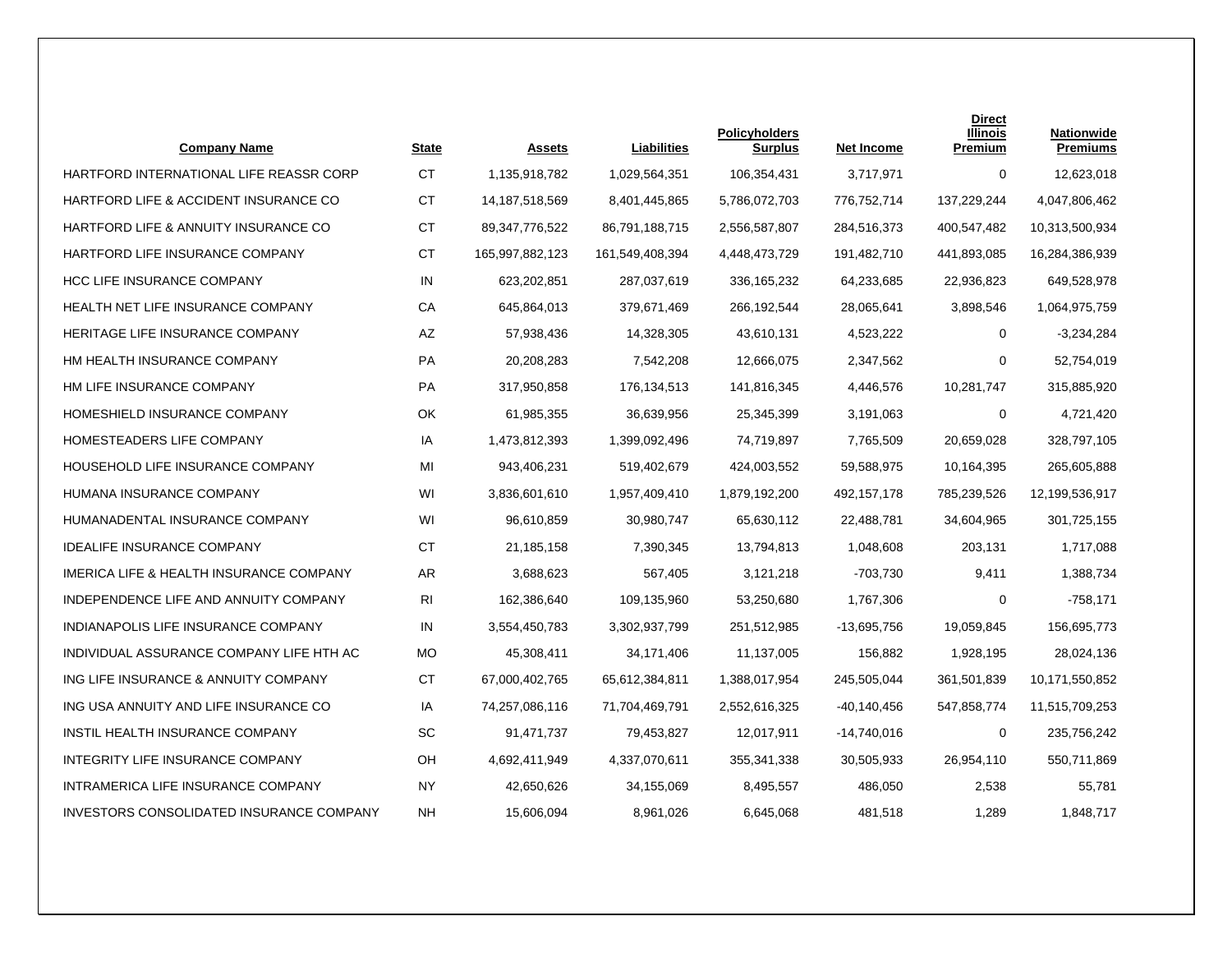| <b>Company Name</b>                            | <b>State</b> | <b>Assets</b>   | Liabilities     | <b>Policyholders</b><br><b>Surplus</b> | <b>Net Income</b> | <b>Direct</b><br><b>Illinois</b><br>Premium | <b>Nationwide</b><br><b>Premiums</b> |
|------------------------------------------------|--------------|-----------------|-----------------|----------------------------------------|-------------------|---------------------------------------------|--------------------------------------|
| <b>INVESTORS GUARANTY LIFE INSURANCE CO</b>    | CA           | 25,442,901      | 242,749         | 25,200,152                             | 66,102            | 309                                         | 2,855                                |
| INVESTORS HERITAGE LIFE INSURANCE CO           | KY           | 341,832,327     | 322,749,260     | 19,083,067                             | 1,134,635         | 185,035                                     | 39,563,059                           |
| INVESTORS INSURANCE CORPORATION                | DE           | 245,173,032     | 213,474,203     | 31,698,830                             | 3,761,592         | 407,719                                     | 6,275,354                            |
| INVESTORS LIFE INSURANCE COMPANY OF N A        | <b>TX</b>    | 936,374,597     | 888,619,808     | 47,754,789                             | 3,872,333         | 1,571,676                                   | 31,567,979                           |
| JACKSON NATIONAL LIFE INSURANCE COMPANY        | MI           | 73.963.866.616  | 69,939,809,899  | 4,024,056,717                          | 490.010.567       | 358,625,053                                 | 11,014,604,936                       |
| JEFFERSON NATIONAL LIFE INSURANCE CO           | TX           | 1,727,625,955   | 1,686,544,606   | 41,081,349                             | $-219,980$        | 20,058,578                                  | 240,143,841                          |
| <b>JMIC LIFE INSURANCE COMPANY</b>             | FL           | 183,778,087     | 96,566,348      | 87,211,739                             | 5,621,498         | -64,187                                     | $-8,988,906$                         |
| JOHN ALDEN LIFE INSURANCE COMPANY              | WI           | 526,042,586     | 432,931,600     | 93,110,986                             | 37,585,056        | 40,982,113                                  | 543,938,784                          |
| JOHN HANCOCK LIFE INSURANCE COMPANY            | MA           | 69,812,524,144  | 65,405,038,963  | 4,407,485,181                          | 1,123,491,112     | 166,124,762                                 | 4,426,085,339                        |
| JOHN HANCOCK LIFE INSURANCE COMPANY USA        | MI           | 126,026,506,355 | 124,503,203,431 | 1,523,302,924                          | $-9,844,003$      | 949,795,909                                 | 14,022,042,552                       |
| JOHN HANCOCK VARIABLE LIFE INSURANCE CO        | MA           | 15,151,720,942  | 14,542,286,076  | 609,434,868                            | 168,014,883       | 49,091,121                                  | 663,563,804                          |
| KANAWHA INSURANCE COMPANY                      | SC           | 664,719,715     | 598,803,978     | 65,915,737                             | $-30,066,927$     | 8,613,035                                   | 162,236,642                          |
| KANSAS CITY LIFE INSURANCE COMPANY             | MO.          | 3,258,244,946   | 2,891,491,278   | 366,753,665                            | 57,177,749        | 6,122,577                                   | 245,703,603                          |
| LAFAYETTE LIFE INSURANCE COMPANY<br><b>THE</b> | IN           | 1,937,269,421   | 1,819,061,058   | 118,208,363                            | $-639,621$        | 14,319,975                                  | 311,906,303                          |
| LEWER LIFE INSURANCE COMPANY                   | МO           | 27,493,021      | 19,597,262      | 7,895,759                              | 723,507           | 0                                           | 5,085,202                            |
| LIBERTY BANKERS LIFE INSURANCE COMPANY         | OK           | 620,178,137     | 567,101,435     | 53,076,702                             | 8,662,665         | 5,950,712                                   | 167,892,500                          |
| LIBERTY LIFE ASSURANCE COMPANY OF BOSTON       | MA           | 11,185,421,236  | 10,702,754,398  | 482,666,838                            | 35,530,105        | 20,930,214                                  | 941,329,049                          |
| LIBERTY LIFE INSURANCE COMPANY                 | SC           | 3,722,392,183   | 3,460,850,307   | 261,541,876                            | 39,259,358        | 11,054,961                                  | 318,905,926                          |
| LIBERTY NATIONAL LIFE INSURANCE COMPANY        | AL           | 4,981,019,308   | 4,373,989,636   | 607,029,672                            | 217,446,949       | 3,295,203                                   | 538,917,100                          |
| LIFE INSURANCE COMPANY OF NORTH AMERICA        | PA           | 5,880,599,929   | 5,239,345,723   | 641,254,206                            | 172,955,720       | 100,361,188                                 | 2,051,411,099                        |
| LIFE INSURANCE COMPANY OF THE SOUTHWEST        | <b>TX</b>    | 5,849,879,678   | 5,485,253,039   | 364,626,639                            | 43,494,302        | 12,126,392                                  | 871,553,929                          |
| LIFE INVESTORS INSURANCE COMPANY OF AM         | IA           | 10,027,949,528  | 9,605,475,309   | 422,474,219                            | 119,132,265       | 26,036,988                                  | 649,355,631                          |
| LIFE OF THE SOUTH INSURANCE COMPANY            | GA           | 62,283,850      | 42,138,688      | 20,145,161                             | 1,343,037         | 5,595                                       | 52,764,692                           |
| LIFESECURE INSURANCE COMPANY                   | MI           | 19,891,016      | 1,194,282       | 18,696,734                             | $-3,907,873$      | 189,096                                     | 87,010                               |
| LINCOLN BENEFIT LIFE COMPANY                   | <b>NE</b>    | 3,442,530,270   | 3,159,598,905   | 282,931,365                            | 9,087,215         | 116,625,624                                 | 0                                    |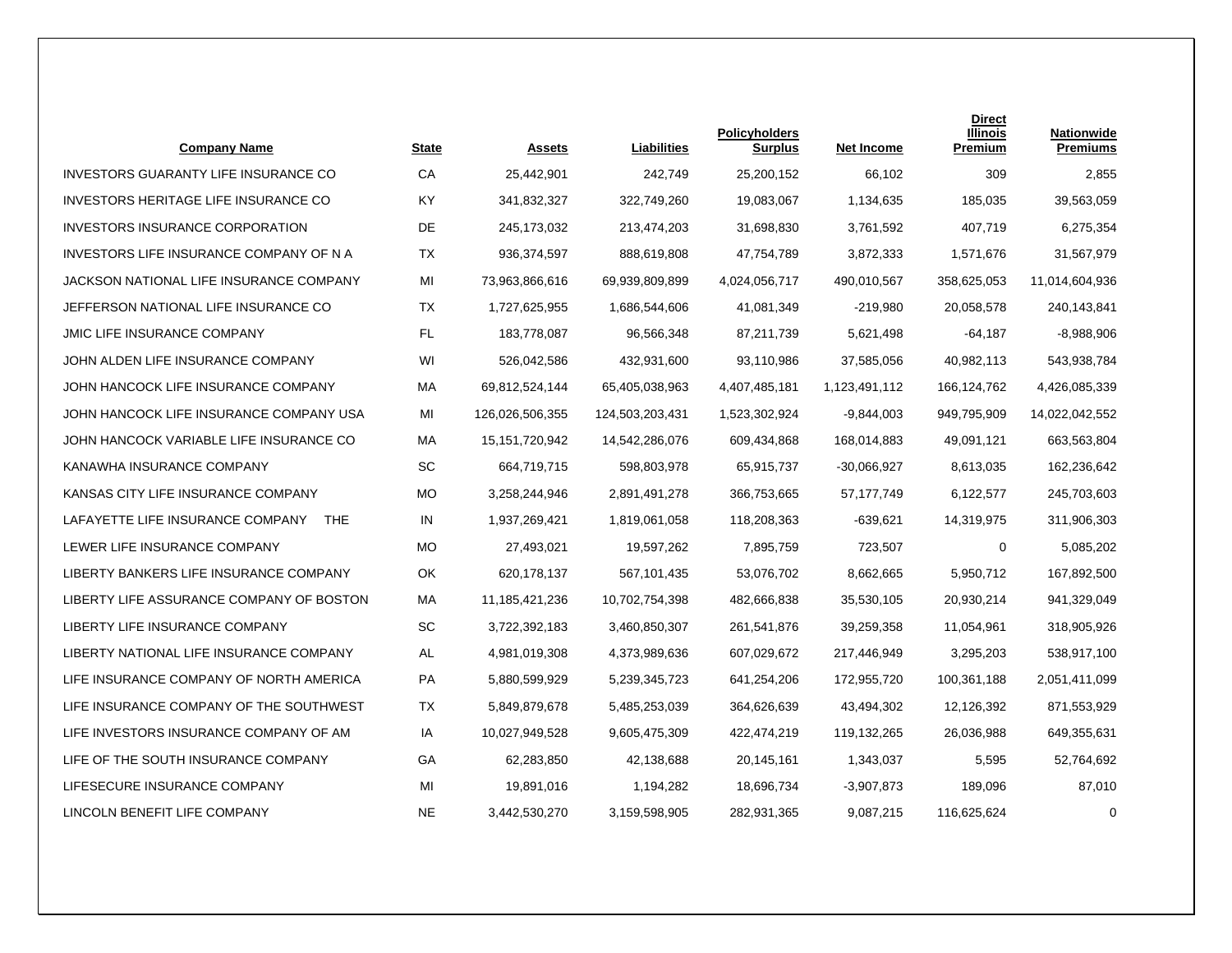| <b>Company Name</b>                            | <b>State</b> | <b>Assets</b>   | <b>Liabilities</b> | <b>Policyholders</b><br><u>Surplus</u> | Net Income    | <b>Direct</b><br><b>Illinois</b><br>Premium | <b>Nationwide</b><br><b>Premiums</b> |
|------------------------------------------------|--------------|-----------------|--------------------|----------------------------------------|---------------|---------------------------------------------|--------------------------------------|
| LINCOLN LIFE & ANNUITY CO OF NEW YORK          | <b>NY</b>    | 9,000,554,238   | 8,167,761,335      | 832,792,903                            | -187,823,415  | 1,928,317                                   | 1,003,384,679                        |
| LINCOLN MEMORIAL LIFE INSURANCE COMPANY        | TX           | 117,887,455     | 109,368,633        | 8,518,822                              | $-3,570,697$  | 7,894,983                                   | 39,533,846                           |
| LINCOLN NATIONAL LIFE INSURANCE COMPANY        | IN           | 144,609,572,040 | 139,651,696,908    | 4,957,875,132                          | 1,204,807,938 | 808,523,241                                 | 20,339,406,640                       |
| LONDON LIFE REINSURANCE COMPANY                | PA           | 1,502,478,107   | 1,427,447,803      | 75,030,304                             | 3,506,548     | 97,454                                      | 20,205,545                           |
| LOYAL AMERICAN LIFE INSURANCE COMPANY          | OH           | 438,979,709     | 397,184,902        | 41,794,807                             | 4,903,815     | 1,235,159                                   | 59,316,810                           |
| MADISON NATIONAL LIFE INSURANCE COMPANY        | WI           | 757,894,293     | 621,325,179        | 136,569,114                            | 7,357,484     | 8,489,698                                   | 134,831,469                          |
| MAGNA INSURANCE COMPANY                        | <b>MS</b>    | 59,532,837      | 44,637,768         | 14,895,071                             | -428,902      | 45,942                                      | 5,496,174                            |
| MAMSI LIFE AND HEALTH INSURANCE COMPANY        | MD.          | 200,746,311     | 57,230,252         | 143,516,059                            | 47,653,944    | 0                                           | 375,828,034                          |
| MANHATTAN LIFE INSURANCE COMPANY<br><b>THE</b> | <b>NY</b>    | 363,058,113     | 327,315,844        | 35,742,269                             | 477,778       | 352,042                                     | 16,805,904                           |
| MANULIFE INSURANCE COMPANY                     | DE           | 538,934,697     | 412,664,638        | 126,270,059                            | 13,217,183    | 50,609                                      | 1,179,358                            |
| MARQUETTE INDEMNITY & LIFE INSURANCE CO        | AZ           | 11,008,470      | 4,682,555          | 6,325,915                              | 1,034,429     | 0                                           | 1,714,740                            |
| MASSACHUSETTS MUTUAL LIFE INSURANCE CO         | МA           | 119,085,813,267 | 111,077,665,370    | 8,008,147,898                          | 140,006,782   | 608,552,164                                 | 12,834,013,632                       |
| MEDAMERICA INSURANCE COMPANY                   | PA           | 365,274,738     | 338,208,894        | 27,065,844                             | $-3,880,501$  | 1,678,636                                   | 7,079,193                            |
| MEDCO CONTAINMENT LIFE INSURANCE COMPANY       | PA           | 215,553,324     | 133,432,774        | 82,120,550                             | 28,410,237    | 8,231,757                                   | 250,548,549                          |
| MEDICAL BENEFITS MUTUAL LIFE INS CO            | OH           | 20,641,564      | 7,145,381          | 13,496,184                             | 335,780       | 0                                           | 6,877,268                            |
| MEDICAL SAVINGS INSURANCE COMPANY              | IN           | 43,511,355      | 39,216,282         | 4,295,073                              | $-3,123,300$  | 2,530,404                                   | 38,968,303                           |
| <b>MEDICO INSURANCE COMPANY</b>                | <b>NE</b>    | 127,945,362     | 78,639,306         | 49,306,058                             | 32,698,453    | 2,307,922                                   | $-131, 133, 450$                     |
| <b>MEDICO LIFE INSURANCE COMPANY</b>           | <b>NE</b>    | 185, 155, 268   | 146,476,533        | 38,678,737                             | $-6,705,226$  | 406,361                                     | 51,364,935                           |
| MEGA LIFE AND HEALTH INSURANCE COMPANY         | OK           | 1,059,698,009   | 766,510,555        | 293,187,454                            | 49,350,617    | 63,555,439                                  | 964, 357, 391                        |
| MEMBERS LIFE INSURANCE COMPANY                 | IA           | 66,612,191      | 35,725,563         | 30,886,629                             | $-8,637,479$  | 13,914                                      | $-571,317,648$                       |
| MERCYCARE INSURANCE COMPANY                    | WI           | 11,438,841      | 1,847,746          | 9,591,094                              | $-8,401$      | 125,672                                     | 6,562,531                            |
| MERIT LIFE INSURANCE CO                        | IN           | 1,096,281,946   | 389,275,816        | 707,006,130                            | 45,960,063    | 12,102,979                                  | 106,551,946                          |
| MERRILL LYNCH LIFE INSURANCE COMPANY           | AR.          | 13,911,027,437  | 13,545,016,663     | 366,010,775                            | 108,790,860   | 57,450,513                                  | 743,981,858                          |
| METLIFE INSURANCE COMPANY OF CONNECTICUT       | <b>CT</b>    | 83,221,522,972  | 79,013,123,115     | 4,208,399,857                          | 1,100,626,452 | 72,354,103                                  | 2,474,780,378                        |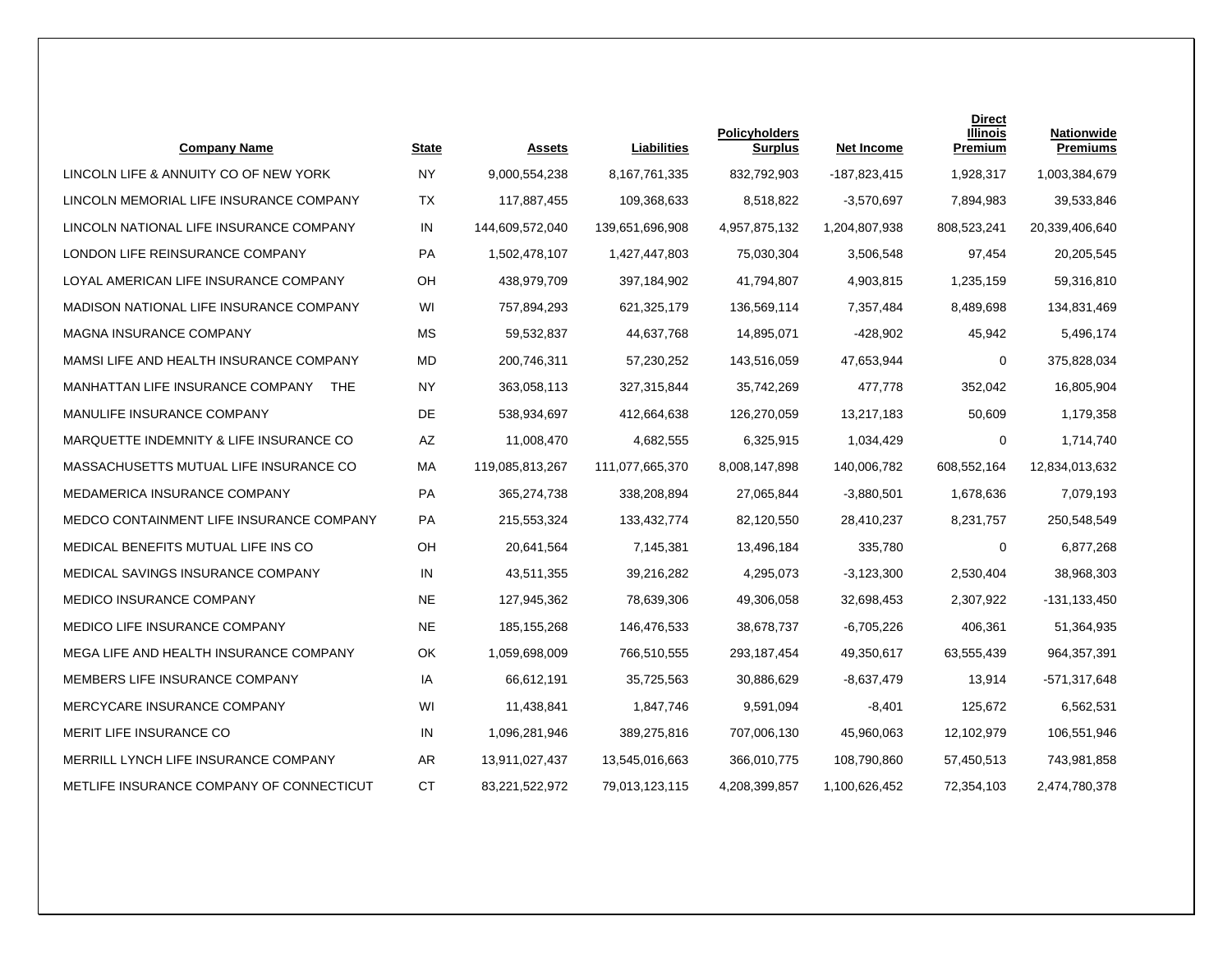| <b>Company Name</b>                      | <b>State</b> | <b>Assets</b>   | Liabilities     | <b>Policyholders</b><br><b>Surplus</b> | <b>Net Income</b> | <b>Direct</b><br>Illinois<br>Premium | Nationwide<br><b>Premiums</b> |
|------------------------------------------|--------------|-----------------|-----------------|----------------------------------------|-------------------|--------------------------------------|-------------------------------|
| METLIFE INVESTORS INSURANCE COMPANY      | <b>MO</b>    | 11,882,622,910  | 11,554,059,750  | 328,563,160                            | 39,685,731        | 85,228,887                           | 1,430,312,182                 |
| METLIFE INVESTORS USA INSURANCE COMPANY  | <b>DE</b>    | 29,684,127,590  | 29,099,959,355  | 584,168,235                            | $-1,106,497,053$  | 359,438,777                          | 7,237,455,478                 |
| METROPOLITAN LIFE INSURANCE COMPANY      | <b>NY</b>    | 297,465,527,467 | 284,461,548,373 | 13,003,979,094                         | 2,123,094,783     | 1,372,646,053                        | 26,227,770,961                |
| METROPOLITAN TOWER LIFE INSURANCE CO     | DE           | 6,179,137,672   | 5,041,357,643   | 1,137,780,029                          | 103,215,412       | 13,471,665                           | 51,410,886                    |
| MID CONTINENT PREFERRED LIFE INS CO      | OK           | 11.512.518      | 8,077,270       | 3,435,246                              | $-32,399$         | $\Omega$                             | 5,434,932                     |
| MID WEST NATIONAL LIFE INS CO OF TN      | <b>TX</b>    | 374,932,770     | 224,621,911     | 150,310,859                            | 77,217,444        | 16,745,265                           | 363,954,113                   |
| MIDLAND NATIONAL LIFE INSURANCE COMPANY  | IA           | 23,518,176,018  | 22,408,753,989  | 1,109,422,029                          | 112,165,857       | 117,690,557                          | 2,012,048,847                 |
| MIDWEST SECURITY LIFE INSURANCE COMPANY  | WI           | 64,083,190      | 29,240,071      | 34,843,119                             | 4,592,964         | 15,735,139                           | 127,690,279                   |
| MIDWESTERN UNITED LIFE INSURANCE COMPANY | IN           | 250,387,500     | 154,244,242     | 96,143,258                             | 1.456.029         | 137,565                              | 4,574,712                     |
| MINNESOTA LIFE INSURANCE COMPANY         | <b>MN</b>    | 23,829,005,162  | 22,010,937,966  | 1,818,067,196                          | 181,759,711       | 302,157,502                          | 4,145,461,606                 |
| MMA INSURANCE COMPANY                    | IN           | 21,923,179      | 9,806,840       | 12,116,338                             | $-911,839$        | 334,474                              | 18,747,587                    |
| MML BAY STATE LIFE INSURANCE COMPANY     | <b>CT</b>    | 4,636,984,037   | 4,453,626,070   | 183,357,967                            | 10,812,272        | 2,695,577                            | 51,147,913                    |
| MOLINA HEALTHCARE INSURANCE COMPANY      | OH           | 8,804,232       | 587,685         | 8,216,547                              | 197,012           | 17,938                               | $\Omega$                      |
| MONARCH LIFE INSURANCE COMPANY           | MA           | 953,182,139     | 942,158,253     | 11,023,885                             | $-2,039,342$      | 1,042,369                            | 10,334,019                    |
| MONITOR LIFE INSURANCE COMPANY OF NY     | <b>NY</b>    | 9,128,095       | 3,807,118       | 5,320,978                              | $-3,938$          | 10,048                               | 1,253,939                     |
| MONUMENTAL LIFE INSURANCE COMPANY        | IA           | 37,935,163,485  | 37,203,384,514  | 731,778,971                            | 361,381,408       | 140,814,421                          | 2,428,079,838                 |
| MONY LIFE INSURANCE COMPANY              | <b>NY</b>    | 9,917,632,927   | 8,956,359,021   | 961,273,907                            | 130,418,707       | 26,913,998                           | 448,923,385                   |
| MONY LIFE INSURANCE COMPANY OF AMERICA   | AZ           | 5,594,466,523   | 5,303,151,744   | 291,314,779                            | 7,272,954         | 21,895,960                           | 247,640,728                   |
| MOTORISTS LIFE INSURANCE COMPANY         | OH           | 333,633,313     | 282,827,250     | 50,806,063                             | 663,233           | 240,734                              | 42,782,526                    |
| MUNICH AMERICAN REASSURANCE COMPANY      | GA           | 5,029,518,198   | 4,356,480,999   | 673,037,199                            | 62,589,839        | 0                                    | 1,164,498,127                 |
| MUTUAL OF AMERICA LIFE INSURANCE COMPANY | <b>NY</b>    | 13,016,897,966  | 12,185,388,273  | 831,509,692                            | 7,285,856         | 42,854,766                           | 1,405,311,947                 |
| MUTUAL OF DETROIT INSURANCE COMPANY      | MI           | 76,218,253      | 58,392,399      | 17,825,854                             | 650,759           | 10,603                               | 5,935,182                     |
| MUTUAL OF OMAHA INSURANCE COMPANY        | <b>NE</b>    | 4,541,724,649   | 2,324,341,280   | 2,217,383,369                          | 89,625,249        | 46,806,215                           | 1,818,683,599                 |
| NATIONAL BENEFIT LIFE INSURANCE COMPANY  | <b>NY</b>    | 691,213,015     | 386,264,482     | 304,948,533                            | 100,676,919       | 1,621,761                            | 215,415,047                   |
| NATIONAL FARMERS UNION LIFE INSURANCE CO | TX           | 272,705,254     | 229,747,852     | 42,957,402                             | 6,961,836         | 396,378                              | 7,483,736                     |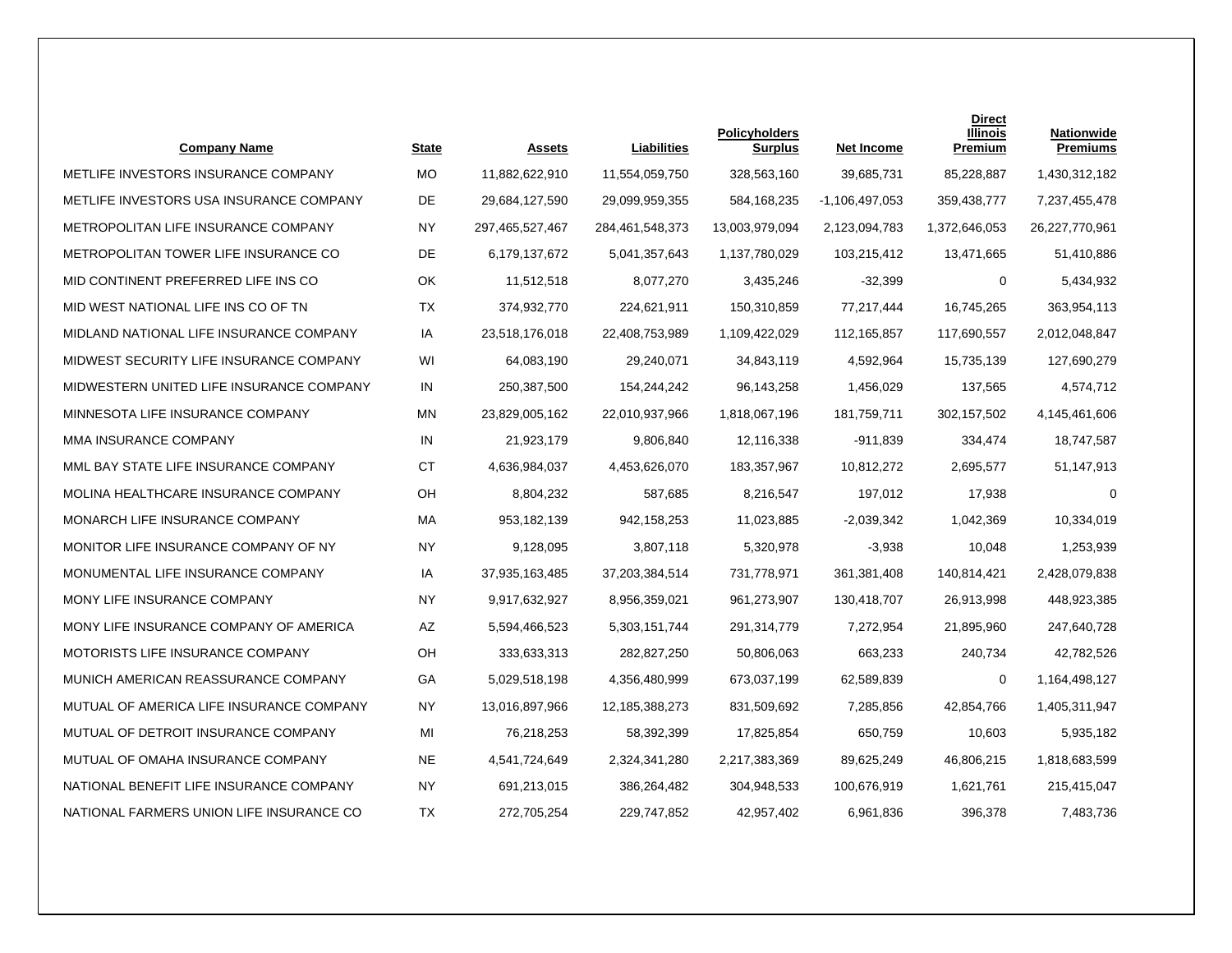| <b>Company Name</b>                      | <b>State</b> | <b>Assets</b>   | Liabilities     | <b>Policyholders</b><br><b>Surplus</b> | Net Income    | <b>Direct</b><br><b>Illinois</b><br>Premium | <b>Nationwide</b><br><b>Premiums</b> |
|------------------------------------------|--------------|-----------------|-----------------|----------------------------------------|---------------|---------------------------------------------|--------------------------------------|
| NATIONAL GUARDIAN LIFE INSURANCE COMPANY | WI           | 1,485,978,672   | 1,318,529,107   | 167,449,565                            | 16,536,058    | 8.979.528                                   | 165,349,984                          |
| NATIONAL HEALTH INSURANCE COMPANY        | <b>TX</b>    | 36,654,732      | 19,205,960      | 17,448,772                             | $-1,198,969$  | 635,184                                     | 42,976,173                           |
| NATIONAL LIFE INSURANCE COMPANY          | VT           | 8,275,645,628   | 7,448,862,179   | 826,783,450                            | 65,011,872    | 14,067,062                                  | 507,659,743                          |
| NATIONAL SECURITY LIFE & ANNUITY COMPANY | <b>NY</b>    | 89,981,912      | 70,764,123      | 19,217,788                             | $-799,024$    | 0                                           | 15,298,874                           |
| NATIONAL STATES INSURANCE COMPANY        | <b>MO</b>    | 79.092.803      | 62.152.391      | 16,940,411                             | 458.616       | 3.836.323                                   | 60,856,829                           |
| NATIONAL TEACHERS ASSOCIATES LIFE INS CO | TX           | 198,081,333     | 171,208,630     | 26,872,703                             | 1,722,395     | 3,012,275                                   | 68,566,587                           |
| NATIONAL WESTERN LIFE INSURANCE COMPANY  | CO           | 6,078,773,805   | 5,367,839,113   | 710,934,692                            | 32,289,502    | 5,353,260                                   | 607,304,878                          |
| NATIONWIDE LIFE & ANNUITY COMPANY OF AM  | DE           | 833,106,945     | 749,839,462     | 83,267,483                             | 9,442,212     | 323,300                                     | 30,482,353                           |
| NATIONWIDE LIFE AND ANNUITY INSURANCE CO | <b>OH</b>    | 5,270,430,990   | 5,097,164,753   | 173,266,237                            | -13,351,624   | 9,446,372                                   | 150,822,009                          |
| NATIONWIDE LIFE INSURANCE COMPANY        | <b>OH</b>    | 99,016,727,763  | 96,515,640,467  | 2,501,087,296                          | 309,032,747   | 515,651,456                                 | 10,732,511,860                       |
| NATIONWIDE LIFE INSURANCE COMPANY OF AM  | PA           | 6,338,508,071   | 5,664,463,513   | 674,044,558                            | 91,600,351    | 10,772,966                                  | 258,043,009                          |
| NEW ENGLAND LIFE INSURANCE COMPANY       | МA           | 12,459,013,660  | 11,914,777,095  | 544,236,565                            | 121,649,242   | 67,237,387                                  | 1,879,529,836                        |
| NEW ERA LIFE INSURANCE CO OF THE MIDWEST | <b>TX</b>    | 40,051,918      | 31,624,220      | 8,427,698                              | 575,300       | 3,343                                       | 42,957,709                           |
| NEW YORK LIFE INSURANCE & ANNUITY CORP   | DE           | 72,685,505,779  | 70,035,572,949  | 2,649,932,830                          | 289,028,343   | 230,342,052                                 | 7,312,206,112                        |
| NEW YORK LIFE INSURANCE COMPANY          | <b>NY</b>    | 122,753,466,537 | 110,794,236,990 | 11,959,229,547                         | 856,434,864   | 198,869,047                                 | 9,751,463,439                        |
| NIPPON LIFE INSURANCE COMPANY OF AMERICA | IA           | 169,463,841     | 51,483,857      | 117,979,984                            | 1,260,154     | 34,619,295                                  | 229,459,510                          |
| NORTH AMERICAN COMPANY FOR L & H INS     | IA           | 6,637,313,203   | 6,249,661,059   | 387,652,144                            | 2,370,273     | 58,236,042                                  | 1,114,656,201                        |
| NORTH AMERICAN INSURANCE COMPANY         | WI           | 24,706,333      | 9,151,558       | 15,554,776                             | 6,105,170     | 54,081                                      | 1,766,380                            |
| NORTH CAROLINA MUTUAL LIFE INSURANCE CO  | NC.          | 132,732,722     | 119,761,248     | 12,971,474                             | $-2,837,852$  | 8,546,264                                   | 46,746,296                           |
| NORTHWESTERN LONG TERM CARE INSURANCE CO | WI           | 287,379,918     | 233,814,255     | 53,565,663                             | $-3,762,711$  | 11,989,585                                  | 124,570,695                          |
| NORTHWESTERN MUTUAL LIFE INSURANCE CO    | WI           | 156,332,489,608 | 144,226,519,914 | 12,105,969,694                         | 1,003,783,633 | 742,592,235                                 | 13,065,661,322                       |
| NUTMEG LIFE INSURANCE COMPANY            | IA           | 10,159,313      | 174,293         | 9,985,020                              | 148,506       | $\mathbf 0$                                 | $\Omega$                             |
| NYLIFE INSURANCE COMPANY OF ARIZONA      | AΖ           | 178,117,568     | 142,064,637     | 36,052,931                             | $-3,688,999$  | 2,110,914                                   | 39,560,474                           |
| OCCIDENTAL LIFE INSURANCE COMPANY OF NC  | TX           | 255,218,065     | 227,458,002     | 27,760,063                             | 4,951,490     | 792,487                                     | 32,966,890                           |
| OHIO NATIONAL LIFE ASSURANCE CORPORATION | OH           | 2,690,965,634   | 2,502,344,161   | 188,621,474                            | 7,295,242     | 19,278,667                                  | 297,130,403                          |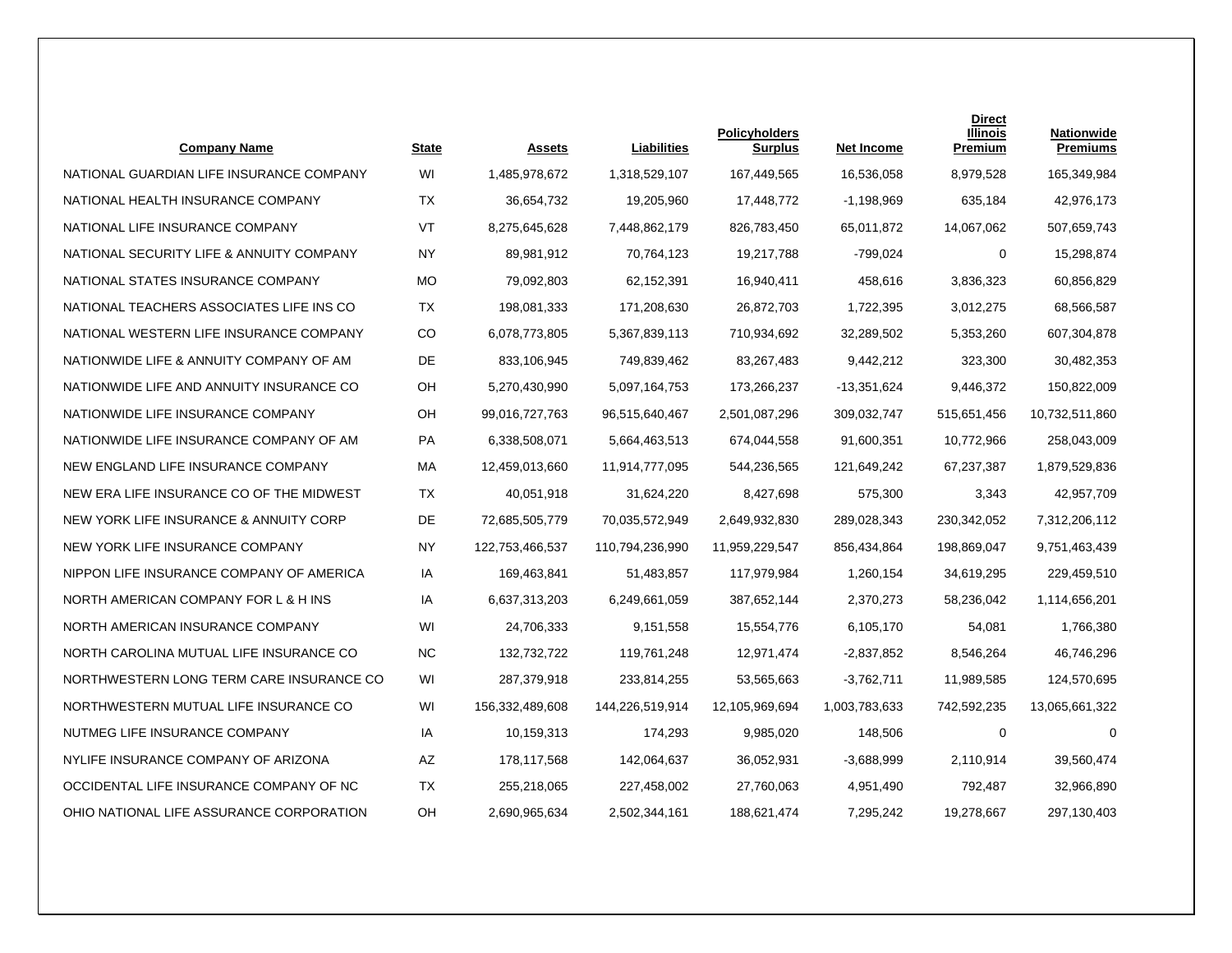| <b>Company Name</b>                             | <b>State</b> | <b>Assets</b>  | Liabilities    | <b>Policyholders</b><br><b>Surplus</b> | <b>Net Income</b> | <b>Direct</b><br><b>Illinois</b><br>Premium | <b>Nationwide</b><br><b>Premiums</b> |
|-------------------------------------------------|--------------|----------------|----------------|----------------------------------------|-------------------|---------------------------------------------|--------------------------------------|
| OHIO NATIONAL LIFE INSURANCE COMPANY THE        | OH           | 13,004,212,920 | 12,209,265,141 | 794,947,779                            | 36.882.759        | 86,193,995                                  | 2,732,856,595                        |
| OHIO STATE LIFE INSURANCE COMPANY<br><b>THE</b> | <b>TX</b>    | 9,326,447      | 2,616,997      | 6,709,450                              | -186,393          | 687,460                                     | $\Omega$                             |
| OLD AMERICAN INSURANCE COMPANY                  | <b>MO</b>    | 245,541,808    | 223,451,048    | 22,090,764                             | 5,214,420         | 3,754,952                                   | 62,345,999                           |
| OLD RELIANCE INSURANCE COMPANY                  | AZ           | 3,691,024      | 2,039,331      | 1,651,693                              | -241,874          | 12,728                                      | 1,254,472                            |
| OLD UNITED LIFE INSURANCE COMPANY               | AZ           | 73,460,573     | 38,819,472     | 34,641,101                             | 587,782           | 201.516                                     | 9,223,744                            |
| OM FINANCIAL LIFE INSURANCE COMPANY             | <b>MD</b>    | 18,202,294,476 | 17,499,580,767 | 702,713,709                            | -41,127,543       | 126,729,737                                 | 2,288,333,381                        |
| ONENATION INSURANCE COMPANY                     | IN           | 93,780,472     | 902,862        | 92,877,608                             | 2,104,826         | 1,888                                       | 264,358                              |
| OPTIMUM RE INSURANCE COMPANY                    | <b>TX</b>    | 65,528,138     | 42,016,789     | 23,511,349                             | 1,555,943         | 0                                           | 24,174,845                           |
| OXFORD LIFE INSURANCE COMPANY                   | <b>AZ</b>    | 535,776,902    | 411,599,072    | 124,177,832                            | 13,143,001        | 632.326                                     | 38,770,135                           |
| OZARK NATIONAL LIFE INSURANCE COMPANY           | <b>MO</b>    | 586,246,729    | 499,120,317    | 87,126,412                             | 21,195,668        | 4.669.123                                   | 92,945,332                           |
| <b>PACIFIC LIFE &amp; ANNUITY COMPANY</b>       | AZ           | 2,415,294,899  | 2,046,221,164  | 369,073,735                            | 1,860,823         | 42,837                                      | 593,364,731                          |
| PACIFIC LIFE INSURANCE COMPANY                  | <b>NE</b>    | 96,551,165,675 | 92,843,190,541 | 3,707,975,134                          | 362,189,921       | 665,840,517                                 | 9,354,056,137                        |
| PACIFICARE LIFE & HEALTH INSURANCE CO           | IN           | 896,091,832    | 343,899,990    | 552,191,842                            | 278,816,288       | 25,809,374                                  | 1,333,111,914                        |
| PACIFICARE LIFE ASSURANCE COMPANY               | CO           | 229,623,981    | 94,439,143     | 135,184,837                            | 10,652,625        | 0                                           | 527,083,007                          |
| PAN AMERICAN ASSURANCE COMPANY                  | LA           | 22,386,998     | 5,896,398      | 16,490,600                             | 3,553,521         | 2,672,392                                   | 31,138                               |
| PAN AMERICAN LIFE INSURANCE COMPANY             | LA           | 1,582,707,720  | 1,276,224,561  | 306,483,159                            | 25,696,813        | 2,672,827                                   | 165, 152, 930                        |
| PARK AVENUE LIFE INSURANCE COMPANY              | DE           | 434,885,522    | 284,354,078    | 150,531,445                            | 15,813,005        | 37,003                                      | 8,493,990                            |
| PARKER CENTENNIAL ASSURANCE COMPANY             | WI           | 63,875,548     | 24,377,371     | 39,498,178                             | 992,247           | 0                                           | 8,580,438                            |
| PAUL REVERE LIFE INSURANCE COMPANY THE          | MA           | 4,920,983,852  | 4,462,247,601  | 458,736,251                            | 194,208,023       | 20,573,617                                  | 99,688,808                           |
| PAUL REVERE VARIABLE ANNUITY INS CO THE         | МA           | 132,607,770    | 18,561,392     | 114,046,378                            | 5,910,559         | 40,966                                      | $\mathbf 0$                          |
| PENN INSURANCE & ANNUITY COMPANY<br><b>THE</b>  | DE           | 1,117,455,520  | 1,000,193,373  | 117,262,147                            | 19,510,482        | 643,453                                     | 37,681,572                           |
| PENN MUTUAL LIFE INSURANCE COMPANY THE          | PA           | 10,546,348,301 | 9,244,137,484  | 1,302,210,818                          | $-5.961,516$      | 30,924,034                                  | 1,120,241,062                        |
| PENN TREATY NETWORK AMERICA INS CO              | <b>PA</b>    | 1,043,306,782  | 1,015,920,397  | 27,386,385                             | $-13,550,008$     | 15,935,888                                  | 36,746,473                           |
| PENNSYLVANIA LIFE INSURANCE COMPANY             | PA           | 1,180,290,072  | 1,043,466,344  | 136,823,729                            | 51,071,722        | 39,554,130                                  | 676,178,244                          |
| PERICO LIFE INSURANCE COMPANY                   | DE           | 50,960,307     | 19,353,896     | 31,606,411                             | 4,031,234         | 2,069,326                                   | 46,803,208                           |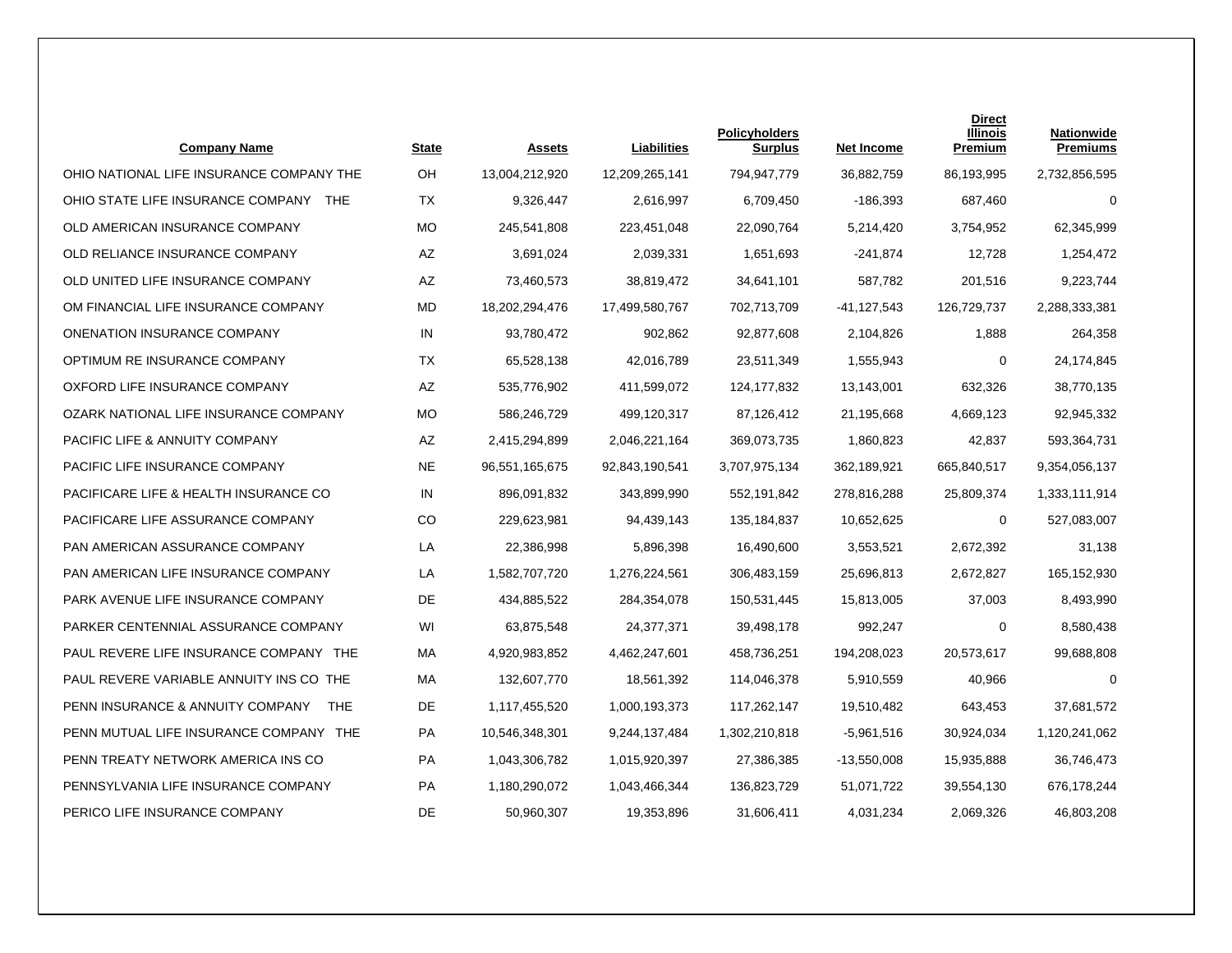| <b>Company Name</b>                               | State     | <b>Assets</b>   | <b>Liabilities</b> | <b>Policyholders</b><br><b>Surplus</b> | <b>Net Income</b> | <b>Direct</b><br><b>Illinois</b><br>Premium | <b>Nationwide</b><br><b>Premiums</b> |
|---------------------------------------------------|-----------|-----------------|--------------------|----------------------------------------|-------------------|---------------------------------------------|--------------------------------------|
| PHARMACISTS LIFE INSURANCE COMPANY THE            | IA        | 37,174,626      | 30,362,716         | 6,811,910                              | $-214,714$        | 129,112                                     | 2,745,320                            |
| PHILADELPHIA AMERICAN LIFE INSURANCE CO           | TX        | 187,708,684     | 168, 161, 848      | 19,546,836                             | 2,620,799         | 3,081,923                                   | 56,251,101                           |
| PHILADELPHIA UNITED LIFE INSURANCE CO             | PA        | 44,325,743      | 36,209,070         | 8,116,673                              | 424,927           | 3,917                                       | 9,048,243                            |
| PHL VARIABLE INSURANCE COMPANY                    | СT        | 5,342,708,080   | 5,175,271,648      | 167,436,432                            | -102,297,312      | 40,024,866                                  | 1,051,073,316                        |
| PHOENIX LIFE & ANNUITY COMPANY                    | <b>CT</b> | 65,294,334      | 45,235,810         | 20.058.524                             | 2,125,414         | 1,567,135                                   | 4,812,029                            |
| PHOENIX LIFE INSURANCE COMPANY                    | <b>NY</b> | 16,714,605,994  | 15,866,488,574     | 848,117,420                            | 79,968,355        | 32,082,776                                  | 851,532,597                          |
| PHYSICIANS LIFE INSURANCE COMPANY                 | <b>NE</b> | 1,290,549,948   | 1,206,046,568      | 84,503,380                             | 6,425,843         | 13,289,903                                  | 185,963,433                          |
| PHYSICIANS MUTUAL INSURANCE COMPANY               | <b>NE</b> | 1,389,129,257   | 629,102,448        | 760,026,809                            | 32,352,716        | 14,313,451                                  | 422,210,563                          |
| PIONEER AMERICAN INSURANCE COMPANY                | <b>TX</b> | 47,128,954      | 36,266,942         | 10,862,012                             | 535,955           | 97.708                                      | 5,460,237                            |
| PIONEER MUTUAL LIFE INSURANCE COMPANY             | ND.       | 458,568,762     | 429,136,446        | 29,432,316                             | $-530,558$        | 919.742                                     | 32,309,419                           |
| PIONEER SECURITY LIFE INSURANCE COMPANY           | TX        | 91,061,079      | 20,609,911         | 70,451,168                             | -760,991          | 154,880                                     | 6,023,560                            |
| PRESIDENTIAL LIFE INSURANCE COMPANY               | <b>NY</b> | 3,925,691,691   | 3,565,319,149      | 360,372,542                            | 59,141,274        | 2,295,273                                   | 145,968,464                          |
| PRIMERICA LIFE INSURANCE COMPANY                  | MA        | 5,895,972,126   | 4,241,123,623      | 1,654,848,504                          | 350,992,478       | 68,227,461                                  | 1,154,392,076                        |
| PRINCIPAL HEALTH INSURANCE COMPANY                | IA        | 11,580,630      | 127,726            | 11,452,904                             | 326,169           | 0                                           | 675                                  |
| PRINCIPAL LIFE INSURANCE COMPANY                  | IA        | 135,714,881,712 | 132,017,396,021    | 3,697,485,690                          | 540,156,190       | 387,191,507                                 | 8,323,259,051                        |
| PROFESSIONAL INSURANCE COMPANY                    | <b>TX</b> | 97,315,240      | 66,920,630         | 30,394,610                             | $-1,762,680$      | 808,936                                     | 65,352,099                           |
| <b>PROTECTIVE LIFE &amp; ANNUITY INSURANCE CO</b> | AL        | 620,997,170     | 582,999,560        | 37,997,610                             | 8,771,880         | 4,302                                       | 78,297,735                           |
| PROTECTIVE LIFE INSURANCE COMPANY                 | TN        | 25,800,879,575  | 24,003,934,989     | 1,796,944,586                          | 350,916,547       | 158,402,817                                 | 1,509,951,869                        |
| PROVIDENT AMERICAN LIFE & HEALTH INS CO           | <b>OH</b> | 10,588,092      | 7,490,826          | 3,097,266                              | $-1,665,506$      | 391,058                                     | 19,628,049                           |
| PROVIDENT LIFE & ACCIDENT INSURANCE CO            | <b>TN</b> | 7,735,411,139   | 7,300,341,025      | 435,070,114                            | -17,836,852       | 47,806,105                                  | 810,346,861                          |
| PROVIDENT LIFE & CASUALTY INSURANCE CO            | <b>TN</b> | 685,522,271     | 586,475,886        | 99,046,385                             | 16,414,918        | 726,203                                     | 79,037,362                           |
| PRUCO LIFE INSURANCE COMPANY                      | AZ        | 27,253,774,296  | 26,480,914,624     | 772,859,672                            | 60,627,374        | 241,501,142                                 | 2,959,553,191                        |
| PRUDENTIAL ANNUITIES LIFE ASSURANCE CORP          | СT        | 43,236,056,729  | 42,797,708,083     | 438,348,646                            | 105,999,774       | 340,768,046                                 | 8,290,811,164                        |
| PRUDENTIAL INSURANCE COMPANY OF AMERICA           | <b>NJ</b> | 252,761,434,698 | 245,780,640,196    | 6,980,794,502                          | 1,274,293,279     | 662,448,084                                 | 16,194,323,038                       |
| PRUDENTIAL RETIREMENT INS & ANNUITY CO            | <b>CT</b> | 61,437,059,037  | 60,491,443,609     | 945,615,428                            | 118,011,222       | 283,485                                     | 13,358,242                           |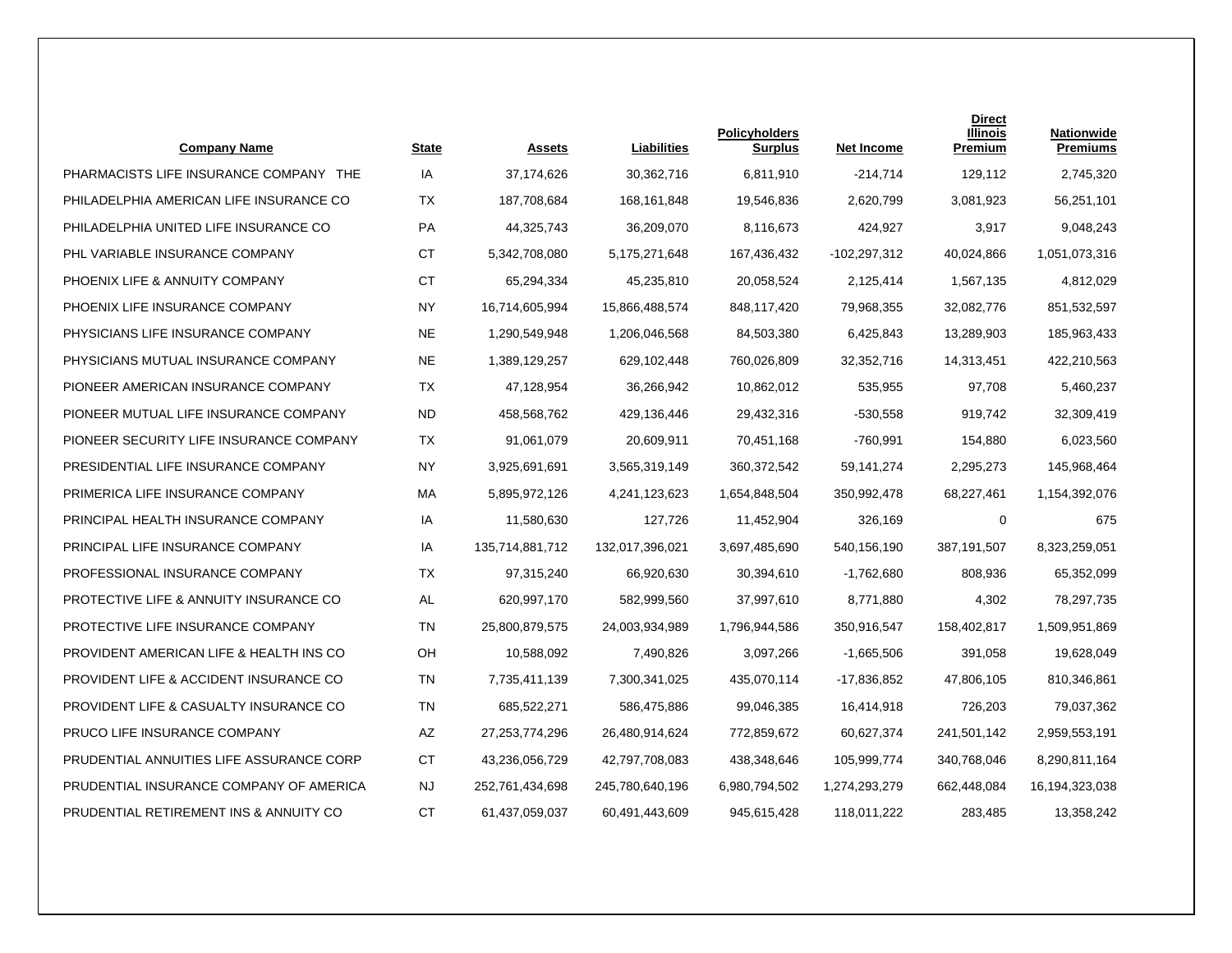| <b>Company Name</b>                           | <b>State</b> | Assets         | Liabilities    | <b>Policyholders</b><br><b>Surplus</b> | <b>Net Income</b> | <b>Direct</b><br>Illinois<br>Premium | <b>Nationwide</b><br><b>Premiums</b> |
|-----------------------------------------------|--------------|----------------|----------------|----------------------------------------|-------------------|--------------------------------------|--------------------------------------|
| PYRAMID LIFE INSURANCE COMPANY<br><b>THE</b>  | KS           | 462,012,921    | 311,521,532    | 150,491,388                            | 10,944,512        | 46,778,192                           | 911,452,942                          |
| REASSURE AMERICA LIFE INSURANCE COMPANY       | IN           | 18,276,974,513 | 17,780,874,236 | 496,100,277                            | 167,876,016       | 55,469,919                           | 495,134,685                          |
| RELIABLE LIFE INSURANCE COMPANY<br><b>THE</b> | МO           | 730,531,888    | 672,231,203    | 58,300,685                             | 15,060,182        | 994,126                              | 113,172,112                          |
| RELIASTAR LIFE INSURANCE COMPANY              | <b>MN</b>    | 22,384,570,846 | 20,058,644,277 | 2,325,926,569                          | 153,049,679       | 112,653,160                          | 1,970,190,859                        |
| RELIASTAR LIFE INSURANCE COMPANY OF NY        | <b>NY</b>    | 3,251,995,151  | 2,965,045,193  | 286,949,958                            | $-12,771,444$     | 3,401,389                            | 451,131,369                          |
| RENAISSANCE LIFE & HEALTH INS OF AM           | DE           | 34,861,370     | 9,735,017      | 25,126,353                             | $-666,809$        | 117,368                              | 73,505,810                           |
| RENAISSANCE LIFE & HEALTH INSURANCE CO        | IN           | 6,280,008      | 27,819         | 6,252,189                              | 201,495           | 0                                    | 0                                    |
| RESERVE NATIONAL INSURANCE COMPANY            | OK           | 108,314,190    | 63,691,386     | 44,622,805                             | 6,357,441         | 8,811,319                            | 129,392,308                          |
| REVIOS REINSURANCE U S INC                    | CA           | 376,591,585    | 333,973,405    | 42,618,180                             | $-7,121,000$      | $\mathbf 0$                          | 45,245,952                           |
| <b>RGA REINSURANCE COMPANY</b>                | <b>MO</b>    | 11,821,492,433 | 10,637,358,768 | 1,184,133,665                          | $-41,535,175$     | $\mathbf 0$                          | 4,288,999,106                        |
| RIVERSOURCE LIFE INSURANCE COMPANY            | MN           | 79,870,146,548 | 77,049,705,730 | 2,820,440,818                          | 554,747,469       | 346,680,750                          | 11,711,840,632                       |
| ROONEY LIFE INSURANCE COMPANY                 | CA           | 11,458,343     | 189,267        | 11,269,076                             | 417,059           | 0                                    | $\mathbf 0$                          |
| S USA LIFE INSURANCE COMPANY INC              | AZ           | 17,332,526     | 3,319,096      | 14,013,430                             | $-1,753,823$      | 126,189                              | 1,032,891                            |
| SAFEHEALTH LIFE INSURANCE COMPANY             | CA           | 27,770,313     | 9,887,842      | 17,882,471                             | 2,557,703         | 128,667                              | 83,343,858                           |
| SAGICOR LIFE INSURANCE COMPANY                | ТX           | 527,925,714    | 492,783,295    | 35,142,419                             | $-3,523,433$      | 42,944                               | 11,672,847                           |
| SAVINGS BANK LIFE INS CO/MASSACHUSETTS        | MA           | 2,055,984,914  | 1,856,004,159  | 199,980,755                            | 8,708,182         | 182,576                              | 221,895,074                          |
| SBLI USA MUTUAL LIFE INS CO INC               | <b>NY</b>    | 1,526,360,675  | 1,396,876,200  | 129,484,475                            | 4,541,665         | 109,356                              | 95,323,707                           |
| <b>SCOR LIFE INSURANCE COMPANY</b>            | <b>TX</b>    | 18,040,672     | 10,925,255     | 7,115,415                              | $-49,111$         | 71,773                               | 187,149                              |
| SCOR LIFE US RE INSURANCE COMPANY             | TX           | 1,958,167,115  | 1,832,617,265  | 125,549,848                            | 25,953,589        | 0                                    | 78,591,530                           |
| SCOTTISH RE LIFE CORPORATION                  | DE           | 581,345,539    | 488,069,373    | 93,276,166                             | 9,792,132         | 0                                    | 128,525,278                          |
| SCOTTISH RE U S INC                           | DE           | 2,950,562,632  | 2,702,005,093  | 248,557,539                            | -345,574,735      | 0                                    | 764,769,986                          |
| SEARS LIFE INSURANCE COMPANY                  | ТX           | 73,650,925     | 22,300,357     | 51,350,569                             | $-2,948,944$      | 4,284,397                            | 31,800,932                           |
| SECURIAN LIFE INSURANCE COMPANY               | MN           | 141,542,651    | 22,592,821     | 118,949,830                            | 2,322,655         | 210,062                              | 38,098,956                           |
| SECURITY BENEFIT LIFE INSURANCE COMPANY       | KS           | 12,341,315,068 | 11,738,952,867 | 602,362,201                            | 19,137,946        | 65,374,231                           | 1,482,532,222                        |
| SECURITY LIFE INSURANCE COMPANY OF AM         | <b>MN</b>    | 96,470,567     | 71,823,078     | 24,647,489                             | 5,069,442         | 1,348,032                            | 138,081,908                          |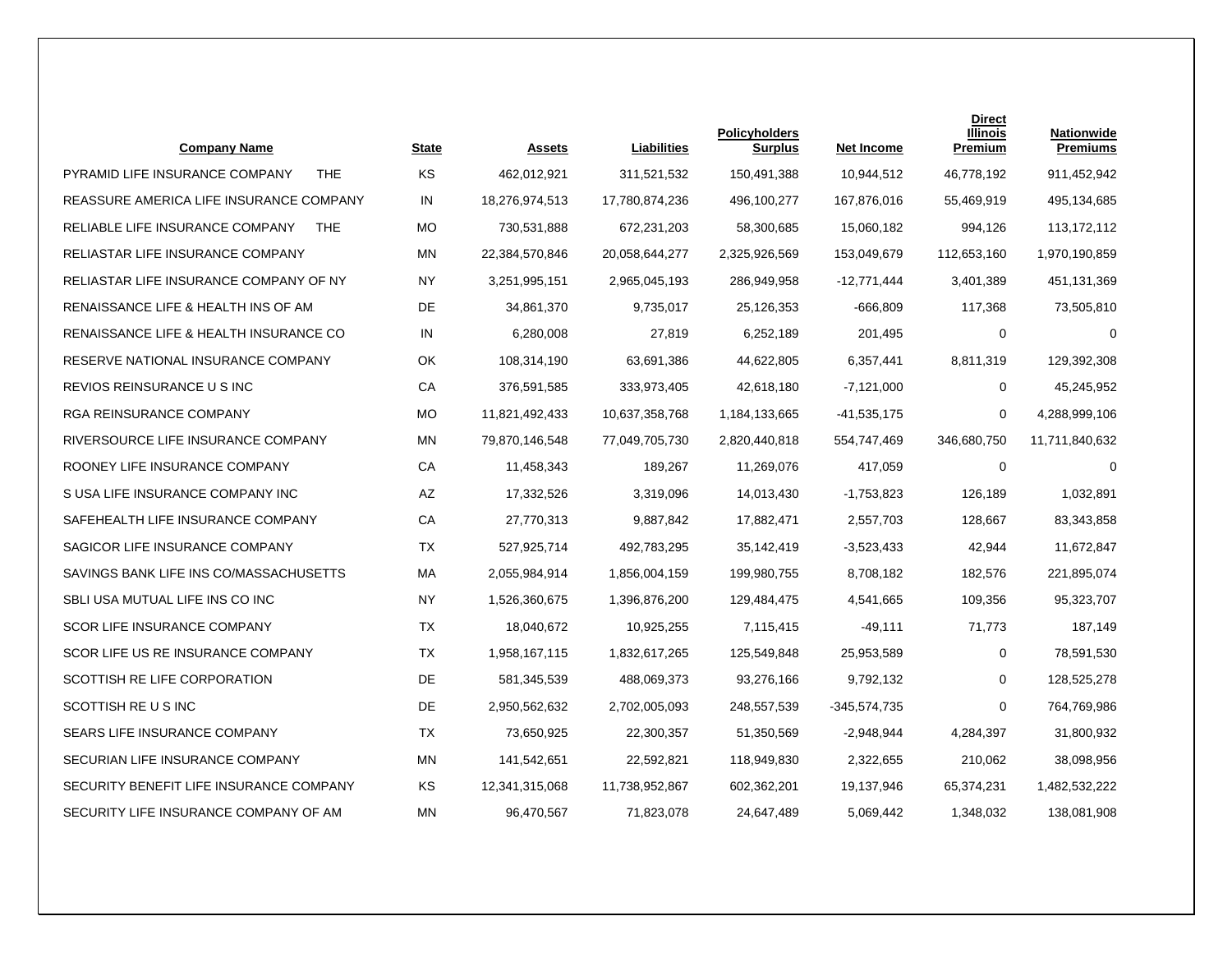| <b>Company Name</b>                        | <b>State</b> | Assets         | Liabilities    | <b>Policyholders</b><br><b>Surplus</b> | <b>Net Income</b> | <b>Direct</b><br><b>Illinois</b><br>Premium | <b>Nationwide</b><br><b>Premiums</b> |
|--------------------------------------------|--------------|----------------|----------------|----------------------------------------|-------------------|---------------------------------------------|--------------------------------------|
| SECURITY LIFE OF DENVER INSURANCE CO       | <b>CO</b>    | 24,221,950,465 | 22,916,279,378 | 1,305,671,087                          | 20,224,334        | 79,216,571                                  | 472,489,098                          |
| SECURITY MUTUAL LIFE INSURANCE CO OF NY    | <b>NY</b>    | 2,116,278,992  | 2,001,548,979  | 114,730,013                            | 5,716,525         | 2,917,112                                   | 219,918,549                          |
| SECURITY NATIONAL LIFE INSURANCE COMPANY   | UT           | 329,293,994    | 311,418,585    | 17,875,409                             | 2,636,939         | 150,480                                     | 36,968,900                           |
| SENIOR LIFE INSURANCE COMPANY              | GA           | 21,775,071     | 13,419,210     | 8,355,865                              | 832,884           | 0                                           | 15,453,995                           |
| SENTRY LIFE INSURANCE COMPANY              | WI           | 3.338.037.766  | 3.076.345.721  | 261.692.046                            | 17.504.522        | 23.723.215                                  | 345,804,700                          |
| SETTLERS LIFE INSURANCE COMPANY            | WI           | 381,810,616    | 333,013,118    | 48,797,496                             | 5,943,081         | 614,757                                     | 37,642,047                           |
| SHELTER LIFE INSURANCE COMPANY             | MO           | 915,426,813    | 743,627,425    | 171,799,388                            | 11,890,109        | 2,933,904                                   | 115,846,860                          |
| SHENANDOAH LIFE INSURANCE COMPANY          | VA           | 1,664,854,647  | 1,539,064,840  | 125,789,807                            | 8,421,515         | 4,529,551                                   | 260,222,452                          |
| SIERRA HEALTH & LIFE INS CO INC            | CA           | 133,494,394    | 70,433,319     | 63,061,075                             | $-11,103,417$     | 4,426,423                                   | 424,512,404                          |
| SIGNIFICA INSURANCE GROUP INC              | PA           | 22,989,335     | 16,332,522     | 6,656,813                              | $-1,286,084$      | 0                                           | 40,945,222                           |
| SILVERSCRIPT INSURANCE COMPANY             | TN           | 234,153,660    | 165,835,585    | 68,318,075                             | 23,006,606        | 29,123,518                                  | 438,579,710                          |
| STANDARD INSURANCE COMPANY                 | <b>OR</b>    | 13,265,338,273 | 12,250,957,381 | 1,014,380,892                          | 241,217,311       | 71,352,207                                  | 3,373,797,812                        |
| STANDARD LIFE & ACCIDENT INSURANCE CO      | OK           | 531,349,226    | 320,402,735    | 210,946,491                            | 9,376,781         | 6,699,263                                   | 145,109,649                          |
| STANDARD LIFE INSURANCE COMPANY OF IN      | IN           | 1,988,891,653  | 1,882,691,792  | 106,199,861                            | 7,674,767         | -42,010                                     | 30,232,158                           |
| STANDARD SECURITY LIFE INSURANCE CO NY     | NY           | 367,198,928    | 257,550,756    | 109,648,172                            | 4,616,871         | 17,773,306                                  | 204,660,910                          |
| STARMOUNT LIFE INSURANCE COMPANY           | LA           | 24,768,575     | 13,043,265     | 11,725,310                             | 2,201,215         | 0                                           | 39,140,539                           |
| <b>THE</b><br>STATE LIFE INSURANCE COMPANY | IN           | 2,504,180,763  | 2,353,382,137  | 150,798,626                            | 19,514,558        | 3,283,513                                   | 232,261,606                          |
| STATE MUTUAL INSURANCE COMPANY             | GA           | 374,893,023    | 344,286,583    | 30,606,440                             | 607,745           | 2,519,790                                   | 32,336,854                           |
| STERLING INVESTORS LIFE INSURANCE CO       | GA           | 22,647,382     | 16,194,675     | 6,452,707                              | 55,548            | 2,260,912                                   | 10,312,613                           |
| STONEBRIDGE LIFE INSURANCE COMPANY         | VT           | 2,206,086,016  | 1,964,551,858  | 241,534,158                            | 110,823,302       | 24,461,007                                  | 534,995,136                          |
| SUN LIFE & HEALTH INSURANCE COMPANY U S    | <b>CT</b>    | 119,234,776    | 83,944,930     | 35,289,846                             | 338,786,737       | 35,611,350                                  | $-257,492,966$                       |
| SUN LIFE ASSURANCE COMPANY OF CANADA US    | DE           | 44,700,805,700 | 43,526,661,682 | 1,174,144,018                          | $-55,000,122$     | 394,764,448                                 | 6,492,113,984                        |
| SUNAMERICA LIFE INSURANCE COMPANY          | AZ           | 39,454,567,710 | 34,733,224,708 | 4,721,343,002                          | 353,963,724       | 313,960                                     | 3,476,555                            |
| SUNSET LIFE INSURANCE COMPANY OF AMERICA   | <b>MO</b>    | 430,172,070    | 391,805,951    | 38,366,123                             | 9,352,791         | 96,252                                      | 12,700,772                           |
| SURETY LIFE INSURANCE COMPANY              | <b>NE</b>    | 12,600,069     | 993,545        | 11,606,524                             | 487,134           | 3,046,680                                   | $\mathbf 0$                          |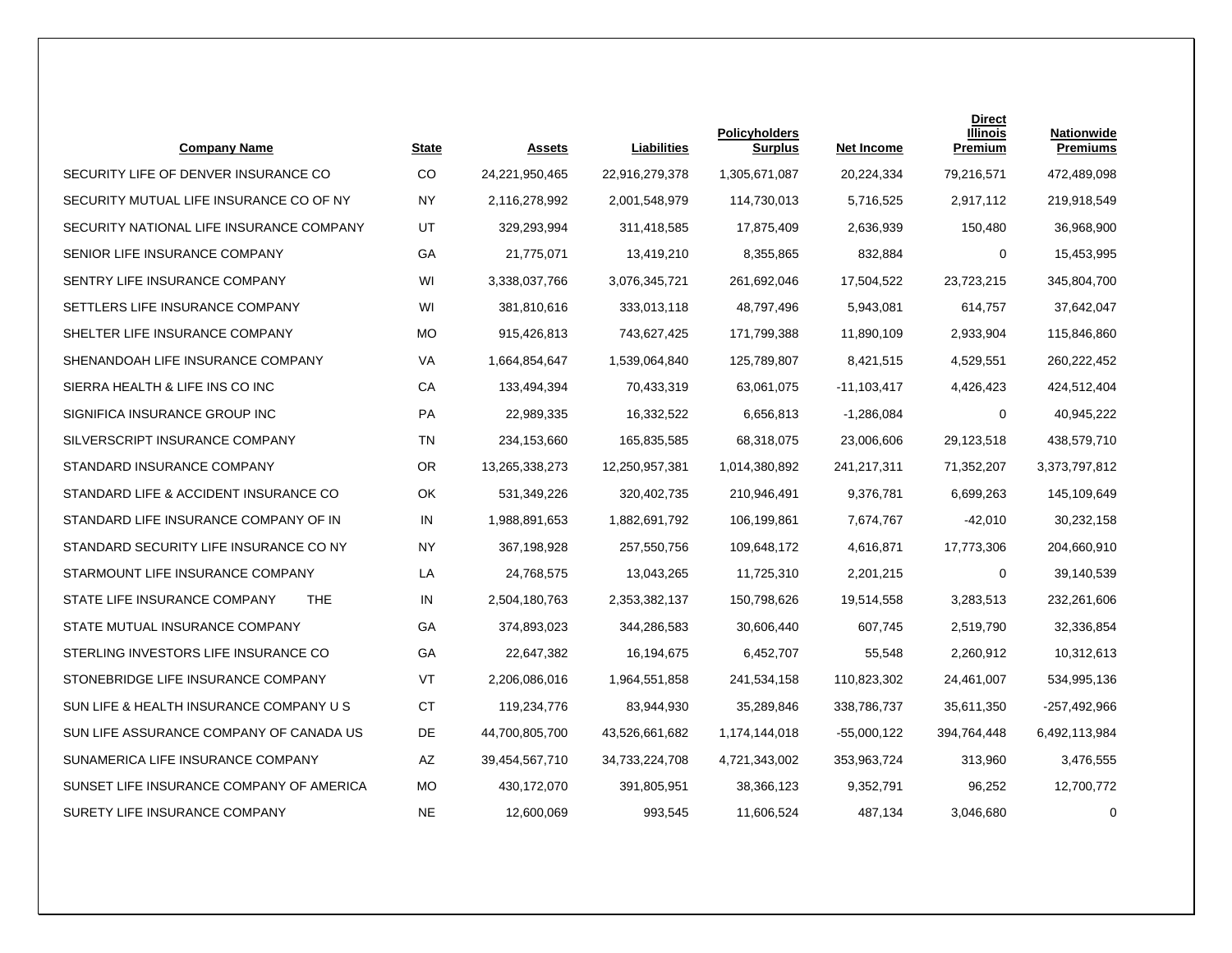| <b>Company Name</b>                      | State     | <b>Assets</b>   | Liabilities     | <b>Policyholders</b><br><b>Surplus</b> | Net Income    | Direct<br><b>Illinois</b><br>Premium | Nationwide<br><b>Premiums</b> |
|------------------------------------------|-----------|-----------------|-----------------|----------------------------------------|---------------|--------------------------------------|-------------------------------|
| SWISS RE LIFE & HEALTH AMERICA INC.      | <b>CT</b> | 11,925,550,298  | 10,285,371,350  | 1,640,178,948                          | 277,660,622   | 0                                    | 2,422,784,953                 |
| SYMETRA LIFE INSURANCE COMPANY           | <b>WA</b> | 18,004,829,093  | 16,779,830,911  | 1,224,998,182                          | 134,105,378   | 74,895,406                           | 1,201,424,410                 |
| SYMETRA NATIONAL LIFE INSURANCE COMPANY  | <b>WA</b> | 16,807,590      | 6,303,626       | 10,503,964                             | 453,303       | 17,819                               | 374,131                       |
| TEACHERS INSURANCE & ANNUITY ASSN OF AM  | <b>NY</b> | 196,409,274,903 | 178,582,155,031 | 17,827,119,872                         | 1,428,745,752 | 350,269,183                          | 9,460,139,618                 |
| <b>TEXAS LIFE INSURANCE COMPANY</b>      | TX        | 630.854.947     | 585,141,170     | 45,713,783                             | 13.247.197    | 1.998.054                            | 112,330,046                   |
| THRIVENT LIFE INSURANCE COMPANY          | <b>MN</b> | 3,664,564,029   | 3,486,487,956   | 178,076,073                            | 49,384,893    | 5,242,871                            | 118,167,563                   |
| TIAA-CREF LIFE INSURANCE COMPANY         | <b>NY</b> | 3,115,349,760   | 2,783,219,468   | 332,130,292                            | 10,098,432    | 7,039,050                            | 169,591,967                   |
| TIME INSURANCE COMPANY                   | WI        | 812,867,383     | 558,359,482     | 254,507,901                            | 112,515,042   | 104,656,114                          | 1,350,642,960                 |
| TOWN & COUNTRY LIFE INSURANCE COMPANY    | UT        | 5,212,082       | 2,313,380       | 2,898,702                              | 46.313        | 1,950                                | 789,810                       |
| TRANS WORLD ASSURANCE COMPANY            | СA        | 331,958,650     | 264,838,353     | 67,120,297                             | 1,025,893     | 341,582                              | 15,299,715                    |
| TRANSAMERICA FINANCIAL LIFE INSURANCE CO | NY        | 17,771,744,889  | 16,958,449,963  | 813,294,926                            | 124,760,274   | 48,642,313                           | 3,538,952,992                 |
| TRANSAMERICA LIFE INSURANCE COMPANY      | IA        | 73,509,105,557  | 71,519,356,059  | 1,989,749,498                          | 241,492,069   | 389,351,369                          | 5,464,048,598                 |
| TRANSAMERICA OCCIDENTAL LIFE INS CO      | IA        | 31,011,957,970  | 27,414,019,709  | 3,597,938,261                          | -97,985,519   | 116,388,089                          | 2,141,476,715                 |
| U S FINANCIAL LIFE INSURANCE COMPANY     | <b>OH</b> | 543,683,858     | 498,253,130     | 45,430,728                             | -27,793,888   | 14,248,858                           | 73,698,966                    |
| UBS LIFE INSURANCE COMPANY USA           | СA        | 42,517,580      | 6,203,778       | 36,313,802                             | 3,824,269     | 0                                    | 1,871,254                     |
| ULLICO LIFE INSURANCE COMPANY            | <b>TX</b> | 14,292,854      | 3,366,853       | 10,926,001                             | 798,206       | 303,160                              | 1,183,488                     |
| UNICARE LIFE & HEALTH INSURANCE COMPANY  | IN        | 1,725,804,981   | 1,380,869,631   | 344,935,350                            | 111,596,107   | 132,921,337                          | 2,554,682,579                 |
| UNIFIED LIFE INSURANCE COMPANY           | TX        | 95,288,418      | 82,896,753      | 12,391,665                             | 1,651,662     | 1,573,898                            | 19,403,426                    |
| UNIMERICA INSURANCE COMPANY              | WI        | 150,182,102     | 90,098,142      | 60,083,960                             | 5,325,640     | 5,685,103                            | 146,305,655                   |
| UNION BANKERS INSURANCE COMPANY          | TX        | 104,521,421     | 89,978,424      | 14,542,996                             | 1,152,699     | 1,954,310                            | 27,955,583                    |
| UNION CENTRAL LIFE INSURANCE COMPANY THE | <b>OH</b> | 7,284,871,050   | 6,963,812,540   | 321,058,510                            | $-104,725$    | 23,126,132                           | 921,543,925                   |
| UNION LABOR LIFE INSURANCE COMPANY THE   | MD        | 4,058,034,518   | 3,931,830,426   | 126,204,092                            | $-16,482,000$ | 4,381,438                            | 195,559,879                   |
| UNION SECURITY INSURANCE COMPANY         | IA        | 7,195,167,472   | 6,756,243,516   | 438,923,956                            | 138,496,107   | 66,932,937                           | 1,255,626,161                 |
| UNITED AMERICAN INSURANCE COMPANY        | DE        | 1,309,631,500   | 1,141,160,614   | 168,470,886                            | 61,486,540    | 31,943,808                           | 952,969,011                   |
| UNITED BENEFIT LIFE INSURANCE COMPANY    | OH        | 3,154,064       | 42,141          | 3,111,923                              | 66,998        | 0                                    | $\mathbf 0$                   |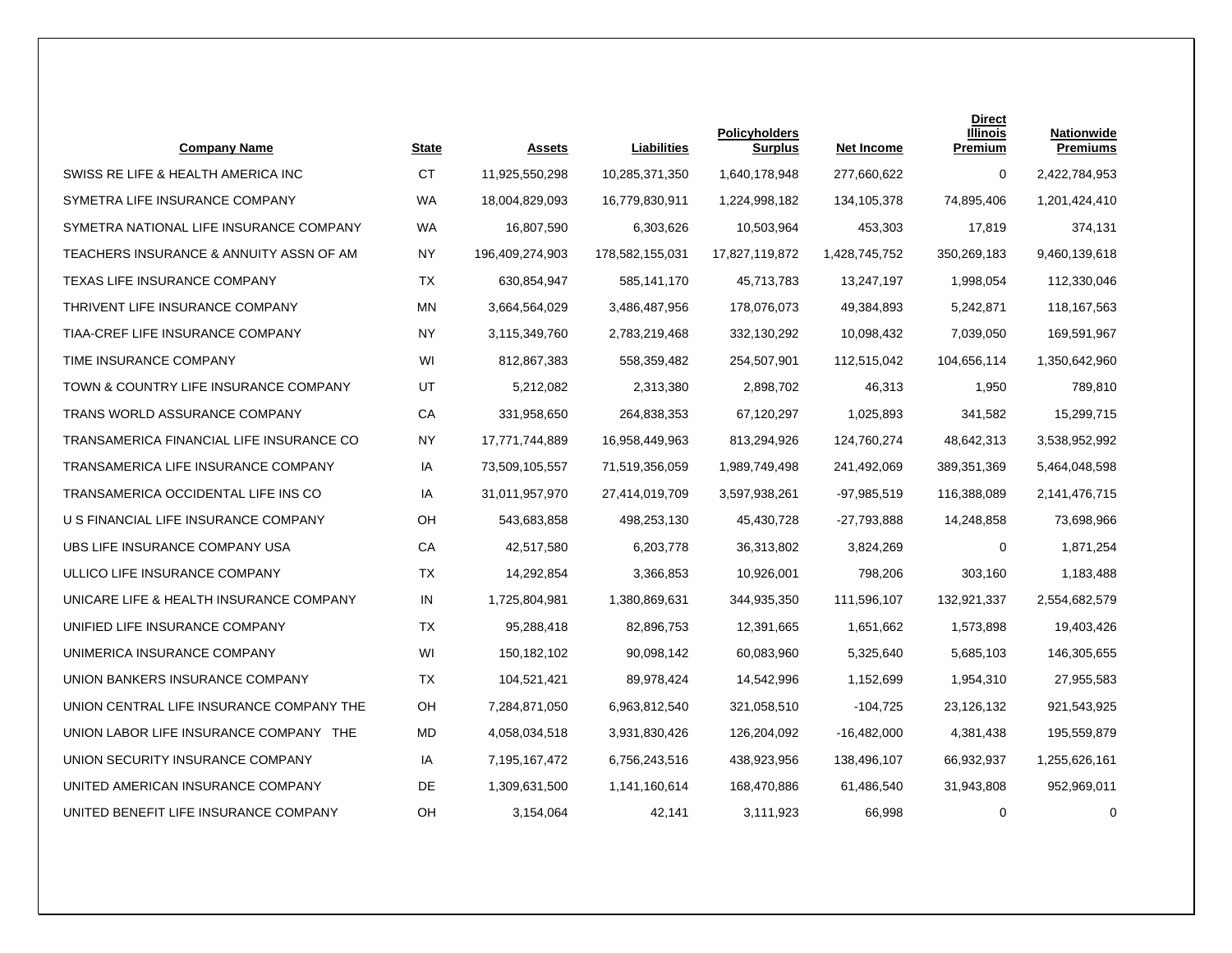| <b>Company Name</b>                      | State     | <b>Assets</b>  | <b>Liabilities</b> | <b>Policyholders</b><br><b>Surplus</b> | <b>Net Income</b> | <b>Direct</b><br>Illinois<br>Premium | <b>Nationwide</b><br><b>Premiums</b> |
|------------------------------------------|-----------|----------------|--------------------|----------------------------------------|-------------------|--------------------------------------|--------------------------------------|
| UNITED CONCORDIA LIFE & HEALTH INS CO    | PA        | 217,243,318    | 68,754,158         | 148,489,160                            | 28,879,446        | 3,193,248                            | 510,056,523                          |
| UNITED FAMILY LIFE INSURANCE COMPANY     | GA        | 80,304,763     | 62,741,726         | 17,563,037                             | 2,945,201         | 33,938                               | 2,471,608                            |
| UNITED FARM FAMILY LIFE INSURANCE CO     | IN        | 1,667,508,539  | 1,462,413,751      | 205,094,788                            | 10,513,648        | 0                                    | 107,455,874                          |
| UNITED FIDELITY LIFE INSURANCE COMPANY   | <b>TX</b> | 609,661,082    | 383,598,978        | 226,062,104                            | 212,181           | 391,081                              | 28,470,138                           |
| UNITED HEALTHCARE INSURANCE COMPANY      | <b>CT</b> | 11,425,483,510 | 8,320,618,457      | 3,104,865,053                          | 2,290,321,537     | 816, 361, 968                        | 29,378,645,458                       |
| UNITED HERITAGE LIFE INSURANCE COMPANY   | ID        | 411,703,364    | 370,069,829        | 41,633,535                             | 1,704,265         | 33,613                               | 62,559,288                           |
| UNITED HOME LIFE INSURANCE COMPANY       | IN        | 59,190,965     | 43,305,616         | 15,885,349                             | $-476,476$        | 1,010,198                            | 11,427,297                           |
| UNITED INVESTORS LIFE INSURANCE COMPANY  | МO        | 3,058,371,933  | 2,668,729,663      | 389,642,270                            | 62,741,824        | 5,842,493                            | 239,512,604                          |
| UNITED LIFE INSURANCE COMPANY            | IA        | 1,356,738,832  | 1,192,570,562      | 164,168,269                            | 15,115,169        | 14,513,673                           | 194,847,260                          |
| UNITED OF OMAHA LIFE INSURANCE COMPANY   | NE.       | 13,227,857,612 | 11,869,797,721     | 1,358,059,891                          | 88,639,802        | 81,939,436                           | 1,465,034,322                        |
| UNITED SECURITY ASSURANCE COMPANY OF PA  | PA        | 39,957,916     | 20,865,376         | 19,092,540                             | 1,638,543         | 135,508                              | 11,430,236                           |
| UNITED STATES LIFE INSURANCE CO OF NY    | <b>NY</b> | 5,314,658,764  | 4,842,259,406      | 472,399,358                            | 72,287,153        | 27,033,854                           | 812,698,144                          |
| UNITED TEACHER ASSOCIATES INSURANCE CO   | <b>TX</b> | 499,286,186    | 433,634,898        | 65,651,288                             | 3,006,694         | 5,513,554                            | 217,720,335                          |
| UNITED WORLD LIFE INSURANCE COMPANY      | <b>NE</b> | 91,903,643     | 69,347,060         | 22,556,583                             | 2,411,877         | 11,691,187                           | 2,575,443                            |
| UNITY FINANCIAL LIFE INSURANCE COMPANY   | <b>PA</b> | 57,747,401     | 51,000,657         | 6,746,744                              | 476,313           | 855,873                              | 21,283,866                           |
| UNITY MUTUAL LIFE INSURANCE COMPANY      | <b>NY</b> | 320,911,394    | 301,631,029        | 19,280,365                             | -886,437          | 54,108                               | 26,138,204                           |
| UNIVERSAL GUARANTY LIFE INSURANCE CO     | OH        | 263,087,901    | 232,957,184        | 30,130,717                             | 4,661,648         | 2,330,131                            | 11,247,713                           |
| UNIVERSAL UNDERWRITERS LIFE INSURANCE CO | KS        | 328,939,851    | 282,532,128        | 46,407,723                             | 8,825,877         | 54,836                               | $-5,190,066$                         |
| UNUM LIFE INSURANCE COMPANY OF AMERICA   | <b>ME</b> | 16,438,518,655 | 14,948,015,742     | 1,490,502,913                          | 194,995,464       | 206,905,497                          | 2,786,558,349                        |
| US HEALTH & LIFE INSURANCE COMPANY       | MI        | 31,210,489     | 21,930,140         | 9,280,349                              | 438,299           | 26,507                               | 26,240,335                           |
| USA LIFE ONE INSURANCE COMPANY OF IN     | IN        | 37,855,234     | 20,835,316         | 17,019,918                             | 415,604           | 86,903                               | 1,342,380                            |
| USAA DIRECT LIFE INSURANCE COMPANY       | <b>TX</b> | 8,943,719      | 55,483             | 8,888,237                              | 120,068           | $-1,524$                             | $\mathbf 0$                          |
| USAA LIFE INSURANCE COMPANY              | TX        | 10,862,262,253 | 9,897,136,741      | 965,125,511                            | 103,029,491       | 26,628,066                           | 1,111,738,622                        |
| <b>USABLE LIFE</b>                       | <b>AR</b> | 239,530,295    | 140,221,973        | 99,308,322                             | 4,318,727         | 0                                    | 205,318,021                          |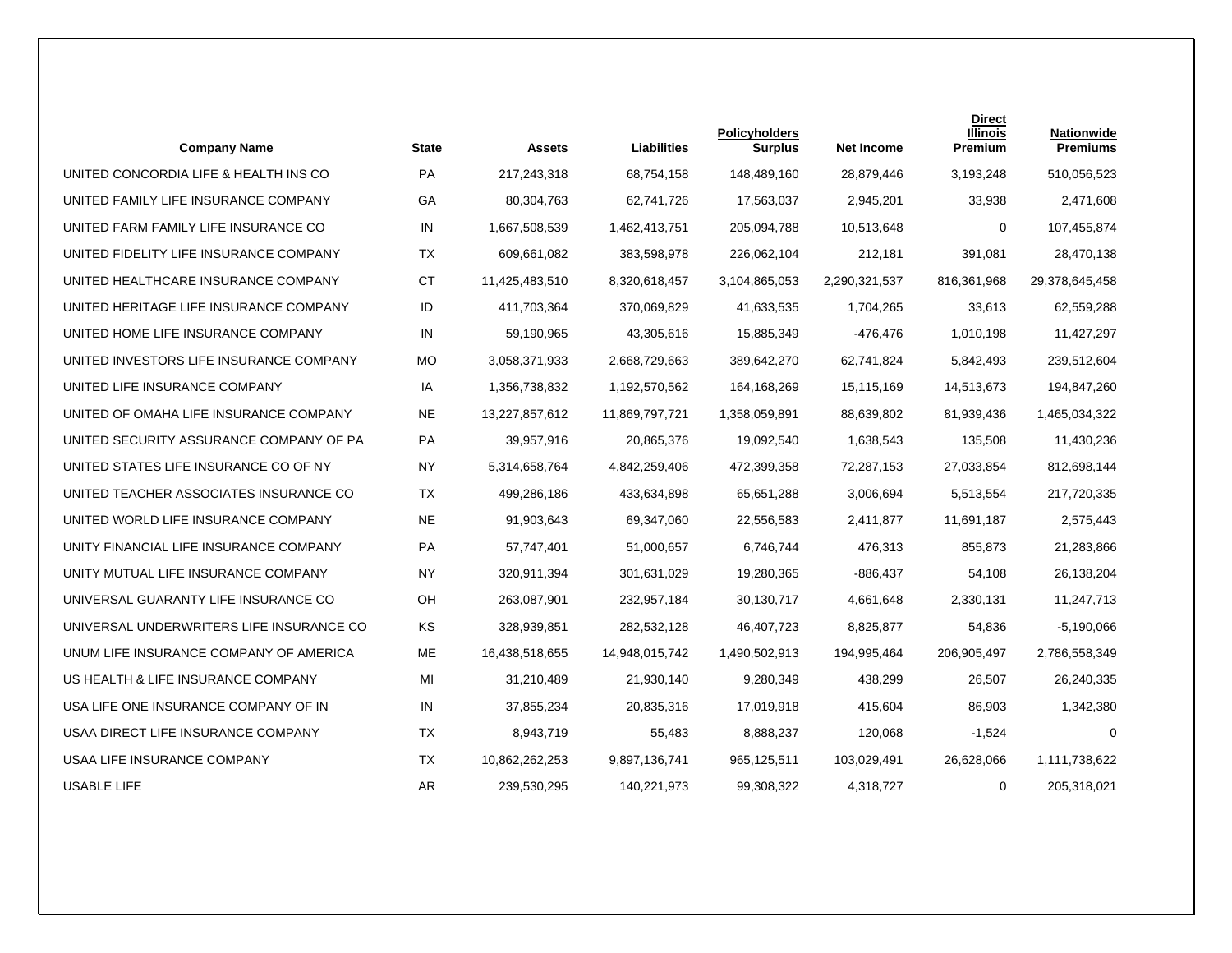| <b>Company Name</b>                        | <b>State</b> | <b>Assets</b>     | Liabilities       | <b>Policyholders</b><br><b>Surplus</b> | <b>Net Income</b> | <b>Direct</b><br><b>Illinois</b><br>Premium | Nationwide<br><b>Premiums</b> |
|--------------------------------------------|--------------|-------------------|-------------------|----------------------------------------|-------------------|---------------------------------------------|-------------------------------|
| VANTISLIFE INSURANCE COMPANY               | <b>CT</b>    | 649,526,441       | 582,212,758       | 67,313,683                             | 1,113,654         | 15,658                                      | 28,241,814                    |
| VARIABLE ANNUITY LIFE INSURANCE COMPANY    | <b>TX</b>    | 63,998,991,276    | 61,157,685,672    | 2,841,305,604                          | 302,504,310       | 284,953,076                                 | 6,137,983,231                 |
| VISTA LIFE INSURANCE COMPANY               | MI           | 40,796,424        | 6,150,587         | 34,645,837                             | 10,066,783        | 0                                           | $-3,663,836$                  |
| WELLCARE HEALTH INSURANCE OF ARIZONA INC   | AZ           | 152,303,172       | 86,681,787        | 65,621,385                             | $-5,229,670$      | 0                                           | 287,122,938                   |
| <b>WELLCARE PRESCRIPTION INSURANCE INC</b> | <b>FL</b>    | 345,194,461       | 181,215,488       | 163,978,973                            | 66,052,141        | 41,253,193                                  | 1,111,744,243                 |
| WELLCHOICE INSURANCE OF NEW JERSEY INC     | <b>NJ</b>    | 18,267,449        | 527,427           | 17,740,022                             | 1,241,886         | 0                                           | 830,730                       |
| WELLMARK COMMUNITY INSURANCE INC           | IA           | 22,231,184        | 4,693,204         | 17,537,980                             | 609,079           | 0                                           | 391                           |
| WEST COAST LIFE INSURANCE COMPANY          | <b>NE</b>    | 3,130,421,068     | 2,831,043,721     | 299, 377, 347                          | -49,682,225       | 27, 177, 226                                | 227,868,624                   |
| WESTERN & SOUTHERN LIFE INSURANCE CO       | OH           | 8,832,318,171     | 5,126,353,628     | 3,705,964,543                          | 264,344,948       | 24,042,348                                  | 370,597,778                   |
| WESTERN RESERVE LIFE ASSURANCE CO OF OH    | OH           | 11,768,905,053    | 11,280,202,528    | 488,702,525                            | 131,655,081       | 40,502,467                                  | 1,013,065,023                 |
| WESTERN SOUTHERN LIFE ASSURANCE COMPANY    | OH           | 9,294,093,634     | 8,600,442,999     | 693,650,635                            | 40,147,383        | 63,247,686                                  | 727,631,893                   |
| WESTWARD LIFE INSURANCE COMPANY            | AZ           | 23,665,940        | 3,707,532         | 19,958,408                             | 729,844           | 606,866                                     | 946,126                       |
| WILTON REASSURANCE COMPANY                 | <b>MN</b>    | 433,471,351       | 316,639,169       | 116,832,181                            | -79,941,764       | 0                                           | 105,625,424                   |
| WILTON REASSURANCE LIFE COMPANY OF NY      | <b>NY</b>    | 1,219,486,267     | 1,126,124,901     | 93,361,398                             | $-15,292,901$     | 348,587                                     | 59,705,369                    |
| <b>WORLD CORP INSURANCE COMPANY</b>        | <b>NE</b>    | 23,198,424        | 962,619           | 22,235,805                             | $-156,686$        | 0                                           | 1,654,833                     |
| <b>WORLD INSURANCE COMPANY</b>             | <b>NE</b>    | 231,500,679       | 115,124,879       | 116,375,800                            | 7,906,102         | 3,995,970                                   | 171,890,430                   |
| <b>XL RE LIFE AMERICA INC</b>              | DE           | 57,550,892        | 8,090,501         | 49,460,391                             | $-4,869,044$      | 1,191                                       | 899,990                       |
| ZALE LIFE INSURANCE COMPANY                | AZ           | 12,127,567        | 2,482,573         | 9,644,994                              | 438,093           | 27,954                                      | 1,718,512                     |
| <b>Type Totals</b>                         |              | 4,620,550,361,297 | 4,337,453,016,374 | 283,097,344,973                        | 34,799,868,459    | 24,625,265,101                              | 575,669,913,055               |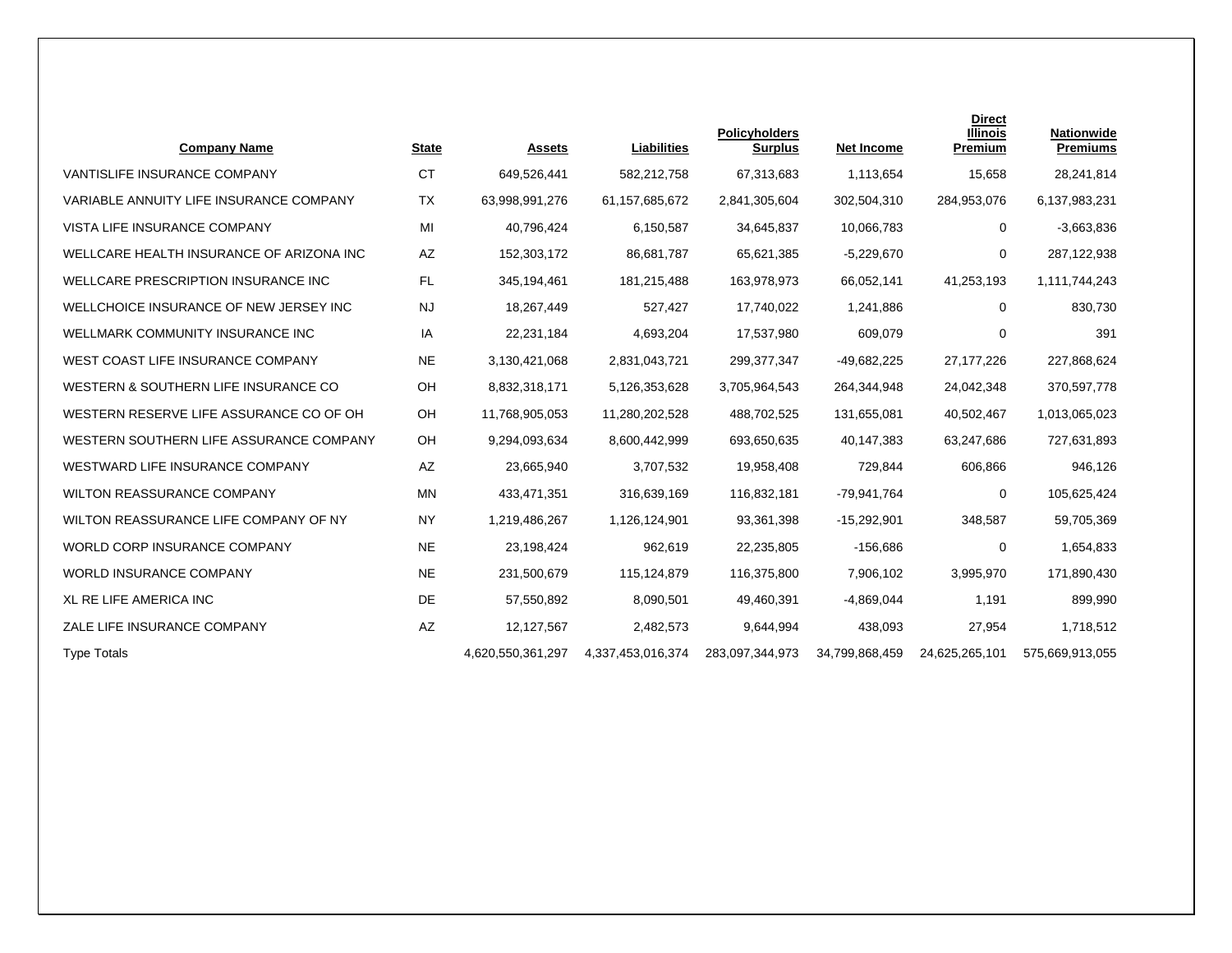# **Alien Legal Reserve Life Insurance Company**

| <b>Company Name</b>                              | country | <b>Assets</b>  | <b>Liabilities</b> | <b>Policyholders</b><br><b>Surplus</b> | Net Income   | <b>Direct</b><br><b>Illinois</b><br>Premium | Nationwide<br><b>Premiums</b> |
|--------------------------------------------------|---------|----------------|--------------------|----------------------------------------|--------------|---------------------------------------------|-------------------------------|
| THE.<br>CANADA LIFE ASSURANCE COMPANY            | Canada  | 3,357,530,973  | 3,172,844,128      | 184.686.845                            | $-1,904,706$ | 10.613.837                                  | $-20,820,137$                 |
| <b>CROWN LIFE INSURANCE COMPANY</b>              | Canada  | 414.452.847    | 308.569.540        | 105.883.307                            | 11.150.093   | 1,319,630                                   | 9,944,057                     |
| <b>GREAT WEST LIFE ASSURANCE COMPANY</b><br>THE. | Canada  | 145.615.793    | 108.800.892        | 36.814.901                             | 2.819.065    | 2,205,063                                   | 5,486,166                     |
| INDUSTRIAL ALLIANCE PACIFIC INS/FIN SERV         | Canada  | 359.044.339    | 334.996.358        | 24.047.981                             | 1.082.675    | 37,322                                      | 15,358,334                    |
| REVIOS REINSURANCE CANADA LTD                    | Canada  | 28.329.486     | 6.163.732          | 22.165.753                             | 1.919.825    | 0                                           | $-14.546.552$                 |
| SUN LIFE ASSURANCE COMPANY OF CANADA             | Canada  | 14.719.905.912 | 14.169.230.774     | 550.675.138                            | -191.038.274 | 128.743.999                                 | 2,440,243,675                 |
| <b>Type Totals</b>                               |         | 19.024.879.350 | 18.100.605.424     | 924.273.925                            | -175,971,322 | 142.919.851                                 | 2,435,665,543                 |

### **Domestic Fraternal Benefit Societies**

| <b>Company Name</b>                      | <b>State</b> | <b>Assets</b> | Liabilities   | <b>Policyholders</b><br><b>Surplus</b> | <b>Net Income</b> | <b>Direct</b><br><b>Illinois</b><br>Premium | Nationwide<br><b>Premiums</b> |
|------------------------------------------|--------------|---------------|---------------|----------------------------------------|-------------------|---------------------------------------------|-------------------------------|
| <b>CSA FRATERNAL LIFE</b>                | IL           | 115,200,904   | 111,654,868   | 3,546,036                              | -47,316           | 2,697,983                                   | 4,555,883                     |
| KSKJ LIFE, AMERICAN SLOVENIAN CATH UNION | IL           | 110,510,138   | 105,545,242   | 4,964,896                              | $-607,599$        | 2,206,550                                   | 8,171,217                     |
| CATHOLIC FRATERNAL LIFE                  | IL           | 57,230,742    | 57,170,864    | 59,878                                 | -394,494          | 3,823,466                                   | 3,963,760                     |
| CATHOLIC ORDER OF FORESTERS              | IL           | 618,796,138   | 579,742,698   | 39,053,441                             | 721,070           | 3,354,420                                   | 47,569,583                    |
| FIREMENS MUTUAL AID & BENEFIT ASSN THE   | IL           | 17,532,795    | 7,554,865     | 9,977,930                              | 155,213           | 321,837                                     | 320,878                       |
| <b>HOLY FAMILY SOCIETY OF USA</b>        | IL           | 30,648,032    | 19,092,016    | 11,556,018                             | 240,769           | 358,906                                     | 4,000,973                     |
| INDEPENDENT ORDER OF VIKINGS             | IL           | 2,719,285     | 1,327,950     | 1,391,335                              | 64,185            | 36,359                                      | 140,352                       |
| KNIGHTS OF PYTHIAS OF NA SA E A A & A *  | IL           |               |               |                                        |                   |                                             |                               |
| MODERN WOODMEN OF AMERICA                | IL.          | 8,318,153,211 | 7,147,678,441 | 1,170,474,769                          | 96,563,192        | 38,305,516                                  | 590,612,025                   |
| NATIONAL CATHOLIC SOCIETY OF FORESTERS   | IL           | 126,848,915   | 115,104,293   | 11,744,622                             | 136,775           | 850,421                                     | 3,776,113                     |
| ORDER SONS OF ITALY IN AMERICA**         | IL           |               |               |                                        |                   |                                             |                               |
| POLISH NATIONAL ALLIANCE OF THE US OF NA | IL           | 435,039,878   | 399,795,465   | 35,244,412                             | 2,559,183         | 7,018,017                                   | 17,472,689                    |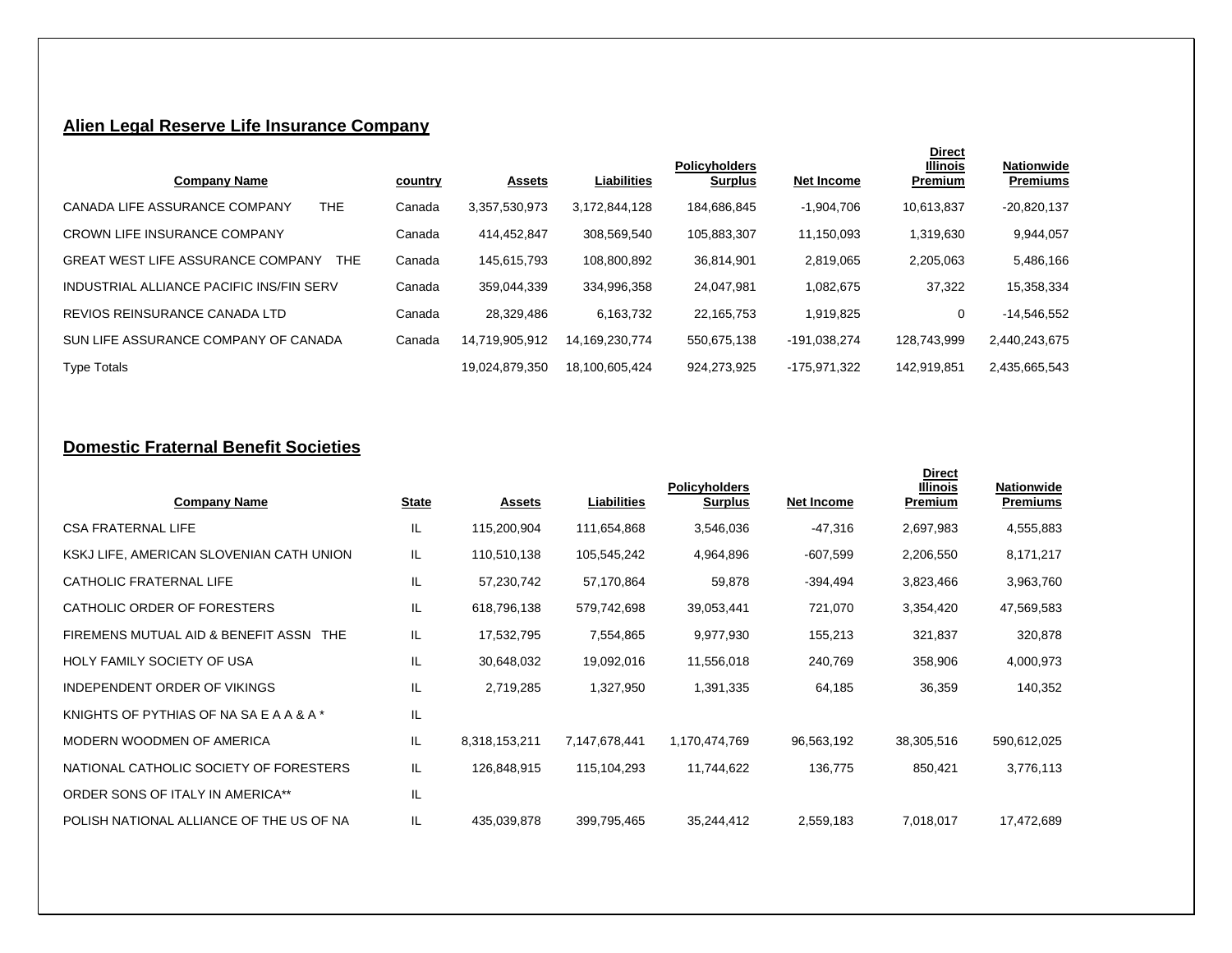| <b>Company Name</b>                    | <b>State</b> | <b>Assets</b>  | Liabilities   | <b>Policyholders</b><br><b>Surplus</b> | Net Income  | <b>Direct</b><br><b>Illinois</b><br>Premium | <b>Nationwide</b><br><b>Premiums</b> |
|----------------------------------------|--------------|----------------|---------------|----------------------------------------|-------------|---------------------------------------------|--------------------------------------|
| POLISH ROMAN CATHOLIC UNION OF AMERICA | IL           | 161.982.892    | 149.901.198   | 12.081.694                             | $-944.624$  | 2,936,646                                   | 16,936,671                           |
| POLISH WOMENS ALLIANCE OF AMERICA      | IL           | 53,544,406     | 51,032,205    | 2.512.201                              | $-46,300$   | 830,568                                     | 1,516,540                            |
| ROYAL NEIGHBORS OF AMERICA             | IL           | 683,224,144    | 438,865,160   | 244,358,984                            | 35,315,897  | 15.017.937                                  | 50,356,305                           |
| WESTERN CATHOLIC UNION                 | IL           | 272.058.660    | 267.922.932   | 4.135.728                              | 1.275.740   | 53.931.607                                  | 100,407,346                          |
| <b>Type Totals</b>                     |              | 11,003,490,140 | 9,452,388,197 | 1,551,101,944                          | 134,991,691 | 131,690,233                                 | 849,800,335                          |

\*Current figures not available

\*\*Society in the process of dissolving

# **Foreign Fraternal Benefit Societies**

| <b>Company Name</b>                      | <b>State</b> | <b>Assets</b> | Liabilities | <b>Policyholders</b><br><b>Surplus</b> | <b>Net Income</b> | <b>Direct</b><br><b>Illinois</b><br>Premium | Nationwide<br><b>Premiums</b> |
|------------------------------------------|--------------|---------------|-------------|----------------------------------------|-------------------|---------------------------------------------|-------------------------------|
| ALLIANCE OF TRANSYLVANIAN SAXONS         | OH           | 65,066,317    | 59,649,539  | 5,416,778                              | 787,095           | 141,790                                     | 2,113,511                     |
| AMERICAN FRATERNAL UNION                 | <b>MN</b>    | 23,496,369    | 22,288,100  | 1,208,269                              | 139,701           | 158,264                                     | 1,547,347                     |
| ASSURED LIFE ASSOCIATION                 | CO           | 59,203,409    | 49,601,467  | 9,601,942                              | 2,181,553         | 322,737                                     | 10,953,145                    |
| <b>BAPTIST LIFE ASSOCIATION</b>          | <b>NY</b>    | 25,089,519    | 24,089,832  | 999,687                                | 269,181           | 7,430                                       | 2,160,022                     |
| CATHOLIC AID ASSOCIATION<br>THE.         | MN           | 558,897,625   | 528,732,134 | 30,165,491                             | 2,503,780         | 0                                           | 29,319,993                    |
| CATHOLIC FAMILY LIFE INSURANCE           | WI           | 279,337,829   | 268,240,469 | 11,097,360                             | 1,336,950         | 235,633                                     | 15,417,087                    |
| <b>CATHOLIC KNIGHTS</b>                  | WI           | 817,567,391   | 765,694,822 | 51,872,569                             | 9,280,553         | 1,583,604                                   | 41,153,236                    |
| CROATIAN FRATERNAL UNION OF AMERICA      | <b>PA</b>    | 304,100,149   | 286,836,773 | 17,263,376                             | 489,643           | 1,003,716                                   | 16,723,097                    |
| <b>CZECH CATHOLIC UNION</b>              | OH           | 11,251,182    | 8,147,098   | 3,104,084                              | $-34,185$         | 23,351                                      | 273,731                       |
| DEGREE OF HONOR PROTECTIVE ASSOCIATION   | <b>MN</b>    | 172,331,322   | 167,287,414 | 5,043,908                              | 95,732            | 301,070                                     | 14,104,670                    |
| EQUITABLE RESERVE ASSOCIATION            | WI           | 120,854,494   | 112,258,133 | 8,596,361                              | -788,080          | 160,111                                     | 6,186,502                     |
| FIRST CATHOLIC SLOVAK LADIES ASSN U S A  | OH           | 529,122,574   | 438,387,797 | 90,734,775                             | 731,655           | 2,205,553                                   | 20,990,255                    |
| FIRST CATHOLIC SLOVAK UNION USA & CANADA | OH           | 203,610,335   | 190,498,071 | 13,112,264                             | 1,720,950         | 1,604,789                                   | 5,693,973                     |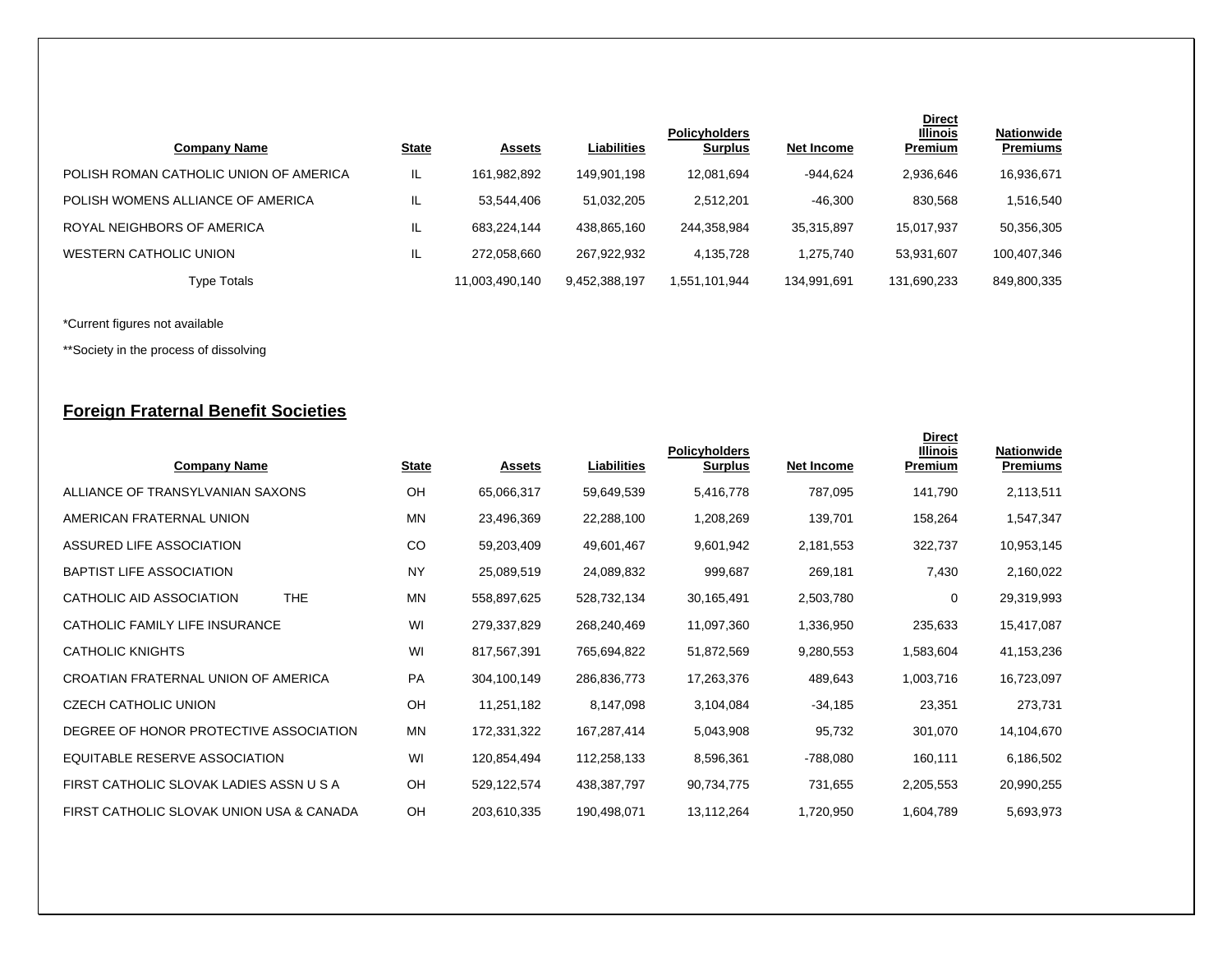| <b>Company Name</b>                           | <b>State</b> | Assets         | Liabilities    | <b>Policyholders</b><br><b>Surplus</b> | <b>Net Income</b> | <b>Direct</b><br><b>Illinois</b><br>Premium | <b>Nationwide</b><br><b>Premiums</b> |
|-----------------------------------------------|--------------|----------------|----------------|----------------------------------------|-------------------|---------------------------------------------|--------------------------------------|
| <b>GLEANER LIFE INSURANCE SOCIETY</b>         | MI           | 1,148,018,389  | 1,055,080,366  | 92,938,023                             | 2,001,534         | 10,759,406                                  | 62,000,599                           |
| <b>GREATER BENEFICIAL UNION OF PITTSBURGH</b> | PA           | 464,484,922    | 432,617,304    | 31,867,618                             | 3,622,930         | 890,058                                     | 55,436,715                           |
| GREEK CATHOLIC UNION OF THE U S A             | <b>PA</b>    | 591,295,084    | 564,738,627    | 26,556,457                             | 1,277,065         | 281,794                                     | 62,863,195                           |
| HUNGARIAN REFORMED FEDERATION OF AMERICA      | DC           | 20,977,723     | 16,275,996     | 4,701,727                              | -779,227          | 4,711                                       | 358,446                              |
| <b>ISDA FRATERNAL ASSOCIATION</b>             | <b>PA</b>    | 40,726,688     | 36,067,849     | 4,658,839                              | 367,741           | 67.127                                      | 1,416,884                            |
| KNIGHTS OF COLUMBUS                           | <b>CT</b>    | 14,013,812,651 | 12,262,596,154 | 1,751,216,497                          | 88,371,222        | 22,619,225                                  | 934,093,320                          |
| LADIES PENNSYLVANIA SLOVAK CATHOLIC UN        | PA           | 16,325,164     | 10,820,041     | 5,505,123                              | $-274,896$        | 4,191                                       | 236,848                              |
| LITHUANIAN ALLIANCE OF AMERICA                | <b>PA</b>    | 2,472,796      | 1,561,300      | 911,496                                | $-118,557$        | 3,023                                       | 14,692                               |
| LOYAL CHRISTIAN BENEFIT ASSOCIATION           | <b>PA</b>    | 150,943,783    | 145,242,107    | 5,701,676                              | 19,876            | 500,850                                     | 20,340,432                           |
| MENNONITE MUTUAL AID ASSOCIATION              | IN           | 338,906,754    | 250,347,979    | 88,558,775                             | 5,463,581         | 5,326,110                                   | 64,197,433                           |
| MUTUAL BENEFICIAL ASSOCIATION INC THE         | DE           | 41,707,110     | 40,881,967     | 825,143                                | 20,201            | 926,972                                     | 3,872,718                            |
| <b>THE</b><br>NATIONAL MUTUAL BENEFIT         | WI           | 247,967,122    | 217,844,480    | 30,122,641                             | 2,110,257         | 1,366,899                                   | 17,477,287                           |
| NATIONAL SLOVAK SOCIETY OF THE USA            | PA           | 235,750,882    | 228,847,537    | 6,903,345                              | 903,673           | 2,720                                       | 34,401,007                           |
| ORDER OF UNITED COMMERCIAL TRAVELERS AM       | OH           | 18,612,494     | 14,616,239     | 3,996,255                              | 809,927           | 2,525,468                                   | 5,869,959                            |
| POLISH FALCONS OF AMERICA                     | <b>PA</b>    | 51,344,301     | 48,824,890     | 2,519,411                              | $-189,634$        | 60.696                                      | 2,792,464                            |
| POLISH NATIONAL UNION OF AMERICA              | <b>PA</b>    | 24,897,313     | 23,955,815     | 941,498                                | $-175,889$        | 23,303                                      | 537,299                              |
| POLISH UNION OF AMERICA                       | <b>NY</b>    | 15,198,449     | 15,043,416     | 155,033                                | 64,258            | 357                                         | 400,449                              |
| POLISH UNION OF THE UNITED STATES OF NA       | <b>PA</b>    | 8,760,522      | 6,397,670      | 2,362,852                              | $-143,943$        | 15,619                                      | 150,593                              |
| ROYAL ARCANUM                                 | МA           | 67,056,582     | 51,607,266     | 15,449,316                             | $-96,109$         | 45,735                                      | 2,180,725                            |
| <b>SERB NATIONAL FEDERATION</b>               | <b>PA</b>    | 27,954,016     | 27,112,357     | 841,659                                | 49,401            | 110.829                                     | 720.741                              |
| SLOVAK CATHOLIC SOKOL                         | NJ           | 54,016,076     | 41,685,165     | 12,330,911                             | -435,694          | 8,318                                       | 806,707                              |
| SLOVAK GYMNASTIC UNION SOKOL OF THE USA       | <b>NJ</b>    | 10,964,020     | 5,290,380      | 5,673,640                              | 192,855           | 4,308                                       | 213,110                              |
| SLOVENE NATIONAL BENEFIT SOCIETY              | <b>PA</b>    | 156,724,487    | 147,431,854    | 9,292,633                              | 150,822           | 100,113                                     | 7,022,651                            |
| SONS OF NORWAY                                | MN           | 247,360,015    | 237,235,753    | 10,124,262                             | 500,836           | 465,108                                     | 15,394,894                           |
| THRIVENT FINANCIAL FOR LUTHERANS              | WI           | 53.474.099.420 | 49,040,478,220 | 4,433,621,200                          | 391.030.999       | 193,937,855                                 | 3.214.189.472                        |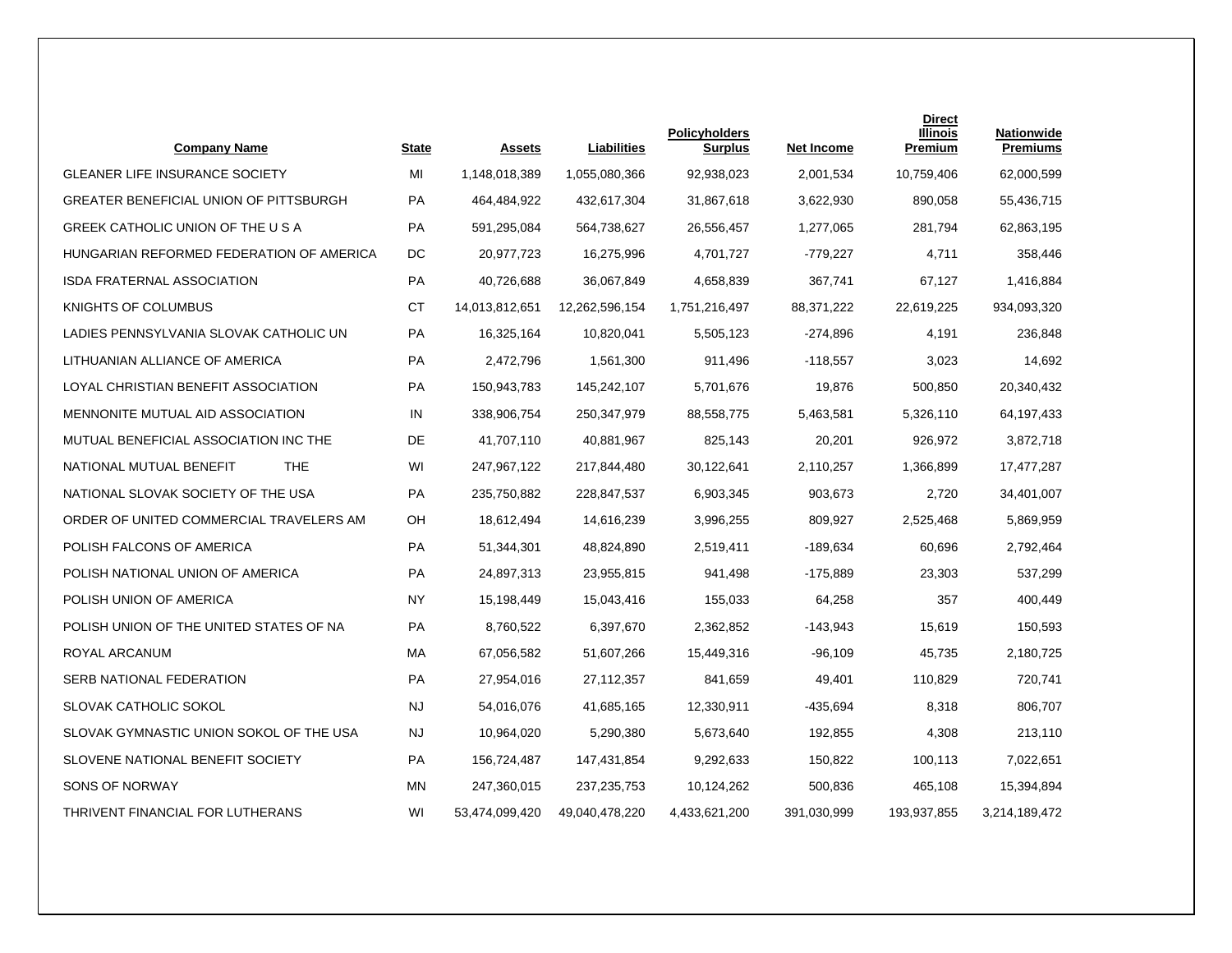| <b>Company Name</b>                     | <b>State</b> | <u>Assets</u>  | Liabilities    | <b>Policyholders</b><br><b>Surplus</b> | <b>Net Income</b> | <b>Direct</b><br>Illinois<br>Premium | Nationwide<br><b>Premiums</b> |
|-----------------------------------------|--------------|----------------|----------------|----------------------------------------|-------------------|--------------------------------------|-------------------------------|
| TRAVELERS PROTECTIVE ASSOCIATION OF AM  | МO           | 11,290,841     | 1,570,082      | 9,720,759                              | 158,810           | 31,194                               | 1,405,337                     |
| UKRAINIAN FRATERNAL ASSOCIATION         | PA           | 9,425,654      | 8,895,034      | 530,620                                | $-111,395$        | 4,406                                | 208,876                       |
| UKRAINIAN NATIONAL ASSOCIATION INC      | <b>NJ</b>    | 68,923,337     | 62,150,830     | 6,772,507                              | $-1,205,598$      | 141,414                              | 4,317,786                     |
| W S A FRATERNAL LIFE                    | CO           | 43,283,397     | 31,421,795     | 11,861,602                             | 24,006            | 1,008                                | 934,208                       |
| WESTERN FRATERNAL LIFE ASSOCIATION      | IA           | 209,266,379    | 190,608,229    | 18,658,150                             | 1,605,539         | 337,135                              | 14,212,979                    |
| <b>WILLIAM PENN ASSOCIATION</b>         | PA           | 188,434,658    | 161,879,633    | 26,555,026                             | 613,039           | 104,959                              | 8,525,891                     |
| WOMANS LIFE INSURANCE SOCIETY           | MI           | 184,370,544    | 151,531,001    | 32,839,543                             | 969,057           | 449,850                              | 8,310,665                     |
| WOODMEN OF THE WORLD LIFE INSURANCE SOC | <b>NE</b>    | 7,647,374,215  | 6,730,640,678  | 916,733,537                            | 125,984,027       | 4,633,728                            | 516,822,657                   |
| WORKMENS BENEFIT FUND OF THE U S A      | <b>NY</b>    | 37,188,875     | 36,154,218     | 1,034,655                              | -186,812          | 82,998                               | 1,393,048                     |
| <b>Type Totals</b>                      |              | 83,039,863,178 | 75,219,163,881 | 7,820,699,293                          | 641,308,430       | 253,585,535                          | 5,229,756,656                 |

#### **Alien Fraternal Benefit Societies**

| <b>Company Name</b>            | <u>State</u> | <b>Assets</b> | Liabilities   | <b>Policyholders</b><br>Surplus | <b>Net Income</b> | <b>Direct</b><br><b>Illinois</b><br>Premium | <b>Nationwide</b><br><b>Premiums</b> |
|--------------------------------|--------------|---------------|---------------|---------------------------------|-------------------|---------------------------------------------|--------------------------------------|
| INDEPENDENT ORDER OF FORESTERS | NY           | 2.778.717.304 | 2.506.450.153 | 272,267,151                     | -38.777.307       | 8.768.909                                   | 162,866,502                          |
| <b>Type Totals</b>             |              | 2.778.717.304 | 2.506.450.153 | 272,267,151                     | -38.777.307       | 8.768.909                                   | 162,866,502                          |

# **Assessment Companies**

| <b>Company Name</b>                  | <u>State</u> | Assets    | Liabilities | <b>Policyholders</b><br><b>Surplus</b> | Net Income | <b>Direct</b><br><b>Illinois</b><br>Premium | <b>Nationwide</b><br>Premiums |
|--------------------------------------|--------------|-----------|-------------|----------------------------------------|------------|---------------------------------------------|-------------------------------|
| AMERICAN LIFE INSURANCE COMPANY      | IL.          | 3.972.718 | 1.367.903   | 2.604.815                              | -184.095   | 539,570                                     | 534,860                       |
| INTERSTATE BANKERS LIFE INSURANCE CO | IL           | 677.480   | 18.054      | 659.426                                | $-16.582$  |                                             |                               |
| <b>Type Totals</b>                   |              | 4,650,198 | 385.957     | 3.264.241                              | $-200,677$ | 539,570                                     | 534,860                       |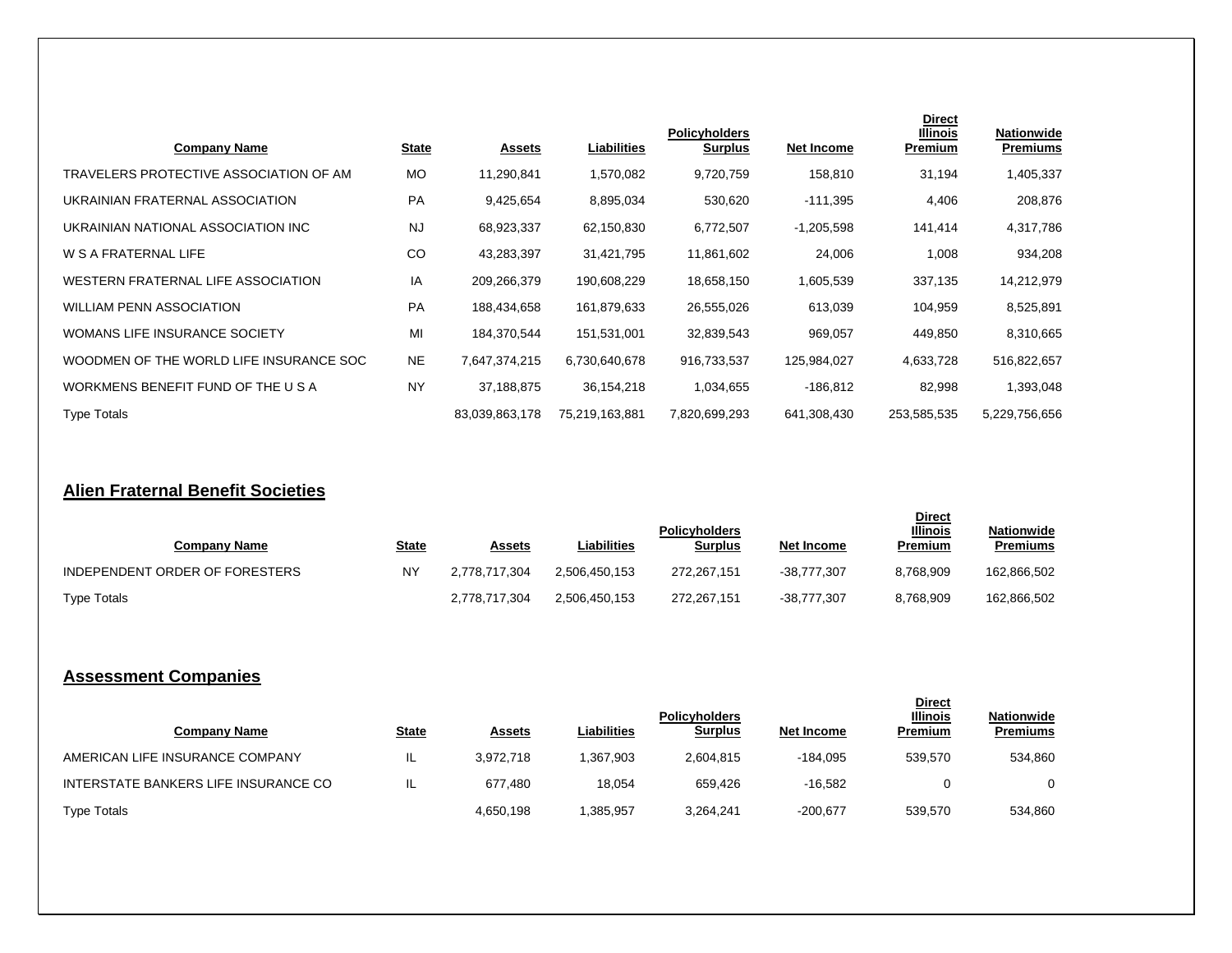#### **Burial Societies**

| <b>Company Name</b>                  | <u>State</u> | Assets  | <b>Liabilities</b> | <b>Policyholders</b><br><b>Surplus</b> | Net Income | <b>Direct</b><br><b>Illinois</b><br>Premium | <b>Nationwide</b><br><b>Premiums</b> |
|--------------------------------------|--------------|---------|--------------------|----------------------------------------|------------|---------------------------------------------|--------------------------------------|
| SLOVENIAN WOMENS UNION OF AMERICA    | ∟            | 576.957 | 240.786            | 336.171                                | $-5.438$   | 73.802                                      | 73,802                               |
| STEPHENSON COUNTY BURIAL ASSOCIATION | IL           | .083    |                    | 1,082                                  | $-224$     | 22                                          | 22                                   |
| <b>Type Totals</b>                   |              | 578.040 | 240.787            | 337,253                                | $-5,662$   | 73.824                                      | 73,824                               |

## **Domestic Health Maintenance Organizations**

| <b>Company Name</b>                       | <b>State</b> | <b>Assets</b> | Liabilities | <b>Policyholders</b><br><b>Surplus</b> | <b>Net Income</b> | <b>Direct</b><br>Illinois<br><b>Premium</b> | <b>Nationwide</b><br><b>Premiums</b> |
|-------------------------------------------|--------------|---------------|-------------|----------------------------------------|-------------------|---------------------------------------------|--------------------------------------|
| AETNA HEALTH OF ILLINOIS INC              | IL           | 58,270,987    | 33,258,349  | 25,012,638                             | 7,764,507         | 187,350,599                                 | 198,636,958                          |
| AVETA HEALTH ILLINOIS INC                 | IL           | 2,662,354     | 367,023     | 2,295,331                              | 260,931           | 1,697,195                                   | 1,697,195                            |
| <b>BCI HMO INC</b>                        | IL           | 6,507,867     | 65,096      | 6,442,771                              | 176,915           | 0                                           | 0                                    |
| CIGNA HEALTHCARE OF ILLINOIS INC          | IL           | 9,880,159     | 2,116,109   | 7,764,050                              | 1,161,925         | 9,541,200                                   | 10,969,078                           |
| GREAT-WEST HEALTHCARE OF ILLINOIS, INC    | IL           | 5,420,300     | 3,429,736   | 1,990,564                              | 246,759           | 13,807,558                                  | 1,380,756                            |
| HARMONY HEALTH PLAN OF ILLINOIS INC       | IL           | 90,456,120    | 60,440,729  | 30,015,391                             | $-588,033$        | 218,743,675                                 | 223,393,657                          |
| <b>HEALTH ALLIANCE MEDICAL PLANS INC*</b> | IL           | 0             | 0           | 0                                      | 0                 | 621,568,022                                 | 621,568,022                          |
| <b>HEALTH ALLIANCE MIDWEST INC</b>        | IL           | 4,415,101     | 1,717,433   | 2,697,668                              | $-242,066$        | 836,116                                     | 5,885,954                            |
| HEALTH CARE SERVICE CORP MUT LEG RES CO*  | IL           | 0             | $\Omega$    | $\Omega$                               | $\mathbf 0$       | 2,260,896,467                               | 2,992,648,275                        |
| OSF HEALTH PLANS INC*                     | IL           | 0             | $\Omega$    | $\Omega$                               | $\mathbf 0$       | 297,354,281                                 | 297,354,281                          |
| PERSONALCARE INSURANCE OF ILLINOIS INC*   | IL           | 0             | 0           | 0                                      | 0                 | 199,487,492                                 | 199,487,492                          |
| UNICARE HEALTH PLANS OF THE MIDWEST INC   | IL           | 150,143,515   | 80,698,111  | 69,445,404                             | 16,675,996        | 351,592,912                                 | 361,475,063                          |
| UNION HEALTH SERVICE INC **               | IL           | 0             | 0           | 0                                      | 0                 | 4,718,902                                   | 4,718,902                            |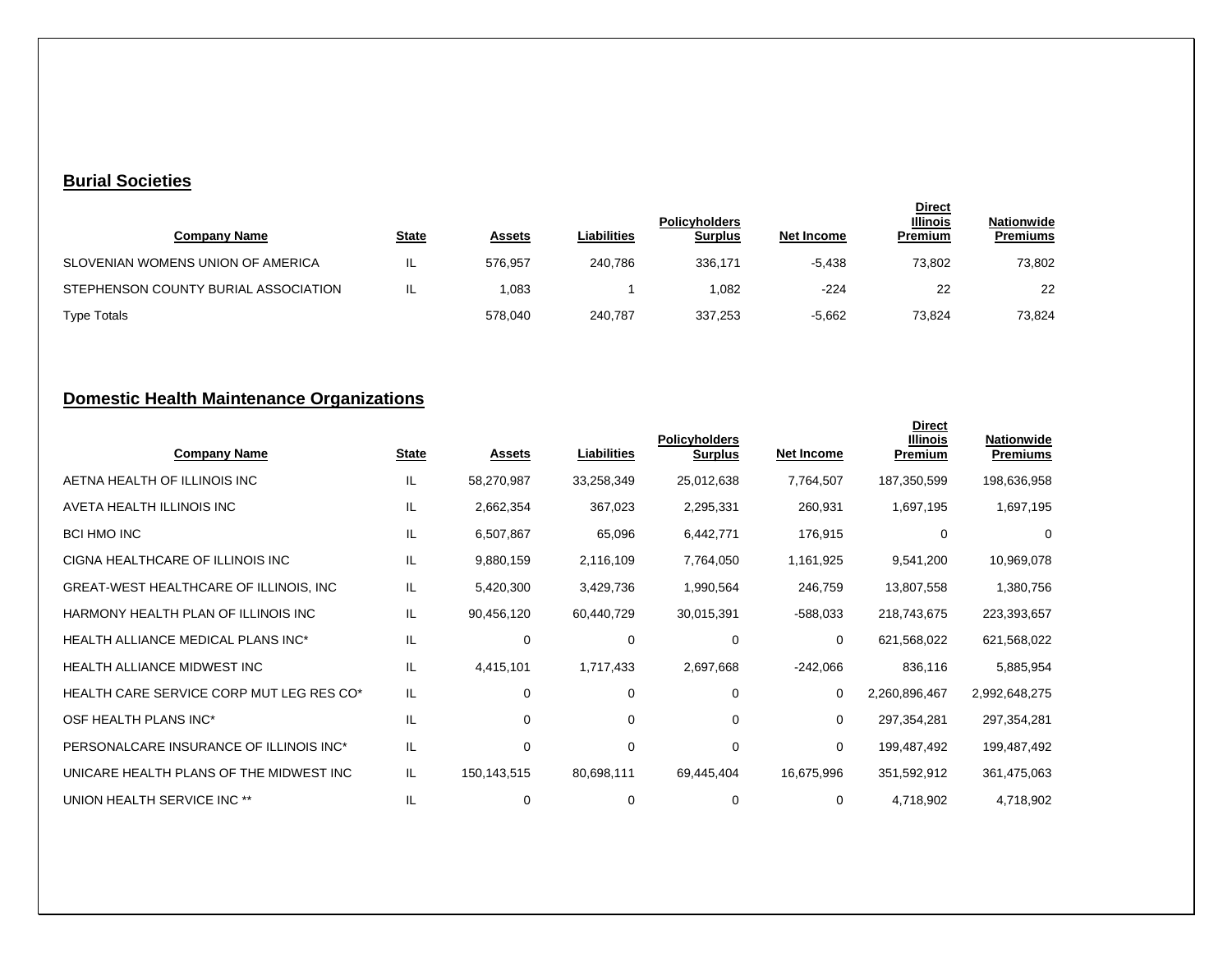| <b>Company Name</b>                      | <b>State</b> | <b>Assets</b> | <b>Liabilities</b> | <b>Policyholders</b><br><b>Surplus</b> | Net Income | <b>Direct</b><br><b>Illinois</b><br><b>Premium</b> | <b>Nationwide</b><br><b>Premiums</b> |
|------------------------------------------|--------------|---------------|--------------------|----------------------------------------|------------|----------------------------------------------------|--------------------------------------|
| UNITEDHEALTHCARE OF ILLINOIS INC         | IL           | 31.076.232    | 14.020.955         | 17.055.277                             | 1.754.420  | 71.471.870                                         | 73,430,664                           |
| UNITEDHEALTHCARE PLAN OF RIVER VALLEY IN | IL.          | 397.082.187   | 228.583.032        | 168.499.155                            | 46.193.754 | 56.051.553                                         | 1,110,200,134                        |
| <b>Type Totals</b>                       |              | 755.914.822   | 424.696.573        | 331.218.249                            | 73.405.108 | 4.295.117.842                                      | 6.102.846.431                        |

\*These companies are licensed as legal reserve life companies with an HMO line of business.

\*\*This company is licensed as a voluntary health service plan with an HMO line of business.

### **Foreign Health Maintenance Organizations**

| <b>Company Name</b>                  | <b>State</b> | <u>Assets</u> | Liabilities | <b>Policyholders</b><br><b>Surplus</b> | <b>Net Income</b> | <b>Direct</b><br><b>Illinois</b><br>Premium | <b>Nationwide</b><br><b>Premiums</b> |
|--------------------------------------|--------------|---------------|-------------|----------------------------------------|-------------------|---------------------------------------------|--------------------------------------|
| CIGNA HEALTHCARE OF ST LOUIS INC     | <b>MO</b>    | 5,422,575     | 1,781,533   | 3,641,042                              | 421,071           | 1,999,935                                   | 14,638,618                           |
| <b>ESSENCELLP</b>                    | <b>MO</b>    | 40,849,613    | 29,392,052  | 11,457,561                             | 2,982,092         | 12,020,069                                  | 125,781,575                          |
| <b>GROUP HEALTH PLAN INC</b>         | <b>MO</b>    | 181, 179, 218 | 72,873,369  | 108,305,849                            | 55,597,955        | 131,022,975                                 | 526,070,013                          |
| <b>HEALTHLINK HMO INC</b>            | <b>MO</b>    | 25,662,691    | 699,107     | 24,963,584                             | 11,929,371        | 0                                           | 345,619                              |
| HEALTHSPRING OF TENNESSEE INC        | TN           | 239,134,491   | 179,983,556 | 59,150,935                             | 28,344,501        | 100,789,588                                 | 734,590,861                          |
| HMO MISSOURI INC                     | <b>MO</b>    | 115,552,809   | 83,267,464  | 32,285,345                             | 15,951,400        | 0                                           | 365,089,306                          |
| HUMANA HEALTH PLAN INC               | KY           | 336,191,587   | 189,906,025 | 146,285,563                            | $-16, 118, 226$   | 511,645,440                                 | 1,413,167,003                        |
| MEDICAL ASSOCIATES HEALTH PLAN INC   | IA           | 21,433,963    | 8,755,392   | 12,678,571                             | 1,921,097         | 10,951,016                                  | 83,241,758                           |
| MERCY HEALTH PLANS OF MISSOURI INC   | <b>MO</b>    | 68,065,866    | 37,768,396  | 30,297,470                             | 2,118,406         | 8,373,279                                   | 340,210,026                          |
| NEVADACARE INC                       | <b>NV</b>    | 10,730,653    | 4,610,926   | 6,119,727                              | $-3,743,840$      | 203,073                                     | 21,046,500                           |
| UNITED HEALTHCARE OF THE MIDWEST INC | <b>MO</b>    | 224, 171, 120 | 127,590,616 | 96,580,504                             | 51,018,727        | 78,040,440                                  | 564,110,219                          |
| WELLMARK HEALTH PLAN OF IOWA INC     | IA           | 160,255,107   | 85,102,608  | 75,152,499                             | 18,881,586        | 0                                           | 359,557,546                          |
| <b>Type Totals</b>                   |              | 1,428,649,693 | 821,731,044 | 606,918,650                            | 169,304,140       | 855,045,815                                 | 4,547,849,044                        |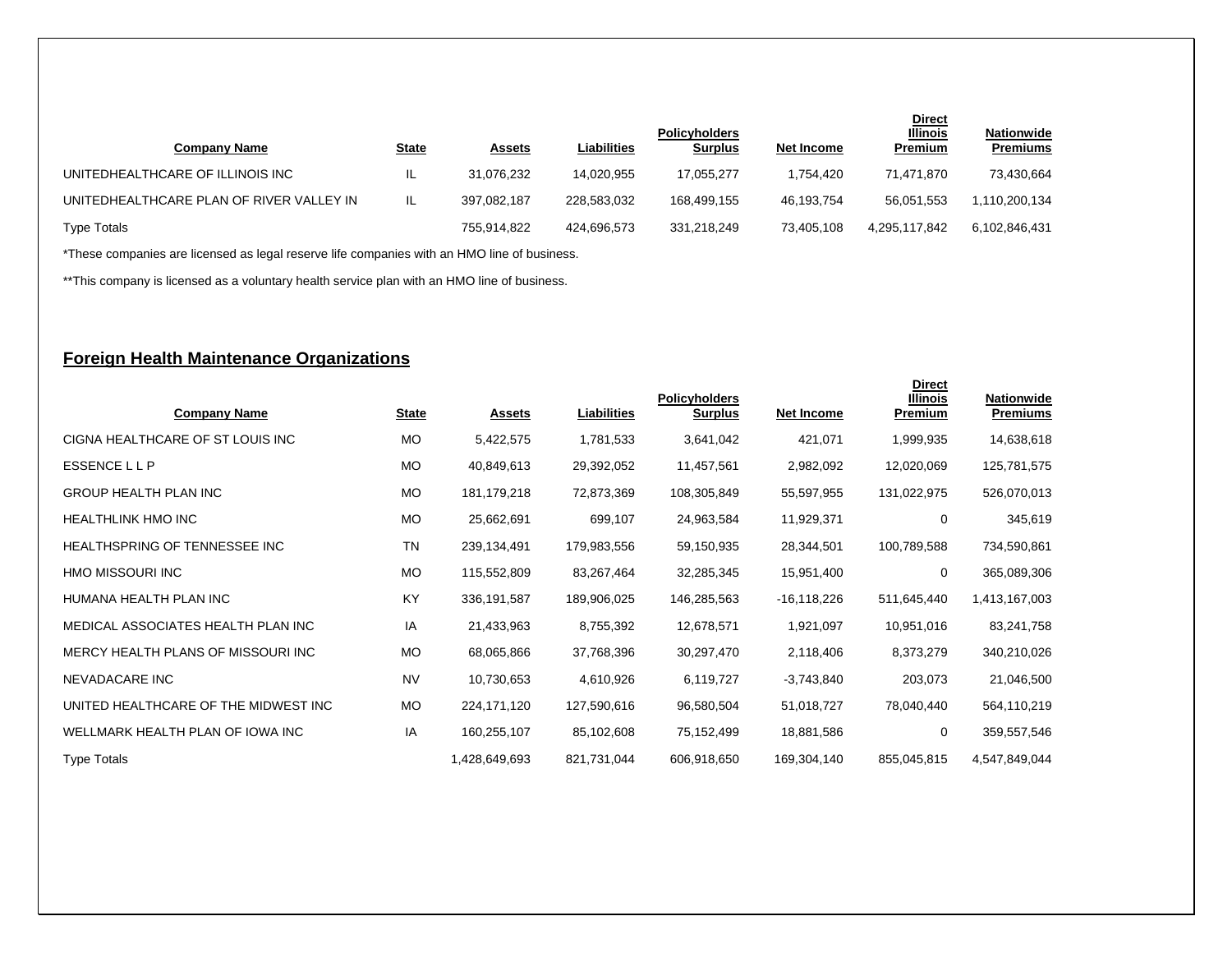# **Voluntary Service Plans**

| <b>Company Name</b>          | <b>State</b> | <b>Assets</b> | Liabilities | <b>Policyholders</b><br><b>Surplus</b> | Net Income | <b>Direct</b><br><b>Illinois</b><br>Premium | <b>Nationwide</b><br><b>Premiums</b> |
|------------------------------|--------------|---------------|-------------|----------------------------------------|------------|---------------------------------------------|--------------------------------------|
| NATIONAL DENTAL CARE INC     | IL.          | 109.571       | 85.340      | 24,231                                 | 61.521     | 350,403                                     | 350,403                              |
| SIDNEY HILLMAN HEALTH CENTRE | IL.          | 508,949       | 203,633     | 305,316                                | $-19,726$  | 2.413.704                                   | 2,413,704                            |
| UNION HEALTH SERVICE INC     | IL.          | 14.328.447    | 6,020,382   | 8,308,064                              | 1.692.670  | 37,371,645                                  | 37,371,645                           |
| UNION MEDICAL CENTER         | IL.          | 1,370,948     | 493,223     | 877.725                                | 345,118    | 6,265,090                                   | 6,265,090                            |
| <b>Type Totals</b>           |              | 16,317,915    | 6,802,578   | 9,515,336                              | 2,079,583  | 46,400,842                                  | 46,400,842                           |

### **Dental Service Plans**

| Company Name             | <u>State</u> | <b>Assets</b> | <b>Liabilities</b> | <b>Policyholders</b><br>Surplus | Net Income | <b>Direct</b><br><b>Illinois</b><br>Premium | <b>Nationwide</b><br><b>Premiums</b> |
|--------------------------|--------------|---------------|--------------------|---------------------------------|------------|---------------------------------------------|--------------------------------------|
| DELTA DENTAL OF ILLINOIS | IL           | 53.954.532    | 17.045.197         | 36,909,336                      | 7,528,011  | 92,689,191                                  | 92,689,191                           |
| <b>Type Totals</b>       |              | 53,954,532    | 17.045.197         | 36,909,336                      | 7,528,011  | 92,689,191                                  | 92.689.191                           |

## **Domestic Limited Health Service Organizations**

| <b>Company Name</b>                       | <b>State</b> | <b>Assets</b> | Liabilities | <b>Policyholders</b><br><b>Surplus</b> | Net Income | <b>Direct</b><br><b>Illinois</b><br>Premium | <b>Nationwide</b><br><b>Premiums</b> |
|-------------------------------------------|--------------|---------------|-------------|----------------------------------------|------------|---------------------------------------------|--------------------------------------|
| COMPBENEFITS DENTAL INC                   | IL.          | 4,600,942     | 2,256,892   | 2,344,050                              | 614,302    | 9,964,329                                   | 17,575,835                           |
| DENTAL BENEFIT PROVIDERS OF ILLINOIS INC. | IL.          | 1,160,326     | 84,677      | 1,075,649                              | 18.488     | 49,330                                      | 166,378                              |
| THE<br>DENTAL CONCERN LTD                 | IL.          | 1,675,612     | 171,153     | 1,504,459                              | 153,834    | 1,113,276                                   | 1,113,276                            |
| FIRST COMMONWEALTH INSURANCE COMPANY*     | IL           | 0             |             | 0                                      | 0          | 26,435,482                                  | 26,435,482                           |
| FIRST COMMONWEALTH LTD HEALTH SERV CORP   | IL           | 2.291.533     | 84.925      | 2,206,608                              | 84.013     | 7,825                                       | 451,474                              |
| HEALTH CARE SERVICE CORP MUT LEG RES CO*  | IL           | 0             |             | 0                                      | 0          | 13.351.248                                  | 13,351,248                           |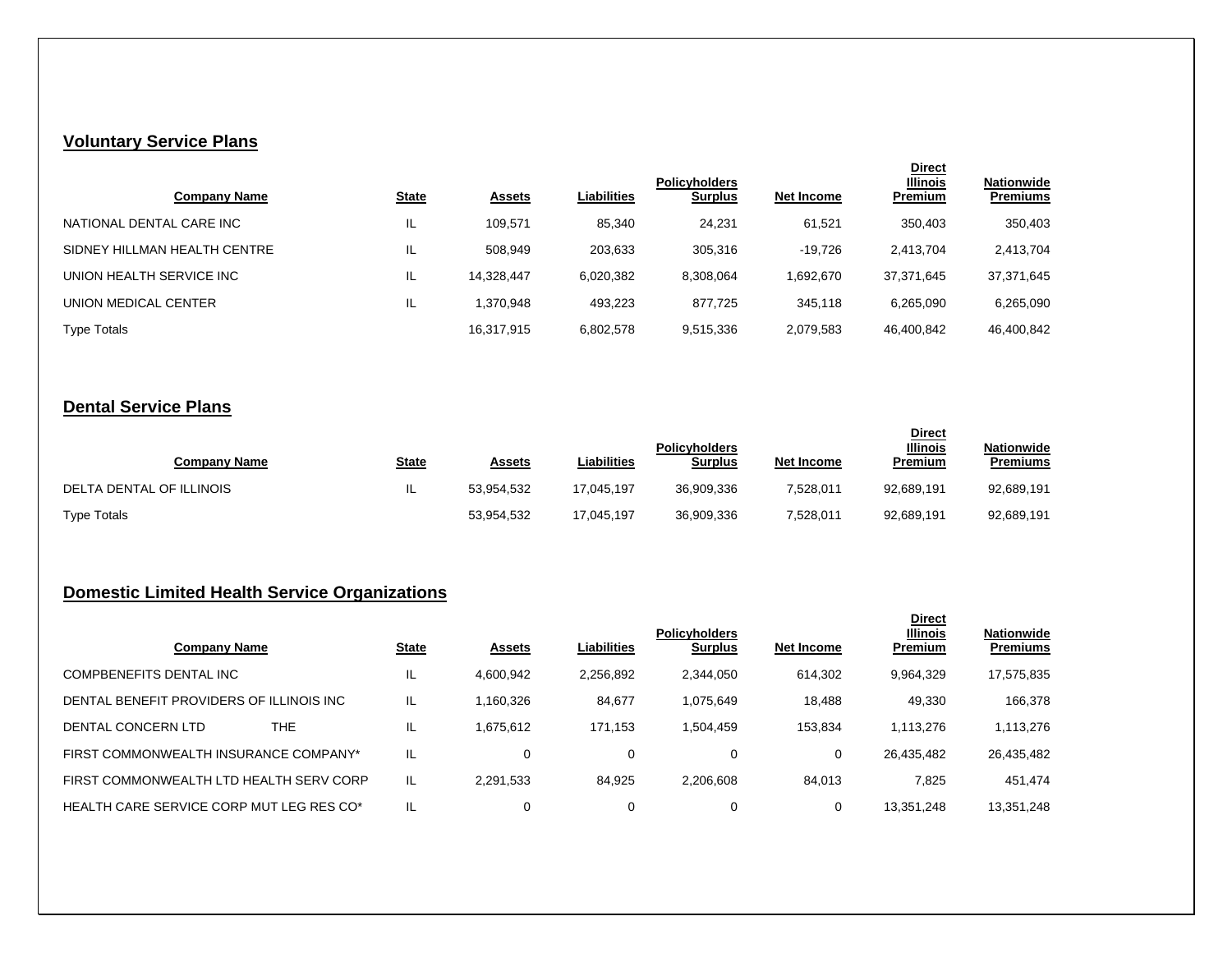| <b>Company Name</b>                     | <b>State</b> | <b>Assets</b> | <b>Liabilities</b> | <b>Policyholders</b><br><b>Surplus</b> | Net Income | <b>Direct</b><br><b>Illinois</b><br><b>Premium</b> | <b>Nationwide</b><br><b>Premiums</b> |
|-----------------------------------------|--------------|---------------|--------------------|----------------------------------------|------------|----------------------------------------------------|--------------------------------------|
| OLYMPIA LIMITED HEALTH SERVICES ORG INC | IL           | 173.797       | 87.779             | 86.018                                 | $-185.541$ | 1,182,519                                          | 1,182,519                            |
| TRUASSURE INSURANCE COMPANY*            | IL           | 0             | 0                  | 0                                      | 0          | 176.262                                            | 176.262                              |
| VISION SERVICES PLAN OF ILLINOIS, NFP   | IL           | 372.323       |                    | 372.323                                | 14.756     | 0                                                  | $\Omega$                             |
| <b>Type Totals</b>                      |              | 10,274,533    | 2,685,426          | 7,589,107                              | 699,852    | 52,280,271                                         | 60,452,474                           |

\*These companies are licensed as legal reserve life companies with an LHSO line of business.

#### **Foreign Accredited Reinsurer**

| Company Name                                 | <b>State</b> | <b>Assets</b>  | Liabilities    | <b>Policyholders</b><br><b>Surplus</b> | Net Income    | <b>Direct</b><br><b>Illinois</b><br>Premium | <b>Nationwide</b><br><b>Premiums</b> |
|----------------------------------------------|--------------|----------------|----------------|----------------------------------------|---------------|---------------------------------------------|--------------------------------------|
| AGC LIFE INSURANCE COMPANY                   | МO           | 12.330.226.573 | 4.586.820.621  | 7.743.405.952                          | 1.257.732.864 |                                             | 2,701,755                            |
| <b>GENWORTH LIFE INSURANCE COMPANY OF NY</b> | NY           | 6,465,057,785  | 6,056,217,273  | 408,840,513                            | 110,714,407   | 144.648                                     | 844.262.386                          |
| HANNOVER LIFE REASSURANCE COMPANY OF AM      | FL           | .710.630.391   | 1.574.059.930  | 136.570.461                            | 30,319,189    |                                             | 295,472,008                          |
| <b>Type Totals</b>                           |              | 20,505,914,749 | 12.217.097.824 | 8,288,816,926                          | 1,398,766,460 | 144.648                                     | 1,142,436,149                        |

### **Mutual Holding Company**

| Company Name                     | <b>State</b> | <b>Assets</b> | Liabilities | <b>Policyholders</b><br><b>Surplus</b> | Net Income | <b>Direct</b><br><b>Illinois</b><br>Premium | <b>Nationwide</b><br><b>Premiums</b> |
|----------------------------------|--------------|---------------|-------------|----------------------------------------|------------|---------------------------------------------|--------------------------------------|
| MEMBERS MUTUAL HOLDING COMPANY   | IL           | 277,295,854   | 8.443       | 277,287,411                            | 40.468     |                                             | 0                                    |
| MUTUAL TRUST HOLDING COMPANY     | IL           | 97.918.605    | 2.035.942   | 95.882.663                             | $-26.574$  |                                             | 0                                    |
| TRUSTMARK MUTUAL HOLDING COMPANY | IL           | 442.000.303   | 4,205,322   | 437,794,981                            | U          |                                             | 0                                    |
| <b>Type Totals</b>               |              | 817,214,762   | 6.249.707   | 810,965,055                            | 13.894     |                                             | 0                                    |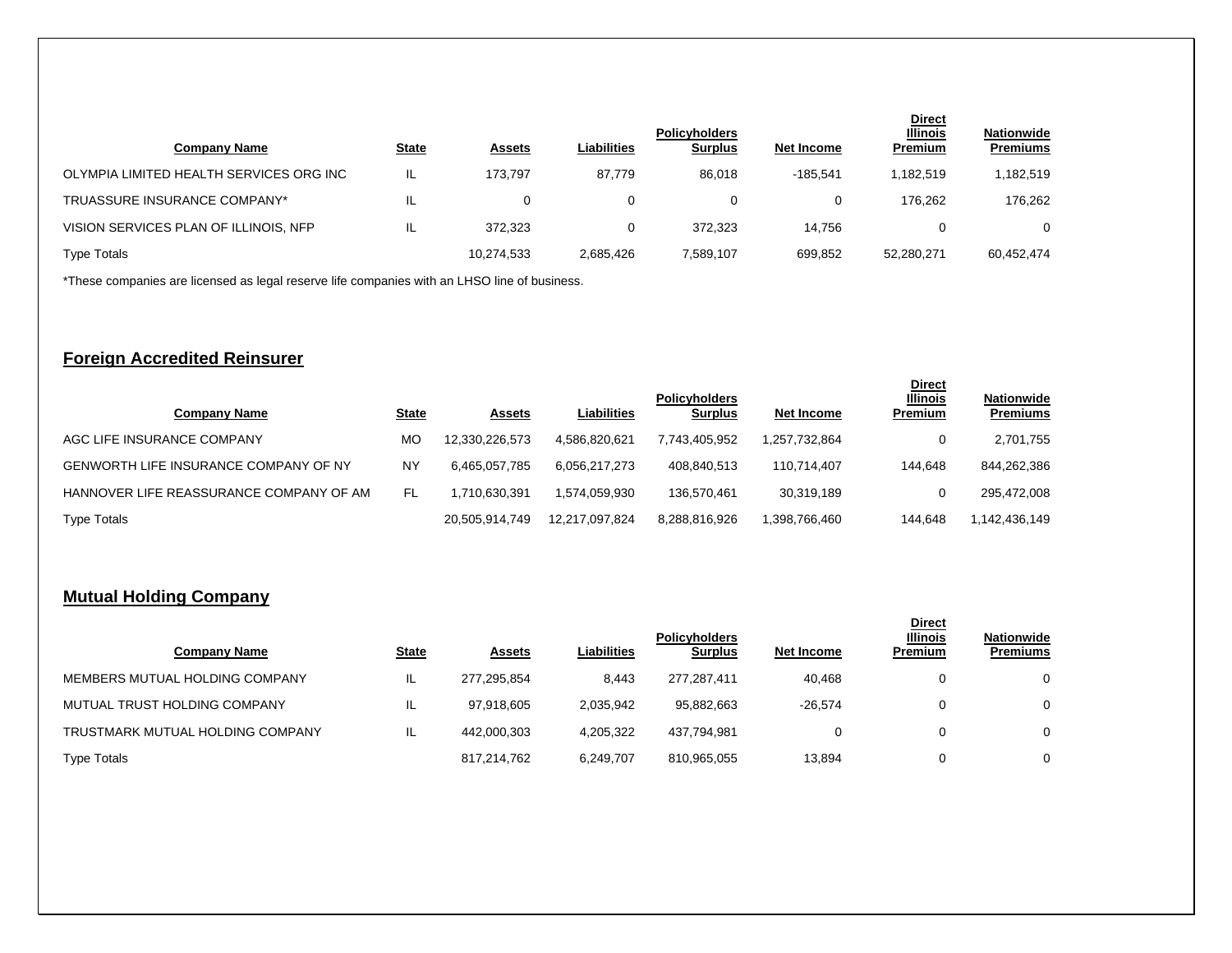### **Recapitulation**

|                                        | <b>Number</b>          |                   |                    |                                        |                   | <b>Direct</b>                      |                        |
|----------------------------------------|------------------------|-------------------|--------------------|----------------------------------------|-------------------|------------------------------------|------------------------|
| <b>Company Name</b>                    | of<br><b>Companies</b> | <b>Assets</b>     | <b>Liabilities</b> | <b>Policyholders</b><br><b>Surplus</b> | <b>Net Income</b> | <b>Illinois</b><br><b>Premiums</b> | Nationwide<br>Premiums |
| LEGAL RESERVE DOMESTIC COMPANIES       | 61                     | 219,468,193,560   | 196,644,534,354    | 22,823,659,204                         | 2,076,235,671     | 8,321,054,338                      | 32,076,944,360         |
| <b>LEGAL RESERVE FOREIGN COMPANIES</b> | 470                    | 4,609,006,990,332 | 4,329,023,029,284  | 279,983,961,098                        | 32,513,117,619    | 23,801,008,150                     | 546,251,733,751        |
| LEGAL RESERVE ALIEN COMPANIES          | 6                      | 19,024,879,350    | 18,100,605,424     | 924,273,925                            | -175,971,322      | 142,919,851                        | 2,435,665,543          |
| FRATERNAL DOMESTIC COMPANIES           | 16                     | 11,003,490,140    | 9,452,388,197      | 1,551,101,944                          | 134,991,691       | 131,690,233                        | 849,800,335            |
| <b>FRATERNAL FOREIGN COMPANIES</b>     | 47                     | 83,039,863,178    | 75,219,163,881     | 7,820,699,293                          | 641,308,430       | 253,585,535                        | 5,229,756,656          |
| <b>FRATERNAL ALIEN COMPANIES</b>       |                        | 2,778,717,304     | 2,506,450,153      | 272,267,151                            | $-38,777,307$     | 8,768,909                          | 162,866,502            |
| ASSESSMENT COMPANIES                   | 2                      | 4,650,198         | 1,385,957          | 3,264,241                              | $-200,677$        | 539,570                            | 534,860                |
| <b>BURIAL SOCIETIES</b>                | 2                      | 578,040           | 240,787            | 337,253                                | $-5,662$          | 73,824                             | 73,824                 |
| <b>DOMESTIC HMOS</b>                   | 10                     | 755,914,822       | 424,696,573        | 331,218,249                            | 73,405,108        | 4,295,117,842                      | 6,102,846,431          |
| <b>FOREIGN HMOS</b>                    | 12                     | 1,428,649,693     | 821,731,044        | 606,918,650                            | 169,304,140       | 855,045,815                        | 4,547,849,044          |
| <b>VOLUNTARY SERVICE PLANS</b>         | 4                      | 16,317,915        | 6,802,578          | 9,515,336                              | 2,079,583         | 46,400,842                         | 46,400,842             |
| <b>DENTAL SERVICE PLANS</b>            |                        | 53,954,532        | 17,045,197         | 36,909,336                             | 7,528,011         | 92,689,191                         | 92,689,191             |
| <b>DOMESTIC LHSOS</b>                  | 6                      | 10,274,533        | 2,685,426          | 7,589,107                              | 699,852           | 52,280,271                         | 60,452,474             |
| <b>FOREIGN ACCREDITED REINSURERS</b>   | 3                      | 20,505,914,749    | 12,217,097,824     | 8,288,816,926                          | 1,398,766,460     | 144,648                            | 1,142,436,149          |
| MUTUAL HOLDING COMPANY                 | 3                      | 817,214,762       | 6,249,707          | 810,965,055                            | 13,894            | 0                                  | 0                      |
| <b>Type Totals</b>                     |                        | 4,967,915,603,108 | 4,644,444,106,386  | 323,471,496,768                        | 36,802,495,491    | 38,001,319,019                     | 599,000,049,962        |